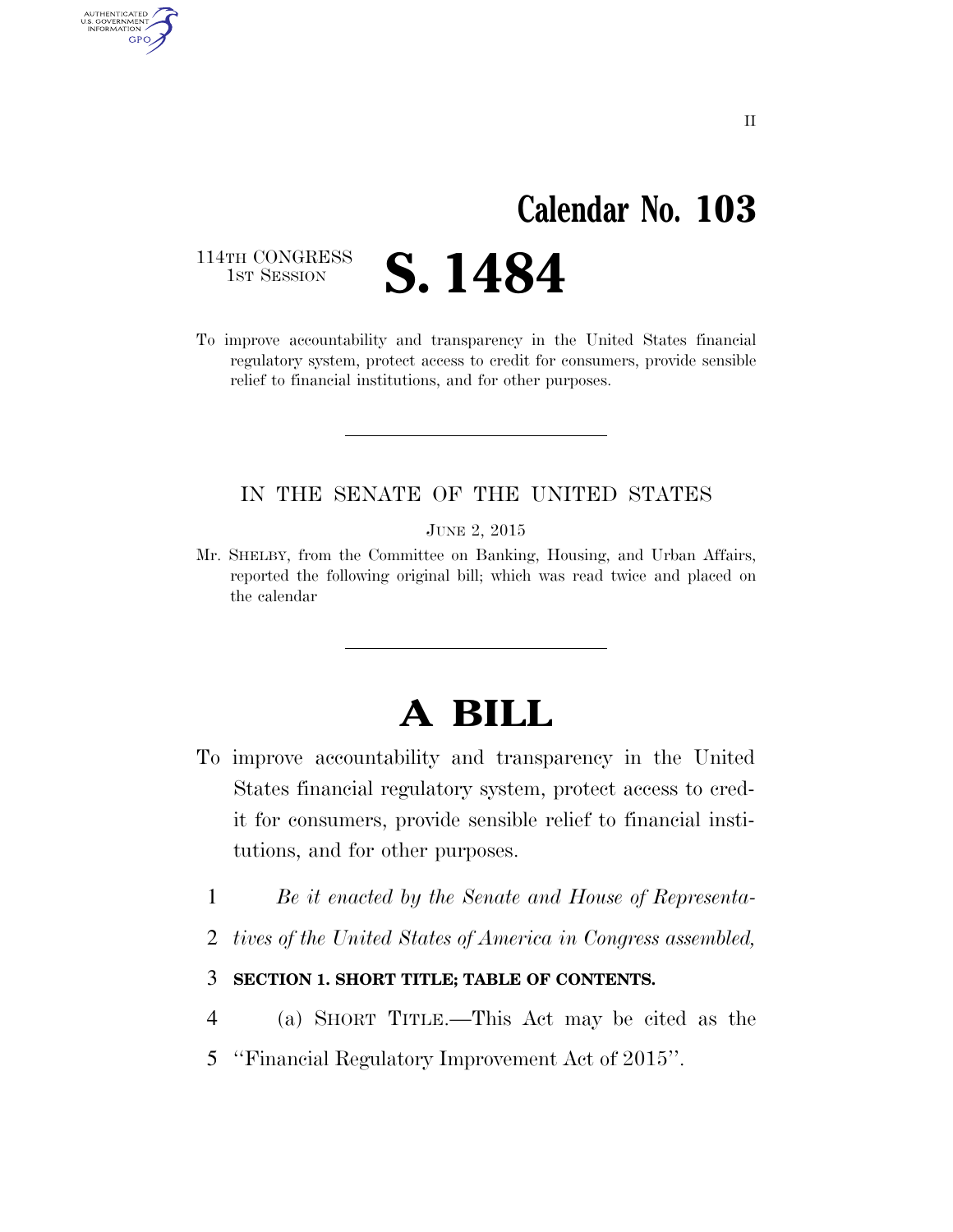### 1 (b) TABLE OF CONTENTS.—The table of contents for

### 2 this Act is as follows:

Sec. 1. Short title; table of contents.

#### TITLE I—REGULATORY RELIEF AND PROTECTION OF CONSUMER ACCESS TO CREDIT

- Sec. 101. Exception to annual written privacy notice requirement under the Gramm-Leach-Bliley Act.
- Sec. 102. Privately insured credit unions authorized to become members of a Federal Home Loan Bank.
- Sec. 103. Designation of rural area.
- Sec. 104. Independent Examination Review.
- Sec. 105. Confidentiality of information shared between State and Federal financial services regulators.
- Sec. 106. Safe harbor for certain loans held in portfolio.
- Sec. 107. Protecting consumer access to mortgage credit.
- Sec. 108. Protecting access to manufactured homes.
- Sec. 109. Streamlining bank exams.
- Sec. 110. Adjustments for changes in gross domestic product.
- Sec. 111. Study on the privacy risks of government publication of personal financial data.
- Sec. 112. Ensuring the reporting of appraisal misconduct.
- Sec. 113. Mutual holding company dividend waivers.
- Sec. 114. Safeguarding access to habitat for humanity homes.
- Sec. 115. Clarifying the applicability of section 13(h)(1) of the Bank Holding Company Act of 1956.
- Sec. 116. Study of mortgage servicing assets.
- Sec. 117. No wait for lower mortgage rates.
- Sec. 118. Eliminating barriers to jobs for loan originators.
- Sec. 119. Short form call reports.
- Sec. 120. Application of the Expedited Funds Availability Act.
- Sec. 121. Application of the Federal Advisory Committee Act.
- Sec. 122. Budget transparency for the NCUA.
- Sec. 123. Date for determining consolidated assets.
- Sec. 124. FHLB membership.
- Sec. 125. Ensuring a comprehensive regulatory review.
- Sec. 126. Prohibition on implementation or participation in Operation Choke Point.

#### TITLE II—SYSTEMICALLY IMPORTANT BANK HOLDING COMPANIES

- Sec. 201. Revisions to Council authority.
- Sec. 202. Revisions to Board authority.
- Sec. 203. Effective date.
- Sec. 204. Sense of Congress.
- Sec. 205. Preservation of authority.

#### TITLE III—GREATER TRANSPARENCY FOR THE FINANCIAL STA-BILITY OVERSIGHT COUNCIL PROCESS FOR NONBANK FINAN-CIAL COMPANIES

Sec. 301. Access to Council meetings by agency members.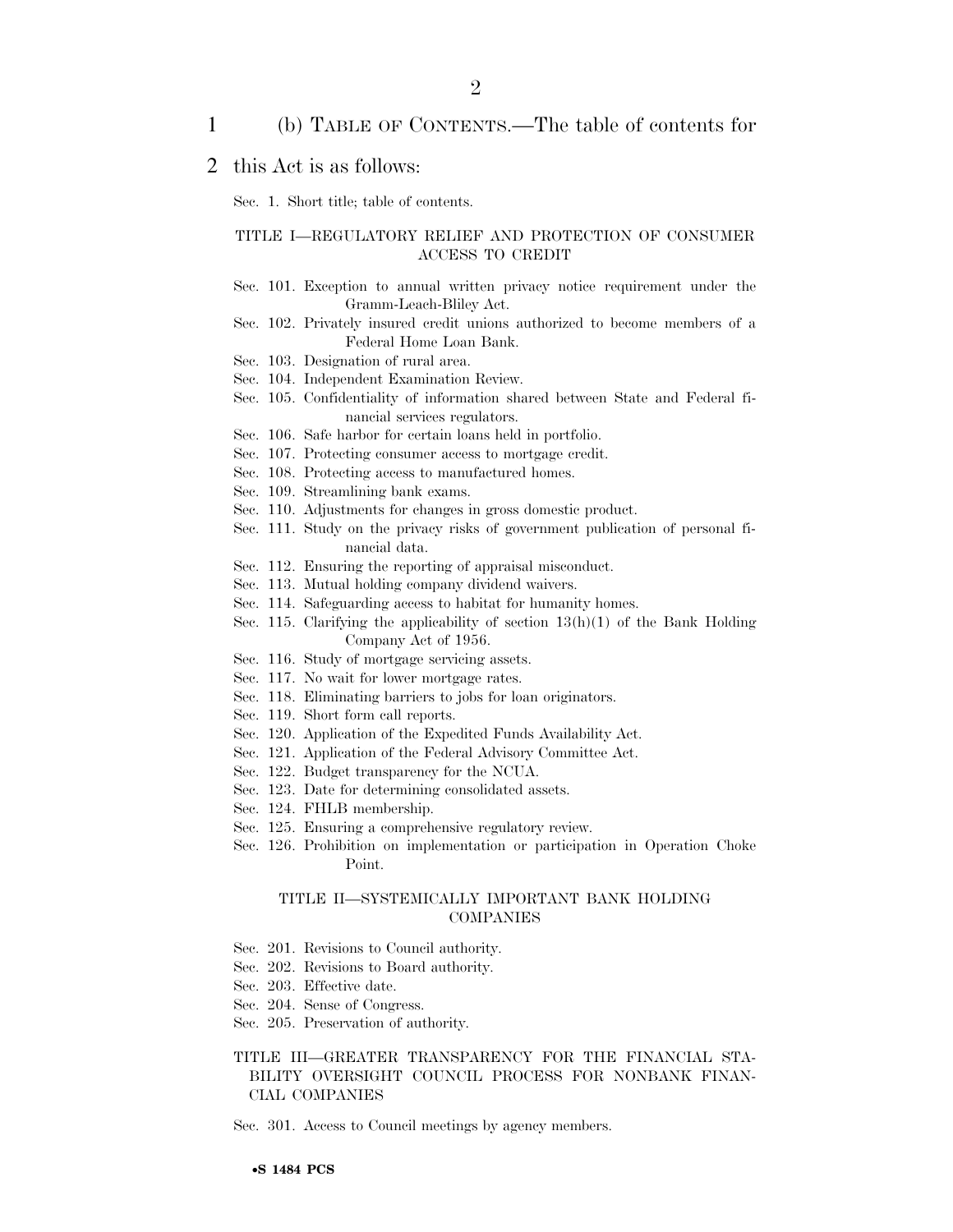Sec. 302. Nonbank determination process.

Sec. 303. Rule of construction.

#### TITLE IV—IMPROVED ACCOUNTABILITY AND TRANSPARENCY IN THE REGULATION OF INSURANCE

- Sec. 401. Sense of Congress.
- Sec. 402. Ensuring the protection of insurance policyholders.
- Sec. 403. International insurance capital standards accountability.

#### TITLE V—IMPROVING THE FEDERAL RESERVE SYSTEM

- Sec. 501. Reports to Congress.
- Sec. 502. Testimony; votes; staff.
- Sec. 503. Transparency at the Federal Open Market Committee.
- Sec. 504. Interest rates on balances maintained at a Federal Reserve bank by depository institutions.
- Sec. 505. Commission for restructuring the Federal Reserve System.
- Sec. 506. GAO study on supervision.
- Sec. 507. Federal Reserve study on nonbank supervision.
- Sec. 508. Federal Reserve bank governance.

#### TITLE VI—IMPROVED ACCESS TO CAPITAL AND TAILORED REGULATION IN THE FINANCIAL MARKETS

- Sec. 601. Holding company registration threshold equalization.
- Sec. 602. Increased threshold for disclosures relating to compensatory benefit plans.
- Sec. 603. Repeal of indemnification requirements.
- Sec. 604. Improving access to capital for emerging growth companies.

#### TITLE VII—TAXPAYER PROTECTIONS AND MARKET ACCESS FOR MORTGAGE FINANCE

- Sec. 701. Definitions.
- Sec. 702. Prohibiting the use of guarantee fees as an offset.
- Sec. 703. Limitations on sale of preferred stock.
- Sec. 704. Secondary market advisory committee.
- Sec. 705. Securitization platform.
- Sec. 706. Mandatory risk sharing.

#### TITLE VIII—DODD-FRANK WALL STREET REFORM AND CONSUMER PROTECTION ACT TECHNICAL CORRECTIONS

- Sec. 801. Table of contents; definitional corrections.
- Sec. 802. Antitrust savings clause corrections.
- Sec. 803. Title I corrections.
- Sec. 804. Title II corrections.
- Sec. 805. Title III corrections.
- Sec. 806. Title IV correction.
- Sec. 807. Title VI corrections.
- Sec. 808. Title VII corrections.
- Sec. 809. Title VIII corrections.
- Sec. 810. Title IX corrections.
- Sec. 811. Title X corrections.
- Sec. 812. Title XI correction.
- Sec. 813. Title XII correction.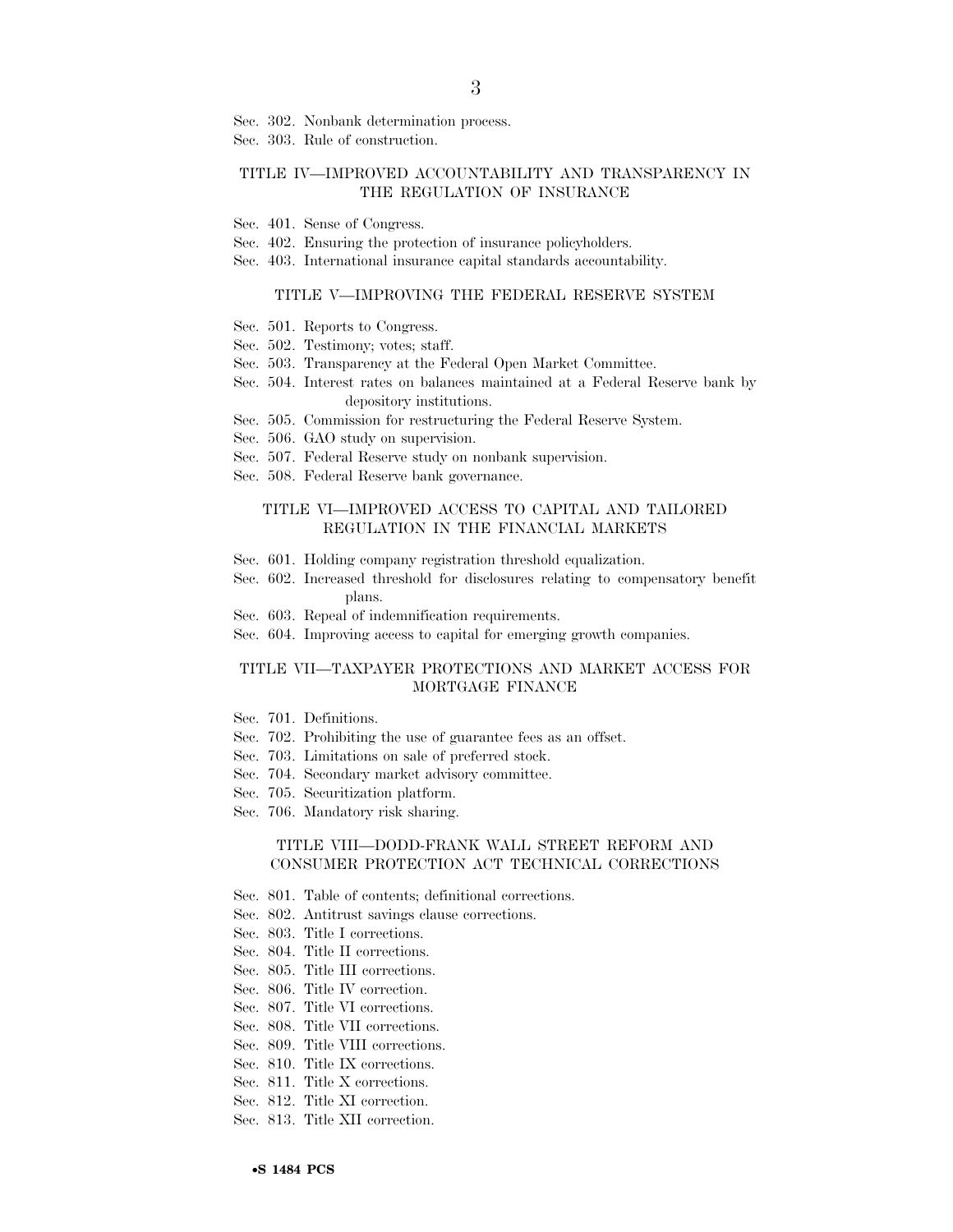Sec. 814. Title XIV correction.

Sec. 815. Conforming corrections to other statutes.

Sec. 816. Rulemaking deadlines.

Sec. 817. Effective dates.

# **TITLE I—REGULATORY RELIEF AND PROTECTION OF CON-SUMER ACCESS TO CREDIT**

**SEC. 101. EXCEPTION TO ANNUAL WRITTEN PRIVACY NO-**

# **TICE REQUIREMENT UNDER THE GRAMM-LEACH-BLILEY ACT.**

 Section 503 of the Gramm-Leach-Bliley Act (15 U.S.C. 6803) is amended by adding at the end the fol-lowing:

10 ""(f) EXCEPTION TO ANNUAL WRITTEN NOTICE RE-QUIREMENT.—

12 "(1) IN GENERAL.—A financial institution de- scribed in paragraph (2) shall not be required to provide an annual written disclosure under this sec- tion until such time as the financial institution fails 16 to comply with subparagraph  $(A)$ ,  $(B)$ , or  $(C)$  of paragraph (2).

18 "(2) COVERED INSTITUTIONS.—A financial in- stitution described in this paragraph is a financial institution that—

21 ''(A) provides nonpublic personal informa-tion only in accordance with the provisions of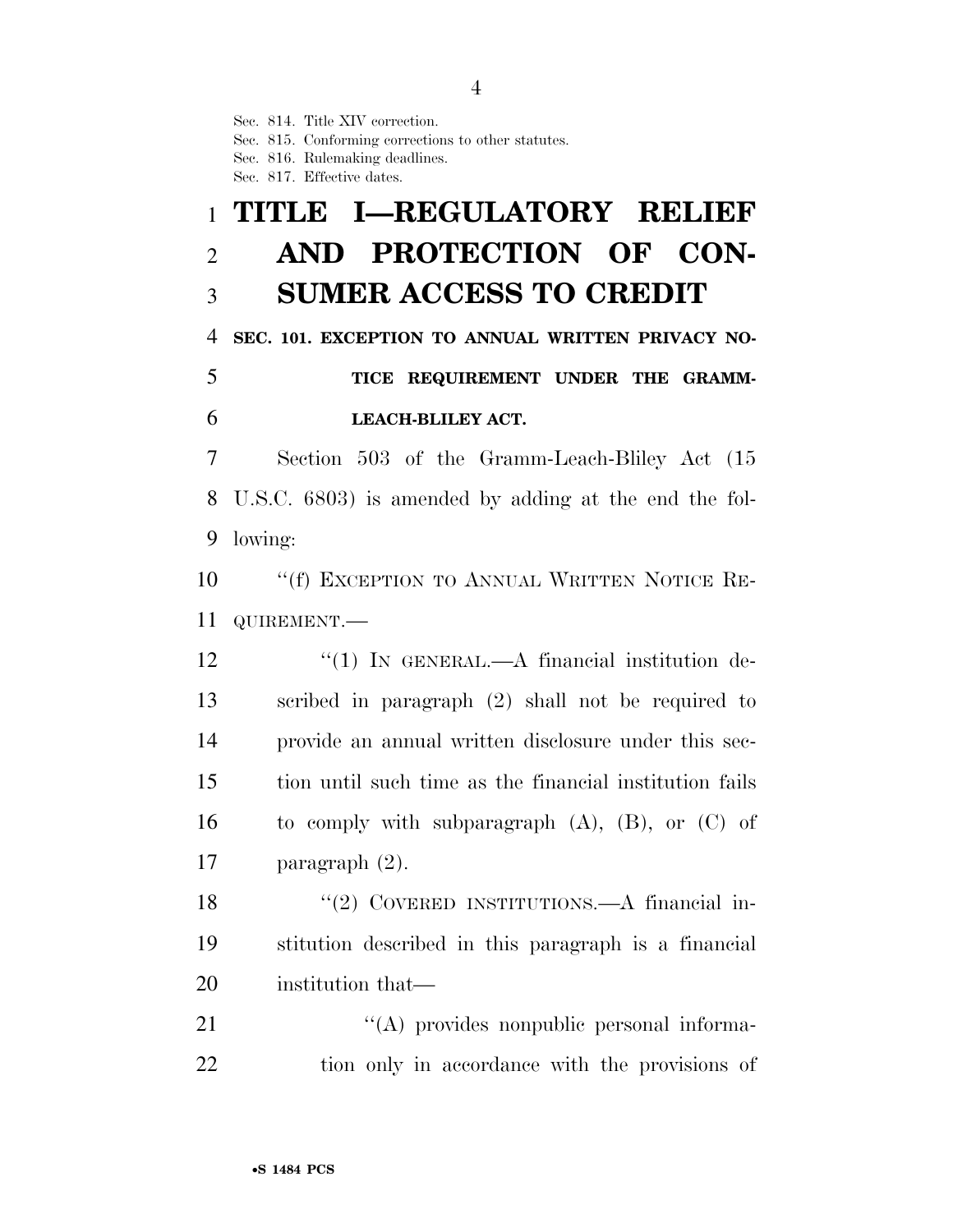| $\mathbf{1}$   | subsection (b) $(2)$ or (e) of section 502 or regu-               |
|----------------|-------------------------------------------------------------------|
| $\overline{2}$ | lations prescribed under section $504(b)$ ;                       |
| 3              | "(B) has not changed its policies and prac-                       |
| $\overline{4}$ | tices with respect to disclosing nonpublic per-                   |
| 5              | sonal information from the policies and prac-                     |
| 6              | tices that were disclosed in the most recent dis-                 |
| $\overline{7}$ | closure sent to consumers in accordance with                      |
| 8              | this section; and                                                 |
| 9              | "(C) otherwise provides customers access                          |
| 10             | to such most recent disclosure in electronic or                   |
| 11             | other form permitted by regulations prescribed                    |
| 12             | under section 504.".                                              |
| 13             | SEC. 102. PRIVATELY INSURED CREDIT UNIONS AUTHOR-                 |
|                |                                                                   |
| 14             | IZED TO BECOME MEMBERS OF A FEDERAL                               |
| 15             | HOME LOAN BANK.                                                   |
| 16             | (a) IN GENERAL.—Section $4(a)$ of the Federal Home                |
| 17             | Loan Bank Act $(12 \text{ U.S.C. } 1424(a))$ is amended by adding |
|                | 18 at the end the following:                                      |
| 19             | "(5) CERTAIN PRIVATELY INSURED CREDIT                             |
| 20             | UNIONS.                                                           |
| 21             | "(A) IN GENERAL.—Subject to the re-                               |
| 22             | quirements of subparagraph (B), a credit union                    |
| 23             | that lacks insurance of its member accounts                       |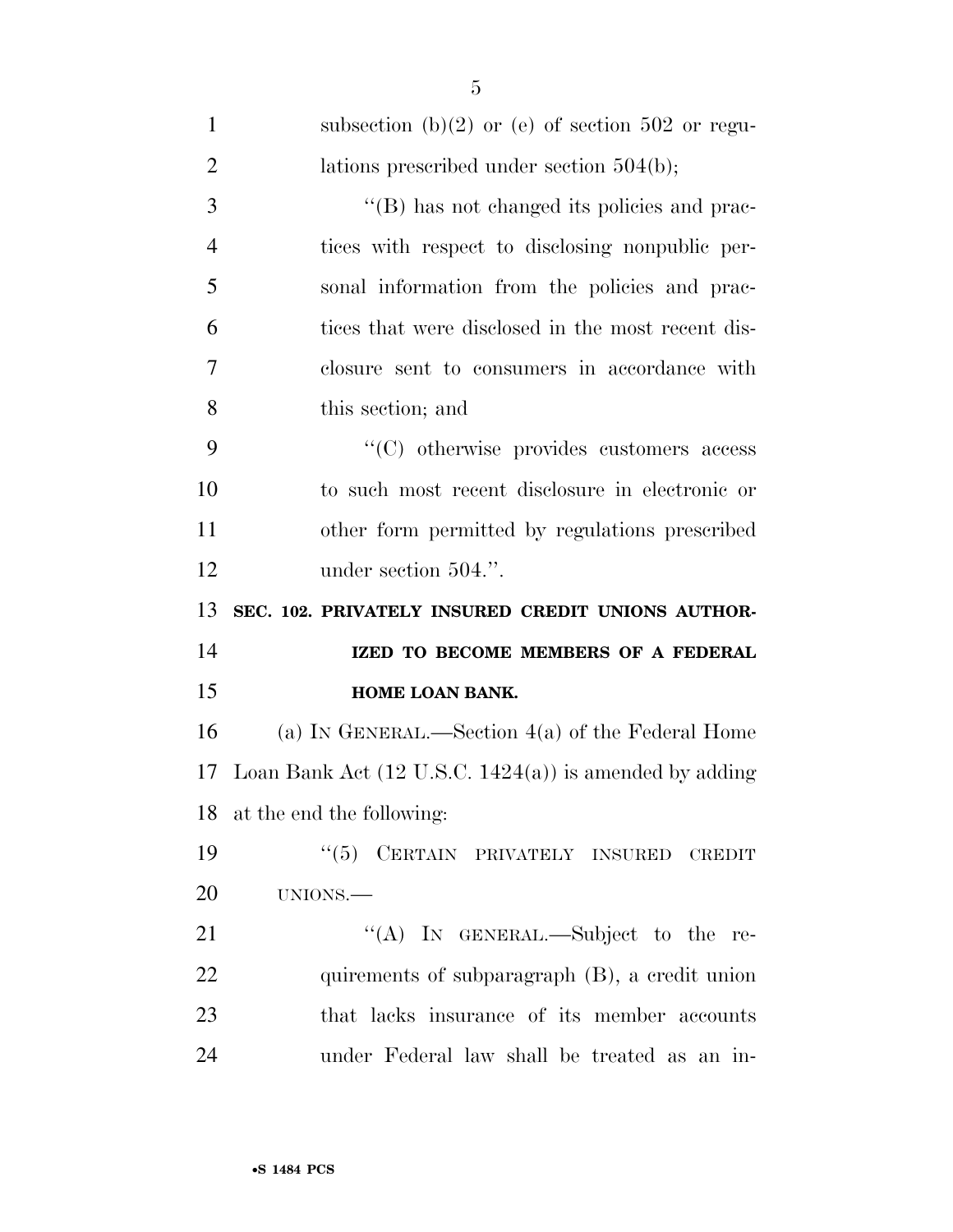sured depository institution for purposes of this Act.

3 "(B) CERTIFICATION BY APPROPRIATE STATE SUPERVISOR.—For purposes of this paragraph, a credit union that lacks insurance of its member accounts under Federal law and that has applied for membership in a Federal Home Loan Bank shall be treated as an in- sured depository institution if the following has occurred:  $``(i)$  DETERMINATION BY STATE SU-12 PERVISOR OF THE CREDIT UNION.— ''(I) IN GENERAL.—Subject to 14 subclause (II), the appropriate super- visor of the State in which the credit union is chartered has determined that the credit union meets all the eli- gibility requirements under section 201(a) of the Federal Credit Union 20 Act (12 U.S.C. 1781(a)) to apply for insurance of its member accounts as of the date of the application for membership. 24 "(II) CERTIFICATION DEEMED

VALID.—In the case of any credit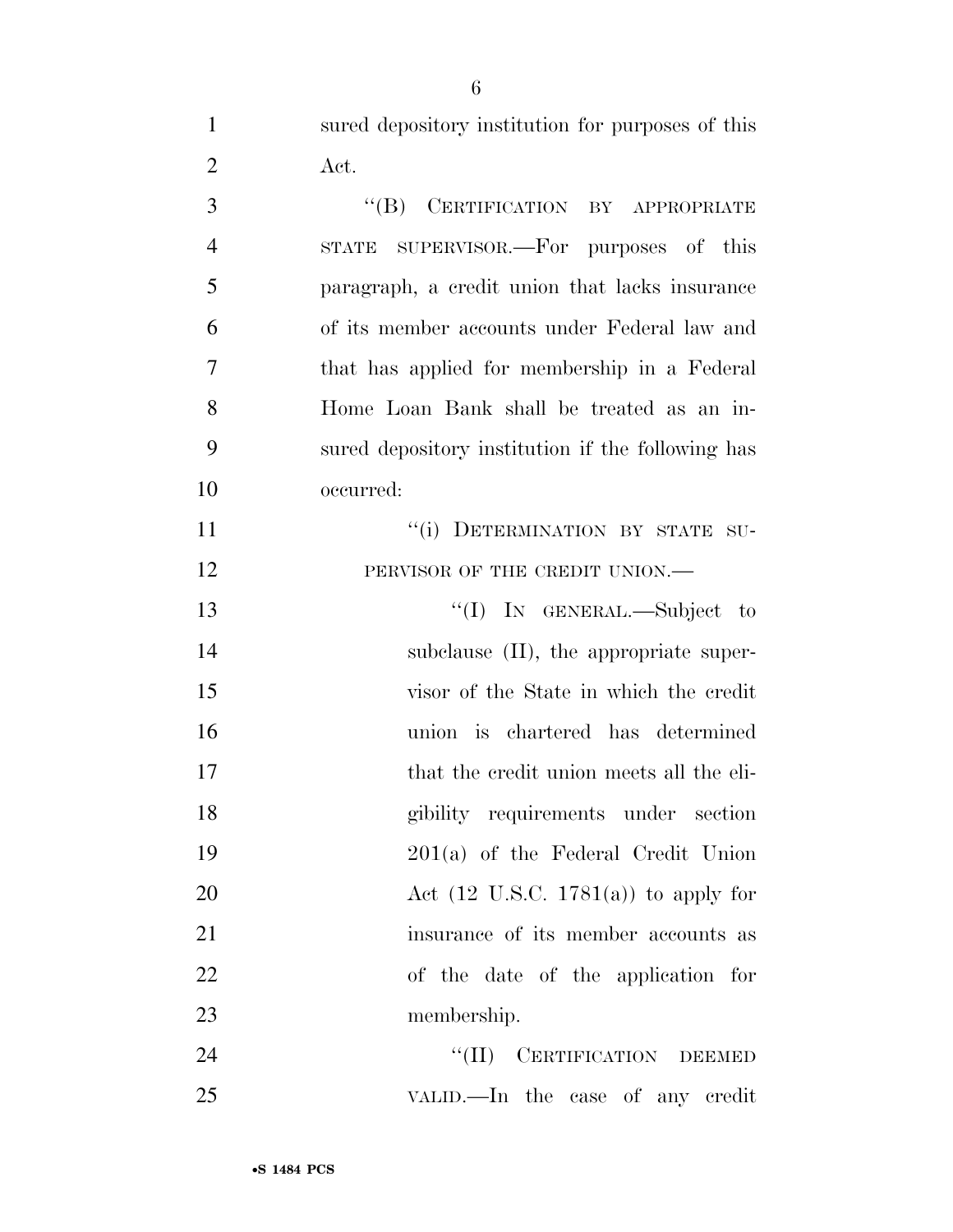| $\mathbf{1}$   | union to which subclause (I) applies,     |
|----------------|-------------------------------------------|
| $\overline{2}$ | if the appropriate supervisor of the      |
| 3              | State in which such credit union is       |
| $\overline{4}$ | chartered fails to make the determina-    |
| 5              | tion required pursuant to such sub-       |
| 6              | clause by the end of the 12-month pe-     |
| 7              | riod beginning on the date on which       |
| 8              | the application is submitted to the su-   |
| 9              | pervisor, the credit union shall be       |
| 10             | deemed to have met the requirements       |
| 11             | of subclause $(I)$ .                      |
| 12             | "(ii) DETERMINATION BY STATE SU-          |
| 13             | PERVISOR OF THE PRIVATE DEPOSIT IN-       |
| 14             | SURER.—The licensing entity of the pri-   |
| 15             | vate deposit insurer that is insuring the |
| 16             | member accounts of the credit union—      |
| 17             | "(I) receives, on an annual basis,        |
| 18             | an independent actuarial opinion that     |
| 19             | the private insurer has set aside suffi-  |
| 20             | cient reserves for losses; and            |
| 21             | $\lq\lq$ (II) obtains, as frequently as   |
| 22             | appropriate, but not less frequently      |
| 23             | than once every 36 months, a study        |
| 24             | by an independent actuary on the cap-     |
| 25             | ital adequacy of the private insurer.     |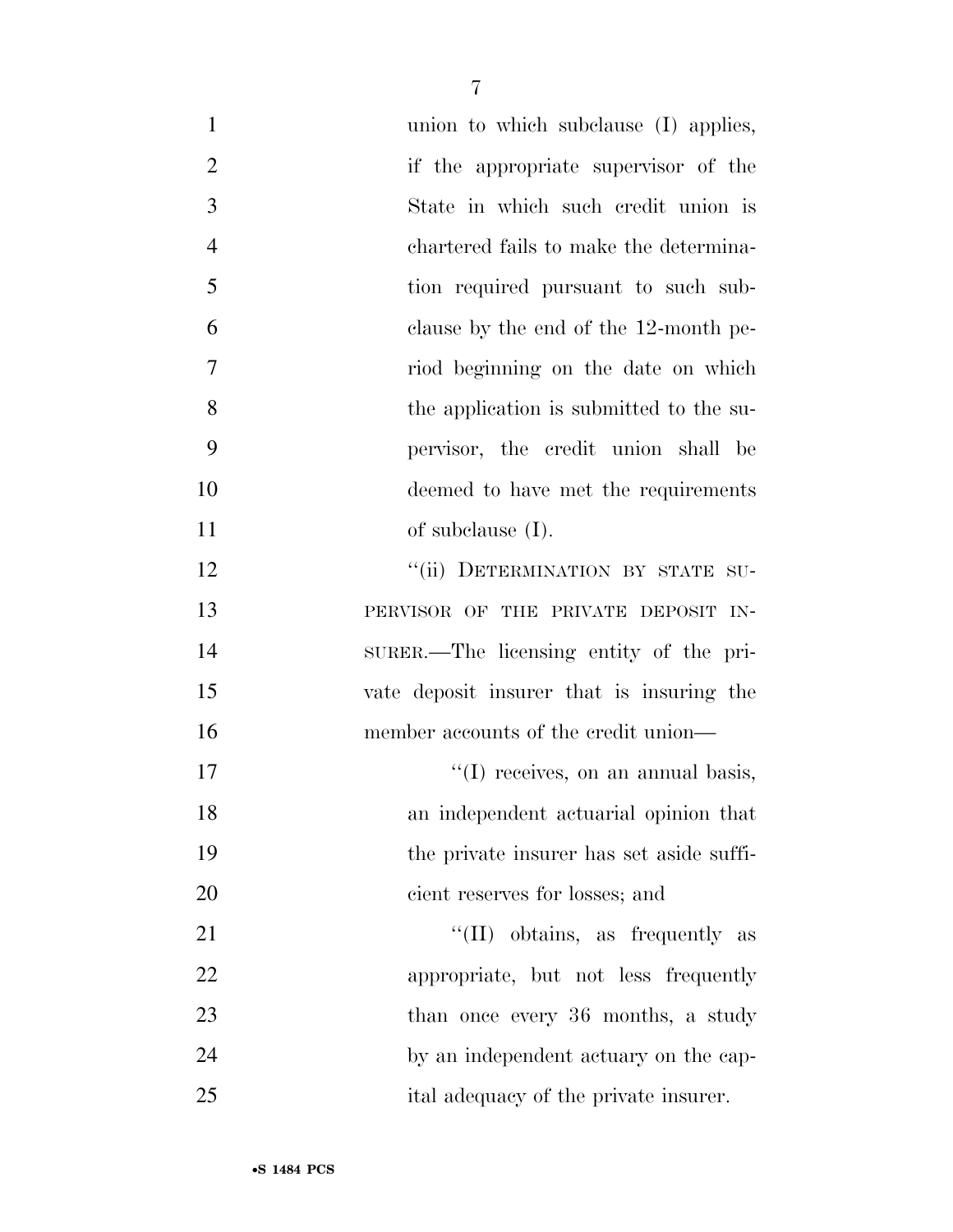| $\mathbf{1}$   | "(iii) SUBMISSION OF FINANCIAL IN-              |
|----------------|-------------------------------------------------|
| $\overline{2}$ | FORMATION.—The credit union or the ap-          |
| 3              | propriate supervisor of the State in which      |
| $\overline{4}$ | the credit union is chartered makes avail-      |
| 5              | able, and continues to make available for       |
| 6              | such time as the credit union is a member       |
| 7              | of a Federal Home Loan Bank, to the             |
| 8              | Federal Housing Finance Agency or to the        |
| 9              | Federal Home Loan Bank all reports,             |
| 10             | records, and other information related to       |
| 11             | any examination or inquiry performed by         |
| 12             | the supervisor concerning the financial         |
| 13             | condition of the credit union, as soon as is    |
| 14             | practicable.                                    |
| 15             | "(C) SECURITY INTERESTS OF FEDERAL              |
| 16             | HOME LOAN BANK NOT AVOIDABLE.-Notwith-          |
| 17             | standing any provision of State law authorizing |
| 18             | a conservator or liquidating agent of a credit  |
| 19             | union to repudiate contracts, no such provision |
| 20             | shall apply with respect to—                    |
| 21             | "(i) any extension of credit from any           |
| 22             | Federal Home Loan Bank to any credit            |
|                |                                                 |

union that is a member of any such bank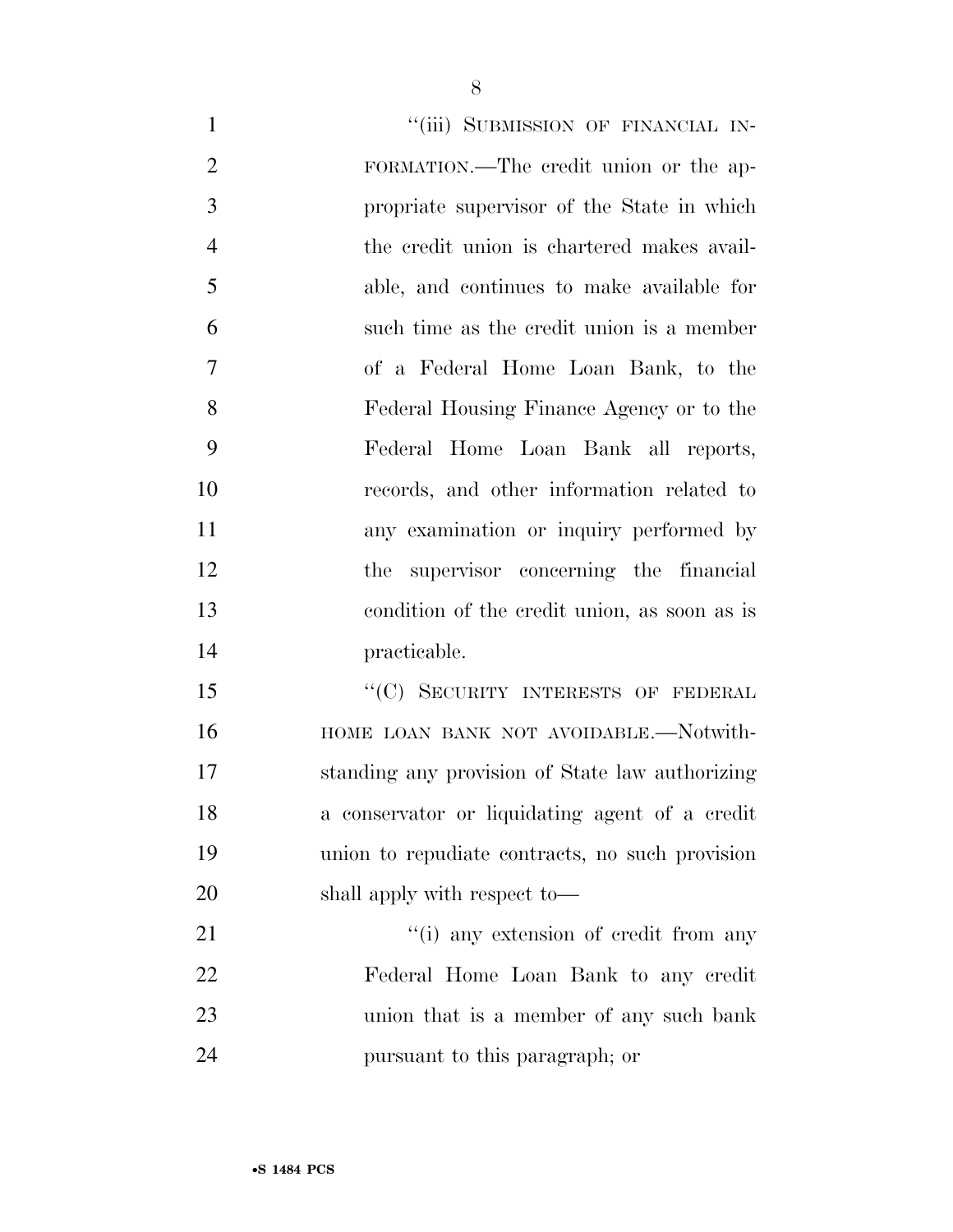| $\mathbf{1}$   | "(ii) any security interest in the as-                  |
|----------------|---------------------------------------------------------|
| $\overline{2}$ | sets of such a credit union securing any                |
| $\mathfrak{Z}$ | such extension of credit.                               |
| $\overline{4}$ | "(D) PROTECTION FOR CERTAIN FEDERAL                     |
| 5              | BANK ADVANCES.-Notwith-<br><b>HOME</b><br>LOAN          |
| 6              | standing any State law to the contrary, if a            |
| 7              | Bank makes an advance under section 10 to a             |
| 8              | State-chartered credit union that is not feder-         |
| 9              | ally insured—                                           |
| 10             | "(i) the interest of the Bank in any                    |
| 11             | collateral securing the advance has the                 |
| 12             | same priority and is afforded the same                  |
| 13             | standing and rights that the security inter-            |
| 14             | est would have had if the advance had                   |
| 15             | been made to a federally insured credit                 |
| 16             | union; and                                              |
| 17             | "(ii) the Bank has the same right to                    |
| 18             | access such collateral that the Bank would              |
| 19             | have had if the advance had been made to                |
| 20             | a federally insured credit union.".                     |
| 21             | (b) COPIES OF AUDITS OF PRIVATE INSURERS OF             |
| 22             | CERTAIN DEPOSITORY INSTITUTIONS REQUIRED TO BE          |
| 23             | <b>PROVIDED</b><br>SUPERVISORY AGENCIES.-Section<br>TO  |
| 24             | $43(a)(2)(A)$ of the Federal Deposit Insurance Act (12) |
| 25             | U.S.C. $1831t(a)(2)(A)$ is amended—                     |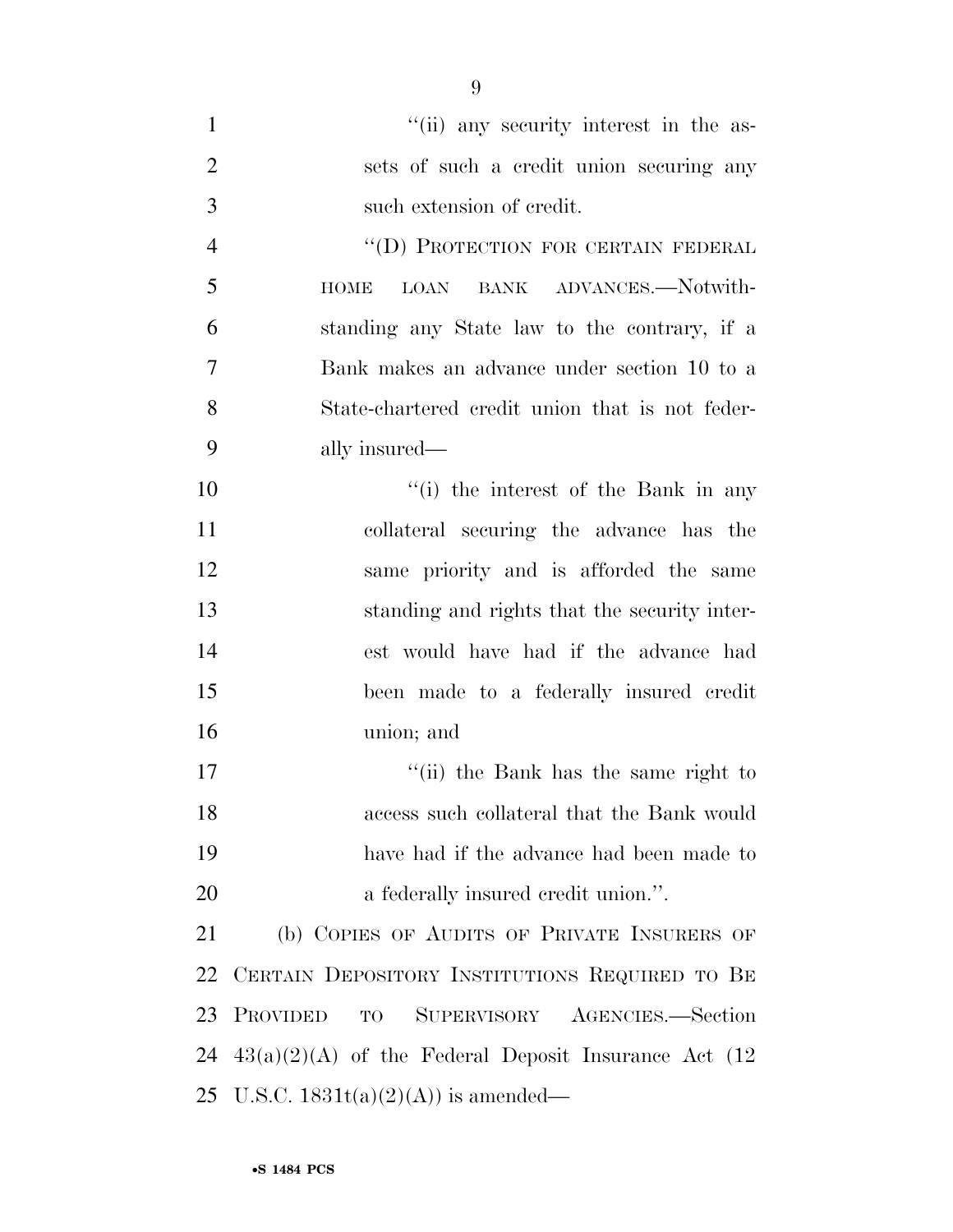| $\mathbf{1}$   | $(1)$ in clause (i), by striking "; and" and insert-       |
|----------------|------------------------------------------------------------|
| $\overline{2}$ | ing a semicolon;                                           |
| 3              | $(2)$ in clause (ii), by striking the period at the        |
| $\overline{4}$ | end and inserting "; and"; and                             |
| 5              | (3) by adding at the end the following:                    |
| 6              | "(iii) in the case of depository institu-                  |
| 7              | tions described in subsection (e) $(2)(A)$ , the           |
| 8              | member accounts of which are insured by                    |
| 9              | the private deposit insurer, which are                     |
| 10             | members of a Federal home loan bank, to                    |
| 11             | the Federal Housing Finance Agency, not                    |
| 12             | later than 7 days after the audit is com-                  |
| 13             | pleted.".                                                  |
| 14             | (c) GAO REPORT.—Not later than 18 months after             |
| 15             | the date of enactment of this Act, the Comptroller General |
| 16             | of the United States shall conduct a study and submit to   |
| 17             | Congress a report on—                                      |
| 18             | (1) the adequacy of insurance reserves held by             |
| 19             | any private deposit insurer that insures the member        |
| 20             | accounts of any entity described in section                |
| 21             | $43(e)(2)(A)$ of the Federal Deposit Insurance Act         |
| 22             | $(12 \text{ U.S.C. } 1831t(e)(2)(A));$ and                 |
| 23             | $(2)$ for any entity described in paragraph $(1)$ ,        |
| 24             | the member accounts of which are insured by a pri-         |
| 25             | vate deposit insurer, the level of compliance with         |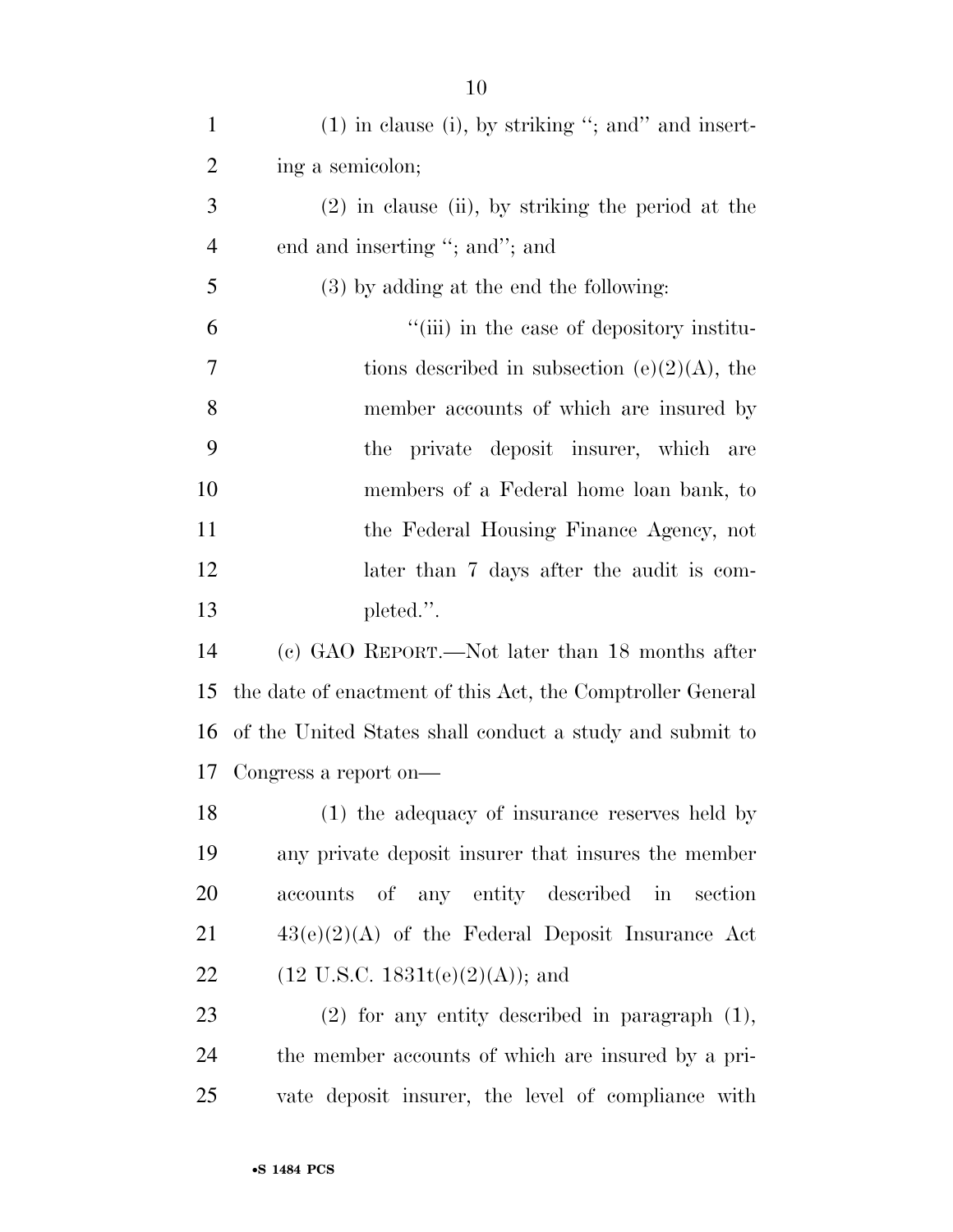Federal regulations relating to the disclosure of a lack of Federal deposit insurance.

### **SEC. 103. DESIGNATION OF RURAL AREA.**

 (a) APPLICATION.—Not later than 90 days after the date of enactment of this Act, the Bureau of Consumer Financial Protection shall establish an application process under which a person who lives or does business in a State may, with respect to an area identified by the person in the State that has not been designated by the Bureau of Consumer Financial Protection as a rural area for pur- poses of a Federal consumer financial law (as defined in section 1002 of the Consumer Financial Protection Act of 2010 (12 U.S.C. 5481)), apply for such area to be so designated.

 (b) EVALUATION CRITERIA.—In evaluating an appli- cation submitted under subsection (a), the Bureau of Con- sumer Financial Protection shall take into consideration the following factors:

 (1) Criteria used by the Director of the Bureau of the Census for classifying geographical areas as 21 rural or urban.

 (2) Criteria used by the Director of the Office of Management and Budget to designate counties as metropolitan, micropolitan, or neither.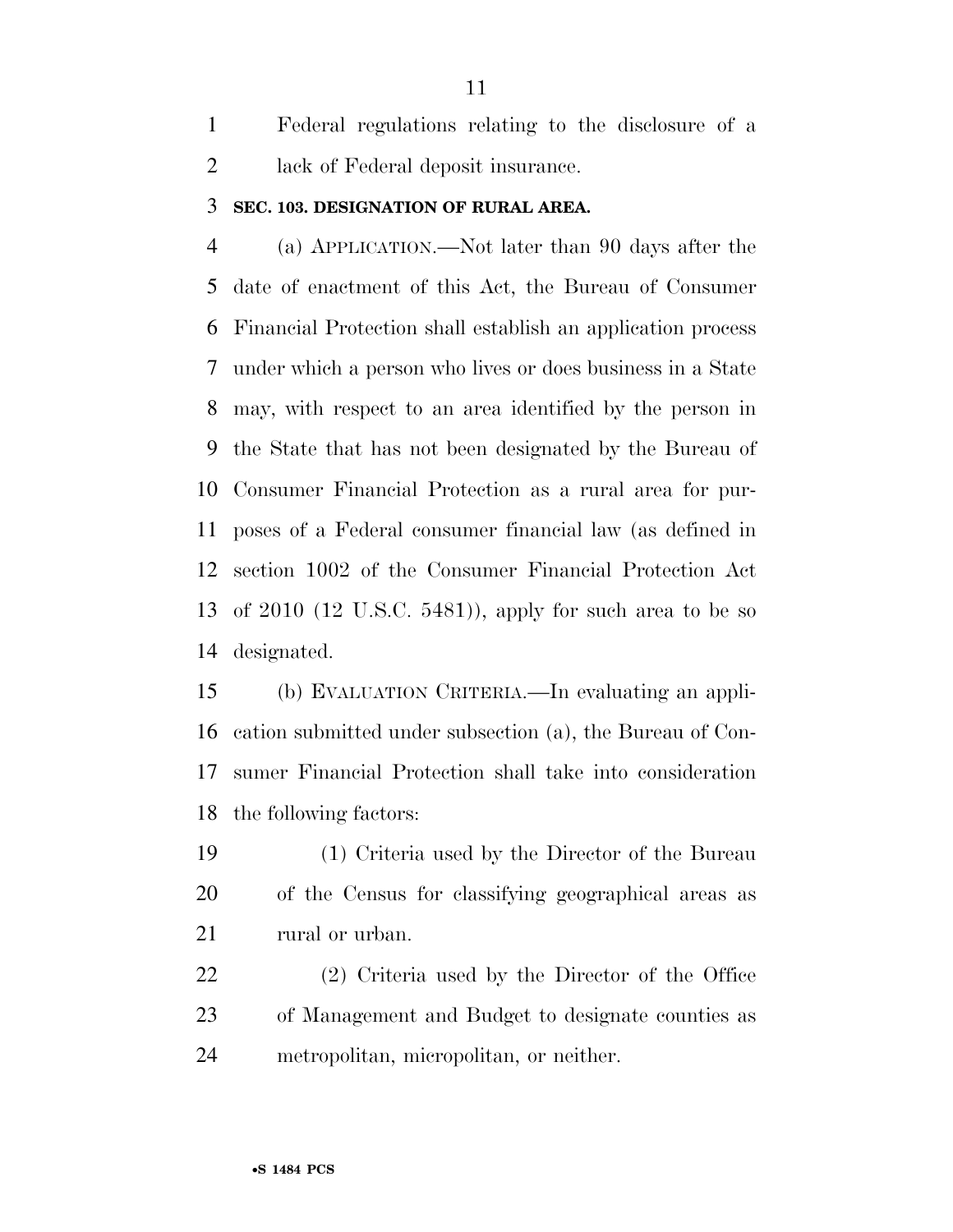| $\mathbf{1}$   | (3) Criteria used by the Secretary of Agri-                 |
|----------------|-------------------------------------------------------------|
| $\overline{2}$ | culture to determine property eligibility for rural de-     |
| 3              | velopment programs.                                         |
| $\overline{4}$ | (4) The Department of Agriculture rural-urban               |
| 5              | commuting area codes.                                       |
| 6              | (5) A written opinion provided by the State                 |
| 7              | bank supervisor (as defined in section 3 of the Fed-        |
| 8              | eral Deposit Insurance Act (12 U.S.C. 1813).                |
| 9              | (6) Population density.                                     |
| 10             | (c) RULE OF CONSTRUCTION.—If, at any time before            |
| 11             | the date on which an application is submitted under sub-    |
| 12             | section (a), the area subject to review has been designated |
| 13             | as nonrural by any Federal agency described in subsection   |
| 14             | (b) using any of the criteria described in that subsection, |
| 15             | the Bureau of Consumer Financial Protection shall not       |
| 16             | be required to consider such designation in its evaluation. |
| 17             | (d) PUBLIC COMMENT PERIOD.                                  |
| 18             | $(1)$ In GENERAL.—Not later than 60 days after              |
| 19             | the date on which an application submitted under            |
| 20             | subsection (a) is received, the Bureau of Consumer          |
| 21             | Financial Protection shall—                                 |
| 22             | (A) publish the application on the website                  |
| 23             | of the Bureau of Consumer Financial Protec-                 |
| 24             | tion; and                                                   |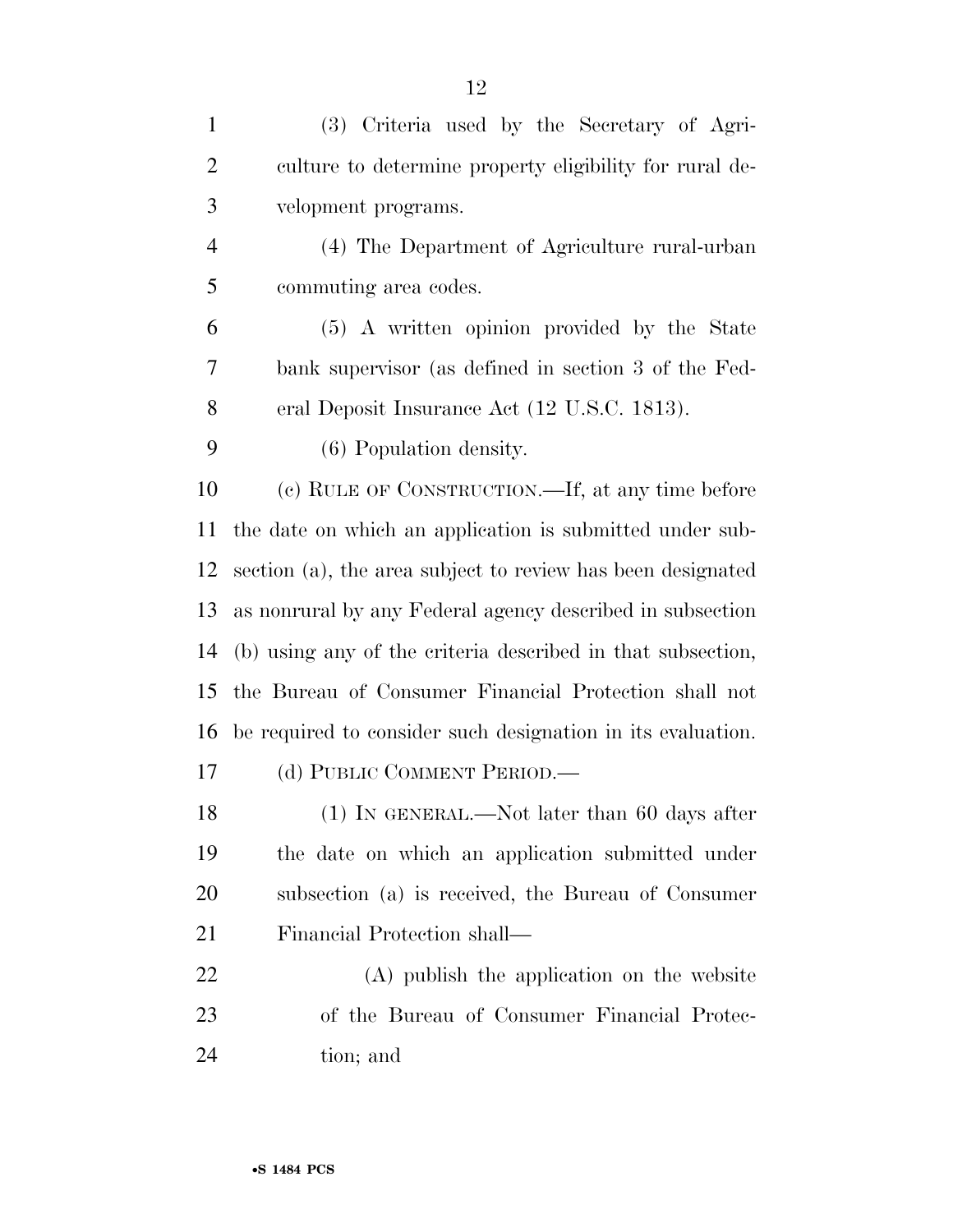| $\mathbf{1}$   | (B) make the application available for pub-                 |
|----------------|-------------------------------------------------------------|
| $\overline{2}$ | lic comment for not fewer than 90 days.                     |
| 3              | LIMITATION ON ADDITIONAL<br>(2)<br>APPLICA-                 |
| $\overline{4}$ | TIONS.—Nothing in this section shall be construed           |
| 5              | to require the Bureau of Consumer Financial Pro-            |
| 6              | tection, during the public comment period described         |
| 7              | in paragraph (1) with respect to an application sub-        |
| 8              | mitted under subsection (a), to accept an additional        |
| 9              | application with respect to the area that is the sub-       |
| 10             | ject of the initial application.                            |
| 11             | (e) DECISION ON DESIGNATION.—Not later than 90              |
| 12             | days after the end of the public comment period described   |
| 13             | in subsection $(d)(1)$ , the Bureau of Consumer Financial   |
| 14             | Protection shall—                                           |
| 15             | $(1)$ grant or deny such application, in whole or           |
| 16             | in part; and                                                |
| 17             | (2) publish such grant or denial in the Federal             |
| 18             | Register, along with an explanation of the factors on       |
| 19             | which the Bureau of Consumer Financial Protection           |
| 20             | relied in making such decision.                             |
| 21             | (f) SUBSEQUENT APPLICATIONS.—A decision by the              |
| 22             | Bureau under subsection (e) to deny an application for      |
| 23             | an area to be designated as a rural area shall not preclude |
| 24             | the Bureau of Consumer Financial Protection from ac-        |
| 25             | cepting a subsequent application submitted under sub-       |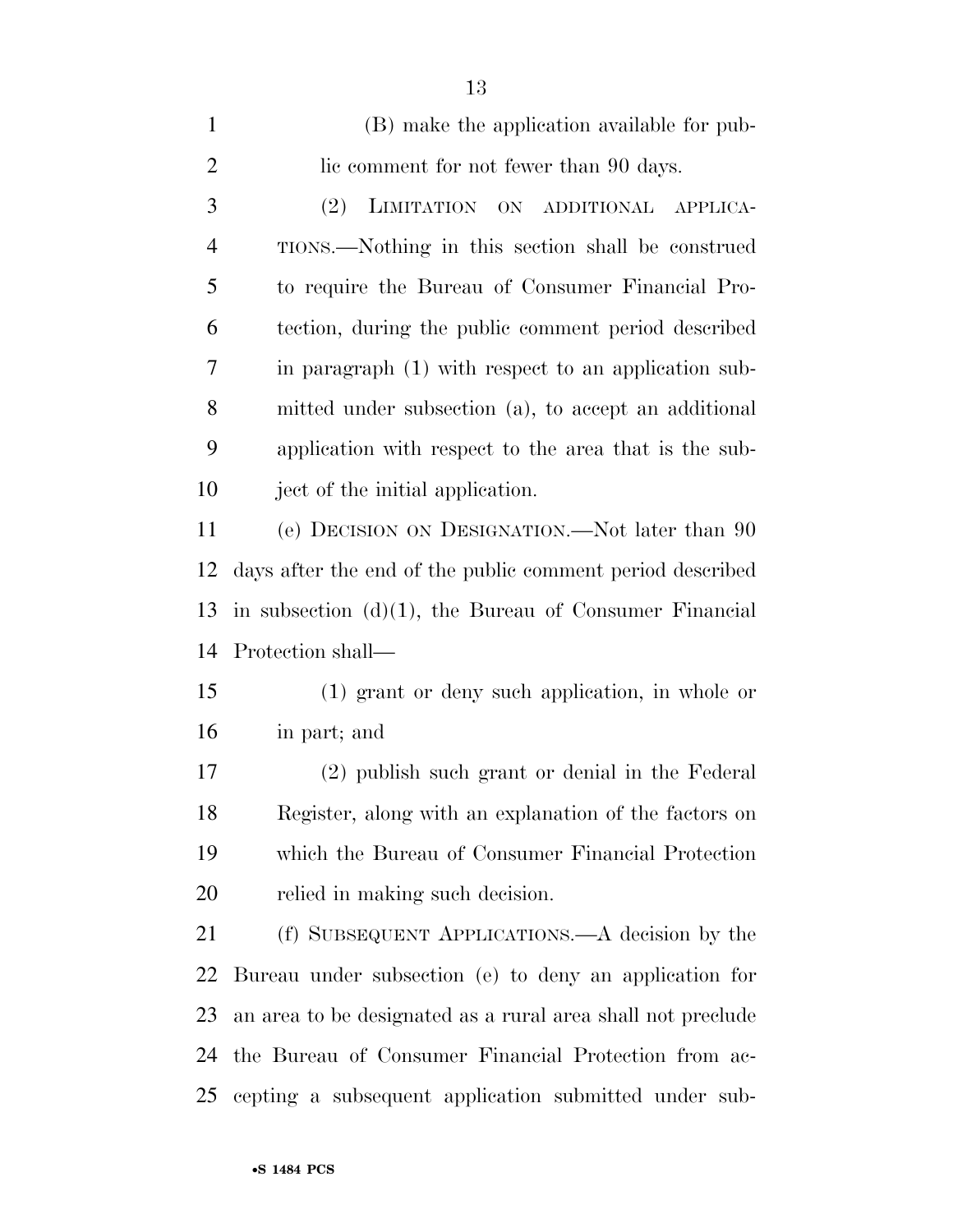section (a) for the area to be so designated if the subse- quent application is submitted after the date on which the 90-day period beginning on the date on which the Bureau of Consumer Financial Protection denies the application under subsection (e) expires.

 (g) OPERATIONS IN RURAL AREAS.—The Truth in Lending Act (15 U.S.C. 1601 et seq.) is amended—

8 (1) in section  $129C(b)(2)(E)(iv)(I)$  (15 U.S.C. 9  $1639e(b)(2)(E)(iv)(I))$ , by striking "predominantly"; and

11 (2) in section  $129D(e)(1)$  (15 U.S.C.  $12 \qquad 1639d(c)(1)$ , by striking "predominantly".

## **SEC. 104. INDEPENDENT EXAMINATION REVIEW.**

 (a) IN GENERAL.—The Federal Financial Institu- tions Examination Council Act of 1978 (12 U.S.C. 3301 et seq.) is amended by adding at the end the following: 17 "SEC. 1012. OFFICE OF INDEPENDENT EXAMINATION RE-**VIEW.** 

 ''(a) ESTABLISHMENT.—There is established in the Council an Office of Independent Examination Review.

21 "(b) HEAD OF OFFICE.—

22 "(1) ESTABLISHMENT.—There is established the position of the Director as the head of the Office of Independent Examination Review, who shall be appointed by the Council for a term of 5 years.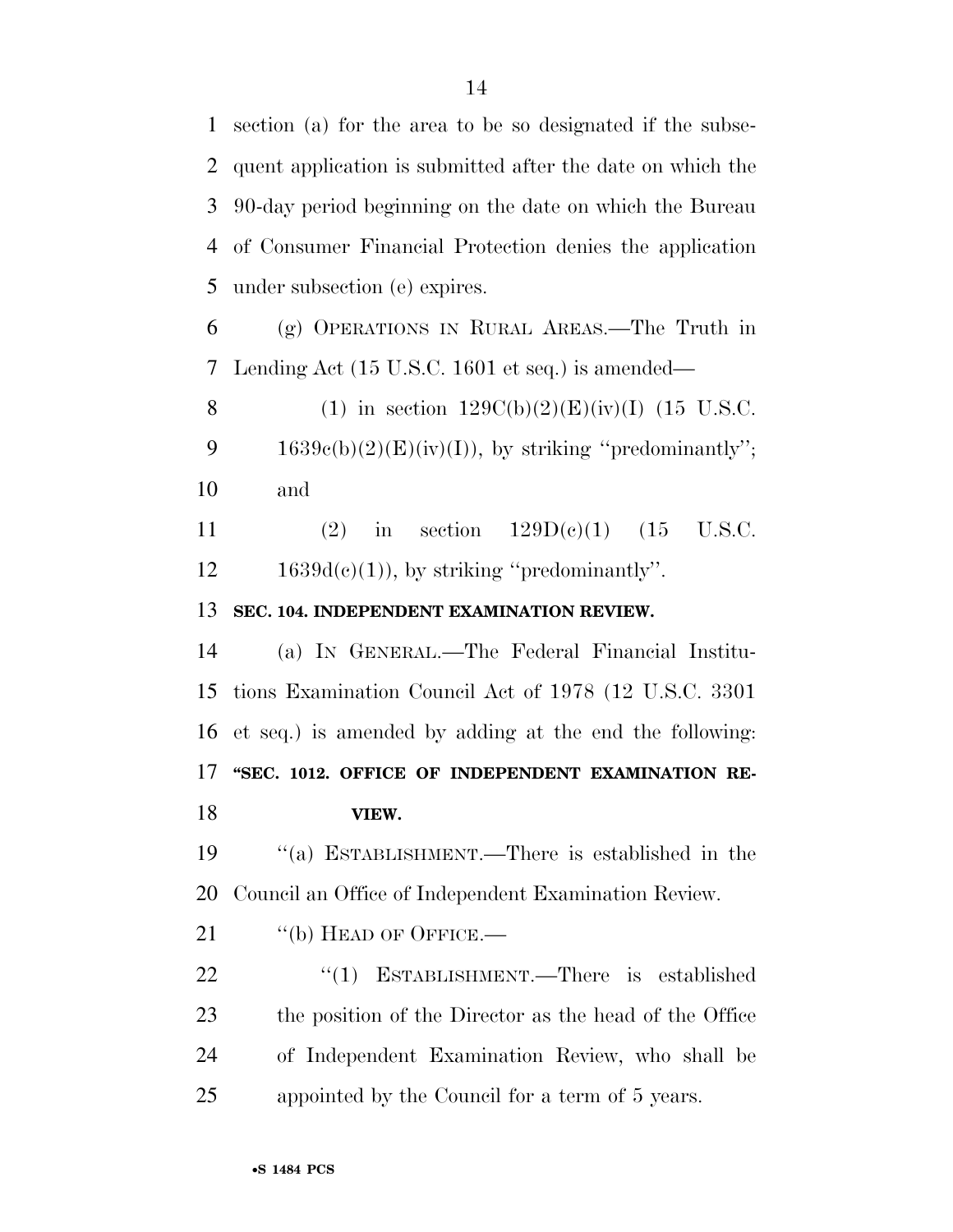$((2)$  REMOVAL.— 2 "(A) IN GENERAL.—The President may re- move the Director from office. 4 "(B) CONGRESSIONAL NOTIFICATION.— Not later than 30 days after the date on which the Director is removed from office under sub- paragraph (A), the President shall submit to Congress a written notification describing the reasons for the removal. ''(c) STAFFING.—The Director may hire staff to sup- port the activities of the Office of Independent Examina- tion Review. ''(d) DUTIES.—The Director shall—  $\frac{1}{2}$  (1) receive and, at the discretion of the Direc- tor, investigate complaints from financial institu- tions, representatives of financial institutions, or any other entity acting on behalf of financial institutions, concerning examinations, examination practices, or examination reports;  $\frac{1}{20}$  ''(2) hold meetings, not less than once every 90 days and in locations designed to encourage partici- pation from all regions of the United States, with fi- nancial institutions, representatives of financial in- stitutions, or any other entity acting on behalf of fi-nancial institutions, to discuss examination proce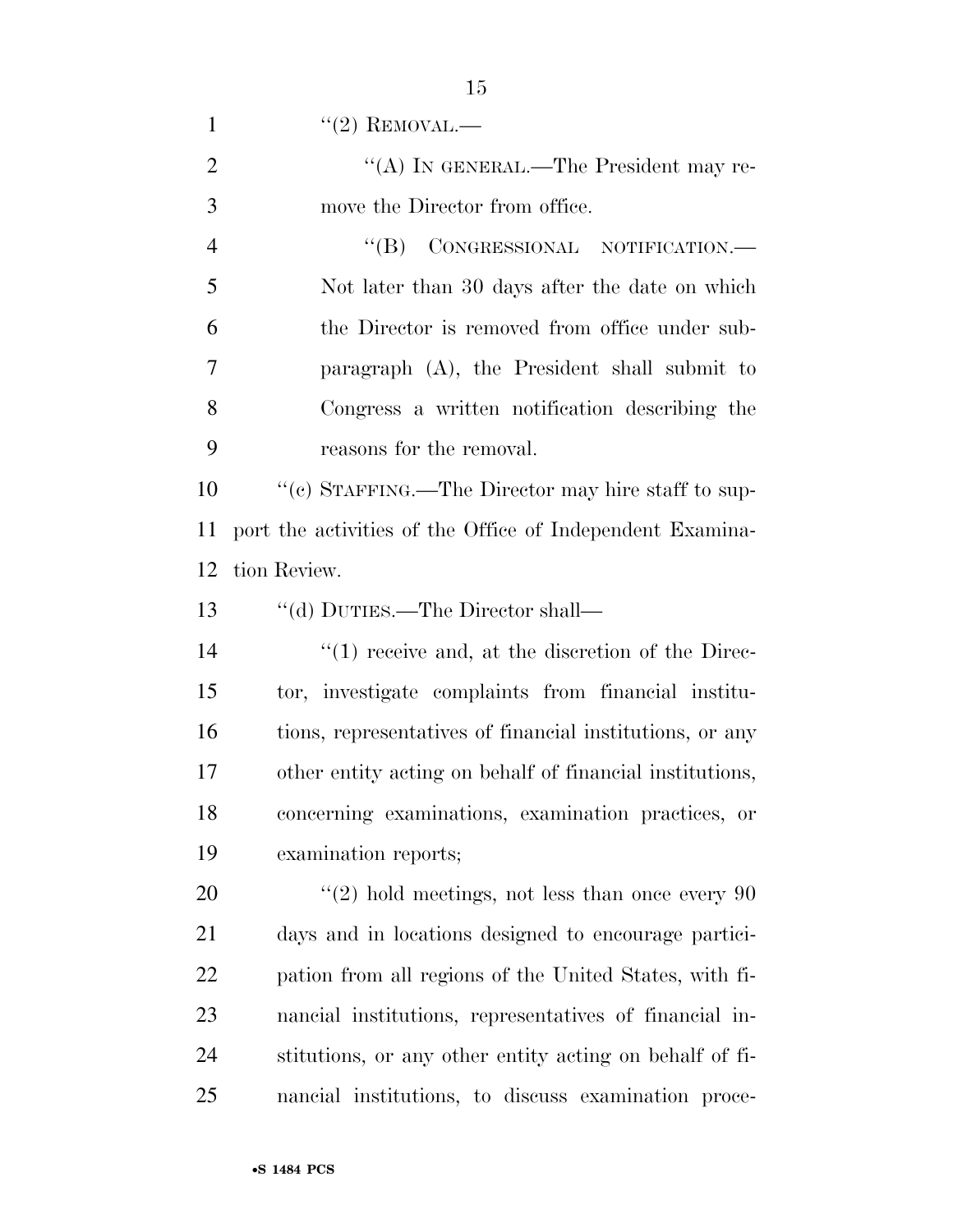dures, examination practices, or examination poli-cies;

 $(3)$  review examination procedures of the Fed- eral financial institutions regulatory agencies to en- sure that the written examination policies of the agencies are being followed in practice and adhere to the standards for consistency established by the Council;

9 "(4) conduct a continuing and regular program of examination quality assurance for all types of ex- aminations conducted by the Federal financial insti-tutions regulatory agencies; and

 ''(5) submit to the Committee on Banking, Housing, and Urban Affairs of the Senate, the Com- mittee on Financial Services of the House of Rep- resentatives, and the Council an annual report on the reviews carried out pursuant to paragraphs (3) and (4), including recommendations for improve- ments in examination procedures, practices, and policies.

 ''(e) CONFIDENTIALITY.—The Director shall keep confidential—

23 ''(1) all meetings, discussions, and information provided by financial institutions; and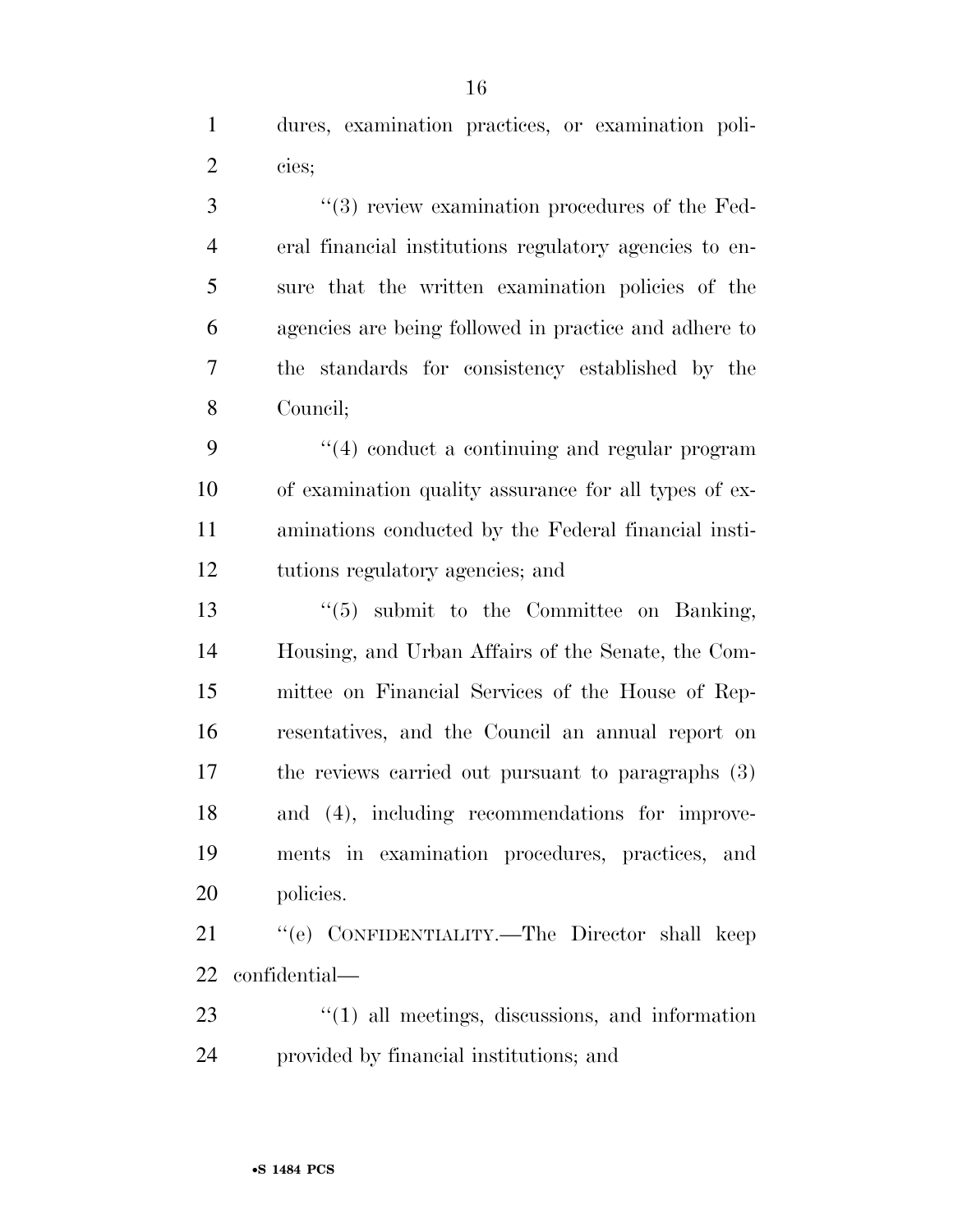1 ''(2) any confidential or privileged information provided by a Federal financial institutions regu-latory agency.

''(f) FUNDING; BUDGET.—

 ''(1) IN GENERAL.—One-fifth of the costs and expenses of the Office of Independent Examination Review, including the salaries of its employees, shall be paid by each of the Federal financial institutions regulatory agencies, which shall be based on the budget submitted under paragraph (2).

11 ''(2) BUDGET.—Not later than April 15 of each fiscal year, the Director shall submit to the Council a projected budget for the Office of Independent Ex-amination Review for the following fiscal year.''.

 (b) DEFINITIONS.—Section 1003 of the Federal Fi- nancial Institutions Examination Council Act of 1978 (12 U.S.C. 3302) is amended—

 (1) by striking paragraph (1) and inserting the following:

 $\frac{1}{20}$  the term 'Federal financial institutions regulatory agencies' means the Office of the Comp- troller of the Currency, the Board of Governors of the Federal Reserve System, the Federal Deposit In-surance Corporation, the National Credit Union Ad-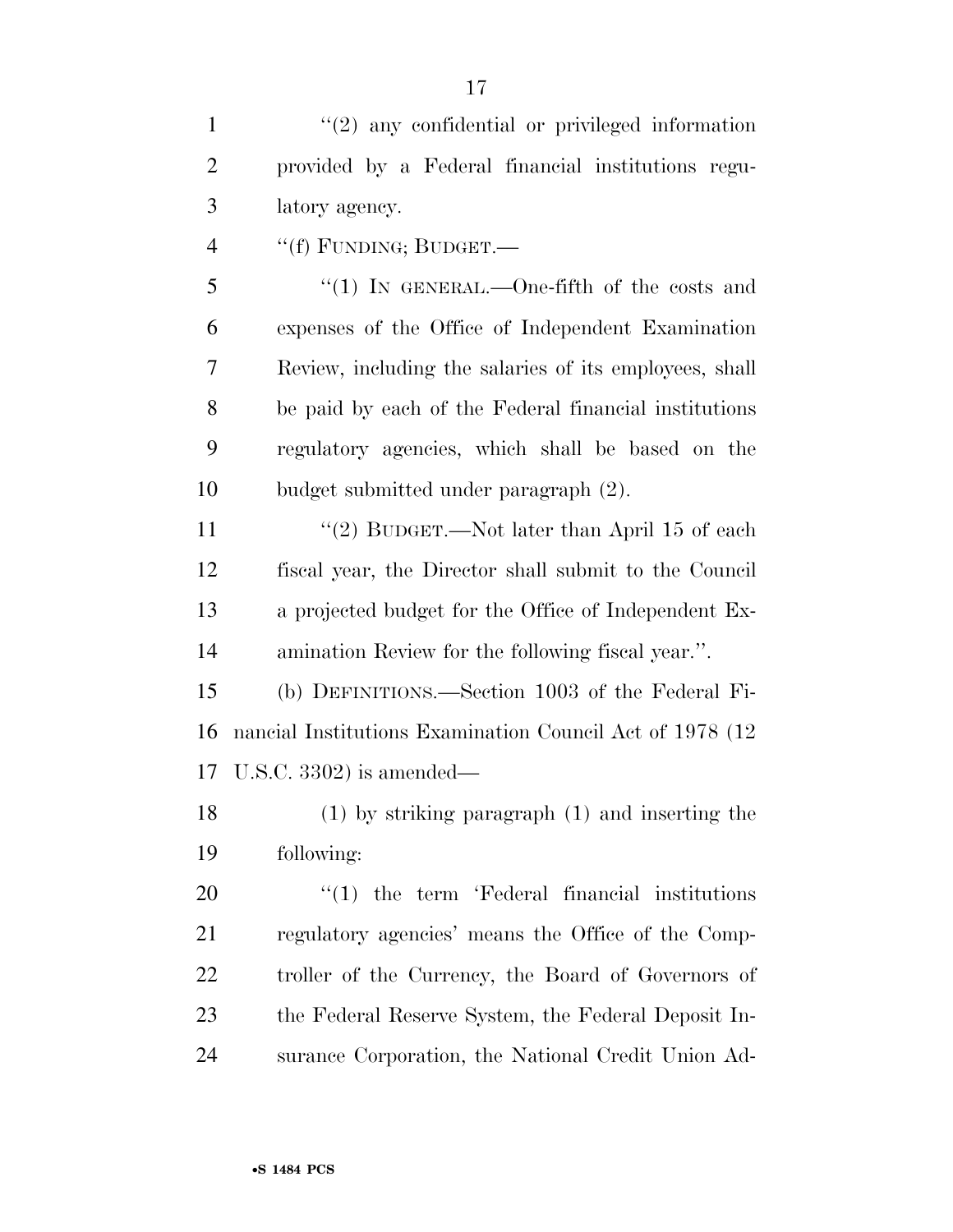| $\mathbf{1}$   | ministration, and the Bureau of Consumer Financial     |
|----------------|--------------------------------------------------------|
| $\overline{2}$ | Protection;";                                          |
| 3              | $(2)$ in paragraph $(2)$ , by striking "; and" and     |
| $\overline{4}$ | inserting a semicolon;                                 |
| 5              | $(3)$ in paragraph $(3)$ , by striking the semicolon   |
| 6              | and inserting "; and"; and                             |
| 7              | (4) by adding at the end the following:                |
| 8              | $\cdot$ (4) the term 'Director' means the Director es- |
| 9              | tablished under section 1012.".                        |
| 10             | (c) FEDERAL BANKING AGENCY OMBUDSMAN.-                 |
| 11             | (1) IN GENERAL.—Section 309 of the Riegle              |
| 12             | Community Development and Regulatory Improve-          |
| 13             | ment Act of 1994 (12 U.S.C. 4806) is amended—          |
| 14             | $(A)$ in the first sentence of subsection $(a)$ ,      |
| 15             | by inserting ", the Bureau of Consumer Finan-          |
| 16             | cial Protection," after "Federal banking agen-         |
| 17             | $cy$ ";                                                |
| 18             | $(B)$ in subsection $(b)$ —                            |
| 19             | (i) by redesignating paragraphs (1)                    |
| 20             | and $(2)$ as subparagraphs $(A)$ and $(B)$ , re-       |
| 21             | spectively, and adjusting the margins ac-              |
| 22             | cordingly;                                             |
| 23             | (ii) in the matter preceding subpara-                  |
| 24             | $graph$ (A), as so redesignated, by striking           |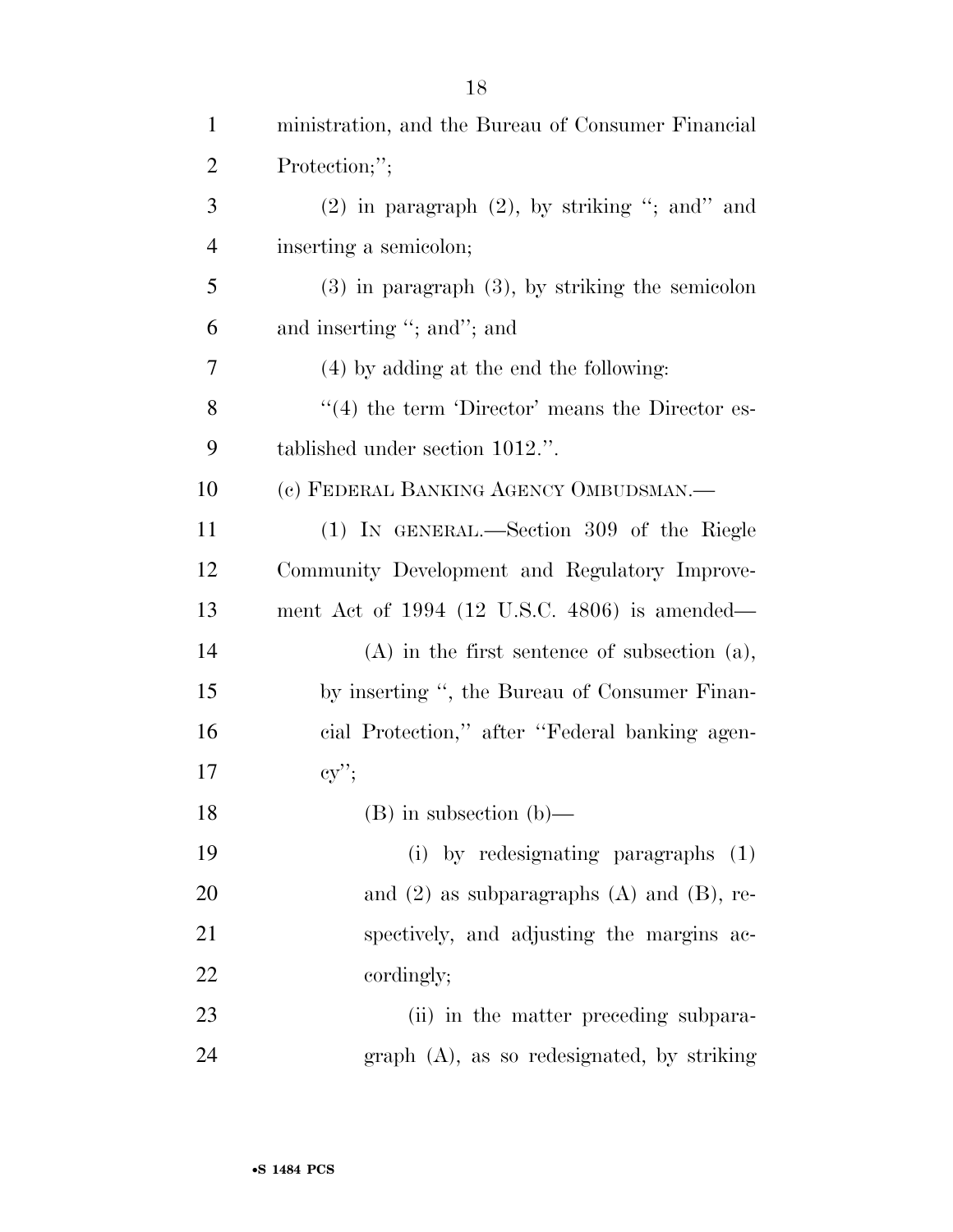| $\mathbf{1}$   | "In establishing" and inserting the fol-                |
|----------------|---------------------------------------------------------|
| $\overline{2}$ | lowing:                                                 |
| 3              | "(1) IN GENERAL.—In establishing";                      |
| $\overline{4}$ | (iii) in paragraph $(1)(B)$ , as so redes-              |
| 5              | ignated, by striking "the appellant from                |
| 6              | retaliation by agency examiners" and in-                |
| $\overline{7}$ | serting "the insured depository institution             |
| 8              | or insured credit union from retaliation by             |
| 9              | an agency referred to in subsection $(a)$ ";            |
| 10             | and                                                     |
| 11             | (iv) by adding at the end the fol-                      |
| 12             | lowing:                                                 |
| 13             | "(2) RETALIATION.—For purposes of this sub-             |
| 14             | section and subsection (e), retaliation includes delay- |
| 15             | ing consideration of, or withholding approval of, any   |
| 16             | request, notice, or application that otherwise would    |
| 17             | have been approved, but for the exercise of the         |
| 18             | rights of the insured depository institution or in-     |
| 19             | sured credit union under this section."; and            |
| 20             | (C) in subsection (e)(2)—                               |
| 21             | (i) in subparagraph $(B)$ , by striking ";              |
| 22             | and" and inserting a semicolon;                         |
| 23             | (ii) in subparagraph $(C)$ , by striking                |
| 24             | the period at the end and inserting ";                  |
| 25             | and"; and                                               |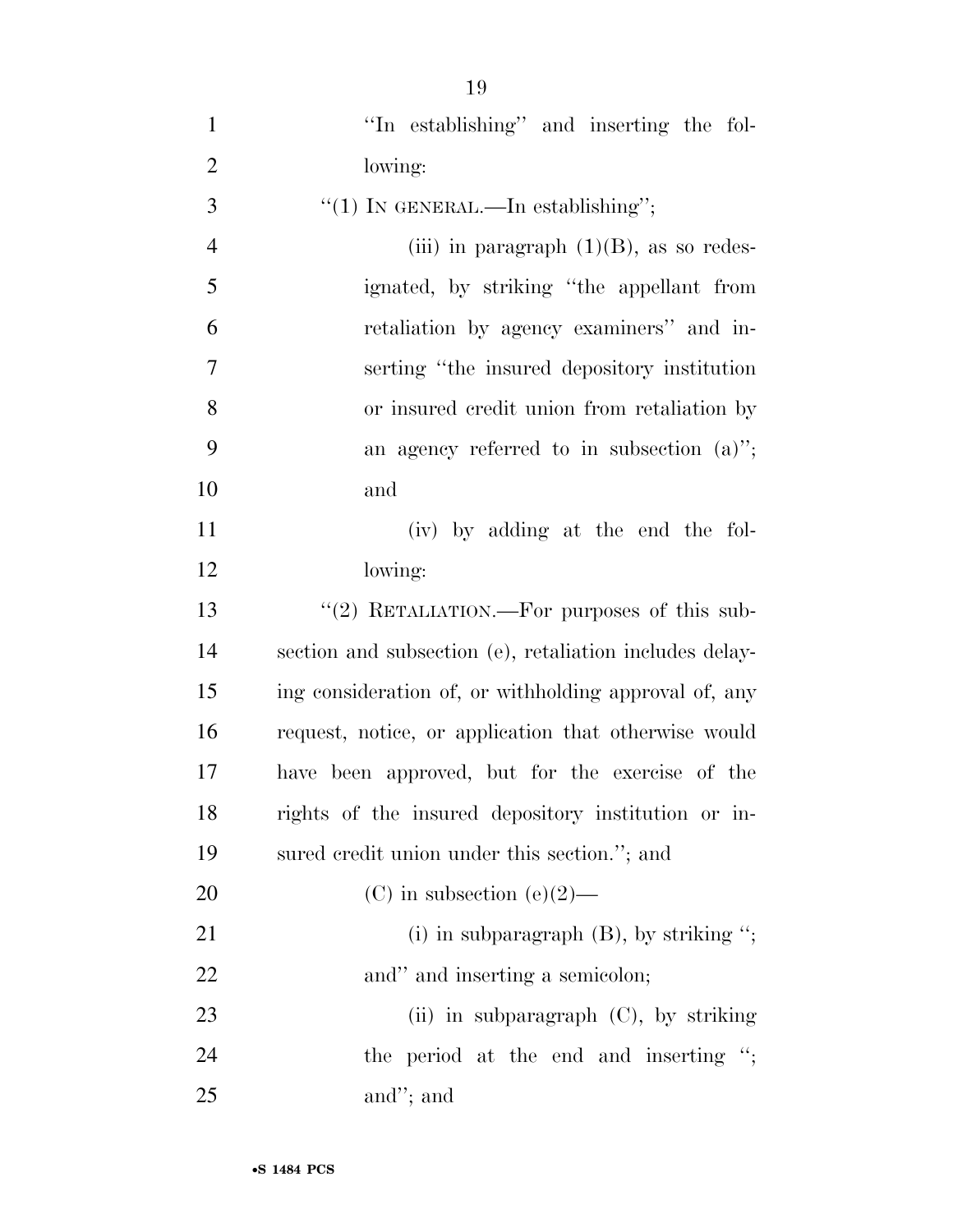(iii) by adding at the end the fol-lowing:

 ''(D) ensure that appropriate safeguards exist for protecting the insured depository insti- tution or insured credit union from retaliation by any appropriate Federal banking agency for exercising the rights of the insured depository institution or insured credit union under this subsection.''.

 (2) EFFECT.—Nothing in this subsection shall be construed to affect the authority of an appro- priate Federal banking agency (as defined in section 3 of the Federal Deposit Insurance Act (12 U.S.C. 1813)) or the National Credit Union Administration Board to take enforcement or other supervisory ac-tion.

 (d) FEDERAL CREDIT UNION ACT.—Section 205(j) of the Federal Credit Union Act (12 U.S.C. 1785(j)) is amended by inserting ''the Bureau of Consumer Financial Protection,'' before ''the Administration'' each place that term appears.

 (e) FEDERAL FINANCIAL INSTITUTIONS EXAMINA- TION COUNCIL ACT.—Section 1005 of the Federal Finan-cial Institutions Examination Council Act of 1978 (12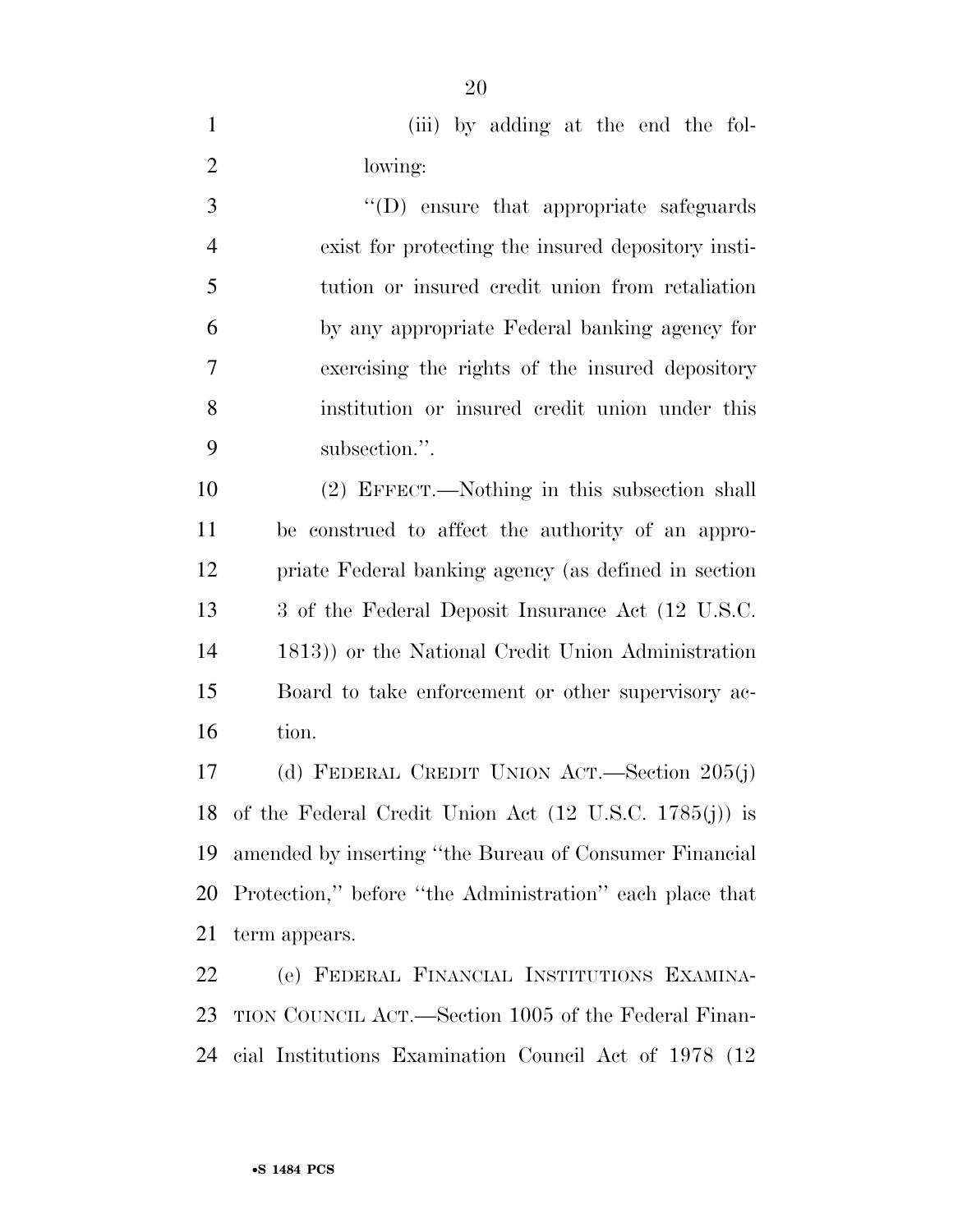U.S.C. 3304) is amended by striking ''One-fifth'' and in-serting ''One-fourth''.

# **SEC. 105. CONFIDENTIALITY OF INFORMATION SHARED BE- TWEEN STATE AND FEDERAL FINANCIAL SERVICES REGULATORS.**

 Section 1512(a) of the S.A.F.E. Mortgage Licensing Act of 2008 (12 U.S.C. 5111(a)) is amended by inserting ''or financial services'' before ''industry''.

# **SEC. 106. SAFE HARBOR FOR CERTAIN LOANS HELD IN PORTFOLIO.**

 (a) IN GENERAL.—Section 129C of the Truth in Lending Act (15 U.S.C. 1639c) is amended by adding at the end the following:

 ''(j) SAFE HARBOR FOR CERTAIN LOANS HELD IN PORTFOLIO.—

16 "(1) DEFINITIONS.—In this section—

17 ''(A) the term 'appropriate Federal bank- ing agency' has the meaning given that term in section 3 of the Federal Deposit Insurance Act (12 U.S.C. 1813);

21 "(B) the term 'depository institution' has 22 the meaning given that term in section  $19(b)(1)$  of the Federal Reserve Act (12 U.S.C. 24  $461(b)(1)$ ; and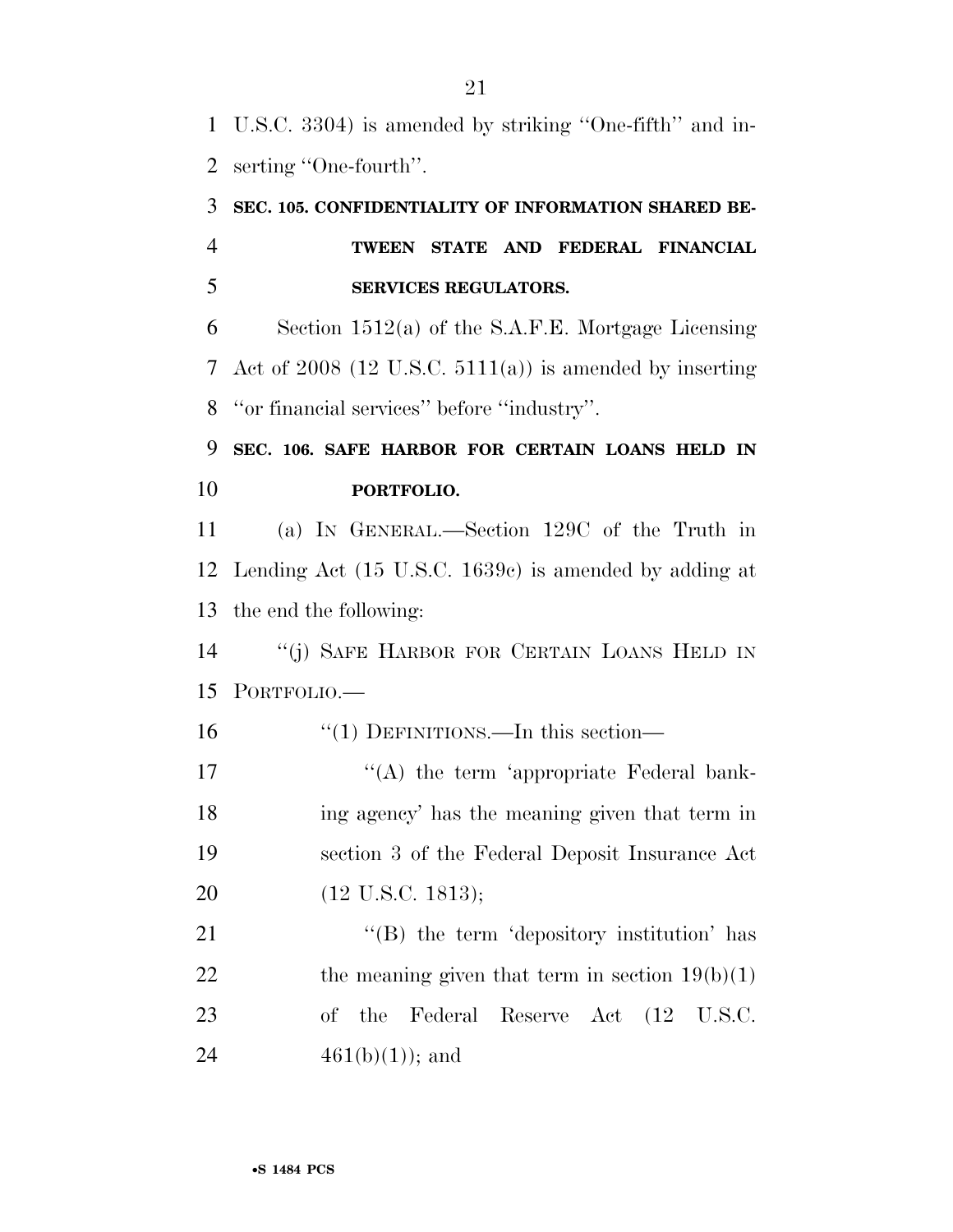| $\mathbf{1}$   | "(C) the term 'financial institution regu-        |
|----------------|---------------------------------------------------|
| $\overline{2}$ | lator' means an appropriate Federal banking       |
| 3              | agency, the Bureau, and the National Credit       |
| $\overline{4}$ | Union Administration.                             |
| 5              | $``(2)$ SAFE HARBOR FOR CREDITORS.—               |
| 6              | "(A) IN GENERAL.—A creditor shall not be          |
| 7              | subject to suit for failure to comply with sub-   |
| 8              | section (a), (c)(1), or (f)(2) of this section or |
| 9              | section 129H with respect to a residential mort-  |
| 10             | gage loan, and the financial institution regu-    |
| 11             | lators shall treat such loan as a qualified mort- |
| 12             | gage, if—                                         |
| 13             | $\lq\lq(i)(I)$ the creditor has, since the        |
| 14             | origination of the loan, held the loan on         |
| 15             | the balance sheet of the creditor; or             |
| 16             | "(II) any person acquiring the loan               |
| 17             | has continued to hold the loan on the bal-        |
| 18             | ance sheet of the person;                         |
| 19             | "(ii) the loan has not been acquired              |
| 20             | through a securitization;                         |
| 21             | "(iii) all prepayment penalties with respect      |
| 22             | to the loan comply with the limitations de-       |
| 23             | scribed in subsection $(c)(3)$ ;                  |
| 24             | "(iv) the loan does not have—                     |
| 25             | $\lq\lq$ (I) negative amortization;               |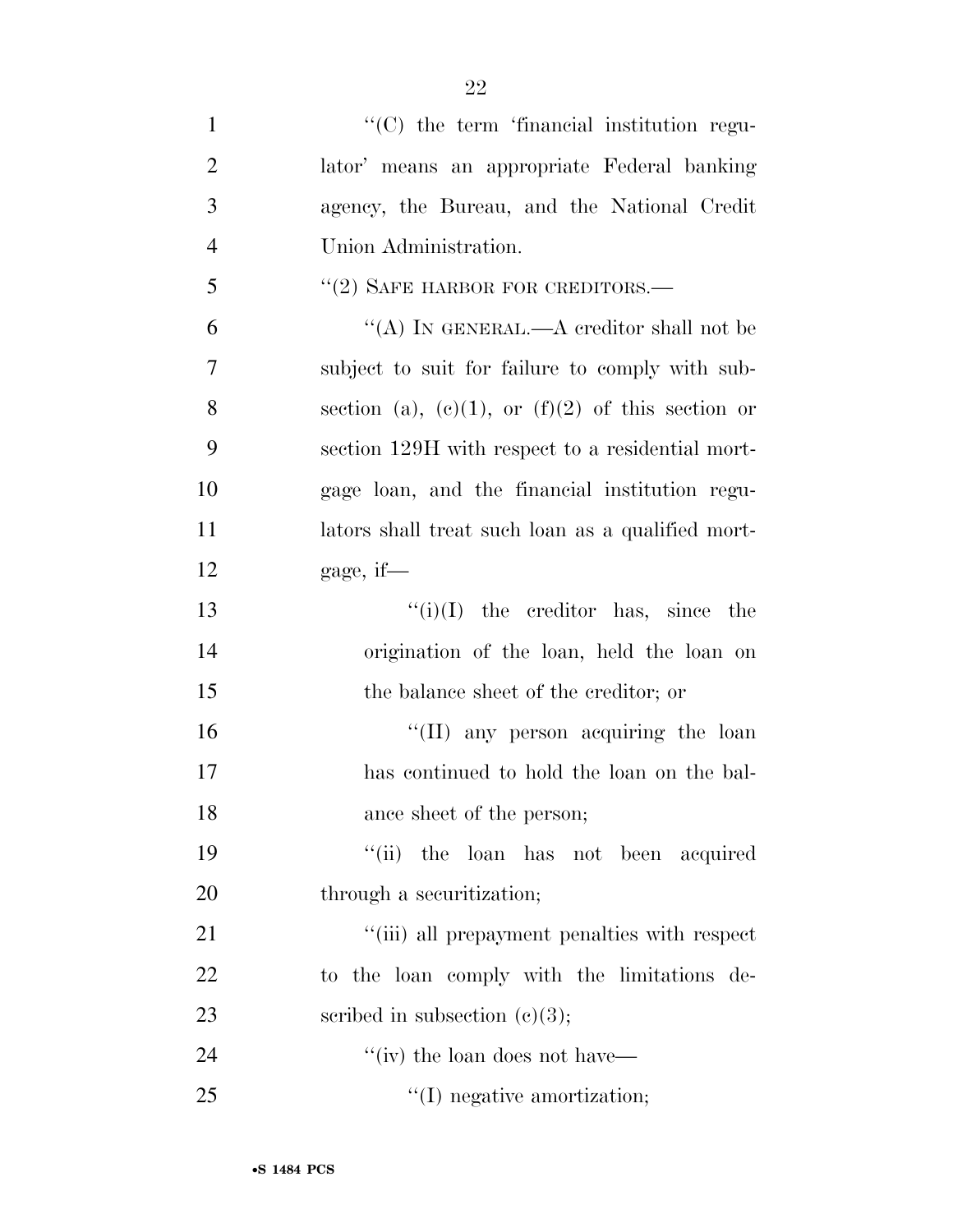| $\mathbf{1}$   | $\lq\lq$ (II) interest-only features; or                         |
|----------------|------------------------------------------------------------------|
| $\overline{2}$ | "(III) a loan term of more than $30$                             |
| 3              | years; and                                                       |
| $\overline{4}$ | $\lq\lq$ (v) the creditor has documented the con-                |
| 5              | sumer's—                                                         |
| 6              | $\lq\lq$ (I) income;                                             |
| 7              | $\lq\lq$ (II) employment;                                        |
| 8              | $\lq\lq$ (III) assets; and                                       |
| 9              | $\lq\lq$ (IV) credit history.                                    |
| 10             | "(B) EXCEPTION FOR CERTAIN TRANS-                                |
| 11             | FERS.—In the case of a depository institution                    |
| 12             | that transfers a loan originated by that institu-                |
| 13             | tion to another depository institution by reason                 |
| 14             | of the bankruptcy or failure of the originating                  |
| 15             | depository institution or the purchase of the                    |
| 16             | originating depository institution, the depository               |
| 17             | institution acquiring the loan shall be deemed                   |
| 18             | to have complied with the requirement under                      |
| 19             | subparagraph $(A)(i)$ .".                                        |
| 20             | (b) REVIEWING THE PORTFOLIO OF SYSTEMICALLY                      |
| 21             | IMPORTANT BANKS.—Section 18(0) of the Federal De-                |
| 22             | posit Insurance Act $(12 \text{ U.S.C. } 1828(0))$ is amended by |
| 23             | adding at the end the following:                                 |
| 24             | SYSTEMICALLY IMPORTANT<br>``(5)<br><b>BANK</b><br>$RE-$          |

VIEW.—The appropriate Federal banking agency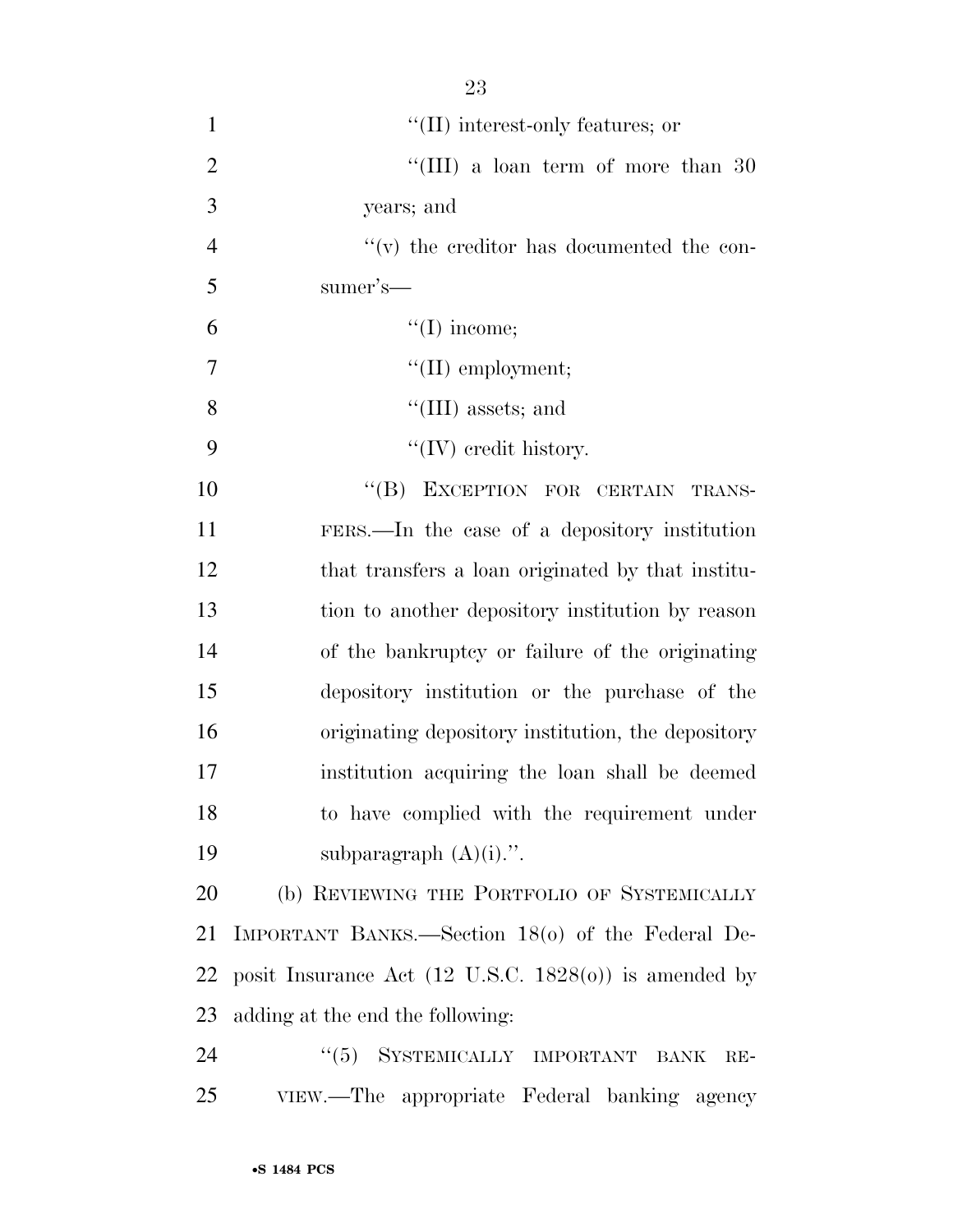| $\mathbf{1}$   | shall periodically review the mortgage portfolio or            |
|----------------|----------------------------------------------------------------|
| 2              | targeted segments of the portfolios of a bank subject          |
| 3              | to a determination under section $113A(a)$ of the Fi-          |
| $\overline{4}$ | nancial Stability Act of 2010 if—                              |
| 5              | $\lq\lq$ there is elevated risk;                               |
| 6              | $\lq\lq$ there is an increase in delinquency                   |
| 7              | and loss rates;                                                |
| 8              | $\lq\lq$ (C) there are new lines of business;                  |
| 9              | $\lq\lq$ there are new acquisition channels;                   |
| 10             | $\lq\lq(E)$ there is rapid growth; or                          |
| 11             | $\lq\lq(F)$ an internal audit is inadequate.".                 |
| 12             | RULE OF CONSTRUCTION.—Nothing in the<br>(e)                    |
| 13             | amendment made by subsection (a) shall be construed to         |
| 14             | prevent a balloon loan from qualifying for the safe harbor     |
|                | 15 provided under section $129C(j)$ of the Truth in Lending    |
|                | 16 Act, as added by subsection (a), if the balloon loan other- |
|                | 17 wise meets all of the requirements under subsection (j)     |
|                | 18 of that section, regardless of whether the balloon loan     |
| 19             | meets the requirements described under clauses<br>(i)          |
| 20             | through (iv) of section $129C(b)(2)(E)$ of that Act (12)       |
| 21             | U.S.C. $129C(b)(2)(E)$ ).                                      |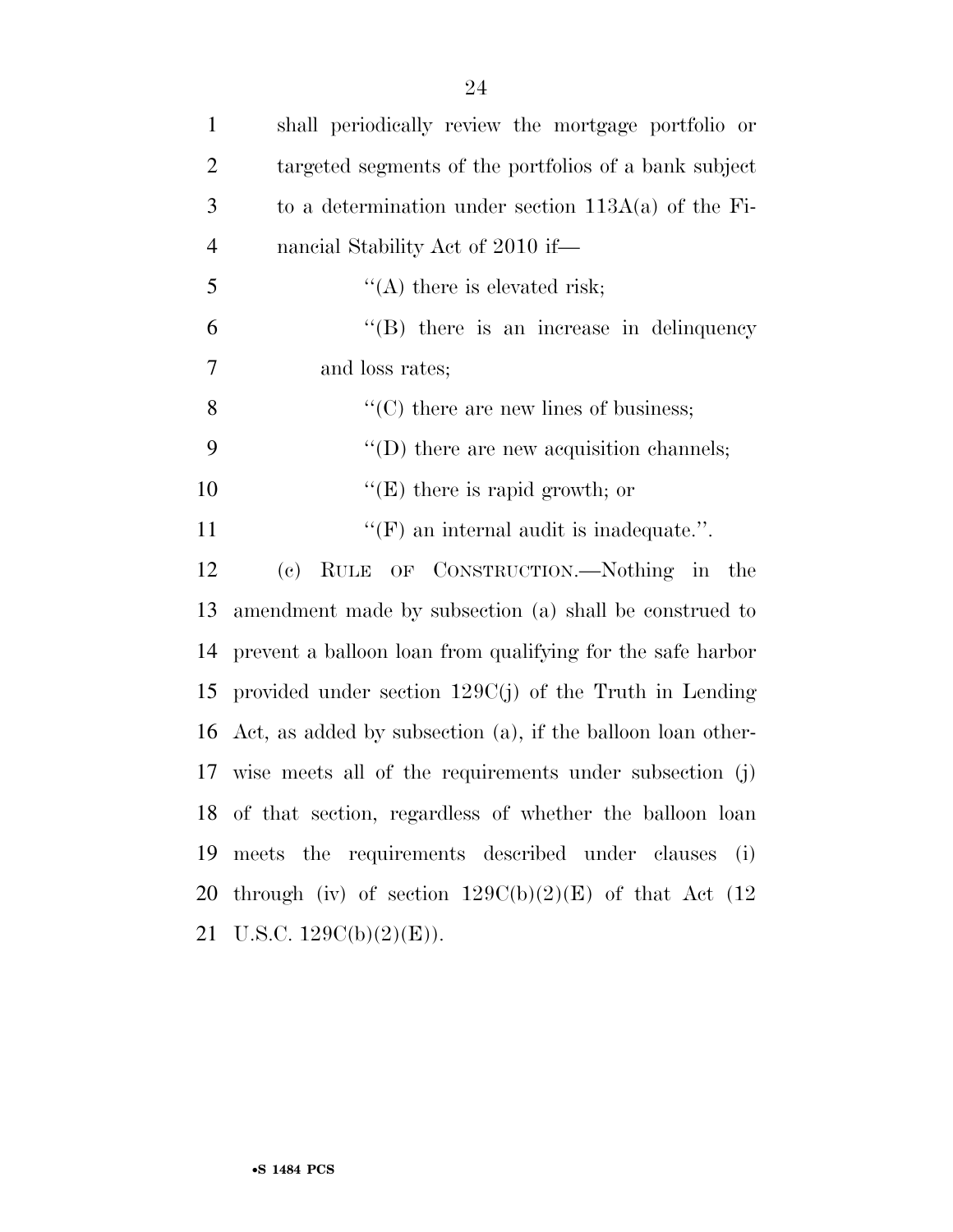| $\mathbf{1}$   | SEC. 107. PROTECTING CONSUMER ACCESS TO MORTGAGE                 |
|----------------|------------------------------------------------------------------|
| $\overline{2}$ | <b>CREDIT.</b>                                                   |
| 3              | (a) DEFINITION OF HIGH-COST MORTGAGE.-Sec-                       |
| $\overline{4}$ | tion 103 of the Truth in Lending Act $(15 \text{ U.S.C. } 1602)$ |
| 5              | is amended—                                                      |
| 6              | (1) by redesignating subsections (aa) and (bb)                   |
| 7              | as subsections (bb) and (aa), respectively, and mov-             |
| 8              | ing subsection (bb), as so redesignated, after sub-              |
| 9              | section (aa), as so redesignated; and                            |
| 10             | $(2)$ in subsection $(aa)(4)$ , as so redesignated—              |
| 11             | (A) in the matter preceding subparagraph                         |
| 12             | $(A)$ , by striking "paragraph $(1)(B)$ " and insert-            |
| 13             | ing "paragraph $(1)(A)$ and section 129C";                       |
| 14             | $(B)$ in subparagraph $(C)$ —                                    |
| 15             | (i) in the matter preceding clause (i),                          |
| 16             | by inserting "and insurance"<br>after                            |
| 17             | "taxes"; and                                                     |
| 18             | (ii) in clause (iii), by striking "; and"                        |
| 19             | and inserting a semicolon; and                                   |
| <b>20</b>      | $(C)$ in subparagraph $(D)$ —                                    |
| 21             | (i) by striking "accident,"; and                                 |
| 22             | (ii) by striking "or any payments"                               |
| 23             | and inserting "and any payments".                                |
| 24             | (b) RULEMAKING.—Not later than 90 days after the                 |
| 25             | date of enactment of this Act, the Bureau of Consumer            |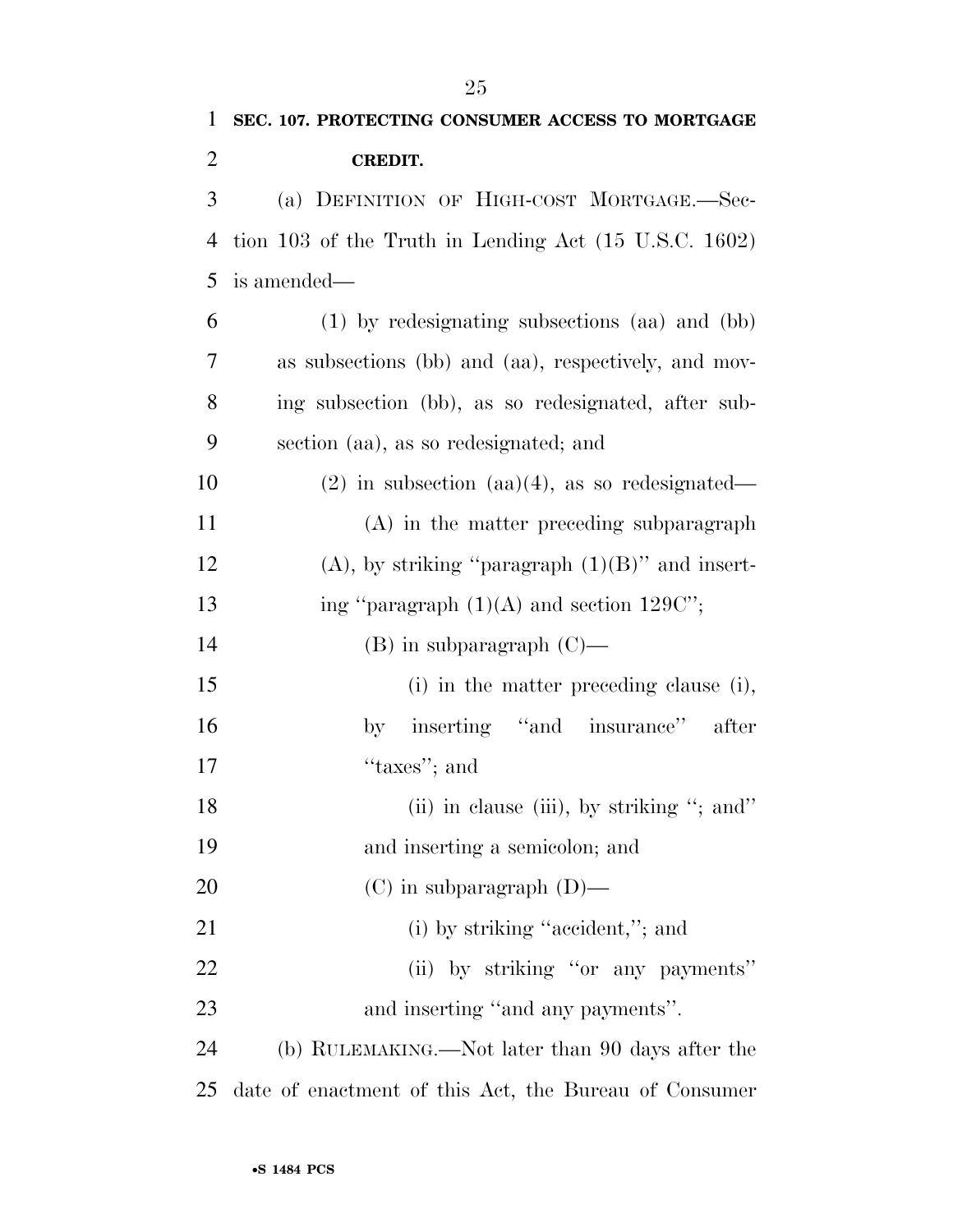Financial Protection shall promulgate regulations to carry 2 out the amendments made by subsection  $(a)(2)$ .

 (c) STUDY AND REPORT ON CONSUMER ACCESS TO MORTGAGE CREDIT.—

 (1) STUDY REQUIRED.—The Comptroller Gen- eral of the United States shall conduct a study to determine the effects that the Dodd-Frank Wall Street Reform and Consumer Protection Act (12 U.S.C. 5301 et seq.) has had on the availability and affordability of credit for consumers, small busi- nesses, first-time homebuyers, and mortgage lending, including the effects—

 (A) on the mortgage market for mortgages 14 that are not qualified mortgages;

 (B) on the ability of prospective home- buyers to obtain financing, including first-time homebuyers;

 (C) on the ability of homeowners facing resets or adjustments to refinance, including whether homeowners have fewer refinancing op- tions due to the unavailability of certain loan products that were available before the date of enactment of the Dodd-Frank Wall Street Re- form and Consumer Protection Act (12 U.S.C. 5301 et seq.);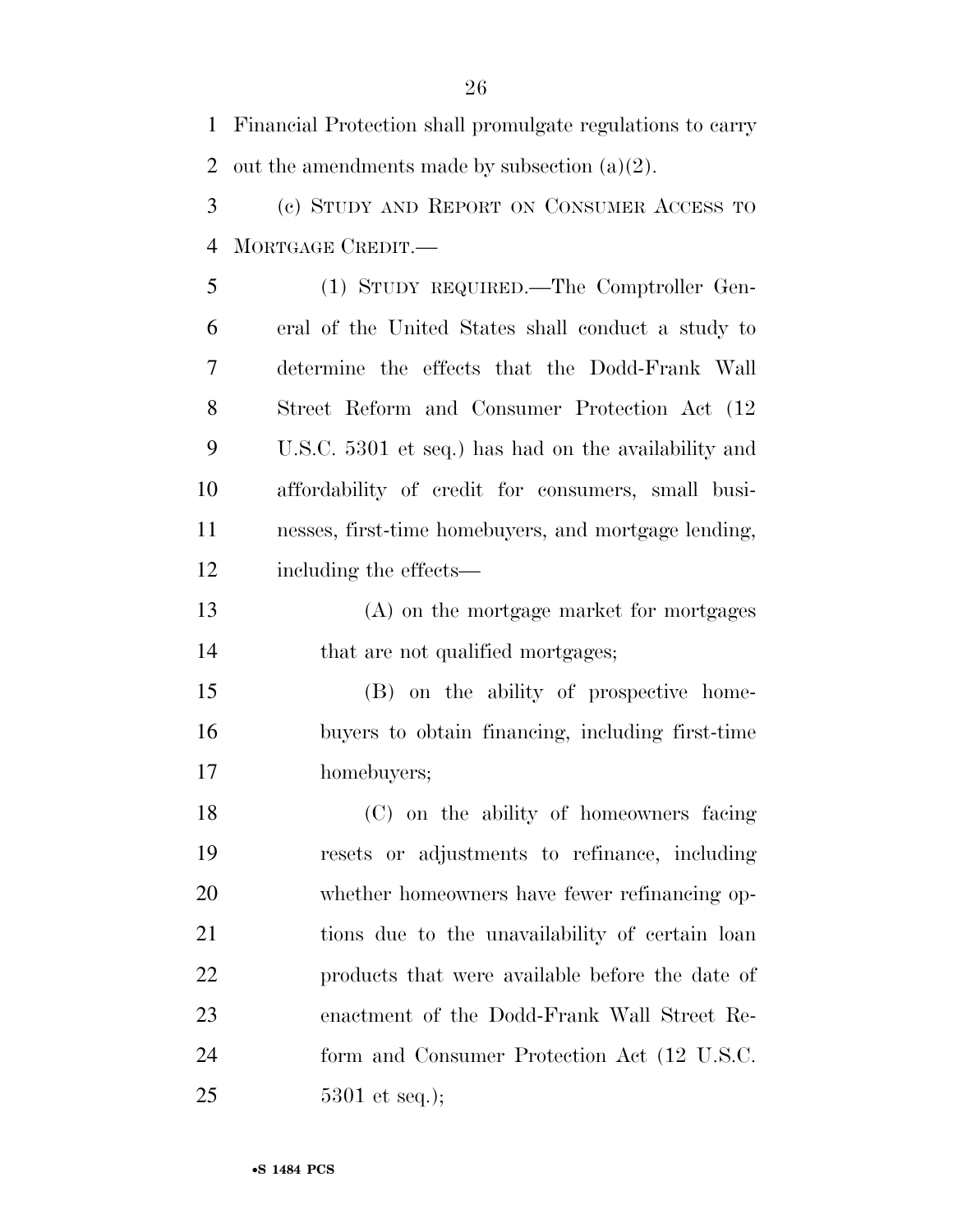| $\mathbf{1}$   | (D) on the ability of minorities to access        |
|----------------|---------------------------------------------------|
| $\overline{2}$ | affordable credit compared with other prospec-    |
| 3              | tive borrowers;                                   |
| $\overline{4}$ | (E) on home sales and construction;               |
| 5              | $(F)$ of extending any right of rescission on     |
| 6              | adjustable rate loans and the impact of the       |
| 7              | right of rescission on litigation;                |
| 8              | (G) of any State foreclosure law and the          |
| 9              | ability of investors to transfer a property after |
| 10             | foreclosure;                                      |
| 11             | (H) of expanding the existing provisions of       |
| 12             | the Home Ownership and Equity Protection          |
| 13             | Act of 1994 (15 U.S.C. 1601 note and 1602         |
| 14             | note);                                            |
| 15             | (I) of prohibiting prepayment penalties on        |
| 16             | high-cost mortgages;                              |
| 17             | (J) of establishing counseling services           |
| 18             | under the Department of Housing and Urban         |
| 19             | Development and offered through the Office of     |
| 20             | Housing Counseling; and                           |
| 21             | (K) on the differences in title insurance         |
| 22             | premiums and ancillary charges paid by low-       |
| 23             | and moderate-income consumers to affiliates of    |
| 24             | mortgage lenders to purchase title insurance      |
| 25             | versus title insurance premiums and ancillary     |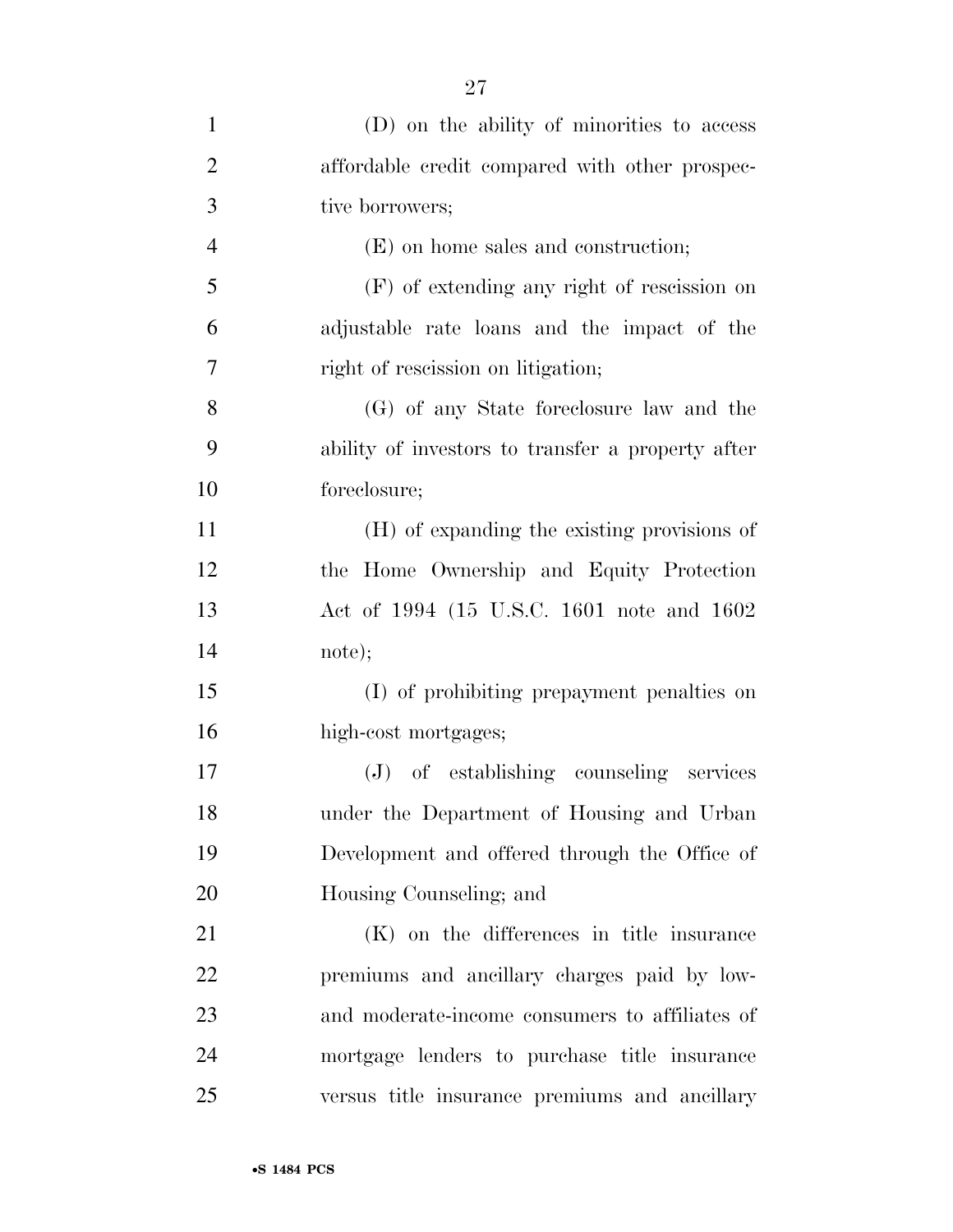| $\mathbf{1}$   | charges paid by low- and moderate-income con-       |
|----------------|-----------------------------------------------------|
| $\overline{2}$ | sumers to unaffiliated title agencies or attor-     |
| 3              | neys to purchase title insurance in those mar-      |
| 4              | kets in which both affiliated and unaffiliated      |
| 5              | mortgage lenders compete.                           |
| 6              | (2) REPORT.—Not later than 1 year after the         |
| 7              | date of enactment of this Act, the Comptroller Gen- |
| 8              | eral of the United States shall submit to the Com-  |
| 9              | mittee on Banking, Housing, and Urban Affairs of    |
| 10             | the Senate and the Committee on Financial Services  |
| 11             | of the House of Representatives a report that in-   |
| 12             | cludes—                                             |
| 13             | (A) the findings and conclusions of the             |
| 14             | Comptroller General with respect to the study       |
| 15             | conducted under paragraph (1); and                  |
| 16             | (B) any recommendations for legislative or          |
| 17             | regulatory actions that—                            |
| 18             | (i) would enhance the access of a con-              |
| 19             | sumer to mortgage credit;                           |
| 20             | (ii) is consistent with consumer pro-               |
| 21             | tections and safe and sound banking oper-           |
| 22             | ations; and                                         |
| 23             | (iii) would address any negative ef-                |
| 24             | fects on mortgage credit and mortgage               |
| 25             | availability identified in the study.               |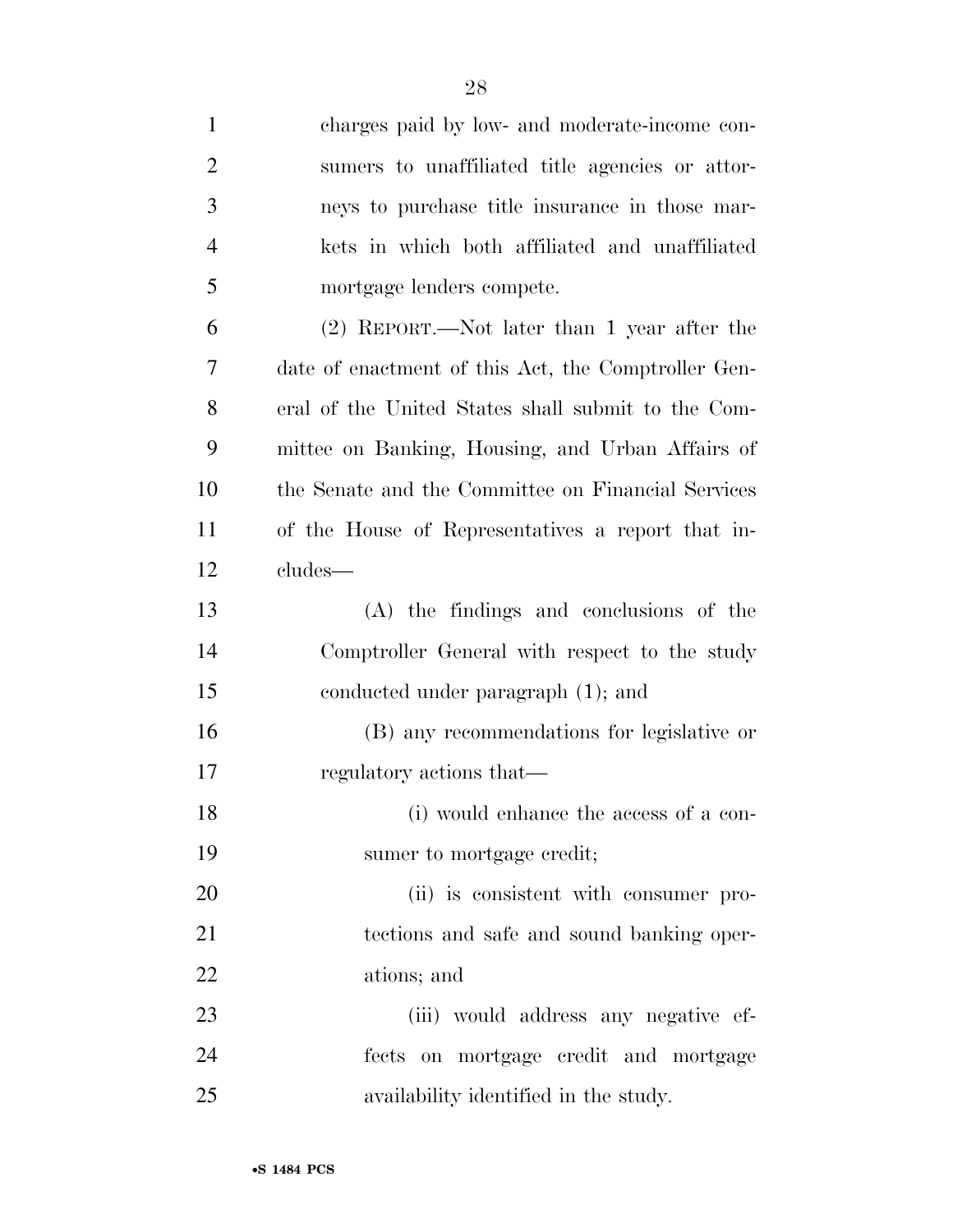# **SEC. 108. PROTECTING ACCESS TO MANUFACTURED HOMES.**

 (a) MORTGAGE ORIGINATOR DEFINITION.—Section 103 of the Truth in Lending Act (15 U.S.C. 1602) is amended—

 (1) by redesignating the second subsection des- ignated as subsection (cc) and subsection (dd) as subsections (dd) and (ee), respectively; and

9 (2) in subsection  $(dd)(2)(C)$ , as so redesignated, by striking ''an employee of a retailer of manufac- tured homes who is not described in clause (i) or (iii) of subparagraph (A) and who does not advise a consumer on loan terms (including rates, fees, and other costs)'' and inserting ''a retailer of manufac- tured or modular homes or its employees, unless such retailer or its employees receive compensation or gain for engaging in activities described in sub- paragraph (A) that is in excess of any compensation or gain received in a comparable cash transaction''. (b) HIGH-COST MORTGAGE DEFINITION.—Section  $103(aa)(1)(A)$  of the Truth in Lending Act (15 U.S.C. 22 1602(aa)(1)(A)), as redesignated by section  $107(a)(1)$  of this Act, is amended—

•**S 1484 PCS** 24 (1) in clause (i)(I), by striking " $(8.5 \text{ percentage})$  points, if the dwelling is personal property and the transaction is for less than \$50,000)'' and inserting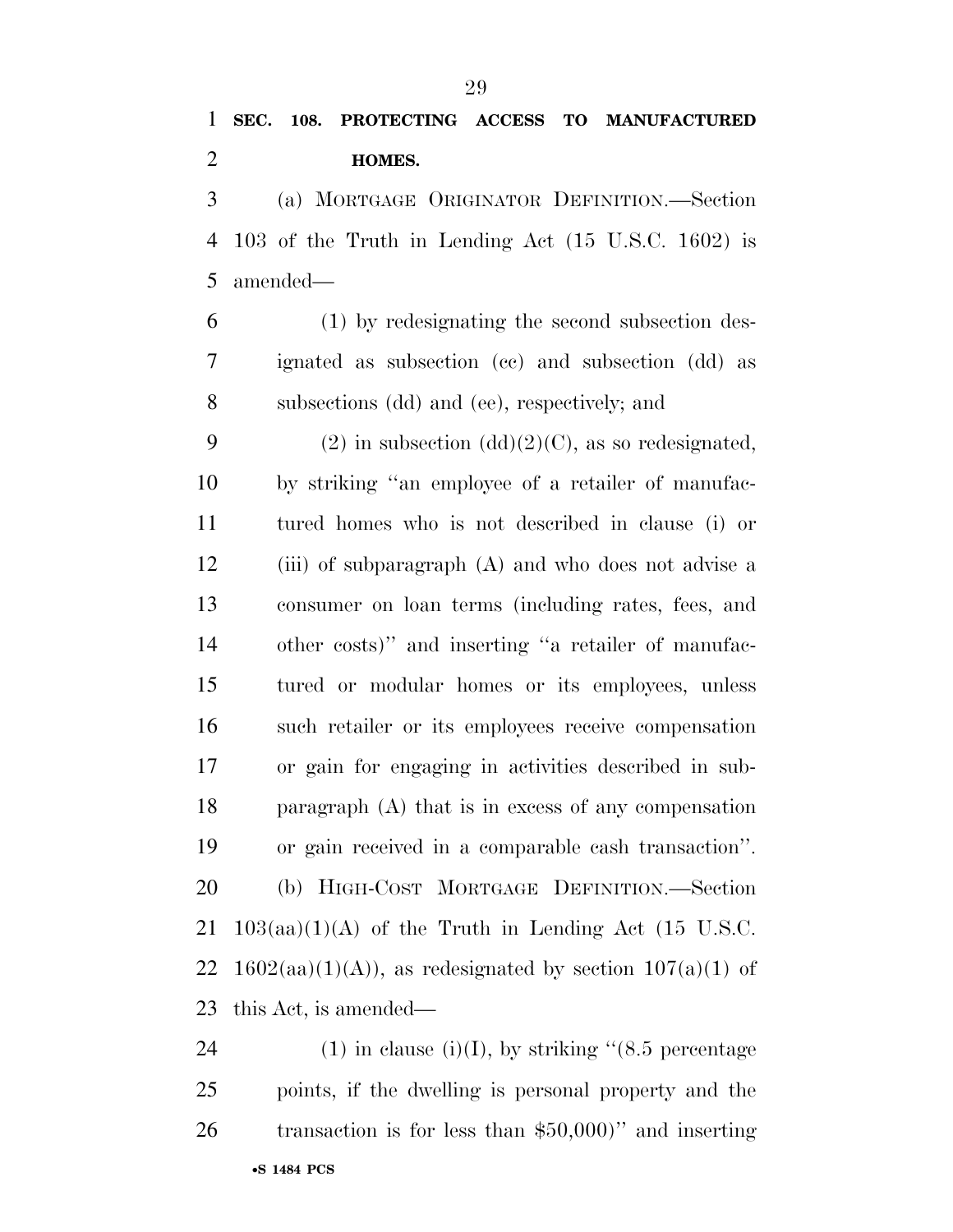| $\mathbf{1}$   | "(10 percentage points, if the dwelling is personal   |
|----------------|-------------------------------------------------------|
| $\overline{2}$ | property or is a transaction that does not include    |
| 3              | the purchase of real property on which a dwelling is  |
| $\overline{4}$ | to be placed, and the transaction is for less than    |
| 5              | $$75,000$ (as such amount is adjusted by the Bureau   |
| 6              | reflect the change in the Consumer Price<br>$\rm{to}$ |
| 7              | $Index)$ "; and                                       |
| 8              | $(2)$ in clause $(ii)$ —                              |
| 9              | $(A)$ in subclause $(I)$ , by striking "; or" and     |
| 10             | inserting a semicolon; and                            |
| 11             | (B) by adding at the end the following:               |
| 12             | "(III) in the case of a trans-                        |
| 13             | action for less than $$75,000$ (as such               |
| 14             | amount is adjusted by the Bureau to                   |
| 15             | reflect the change in the Consumer                    |
| 16             | Price Index) in which the dwelling is                 |
| 17             | personal property (or is a consumer                   |
| 18             | credit transaction that does not in-                  |
| 19             | clude the purchase of real property on                |
| 20             | which a dwelling is to be placed), the                |
| 21             | greater of 5 percent of the total trans-              |
| 22             | action amount or $$3,000$ (as such                    |
| 23             | amount is adjusted by the Bureau to                   |
| 24             | reflect the change in the Consumer                    |
| 25             | Price Index); or".                                    |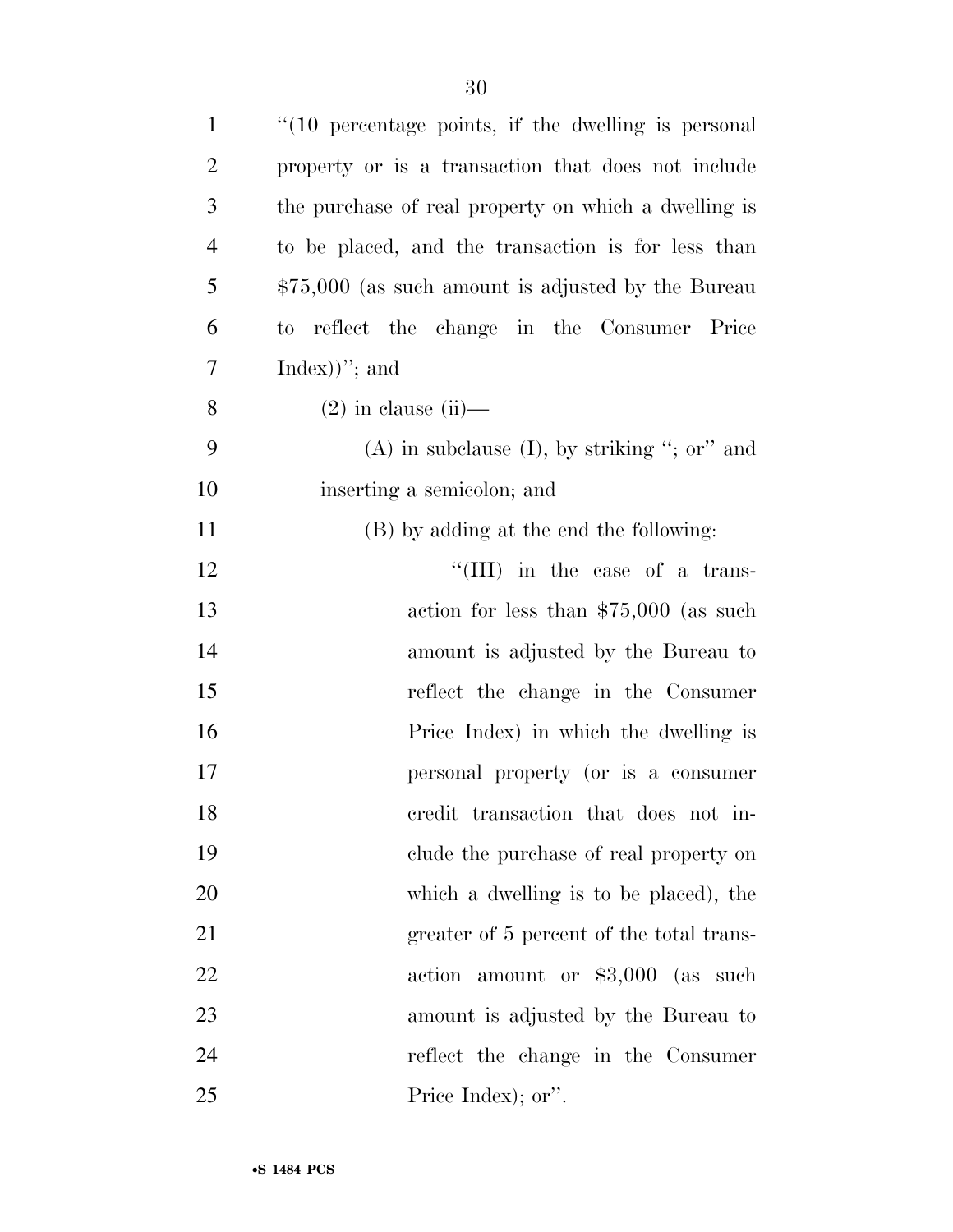## **SEC. 109. STREAMLINING BANK EXAMS.**

 Section 10(d) of the Federal Deposit Insurance Act (12 U.S.C. 1820(d)) is amended—

4 (1) in paragraph  $(4)(A)$ , by striking ''\$500,000,000'' and inserting ''\$1,000,000,000''; and

 (2) in paragraph (10), by striking 8 "\$500,000,000" and inserting "\$1,000,000,000".

# **SEC. 110. ADJUSTMENTS FOR CHANGES IN GROSS DOMES-**

## **TIC PRODUCT.**

 (a) COMMODITY EXCHANGE ACT.—Section  $2(h)(7)(C)(ii)$  of the Commodity Exchange Act (7 U.S.C.  $2(h)(7)(C)(ii)$  is amended by inserting "(as such amount is adjusted annually by the Commission to reflect the per- centage change for the previous calendar year in the gross domestic product of the United States, as calculated by the Bureau of Economic Analysis of the Department of Commerce)'' after ''\$10,000,000,000'' each place that term appears.

 (b) CONSUMER FINANCIAL PROTECTION BUREAU EXAMINATION AND REPORTING THRESHOLD.—

•**S 1484 PCS** 22 (1) INCREASE IN THE EXAMINATION THRESH- OLD.—Section 1025(a) of the Consumer Financial Protection Act of 2010 (12 U.S.C. 5515(a)) is amended by striking ''\$10,000,000,000'' each place that term appears and inserting ''\$50,000,000,000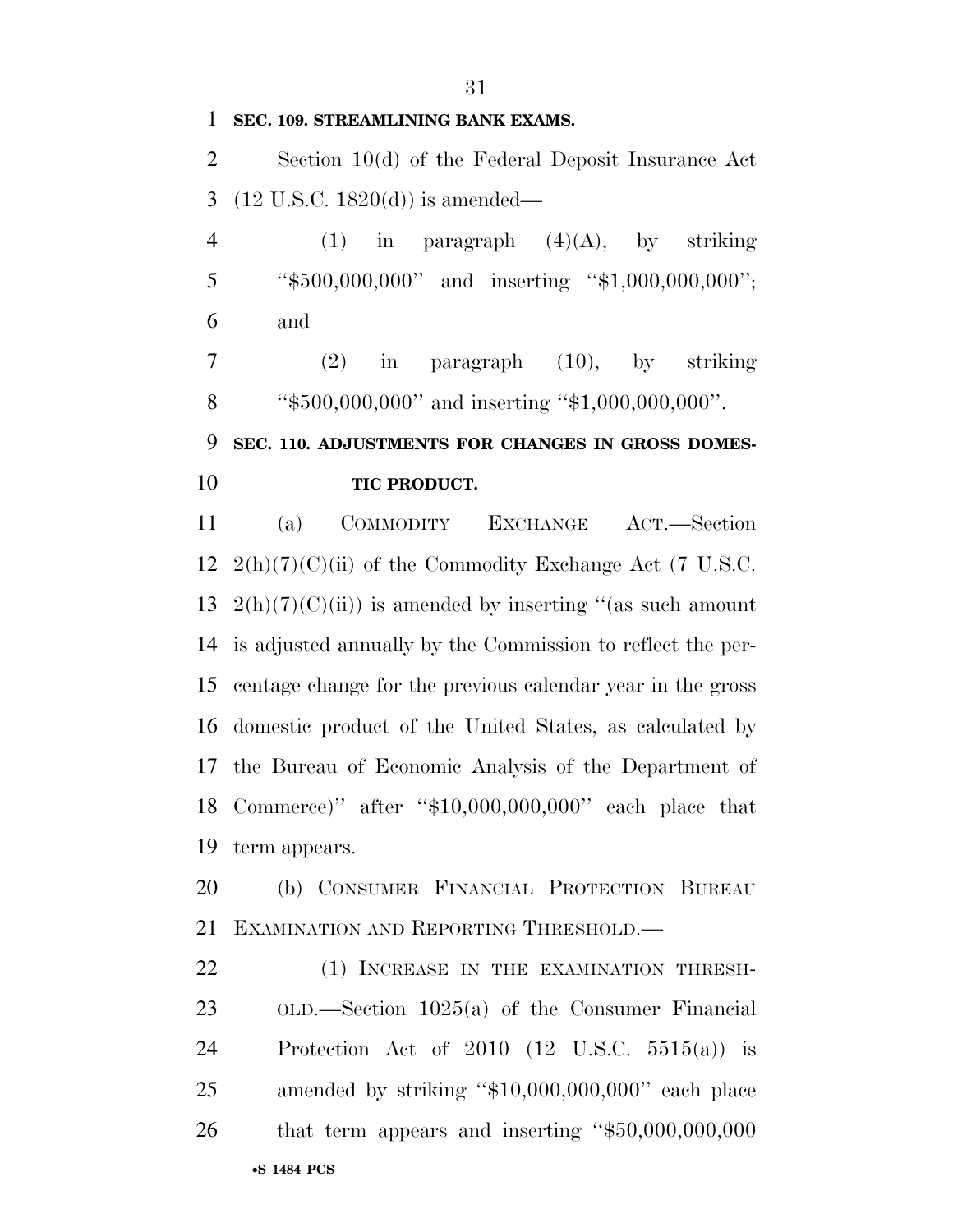(as such amount is adjusted annually by the Com- mission to reflect the percentage change for the pre- vious calendar year in the gross domestic product of the United States, as calculated by the Bureau of Economic Analysis of the Department of Com-merce)''.

 (2) INCREASE IN THE REPORTING THRESH- OLD.—Section 1026(a) of the Consumer Financial Protection Act of 2010 (12 U.S.C. 5516(a)) is amended by striking ''\$10,000,000,000'' each place that term appears and inserting ''\$50,000,000,000 (as such amount is adjusted annually by the Com- mission to reflect the percentage change for the pre- vious calendar year in the gross domestic product of the United States, as calculated by the Bureau of Economic Analysis of the Department of Com-merce)''.

 (3) EFFECTIVE DATE.—This subsection and the amendments made by this subsection shall take ef- fect on the date that is 45 days after the date of en-actment of this Act.

 (c) SECURITIES EXCHANGE ACT OF 1934.—Section  $3C(g)(3)(B)$  of the Securities Exchange Act of 1934 (15 24 U.S.C.  $78c-3(g)(3)(B)$  is amended by inserting "(as such amount is adjusted annually by the Commission to reflect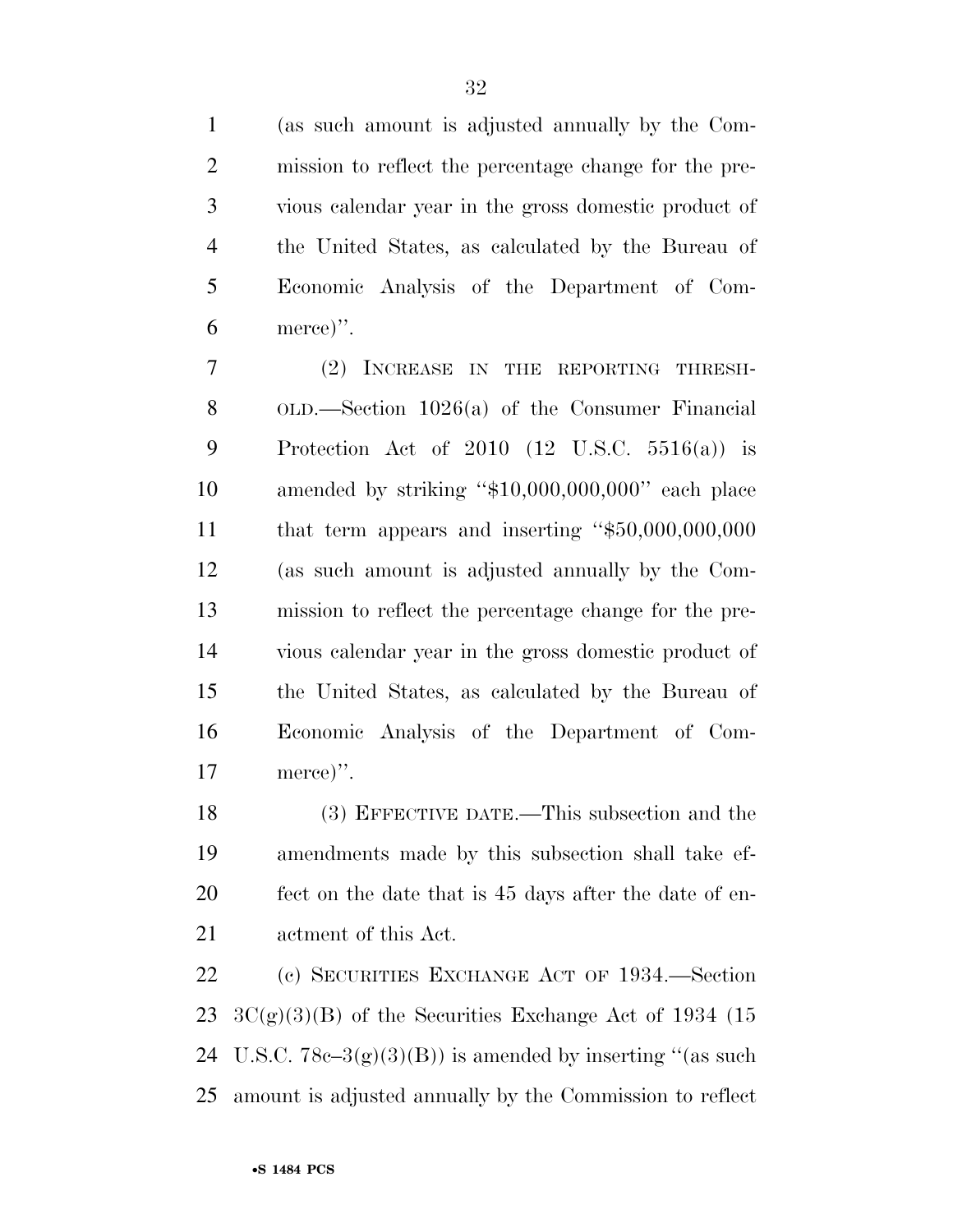the percentage change for the previous calendar year in the gross domestic product of the United States, as cal- culated by the Bureau of Economic Analysis of the De- partment of Commerce)'' after ''\$10,000,000,000'' each place that term appears.

 (d) ELECTRONIC FUND TRANSFER ACT.—Section 7 920(a)(6)(A) of the Electronic Fund Transfer Act  $(15)$ 8 U.S.C. 1693o–2(a)(6)(A)) is amended by inserting "(as such amount is adjusted annually by the Board to reflect the percentage change for the previous calendar year in the gross domestic product of the United States, as cal- culated by the Bureau of Economic Analysis of the De-partment of Commerce)'' after ''\$10,000,000,000''.

 (e) ENHANCING FINANCIAL INSTITUTION SAFETY AND SOUNDNESS ACT OF 2010.—Section 334(e) of the Enhancing Financial Institution Safety and Soundness Act of 2010 (title III of Public Law 111–203; 124 Stat. 1539) is amended by inserting ''(as such amount is ad- justed annually by the Corporation to reflect the percent- age change for the previous calendar year in the gross do- mestic product of the United States, as calculated by the Bureau of Economic Analysis of the Department of Com-23 merce)" after "\$10,000,000,000".

 (f) INVESTOR PROTECTION AND SECURITIES RE-FORM ACT OF 2010.—Section 956(f) of the Investor Pro-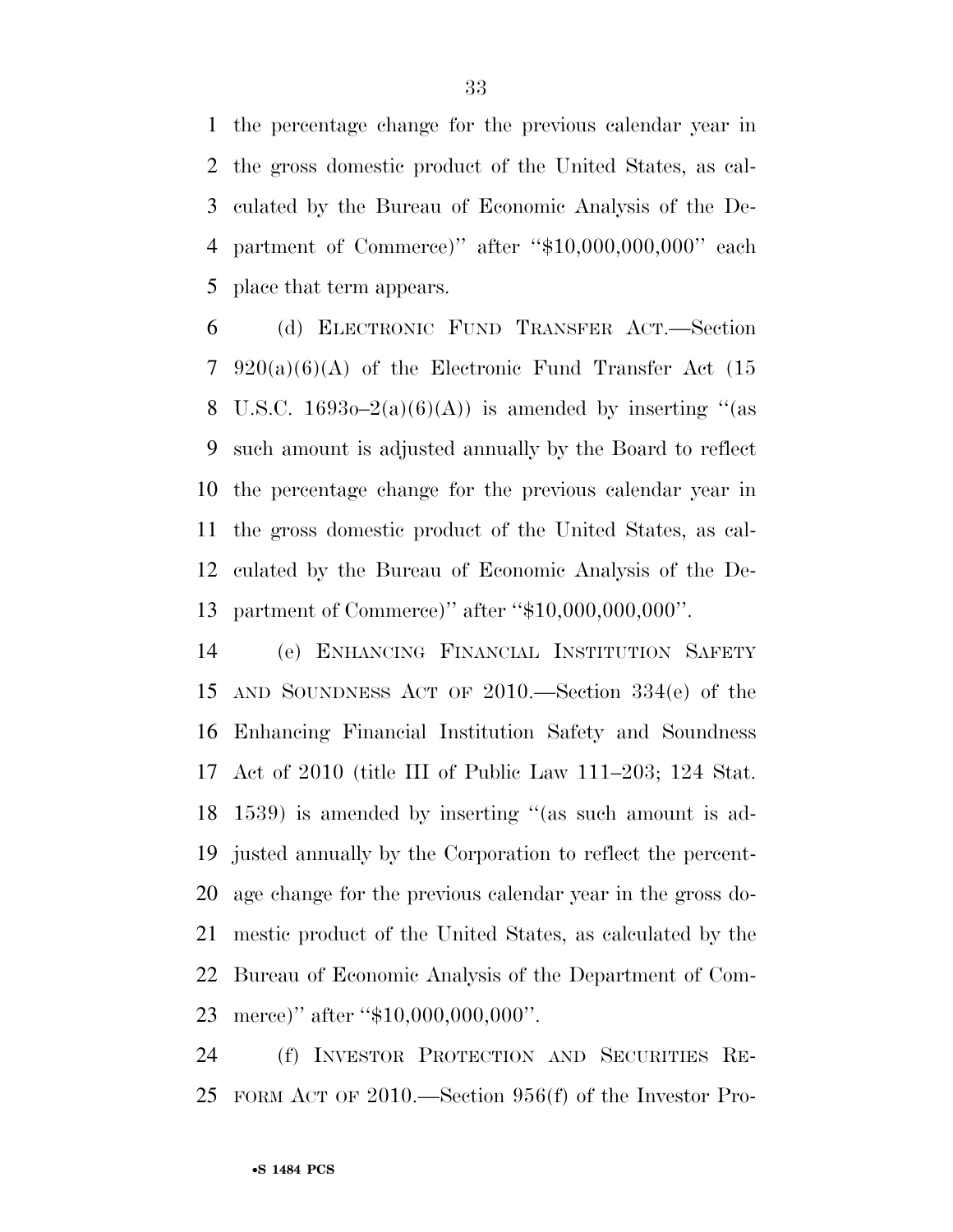| $\mathbf{1}$ | tection and Securities Reform Act of 2010 (15 U.S.C.      |
|--------------|-----------------------------------------------------------|
| 2            | $5641(f)$ is amended by inserting "(as such amount is ad- |
| 3            | justed annually by the appropriate Federal regulator to   |
| 4            | reflect the percentage change for the previous calendar   |
| 5            | year in the gross domestic product of the United States,  |
| 6            | as calculated by the Bureau of Economic Analysis of the   |
| 7            | Department of Commerce)" after " $$1,000,000,000$ ".      |
| 8            | SEC. 111. STUDY ON THE PRIVACY RISKS OF GOVERNMENT        |
| 9            | PUBLICATION OF PERSONAL FINANCIAL                         |
| 10           | DATA.                                                     |
| 11           | Section 304 of the Home Mortgage Disclosure Act           |
| 12           | of 1975 (12 U.S.C. 2803) is amended—                      |
| 13           | $(1)$ in subsection $(n)$ , by inserting "Such data       |
| 14           | shall not be publicly disclosed by the Bureau or a        |
| 15           | depository institution before the date on which the       |
| 16           | report is submitted under subsection $(o)(2)$ ." after    |
| 17           | the period at the end; and                                |
| 18           | $(2)$ by adding at the end the following:                 |
| 19           | "(0) STUDY AND REPORT TO CONGRESS.—                       |
| 20           | "(1) STUDY REQUIRED.—The Comptroller Gen-                 |
| 21           | eral of the United States shall conduct a study to        |
| 22           | determine whether the data published under this           |
| 23           | Act, in connection with other publicly available data     |
| 24           | sources, could allow for or increase the probability      |
| 25           | $of$ —                                                    |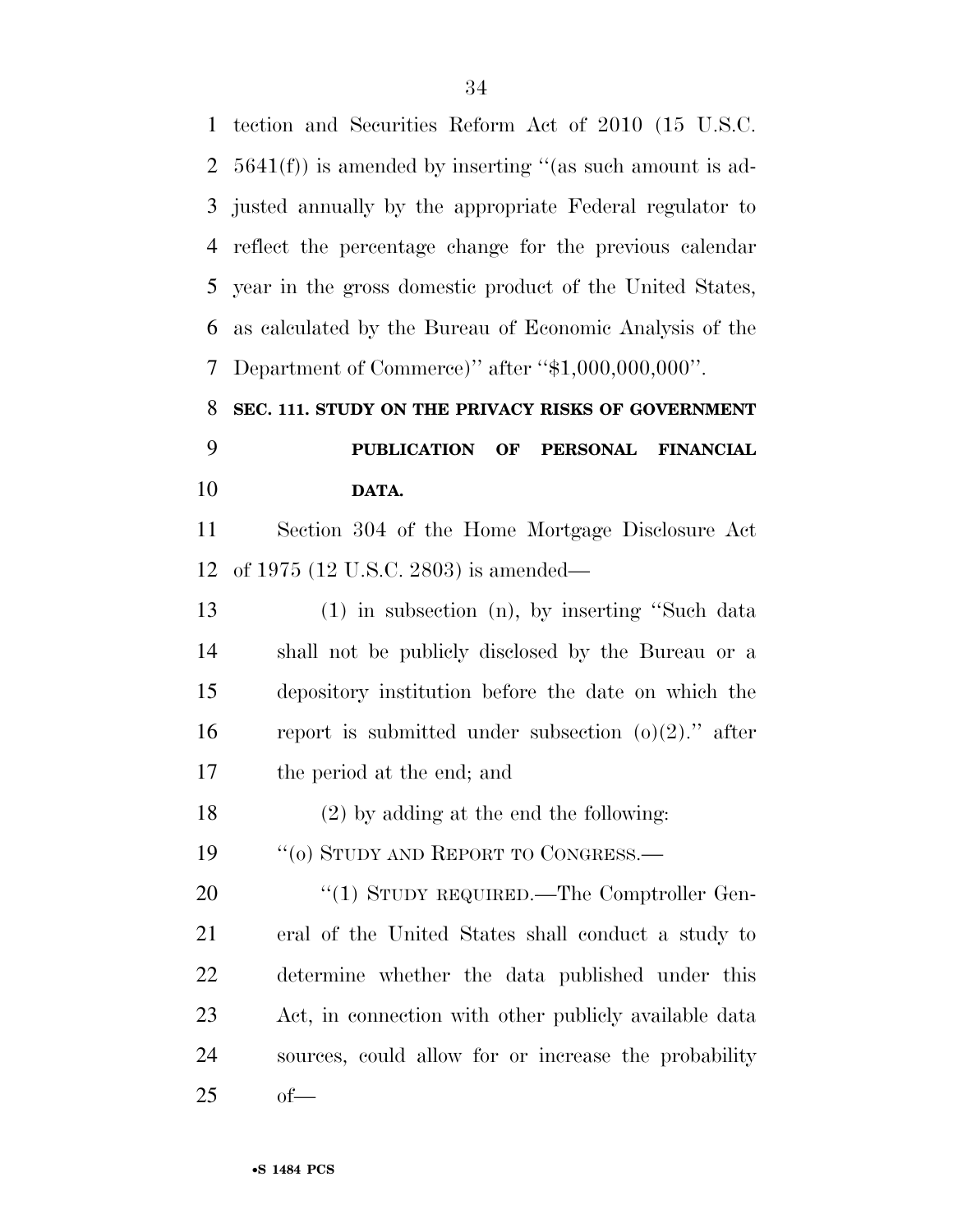| $\mathbf{1}$   | "(A) exposure of the identity of mortgage            |
|----------------|------------------------------------------------------|
| $\overline{2}$ | applicants or mortgagors through reverse engi-       |
| 3              | neering;                                             |
| $\overline{4}$ | "(B) exposure of mortgage applicants or              |
| 5              | mortgagors to identity theft or the loss of sen-     |
| 6              | sitive personal financial information;               |
| 7              | "(C) the marketing or sale of unfair, de-            |
| 8              | ceptive, or abusive financial products to mort-      |
| 9              | gage applicants or mortgagors based on the           |
| 10             | data published under this Act;                       |
| 11             | "(D) personal financial loss or emotional            |
| 12             | distress resulting from the exposure of mort-        |
| 13             | gage applicants or mortgagors to identify theft      |
| 14             | or the loss of sensitive personal financial infor-   |
| 15             | mation; and                                          |
| 16             | " $(E)$ the potential legal liability facing the     |
| 17             | Bureau and market participants in the event          |
| 18             | the published data leads or contributes to iden-     |
| 19             | tity theft or the capture of sensitive personal fi-  |
| <b>20</b>      | nancial information.                                 |
| 21             | "(2) REPORT.—Not later than 1 year after the         |
| 22             | date of enactment of this subsection, the Comp-      |
| 23             | troller General of the United States shall submit to |
| 24             | the Committee on Banking, Housing, and Urban Af-     |
| 25             | fairs of the Senate and the Committee on Financial   |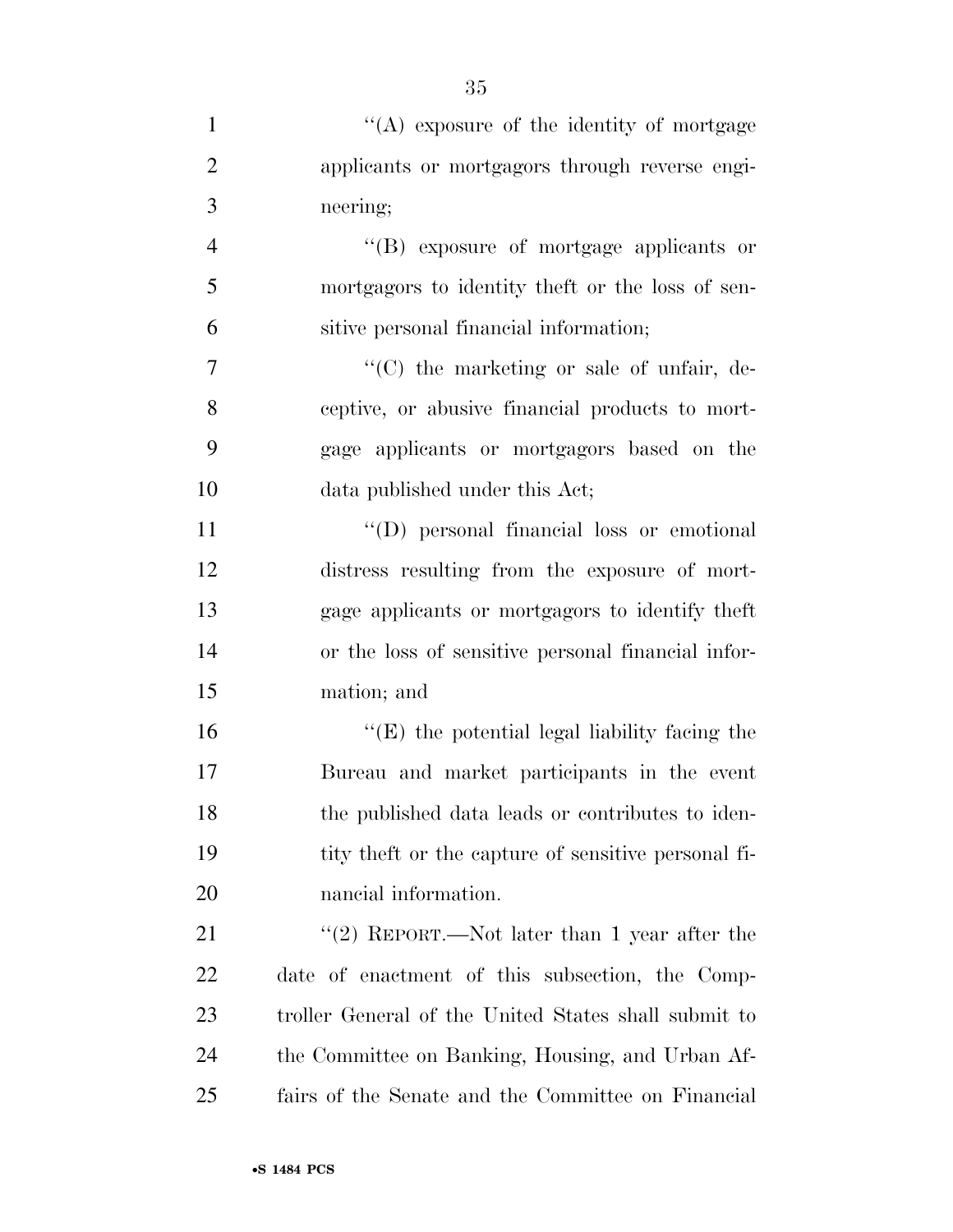| $\mathbf{1}$   | Services of the House of Representatives a report   |
|----------------|-----------------------------------------------------|
| $\overline{2}$ | that includes—                                      |
| 3              | $\lq\lq$ the findings and conclusions of the        |
| $\overline{4}$ | Comptroller General with respect to the study       |
| 5              | conducted under paragraph (1); and                  |
| 6              | "(B) any recommendations for legislative            |
| 7              | or regulatory actions that—                         |
| 8              | "(i) would enhance the privacy of a                 |
| 9              | consumer when accessing mortgage credit;            |
| 10             | and                                                 |
| 11             | "(ii) are consistent with consumer                  |
| 12             | protections and safe and sound banking              |
| 13             | operations.".                                       |
| 14             | SEC. 112. ENSURING THE REPORTING OF APPRAISAL MIS-  |
| 15             | <b>CONDUCT.</b>                                     |
| 16             | Section 129E of the Truth in Lending Act (15 U.S.C. |
| 17             | $1639e$ is amended—                                 |
| 18             | $(1)$ in subsection $(e)$ —                         |
| 19             | (A) by striking "Any mortgage lender"               |
| 20             | and inserting the following:                        |
| 21             | " $(1)$ In GENERAL.—Any mortgage lender"; and       |
|                |                                                     |
| 22             | (B) by adding at the end the following:             |
| 23             | "(2) LIMITATION ON CIVIL LIABILITY.—No per-         |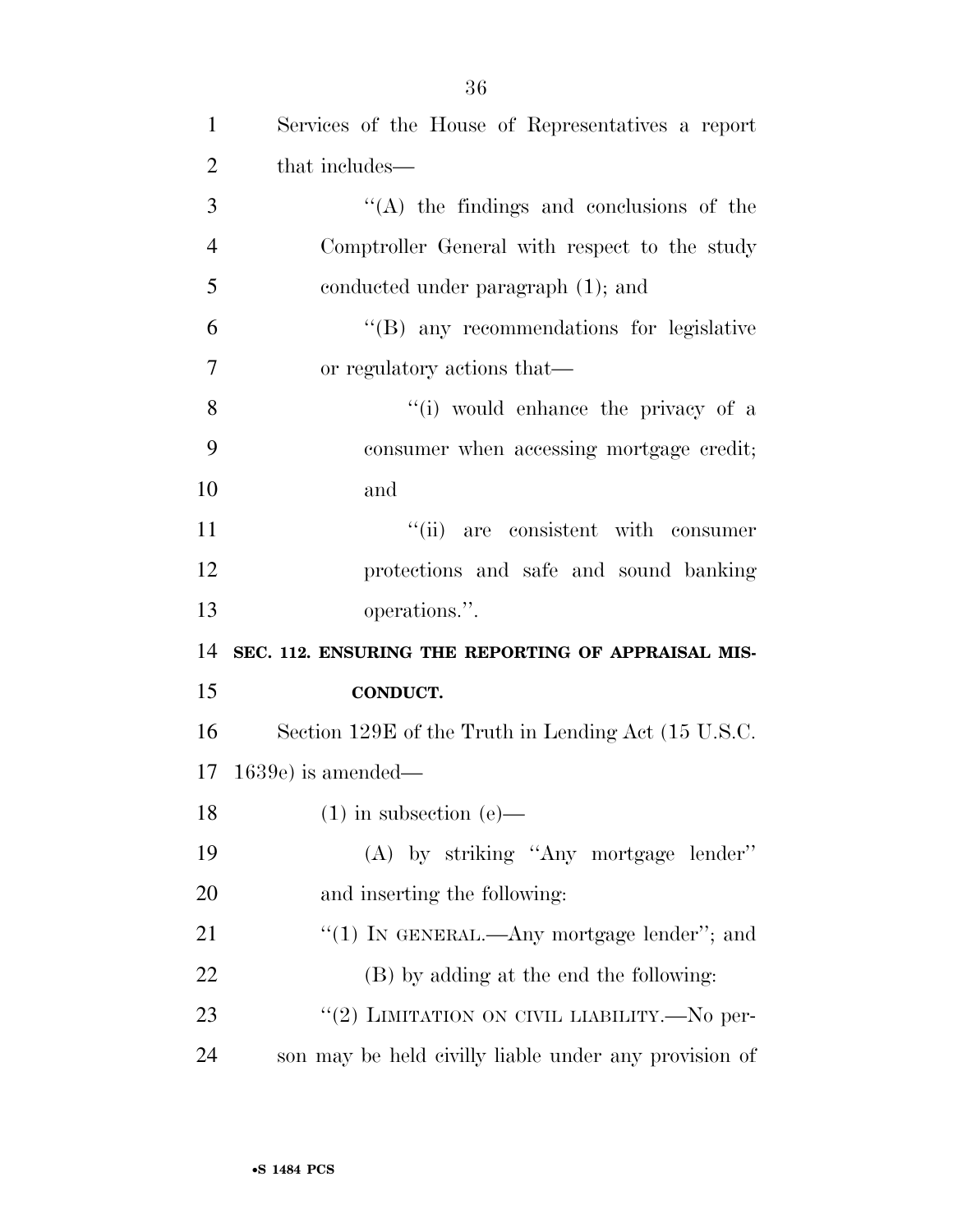| $\mathbf{1}$   | Federal, State, or other law for a disclosure made in      |
|----------------|------------------------------------------------------------|
| $\overline{2}$ | good faith pursuant to this section."; and                 |
| 3              | $(2)$ in subsection (k), by adding at the end the          |
| $\overline{4}$ | following:                                                 |
| 5              | "(4) APPLICABILITY.—This subsection shall not              |
| 6              | apply to subsection $(e)$ .".                              |
| 7              | SEC. 113. MUTUAL HOLDING COMPANY DIVIDEND WAIVERS.         |
| 8              | Notwithstanding the rule of the Board of Governors         |
| 9              | of the Federal Reserve System regarding Mutual Holding     |
| 10             | Company Dividend Waivers in section 239.63 of title 12,    |
| 11             | Code of Federal Regulations (or any successor thereto),    |
| 12             | grandfathered mutual holding companies and all other       |
| 13             | mutual holding companies shall be permitted to waive the   |
| 14             | receipt of dividends declared on the common stock of their |
| 15             | bank or mid-size holding companies.                        |
| 16             | SEC. 114. SAFEGUARDING ACCESS TO HABITAT FOR HU-           |
| 17             | <b>MANITY HOMES.</b>                                       |
| 18             | Section $129E(i)(2)$ of the Truth in Lending Act (15)      |
| 19             | U.S.C. $1639e(i)(2)$ is amended—                           |
| 20             | $(1)$ by redesignating subparagraphs $(A)$ and             |
| 21             | (B) as clauses (i) and (ii), respectively, and adjust-     |
| 22             | ing the margins accordingly;                               |
| 23             | $(2)$ in the matter preceding clause (i), as so re-        |
| 24             | designated, by striking "For purposes of" and in-          |
| 25             | serting the following:                                     |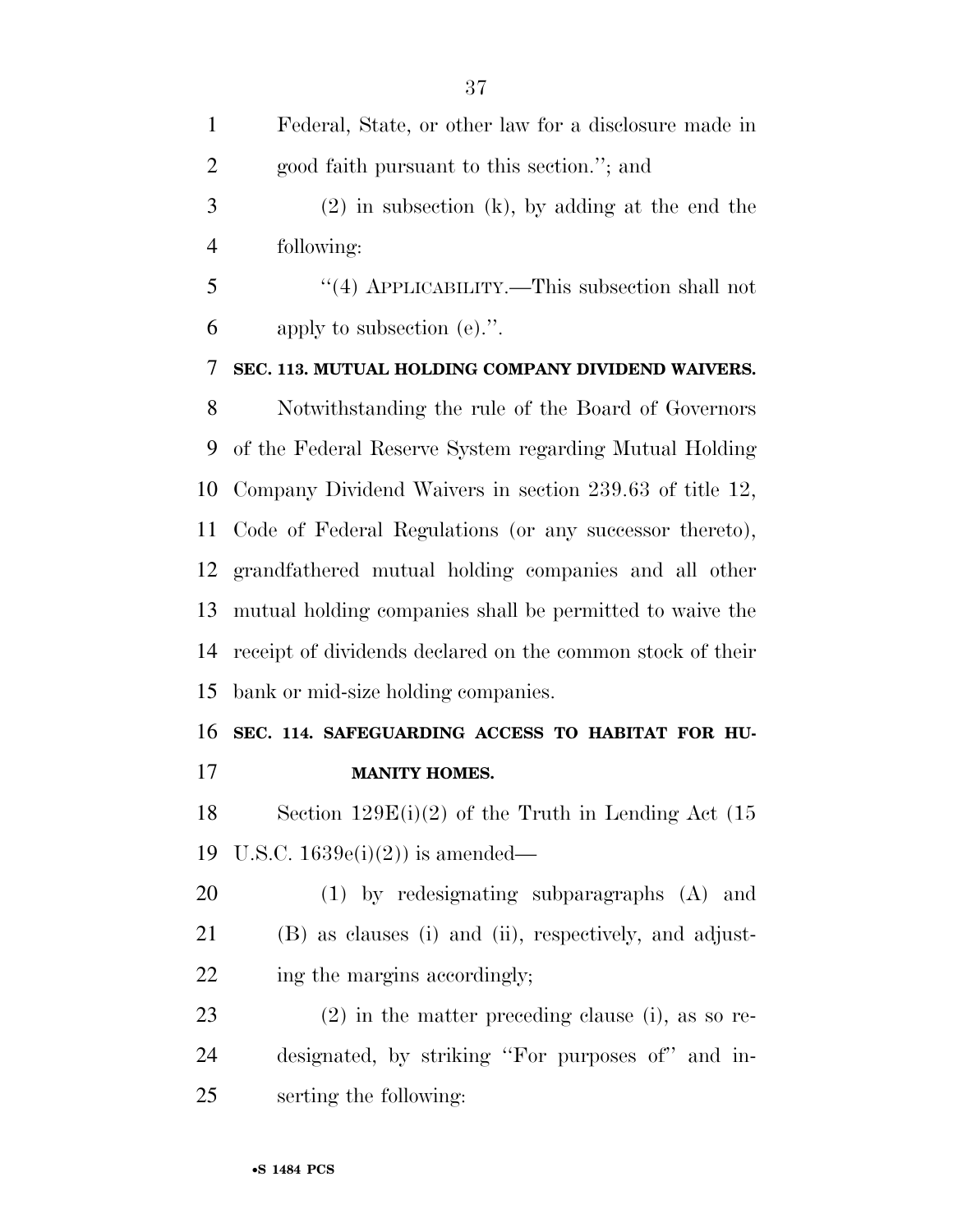| $\mathbf{1}$   | "(A) IN GENERAL.—For purposes of"; and                                   |
|----------------|--------------------------------------------------------------------------|
| $\overline{2}$ | (3) by adding at the end the following:                                  |
| 3              | "(B) RULE OF CONSTRUCTION RELATED                                        |
| $\overline{4}$ | TO APPRAISAL DONATIONS.—In the case of an                                |
| 5              | appraisal for which the appraiser voluntarily                            |
| 6              | does not receive a fee, the appraiser is not, and                        |
| 7              | shall not be construed to be, with respect to the                        |
| 8              | donated appraisal, a fee appraiser for purposes                          |
| 9              | of this section.".                                                       |
| 10             | SEC. 115. CLARIFYING THE APPLICABILITY OF SECTION                        |
| 11             | 13(H)(1) OF THE BANK HOLDING COMPANY                                     |
| 12             | <b>ACT OF 1956.</b>                                                      |
| 13             | (a) IN GENERAL.—Section $13(h)(1)$ of the Bank                           |
| 14             | Holding Company Act of 1956 (12 U.S.C. 1851 $(h)(1)$ ) is                |
| 15             | amended—                                                                 |
| 16             | $(1)$ in subparagraph $(D)$ , by redesignating                           |
| 17             | clauses (i) and (ii) as subclauses (I) and (II), respec-                 |
| 18             | tively, and adjusting the margins accordingly;                           |
| 19             | $(2)$ by redesignating subparagraphs $(A)$ , $(B)$ ,                     |
| 20             | $(C)$ , and $(D)$ as clauses $(i)$ , $(ii)$ , $(iii)$ , and $(iv)$ , re- |
| 21             | spectively, and adjusting the margins accordingly;                       |
| 22             | (3) by striking "institution that functions solely                       |
| 23             | in a trust or fiduciary capacity, if—"and inserting                      |
| 24             | the following: "institution—                                             |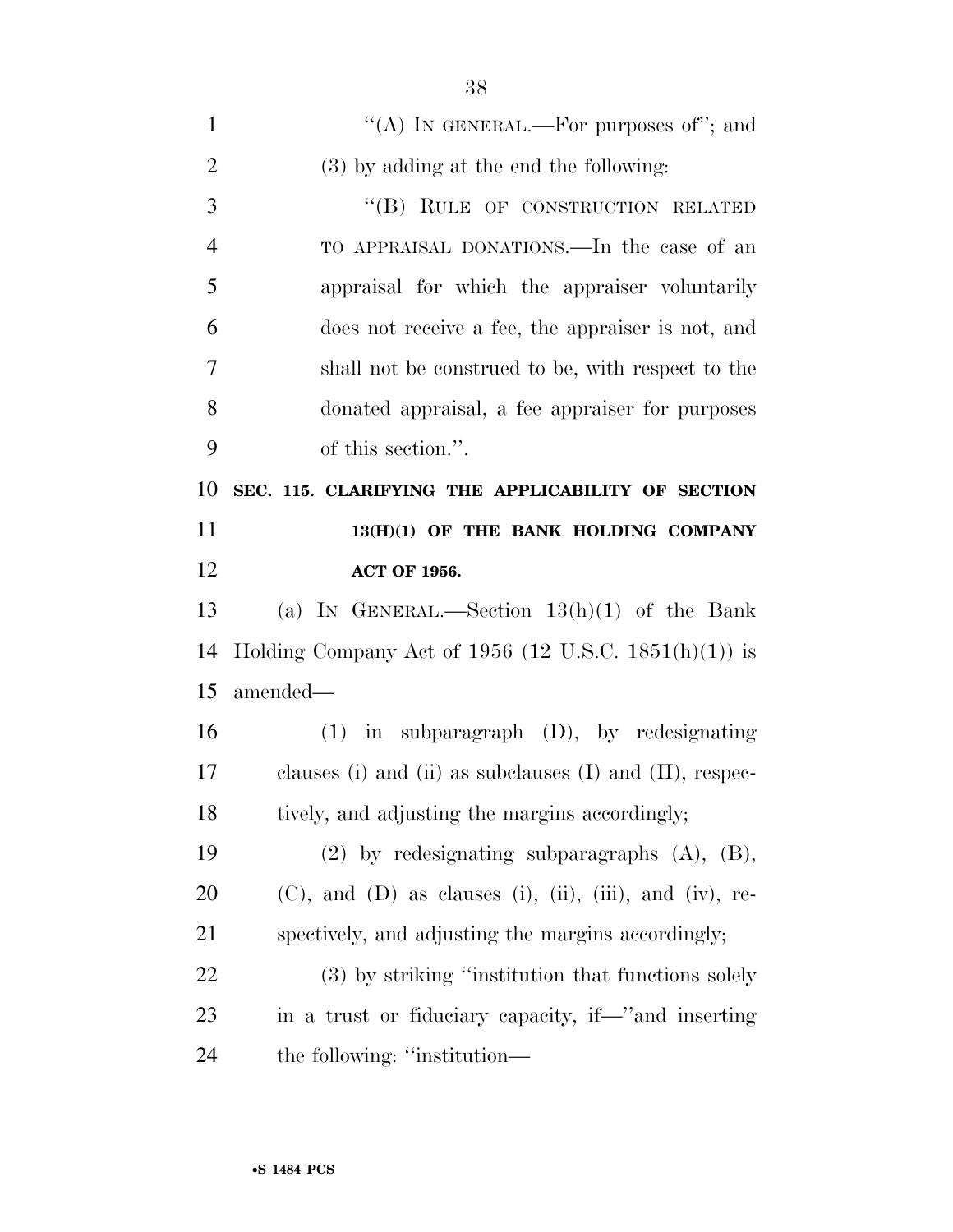| $\mathbf{1}$   | $\lq\lq$ that functions solely in a trust or fi-        |
|----------------|---------------------------------------------------------|
| $\overline{2}$ | duciary capacity, if—"; and                             |
| 3              | (4) by striking the period at the end and insert-       |
| $\overline{4}$ | ing the following: "; or                                |
| 5              | "(B) with total consolidated assets<br>of               |
| 6              | $$10,000,000,000$ or less if such institution is        |
| 7              | not controlled by a company with total consoli-         |
| 8              | dated assets of more than $$10,000,000,000$ (as         |
| 9              | such amounts are adjusted annually by the               |
| 10             | Board to reflect the percentage change for the          |
| 11             | previous calendar year in the gross domestic            |
| 12             | product of the United States, as calculated by          |
| 13             | the Bureau of Economic Analysis of the De-              |
| 14             | partment of Commerce).".                                |
| 15             | (b) RESERVATION OF AUTHORITY.—Section 13 of             |
| 16             | the Bank Holding Company Act of 1956 (12 U.S.C. 1851)   |
| 17             | is amended by adding at the end the following:          |
| 18             | "(i) RESERVATION OF AUTHORITY FOR CERTAIN IN-           |
| 19             | SURED DEPOSITORY INSTITUTIONS.—                         |
| 20             | $\lq(1)$ In GENERAL.—Notwithstanding subsection         |
| 21             | $(h)(1)(B)$ , the appropriate Federal banking agency    |
| 22             | for an insured depository institution with total con-   |
| 23             | solidated assets of \$10,000,000,000 or less may        |
| 24             | apply the prohibitions and restrictions of this section |
| 25             | to the activities of the insured depository institution |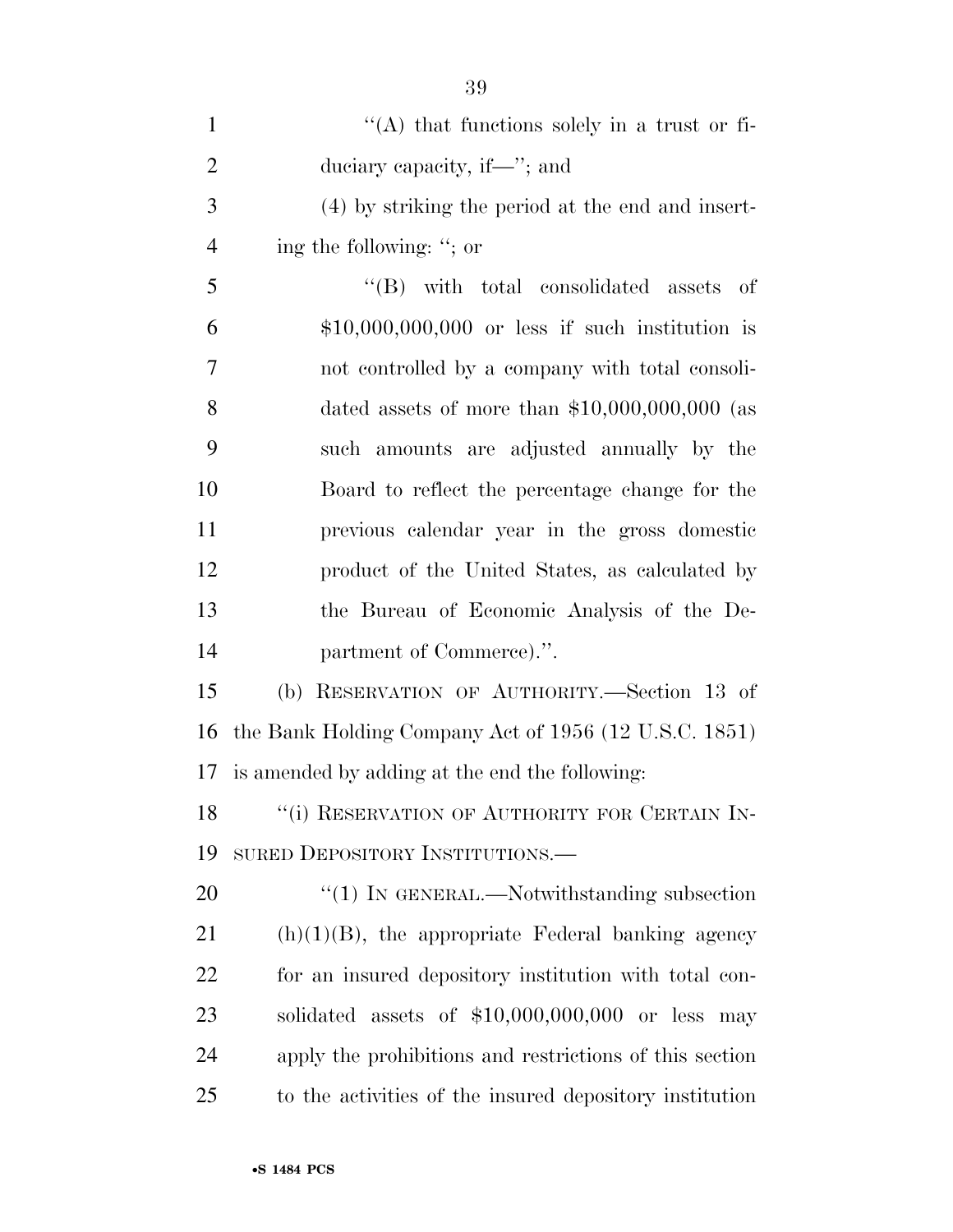| $\mathbf{1}$   | that, but for subsection $(h)(1)(B)$ , would be subject |
|----------------|---------------------------------------------------------|
| $\overline{2}$ | to the prohibitions and restrictions of this section if |
| 3              | the appropriate Federal banking agency determines       |
| $\overline{4}$ | that those activities—                                  |
| 5              | $\lq\lq$ are inconsistent with traditional              |
| 6              | banking activities; or                                  |
| 7              | $\lq\lq (B)$ due to their nature or volume, pose        |
| 8              | a risk to the safety and soundness of the in-           |
| 9              | sured depository institution.                           |
| 10             | "(2) NOTICE AND RESPONSE.—Each of the ap-               |
| 11             | propriate Federal banking agencies shall establish a    |
| 12             | procedure for providing notice to an insured deposi-    |
| 13             | tory institution of a determination under paragraph     |
| 14             | $(1)$ and an opportunity for response.".                |
| 15             | SEC. 116. STUDY OF MORTGAGE SERVICING ASSETS.           |
| 16             | (a) DEFINITIONS.—In this section:                       |
| 17             | (1) BANKING INSTITUTION.—The term "bank-                |
| 18             | ing institution" means an insured depository institu-   |
|                |                                                         |
| 19             | tion, Federal credit union, State credit union, bank    |
| 20             | holding company, or savings and loan holding com-       |
| 21             | pany.                                                   |
| 22             | (2) BASEL III CAPITAL REQUIREMENTS.—The                 |
| 23             | term "Basel III capital requirements" means the         |
| 24             | Global Regulatory Framework for More Resilient          |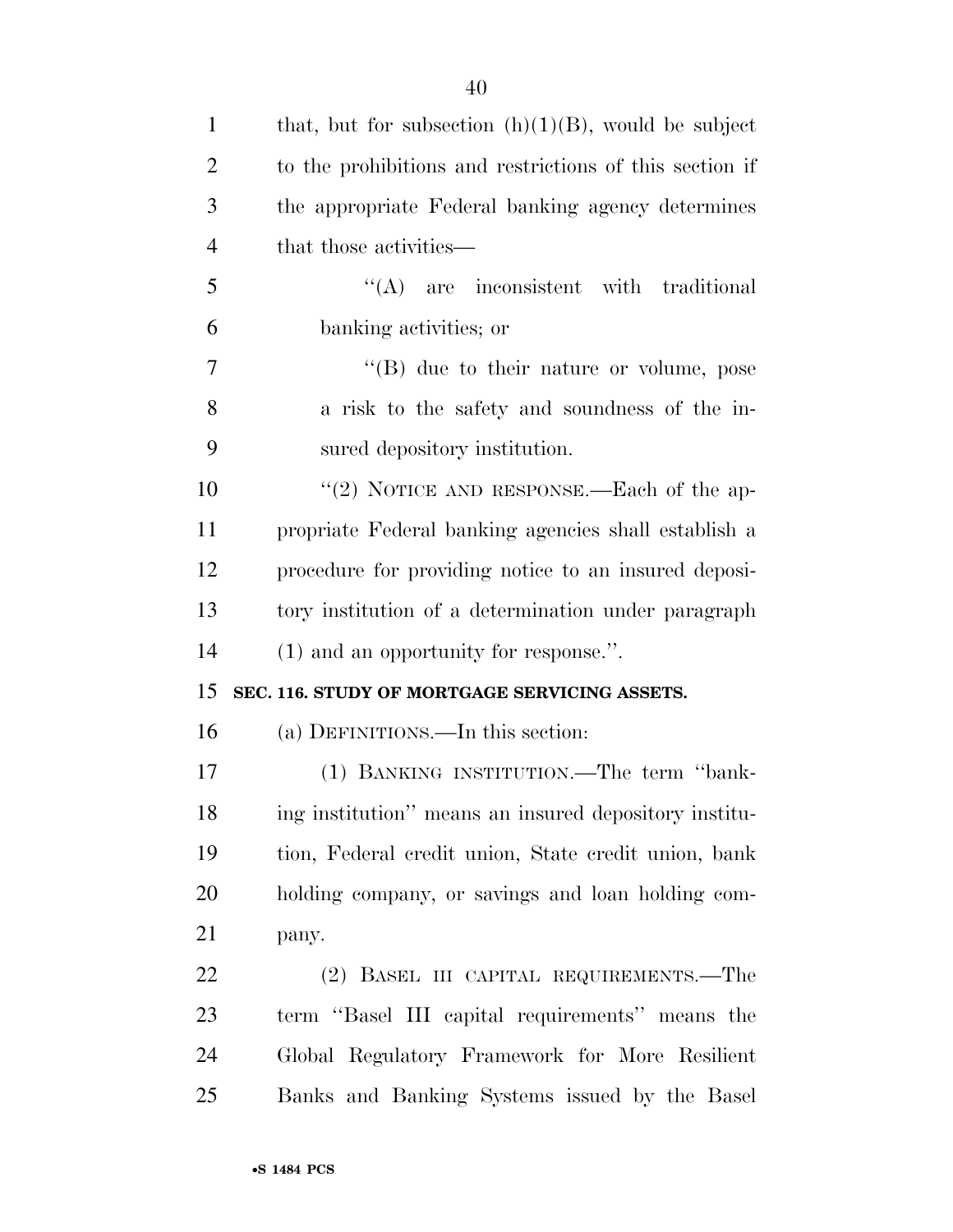| $\mathbf{1}$   | Committee on Banking Supervision on December 16,       |
|----------------|--------------------------------------------------------|
| $\overline{2}$ | $2010$ , as revised on June 1, 2011.                   |
| 3              | (3) FEDERAL BANKING AGENCIES.—The term                 |
| $\overline{4}$ | "Federal banking agencies" means the Board of          |
| 5              | Governors of the Federal Reserve System, the Office    |
| 6              | of the Comptroller of the Currency, the Federal De-    |
| 7              | posit Insurance Corporation, and the National Cred-    |
| 8              | it Union Administration.                               |
| 9              | (4) MORTGAGE SERVICING ASSETS.—The term                |
| 10             | "mortgage servicing assets" means those assets that    |
| 11             | result from contracts to service loans secured by real |
| 12             | estate, where such loans are owned by third parties.   |
| 13             | (5) NCUA CAPITAL REQUIREMENTS.—The                     |
| 14             | term "NCUA capital requirements" means the pro-        |
| 15             | posed rule of the National Credit Union Administra-    |
| 16             | tion entitled "Risk-Based Capital" (80 Fed. Reg.       |
| 17             | 4340 (January 27, 2015)).                              |
| 18             | (6) OTHER DEFINITIONS.—                                |
| 19             | (A) BANKING DEFINITIONS.—The terms                     |

 ''bank holding company'', ''insured depository institution'', and ''savings and loan holding company'' have the meanings given those terms in section 3 of the Federal Deposit Insurance **Act (12 U.S.C. 1813).**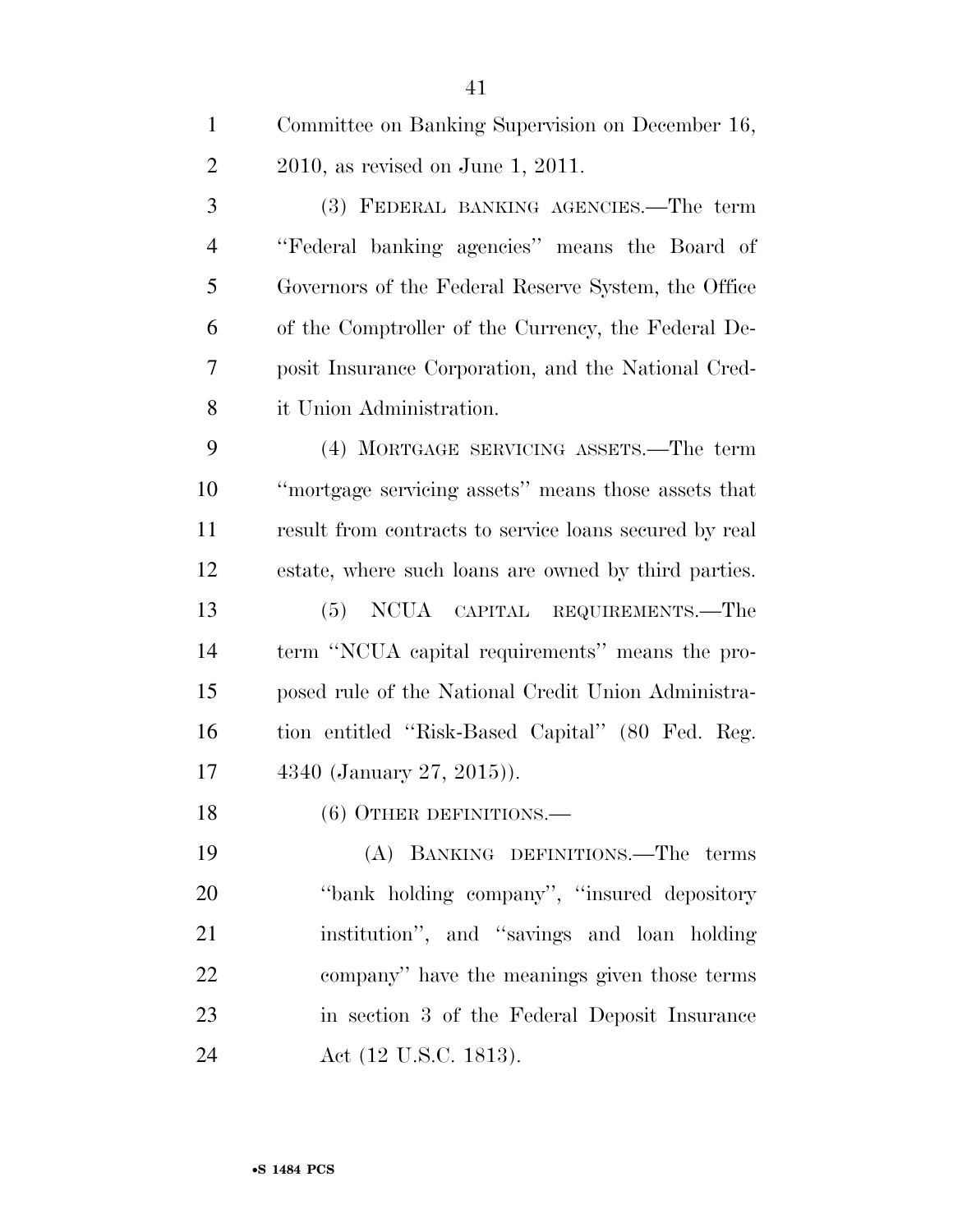| $\mathbf{1}$   | (B) CREDIT UNION DEFINITIONS.—The                     |
|----------------|-------------------------------------------------------|
| $\overline{2}$ | terms "Federal credit union" and "State credit        |
| 3              | union" have the meanings given those terms in         |
| $\overline{4}$ | section 101 of the Federal Credit Union Act           |
| 5              | $(12 \text{ U.S.C. } 1752).$                          |
| 6              | (b) STUDY OF THE APPROPRIATE CAPITAL FOR              |
| 7              | MORTGAGE SERVICING ASSETS.-                           |
| 8              | (1) IN GENERAL.—The Federal banking agen-             |
| 9              | cies shall jointly conduct a study of the appropriate |
| 10             | capital requirements for mortgage servicing assets    |
| 11             | for banking institutions.                             |
| 12             | (2) ISSUES TO BE STUDIED.—The study re-               |
| 13             | quired under paragraph (1) shall include, with a      |
| 14             | specific focus on banking institutions—               |
| 15             | $(A)$ the risk to banking institutions of             |
| 16             | holding mortgage servicing assets;                    |
| 17             | (B) the history of the market for mortgage            |
| 18             | servicing assets, including in particular the         |
| 19             | market for those assets in the period of the fi-      |
| 20             | nancial crisis;                                       |
| 21             | (C) the ability of banking institutions to            |
| <u>22</u>      | establish a value for mortgage servicing assets       |
| 23             | of the institution through periodic sales or other    |
| 24             | means;                                                |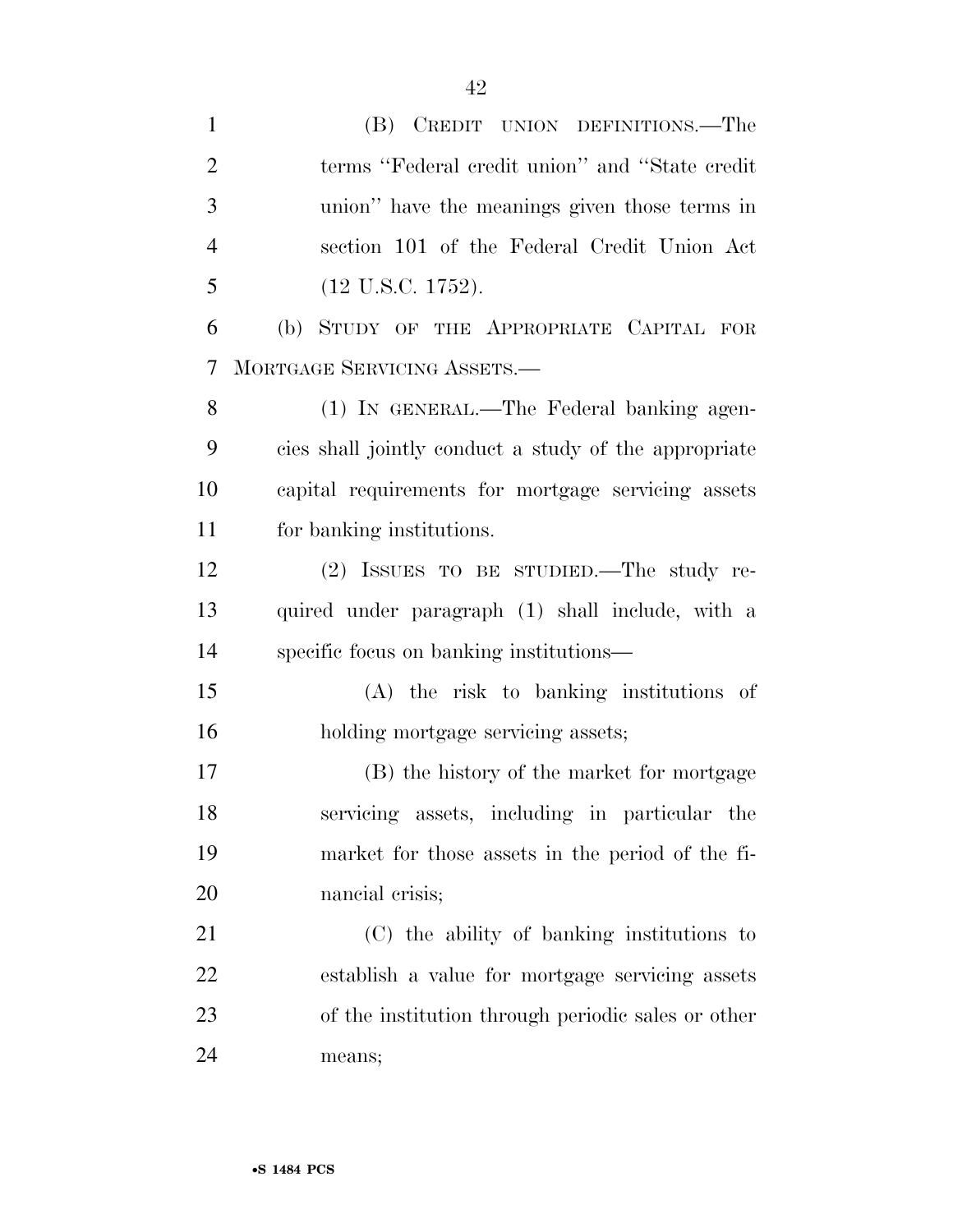| $\mathbf{1}$   | (D) regulatory approaches to mortgage           |
|----------------|-------------------------------------------------|
| $\overline{2}$ | servicing assets and capital requirements that  |
| 3              | may be used to address concerns about the       |
| $\overline{4}$ | value of and ability to sell mortgage servicing |
| 5              | assets;                                         |
| 6              | (E) the impact of imposing the Basel III        |
| $\overline{7}$ | capital requirements and the NCUA capital re-   |
| 8              | quirements on banking institutions on the abil- |
| 9              | ity of those institutions—                      |
| 10             | (i) to compete in the mortgage serv-            |
| 11             | icing business, including the need for          |
| 12             | economies of scale to compete in that busi-     |
| 13             | ness; and                                       |
| 14             | (ii) to provide service to consumers to         |
| 15             | whom the institutions have made mortgage        |
| 16             | loans;                                          |
| 17             | (F) an analysis of what the mortgage serv-      |
| 18             | icing marketplace would look like if the Basel  |
| 19             | III capital requirements and the NCUA capital   |
| 20             | requirements on mortgage servicing assets—      |
| 21             | (i) were fully implemented; and                 |
| 22             | (ii) applied to both banking institu-           |
| 23             | tions and nondepository residential mort-       |
| 24             | gage loan servicers;                            |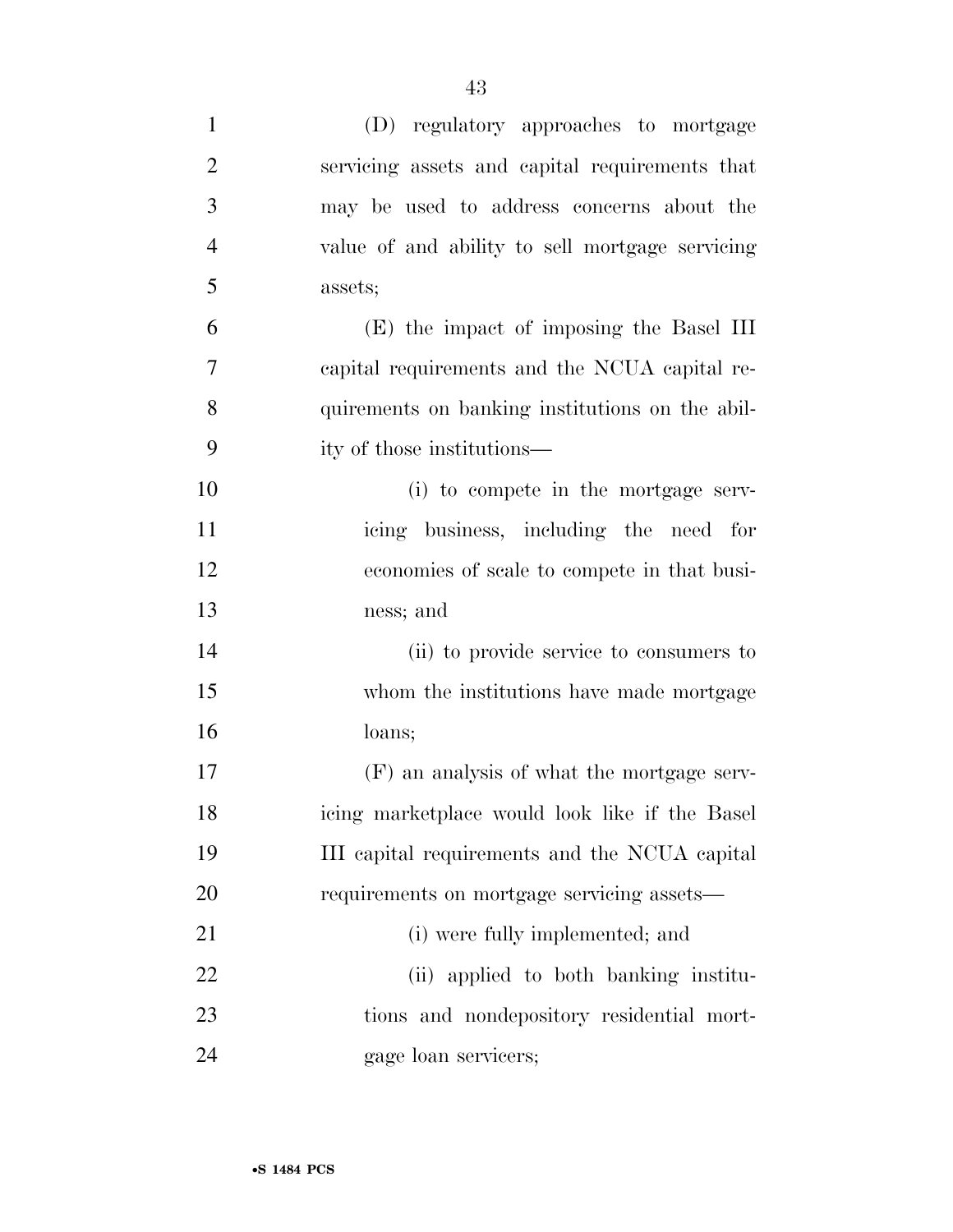| $\mathbf{1}$   | (G) the significance of problems with mort-           |
|----------------|-------------------------------------------------------|
| $\overline{2}$ | gage servicing assets, if any, in banking institu-    |
| 3              | tion failures and problem banking institutions,       |
| $\overline{4}$ | including specifically identifying failed banking     |
| 5              | institutions where mortgage servicing assets          |
| 6              | contributed to the failure; and                       |
| $\overline{7}$ | (H) an analysis of the relevance of the               |
| 8              | Basel III capital requirements and the NCUA           |
| 9              | capital requirements on mortgage servicing as-        |
| 10             | sets to the banking systems of other signifi-         |
| 11             | cantly developed countries.                           |
| 12             | (3) REPORT TO CONGRESS.—Not later than                |
| 13             | 180 days after the date of enactment of this Act, the |
| 14             | Federal banking agencies shall submit to the Com-     |
| 15             | mittee on Banking, Housing, and Urban Affairs of      |
| 16             | the Senate and the Committee on Financial Services    |
| 17             | of the House of Representatives a report con-         |
| 18             | taining-                                              |
| 19             | $(A)$ the results of the study required under         |
| 20             | paragraph $(1)$ ;                                     |
| 21             | (B) any analysis on the specific issue of             |
| 22             | mortgage servicing assets undertaken by the           |
| 23             | Federal banking agencies before finalizing regu-      |
| 24             | lations implementing the Basel III capital re-        |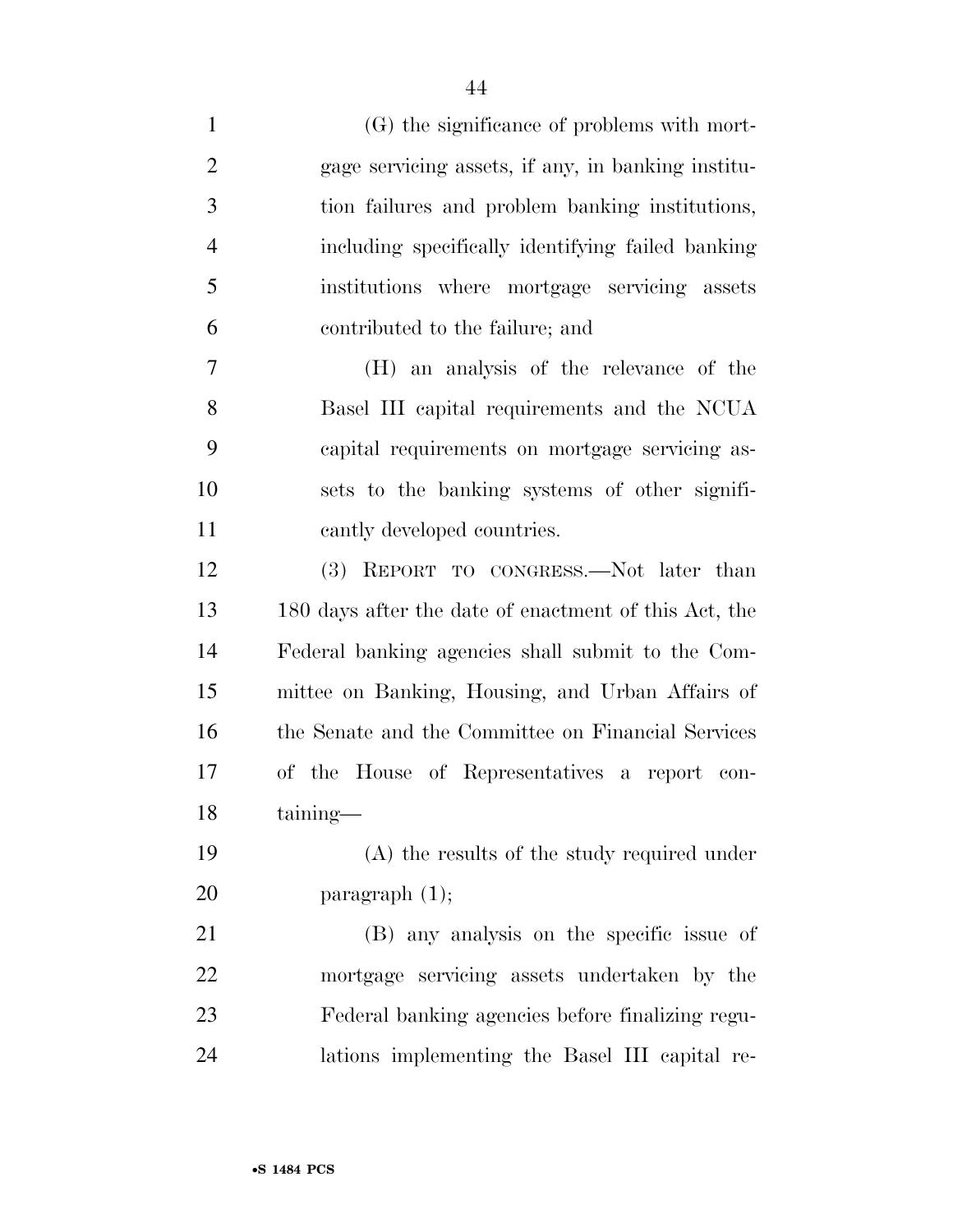| $\mathbf{1}$   | quirements and the NCUA capital require-                 |
|----------------|----------------------------------------------------------|
| $\overline{2}$ | ments; and                                               |
| 3              | (C) any recommendations for legislative or               |
| $\overline{4}$ | regulatory actions that would address concerns           |
| 5              | about the value of and ability to sell and the           |
| 6              | ability of banking institutions to hold mortgage         |
| 7              | servicing assets.                                        |
| 8              | SEC. 117. NO WAIT FOR LOWER MORTGAGE RATES.              |
| 9              | (a) IN GENERAL.—Section $129(b)$ of the Truth in         |
| 10             | Lending Act $(15 \text{ U.S.C. } 1639(b))$ is amended—   |
| 11             | $(1)$ by redesignating paragraph $(3)$ as para-          |
| 12             | $graph(4)$ ; and                                         |
| 13             | $(2)$ by inserting after paragraph $(2)$ the fol-        |
| 14             | lowing:                                                  |
| 15             | "(3) NO WAIT FOR LOWER RATE.—If a creditor               |
| 16             | extends to a consumer a second offer of credit with      |
| 17             | a lower annual percentage rate, the transaction may      |
| 18             | be consummated without regard to the period speci-       |
| 19             | fied in paragraph $(1)$ .".                              |
| 20             | (b) SAFE HARBOR FOR GOOD FAITH COMPLIANCE                |
| 21             | WITH TILA-RESPA INTEGRATED DISCLOSURE RULE.—             |
| 22             | Section 1032(f) of the Consumer Financial Protection Act |
| 23             | of 2010 (12 U.S.C. 5532(f)) is amended—                  |
| 24             | (1) by striking "Not later than" and inserting           |
| 25             | the following:                                           |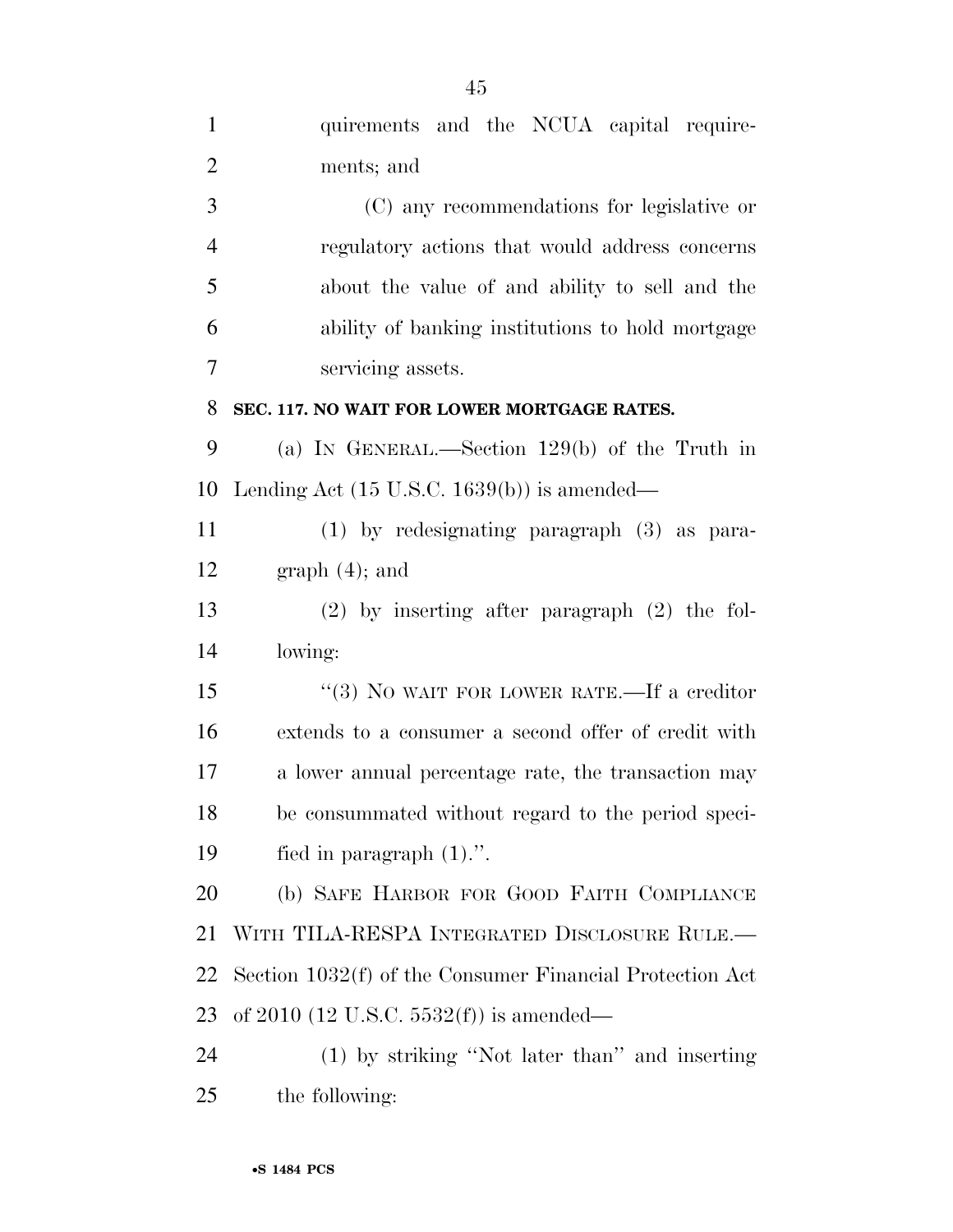- 1  $\frac{((1) \text{ N} \text{ GENERAL.} \text{Not later than''}; \text{ and}}{((1) \text{ N} \text{ GENERAL.} \text{Not later than''}; \text{ and}})$  (2) by adding at the end the following: 3 "(2) SAFE HARBOR FOR GOOD FAITH COMPLI- ANCE.— ''(A) SAFE HARBOR.—Notwithstanding any other provision of law, during the period described in subparagraph (B), an entity that provides the disclosures required under the Truth in Lending Act (15 U.S.C. 1601 et seq.) and sections 4 and 5 of the Real Estate Settle- ment Procedures Act of 1974 (12 U.S.C. 2603 and 2604), as in effect on July 31, 2015, shall not be subject to any civil, criminal, or adminis- trative action or penalty for failure to fully comply with any requirement under this sub- section. 17 "(B) APPLICABLE PERIOD.—Subparagraph (A) shall apply to an entity during the period beginning on the date of enactment of this paragraph and ending on the date that is 30 days after the date on which a certification by 22 the Director that the model disclosures required under paragraph (1) are accurate and in com-pliance with all State laws is published in the
- Federal Register.''.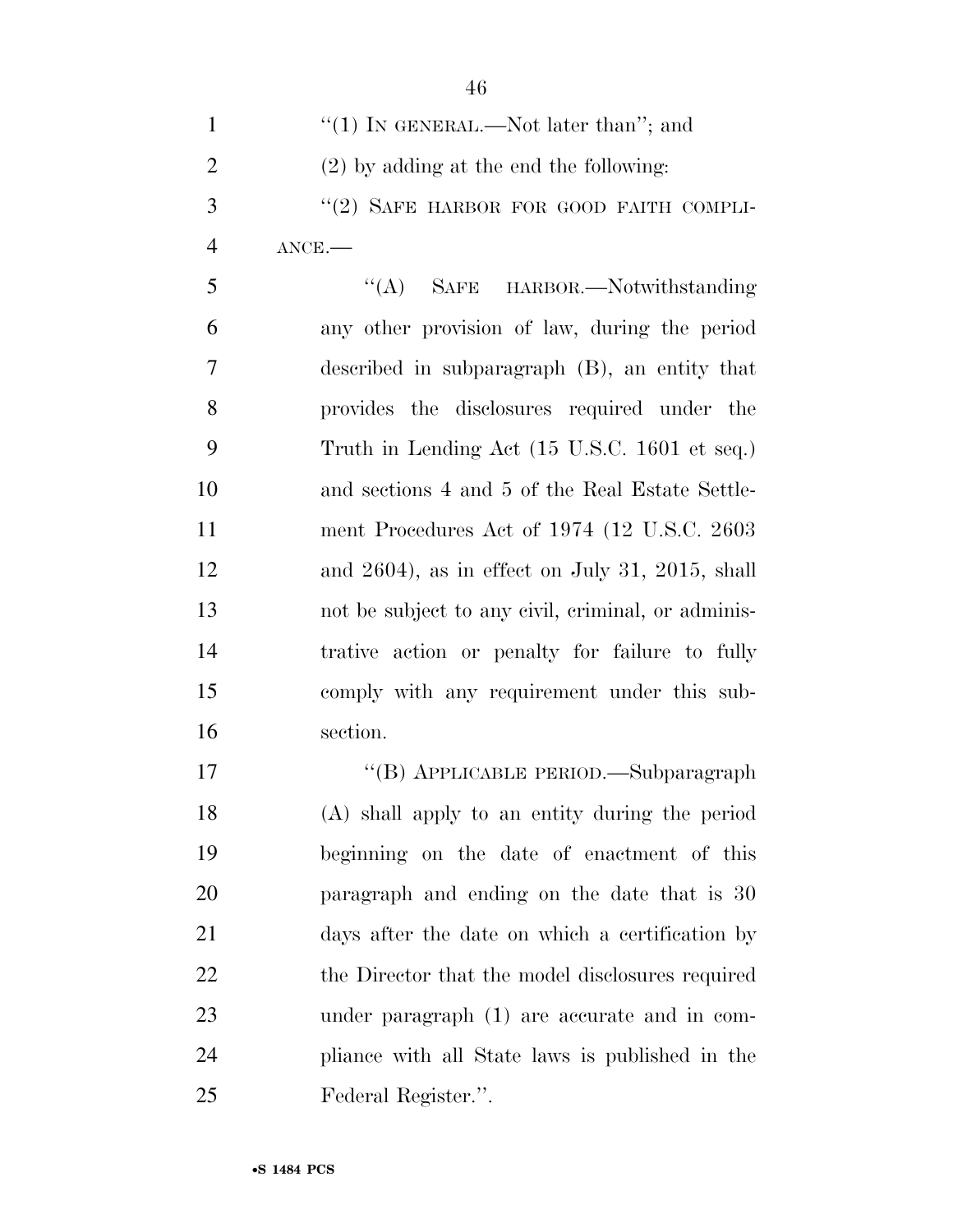(a) IN GENERAL.—The S.A.F.E. Mortgage Licensing Act of 2008 (12 U.S.C. 5101 et seq.) is amended by add-ing at the end the following:

## **''SEC. 1518. EMPLOYMENT TRANSITION.**

 ''(a) TEMPORARY LICENSE FOR PERSONS MOVING FROM A FINANCIAL INSTITUTION TO A NON-BANK ORIGI- NATOR.—A registered loan originator shall be deemed to be a State-licensed loan originator for the 120-day period beginning on the date on which a State-licensed mortgage lender, mortgage banker, or mortgage servicer that is not a depository institution registers with the Nationwide Mortgage Licensing System and Registry that the reg- istered loan originator is employed by the State-licensed mortgage lender, mortgage banker, or mortgage servicer, as applicable.

 ''(b) TEMPORARY LICENSE FOR PERSONS MOVING INTERSTATE.—A registered loan originator or State-li- censed loan originator in 1 State shall be deemed to be a State-licensed loan originator in another State for the 120-day period beginning on the date on which a State- licensed mortgage lender, mortgage banker, or mortgage servicer in that State registers with the Nationwide Mort- gage Licensing System and Registry that the registered loan originator or State-licensed loan originator is em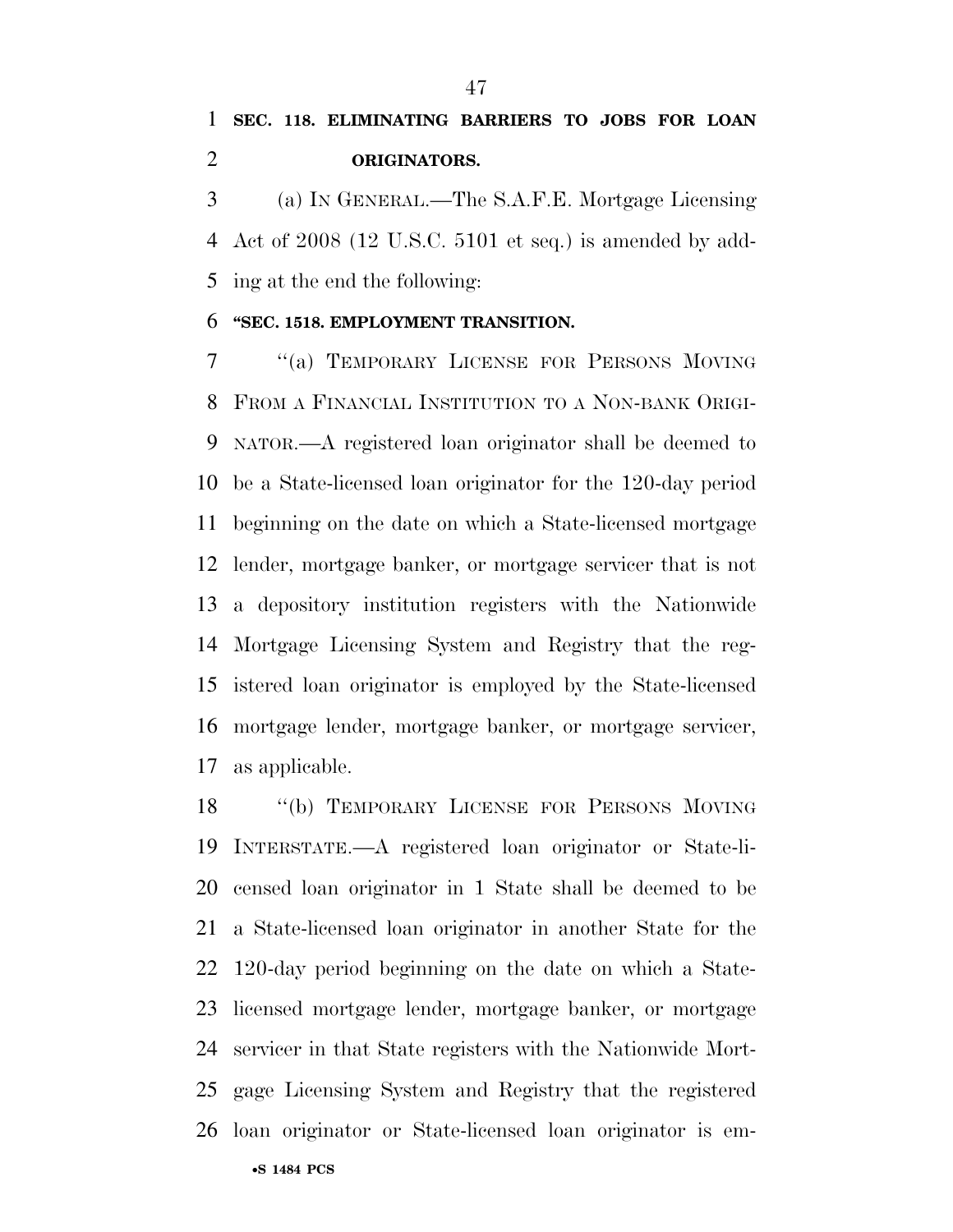ployed by the State-licensed mortgage lender, mortgage banker, or mortgage servicer, as applicable.

 ''(c) FEDERAL AND STATE RECOGNITION.—The reg- istration provided under subsections (a) and (b) shall ful- fill any licensing or registration requirement for a loan originator under section 1504 and any State law or regu-lation.''.

 (b) TECHNICAL AND CONFORMING AMENDMENT.— The table of contents for the Housing and Economic Re- covery Act of 2008 (Public Law 110–289; 122 Stat. 2654) is amended by inserting after the item relating to section 1517 the following:

''Sec. 1518. Employment transition.''.

## **SEC. 119. SHORT FORM CALL REPORTS.**

 Section 7(a) of the Federal Deposit Insurance Act (12 U.S.C. 1817(a)) is amended by adding at the end the following:

17 "(12) SHORT FORM REPORTING.—

18 "(A) REVIEW OF REPORTS OF CONDI- TION.—The appropriate Federal banking agen- cies shall jointly review the information and schedules that are required to be filed by an in- sured depository institution in a report of con- dition required under paragraph (3). As part of this review, the appropriate Federal banking agencies shall jointly—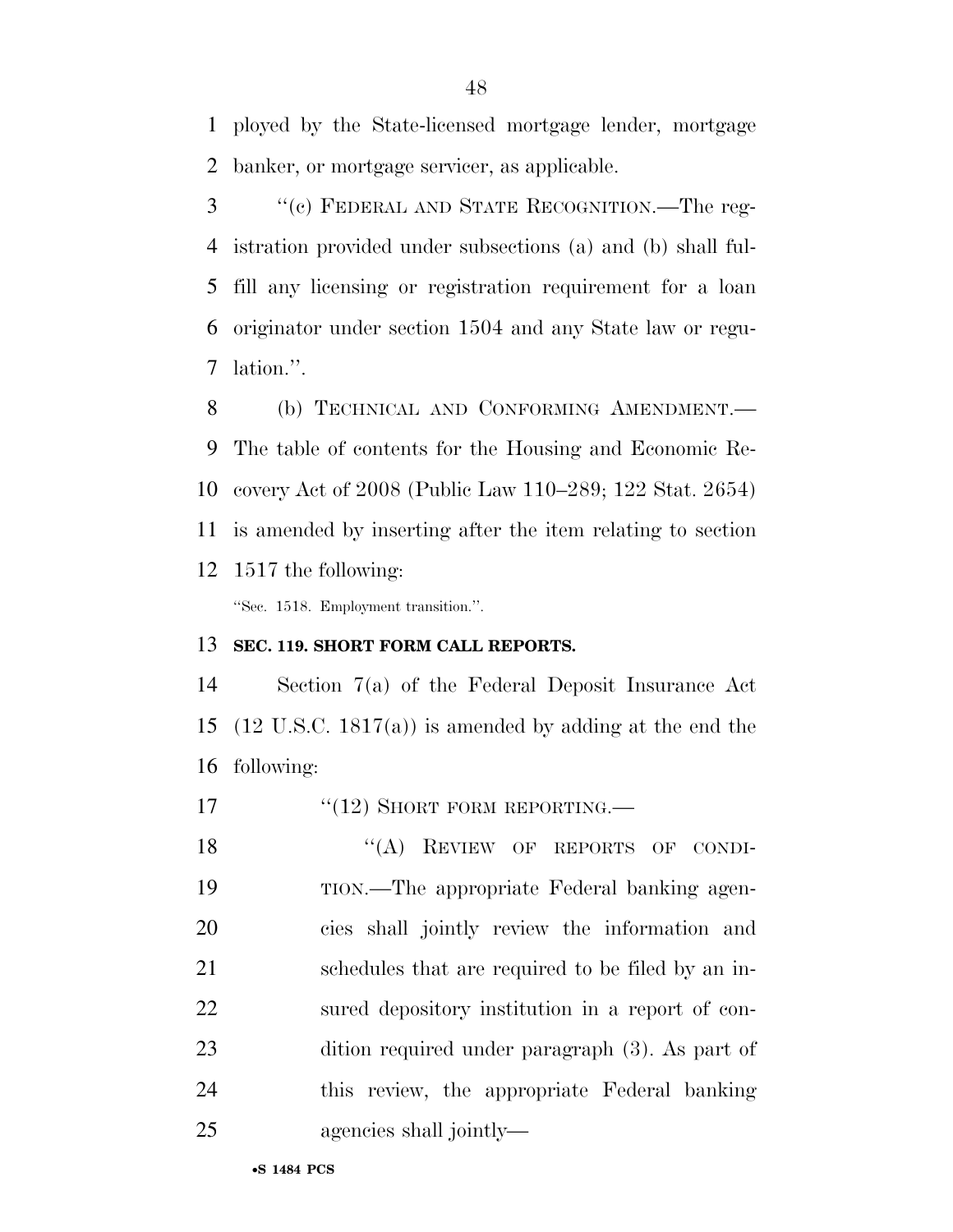- ''(i) establish guiding principles for determining the appropriateness of infor- mation and schedules collected in a report of condition; and 5  $\frac{1}{10}$  consistent with the principles es-tablished under clause (i), consider and
- document the need for each data item col- lected, the frequency with which each data item will be collected, and the population of insured depository institutions from 11 which each data item is required.
- 12 "(B) DEVELOPMENT OF SHORT FORM RE- PORTS OF CONDITION.—After completing the review required under subparagraph (A), the appropriate Federal banking agencies shall jointly develop, to the extent appropriate, 1 or more report of condition forms that reduce or eliminate information or schedules required to be filed by an insured depository institution in a report of condition required under paragraph (3). Such form or forms shall, as determined by the appropriate Federal banking agencies, be appropriate for the size and complexity of the insured depository institution.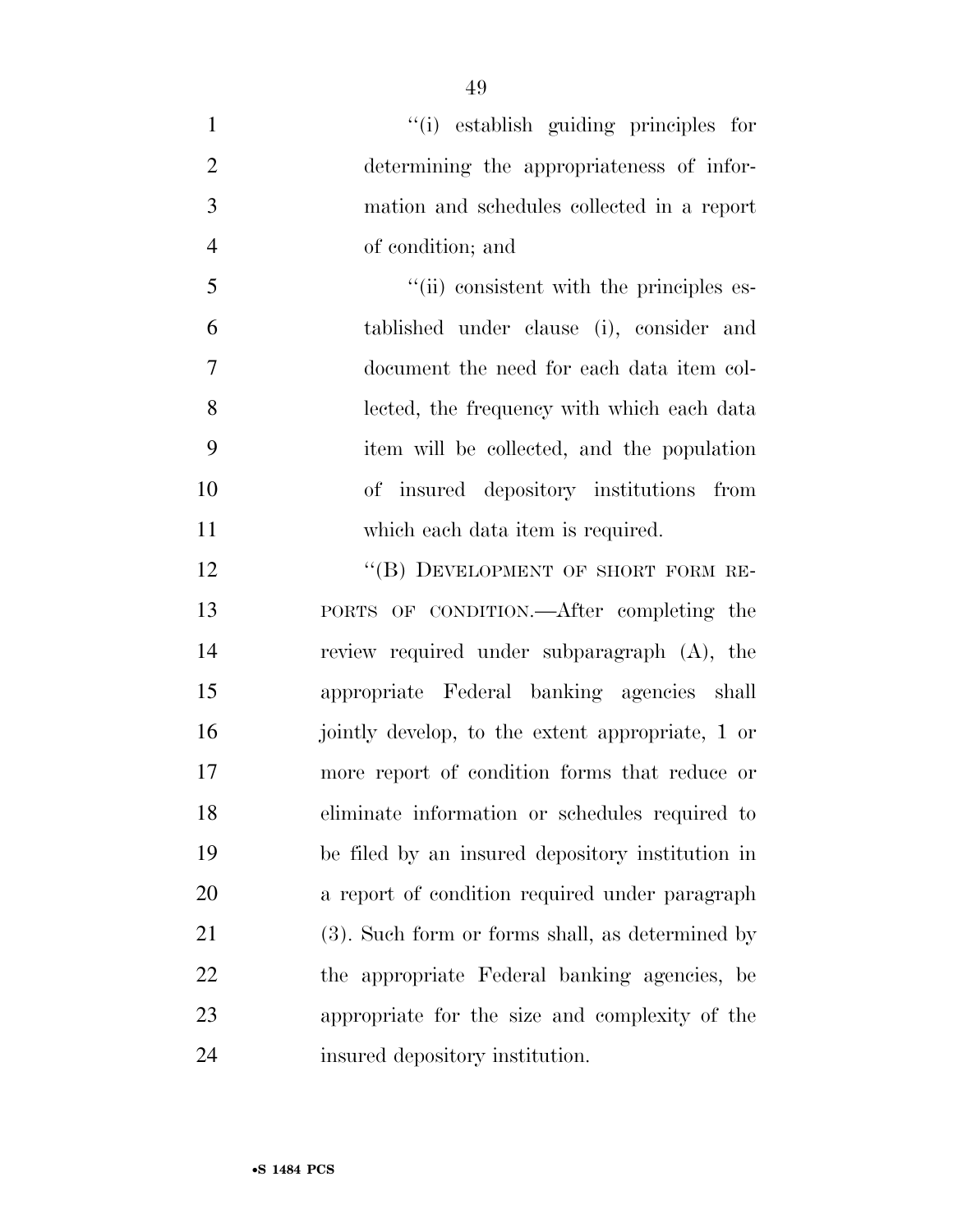1 "'(C) REPORTS TO CONGRESS.—Not later than 180 days after the date of enactment of this paragraph, and every 180 days thereafter until the appropriate Federal banking agencies have jointly completed the requirements under subparagraphs (A) and (B), the appropriate Federal banking agencies shall submit to the Committee on Banking, Housing, and Urban Affairs of the Senate and the Committee on Fi- nancial Services of the House of Representa- tives a report describing the progress made con- cerning the completion of such responsibil- ities.''. **SEC. 120. APPLICATION OF THE EXPEDITED FUNDS AVAIL- ABILITY ACT.**  (a) IN GENERAL.—The Expedited Funds Availability Act (12 U.S.C. 4001 et seq.) is amended— (1) in section 602 (12 U.S.C. 4001)—  $(A)$  in paragraph  $(20)$ , by inserting ", lo-20 cated in the United States," after "ATM"; (B) in paragraph (21), by inserting ''American Samoa, the Commonwealth of the Northern Mariana Islands,'' after ''Puerto Rico,''; and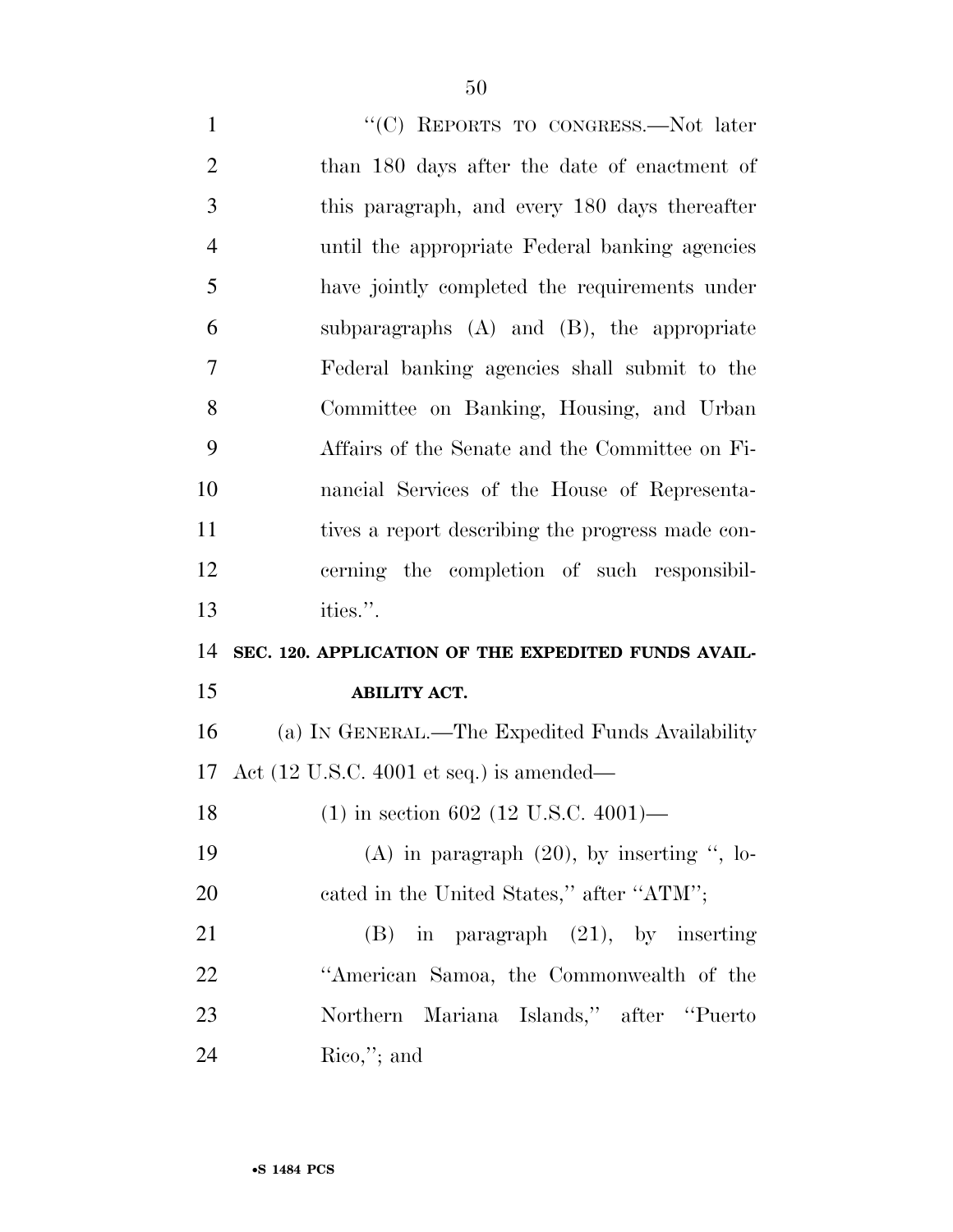| $\mathbf{1}$   | $(C)$ in paragraph $(23)$ , by inserting "Amer-             |
|----------------|-------------------------------------------------------------|
| $\overline{2}$ | ican Samoa, the Commonwealth of the North-                  |
| 3              | Mariana Islands," after "Puerto Rico,";<br>ern              |
| $\overline{4}$ | and                                                         |
| 5              | (2) in section $603(d)(2)(A)$ (12 U.S.C.                    |
| 6              | $4002(d)(2)(A)$ , by inserting "American Samoa, the         |
| 7              | Commonwealth of the Northern Mariana Islands,"              |
| 8              | after "Puerto Rico,".                                       |
| 9              | (b) EFFECTIVE DATE.—The amendments made by                  |
| 10             | subsection (a) shall take effect on January 1, 2016.        |
| 11             | SEC. 121. APPLICATION OF THE FEDERAL ADVISORY COM-          |
| 12             | MITTEE ACT.                                                 |
| 13             | Section 1013 of the Consumer Financial Protection           |
| 14             | Act of 2010 (12 U.S.C. 5493) is amended by adding at        |
| 15             | the end the following:                                      |
| 16             | "(h) APPLICATION OF FACA.—Notwithstanding any               |
| 17             | provision of the Federal Advisory Committee Act (5          |
|                | 18 U.S.C. App.), such Act shall apply to each advisory com- |
| 19             | mittee of the Bureau and each subcommittee of such an       |
| 20             | advisory committee.".                                       |
| 21             | SEC. 122. BUDGET TRANSPARENCY FOR THE NCUA.                 |
| 22             | Section 209(b) of the Federal Credit Union Act $(12)$       |
| 23             | U.S.C. $1789$ ) is amended—                                 |
| 24             | $(1)$ by redesignating paragraphs $(1)$ and $(2)$ as        |
| 25             | paragraphs $(2)$ and $(3)$ , respectively;                  |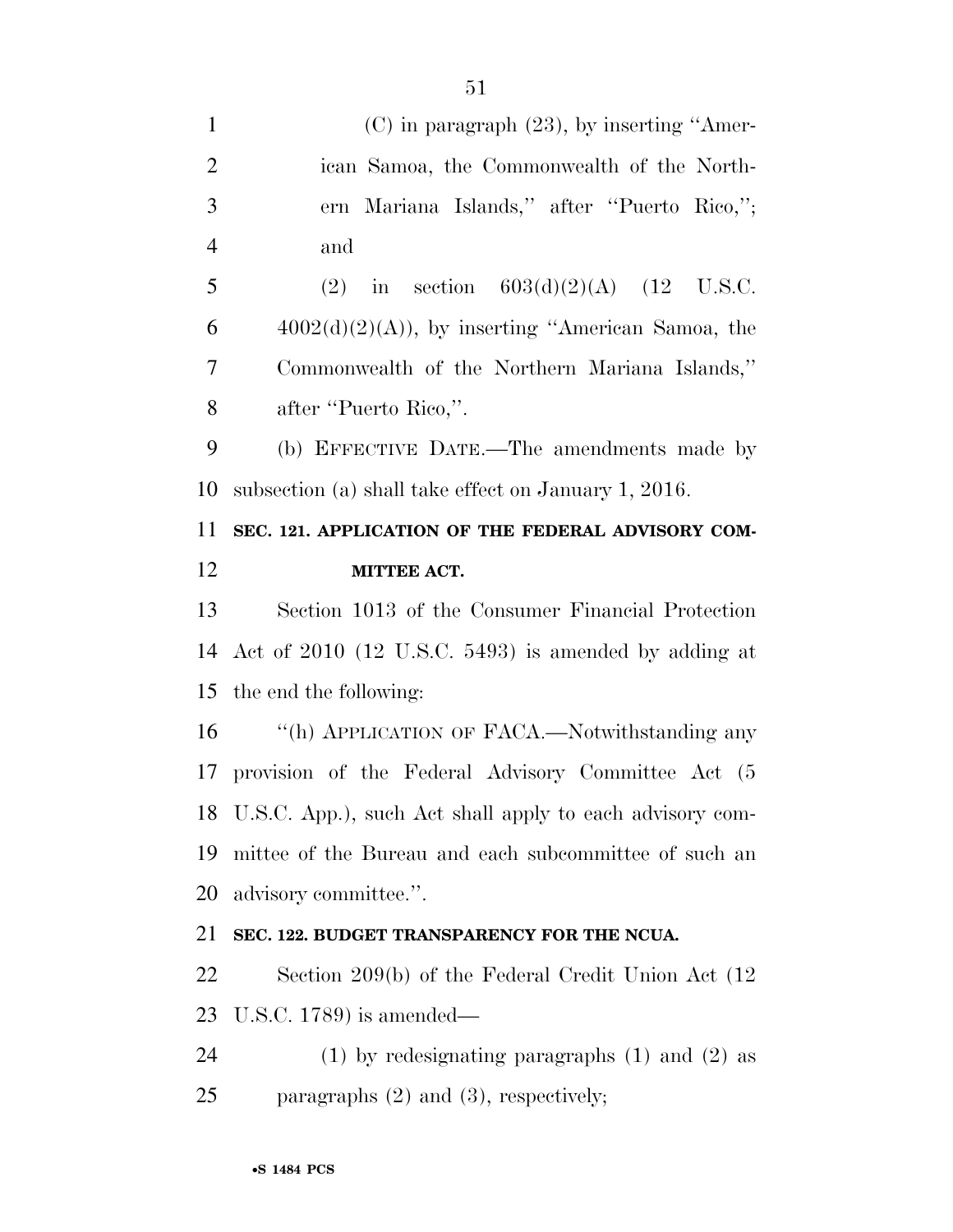| $\mathbf{1}$   | $(2)$ by inserting before paragraph $(2)$ , as so re-   |
|----------------|---------------------------------------------------------|
| $\overline{2}$ | designated, the following:                              |
| 3              | $\lq(1)$ on an annual basis and prior to the sub-       |
| $\overline{4}$ | mission of the detailed business-type budget required   |
| 5              | under paragraph $(2)$ —                                 |
| 6              | $\lq\lq$ make publicly available and cause to           |
| 7              | be printed in the Federal Register a draft of           |
| 8              | the detailed business-type budget; and                  |
| 9              | "(B) hold a public hearing, with public no-             |
| 10             | tice provided of the hearing, wherein the public        |
| 11             | may submit comments on the draft of the de-             |
| 12             | tailed business-type budget;"; and                      |
| 13             | $(3)$ in paragraph $(2)$ , as so redesignated—          |
| 14             | $(A)$ by inserting "detailed" after "submit"            |
| 15             | $a$ "; and                                              |
| 16             | (B) by inserting ", which shall address any             |
| 17             | comment submitted by the public under para-             |
| 18             | graph $(1)(B)$ " after "Control Act".                   |
| 19             | SEC. 123. DATE FOR DETERMINING CONSOLIDATED AS-         |
| 20             | SETS.                                                   |
| 21             | Section $171(b)(4)(C)$ of the Financial Stability Act   |
| 22             | of 2010 (12 U.S.C. 5371(b)(4)(C)) is amended by insert- |
| 23             | ing "or March 31, 2010," after "December 31, 2009,".    |
| 24             | SEC. 124. FHLB MEMBERSHIP.                              |
| 25             | (a) FHLB MEMBERSHIP PROPOSED RULE.—                     |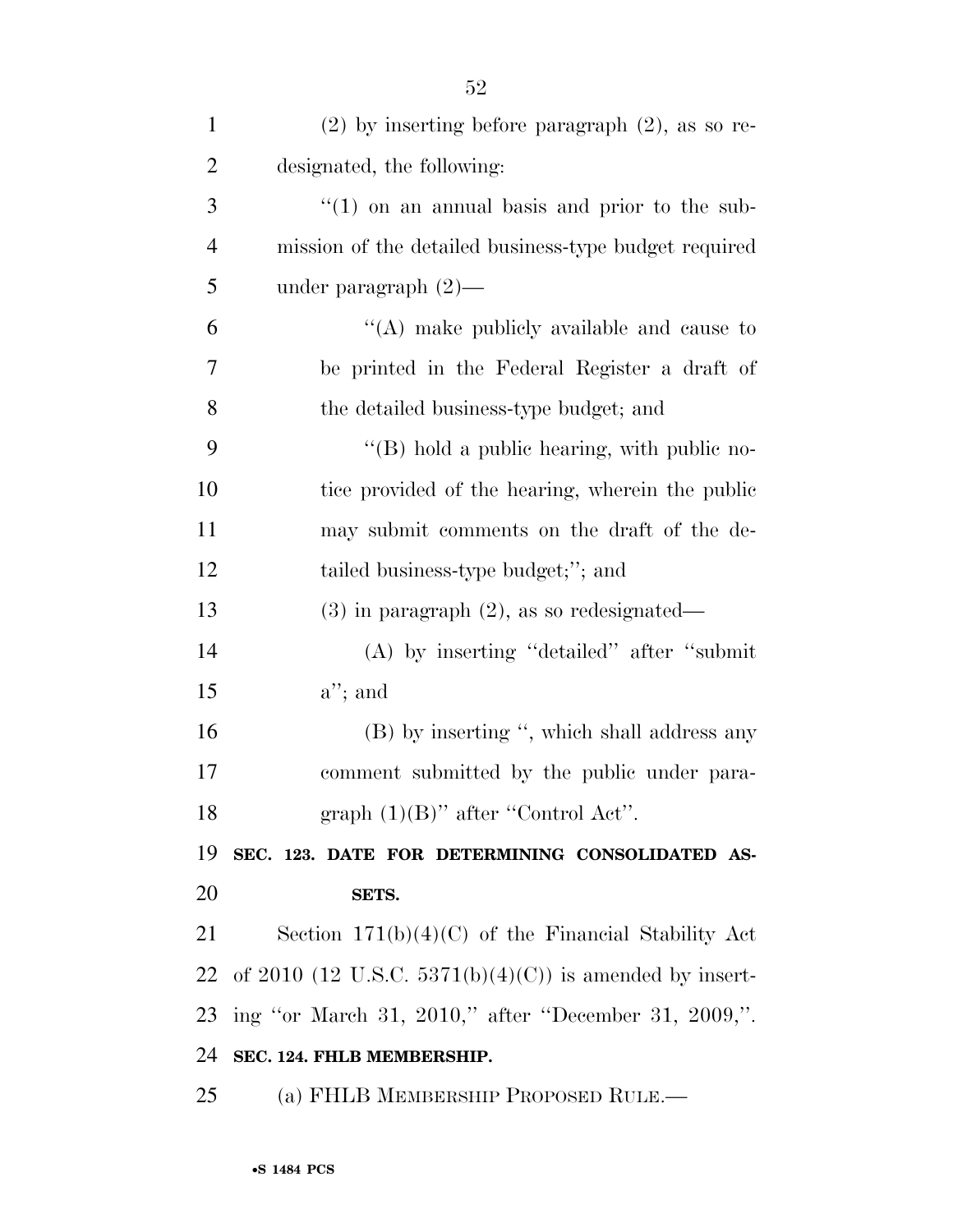(1) DEFINITIONS.—In this subsection:

2 (A) COMMUNITY DEVELOPMENT FINAN- CIAL INSTITUTION.—The term ''community de- velopment financial institution'' has the mean- ing given that term in section 103 of the Com- munity Development Banking and Financial In-stitutions Act of 1994 (12 U.S.C. 4702).

 (B) COVERED PROPOSED RULE.—The term ''covered proposed rule'' means the pro- posed rule of the Federal Housing Finance Agency entitled ''Members of Federal Home Loan Banks'' (79 Fed. Reg. 54848 (September 12, 2014)).

 (C) OTHER TERMS FROM THE FEDERAL **HOME LOAN BANK ACT.—The terms "commu-** nity financial institution'', ''Federal Home Loan Bank'', and ''Federal Home Loan Bank System'' have the meanings given those terms in section 2 of the Federal Home Loan Bank **Act** (12 U.S.C. 1422).

 (2) WITHDRAWAL OF PROPOSED RULE.—Not later than 30 days after the date of enactment of this Act, the Federal Housing Finance Agency shall withdraw the covered proposed rule.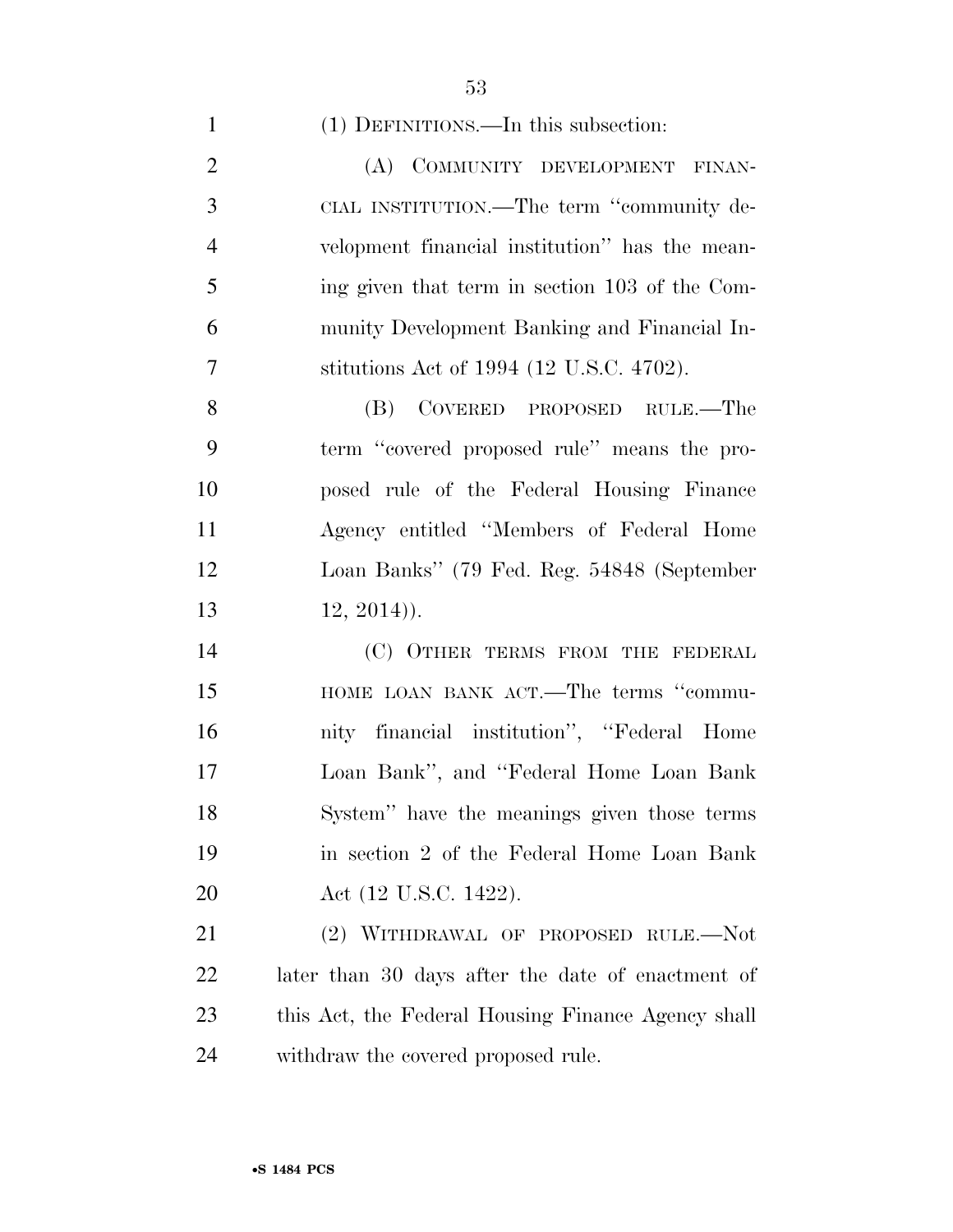| $\mathbf{1}$   | (3) GAO STUDY AND REPORT ON PROPOSED       |
|----------------|--------------------------------------------|
| $\overline{2}$ | $RULE$ .                                   |
| 3              | $(A)$ STUDY.—                              |
| $\overline{4}$ | (i) IN GENERAL.—The Comptroller            |
| 5              | General of the United States shall conduct |
| 6              | a study on the impact that the covered     |
| 7              | proposed rule would have, if adopted as    |
| 8              | proposed, on-                              |
| 9              | (I) the ability of the Federal             |
| 10             | Home Loan Banks to fulfill the man-        |
| 11             | date to provide liquidity to support       |
| 12             | housing finance and economic and           |
| 13             | community development;                     |
| 14             | (II) the safety and soundness of           |
| 15             | the Federal Home Loan Bank Sys-            |
| 16             | tem;                                       |
| 17             | (III) the liquidity needs of finan-        |
| 18             | cial intermediaries;                       |
| 19             | (IV) the stability of the Federal          |
| 20             | Home Loan Bank System;                     |
| 21             | the benefits of a diverse<br>(V)           |
| 22             | membership base for Federal Home           |
| 23             | Loan Banks; and                            |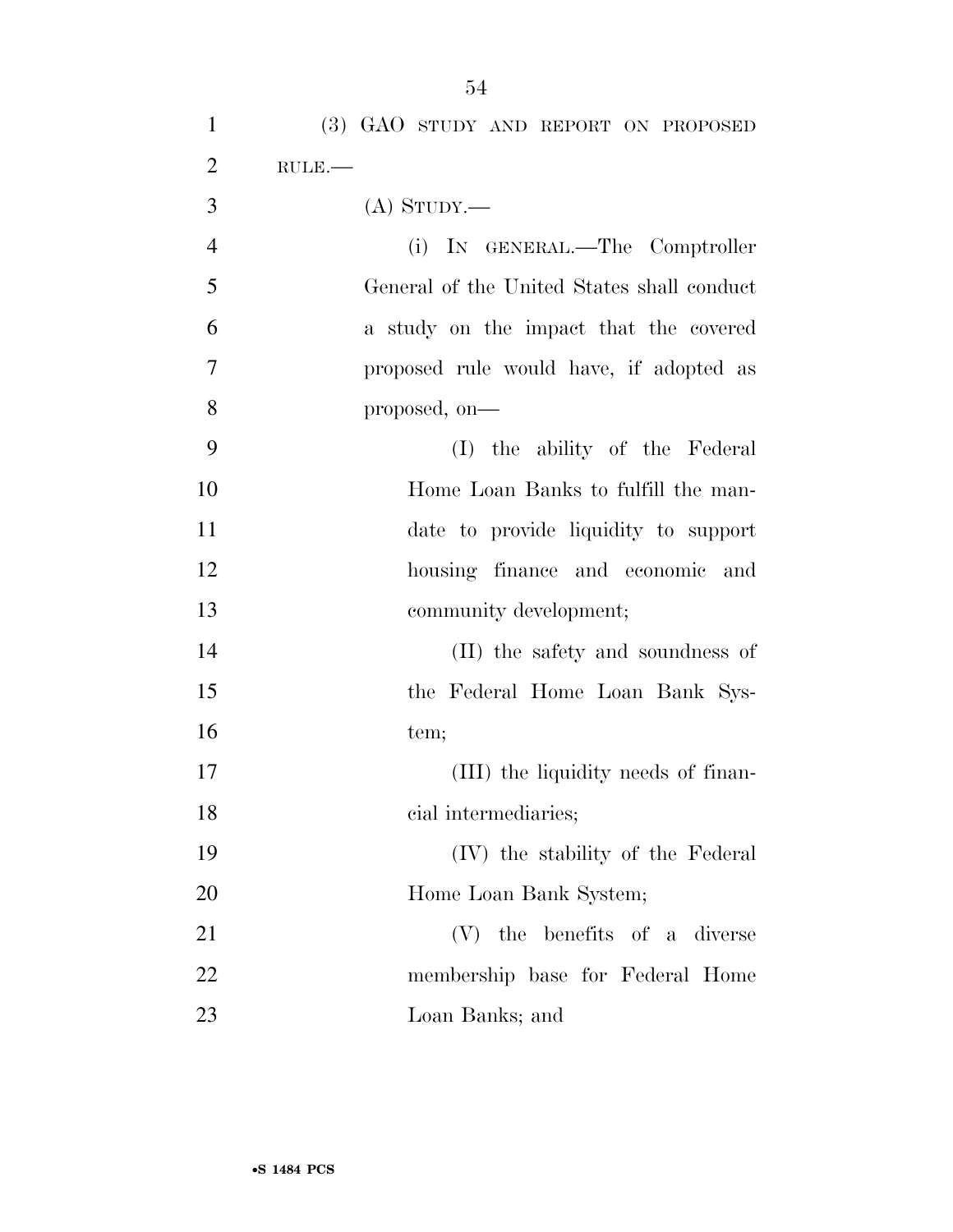| $\mathbf{1}$   | (VI) the ability of member insti-               |
|----------------|-------------------------------------------------|
| $\overline{2}$ | tutions to rely on access to Federal            |
| 3              | Home Loan Bank advances.                        |
| $\overline{4}$ | (ii) CONSIDERATIONS.—In conducting              |
| 5              | the study under clause (i), the Comptroller     |
| 6              | General of the United States shall con-         |
| 7              | sider—                                          |
| 8              | (I)<br>the comment letters<br>sub-              |
| 9              | mitted in response to the notice of             |
| 10             | proposed rulemaking for the covered             |
| 11             | proposed rule;                                  |
| 12             | (II) the legislative and adminis-               |
| 13             | trative history of the Federal Home             |
| 14             | Loan Bank membership rules;                     |
| 15             | (III) the burden placed on com-                 |
| 16             | munity financial institutions and com-          |
| 17             | munity development financial institu-           |
| 18             | tions; and                                      |
| 19             | (IV) the legal authority of the                 |
| 20             | Federal Housing Finance Agency to               |
| 21             | exclude from membership any class or            |
| 22             | category of insurance companies.                |
| 23             | (B) REPORT.—Not later than 1 year after         |
| 24             | the date of enactment of this Act, the Comp-    |
| 25             | troller General of the United States shall sub- |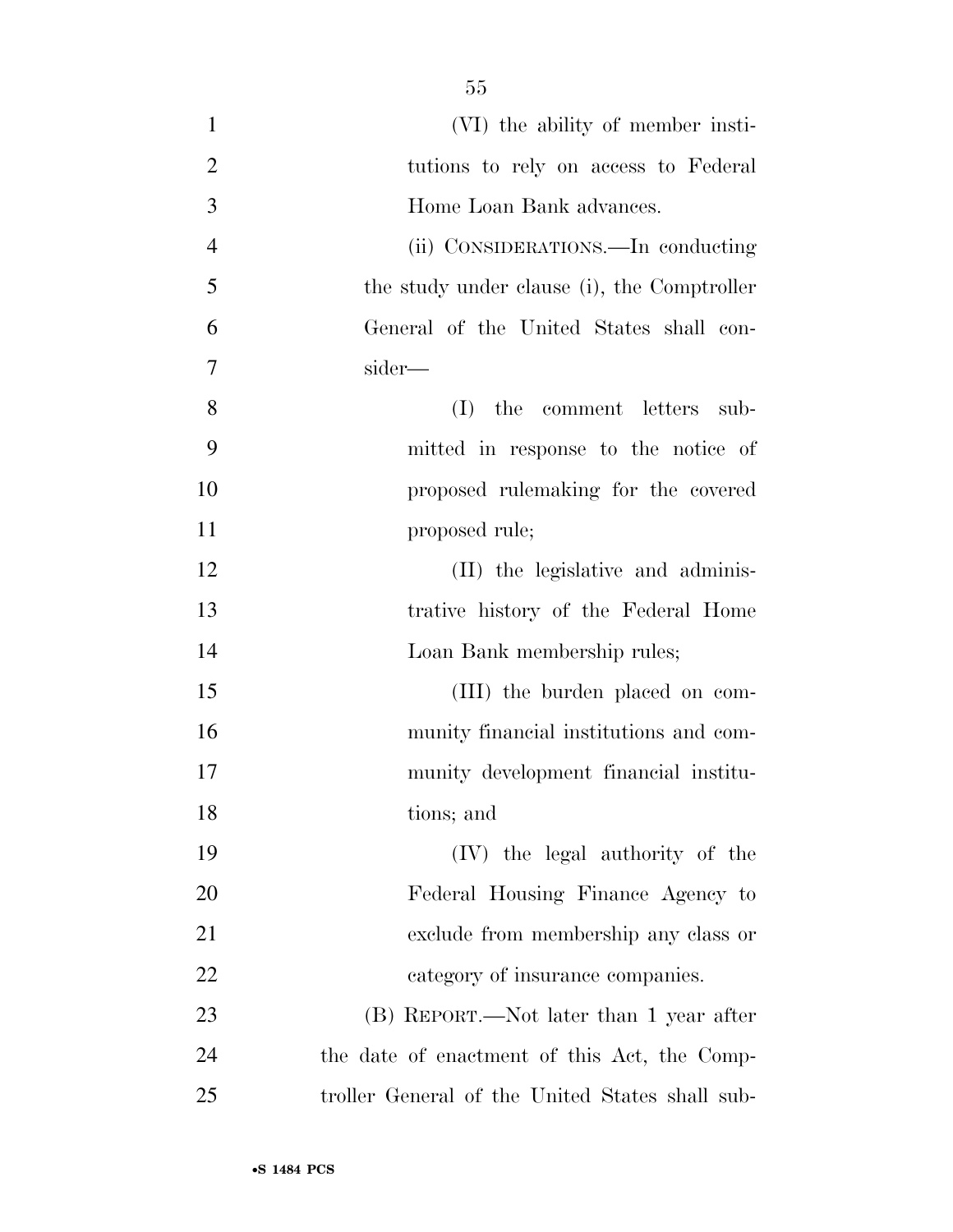| $\mathbf{1}$   | mit to the Committee on Banking, Housing,                   |
|----------------|-------------------------------------------------------------|
| $\overline{2}$ | and Urban Affairs of the Senate and the Com-                |
| 3              | mittee on Financial Services of the House of                |
| $\overline{4}$ | Representatives a report on the findings of the             |
| 5              | study conducted under subparagraph $(A)(i)$ .               |
| 6              | (b) CREDIT UNION PARITY FOR FHLB MEMBER-                    |
| 7              | SHIP ELIGIBILITY.—Section $2(10)(A)(i)$ of the Federal      |
| 8              | Home Loan Bank Act $(12 \text{ U.S.C. } 1422(10)(A)(i))$ is |
| 9              | amended to read as follows:                                 |
| 10             | $\lq$ <sup>"</sup> (i) the deposits of which—               |
| 11             | $\lq\lq$ (I) are insured under the Fed-                     |
| 12             | eral Deposit Insurance Act (12 U.S.C.                       |
| 13             | 1811 et seq.); or                                           |
| 14             | "(II) are insured under or eligi-                           |
| 15             | ble to be insured under the Federal                         |
| 16             | Credit Union Act (12 U.S.C. 1751 et                         |
| 17             | seq.); and".                                                |
| 18             | SEC. 125. ENSURING A COMPREHENSIVE REGULATORY RE-           |
| 19             | VIEW.                                                       |
| 20             | Section 2222 of the Economic Growth and Regu-               |
| 21             | latory Paperwork Reduction Act of 1996 (12 U.S.C. 3311)     |
| 22             | is amended—                                                 |
| 23             | $(1)$ in subsection $(a)$ —                                 |
| 24             | (A) by striking "each appropriate Federal                   |
| 25             | banking agency represented on the Council"                  |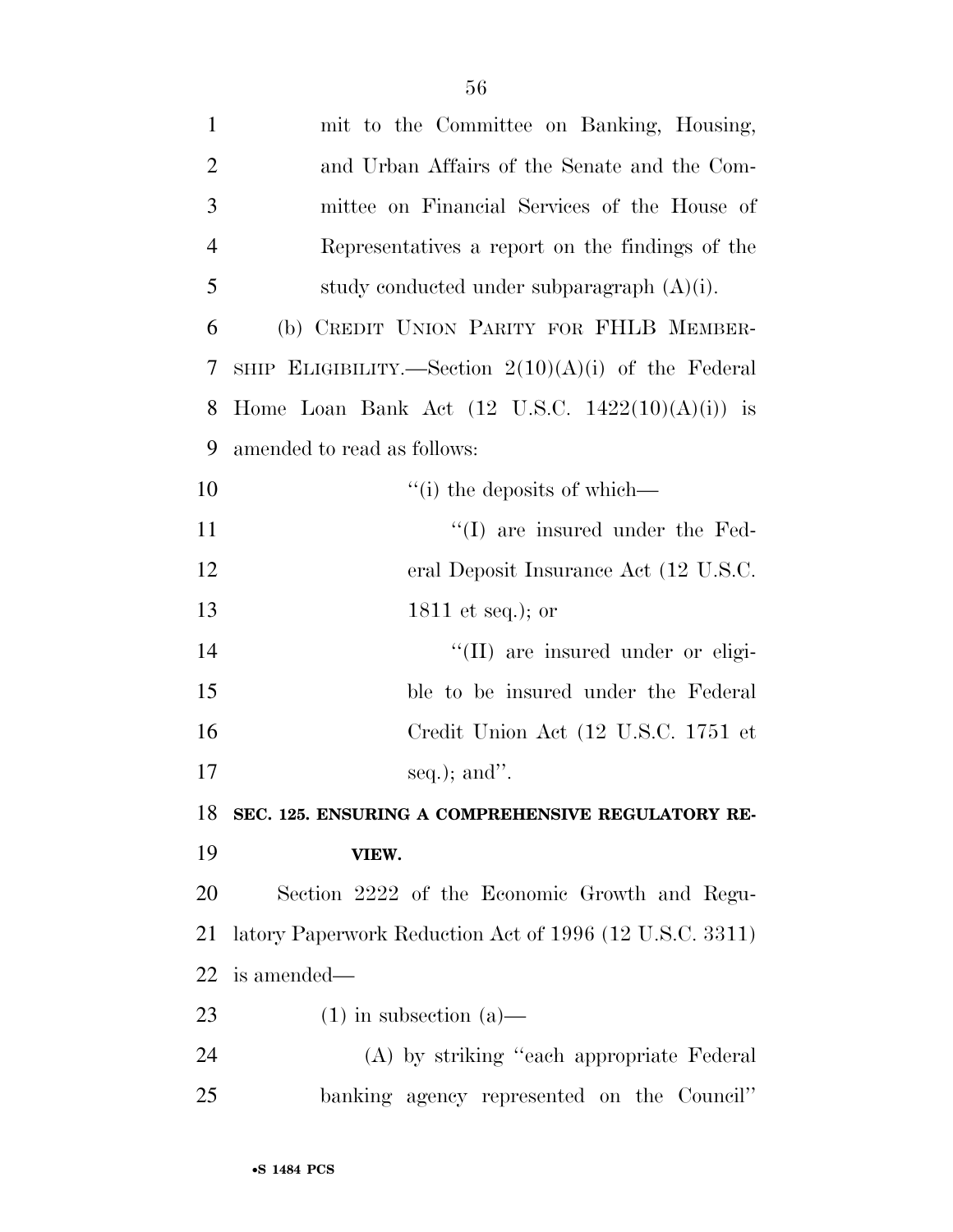| $\mathbf{1}$   | and inserting "each of the Office of the Comp-      |
|----------------|-----------------------------------------------------|
| $\overline{2}$ | troller of the Currency, the Federal Deposit In-    |
| 3              | surance Corporation, the Board of Governors of      |
| $\overline{4}$ | the Federal Reserve System, the Bureau of           |
| 5              | Consumer Financial Protection, and the Na-          |
| 6              | tional Credit Union Administration Board as         |
| 7              | the Federal agency representatives on the           |
| 8              | Council";                                           |
| 9              | (B) by inserting ", joint or otherwise, and         |
| 10             | including all regulations issued pursuant to any    |
| 11             | authority provided under the Dodd-Frank Wall        |
| 12             | Street Reform and Consumer Protection Act           |
| 13             | (Public Law 111–203; 124 Stat. 1376)," after        |
| 14             | "prescribed by the Council";                        |
| 15             | (C) by striking "any such appropriate Fed-          |
| 16             | eral banking agency" and inserting "any such        |
| 17             | Federal agency"; and                                |
| 18             | (D) by striking "insured depository institu-        |
| 19             | tions" and inserting "financial institutions";      |
| 20             | $(2)$ in subsections (b), (c), and (d), by striking |
| 21             | appropriate Federal banking agency" each<br>"the    |
| 22             | place that term appears and inserting "the appro-   |
| 23             | priate Federal agency"; and                         |
| 24             | $(3)$ in subsection $(e)$ —                         |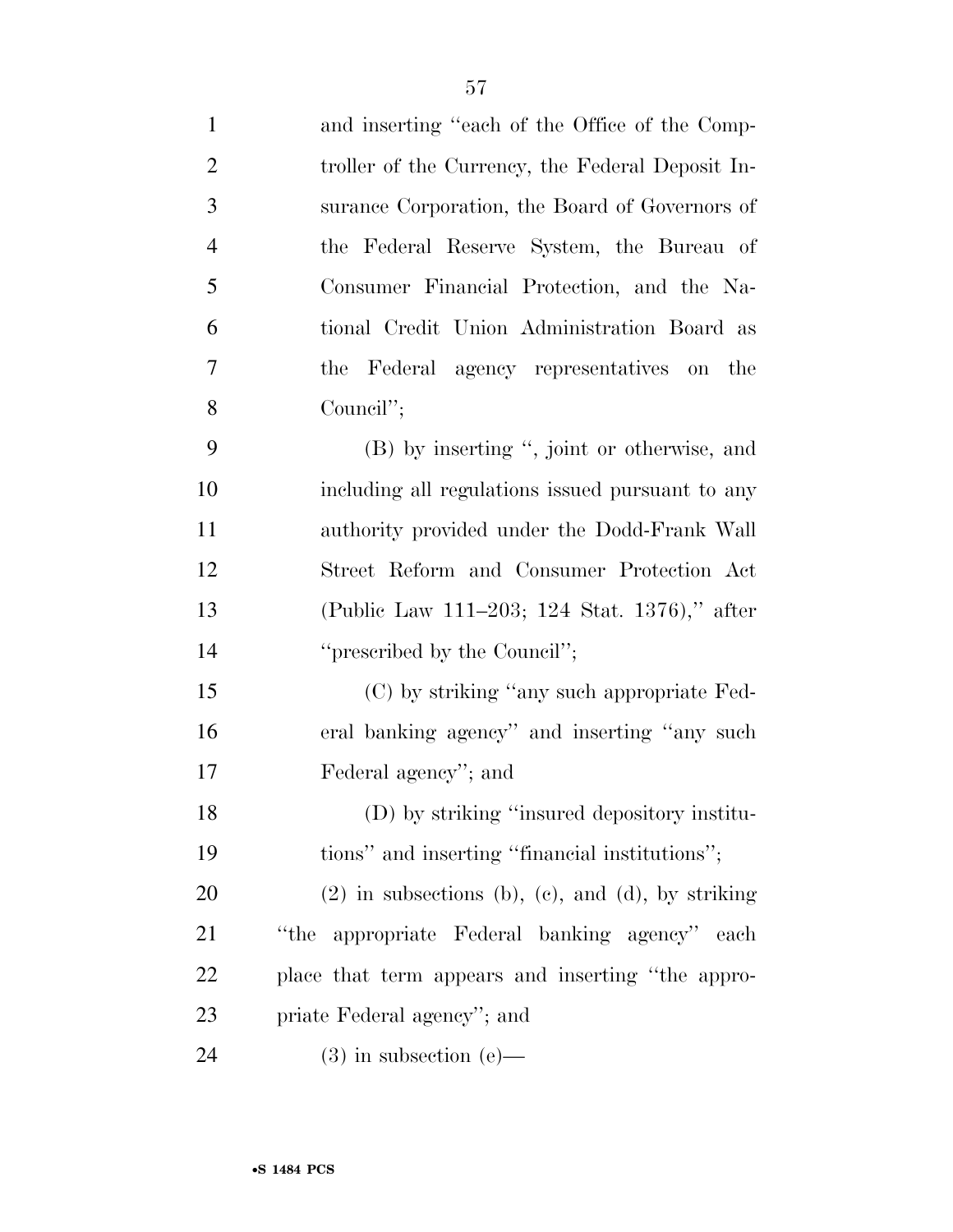| $\mathbf{1}$   | $(A)$ in paragraph $(1)$ , by striking "the ap-            |
|----------------|------------------------------------------------------------|
| $\overline{2}$ | propriate Federal banking agencies" and insert-            |
| 3              | ing "the appropriate Federal agencies"; and                |
| $\overline{4}$ | $(B)$ in paragraph $(2)$ , by striking "the ap-            |
| 5              | propriate Federal banking agency" and insert-              |
| 6              | ing "the appropriate Federal agency".                      |
| 7              | SEC. 126. PROHIBITION ON IMPLEMENTATION OR PARTICI-        |
| 8              | PATION IN OPERATION CHOKE POINT.                           |
| 9              | The Federal Deposit Insurance Corporation, the Of-         |
| 10             | fice of the Comptroller of the Currency, the Board of Gov- |
| 11             | ernors of the Federal Reserve System, the Bureau of Con-   |
| 12             | sumer Financial Protection, or the National Credit Union   |
| 13             | Administration may not implement or participate in the     |
| 14             | Operation Choke Point initiative of the Department of      |
| 15             | Justice.                                                   |
|                | <b>II-SYSTEMICALLY</b><br>16 <b>TITLE</b><br>IM-           |
| 17             | <b>PORTANT</b><br><b>BANK</b><br><b>HOLDING</b>            |
| 18             | <b>COMPANIES</b>                                           |
| 19             | SEC. 201. REVISIONS TO COUNCIL AUTHORITY.                  |
| 20             | (a) PURPOSES AND DUTIES.—Section $112(a)(2)(I)$ of         |
| 21             | Financial Stability Act of 2010 (12 U.S.C.<br>the          |
| 22             | $5322(a)(2)(I)$ is amended—                                |
| 23             | (1) by striking "and large, interconnected bank            |

holding companies''; and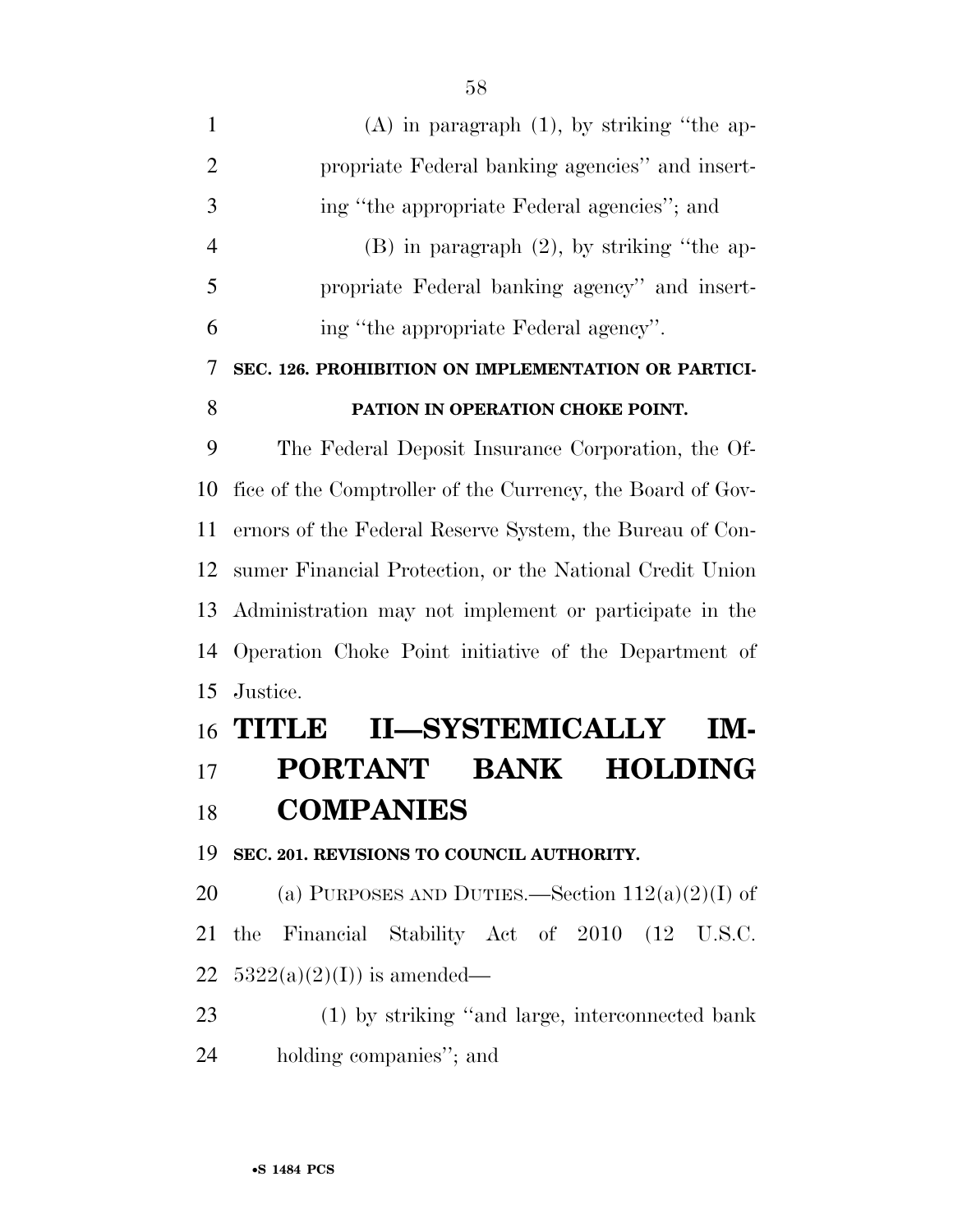(2) by inserting ''and bank holding companies subject to a determination under section 113A(a)'' before the semicolon at the end.

 (b) AUTHORITY TO REQUIRE SUPERVISION AND REGULATION OF CERTAIN BANK HOLDING COMPA- NIES.—The Financial Stability Act of 2010 (12 U.S.C. 5311 et seq.) is amended by adding after section 113 (12 U.S.C. 5323) the following:

 **''SEC. 113A. AUTHORITY TO REQUIRE SUPERVISION AND REGULATION OF SYSTEMICALLY IMPORTANT BANK HOLDING COMPANIES.** 

12 "(a) IN GENERAL.—The Council may, in accordance with the procedures described in subsections (c) and (d), determine that a bank holding company shall be deemed systemically important.

''(b) CONSIDERATIONS.—

17 ''(1) The Council shall, not later than 90 days after the date of enactment of this section, issue reg- ulations describing with specificity the factors that the Council will use to make a determination under subsection (a). Such factors shall initially include the following:

23 "(A) The size of the bank holding com-pany.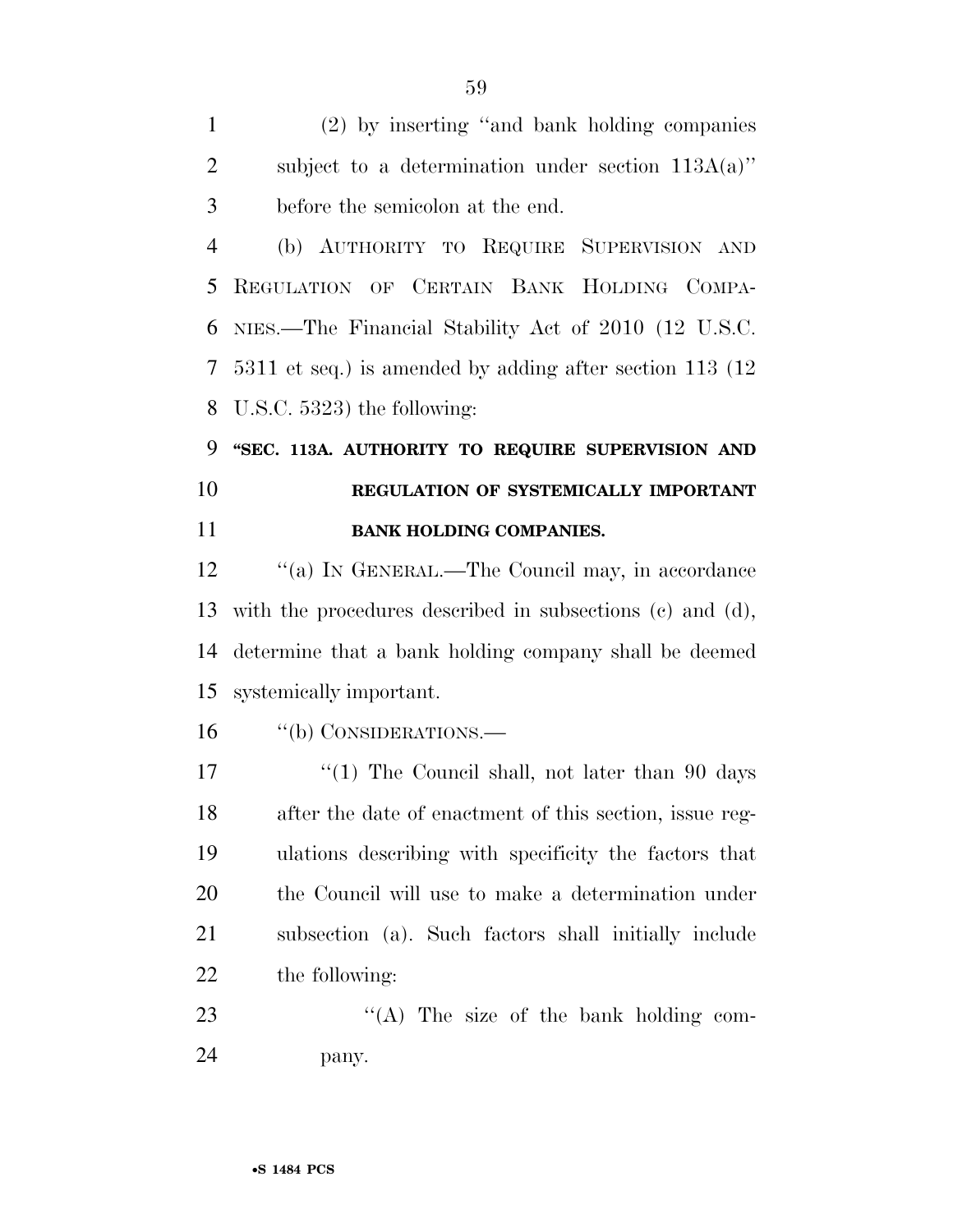| $\mathbf{1}$   | $\lq\lq$ (B) The interconnectedness of the bank     |
|----------------|-----------------------------------------------------|
| $\overline{2}$ | holding company.                                    |
| 3              | "(C) The extent of readily available sub-           |
| $\overline{4}$ | stitutes or financial institution infrastructure    |
| 5              | for the services provided by the bank holding       |
| 6              | company.                                            |
| 7              | "(D) The global cross-jurisdictional activ-         |
| 8              | ity of the bank holding company.                    |
| 9              | "(E) The complexity of the bank holding             |
| 10             | company.                                            |
| 11             | " $(2)$ The Council may, by regulation, add to,     |
| 12             | subtract, or modify the factors used by the Council |
| 13             | pursuant to paragraph $(1)$ if the Council—         |
| 14             | "(A) provides notice to the public and op-          |
| 15             | portunity for comment on any proposed               |
| 16             | changes;                                            |
| 17             | "(B) explains, as part of the notice re-            |
| 18             | quired in subparagraph (A), with specificity        |
| 19             | how any proposed changes would result in fac-       |
| 20             | tors that more accurately measure the threat        |
| 21             | that the material financial distress of a bank      |
| 22             | holding company could pose to the financial sta-    |
| 23             | bility of the United States, in comparison with     |
| 24             | the existing factors; and                           |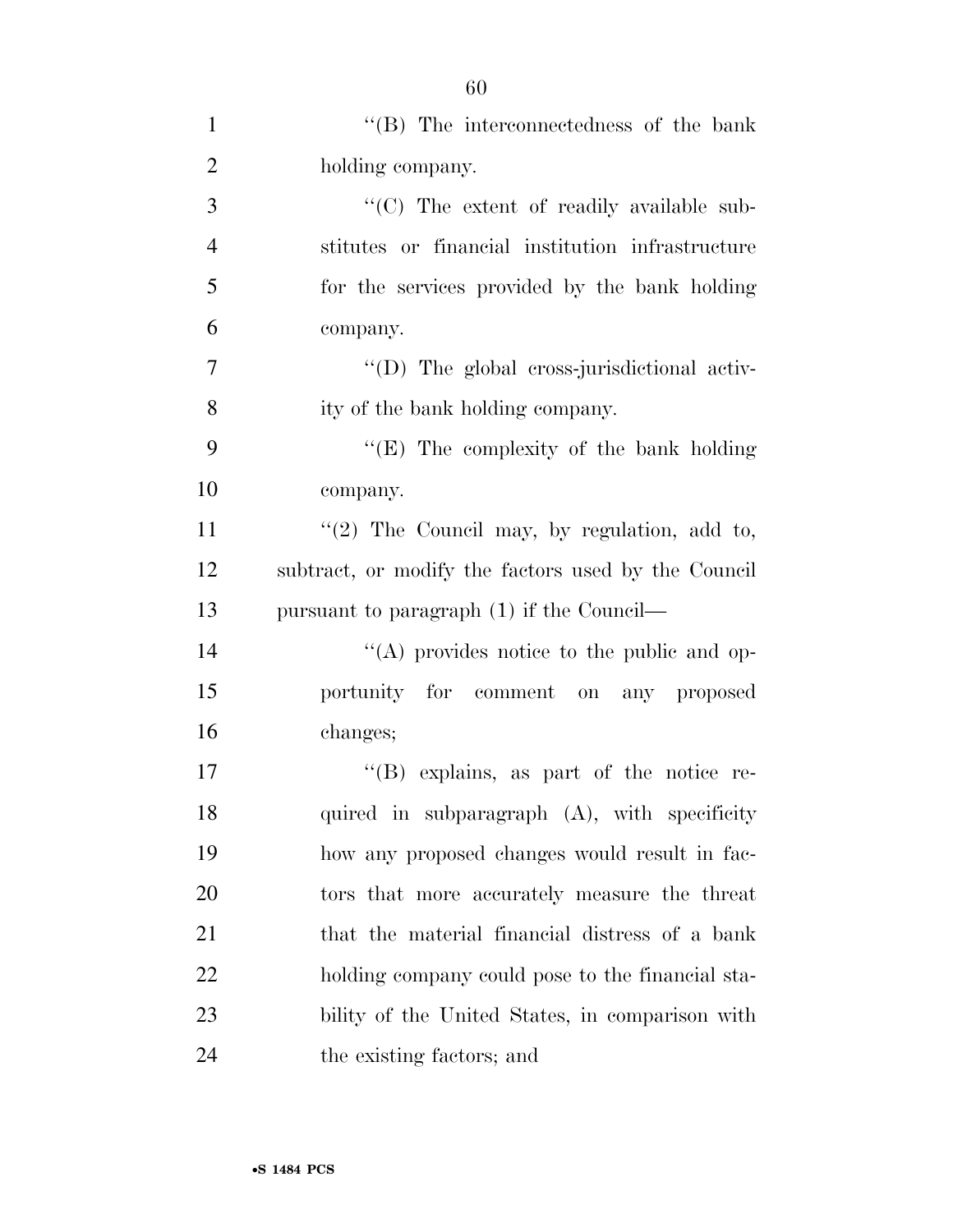1 ''(C) finds, on a nondelegable basis and by 2 a vote of not fewer than  $\frac{2}{3}$  of the voting mem- bers then serving, including an affirmative vote by the Chairperson, that such a change would result in factors that more accurately measure the threat that the material financial distress of a bank holding company could pose to the fi- nancial stability of the United States, in com-parison with the existing factors.

10 <sup>''</sup>(c) BANK HOLDING COMPANIES DEEMED SYSTEM-ICALLY IMPORTANT.—

12 "(1) In GENERAL.—With respect to a bank holding company with total consolidated assets of not less than \$50,000,000,000 and not more than \$500,000,000,000 (as such amounts are adjusted annually by the Council to reflect the percentage change for the previous calendar year in the gross domestic product of the United States, as calculated by the Bureau of Economic Analysis of the Depart- ment of Commerce), the Council may, on a nondele-21 – gable basis and by a vote of not fewer than  $\frac{2}{3}$  of the voting members then serving, including an af- firmative vote by the Chairperson, make a deter- mination under subsection (a) if the Council deter-mines, based on the factors considered pursuant to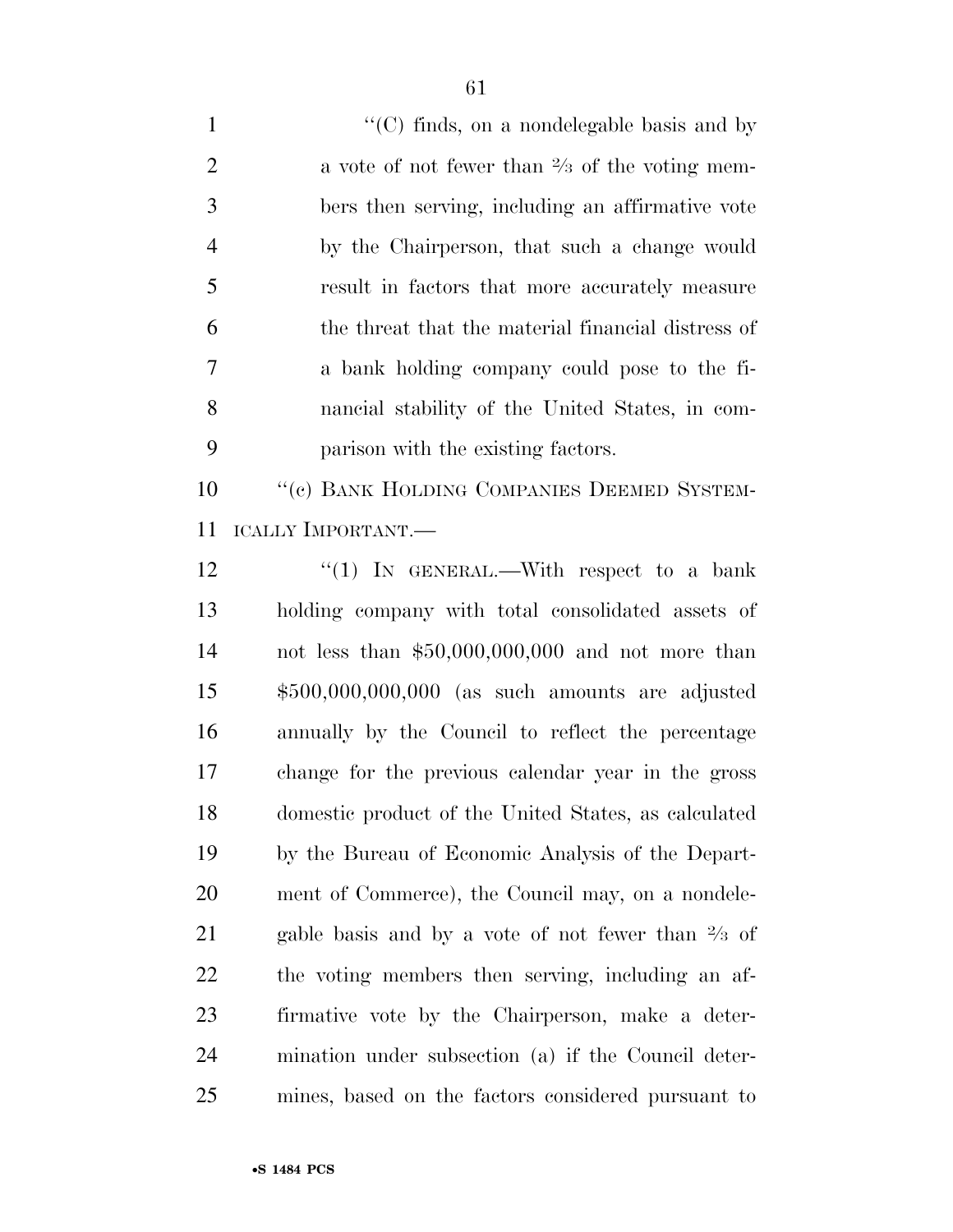| $\mathbf{1}$   | subsection (b), that the material financial distress of |
|----------------|---------------------------------------------------------|
| $\overline{2}$ | a bank holding company could pose a threat to the       |
| 3              | financial stability of the United States.               |
| $\overline{4}$ | "(2) REQUIREMENTS FOR PROPOSED DETER-                   |
| 5              | MINATION, NOTICE AND OPPORTUNITY FOR HEAR-              |
| 6              | ING, AND FINAL DETERMINATION.-                          |
| 7              | "(A) INITIAL EVALUATION BY THE BOARD                    |
| 8              | OF GOVERNORS.—The Board of Governors may                |
| 9              | identify a bank holding company for an evalua-          |
| 10             | tion of whether, based on the factors considered        |
| 11             | pursuant to subsection (b), the material finan-         |
| 12             | cial distress of the bank holding company could         |
| 13             | pose a threat to the financial stability of the         |
| 14             | United States. Upon identifying such bank               |
| 15             | holding company, the Board of Governors—                |
| 16             | "(i) shall provide the bank holding                     |
| 17             | company with—                                           |
| 18             | $\lq(1)$ a written notice that shall                    |
| 19             | include any quantitative analysis used                  |
| 20             | in identifying the bank holding com-                    |
| 21             | pany and shall explain with specificity                 |
| 22             | the basis for identifying the bank                      |
| 23             | holding company;                                        |
| 24             | "(II) an opportunity to submit                          |
| 25             | written materials for consideration by                  |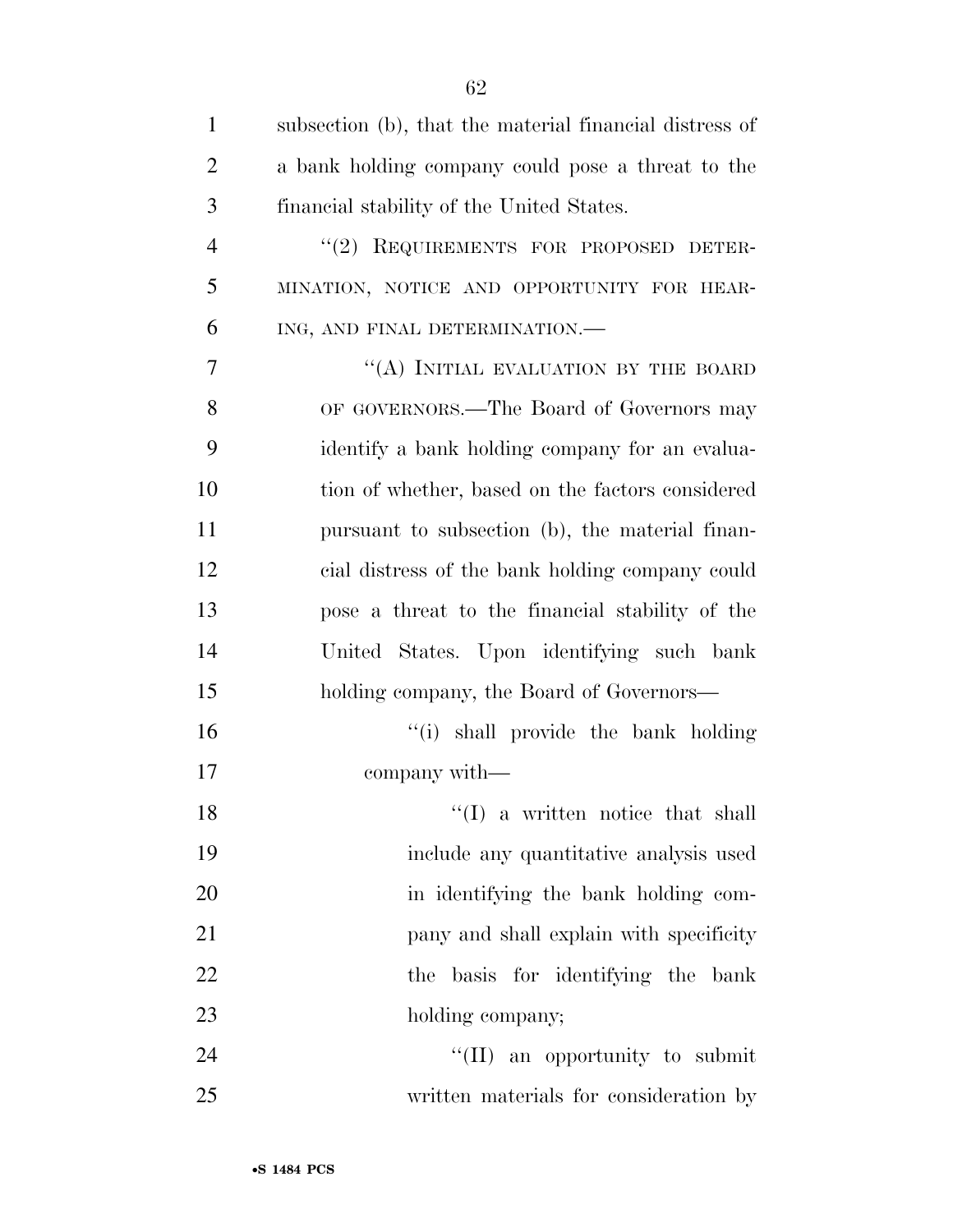| $\mathbf{1}$   | the Board of Governors as part of an         |
|----------------|----------------------------------------------|
| $\mathbf{2}$   | evaluation by the Board of Governors         |
| 3              | under clause (ii); and                       |
| $\overline{4}$ | "(III) an opportunity to meet                |
| 5              | with representatives of the Board of         |
| 6              | Governors to discuss the analysis con-       |
| 7              | ducted by the Board of Governors to          |
| 8              | identify the bank holding company;           |
| 9              | "(ii) may, after fulfilling the require-     |
| 10             | ments of clause (i), evaluate whether,       |
| 11             | based on the factors considered pursuant     |
| 12             | to subsection (b), the material financial    |
| 13             | distress of the bank holding company could   |
| 14             | pose a threat to the financial stability of  |
| 15             | the United States;                           |
| 16             | "(iii) may, at the conclusion of an          |
| 17             | evaluation under clause (ii), make a rec-    |
| 18             | ommendation to the Council that the          |
| 19             | Council perform an evaluation under sub-     |
| 20             | paragraph $(B)(ii)(I)$ ; and                 |
| 21             | "(iv) shall, if a recommendation is          |
| 22             | made under clause (iii), provide written no- |
| 23             | tice to the bank holding company that a      |
| 24             | recommendation was made, which notice        |
| 25             | shall include a detailed explanation of the  |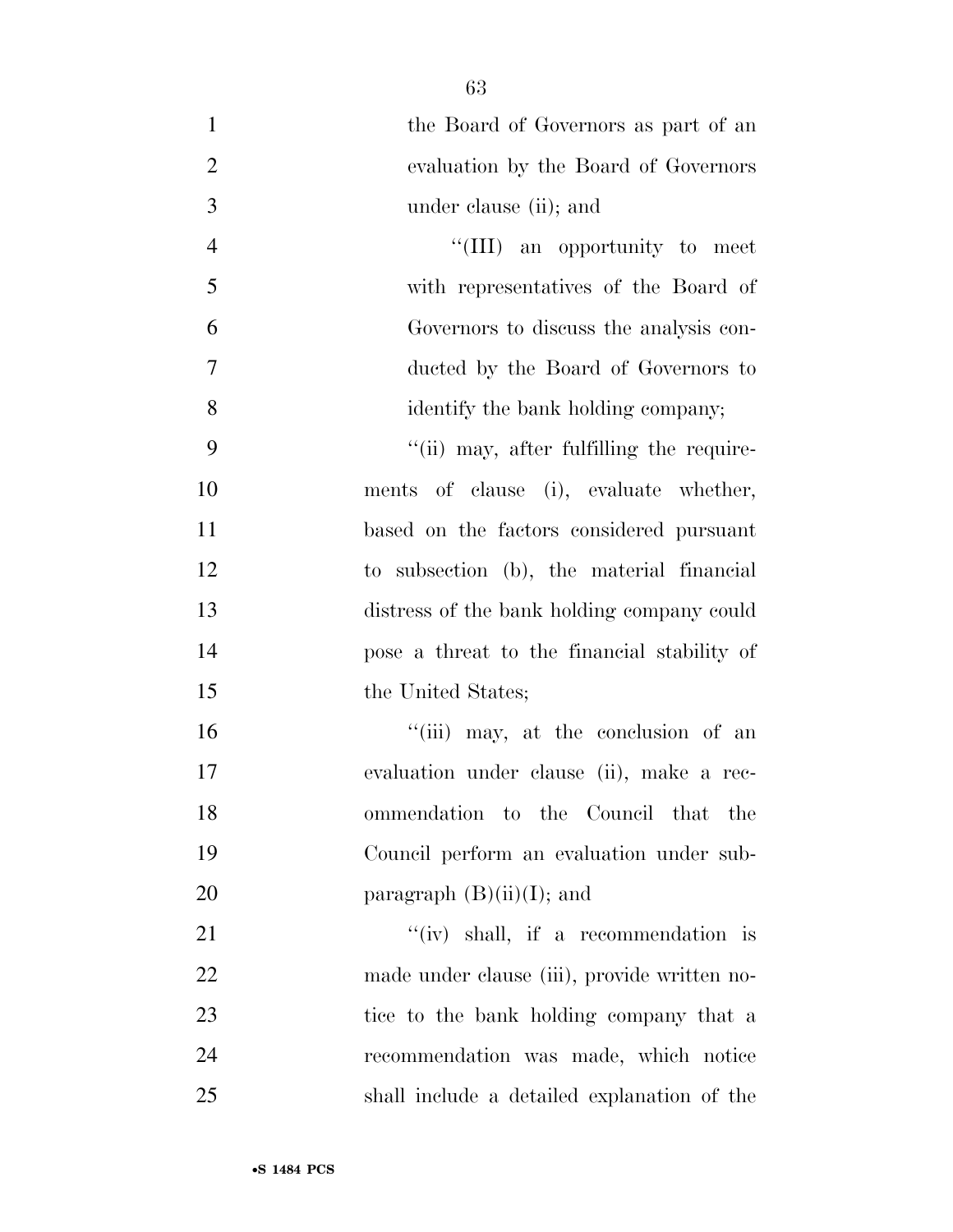| $\mathbf{1}$   | basis for the recommendation, including       |
|----------------|-----------------------------------------------|
| $\overline{2}$ | how each factor considered pursuant to        |
| 3              | subsection (b) relates to the potential       |
| $\overline{4}$ | threat posed by the bank holding company      |
| 5              | to the financial stability of the United      |
| 6              | States.                                       |
| 7              | "(B) EVALUATION BY THE COUNCIL.—              |
| 8              | "(i) IN GENERAL.—The Council may              |
| 9              | only make a proposed determination with       |
| 10             | respect to a bank holding company under       |
| 11             | subparagraph $(C)(i)$ if the Council—         |
| 12             | "(I) has received a recommenda-               |
| 13             | tion under subparagraph $(A)(iii)$ with       |
| 14             | respect to the bank holding company;          |
| 15             | <b>or</b>                                     |
| 16             | $\lq\lq$ (II) not earlier than the effec-     |
| 17             | tive date of this section, and after          |
| 18             | consultation and coordination with the        |
| 19             | Board of Governors, on a nondele-             |
| 20             | gable basis and by a vote of not fewer        |
| 21             | than $\frac{2}{3}$ of the voting members then |
| 22             | serving, including an affirmative vote        |
| 23             | by the Chairperson, decides to evalu-         |
| 24             | ate the bank holding company for a            |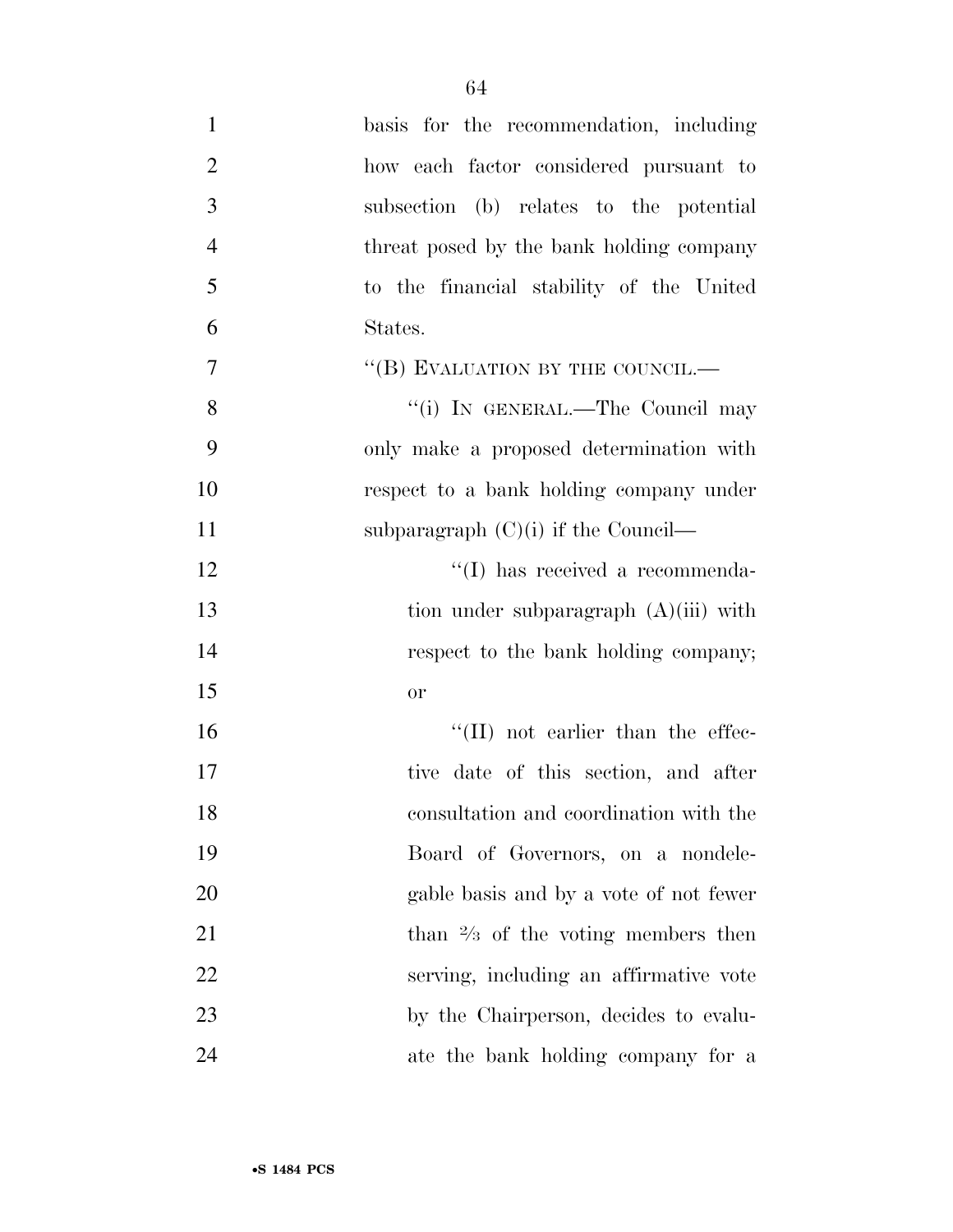| $\mathbf{1}$   | proposed determination under sub-                        |
|----------------|----------------------------------------------------------|
| $\overline{2}$ | paragraph $(C)(i)$ .                                     |
| 3              | "(ii) REQUIREMENTS BEFORE MAKING                         |
| $\overline{4}$ | PROPOSED DETERMINATION.—Before<br>$\boldsymbol{\Lambda}$ |
| 5              | making a proposed determination with re-                 |
| 6              | spect to a bank holding company under                    |
| 7              | subparagraph $(C)(i)$ , and after receiving a            |
| 8              | recommendation under clause $(i)(I)$ or                  |
| 9              | making a decision under clause $(i)(II)$ , the           |
| 10             | Council shall—                                           |
| 11             | $\lq\lq$ (I) perform an evaluation of the                |
| 12             | bank holding company, including an                       |
| 13             | evaluation of-                                           |
| 14             | $\cdot$ (aa) whether the material                        |
| 15             | financial distress of the bank                           |
| 16             | holding company could pose a                             |
| 17             | threat to the financial stability of                     |
| 18             | the United States; and                                   |
| 19             | "(bb) how each of the fac-                               |
| 20             | tors considered pursuant to sub-                         |
| 21             | section (b) relates to the poten-                        |
| 22             | tial threat posed by the bank                            |
| 23             | holding company to the financial                         |
| 24             | stability of the United States;                          |
| 25             | and                                                      |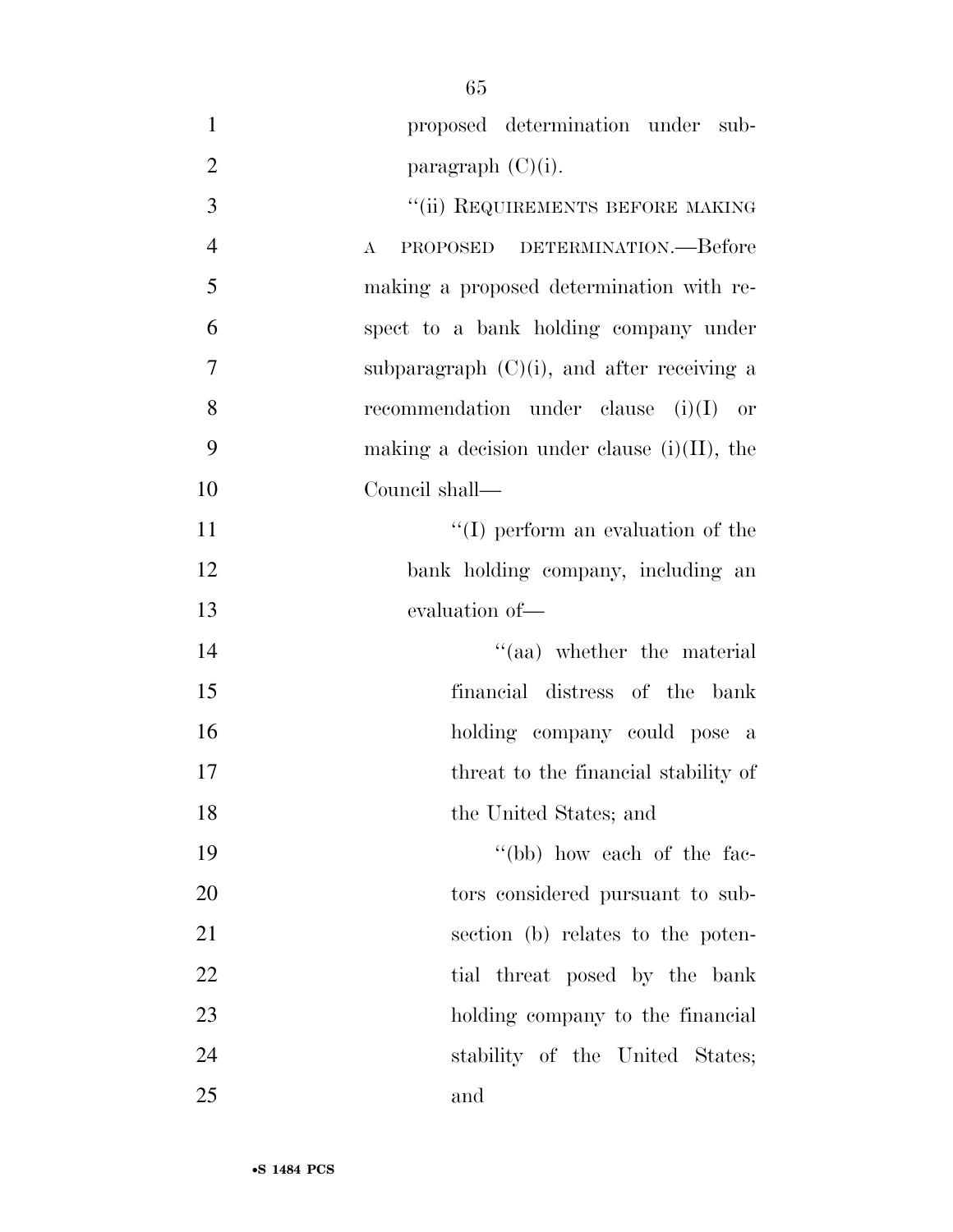| $\mathbf{1}$   | "(II) provide the bank holding                        |
|----------------|-------------------------------------------------------|
| $\overline{2}$ | company with—                                         |
| 3              | "(aa) a written notice that                           |
| $\overline{4}$ | the bank holding company is                           |
| 5              | being evaluated;                                      |
| 6              | "(bb) an opportunity to                               |
| 7              | meet with representatives of the                      |
| 8              | Council to discuss the evaluation                     |
| 9              | by the Council; and                                   |
| 10             | "(cc) an opportunity to sub-                          |
| 11             | mit written materials to the                          |
| 12             | Council, within such time as the                      |
| 13             | Council deems appropriate (but                        |
| 14             | not earlier than 30 days after the                    |
| 15             | date of receipt of the notice                         |
| 16             | under item (aa)).                                     |
| 17             | $``(C)$ PROPOSED DETERMINATION.—                      |
| 18             | "(i) VOTING.—After fulfilling the re-                 |
| 19             | quirements of subparagraph (B), the                   |
| 20             | Council may, on a nondelegable basis and              |
| 21             | by a vote of not fewer than $\frac{2}{3}$ of the vot- |
| 22             | ing members then serving, including an af-            |
| 23             | firmative vote by the Chairperson, propose            |
| 24             | to make a determination under paragraph               |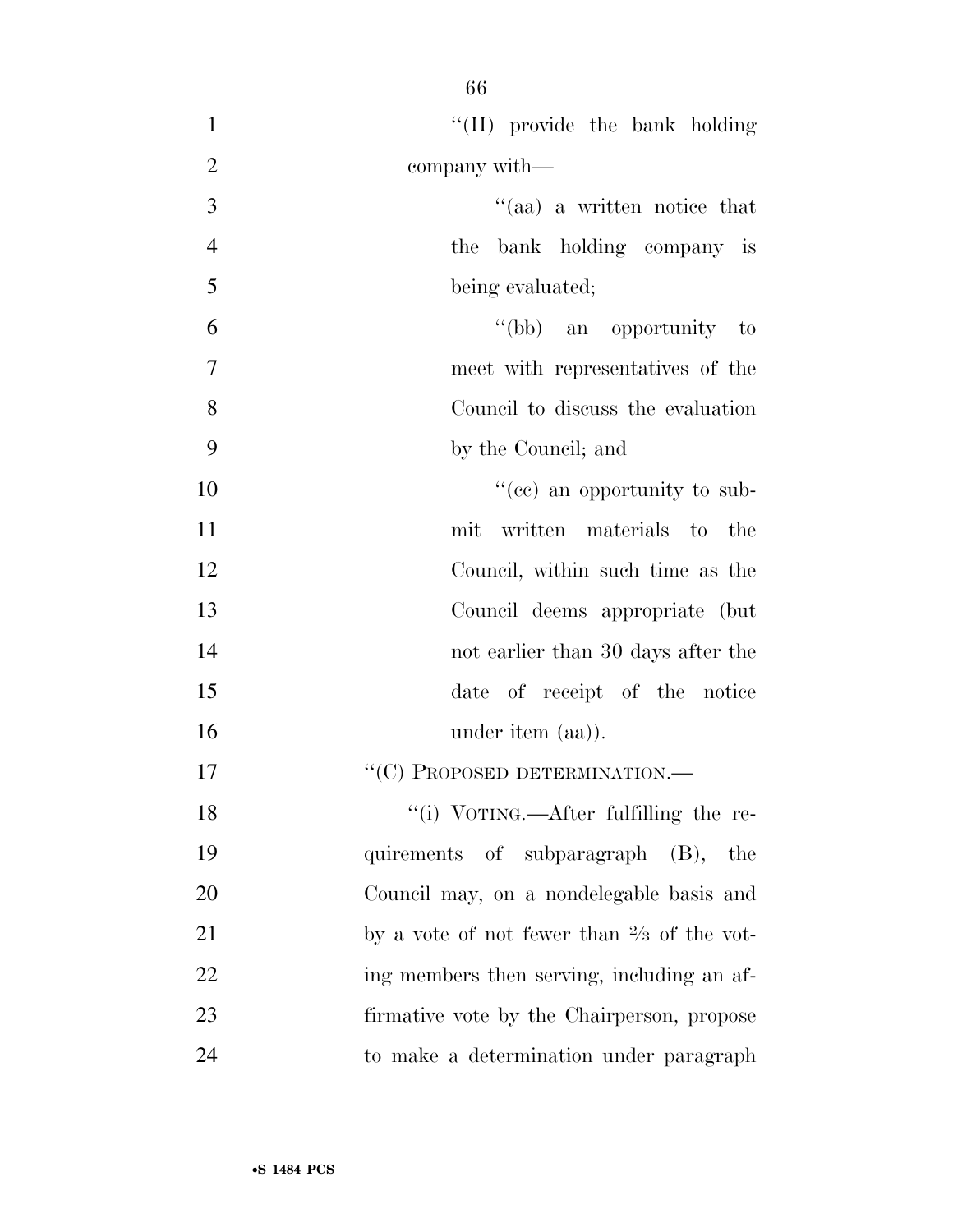(1) with respect to a bank holding com-pany.

| 3              | "(ii) NOTICE OF PROPOSED DETER-                |
|----------------|------------------------------------------------|
| $\overline{4}$ | MINATION.—If the Council makes a pro-          |
| 5              | posed determination under clause (i), the      |
| 6              | Council shall provide a notice to the bank     |
| $\tau$         | holding company, which notice shall con-       |
| 8              | tain the basis for the proposed determina-     |
| 9              | tion, including a detailed explanation of      |
| 10             | the evaluation performed under subpara-        |
| 11             | graph $(B)(ii)(I)$ .                           |
| 12             | "(D) REQUIREMENTS BEFORE FINAL DE-             |
| 13             | TERMINATION.—After making a proposed deter-    |
| 14             | mination under subparagraph $(C)(i)$ and prior |
| 15             | to making a final determination under para-    |
| 16             | $graph(1)$ , the Council shall—                |
| 17             | "(i) not later than 30 days after the          |
| 18             | date of receipt of any notice under sub-       |
| 19             | paragraph $(C)(ii)$ , provide the bank holding |
| 20             | company with an opportunity to request, in     |
| 21             | writing, a hearing before the Council to       |
| 22             | contest the proposed determination;            |
| 23             | "(ii) if the Council receives a timely         |
| 24             | request under clause (i), fix a time (not      |

earlier than 30 days after the date of re-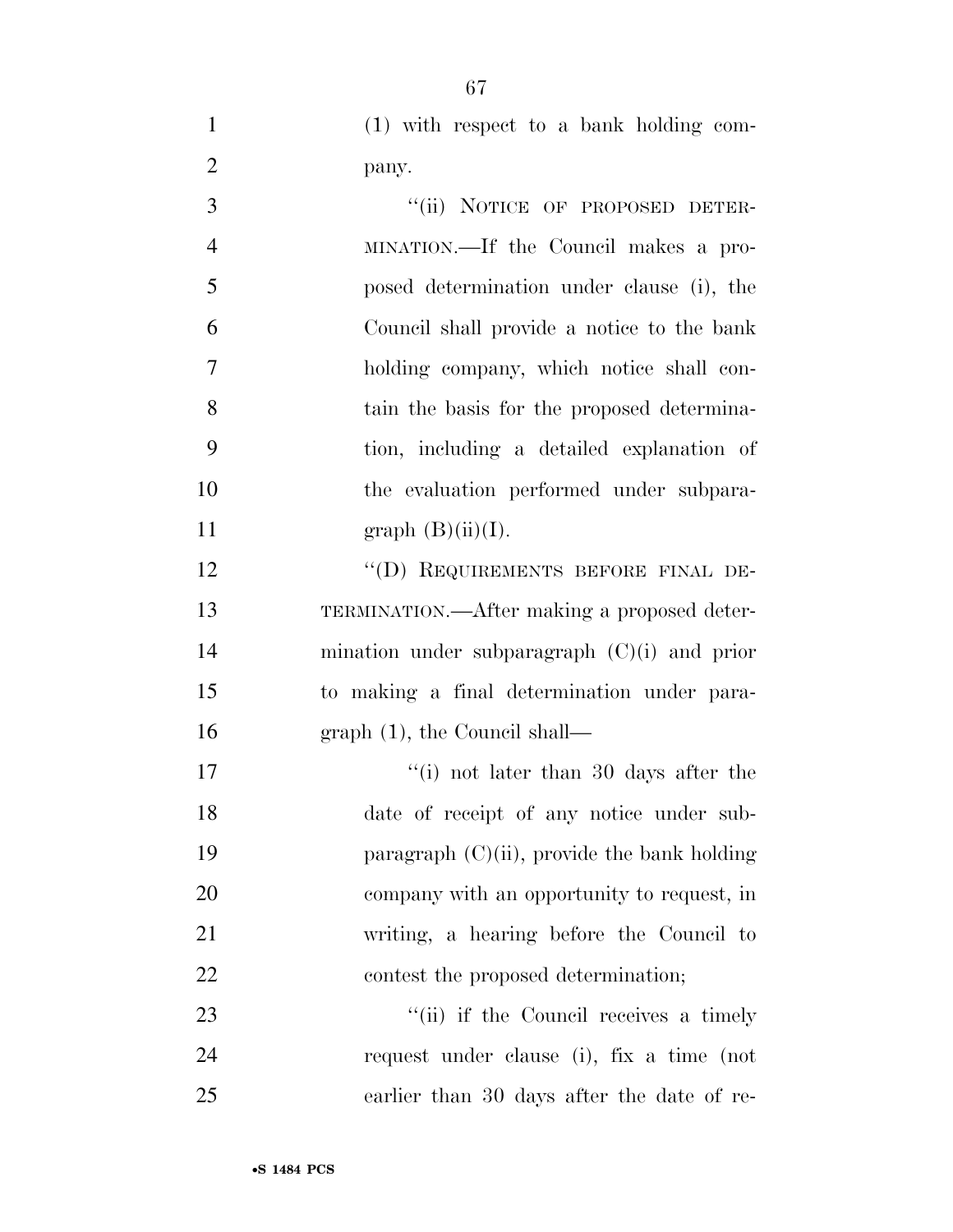| $\mathbf{1}$   | ceipt of the request) and place at which          |
|----------------|---------------------------------------------------|
| $\overline{2}$ | the bank holding company may appear,              |
| 3              | personally or through counsel, to, at the         |
| $\overline{4}$ | discretion of the bank holding company—           |
| 5              | $\lq\lq$ submit a plan to modify the              |
| 6              | business, structure, or operations of             |
| 7              | the bank holding company in order to              |
| 8              | address the factors and the potential             |
| 9              | threat posed by the bank holding com-             |
| 10             | pany to the financial stability of the            |
| 11             | United States identified pursuant to              |
| 12             | subparagraph $(C)(ii)$ ;                          |
| 13             | $\lq\lq$ (II) submit written materials in         |
| 14             | addition to or separate from the plan             |
| 15             | described in subclause $(I)$ ; and                |
| 16             | "(III) provide oral testimony and                 |
| 17             | oral argument to the members of the               |
| 18             | Council, with not fewer than $\frac{2}{3}$ of the |
| 19             | voting members of the Council, in-                |
| 20             | cluding the Chairperson, in attend-               |
| 21             | ance; and                                         |
| 22             | "(iii) in the event a plan is submitted           |
| 23             | to the Council under clause $(ii)(I)$ —           |
| 24             | $\lq\lq$ consider whether the plan, if            |
| 25             | implemented, would address the fac-               |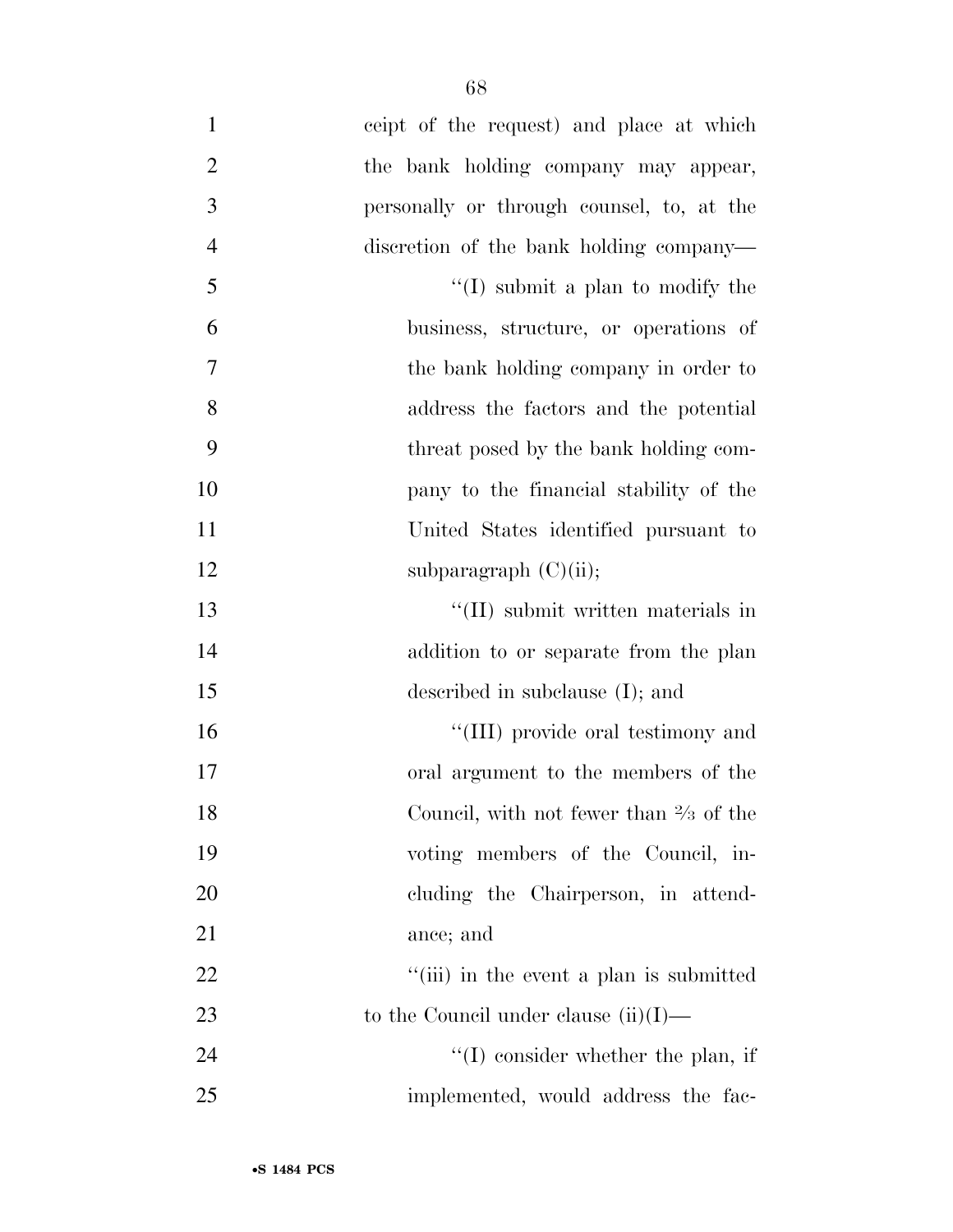| $\mathbf{1}$   | tors and the potential threat posed by |
|----------------|----------------------------------------|
| $\overline{2}$ | the bank holding company to the fi-    |
| 3              | nancial stability of the United States |
| $\overline{4}$ | identified pursuant to subparagraph    |
| 5              | $(C)(ii)$ ; and                        |
| 6              | "(II) provide the bank holding         |
| $\tau$         | company with—                          |
| 8              | "(aa) analysis of whether              |
| 9              | and to what extent the plan ad-        |
| 10             | dresses the factors and the po-        |
| 11             | tential threat posed by the bank       |
| 12             | holding company to the financial       |
| 13             | stability of the United States         |
| 14             | identified pursuant to subpara-        |
| 15             | graph (C)(ii);                         |
| 16             | "(bb) an opportunity to                |
| 17             | meet with representatives of the       |
| 18             | Council to discuss the analysis        |
| 19             | provided under item (aa); and          |
| 20             | "(ce) an opportunity to re-            |
| 21             | vise the plan after discussions        |
| 22             | with representatives of the Coun-      |
| 23             | cil.                                   |
| 24             | $``(E)$ FINAL DETERMINATION.—          |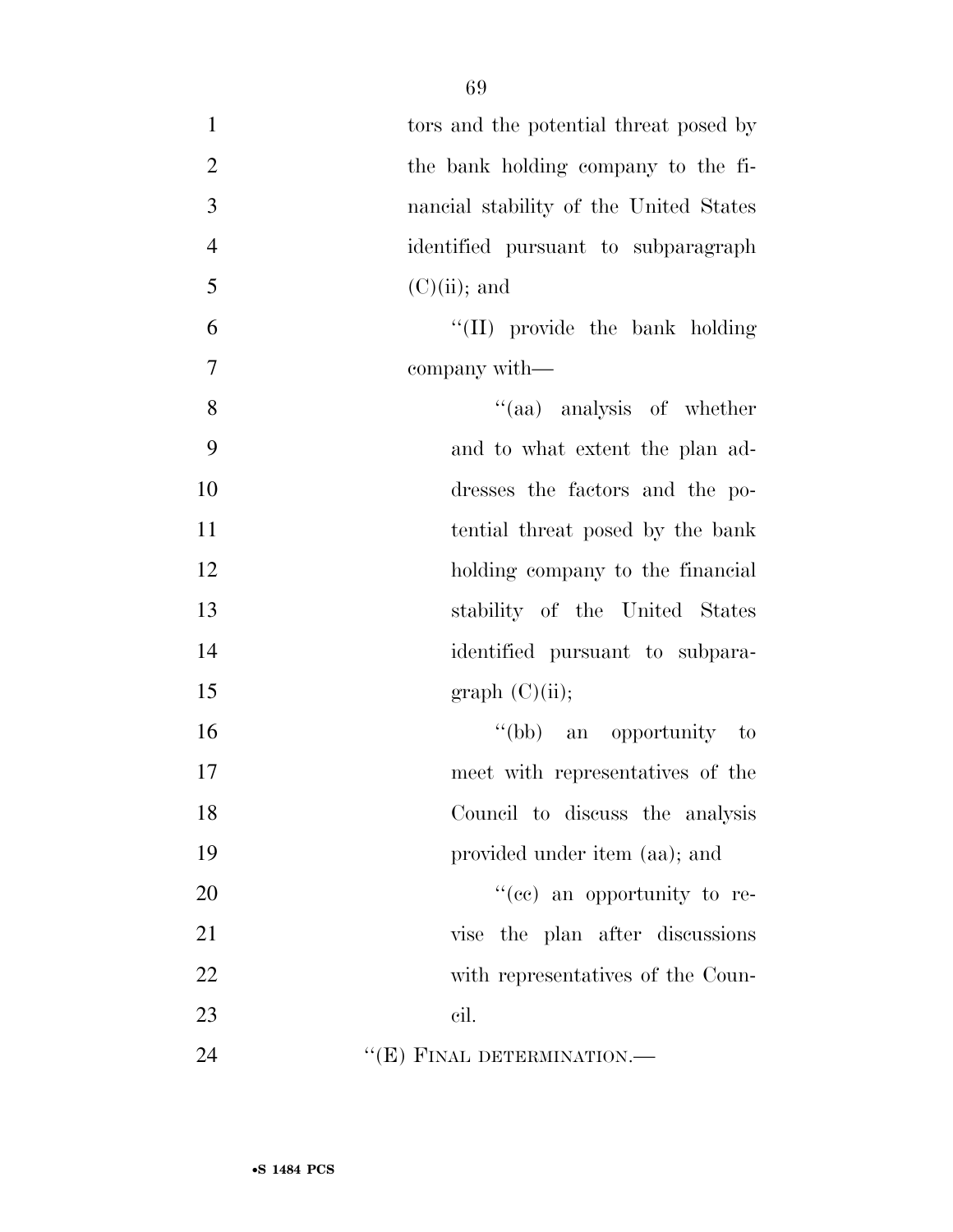| $\mathbf{1}$   | "(i) IN GENERAL.—After fulfilling the         |
|----------------|-----------------------------------------------|
| $\overline{2}$ | requirements of subparagraph $(D)$ , and not  |
| 3              | later than 90 days after the date on which    |
| $\overline{4}$ | a hearing is held under subparagraph          |
| 5              | $(D)(ii)$ , the Council may vote to make a    |
| 6              | final determination under paragraph (1).      |
| $\overline{7}$ | The Council may delay the vote up to 1        |
| 8              | additional year after the conclusion of the   |
| 9              | 90-day period if considering a plan under     |
| 10             | subparagraph $(D)(iii)$ .                     |
| 11             | "(ii) OUTCOME OF THE VOTE.—If the             |
| 12             | Council votes on a final determination        |
| 13             | under paragraph (1), the Council shall        |
| 14             | promptly inform the bank holding company      |
| 15             | of the outcome of the vote in writing.        |
| 16             | "(iii) NOTICE OF FINAL DETERMINA-             |
| 17             | TION.—If the Council votes to make a final    |
| 18             | determination under paragraph (1), the        |
| 19             | Council shall, not later than 30 days after   |
| 20             | the date of the vote, provide a notice to the |
| 21             | bank holding company, which notice shall      |
| 22             | contain-                                      |
| 23             | $\lq\lq$ (I) the basis for the determina-     |
| 24             | tion, including—                              |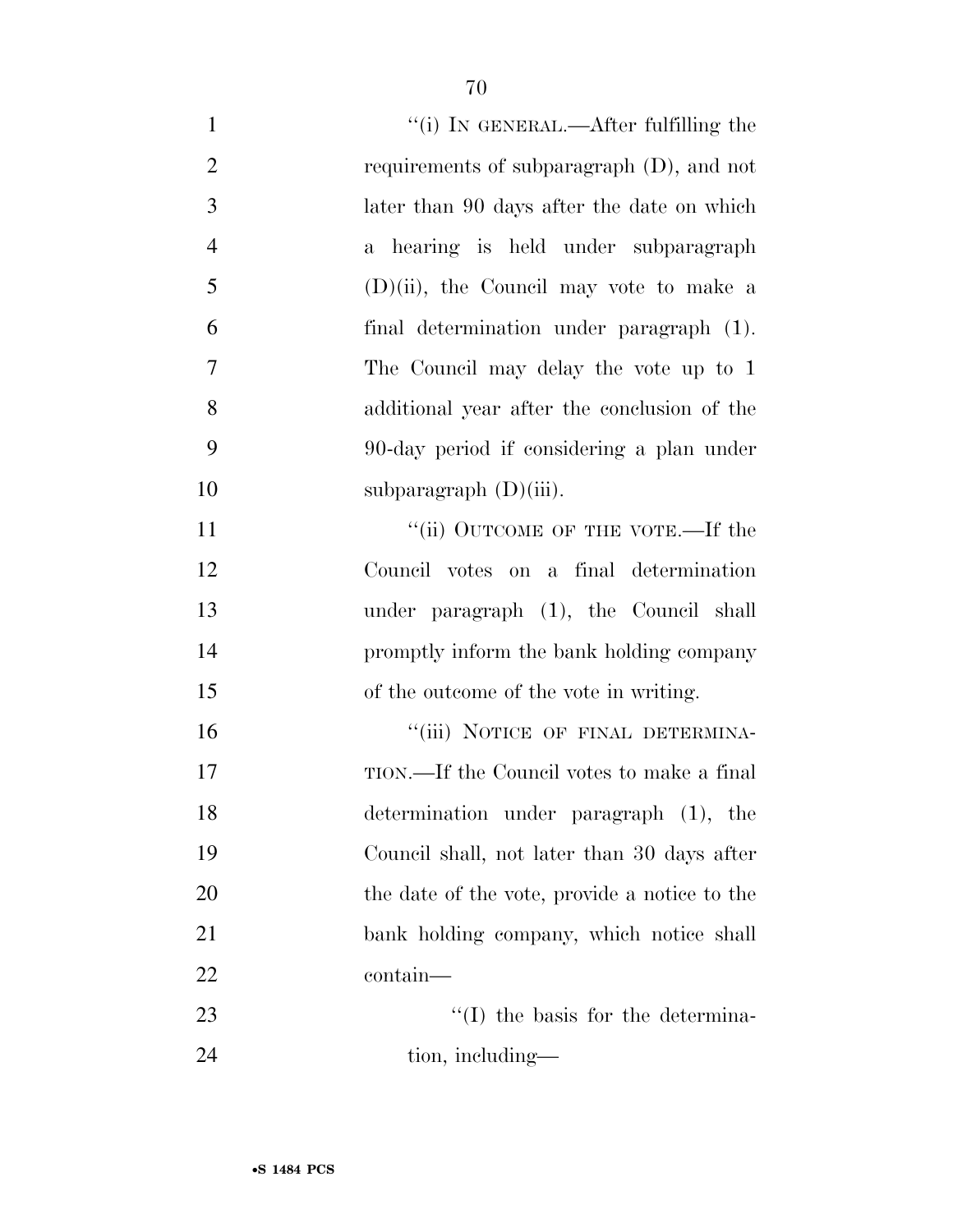| $\mathbf{1}$   | "(aa) a detailed analysis of      |
|----------------|-----------------------------------|
| $\overline{2}$ | any plan submitted by the bank    |
| 3              | holding company and considered    |
| $\overline{4}$ | by the Council under subpara-     |
| 5              | $graph$ (D), if applicable, which |
| 6              | analysis shall, at a minimum, in- |
| 7              | clude—                            |
| 8              | $\lq\lq (AA)$ whether and to      |
| 9              | what extent successful im-        |
| 10             | plementation of the plan          |
| 11             | could address the factors         |
| 12             | and the potential threat          |
| 13             | posed by the bank holding         |
| 14             | company to the financial          |
| 15             | stability of the United           |
| 16             | States identified pursuant to     |
| 17             | subparagraph $(C)(ii)$ ; and      |
| 18             | "(BB) a detailed expla-           |
| 19             | nation of why the plan            |
| 20             | would not address the fac-        |
| 21             | tors and the potential threat     |
| 22             | posed by the bank holding         |
| 23             | company to the financial          |
| 24             | stability of the United           |
| 25             | States identified pursuant to     |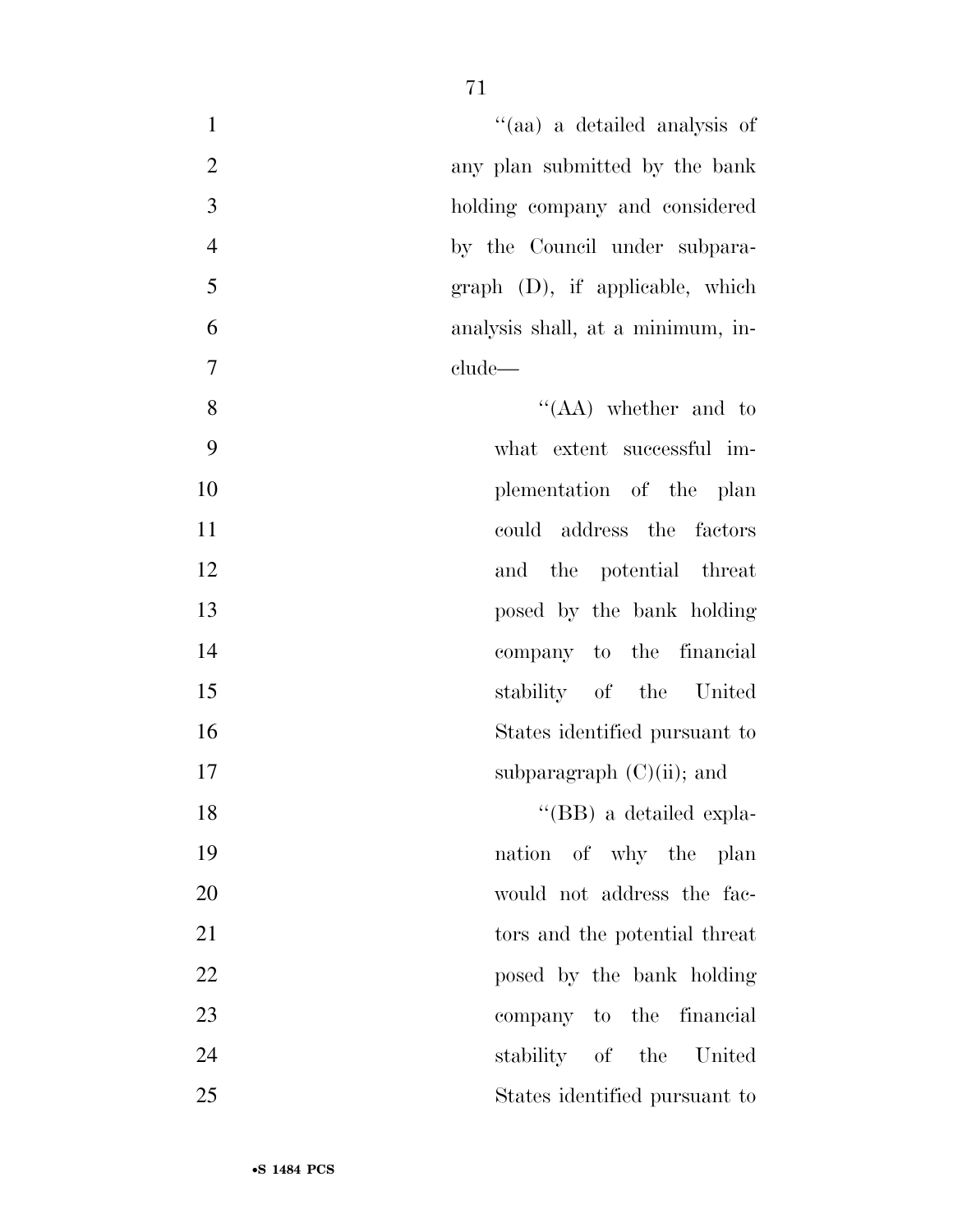| $\mathbf{1}$<br>subparagraph $(C)(ii)$ , if the  |
|--------------------------------------------------|
| $\overline{2}$<br>Council, during its consider-  |
| 3<br>ation of the plan under sub-                |
| $\overline{4}$<br>paragraph $(D)(iii)(I)$ , con- |
| 5<br>cluded that the plan would                  |
| 6<br>not address such factors or                 |
| $\overline{7}$<br>potential threat;              |
| 8<br>"(bb) the reasons why the                   |
| 9<br>materials and other information             |
| 10<br>submitted or provided by the               |
| 11<br>bank holding company under                 |
| 12<br>subclauses (II) and (III) of sub-          |
| 13<br>paragraph $(D)(ii)$ did not address        |
| 14<br>the potential threat posed by the          |
| 15<br>bank holding company to the fi-            |
| 16<br>nancial stability of the United            |
| 17<br>States;                                    |
| "(cc) a detailed analysis of<br>18               |
| 19<br>how the factors, including an ex-          |
| 20<br>planation of how each factor re-           |
| 21<br>lates to the potential threat posed        |
| 22<br>by the bank holding company to             |
| 23<br>financial stability of the<br>the          |
| 24<br>United States, that the Council            |
| 25<br>considered pursuant to<br>sub-             |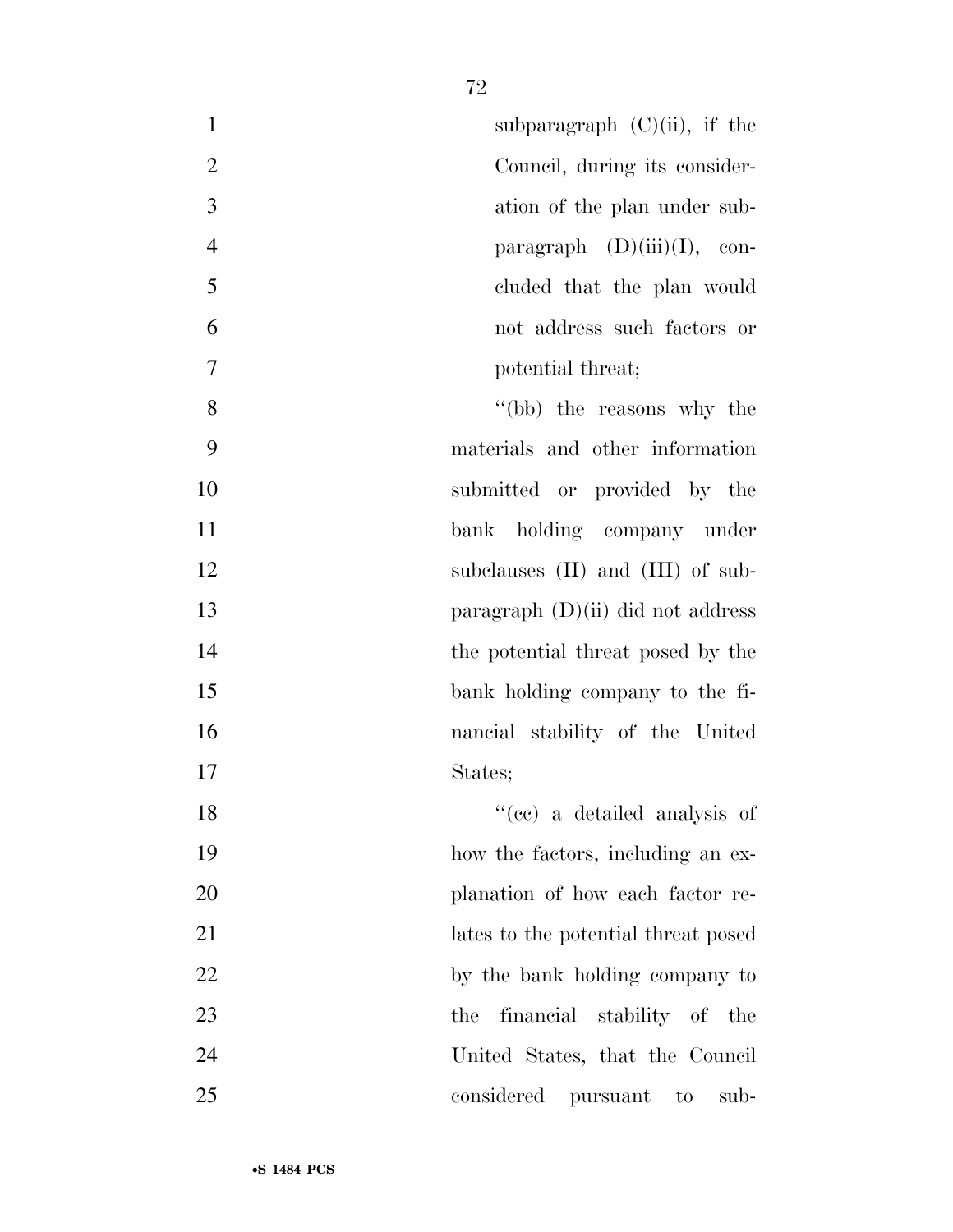| $\mathbf{1}$   | section (b) resulted in the final            |
|----------------|----------------------------------------------|
| $\overline{2}$ | determination under paragraph                |
| 3              | $(1)$ ; and                                  |
| $\overline{4}$ | "(dd) specific aspects of the                |
| 5              | business, operations, or structure           |
| 6              | of the bank holding company                  |
| 7              | that the Council believes could              |
| 8              | pose a threat to the financial sta-          |
| 9              | bility of the United States, in-             |
| 10             | cluding an assessment by the                 |
| 11             | Council of the probability and               |
| 12             | magnitude of the threat; and                 |
| 13             | "(II) an explanation of actions              |
| 14             | the bank holding company could take          |
| 15             | in order for the Council to rescind the      |
| 16             | determination.                               |
| 17             | "(3) REEVALUATION AND RESCISSION.-           |
| 18             | "(A) REEVALUATION REQUIREMENT.—The           |
| 19             | Council shall, in accordance with this para- |
| 20             | graph, reevaluate a final determination made |
| 21             | under paragraph $(1)$ with respect to a bank |
| 22             | holding company—                             |
| 23             | "(i) if, at any time, the Board of Gov-      |
| 24             | ernors recommends that the Council do so;    |
| 25             | and                                          |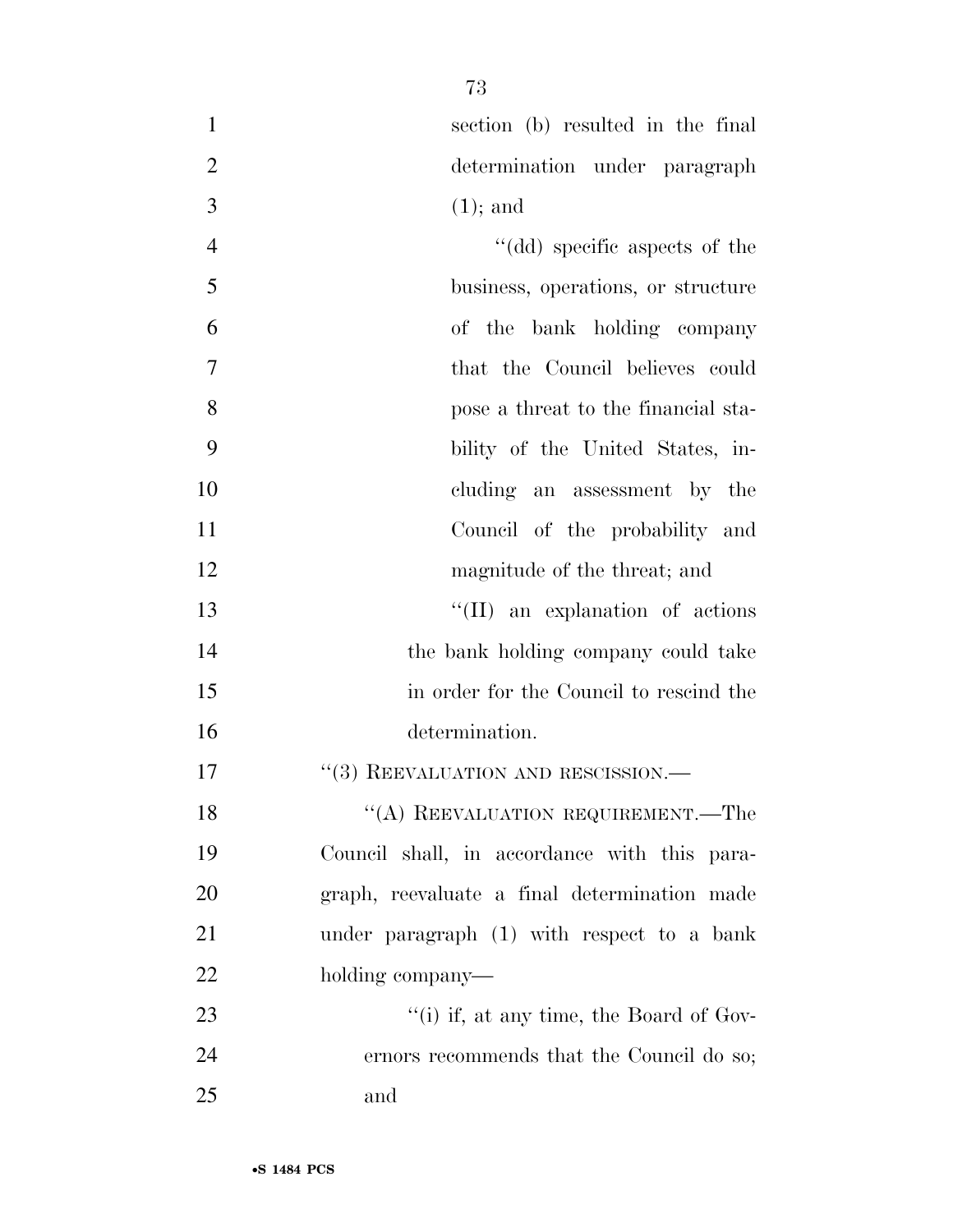1 ''(ii) not less frequently than once every 5 years. 3 "(B) REEVALUATION PROCEDURE.—The Council, in conducting any reevaluation of a bank holding company required under subpara-6 graph  $(A)$ , shall—  $\qquad$  ''(i) provide a written notice to the bank holding company being reevaluated; ''(ii) afford the bank holding company an opportunity to submit a plan, within such time as the Council determines to be appropriate (but which shall be not earlier 13 than 30 days after the date of receipt by the bank holding company of the notice provided under clause (i)), to modify the business, structure, or operations of the bank holding company; 18 ''(iii) afford the bank holding com- pany an opportunity to submit written ma-terials in addition to, or separate from, the

21 plan described in clause (ii), within such

22 time as the Council determines to be ap-

propriate (but which shall be not earlier

than 30 days after the date of receipt by

the bank holding company of the notice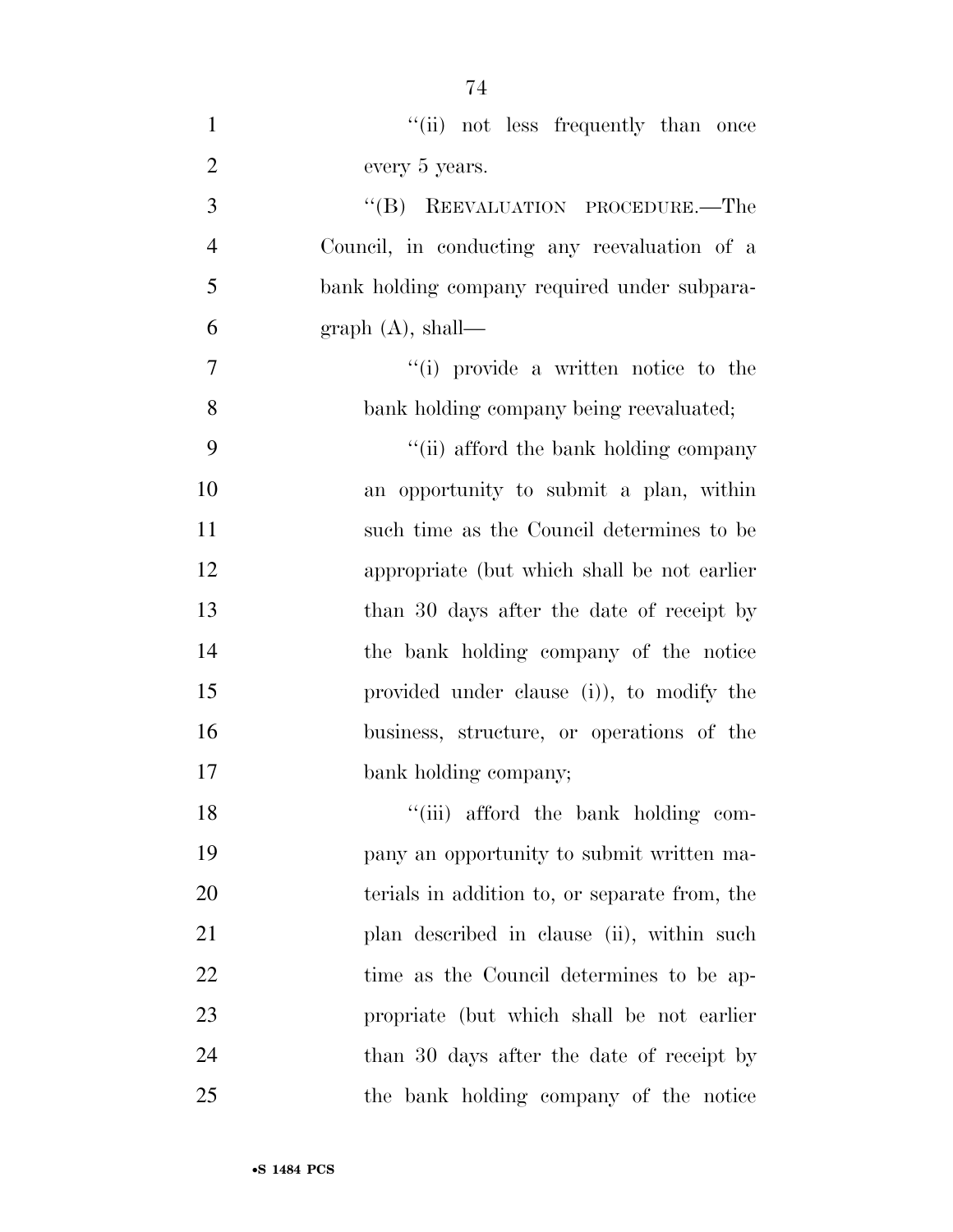| $\mathbf{1}$   | provided under clause (i)), to contest the  |
|----------------|---------------------------------------------|
| $\overline{2}$ | determination, including materials con-     |
| 3              | cerning whether, in the view of the bank    |
| $\overline{4}$ | holding company, the material financial     |
| 5              | distress at the bank holding company could  |
| 6              | pose a threat to the financial stability of |
| $\overline{7}$ | the United States;                          |
| 8              | "(iv) provide an opportunity for the        |
| 9              | bank holding company to meet with rep-      |
| 10             | resentatives of the Council to present the  |
| 11             | information described in clauses (ii) and   |
| 12             | (iii);                                      |
| 13             |                                             |
| 14             | date of receipt of any notice under clause  |
| 15             | (i), provide the bank holding company with  |
| 16             | an opportunity to request, in writing, a    |
| 17             | hearing before the Council to contest its   |
| 18             | final determination under paragraph (1);    |
| 19             | and                                         |
| 20             | $``(vi)$ if the Council receives a timely   |
| 21             | request under clause (v), fix a time (not   |
| 22             | earlier than 30 days after the date of re-  |
| 23             | ceipt of the request) and place at which    |
| 24             | the bank holding company may appear,        |
| 25             | personally or through counsel, to, at the   |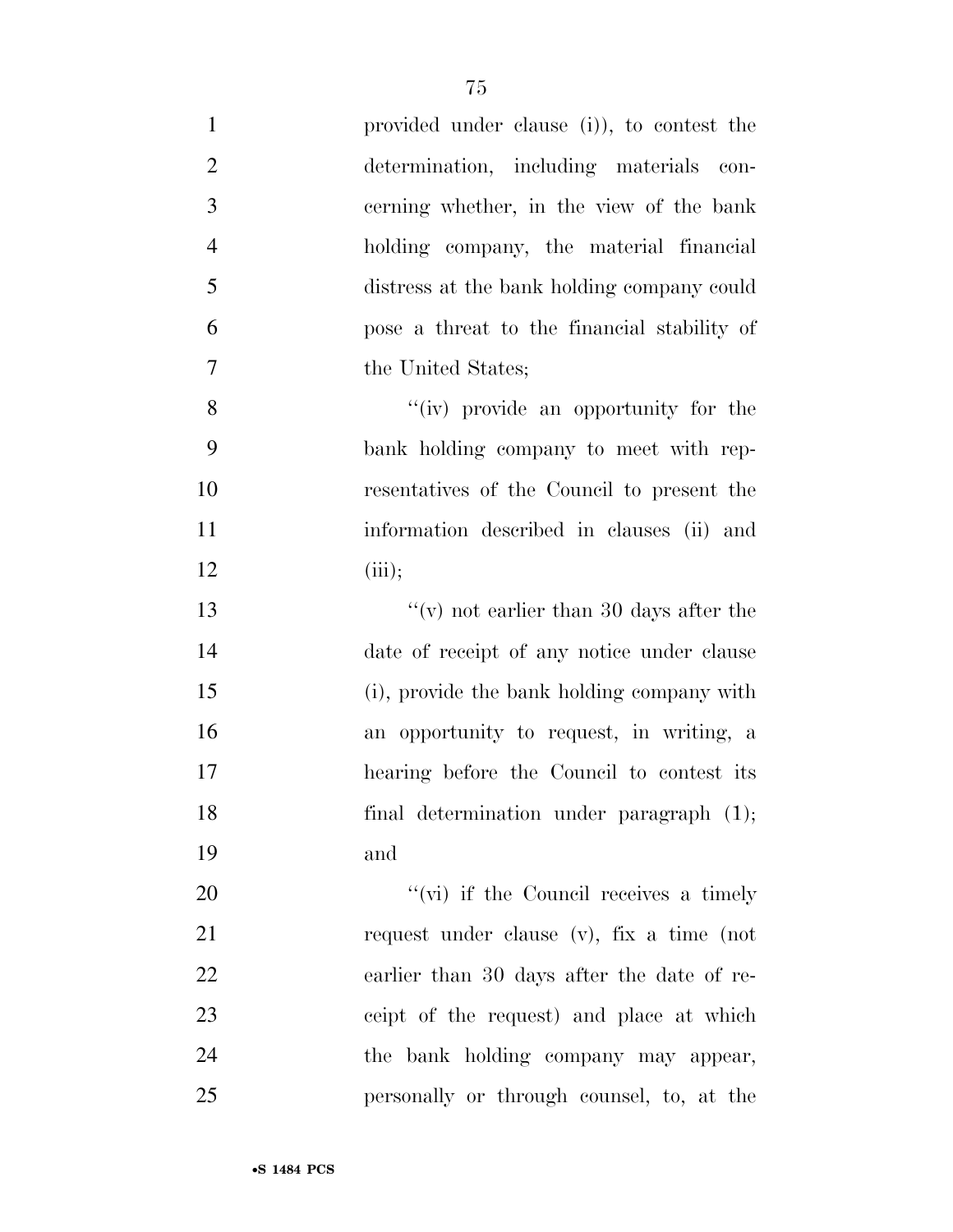| $\mathbf{1}$   | discretion of the bank holding company,               |
|----------------|-------------------------------------------------------|
| $\overline{2}$ | provide oral testimony and oral argument              |
| 3              | to the members of the Council, with not               |
| $\overline{4}$ | fewer than $\frac{2}{3}$ of the voting members of the |
| 5              | Council, including the Chairperson, in at-            |
| 6              | tendance.                                             |
| 7              | "(C) COMPANY PLAN.—If a bank holding                  |
| 8              | company submits a plan in accordance with             |
| 9              | subparagraph $(B)(ii)$ , the Council shall—           |
| 10             | $f'(i)$ consider whether the plan, if im-             |
| 11             | plemented, would result in the bank hold-             |
| 12             | ing company no longer meeting the criteria            |
| 13             | for a final determination under paragraph             |
| 14             | $(1)$ ; and                                           |
| 15             | "(ii) provide the bank holding com-                   |
| 16             | pany with—                                            |
| 17             | $\lq\lq$ (I) analysis of whether and to               |
| 18             | what extent the plan addresses the po-                |
| 19             | tential threat posed by the bank hold-                |
| 20             | ing company to the financial stability                |
| 21             | of the United States;                                 |
| 22             | $\lq\lq$ (II) an opportunity to meet with             |
| 23             | representatives of the Council to dis-                |
| 24             | cuss the analysis provided under sub-                 |
| 25             | clause $(I)$ ; and                                    |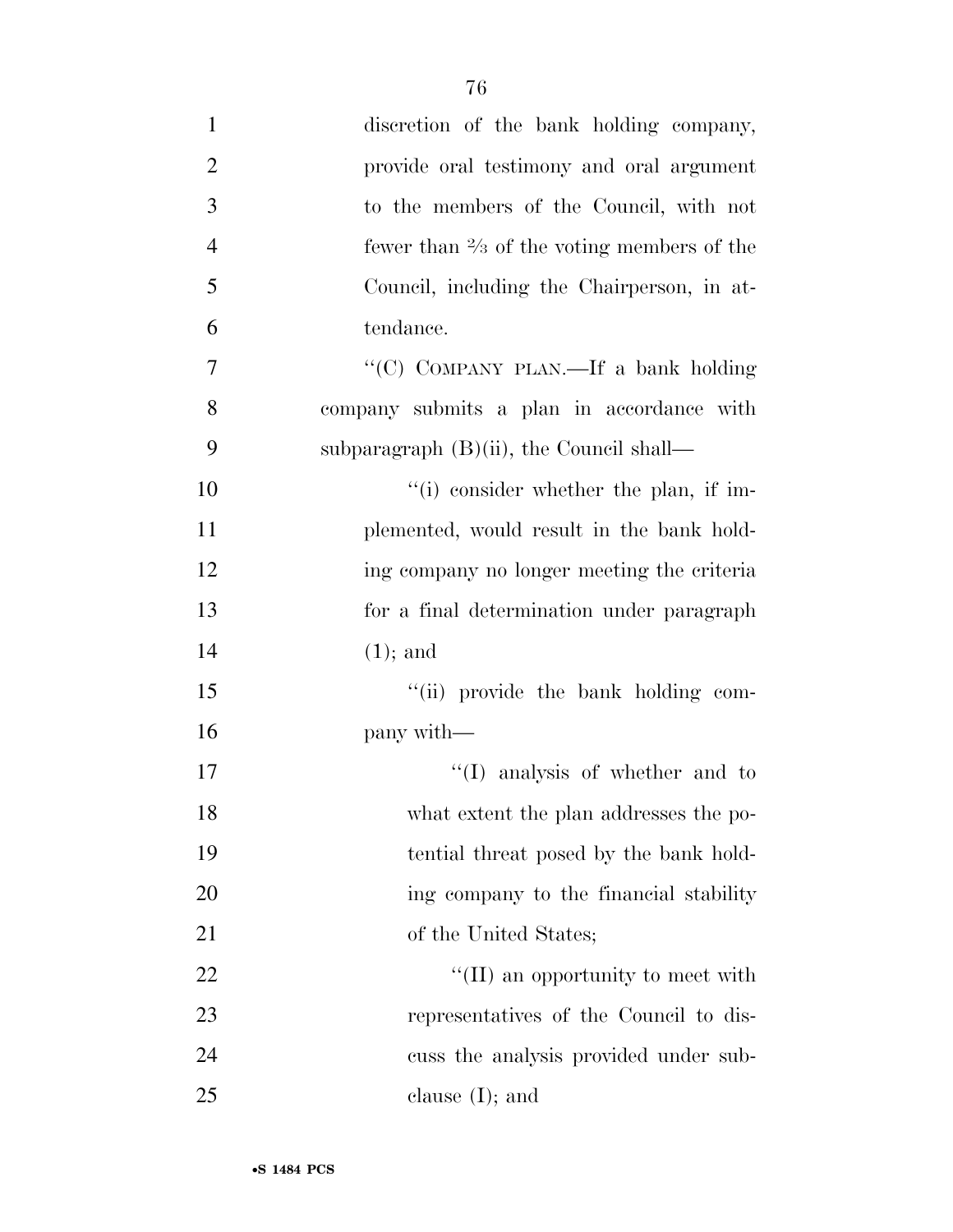| $\mathbf{1}$   | "(III) an opportunity to revise                       |
|----------------|-------------------------------------------------------|
| $\overline{2}$ | the plan after discussions with rep-                  |
| 3              | resentatives of the Council.                          |
| $\overline{4}$ | "(D) VOTING AND EXPLANATION.—                         |
| 5              | "(i) IN GENERAL.—After evaluating                     |
| 6              | the materials and information provided by             |
| $\overline{7}$ | a bank holding company under subpara-                 |
| 8              | graph (B) and fulfilling the requirements             |
| 9              | of subparagraph $(C)$ , and not later than            |
| 10             | 180 days after the date of receipt by the             |
| 11             | bank holding company of the notice pro-               |
| 12             | vided under subparagraph (B)(i), the                  |
| 13             | Council shall, on a nondelegable basis and            |
| 14             | by a vote of not fewer than $\frac{2}{3}$ of the vot- |
| 15             | ing members then serving, including an af-            |
| 16             | firmative vote by the Chairperson, deter-             |
| 17             | mine whether to renew a final determina-              |
| 18             | tion under paragraph (1).                             |
| 19             | "(ii) NOTICE OF FINAL DETERMINA-                      |
| 20             | TION.—If the Council votes to renew a                 |
| 21             | final determination under clause (i), the             |
| 22             | Council shall provide a notice to the bank            |
| 23             | holding company with the reasons for the              |
| 24             | decision by the Council, which notice shall           |
| 25             | address with specificity—                             |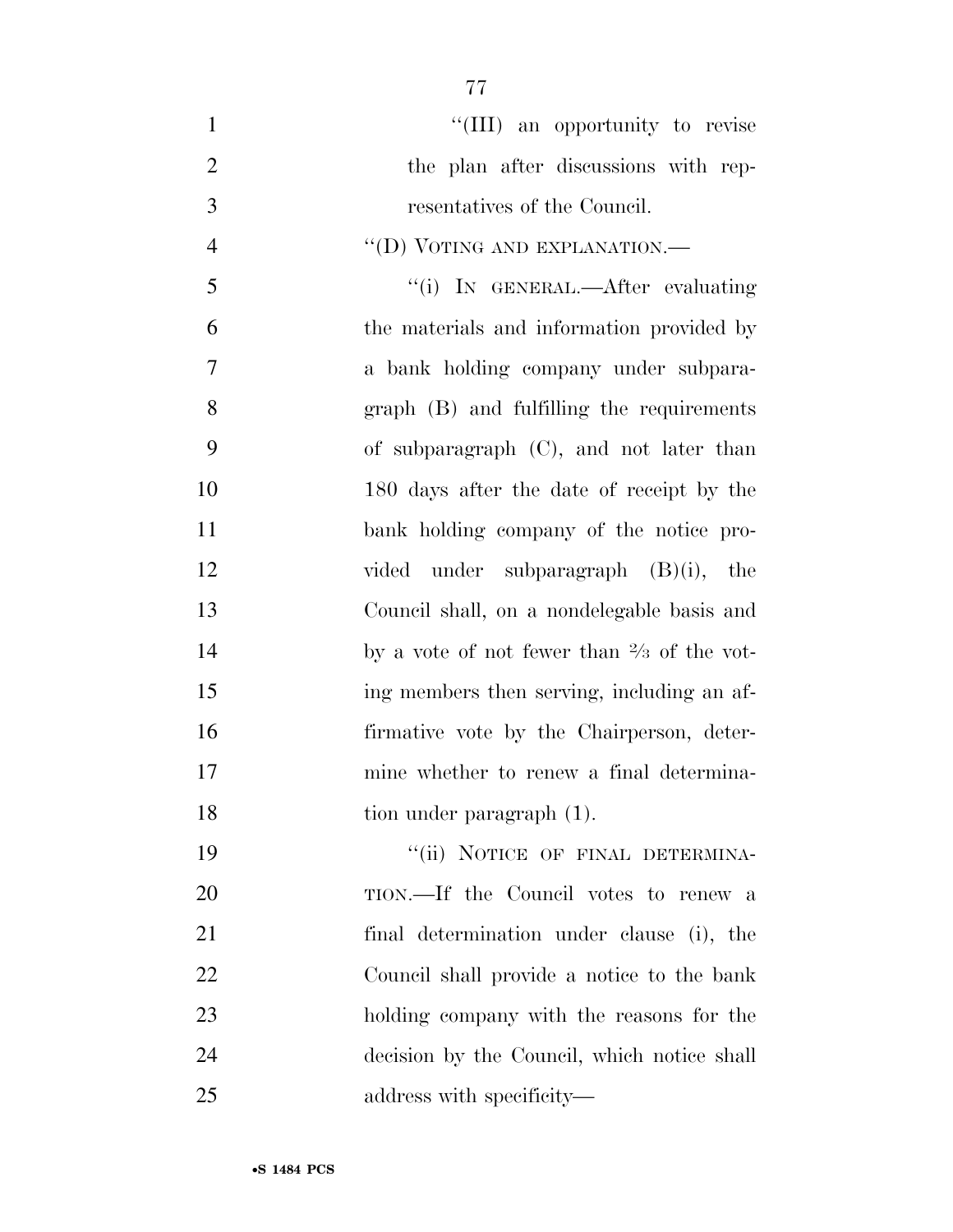| $\mathbf{1}$   | $\lq\lq$ (I) any changes to the basis for |
|----------------|-------------------------------------------|
| $\mathbf{2}$   | the final determination decision made     |
| 3              | under paragraph $(1)$ since the date on   |
| $\overline{4}$ | which the final determination under       |
| 5              | paragraph (1) was made, including         |
| 6              | any changes to the information pro-       |
| $\overline{7}$ | vided to the bank holding company         |
| 8              | under-                                    |
| 9              | $\lq(aa)$<br>paragraph                    |
| 10             | $(2)(E)(iii)(I)(ce);$ or                  |
| 11             | "(bb) this clause, in prior               |
| 12             | years;                                    |
| 13             | "(II) any plan submitted by the           |
| 14             | bank holding company and considered       |
| 15             | by the Council under subparagraph         |
| 16             | (C), and shall, at a minimum, in-         |
| 17             | clude—                                    |
| 18             | $\lq(aa)$ a detailed analysis of          |
| 19             | whether and to what extent suc-           |
| 20             | cessful implementation of the             |
| 21             | plan could result in the bank             |
| 22             | holding company no longer meet-           |
| 23             | ing the criteria for a final deter-       |
| 24             | mination under paragraph $(1)$ ;          |
| 25             | and                                       |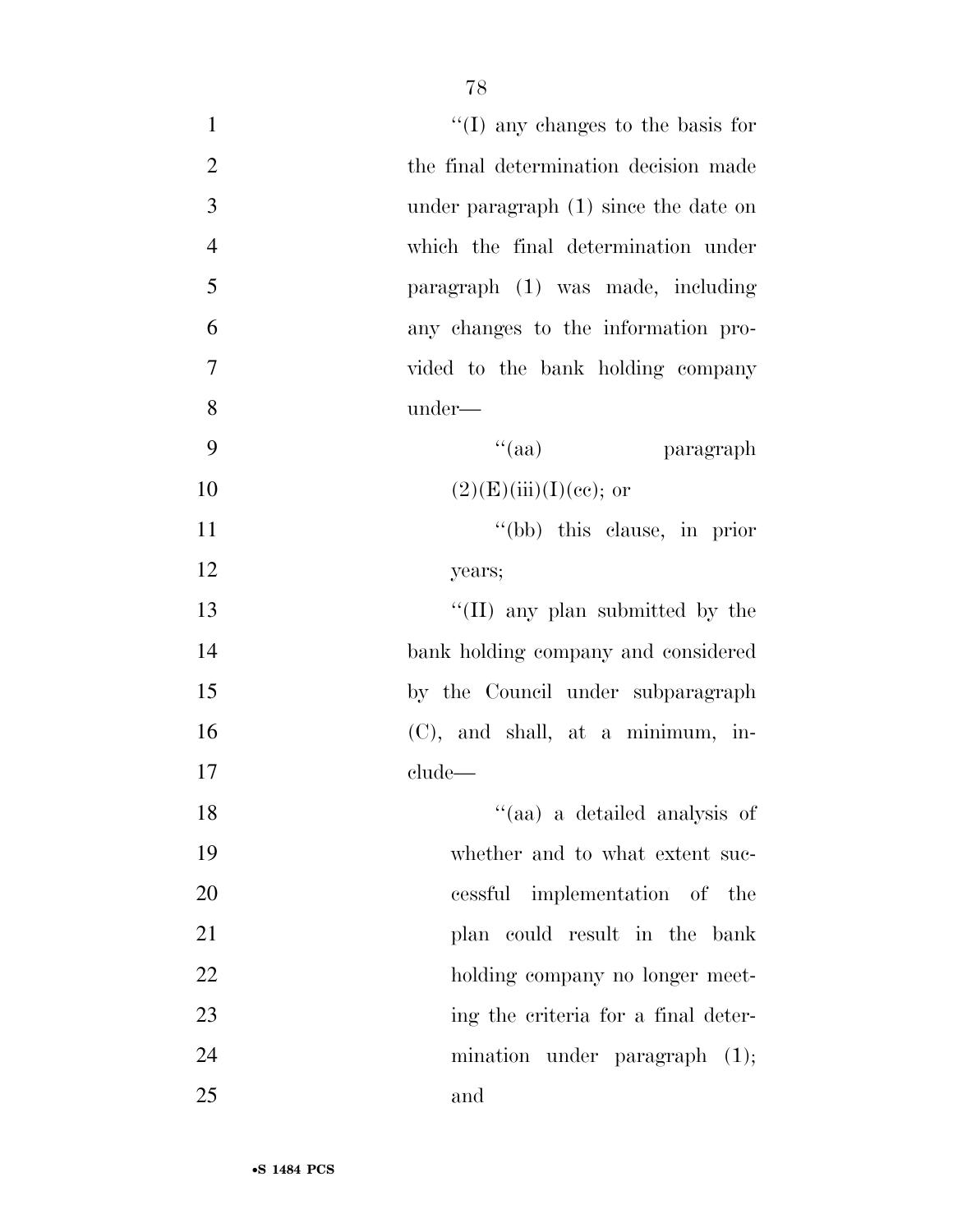| $\mathbf{1}$<br>"(bb) a detailed explanation         |  |
|------------------------------------------------------|--|
| $\overline{2}$<br>of why, if the plan were imple-    |  |
| 3<br>mented, the bank holding com-                   |  |
| $\overline{4}$<br>pany would still meet the criteria |  |
| 5<br>for a final determination under                 |  |
| 6<br>paragraph (1), if the Council,                  |  |
| 7<br>during its consideration of the                 |  |
| 8<br>plan under subparagraph (C),                    |  |
| 9<br>concluded that the bank holding                 |  |
| 10<br>company would still meet those                 |  |
| 11<br>criteria if the plan were imple-               |  |
| 12<br>mented;                                        |  |
| 13<br>"(III) aspects of the business,                |  |
| 14<br>operations, or structure of the bank           |  |
| 15<br>holding company that the Council be-           |  |
| 16<br>lieves could pose a threat to the finan-       |  |
| 17<br>cial stability of the United States, in-       |  |
| 18<br>eluding the probability and magnitude          |  |
| 19<br>of that threat; and                            |  |
| 20<br>$\lq\lq$ (IV) an explanation of actions        |  |
| 21<br>the bank holding company could take            |  |
| 22<br>in order for the Council to rescind the        |  |
| 23<br>determination.                                 |  |
| 24<br>"(iii) NO FINAL DETERMINATION.—If              |  |
| 25<br>the Council does not vote to renew a final     |  |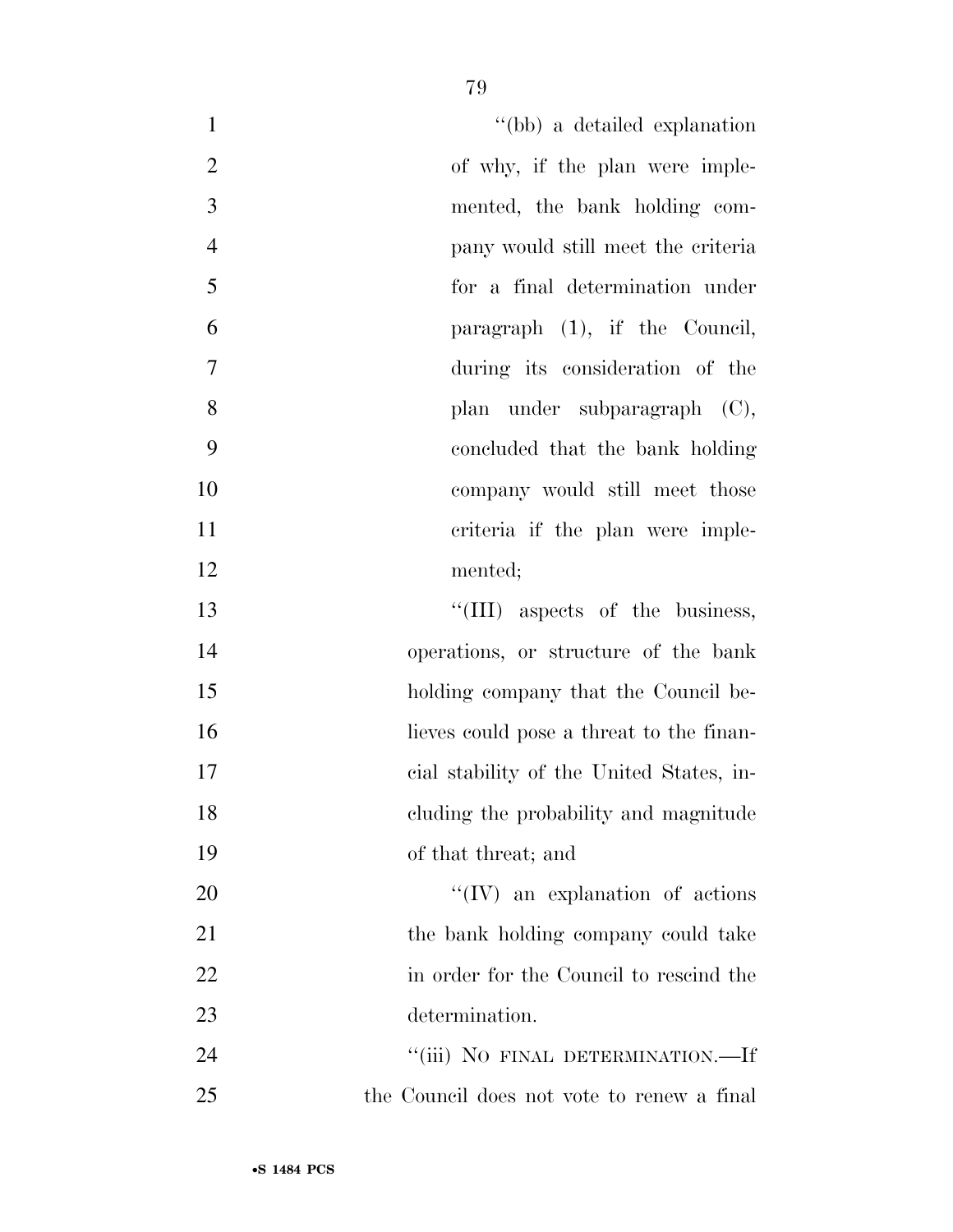| $\mathbf{1}$   | determination under clause (i), then the             |
|----------------|------------------------------------------------------|
| $\overline{2}$ | existing final determination under para-             |
| 3              | graph (1) shall be rescinded and the Coun-           |
| $\overline{4}$ | cil shall inform the bank holding company            |
| 5              | in writing.                                          |
| 6              | "(iv) VOTING THRESHOLD FOR RE-                       |
| 7              | SCISSION OF DETERMINATION.-Notwith-                  |
| 8              | standing clause (iii), the Council may, at           |
| 9              | any time, on a nondelegable basis and by             |
| 10             | a vote of not fewer than $\frac{2}{3}$ of the voting |
| 11             | members then serving, including an affirm-           |
| 12             | ative vote by the Chairperson, determine             |
| 13             | that a bank holding company no longer                |
| 14             | meets the criteria for a final determination         |
| 15             | under paragraph $(1)$ , in which case the            |
| 16             | Council shall rescind the final determina-           |
| 17             | tion.                                                |
| 18             | "(4) EMERGENCY EXCEPTION.-                           |
| 19             | "(A) IN GENERAL.—The Council may                     |
| 20             | waive or modify the requirements of paragraph        |
| 21             | $(2)$ with respect to a bank holding company         |
| 22             | with total consolidated assets of not less than      |
| 23             | $$50,000,000,000$ and not<br>than<br>$_{\rm more}$   |
| 24             | \$500,000,000,000 (as such amounts are ad-           |
| 25             | justed annually by the Council to reflect the        |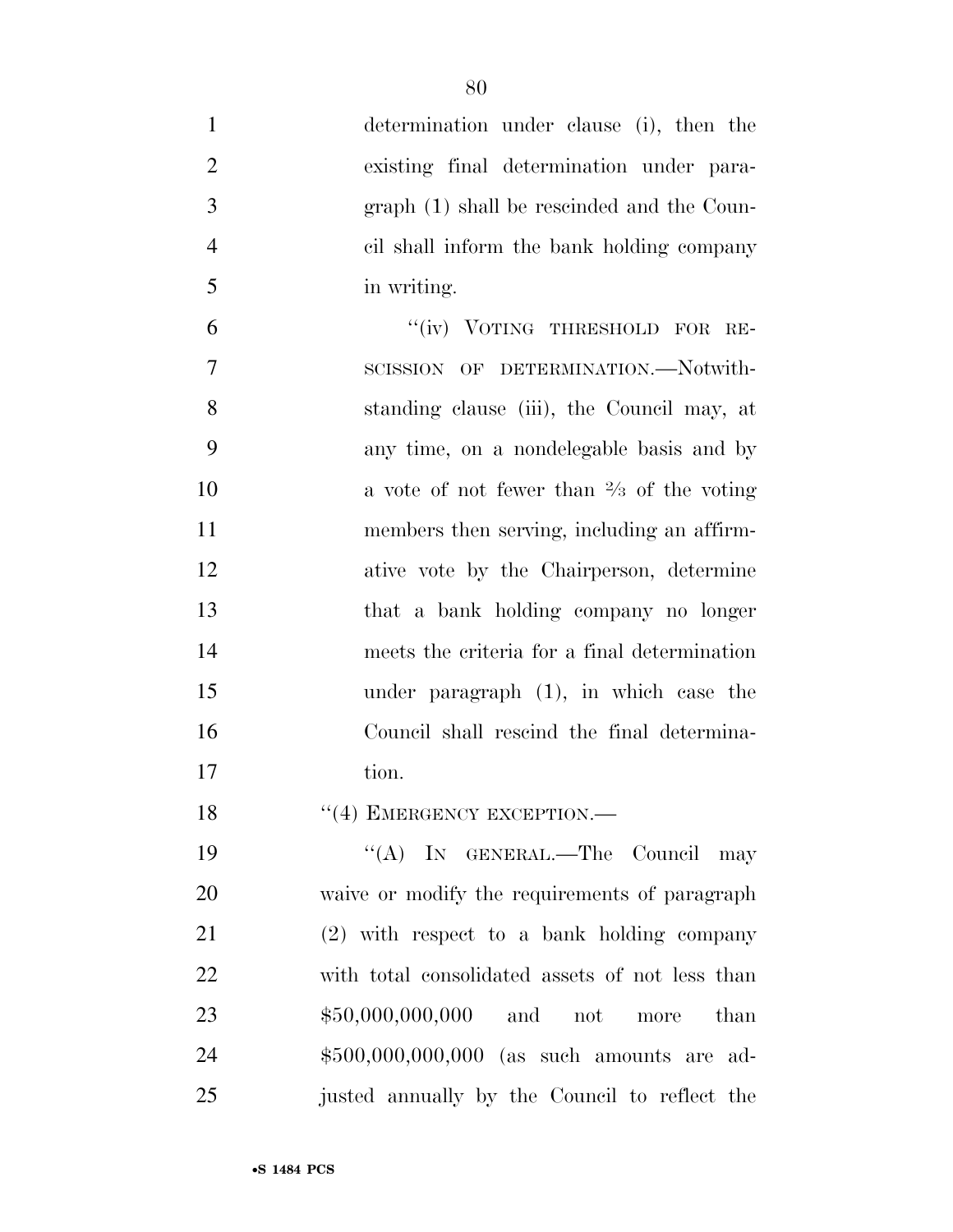percentage change for the previous calendar year in the gross domestic product of the United States, as calculated by the Bureau of Economic Analysis of the Department of Com-

 merce) if the Council determines, on a nondele-6 gable basis and by a vote of not fewer than  $\frac{2}{3}$  of the voting members then serving, including an affirmative vote by the Chairperson, that such waiver or modification is necessary or ap- propriate to prevent or mitigate threats posed by the bank holding company to the financial stability of the United States.

 ''(B) NOTICE.—The Council shall provide notice of a waiver or modification under this paragraph to the bank holding company con- cerned as soon as practicable, but not later 17 than 24 hours after the waiver or modification is granted.

19 "'(C) INTERNATIONAL COORDINATION.—In making a determination under subparagraph (A), the Council shall consult with the appro- priate home country supervisor, if any, of a for- eign bank holding company that is being con-sidered for such a determination.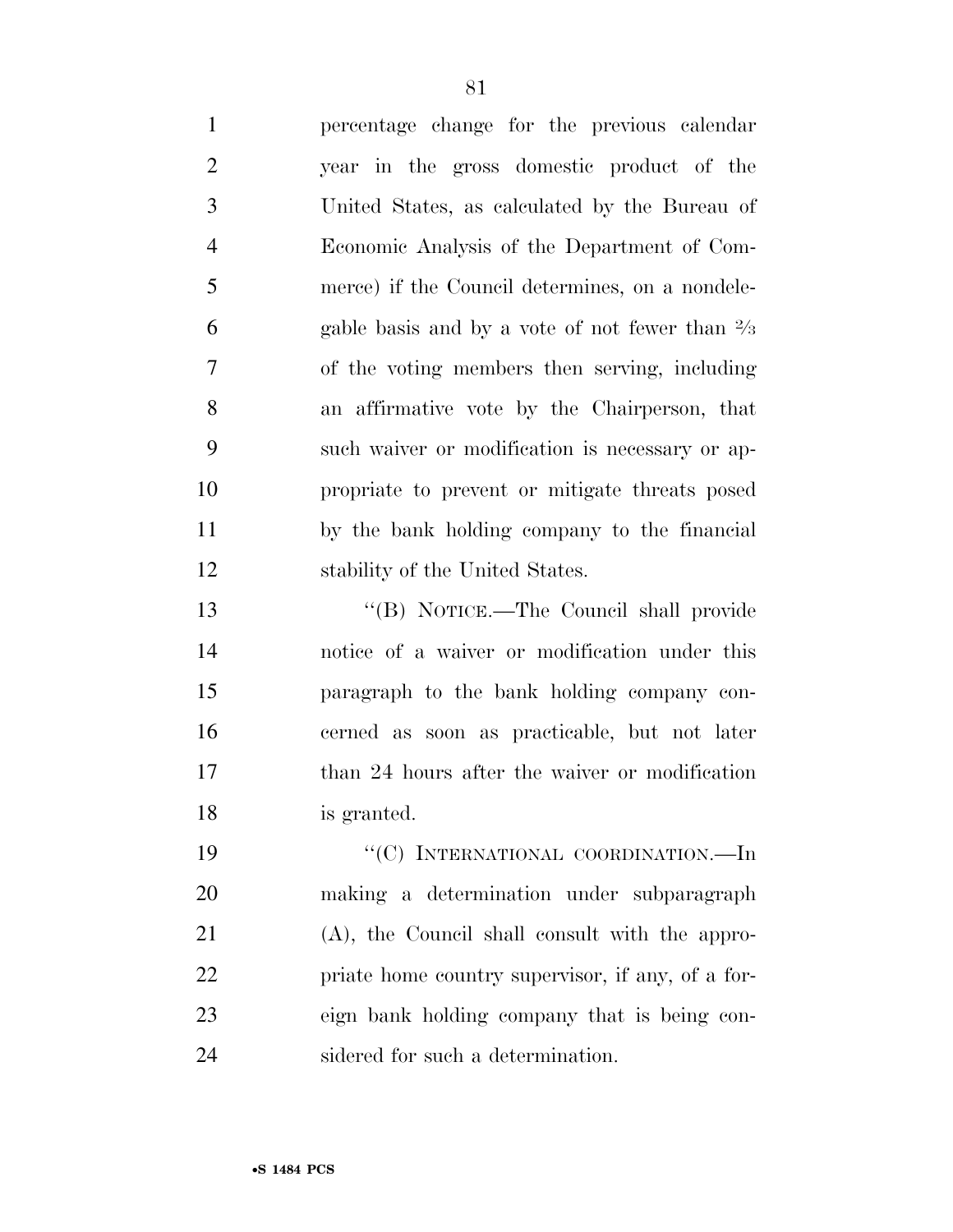1 "'(D) OPPORTUNITY FOR HEARING.—The Council shall allow a bank holding company to request, in writing, an opportunity for a hear- ing before the Council to contest a waiver or modification under this paragraph, not later than 10 days after the date of receipt of the no- tice of waiver or modification. Upon receipt of a timely request, the Council shall fix a time (not later than 15 days after the date of receipt of the request) and place at which the bank holding company may appear, personally or through counsel, to submit written materials (or, at the sole discretion of the Council, oral testimony and oral argument).

15 "(E) NOTICE OF FINAL DETERMINA- TION.—Not later than 30 days after the date of any hearing under subparagraph (D), the Coun- cil shall notify the subject bank holding com- pany of the final determination of the Council under this paragraph, which shall contain a statement of the basis for the decision of the Council.

23 "(5) CONSULTATION.—The Council shall con- sult with the primary financial regulatory agency for each bank holding company that is being considered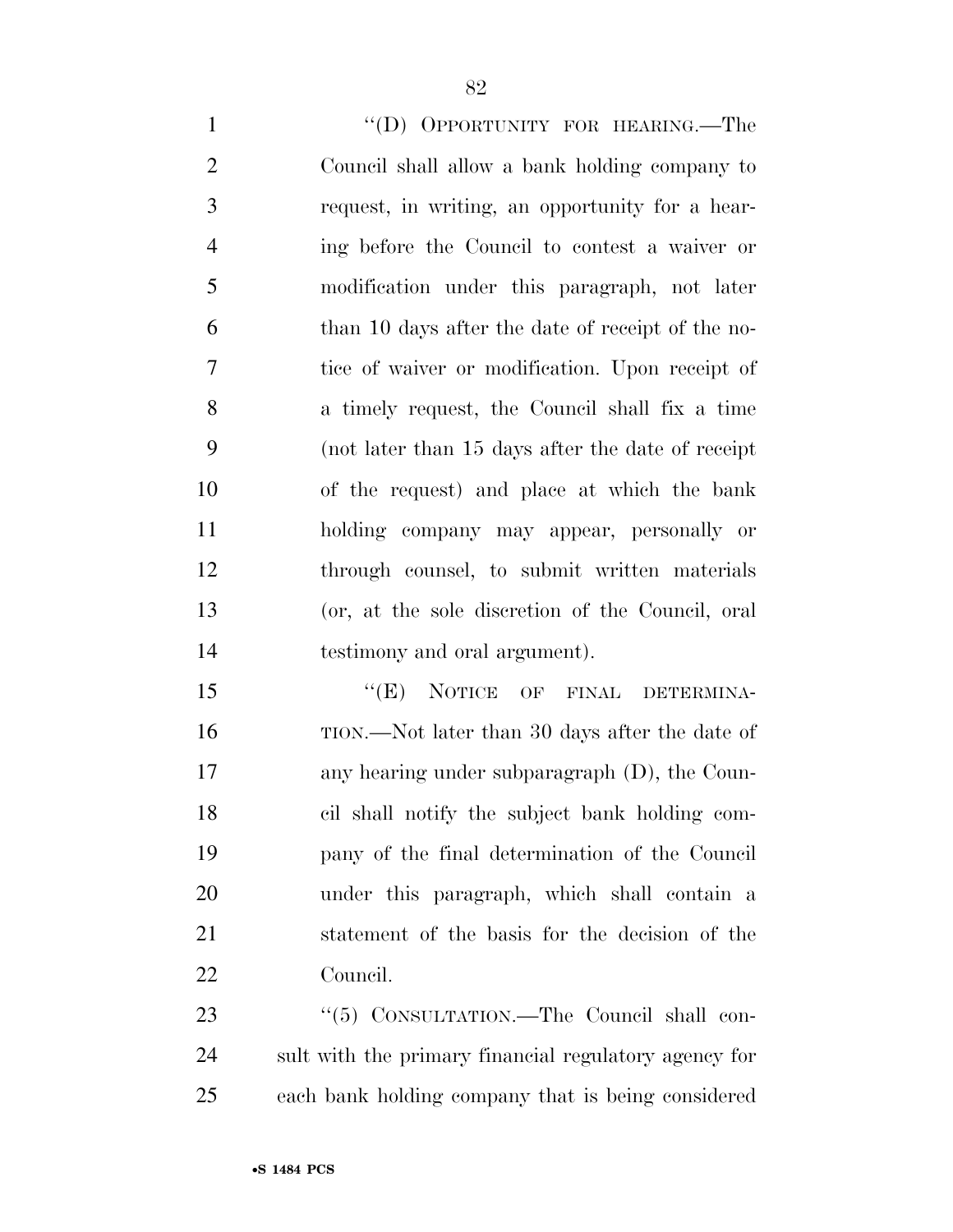by the Council under this section from the outset of the consideration of the bank holding company by the Council, including before the Council makes any 4 proposed determination under paragraph  $(2)(C)(i)$ or final determination under paragraph (1).

 ''(6) JUDICIAL REVIEW.—If the Council makes or renews a final determination under this sub- section with respect to a bank holding company, such bank holding company may, not later than 30 days after the date of receipt of the notice of final 11 determination under paragraph  $(2)(E)(iii)$  or of re- newal of a final determination under paragraph (3)(D)(ii), bring an action in the United States dis- trict court for the judicial district in which the home office of such bank holding company is located, or in the United States District Court for the District of Columbia, for an order requiring that the final determination be rescinded, and the court shall, upon review, dismiss such action or direct the final determination to be rescinded. Review of such an ac-21 tion shall be limited to whether the final determina- tion made under this subsection was arbitrary and capricious.

24 "(7) PUBLIC DISCLOSURE REQUIREMENT.—The Council shall—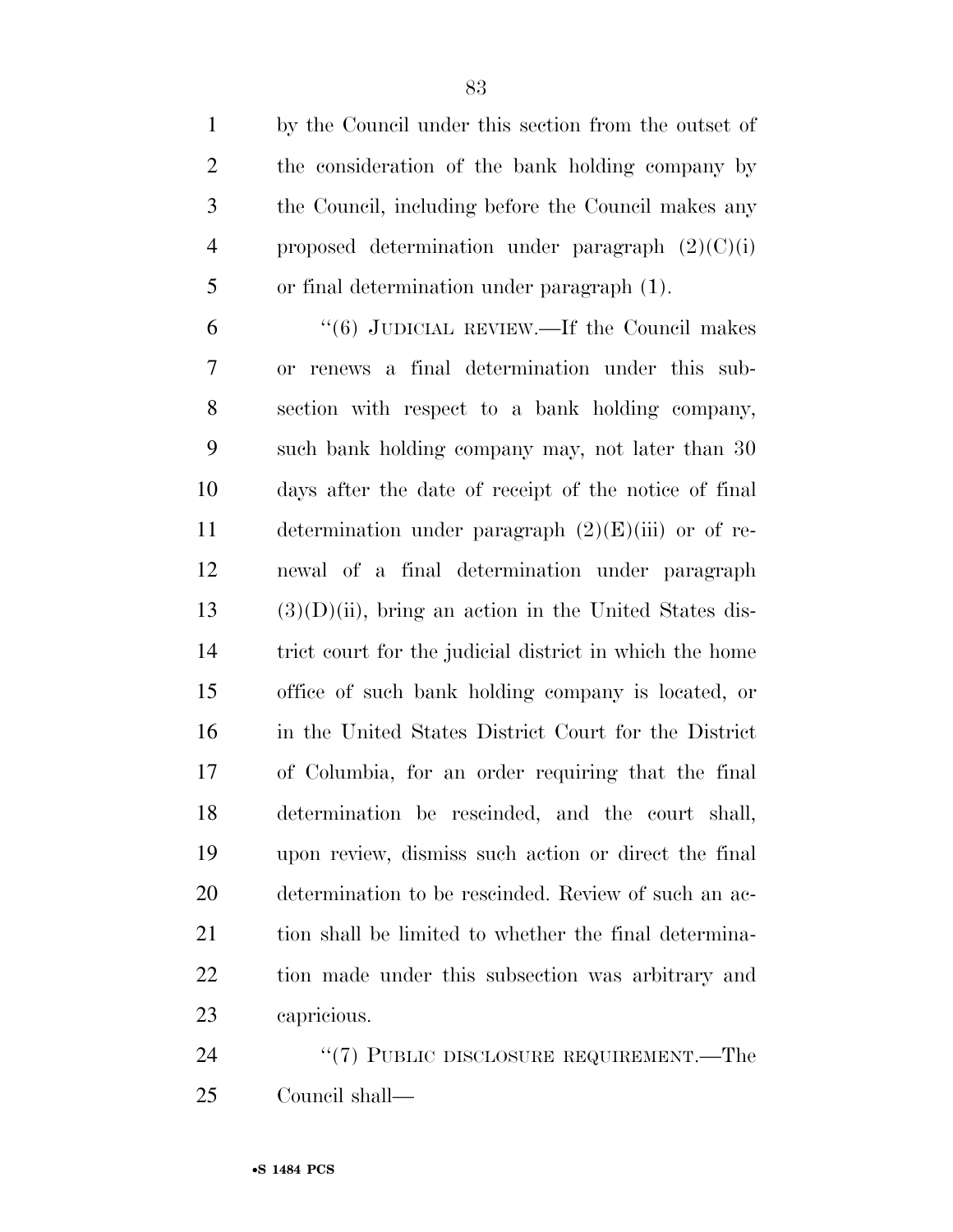| $\mathbf{1}$   | $\lq\lq$ in each case that a bank holding com-    |
|----------------|---------------------------------------------------|
| $\mathfrak{2}$ | pany has received a notice under paragraph        |
| 3              | $(2)(B)(ii)(II)(aa)$ , and the bank holding com-  |
| $\overline{4}$ | pany has publicly disclosed that the bank hold-   |
| 5              | ing company is being evaluated by the Council,    |
| 6              | confirm that the bank holding company is being    |
| $\tau$         | evaluated by the Council, in response to a re-    |
| 8              | quest from a third party;                         |
| 9              | $\lq\lq$ upon making a final determination        |
| 10             | under paragraph (1) or renewing a final deter-    |
| 11             | mination under paragraph $(3)(D)(i)$ , publicly   |
| 12             | provide a detailed written explanation of the     |
| 13             | basis for the final determination with sufficient |
| 14             | detail to provide the public with an under-       |
| 15             | standing of the specific bases of the determina-  |
| 16             | tion by the Council, including any assumptions    |
| 17             | related thereof, subject to the requirements of   |
| 18             | section $112(d)(5)$ ; and                         |
| 19             | "(C) include, in the annual report required       |
| 20             | under section $112-$                              |
| 21             | "(i) the number of bank holding com-              |
| 22             | panies from the previous year that received       |
| 23             | notice<br>under<br>paragraph<br>$\mathbf{a}$      |
| 24             | (2)(B)(ii)(II)(aa);                               |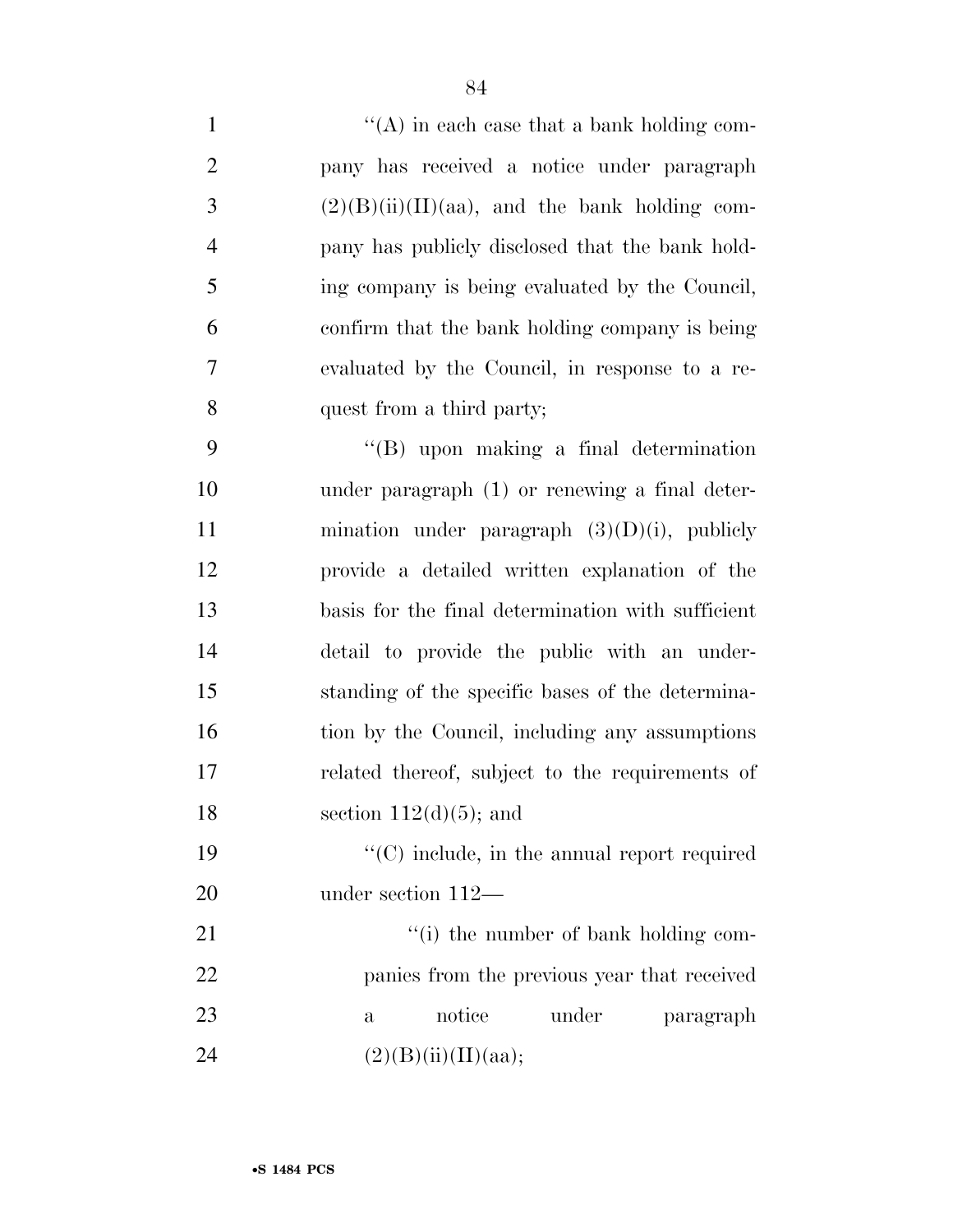- 1 ''(ii) the number of bank holding com- panies from the previous year that were subject to a proposed determination under 4 paragraph  $(2)(C)(i)$ ; and
	- 5 "(iii) the number of bank holding companies from the previous year that were subject to a final determination under paragraph (1).

9 "(d) BANK HOLDING COMPANIES AUTOMATICALLY DEEMED SYSTEMICALLY IMPORTANT.—

11 ''(1) AUTOMATIC DETERMINATION.—A bank holding company with total consolidated assets of more than \$500,000,000,000 (as such amount is ad-14 justed annually by the Council to reflect the percent- age change for the previous calendar year in the gross domestic product of the United States, as cal- culated by the Bureau of Economic Analysis of the Department of Commerce) shall automatically be subject to a determination under subsection (a).

20 "(2) RULE OF CONSTRUCTION.—

21 "(A) BANK HOLDING COMPANY INCREAS- ING IN SIZE.—If, subsequent to the effective date, a bank holding company that was pre- viously subject to a final determination under subsection  $(c)(1)$  grows to have total consoli-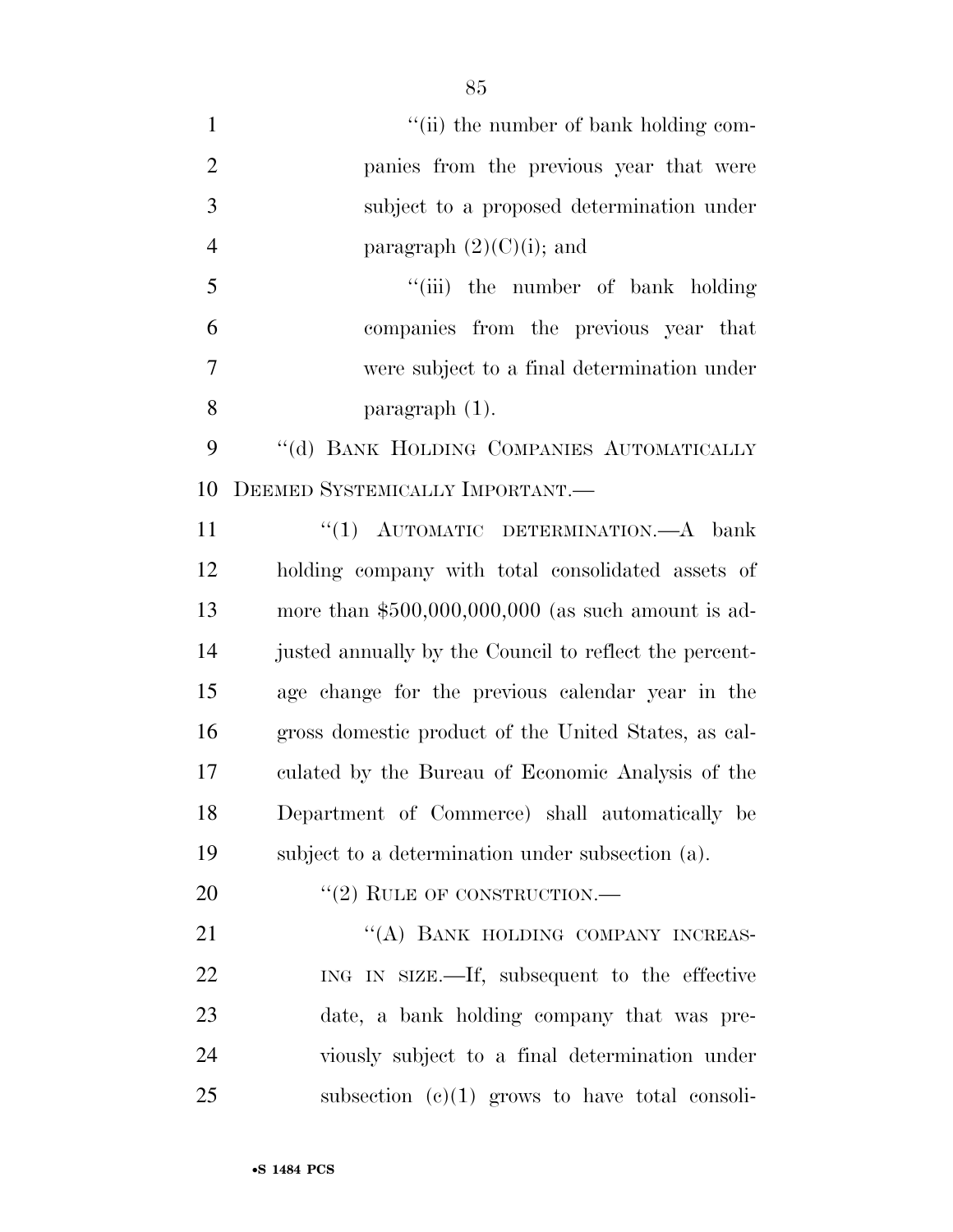| $\mathbf{1}$   | dated assets of more than $$500,000,000,000$     |
|----------------|--------------------------------------------------|
| $\overline{2}$ | (as such amount is adjusted annually by the      |
| 3              | Council to reflect the percentage change for the |
| $\overline{4}$ | previous calendar year in the gross domestic     |
| 5              | product of the United States, as calculated by   |
| 6              | the Bureau of Economic Analysis of the De-       |
| $\overline{7}$ | partment of Commerce) for a period of 180        |
| 8              | consecutive days, the bank holding company       |
| 9              | shall be subject to an automatic determination   |
| 10             | under paragraph (1) and not subject to a deter-  |
| 11             | mination under subsection $(e)(1)$ for the pur-  |
| 12             | poses of this section.                           |
| 13             | "(B) BANK HOLDING COMPANY DECREAS-               |
| 14             | ING IN SIZE.—If a bank holding company sub-      |
| 15             | ject to an automatic determination under para-   |
| 16             | graph (1) decreases in size, such that the bank  |
| 17             | holding company no longer is a bank holding      |
| 18             | company with total consolidated assets of more   |

 company with total consolidated assets of more than \$500,000,000,000 (as such amount is ad- justed annually by the Council to reflect the percentage change for the previous calendar year in the gross domestic product of the United States, as calculated by the Bureau of Economic Analysis of the Department of Com-merce) for a period of 180 consecutive days, the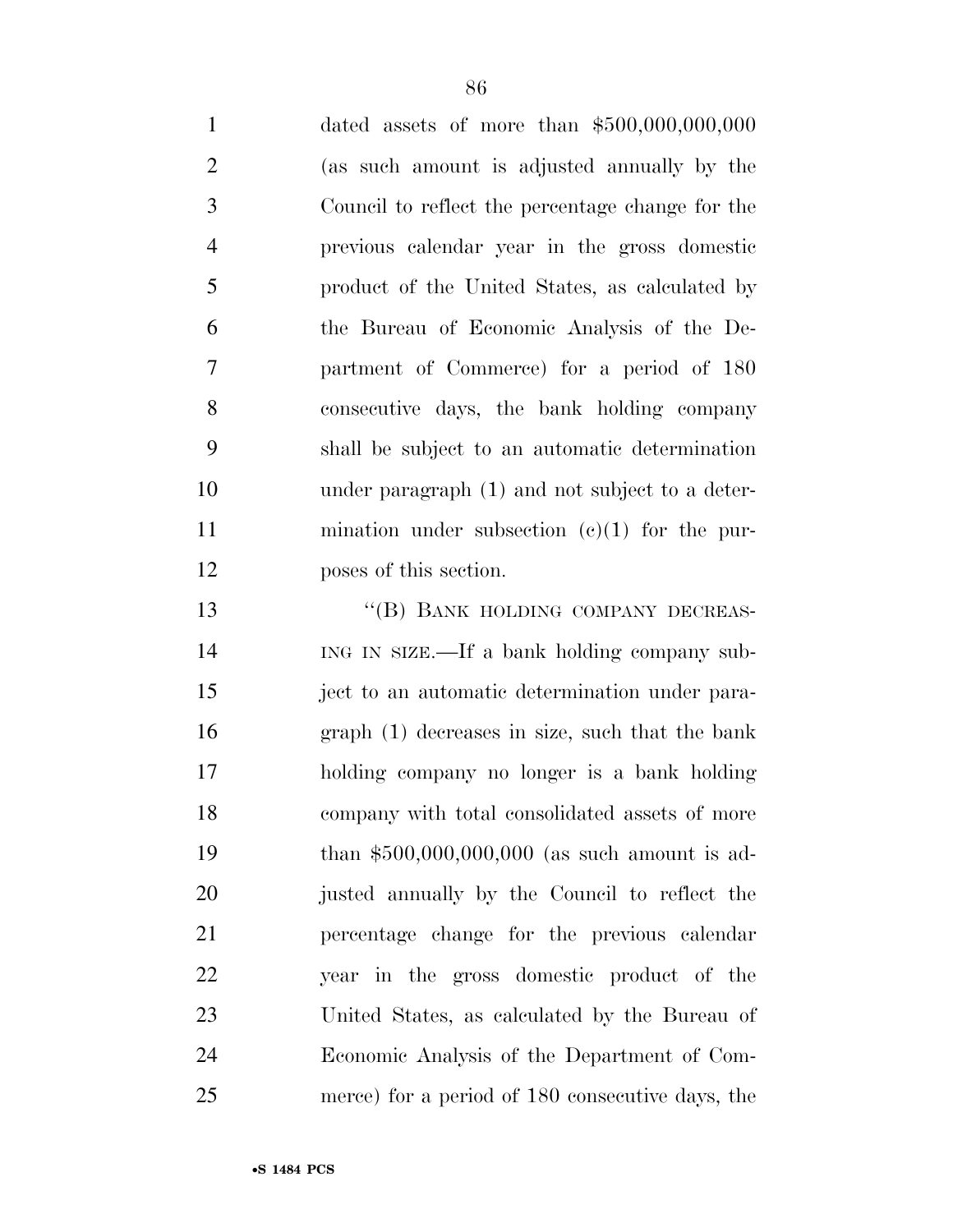bank holding company shall be considered sub-

| $\overline{2}$ | ject to a final determination under subsection              |
|----------------|-------------------------------------------------------------|
| 3              | $(e)(1)$ and not subject to an automatic deter-             |
| $\overline{4}$ | mination under paragraph (1) for the purposes               |
| 5              | of this section.                                            |
| 6              | "(e) INTERNATIONAL COORDINATION.—In exercising              |
| 7              | its duties under this title with respect to foreign bank    |
| 8              | holding companies, foreign-based bank holding companies,    |
| 9              | and cross-border activities and markets, the Council shall  |
| 10             | consult with appropriate foreign regulatory authorities, to |
| 11             | the extent appropriate.".                                   |
| 12             | (c) ENHANCED SUPERVISION.—Section 115 of the                |
| 13             | Financial Stability Act of 2010 (12 U.S.C. 5325) is         |
|                |                                                             |
| 14             | amended—                                                    |
| 15             | $(1)$ in subsection $(a)$ —                                 |
| 16             | (A) in the matter preceding subparagraph                    |
| 17             | $(A)$ of paragraph $(1)$ , by striking "large, inter-       |
| 18             | connected bank holding companies" and insert-               |
| 19             | ing "bank holding companies subject to a deter-             |
| 20             | mination under section $113A(a)$ "; and                     |
| 21             | (B) in paragraph $(2)$ —                                    |
| 22             | (i) in subparagraph $(A)$ , by striking ";                  |
| 23             | or" and inserting a period;                                 |
| 24             | (ii) by striking "the Council may" and                      |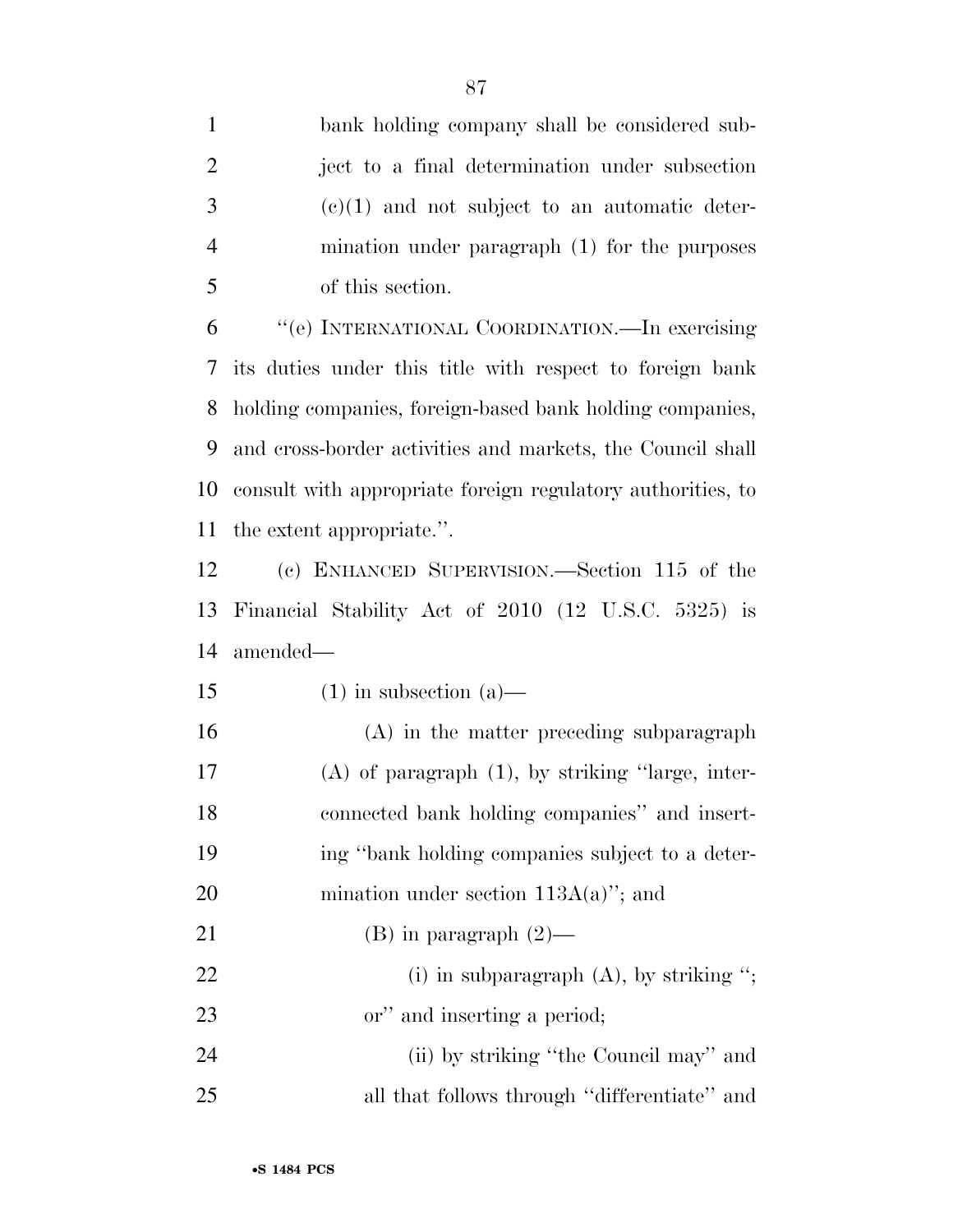| $\mathbf{1}$   | inserting "the Council may differentiate";                        |
|----------------|-------------------------------------------------------------------|
| $\overline{2}$ | and                                                               |
| 3              | (iii) by striking subparagraph $(B)$ ;                            |
| $\overline{4}$ | and                                                               |
| 5              | $(2)$ in subsection (b)(3), by inserting "and the                 |
| 6              | factors used by the Council pursuant to section                   |
| $\tau$         | $113A(b)$ " after "subsections (a) and (b) of section             |
| 8              | 113" each place that term appears.                                |
| 9              | (d) REPORTS.—The matter preceding paragraph (1)                   |
| 10             | of section $116(a)$ of the Financial Stability Act of 2010        |
| 11             | $(12 \text{ U.S.C. } 5326(a))$ is amended by striking "with total |
| 12             | consolidated assets of $$50,000,000,000$ or greater" and          |
| 13             | inserting "subject to a determination under section               |
| 14             | $113A(a)$ ".                                                      |
| 15             | (e) MITIGATION.—Section 121 of the Financial Sta-                 |
| 16             | bility Act of 2010 (12 U.S.C. 5331) is amended—                   |
| $17\,$         | $(1)$ in the matter preceding paragraph $(1)$ of                  |
| 18             | subsection (a), by striking "with total consolidated              |
| 19             | assets of $$50,000,000,000$ or more" and inserting                |
| 20             | "subject to a determination under section $113A(a)$ ";            |
| 21             | and                                                               |
| 22             | $(2)$ in subsection $(e)$ , by inserting "in the case             |
| 23             | of a nonbank financial company, and the factors                   |
| 24             |                                                                   |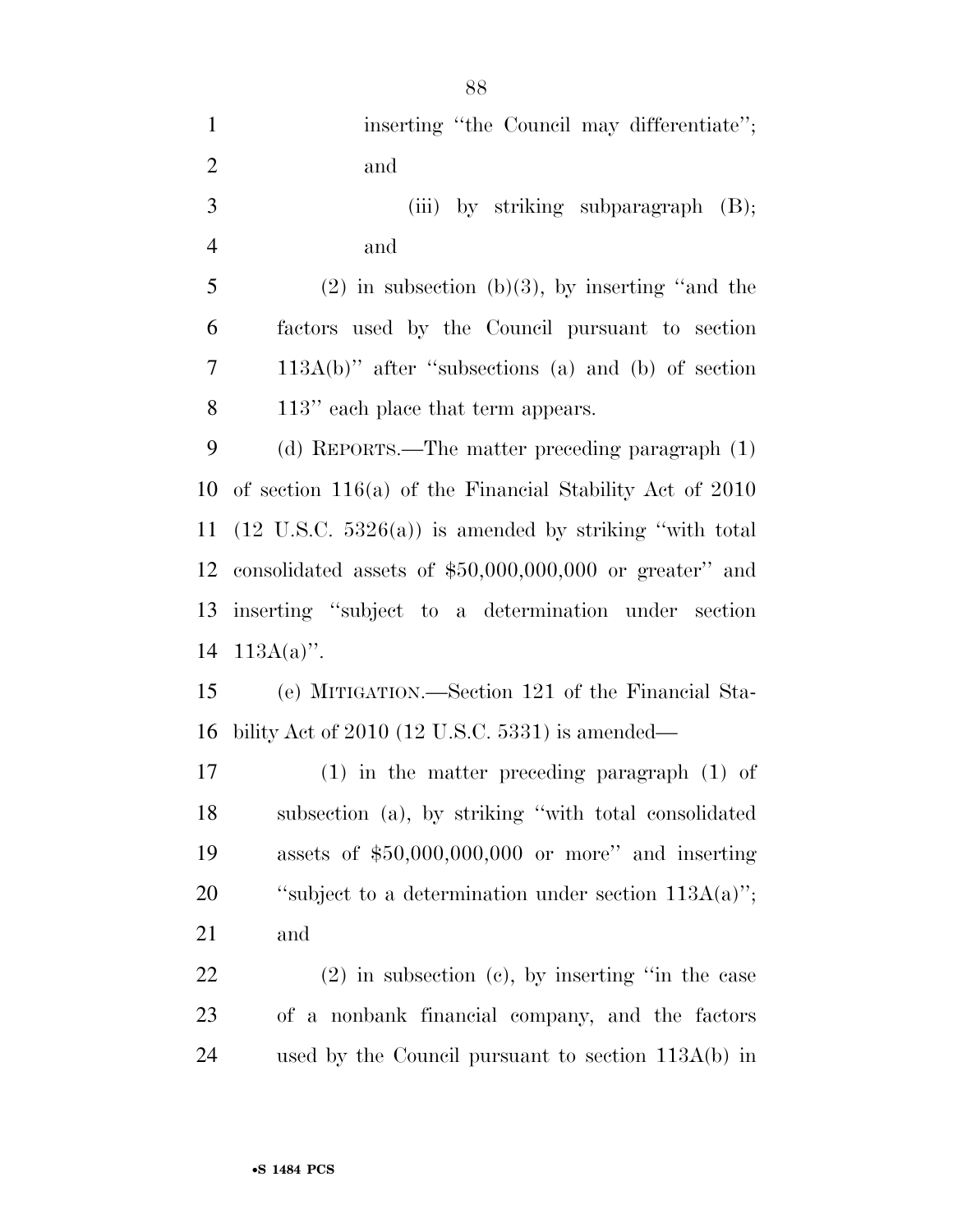the case of a bank holding company'' after ''as ap-plicable,''.

 (f) OFFICE OF FINANCIAL RESEARCH.—Section 155(d) of the Financial Stability Act of 2010 (12 U.S.C. 5345(d)) is amended by striking ''with total consolidated assets of 50,000,000,000 or greater'' and inserting ''sub-7 ject to a determination under section  $113A(a)$ ".

### **SEC. 202. REVISIONS TO BOARD AUTHORITY.**

 (a) ACQUISITIONS.—Section 163 of the Financial Stability Act of 2010 (12 U.S.C. 5363) is amended by striking ''with total consolidated assets equal to or greater than \$50,000,000,000'' each place that term appears and inserting ''subject to a determination under section 113A(a)''.

 (b) MANAGEMENT INTERLOCKS.—Section 164 of the Financial Stability Act of 2010 (12 U.S.C. 5364) is amended by striking ''with total consolidated assets equal to or greater than \$50,000,000,000'' and inserting ''sub-ject to a determination under section 113A(a)''.

 (c) ENHANCED SUPERVISION AND PRUDENTIAL STANDARDS.—Section 165 of the Financial Stability Act of 2010 (12 U.S.C. 5365) is amended—

23 (1) in subsection  $(a)$ —

 (A) in paragraph (1), by striking ''with total consolidated assets equal to or greater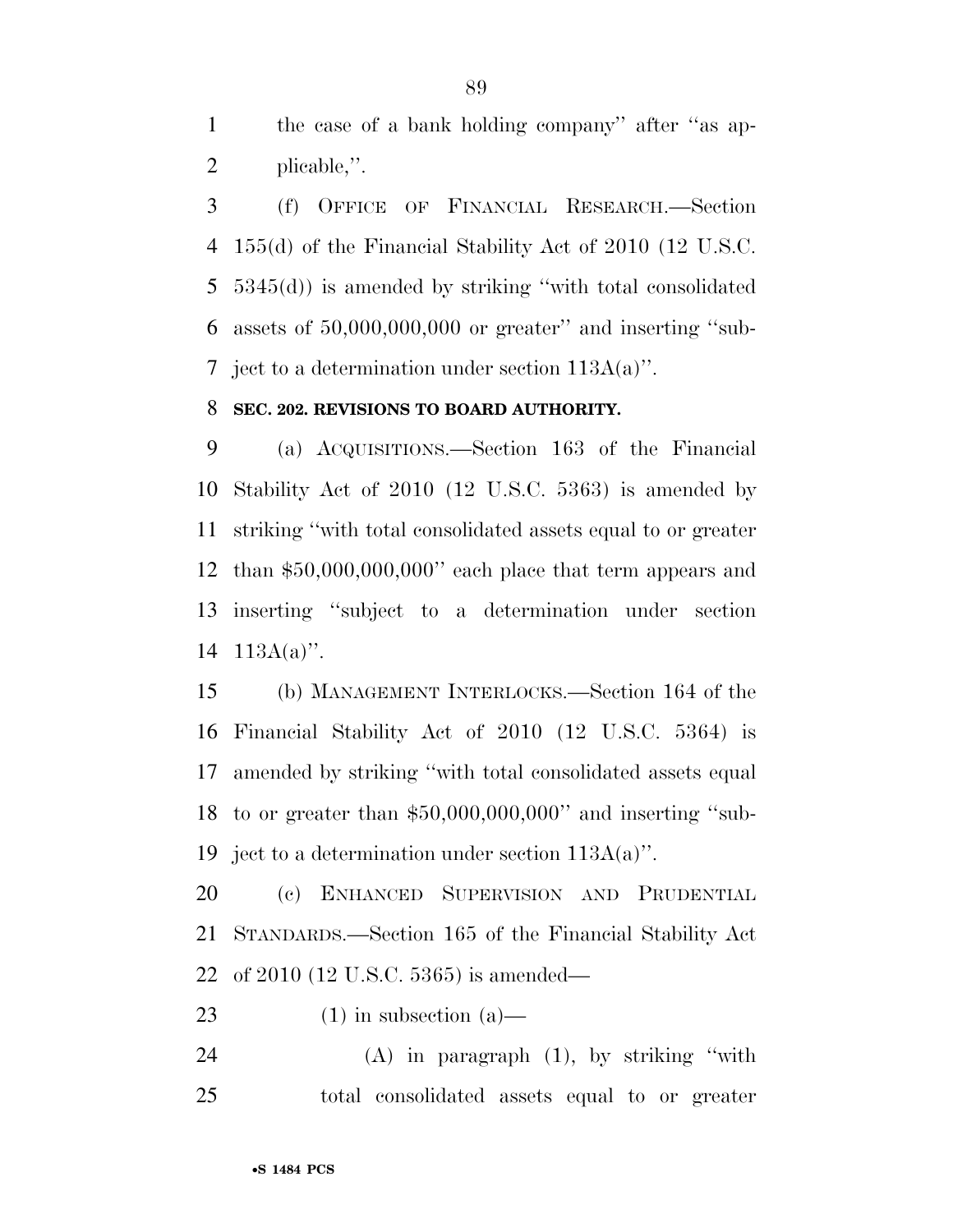| $\mathbf{1}$   | than $$50,000,000,000$ " and inserting "subject         |
|----------------|---------------------------------------------------------|
| $\overline{2}$ | to a determination under section $113A(a)$ "; and       |
| 3              | $(B)$ in paragraph $(2)$ —                              |
| $\overline{4}$ | (i) by striking "APPLICATION" and all                   |
| 5              | that follows through "In prescribing" and               |
| 6              | inserting "APPLICATION.—In prescribing";                |
| 7              | and                                                     |
| 8              | (ii) by striking subparagraph $(B)$ ;                   |
| 9              | $(2)$ in subsection (b)(3), by inserting "and the       |
| 10             | factors used by the Council pursuant to section         |
| 11             | $113A(b)$ " after "subsections (a) and (b) of section   |
| 12             | 113" each place that term appears;                      |
| 13             | in subsection (h), by striking<br>(3)                   |
| 14             | " $$10,000,000,000$ " each place that term appears      |
| 15             | and inserting " $$50,000,000,000$ (as such amount is    |
| 16             | adjusted annually by the Council to reflect the per-    |
| 17             | centage change for the previous calendar year in the    |
| 18             | gross domestic product of the United States, as cal-    |
| 19             | culated by the Bureau of Economic Analysis of the       |
| 20             | Department of Commerce)";                               |
| 21             | in subsection $(i)(2)(A)$ , by striking<br>(4)          |
| 22             | " $$10,000,000,000$ " and inserting " $$50,000,000,000$ |
| 23             | (as such amount is adjusted annually by the Council     |
| 24             | to reflect the percentage change for the previous cal-  |
| 25             | endar year in the gross domestic product of the         |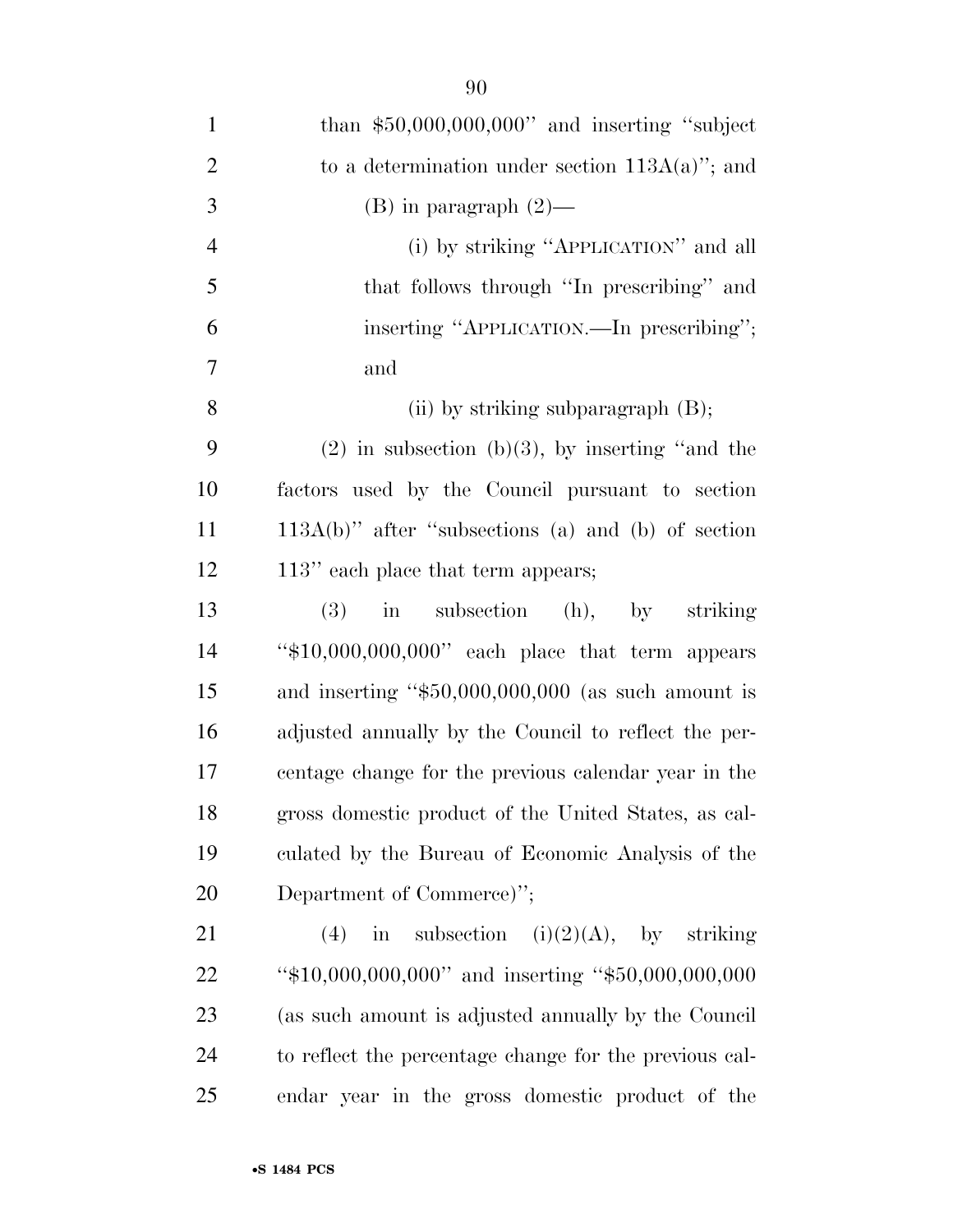| $\mathbf{1}$   | United States, as calculated by the Bureau of Eco-                          |
|----------------|-----------------------------------------------------------------------------|
| $\overline{2}$ | nomic Analysis of the Department of Commerce)";                             |
| 3              | and                                                                         |
| $\overline{4}$ | $(5)$ in subsection $(j)$ —                                                 |
| 5              | $(A)$ in paragraph $(1)$ , by striking "with                                |
| 6              | total consolidated assets equal to or greater                               |
| 7              | than $$50,000,000,000"$ and inserting "de-                                  |
| 8              | scribed in subsection $(a)$ "; and                                          |
| 9              | $(B)$ by striking paragraph $(2)$ and insert-                               |
| 10             | ing the following:                                                          |
| 11             | "(2) CONSIDERATIONS.—In making a deter-                                     |
| 12             | mination under this subsection, the Council shall—                          |
| 13             | $\lq\lq$ in the case of a nonbank financial                                 |
| 14             | company supervised by the Board of Governors,                               |
| 15             | consider the factors described in subsections (a)                           |
| 16             | and (b) of section 113 and any other risk-re-                               |
| 17             | lated factors that the Council deems appro-                                 |
| 18             | priate; and                                                                 |
| 19             | "(B) in the case of a bank holding com-                                     |
| 20             | pany described in subsection (a), consider the                              |
| 21             | factors used by the Council pursuant to section                             |
| 22             | $113A(b)$ .".                                                               |
| 23             | (d) CONFORMING AMENDMENT.—The second sub-                                   |
| 24             | section designated as subsection $(s)(2)$ of the Federal Re-                |
| 25             | serve Act $(12 \text{ U.S.C. } 248(\text{s})(2))$ (relating to assessments, |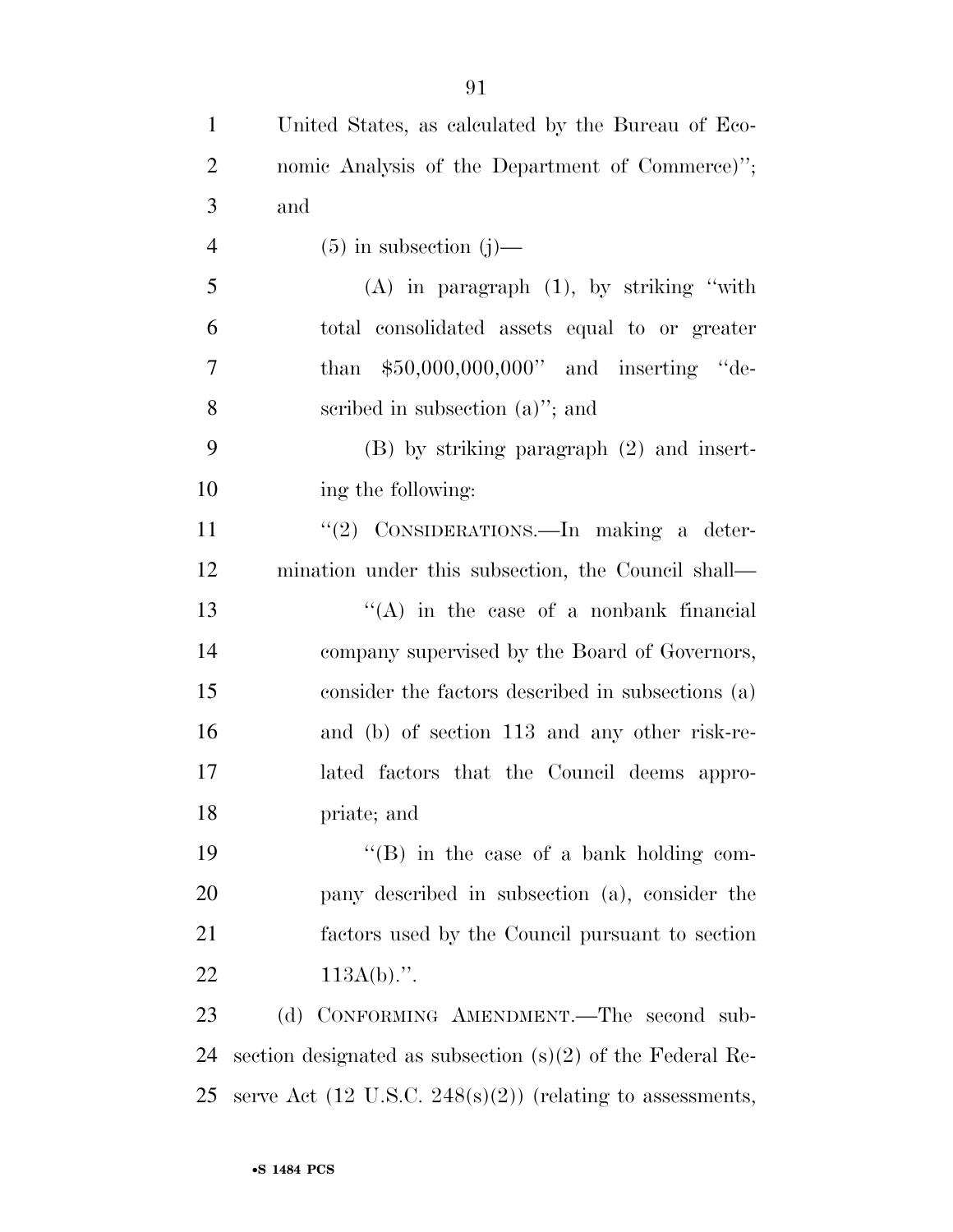fees, and other charges for certain companies) is amend-ed—

 (1) in subparagraph (A), by striking ''having total consolidated assets of \$50,000,000,000 or more;'' and inserting ''subject to a determination under section 113A(a) of the Financial Stability Act of 2010; and'';

(2) by striking subparagraph (B); and

 (3) by redesignating subparagraph (C) as sub-paragraph (B).

#### **SEC. 203. EFFECTIVE DATE.**

 (a) IN GENERAL.—The amendments made by this title shall, except as otherwise provided, take effect on the date that is 180 days after the date on which the regula- tions required under section 113A(b) of the Financial Sta- bility Act of 2010, as added by section 201(b) of this Act, are issued.

 (b) RULE OF CONSTRUCTION.—Nothing in this title shall be construed to prohibit the Financial Stability Over- sight Council established under section 111 of the Finan- cial Stability Act of 2010 (12 U.S.C. 5321) or the Board of Governors of the Federal Reserve System from com- plying with any of the requirements of section 113A of that Act, as added by section 201(b) of this Act, with re-spect to a bank holding company (as defined in section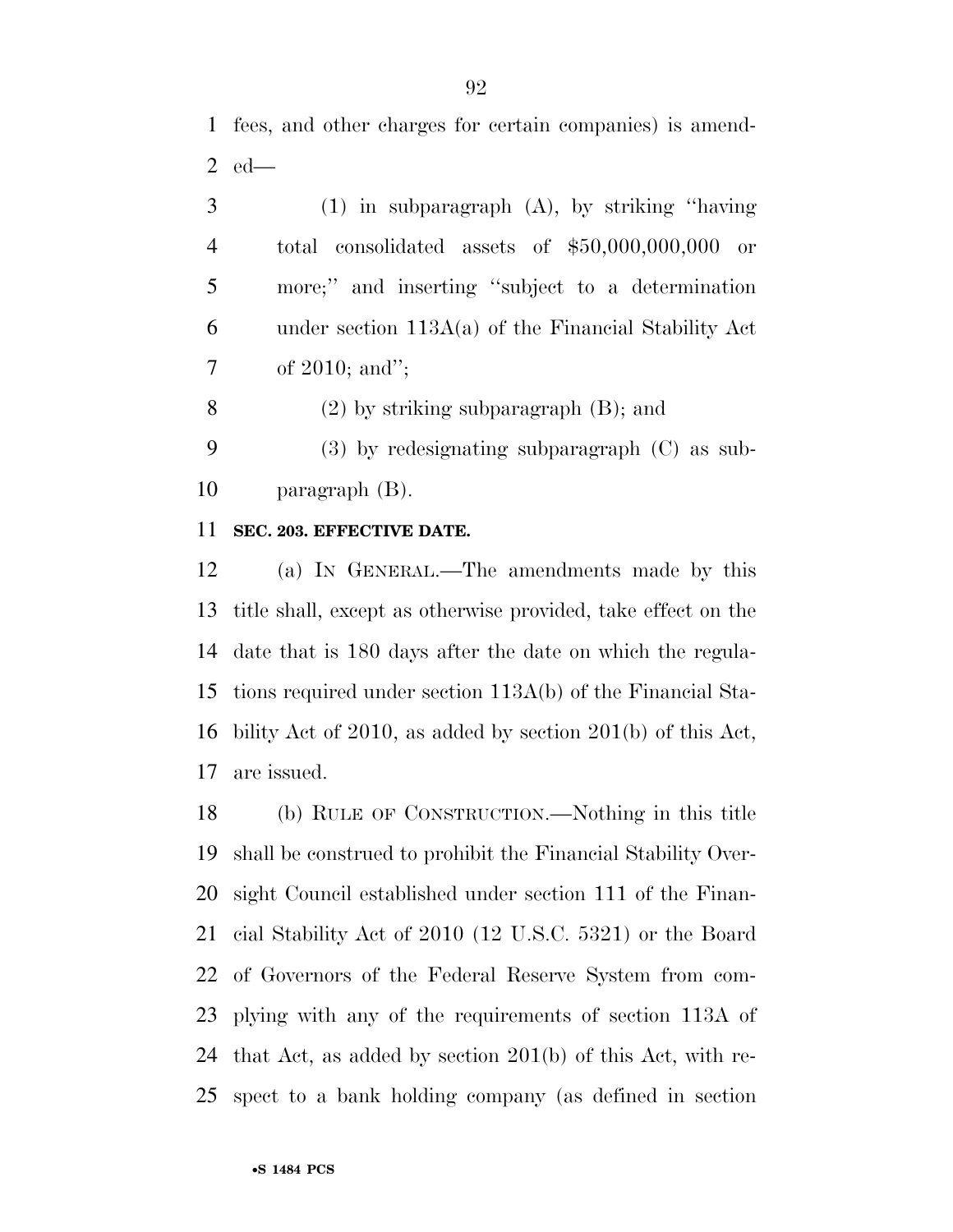2 of the Bank Holding Company Act of 1956 (12 U.S.C. 1841)) prior to the effective date described in subsection (a).

#### **SEC. 204. SENSE OF CONGRESS.**

(a) DEFINITIONS.—In this section:

 (1) APPROPRIATE FEDERAL BANKING AGEN- CIES; BANK HOLDING COMPANY.—The terms ''ap- propriate Federal banking agencies'' and ''bank holding company'' have the meanings given those terms in section 3 of the Federal Deposit Insurance Act (12 U.S.C. 1813).

 (2) NONBANK FINANCIAL COMPANY.—The term ''nonbank financial company'' has the meaning given that term in section 102(a) of the Financial Sta-bility Act of 2010 (12 U.S.C. 5311).

 (b) SENSE OF CONGRESS.—It is the sense of Con- gress that the appropriate Federal banking agencies should seek to properly tailor prudential regulations and, in doing so, differentiate among bank holding companies and among nonbank financial companies supervised by the Board of Governors of the Federal Reserve System based on their capital structure, riskiness, complexity, financial activities (including the financial activities of their subsidi-aries), size, and other risk-related factors, using existing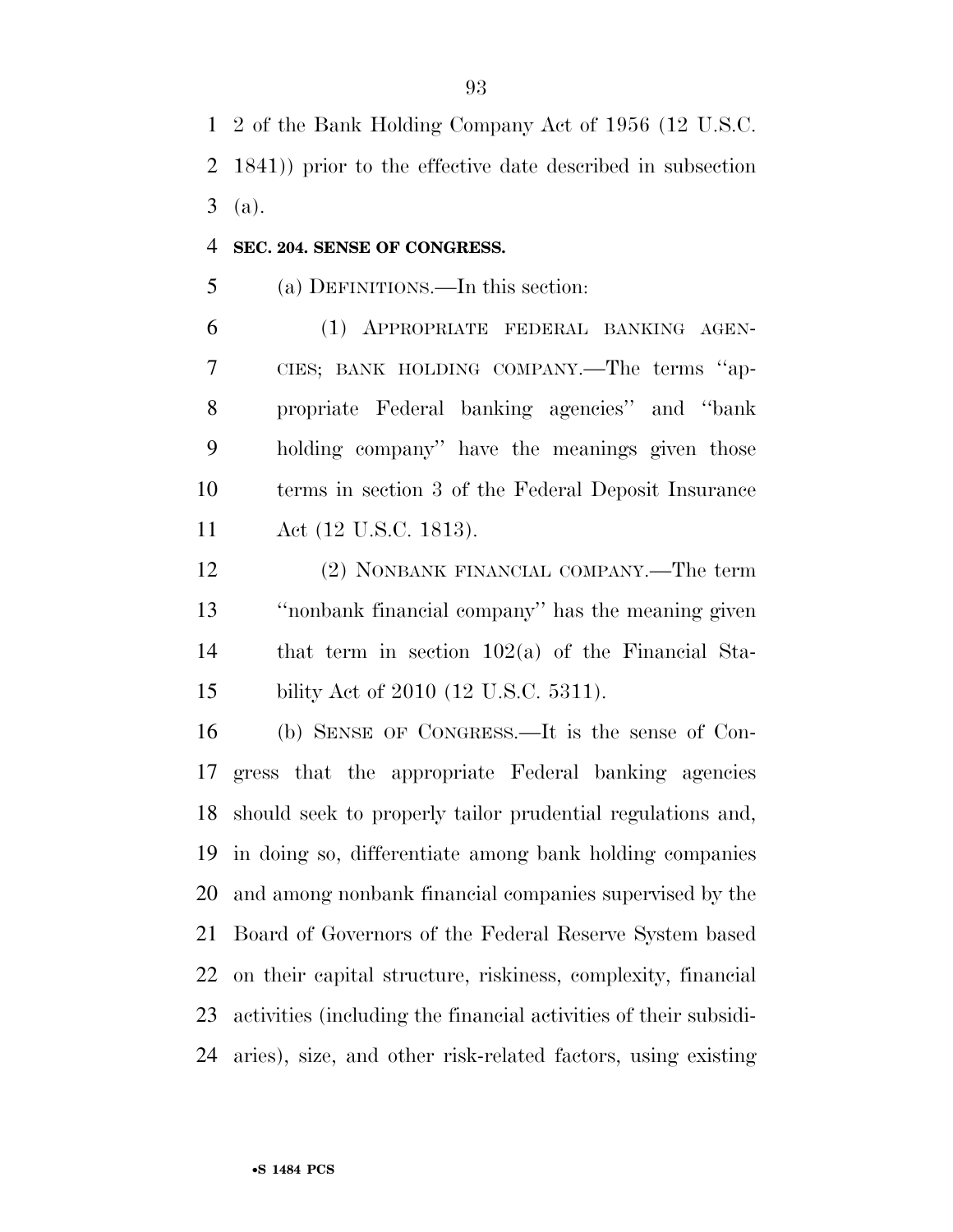authorities, including waiver authorities provided in stat-ute or regulation.

## **SEC. 205. PRESERVATION OF AUTHORITY.**

 Nothing in this Act shall be construed to limit the supervisory, regulatory, or enforcement authority of a Federal banking agency (as defined in section 3 of the Federal Deposit Insurance Act (12 U.S.C. 1813)) to fur- ther the safe and sound operation of an institution that the Federal banking agency supervises, except as specifi-cally provided in this Act.

|    | 11 TITLE III-GREATER TRANS- |                 |                                 |
|----|-----------------------------|-----------------|---------------------------------|
| 12 |                             |                 | PARENCY FOR THE FINAN-          |
| 13 |                             |                 | <b>CIAL STABILITY OVERSIGHT</b> |
| 14 |                             | COUNCIL PROCESS | <b>FOR</b>                      |
| 15 |                             |                 | NONBANK FINANCIAL COMPA-        |
| 16 | <b>NIES</b>                 |                 |                                 |

# **SEC. 301. ACCESS TO COUNCIL MEETINGS BY AGENCY MEM-**

# **BERS.**

 Section 111(e) of the Financial Stability Act of 2010 20  $(12 \text{ U.S.C. } 5321(e))$  is amended by adding at the end the following:

22 ''(3) ACCESS.—Any member of the governing body of a member agency headed by a member of the Council described in subparagraph (B), (E), (F), 25 (G), or (I) of paragraph (1) of subsection  $(b)$ —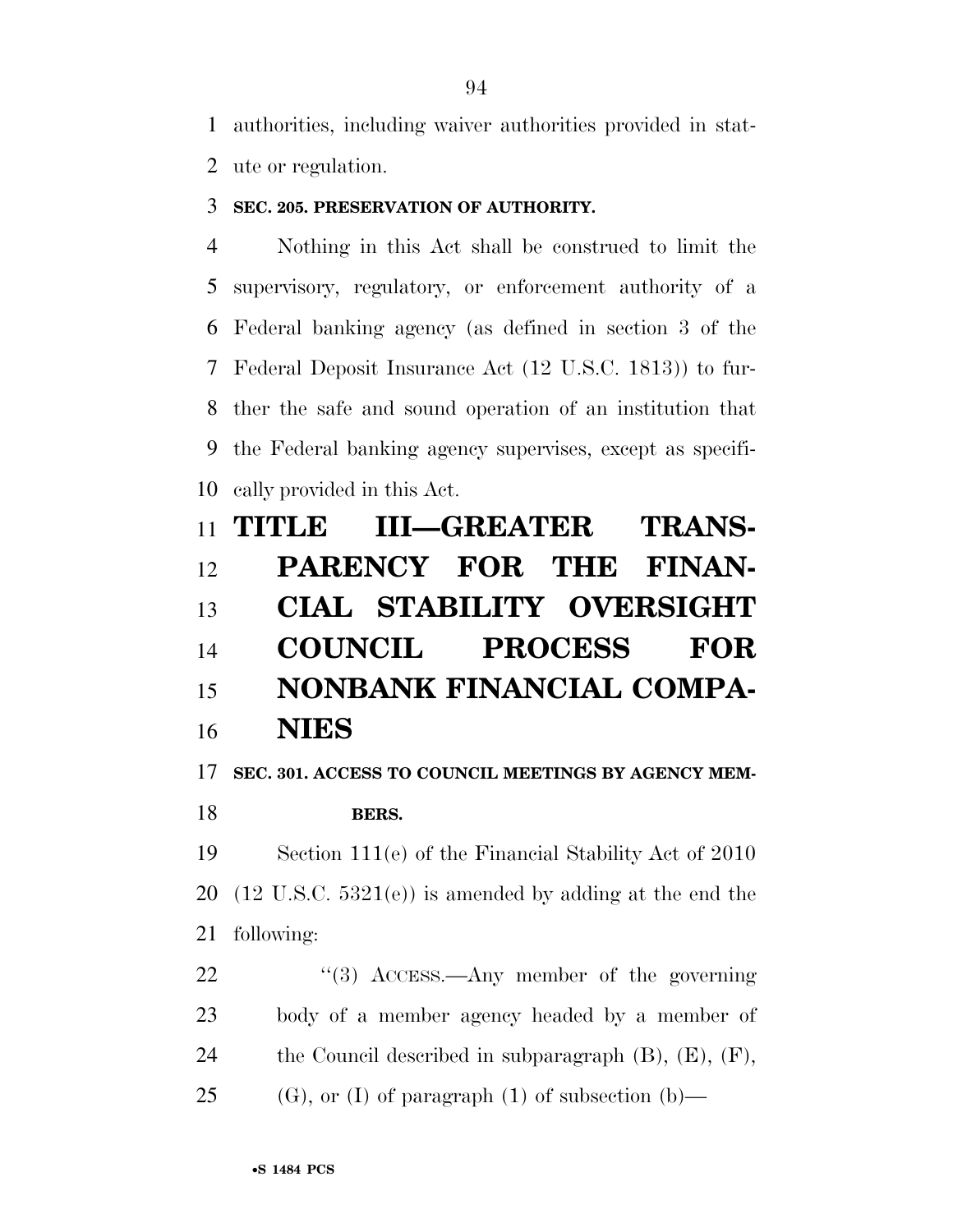| $\mathbf{1}$   | "(A) may attend a meeting of the Council,                 |
|----------------|-----------------------------------------------------------|
| $\overline{2}$ | including any meeting of representatives of the           |
| 3              | members of the Council; and                               |
| $\overline{4}$ | $\lq\lq$ (B) shall have access to the same infor-         |
| 5              | mation and materials that a member of the                 |
| 6              | Council described in subparagraph $(B)$ , $(E)$ ,         |
| 7              | $(F)$ , $(G)$ , or $(I)$ of paragraph $(1)$ of subsection |
| 8              | $(b)$ is provided or entitled to.".                       |
| 9              | SEC. 302. NONBANK DETERMINATION PROCESS.                  |
| 10             | Section 113 of the Financial Stability Act of 2010        |
| 11             | $(12 \text{ U.S.C. } 5323)$ is amended—                   |
| 12             | $(1)$ in subsection $(a)(2)$ —                            |
| 13             | (A) in the matter preceding subparagraph                  |
| 14             | $(A)$ , by inserting "factors, including" after           |
| 15             | "consider";                                               |
| 16             | $(B)$ in subparagraph $(H)$ , by striking "1 or           |
| 17             | more primary financial regulatory agencies"               |
| 18             | and inserting "its primary financial regulatory           |
| 19             | agency, including the appropriateness of the im-          |
| 20             | position of prudential standards in addition to           |
| 21             | or as opposed to other forms of regulation";              |
| 22             | $(C)$ in subparagraph $(J)$ , by striking "and"           |
| 23             | at the end;                                               |
| 24             | (D) by redesignating subparagraph $(K)$ as                |
| 25             | subparagraph $(L)$ ; and                                  |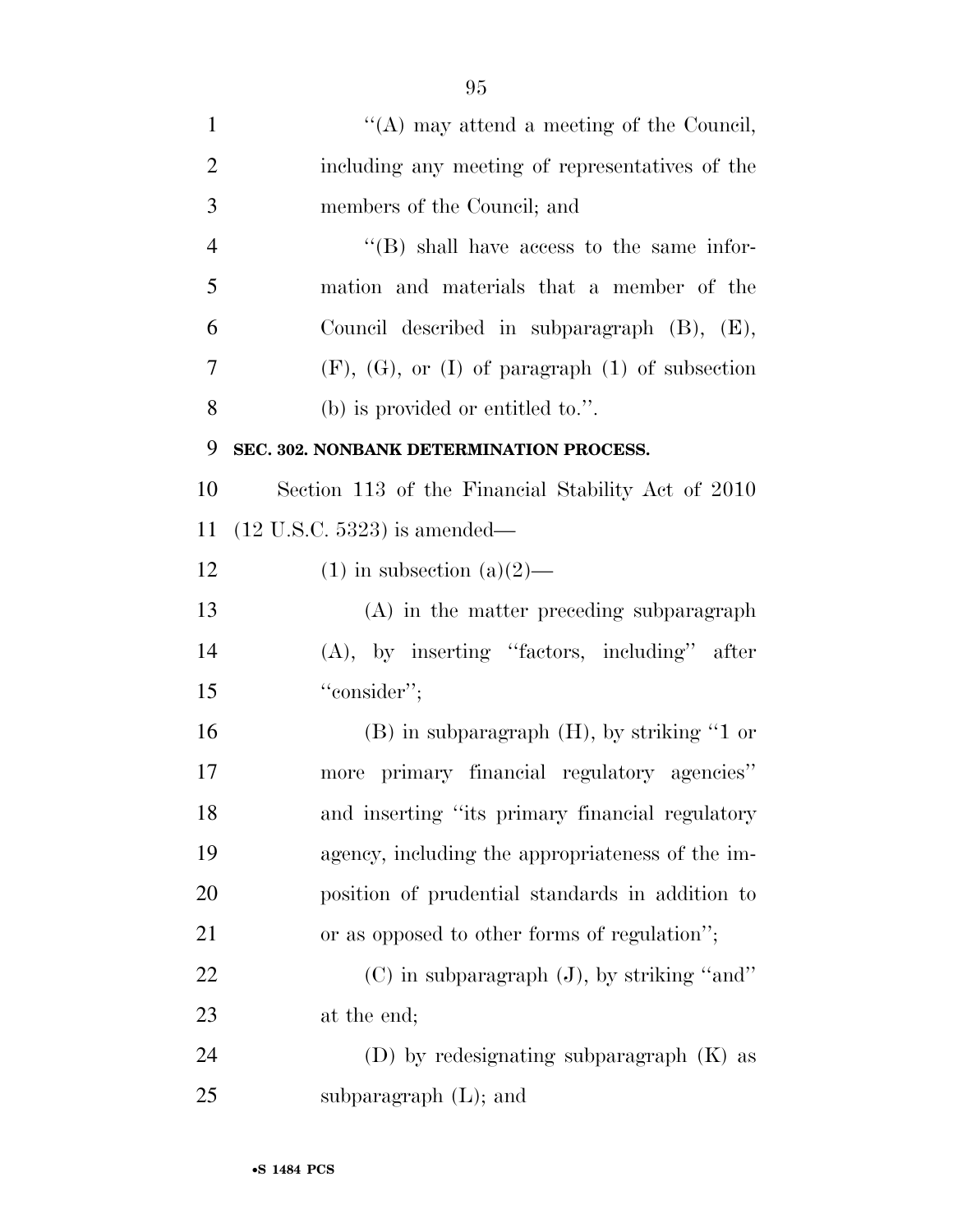| $\mathbf{1}$   | $(E)$ by inserting after subparagraph $(J)$           |
|----------------|-------------------------------------------------------|
| $\overline{2}$ | the following:                                        |
| 3              | $\lq\lq(K)$ actions taken by the primary finan-       |
| $\overline{4}$ | cial regulatory agency pursuant to subsection         |
| 5              | $(e)(1)(C)$ ; and";                                   |
| 6              | $(2)$ in subsection $(b)(2)$ —                        |
| 7              | $(A)$ in the matter preceding subparagraph            |
| 8              | $(A)$ , by inserting "factors, including" after       |
| 9              | "consider";                                           |
| 10             | $(B)$ in subparagraph $(H)$ , by inserting ",         |
| 11             | including the appropriateness of the imposition       |
| 12             | of prudential standards in addition to or as op-      |
| 13             | posed to other forms of regulation" before the        |
| 14             | semicolon at the end;                                 |
| 15             | $(C)$ in subparagraph $(J)$ , by striking "and"       |
| 16             | at the end;                                           |
| 17             | (D) by redesignating subparagraph $(K)$ as            |
| 18             | subparagraph $(L)$ ; and                              |
| 19             | $(E)$ by inserting after subparagraph $(J)$           |
| 20             | the following:                                        |
| 21             | $\lq\lq(K)$ actions taken by the primary finan-       |
| 22             | cial regulatory agency pursuant to subsection         |
| 23             | $(e)(1)(C)$ ; and";                                   |
| 24             | $(3)$ by striking subsections $(d)$ and $(e)$ and in- |
| 25             | serting the following:                                |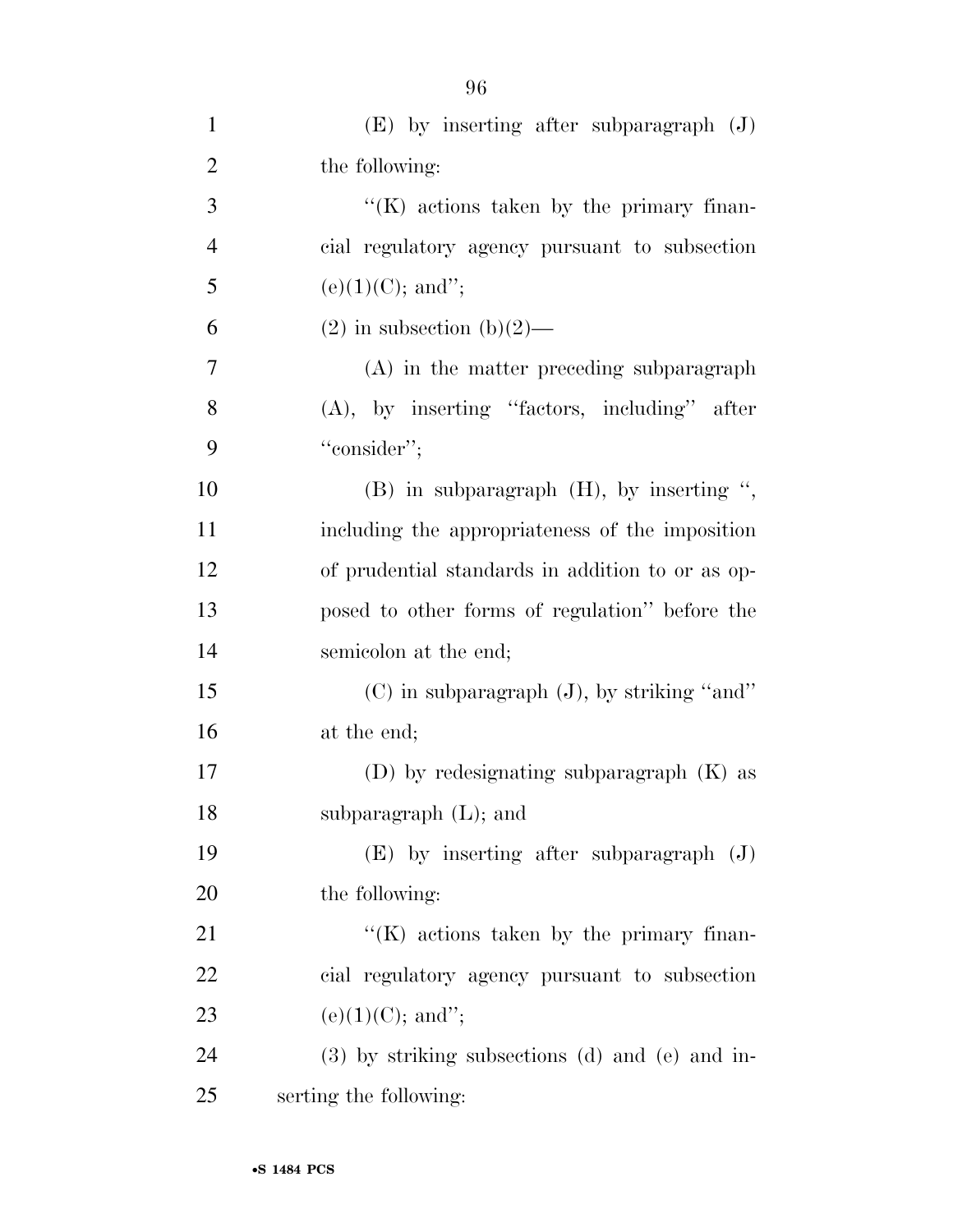| $\mathbf{1}$   | "(d) ANNUAL REEVALUATION AND RESCISSION.—            |
|----------------|------------------------------------------------------|
| $\overline{2}$ | "(1) ANNUAL REEVALUATION.—Not less fre-              |
| 3              | quently than annually, except with respect to sub-   |
| $\overline{4}$ | paragraph (E), the Council shall reevaluate each     |
| 5              | final determination made under subsection (a) or (b) |
| 6              | with respect to a nonbank financial company super-   |
| 7              | vised by the Board of Governors and shall—           |
| 8              | $\lq\lq$ provide a written notice to the             |
| 9              | nonbank financial company being reevaluated;         |
| 10             | $\lq\lq$ afford the nonbank financial company        |
| 11             | an opportunity to submit a plan, within such         |
| 12             | time as the Council determines to be appro-          |
| 13             | priate (but which shall be not earlier than 30)      |
| 14             | days after the date of receipt by the nonbank        |
| 15             | financial company of the notice provided under       |
| 16             | subparagraph $(A)$ , to modify the business,         |
| 17             | structure, or operations of the nonbank finan-       |
| 18             | cial company;                                        |
| 19             | $\cdot$ (C) afford the nonbank financial company     |
| 20             | an opportunity to submit written materials in        |
| 21             | addition to, or separate from, the plan de-          |
| 22             | scribed in subparagraph (B), within such time        |
| 23             | as the Council determines to be appropriate          |
| 24             | (but which shall be not earlier than 30 days         |
| 25             | after the date of receipt by the nonbank finan-      |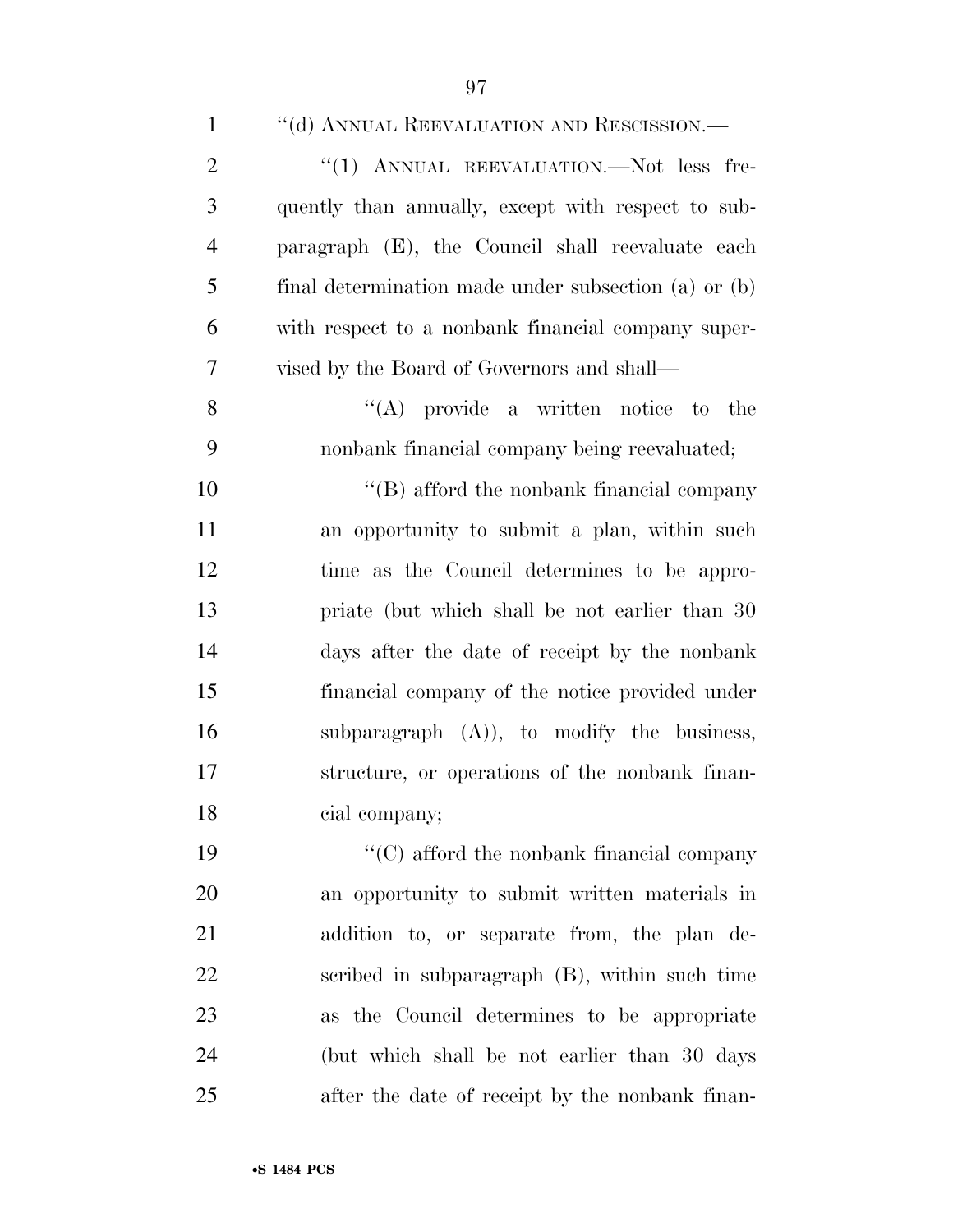| $\mathbf{1}$   | cial company of the notice provided under sub-      |
|----------------|-----------------------------------------------------|
| $\overline{2}$ | paragraph $(A)$ ), to contest the determination,    |
| 3              | including materials concerning whether, in the      |
| $\overline{4}$ | view of the nonbank financial company, the ma-      |
| 5              | terial financial distress at the nonbank financial  |
| 6              | company, or the nature, scope, size, scale, con-    |
| 7              | centration, interconnectedness, or mix of the ac-   |
| 8              | tivities of the nonbank financial company, could    |
| 9              | pose a threat to the financial stability of the     |
| 10             | United States;                                      |
| 11             | $\lq\lq$ (D) provide an opportunity for<br>the      |
| 12             | nonbank financial company to meet with rep-         |
| 13             | resentatives of the Council to present the infor-   |
| 14             | mation described in subparagraphs $(B)$ and $(C)$ ; |
| 15             | and                                                 |
| 16             | "(E) not less than once every 5 years and           |
| 17             | prior to a vote under paragraph $(3)(A)(ii)$ —      |
| 18             | "(i) not earlier than 30 days after the             |
| 19             | date of receipt of any notice under sub-            |
| 20             | paragraph $(A)$ , provide the nonbank finan-        |
| 21             | cial company with an opportunity to re-             |
| 22             | quest, in writing, a hearing before the             |
| 23             | Council to contest its final determination          |
| 24             | under subsection $(a)$ or $(b)$ ; and               |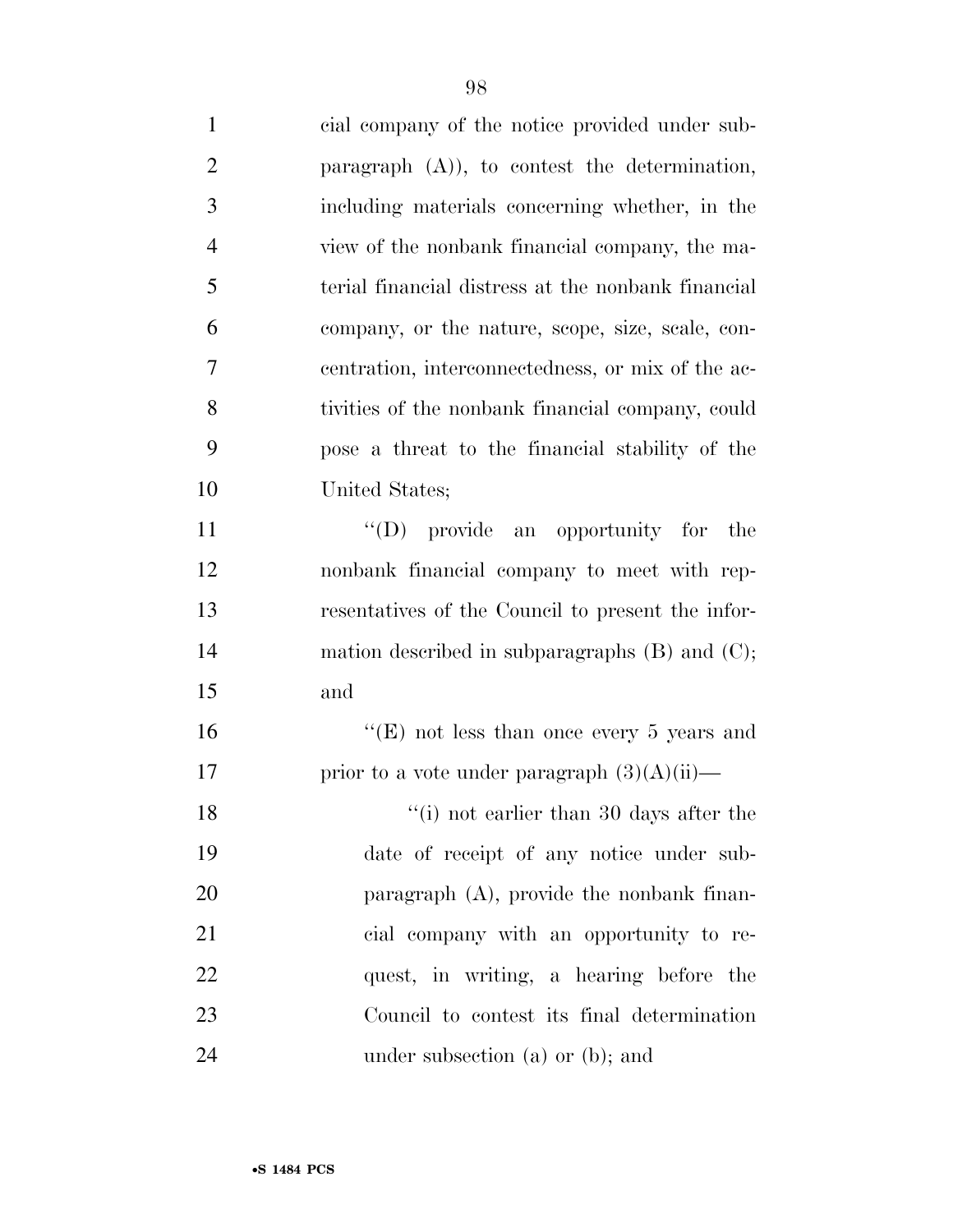| $\mathbf{1}$   | "(ii) if the Council receives a timely               |
|----------------|------------------------------------------------------|
| $\overline{2}$ | request under clause (i), fix a time (not            |
| 3              | earlier than 30 days after the date of re-           |
| $\overline{4}$ | ceipt of the request) and place at which             |
| 5              | the nonbank financial company may ap-                |
| 6              | pear, personally or through counsel, to, at          |
| 7              | the discretion of the nonbank financial              |
| 8              | company, provide oral testimony and oral             |
| 9              | argument to the members of the Council,              |
| 10             | with not fewer than $\frac{2}{3}$ of the voting mem- |
| 11             | bers of the Council, including the Chair-            |
| 12             | person, in attendance.                               |
| 13             | "(2) COMPANY PLAN.—If a nonbank financial            |
| 14             | company submits a plan in accordance with para-      |
| 15             | graph $(1)(B)$ , the Council shall—                  |
| 16             | $\lq\lq$ consider whether the plan, if imple-        |
| 17             | mented, would result in the nonbank financial        |
| 18             | company no longer meeting the criteria for a         |
| 19             | final determination under subsection (a) or (b);     |
| 20             | and                                                  |
| 21             | "(B) provide the nonbank financial com-              |
| 22             | pany with—                                           |
| 23             | "(i) analysis of whether and to what                 |
| 24             | extent the plan addresses the potential              |
| 25             | threat posed by the nonbank financial com-           |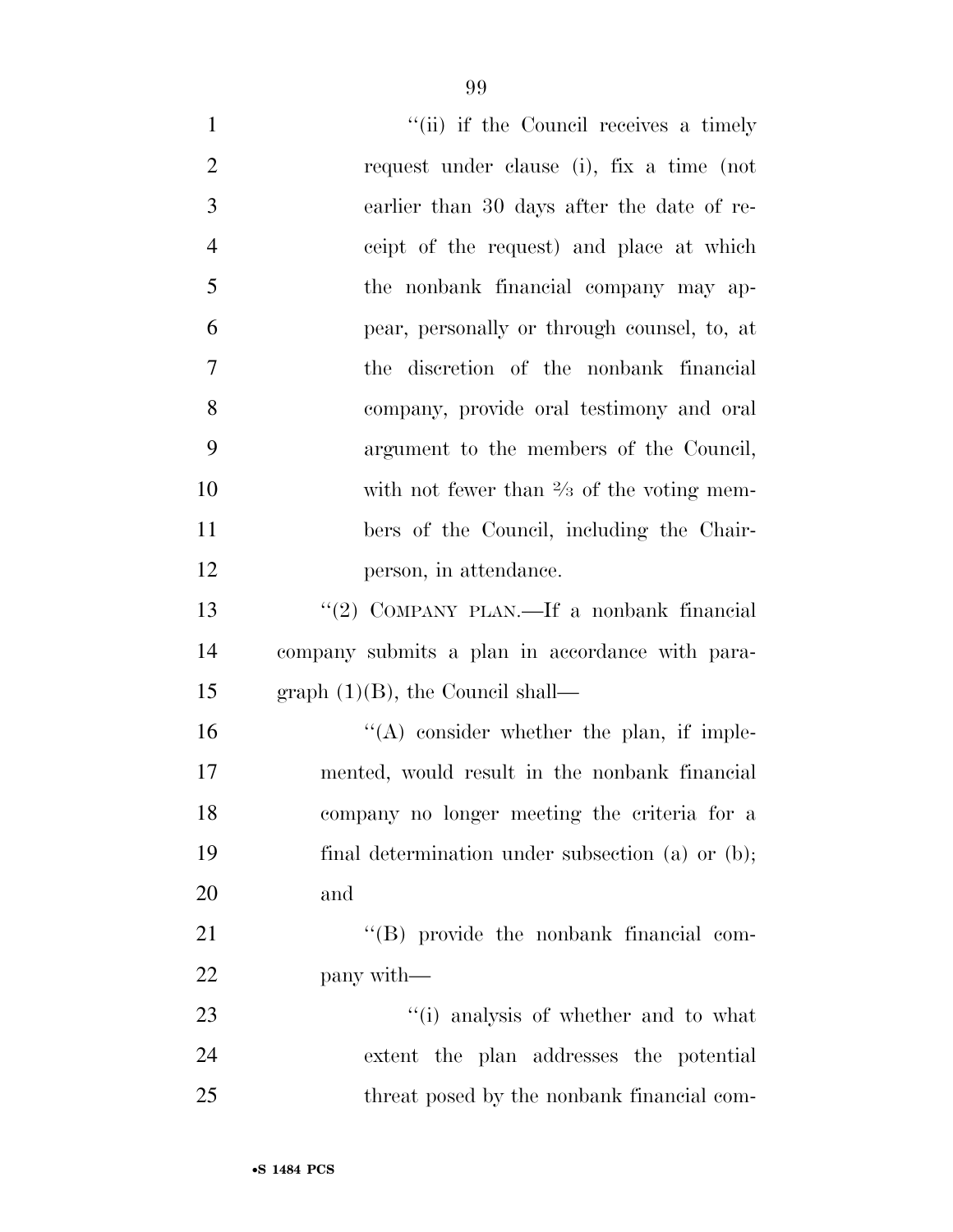| $\mathbf{1}$   | pany to the financial stability of the                     |
|----------------|------------------------------------------------------------|
| $\overline{2}$ | United States;                                             |
| 3              | "(ii) an opportunity to meet with rep-                     |
| $\overline{4}$ | resentatives of the Council to discuss the                 |
| 5              | analysis provided under clause (i); and                    |
| 6              | "(iii) an opportunity to revise the                        |
| 7              | plan, after discussions with representatives               |
| 8              | of the Council.                                            |
| 9              | $``(3)$ VOTING AND EXPLANATION.—                           |
| 10             | "(A) IN GENERAL.—After evaluating the                      |
| 11             | materials and information provided by a                    |
| 12             | nonbank financial company under paragraph                  |
| 13             | (1) and fulfilling the requirements of paragraph           |
| 14             | $(2)$ , and not later than 180 days after the date         |
| 15             | of receipt by the nonbank financial company of             |
| 16             | the notice provided under paragraph $(1)(A)$ , the         |
| 17             | Council shall, on a nondelegable basis and by a            |
| 18             | vote of not fewer than $\frac{2}{3}$ of the voting members |
| 19             | then serving, including an affirmative vote by             |
| 20             | the Chairperson—                                           |
| 21             | "(i) except as otherwise provided in                       |
| 22             | clause (ii), determine whether the nonbank                 |
| 23             | financial company no longer meets the cri-                 |
| 24             | teria for a final determination under sub-                 |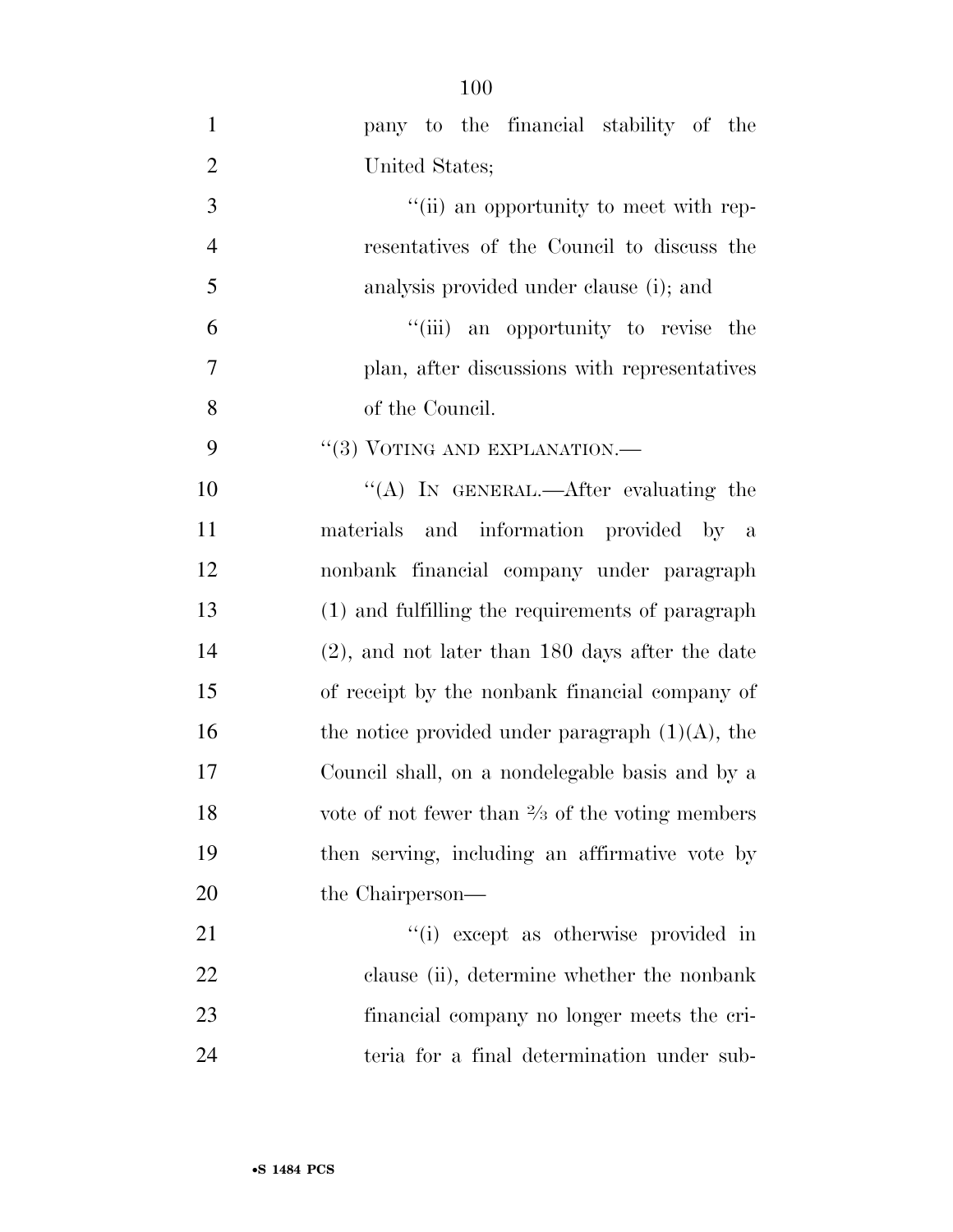| $\mathbf{1}$   | section (a) or (b), in which case the Coun-               |
|----------------|-----------------------------------------------------------|
| $\overline{2}$ | cil shall rescind such determination; and                 |
| 3              | "(ii) not less than once every $5$ years,                 |
| $\overline{4}$ | and following a hearing held under para-                  |
| 5              | graph $(1)(E)(ii)$ , determine whether to                 |
| 6              | renew a final determination under sub-                    |
| $\overline{7}$ | section (a) or $(b)$ .                                    |
| 8              | "(B) NOTICE OF FINAL DETERMINA-                           |
| 9              | TION.—If the Council does not vote to rescind             |
| 10             | determination under subparagraph<br>final<br>$\mathbf{a}$ |
| 11             | $(A)(i)$ or votes to renew a final determination          |
| 12             | under subparagraph $(A)(ii)$ , the Council shall          |
| 13             | provide a notice to the nonbank financial com-            |
| 14             | pany and the primary financial regulatory agen-           |
| 15             | cy of the nonbank financial company with the              |
| 16             | reasons for the decision by the Council, which            |
| 17             | notice shall address with specificity—                    |
| 18             | "(i) any changes to the basis for the                     |
| 19             | final determination decision made under                   |
| 20             | subsection (a) or (b) since the date on                   |
| 21             | which the final determination under sub-                  |
| 22             | section (a) or (b) was made, including any                |
| 23             | changes to the information provided to the                |
| 24             | nonbank financial company under—                          |
| 25             | "(I) subsection (e)(2)(C)(i)(IV);                         |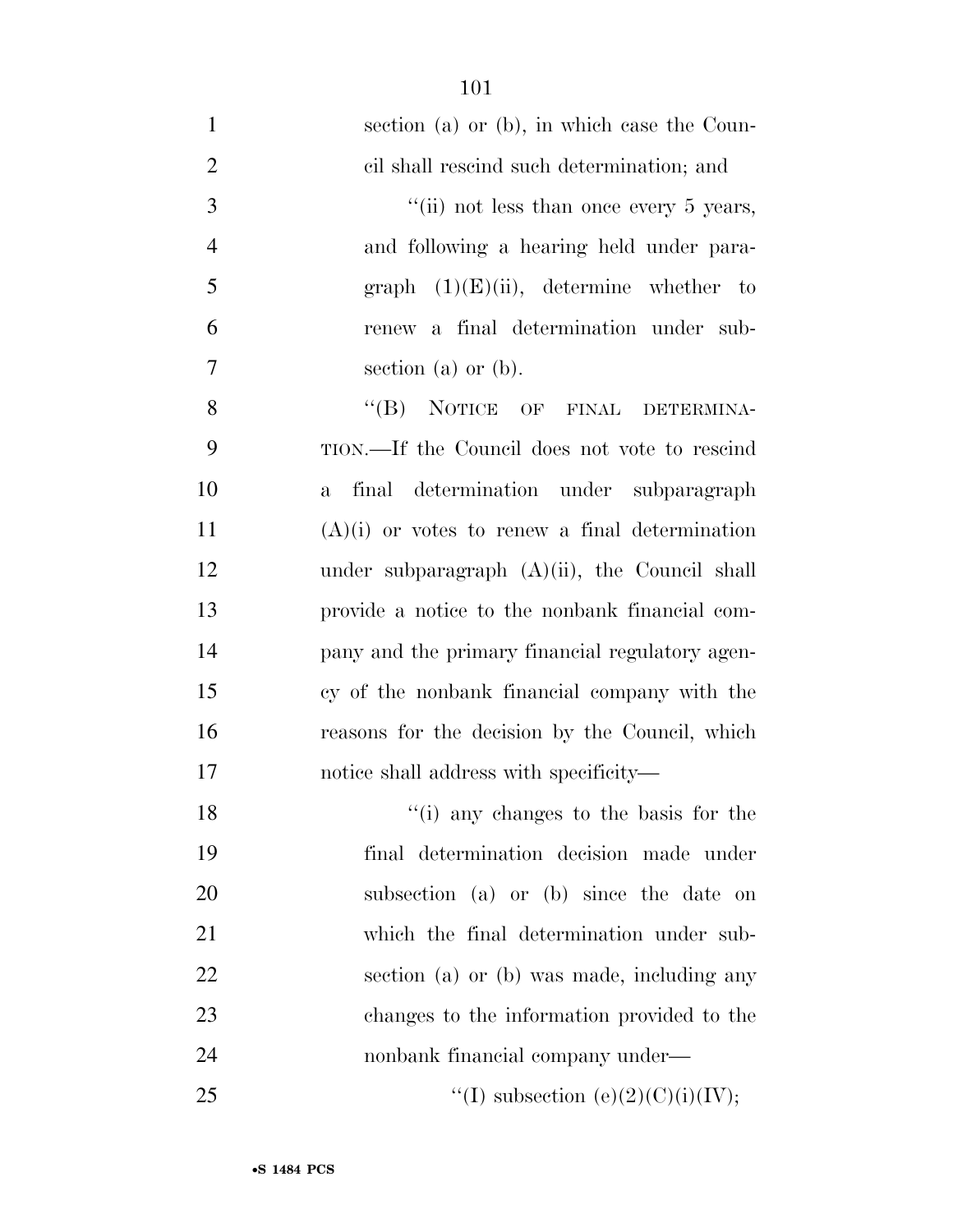| $\mathbf{1}$   | "(II) this clause, in prior years;         |
|----------------|--------------------------------------------|
| $\overline{2}$ | <b>or</b>                                  |
| 3              | "(III) subparagraph $(D)$ ;                |
| $\overline{4}$ | "(ii) any plan submitted by the            |
| 5              | nonbank financial company and considered   |
| 6              | by the Council under paragraph (2), and    |
| 7              | shall, at a minimum, include—              |
| 8              | $\lq\lq$ (I) a detailed analysis of wheth- |
| 9              | er and to what extent successful im-       |
| 10             | plementation of the plan could result      |
| 11             | in the nonbank financial company no        |
| 12             | longer meeting the criteria for a final    |
| 13             | determination under subsection (a) or      |
| 14             | $(b)$ ; and                                |
| 15             | $\lq\lq$ (II) a detailed explanation of    |
| 16             | why, if the plan were implemented,         |
| 17             | the nonbank financial company would        |
| 18             | still meet the criteria for a final deter- |
| 19             | mination under subsection (a) or $(b)$ ,   |
| 20             | if the Council, during its consideration   |
| 21             | of the plan under paragraph $(2)$ , con-   |
| 22             | cluded<br>that the nonbank<br>financial    |
| 23             | company would still meet those cri-        |
| 24             | teria if the plan were implemented;        |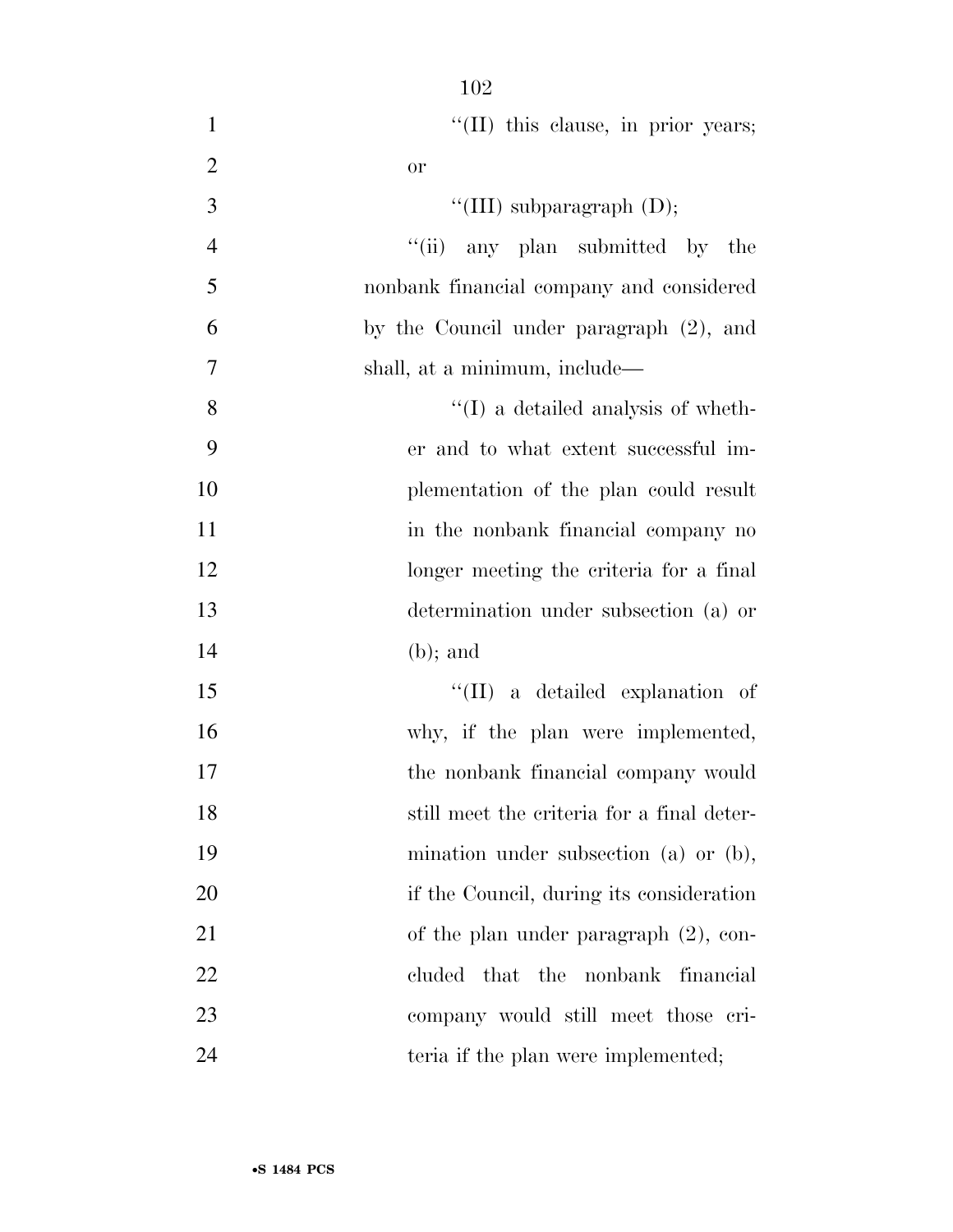| $\mathbf{1}$   | "(iii) aspects of the business, oper-              |
|----------------|----------------------------------------------------|
| $\overline{2}$ | ations, or structure, including the nature,        |
| 3              | scope, size, scale, concentration, inter-          |
| $\overline{4}$ | connectedness, or mix of the activities, of        |
| 5              | the nonbank financial company that the             |
| 6              | Council believes could pose a threat to the        |
| $\overline{7}$ | financial stability of the United States, in-      |
| 8              | cluding an assessment by the Council of            |
| 9              | the probability and magnitude of the               |
| 10             | threat; and                                        |
| 11             | "(iv) an explanation of actions the                |
| 12             | nonbank financial company could take in            |
| 13             | order for the Council to rescind the deter-        |
| 14             | mination.                                          |
| 15             | "(C) NO FINAL DETERMINATION.—If the                |
| 16             | Council votes to rescind a final determination     |
| 17             | under subparagraph $(A)(i)$ or does not vote to    |
| 18             | renew a final determination under subpara-         |
| 19             | graph $(A)(ii)$ , the existing final determination |
| 20             | under subsection (a) or (b) shall be rescinded     |
| 21             | and the Council shall inform the nonbank fi-       |
| 22             | nancial company in writing.                        |
| 23             | "(D) EXPLANATION FOR CERTAIN COMPA-                |
| 24             | NIES.—With respect to a reevaluation under         |
| 25             | this subsection in which the final determination   |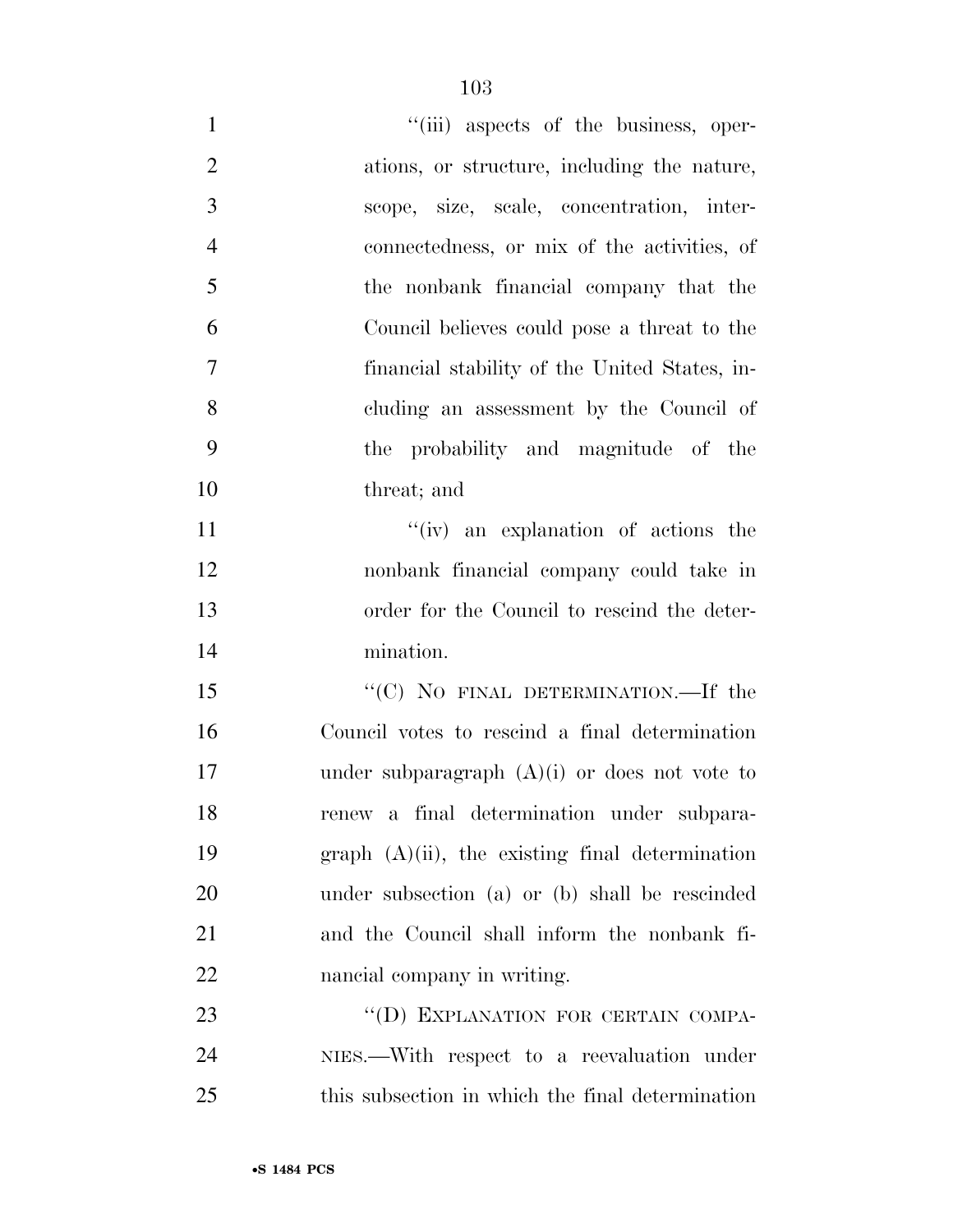| $\mathbf{1}$   | under subsection (a) or (b) being reevaluated             |
|----------------|-----------------------------------------------------------|
| $\overline{2}$ | was made before the date of enactment of this             |
| 3              | subparagraph, the Council, as part of such re-            |
| $\overline{4}$ | evaluation, shall provide a statement that—               |
| 5              | "(i) explains with specificity the basis                  |
| 6              | for such determination; and                               |
| $\overline{7}$ | "(ii) includes the analysis required                      |
| 8              | under subsection (e)(2)(C)(i)(IV).                        |
| 9              | "(E) VOTING THRESHOLD FOR RESCISSION                      |
| 10             | DETERMINATION.—Notwithstanding sub-<br>OF                 |
| 11             | paragraph $(A)$ , the Council may, at any time,           |
| 12             | on a nondelegable basis and by a vote of not              |
| 13             | fewer than $\frac{2}{3}$ of the voting members then serv- |
| 14             | ing, including an affirmative vote by the Chair-          |
| 15             | person, determine that a nonbank financial                |
| 16             | company no longer meets the criteria for a final          |
| 17             | determination under subsection (a) or (b), in             |
| 18             | which case the Council shall rescind the final            |
| 19             | determination.                                            |
| 20             | "(e) REQUIREMENTS FOR PROPOSED DETERMINA-                 |
| 21             | TION, NOTICE AND OPPORTUNITY FOR HEARING, AND             |
| 22             | FINAL DETERMINATION.-                                     |
| 23             | "(1) IN GENERAL.—Prior to making a final de-              |
| 24             | termination under subsection (a) or (b) with respect      |
| 25             | to a nonbank financial company, the Council must—         |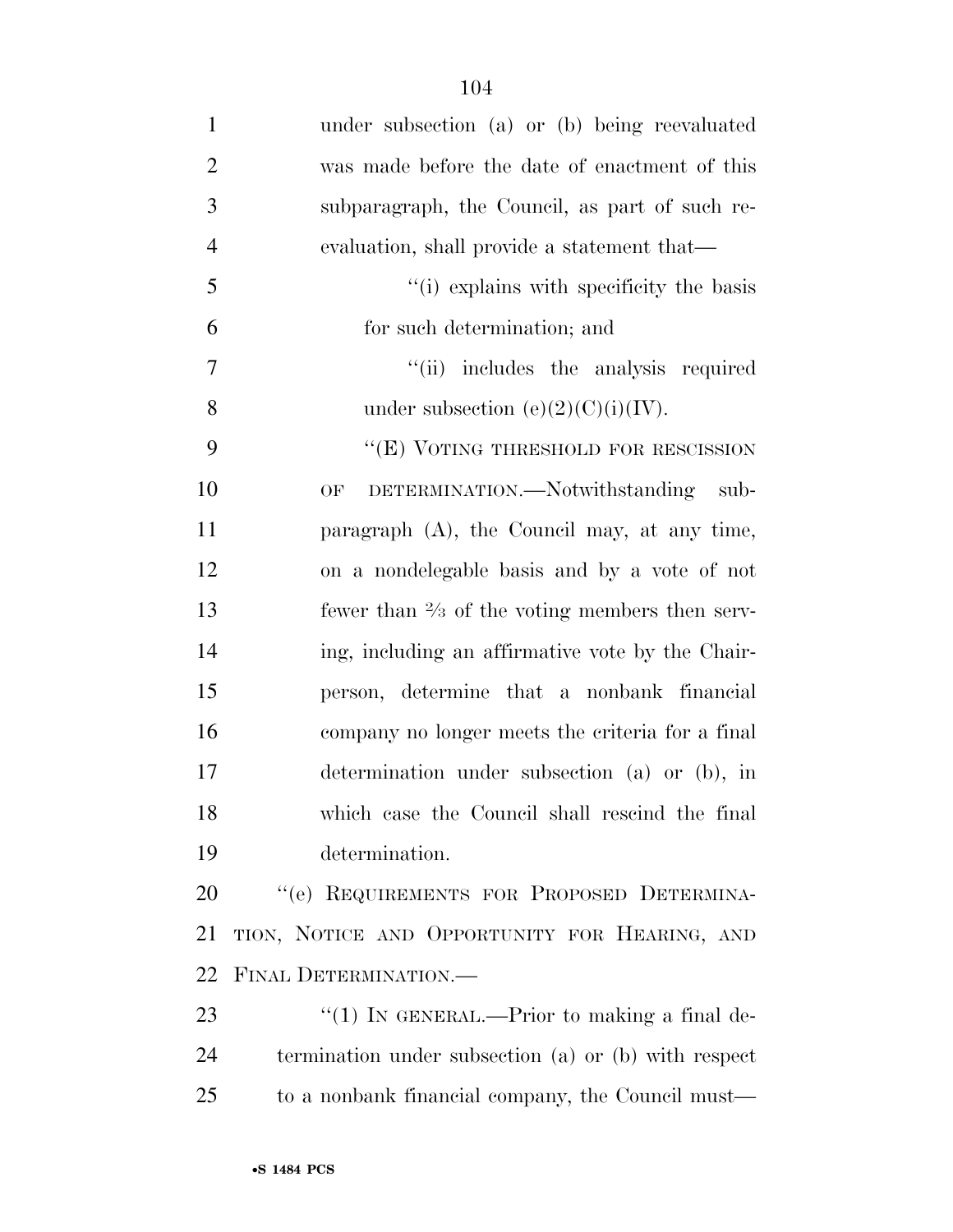| $\mathbf{1}$   | "(A) provide the nonbank financial com-           |
|----------------|---------------------------------------------------|
| $\overline{2}$ | pany and its primary financial regulatory agen-   |
| 3              | cy with a notice that the nonbank financial       |
| $\overline{4}$ | company is being evaluated, which notice shall,   |
| 5              | at minimum—                                       |
| 6              | "(i) include any quantitative analysis            |
| 7              | used by the Council as part of its evalua-        |
| 8              | tion;                                             |
| 9              | "(ii) identify with specificity any fac-          |
| 10             | tors that the Council has considered pursu-       |
| 11             | ant to subsection (a)(2) or (b)(2) relating       |
| 12             | to the nonbank financial company that             |
| 13             | could cause the nonbank financial company         |
| 14             | to be subject to a final determination            |
| 15             | under subsection $(a)$ or $(b)$ ; and             |
| 16             | "(iii) include an explanation of how              |
| 17             | each factor identified in clause (ii) relates     |
| 18             | the potential threat posed by the<br>$\rm{to}$    |
| 19             | nonbank financial company to the financial        |
| 20             | stability of the United States;                   |
| 21             | "(B) provide the nonbank financial com-           |
| 22             | pany an opportunity, not earlier than 30 days     |
| 23             | after the date of receipt by the nonbank finan-   |
| 24             | cial company of the notice under subparagraph     |
| 25             | $(A)$ , to meet with representatives of the Coun- |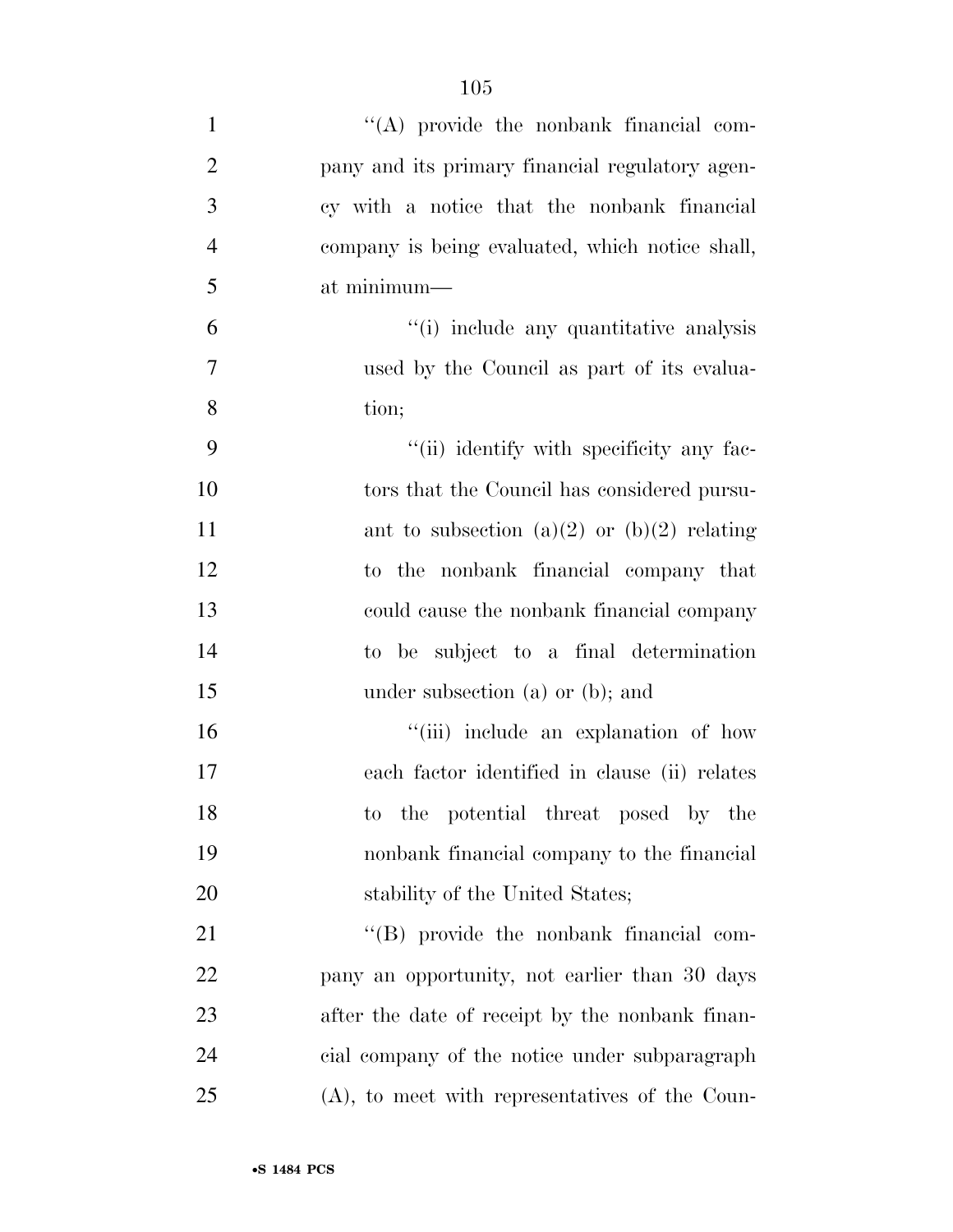| $\mathbf{1}$   | cil, including to discuss the notice and any anal- |
|----------------|----------------------------------------------------|
| $\overline{2}$ | ysis and factors considered by the Council;        |
| 3              | "(C) provide the primary financial regu-           |
| $\overline{4}$ | latory agency of the nonbank financial company     |
| 5              | with not less than 180 days from the date of       |
| 6              | receipt of the notice in subparagraph $(A)$ to —   |
| 7              | "(i) provide a written response to the             |
| 8              | Council that includes an assessment of—            |
| 9              | "(I) the factors identified pursu-                 |
| 10             | ant to subparagraph $(A)(ii)$ ;                    |
| 11             | "(II) the explanation provided                     |
| 12             | pursuant to subparagraph $(A)(iii)$ ;              |
| 13             | and                                                |
| 14             | "(III) the degree to which the po-                 |
| 15             | tential threat to the financial stability          |
| 16             | of the United States is currently ad-              |
| 17             | dressed or could be addressed by ex-               |
| 18             | isting or pending regulation or other              |
| 19             | regulatory action; and                             |
| 20             | "(ii) issue proposed regulations or un-            |
| 21             | dertake other regulatory action to ad-             |
| 22             | dress—                                             |
| 23             | "(I) the factors identified pursu-                 |
| 24             | ant to subparagraph $(A)(ii)$ , as appli-          |
| 25             | cable; and                                         |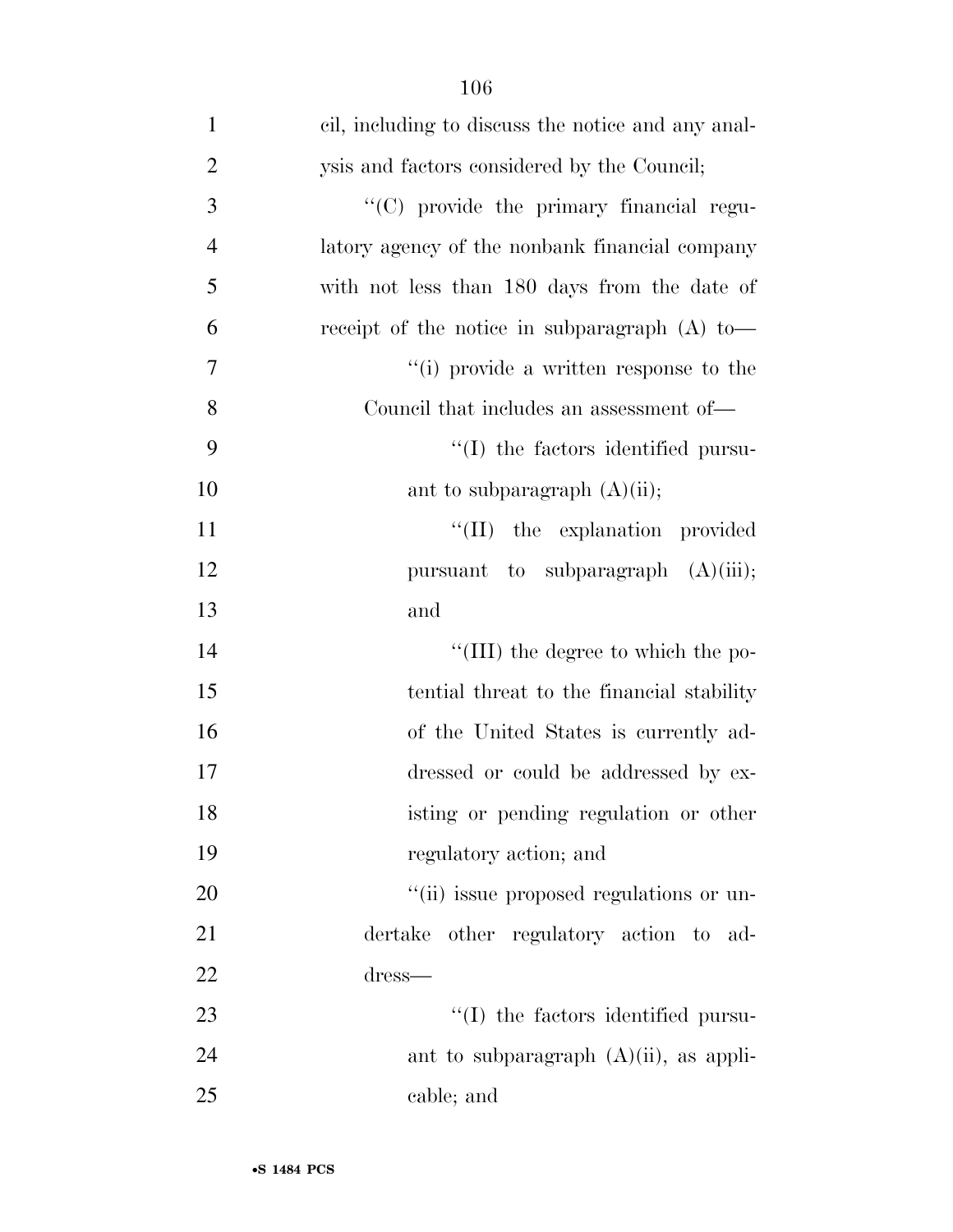| $\mathbf{1}$   | "(II) the potential threat posed                  |
|----------------|---------------------------------------------------|
| 2              | by the nonbank financial company to               |
| 3              | the financial stability of the United             |
| $\overline{4}$ | States;                                           |
| 5              | $\lq\lq$ (D) in the event that the primary finan- |
| 6              | cial regulatory agency has provided a written     |
| $\overline{7}$ | response under subparagraph $(C)(i)$ or issued    |
| 8              | proposed regulations or taken other regulatory    |
| 9              | actions under subparagraph $(C)(ii)$ , find that— |
| 10             | "(i) taking into account the written              |
| 11             | response by the primary financial regu-           |
| 12             | latory agency under subparagraph $(C)(i)$ ,       |
| 13             | the nonbank financial company merits a            |
| 14             | proposed determination under subpara-             |
| 15             | $graph(E);$ and                                   |
| 16             | "(ii) the primary financial regulatory            |
| 17             | agency has not proposed regulations or            |
| 18             | taken other regulatory actions after receipt      |
| 19             | of the notice under subparagraph (A) that         |
| 20             | sufficiently address the factors identified       |
| 21             | pursuant to subparagraph $(A)(ii)$ , as appli-    |
| 22             | cable, and the potential threat posed by          |
| 23             | the nonbank financial company to the fi-          |
| 24             | nancial stability of the United States;           |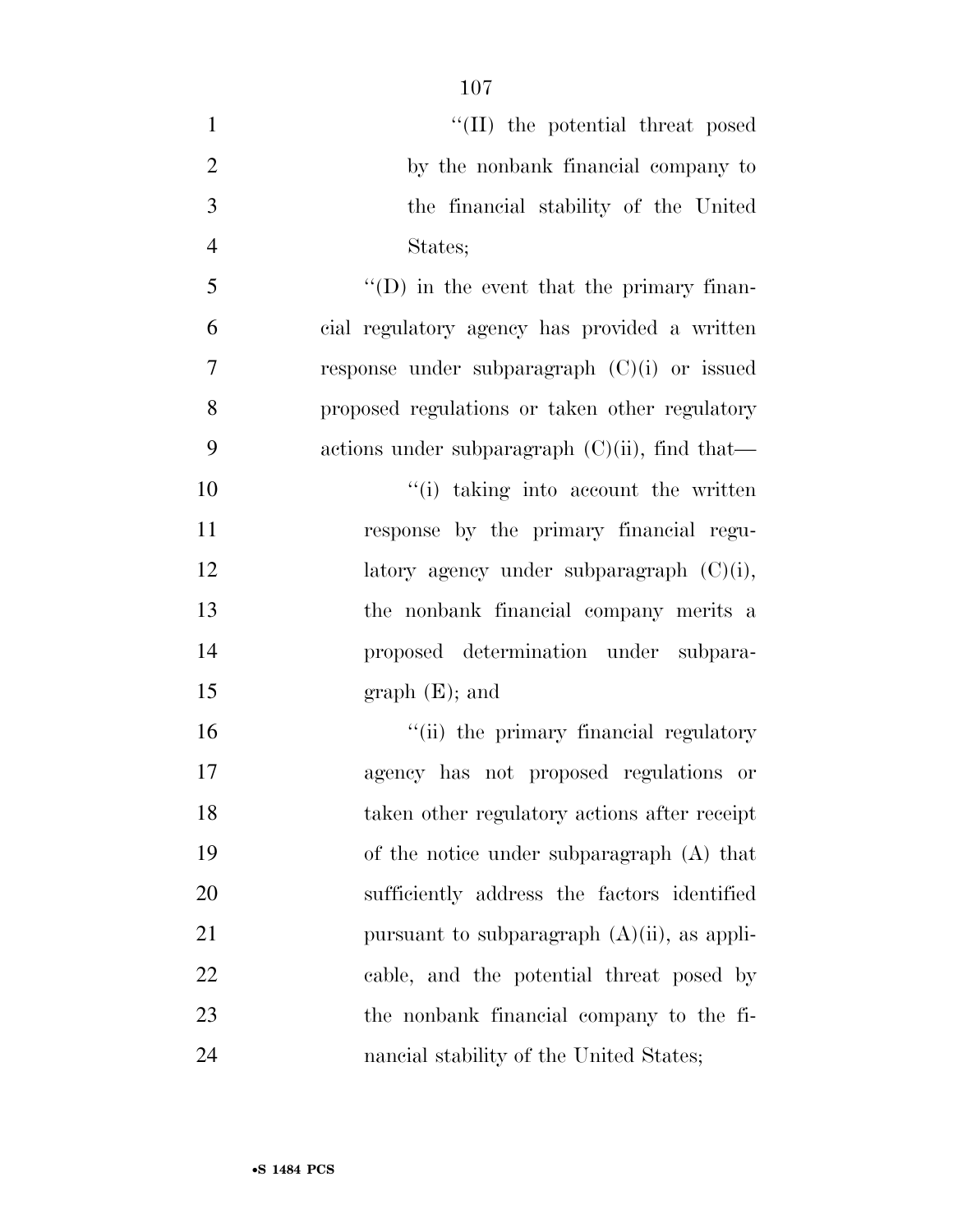| $\mathbf{1}$     | $\lq\lq$ (E) after fulfilling the requirements of          |
|------------------|------------------------------------------------------------|
| $\mathbf{2}$     | subparagraphs $(A)$ , $(B)$ , $(C)$ , and $(D)$ , on a     |
| 3                | nondelegable basis and by a vote of not fewer              |
| $\overline{4}$   | than $\frac{2}{3}$ of the voting members then serving, in- |
| 5                | cluding an affirmative vote by the Chairperson,            |
| 6                | propose to make a determination under sub-                 |
| $\boldsymbol{7}$ | section (a) or (b) with respect to the nonbank             |
| 8                | financial company; and                                     |
| 9                | $\lq\lq(F)$ subsequent to making a proposed de-            |
| 10               | termination under subparagraph $(E)$ —                     |
| 11               | "(i) provide a notice to the nonbank                       |
| 12               | financial company and its primary finan-                   |
| 13               | cial regulatory agency, which notice shall                 |
| 14               | contain the basis for the proposed deter-                  |
| 15               | mination under subparagraph (E), includ-                   |
| 16               | $ing$ —                                                    |
| 17               | $\lq\lq$ the information and expla-                        |
| 18               | nation required under subparagraph                         |
| 19               | $(A)$ , along with any updates to such                     |
| 20               | information or explanation related to                      |
| 21               | proposed determination<br>the<br>under                     |
| 22               | subparagraph $(E)$ ; and                                   |
| 23               | "(II) an explanation and jus-                              |
| 24               | tification for any finding under sub-                      |
| 25               | paragraph $(D)$ ;                                          |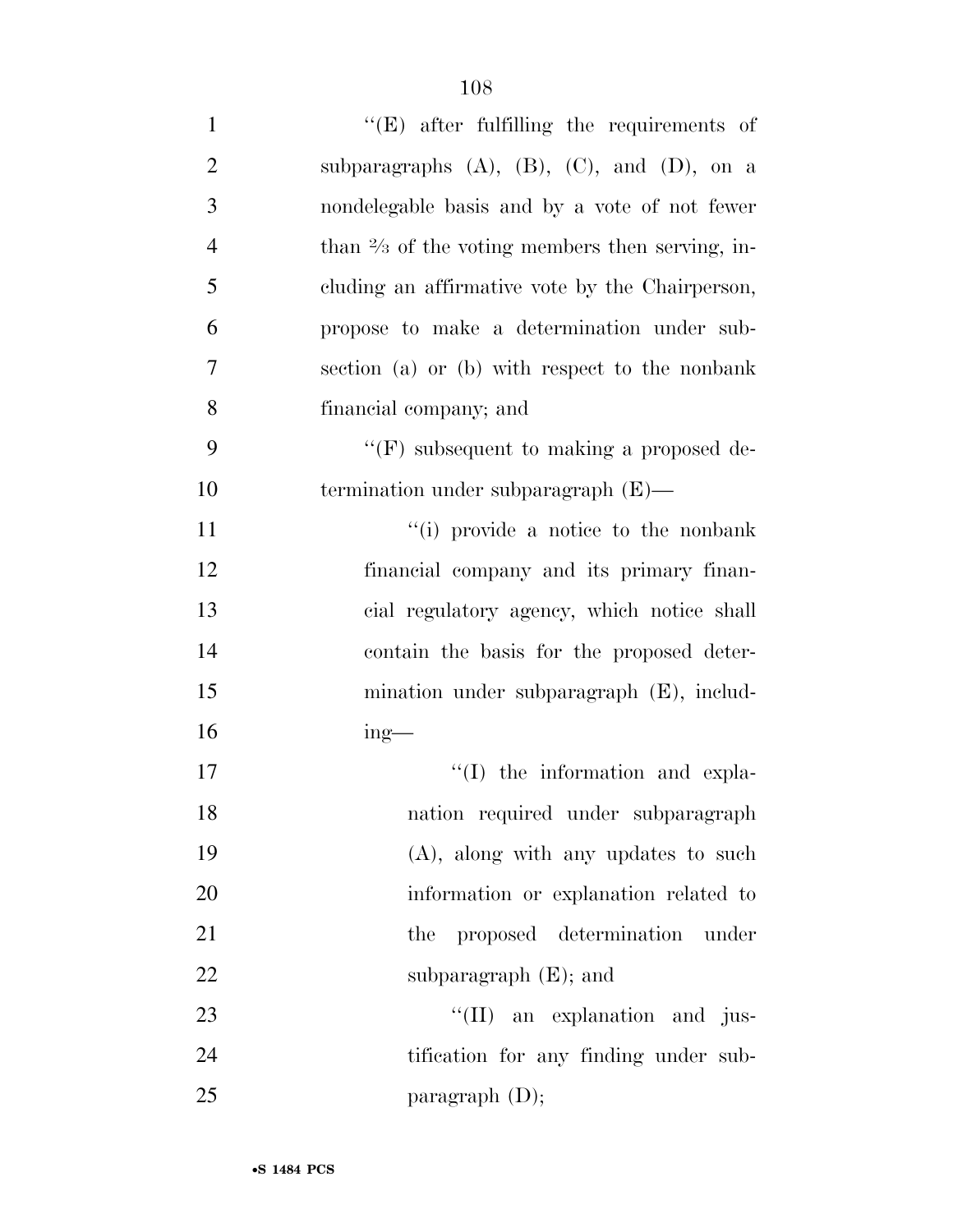| $\mathbf{1}$   | "(ii) not later than 30 days after the      |
|----------------|---------------------------------------------|
| $\overline{2}$ | date of receipt of any notice under clause  |
| 3              | (i), provide the nonbank financial company  |
| $\overline{4}$ | with an opportunity to request, in writing, |
| 5              | a hearing before the Council to contest the |
| 6              | proposed determination under subpara-       |
| $\tau$         | graph(E);                                   |
| 8              | "(iii) if the Council receives a timely     |
| 9              | request under clause (ii), fix a time (not  |
| 10             | earlier than 30 days after the date of re-  |
| 11             | ceipt of the request) and place at which    |
| 12             | the nonbank financial company may ap-       |
| 13             | pear, personally or through counsel, to, at |
| 14             | the discretion of the nonbank financial     |
| 15             | company-                                    |
| 16             | $\lq\lq$ (I) submit a plan to modify the    |
| 17             | business, structure, or operations of       |
| 18             | nonbank financial company in<br>the         |
| 19             | order to address the factors and the        |
| 20             | potential threat posed by the nonbank       |
| 21             | financial company to the financial sta-     |
| 22             | bility of the United States identified      |
| 23             | pursuant to clause $(i)(I)$ , as applica-   |
| 24             | ble;                                        |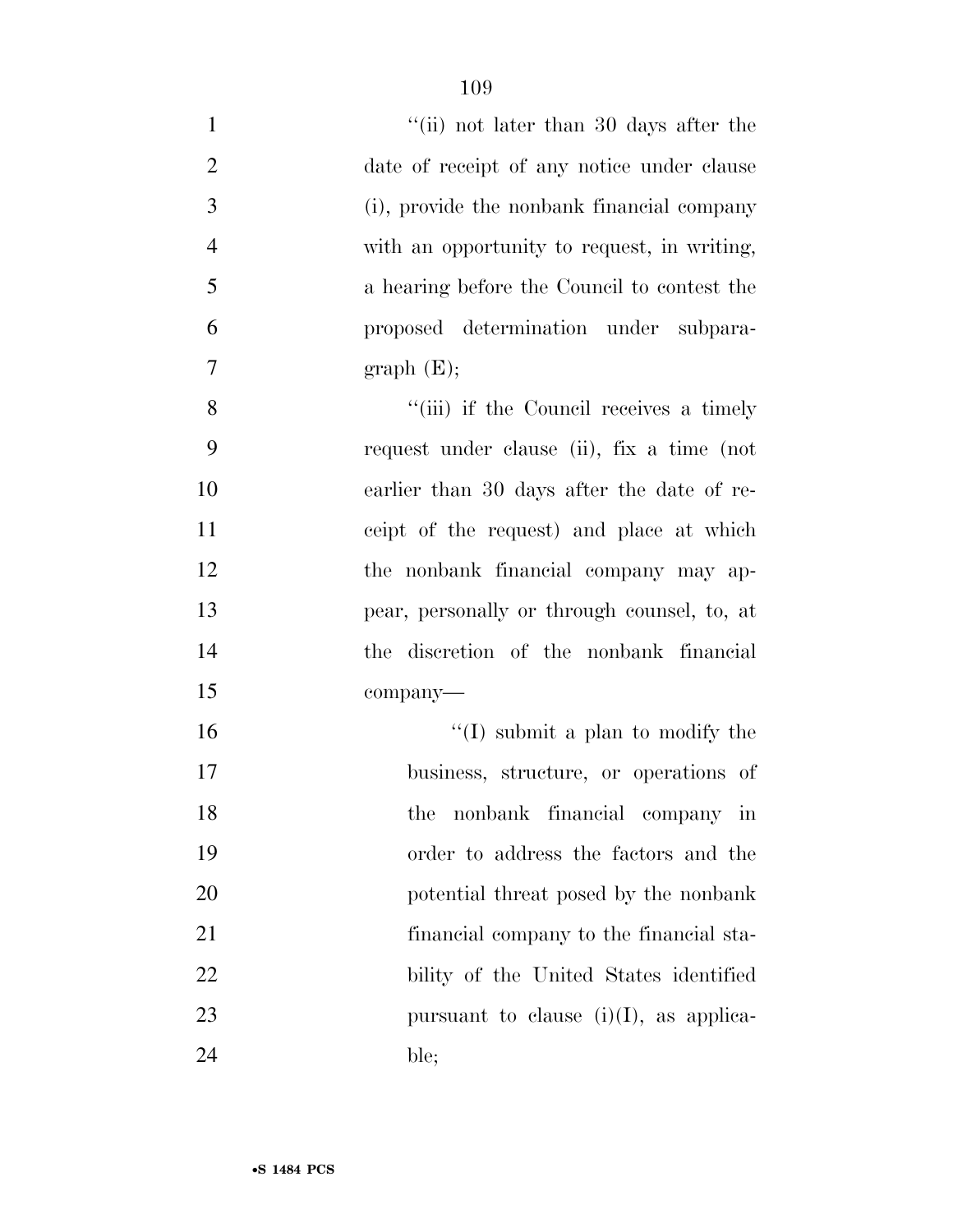| $\mathbf{1}$   | "(II) submit written materials in                 |
|----------------|---------------------------------------------------|
| $\overline{2}$ | addition to or separate from the plan             |
| 3              | described in subclause $(I)$ ; and                |
| $\overline{4}$ | "(III) provide oral testimony and                 |
| 5              | oral argument to the members of the               |
| 6              | Council, with not fewer than $\frac{2}{3}$ of the |
| 7              | voting members of the Council, in-                |
| 8              | cluding the Chairperson, in attend-               |
| 9              | ance; and                                         |
| 10             | "(iv) in the event a plan is submitted            |
| 11             | to the Council under clause $(iii)(I)$ —          |
| 12             | $\lq\lq$ consider whether the plan, if            |
| 13             | implemented, would address the fac-               |
| 14             | tors and the potential threat posed by            |
| 15             | the nonbank financial company to the              |
| 16             | financial stability of the United States          |
| 17             | identified pursuant to clause $(i)(I)$ , as       |
| 18             | applicable; and                                   |
| 19             | "(II) provide the nonbank finan-                  |
| 20             | cial company with—                                |
| 21             | "(aa) analysis of whether                         |
| 22             | and to what extent the plan ad-                   |
| 23             | dresses the factors and the po-                   |
| 24             | tential threat posed by the                       |
| 25             | nonbank financial company to                      |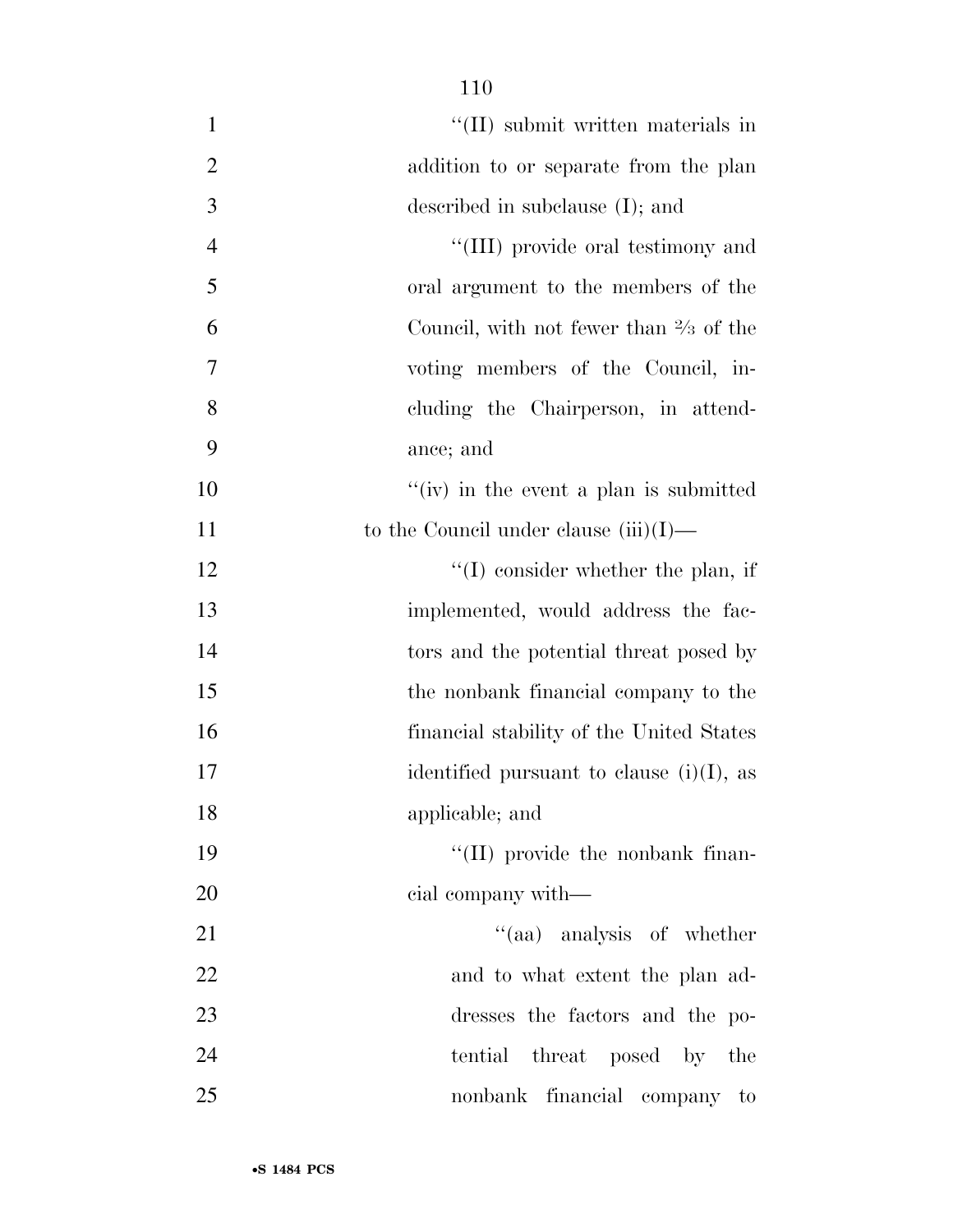| $\mathbf{1}$   | the financial stability of the                    |
|----------------|---------------------------------------------------|
| $\overline{2}$ | United States identified pursuant                 |
| 3              | to clause $(i)(I)$ , as applicable;               |
| $\overline{4}$ | "(bb) an opportunity to                           |
| 5              | meet with representatives of the                  |
| 6              | Council to discuss the analysis                   |
| $\overline{7}$ | provided under item (aa); and                     |
| 8              | "(ce) an opportunity to re-                       |
| 9              | vise the plan, after discussions                  |
| 10             | with representatives of the Coun-                 |
| 11             | cil.                                              |
| 12             | $``(2)$ FINAL DETERMINATION.—                     |
| 13             | "(A) IN GENERAL.—After fulfilling the re-         |
| 14             | quirements of paragraph (1), and not later than   |
| 15             | 90 days after the date on which a hearing is      |
| 16             | held under paragraph $(1)(F)(iii)$ , the Council  |
| 17             | may vote to make a final determination under      |
| 18             | subsection (a) or (b). The Council may delay      |
| 19             | the vote up to 1 additional year after the con-   |
| 20             | clusion of the 90-day period if considering a     |
| 21             | plan under paragraph $(1)(F)(iv)(I)$ .            |
| 22             | "(B) OUTCOME OF THE VOTE.—If the                  |
| 23             | Council votes on a final determination under      |
| 24             | subsection (a) or (b), the Council shall promptly |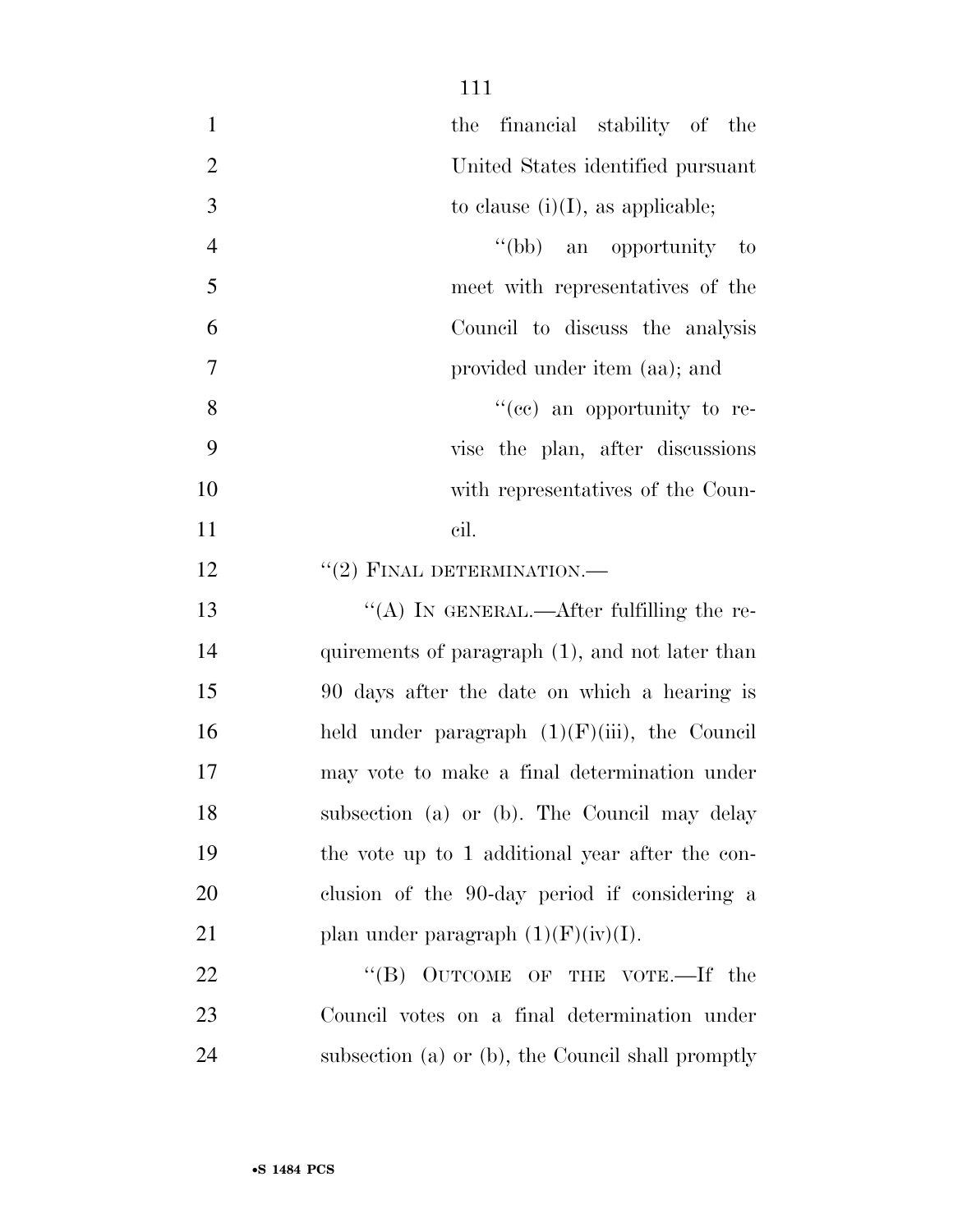| $\mathbf{1}$   | inform the nonbank financial company of the     |
|----------------|-------------------------------------------------|
| $\overline{2}$ | outcome of the vote in writing.                 |
| 3              | "(C) NOTICE OF FINAL DETERMINA-                 |
| $\overline{4}$ | TION.—If the Council votes to make a final de-  |
| 5              | termination under subsection (a) or (b), the    |
| 6              | Council shall, not later than 30 days after the |
| $\tau$         | date of the vote, provide a notice to the       |
| 8              | nonbank financial company and its primary fi-   |
| 9              | nancial regulatory agency, which notice shall   |
| 10             | contain-                                        |
| 11             | "(i) the basis for the determination,           |
| 12             | including—                                      |
| 13             | "(I) a detailed analysis of any                 |
| 14             | plan submitted by the nonbank finan-            |
| 15             | cial company and considered by the              |
| 16             | Council under paragraph $(1)(F)$ , if           |
| 17             | applicable, which analysis shall, at a          |
| 18             | minimum, include—                               |
| 19             | "(aa) whether and to what                       |
| 20             | extent successful implementation                |
| 21             | of the plan could address the fac-              |
| 22             | tors, as applicable, and the po-                |
| 23             | tential threat posed by the                     |
| 24             | nonbank financial company to                    |
| 25             | the financial stability of the                  |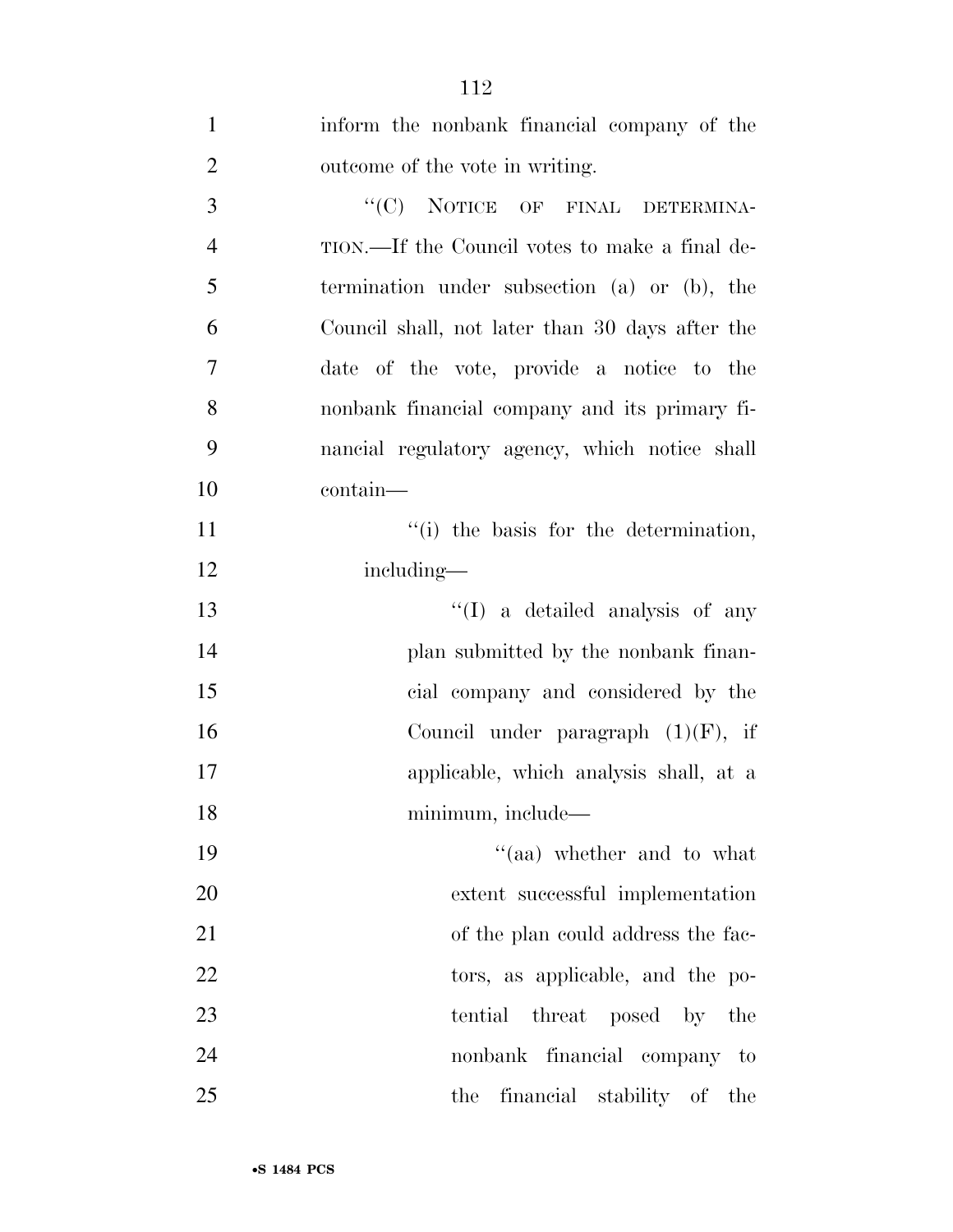| $\mathbf{1}$   | United States identified pursuant        |
|----------------|------------------------------------------|
| $\overline{2}$ | to paragraph $(1)(F)(i)(I)$ ; and        |
| 3              | "(bb) a detailed explanation             |
| $\overline{4}$ | of why the plan would not ad-            |
| 5              | dress the factors and the poten-         |
| 6              | tial threat posed by the nonbank         |
| 7              | financial company to the finan-          |
| 8              | cial stability of the United States      |
| 9              | identified pursuant to paragraph         |
| 10             | $(1)(F)(i)(I)$ , if the Council, dur-    |
| 11             | ing its consideration of the plan        |
| 12             | under<br>subparagraph                    |
| 13             | $(1)(F)(iv)(I)$ , concluded that the     |
| 14             | plan would not address such fac-         |
| 15             | tors or potential threat;                |
| 16             | $\lq\lq$ (II) the reasons why the mate-  |
| 17             | rials and other information submitted    |
| 18             | or provided by the nonbank financial     |
| 19             | company under subclauses (II) and        |
| 20             | (III) of paragraph $(1)(F)(iii)$ did not |
| 21             | address the potential threat posed by    |
| 22             | the nonbank financial company to the     |
| 23             | financial stability of the United        |
| 24             | States;                                  |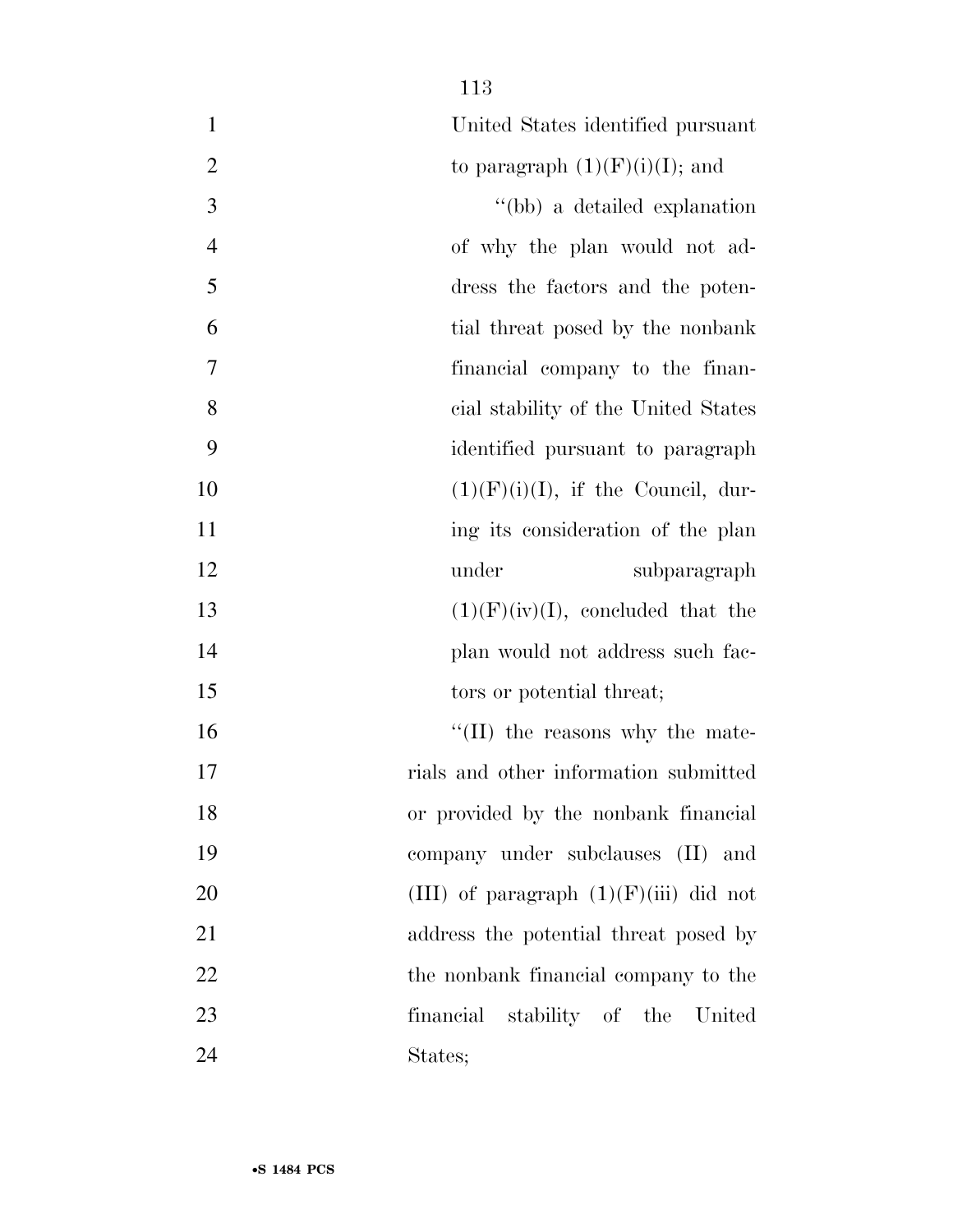| $\mathbf{1}$   | "(III) a justification for any find-       |
|----------------|--------------------------------------------|
| $\overline{2}$ | ing under paragraph $(1)(D)$ ;             |
| 3              | $\lq\lq$ (IV) a detailed analysis of how   |
| $\overline{4}$ | any factors, including an explanation      |
| 5              | of how each factor relates to the po-      |
| 6              | tential threat posed by the nonbank        |
| 7              | financial company to the financial sta-    |
| 8              | bility of the United States, that the      |
| 9              | Council considered pursuant to sub-        |
| 10             | section (a)(2) or (b)(2) resulted in the   |
| 11             | final determination under subsection       |
| 12             | $(a)$ or $(b)$ ; and                       |
| 13             | $\lq\lq$ (V) specific aspects of the busi- |
| 14             | ness, operations, or structure of the      |
| 15             | nonbank financial company, including       |
| 16             | the nature, scope, size, scale, con-       |
| 17             | centration, interconnectedness, or mix     |
| 18             | of the activities of the nonbank finan-    |
| 19             | cial company, that the Council be-         |
| 20             | lieves could pose a threat to the finan-   |
| 21             | cial stability of the United States, in-   |
| 22             | cluding an assessment by the Council       |
| 23             | of the probability and magnitude of        |
| 24             | the threat; and                            |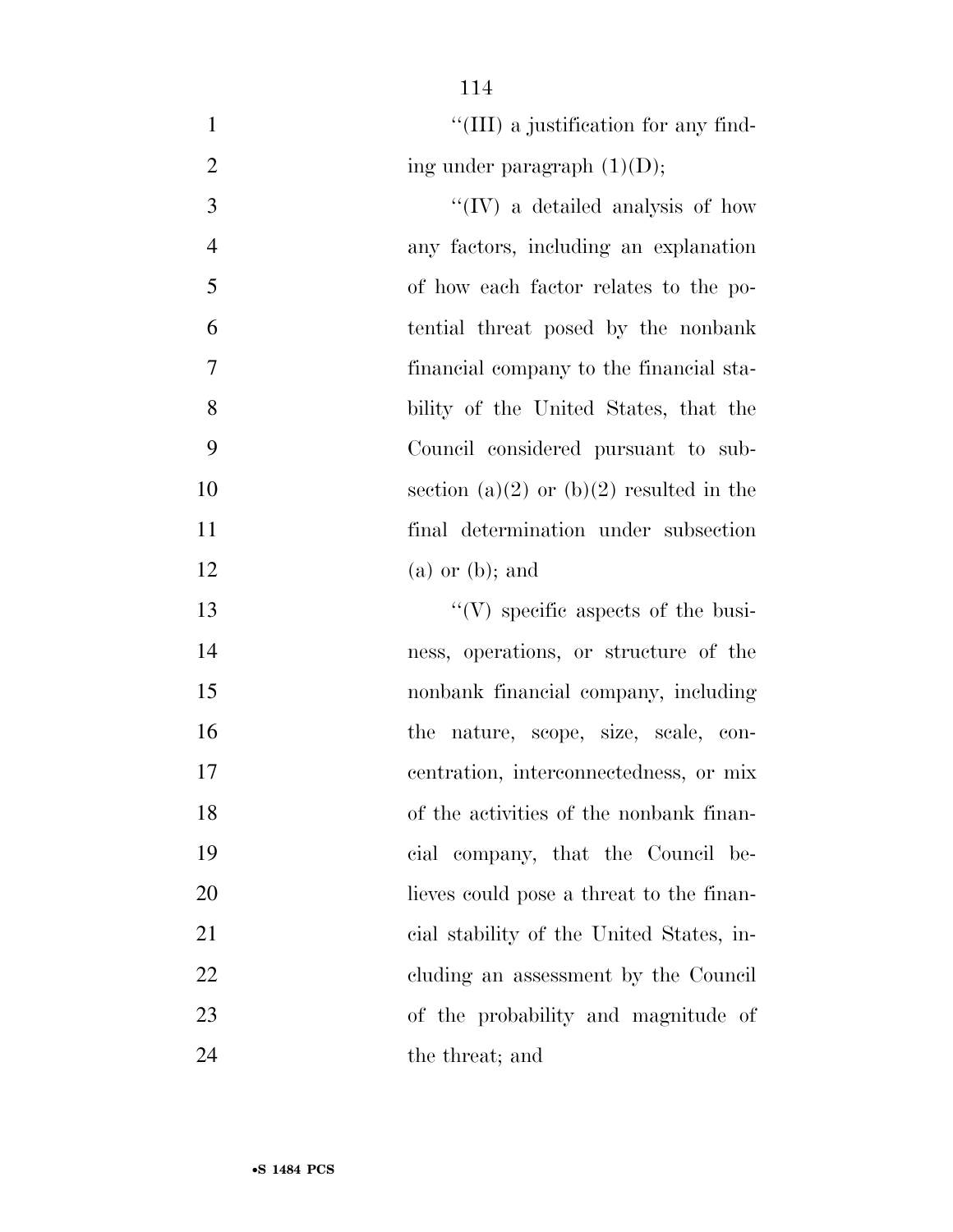| $\mathbf{1}$   | "(ii) an explanation of actions the                   |
|----------------|-------------------------------------------------------|
| $\overline{2}$ | nonbank financial company could take in               |
| 3              | order for the Council to rescind the deter-           |
| $\overline{4}$ | mination.";                                           |
| 5              | $(4)$ in subsection $(g)$ , by striking "before the   |
| 6              | Council makes any" and inserting "from the outset     |
| 7              | of the consideration of the nonbank financial com-    |
| 8              | pany by the Council, including before the Council     |
| 9              | makes any proposed determination under subsection     |
| 10             | $(e)(1)(E)$ or";                                      |
| 11             | $(5)$ in subsection $(h)$ —                           |
| 12             | $(A)$ by inserting "or renews" after                  |
| 13             | "makes"; and                                          |
| 14             | (B) by striking "(d)(2), (e)(3), or (f)(5)"           |
| 15             | and inserting " $(d)(3)(B)$ or $(f)(5)$ or of renewal |
| 16             | of a final determination under subsection             |
| 17             | $(e)(2)(C)$ "; and                                    |
| 18             | $(6)$ by adding at the end the following:             |
| 19             | "(j) PUBLIC DISCLOSURE REQUIREMENT.—The               |
| 20             | Council shall—                                        |
| 21             | $\lq(1)$ in each case that a nonbank financial com-   |
| 22             | pany has received a notice under<br>subsection        |
| 23             | $(e)(1)(A)$ , and the nonbank financial company has   |
| 24             | publicly disclosed that the nonbank financial com-    |
| 25             | pany is being reviewed by the Council, confirm that   |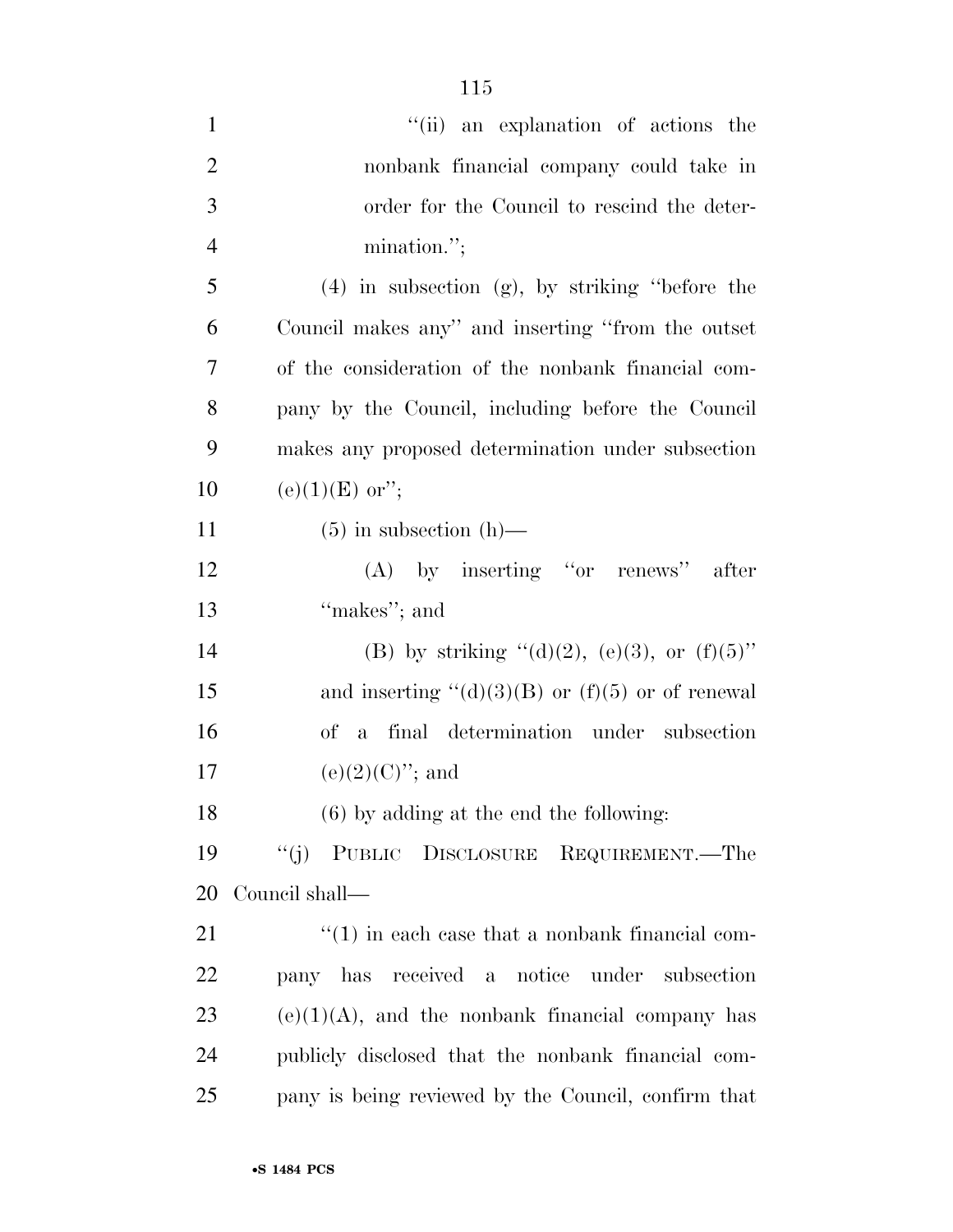| $\mathbf{1}$   | the nonbank financial company is being reviewed, in            |
|----------------|----------------------------------------------------------------|
| $\overline{2}$ | response to a request from a third party;                      |
| 3              | $"(2)$ upon making a final determination under                 |
| $\overline{4}$ | subsection (a) or (b) or renewing a final determina-           |
| 5              | tion under paragraph $(3)(A)$ of subsection (d), pub-          |
| 6              | licly provide a detailed written explanation of the            |
| 7              | basis for the final determination with sufficient de-          |
| 8              | tail to provide the public with an understanding of            |
| 9              | the specific bases of the determination by the Coun-           |
| 10             | cil, including any assumptions related thereof, sub-           |
| 11             | ject to the requirements of section $112(d)(5)$ ;              |
| 12             | $\cdot\cdot\cdot(3)$ include, in the annual report required by |
| 13             | section 112-                                                   |
| 14             | $\lq\lq$ the number of nonbank financial                       |
| 15             | companies from the previous year that received                 |
| 16             | a notice under subsection (e)(1)(A);                           |
| 17             | $\lq\lq$ the number of nonbank financial                       |
| 18             | companies from the previous year that were                     |
| 19             | subject to a proposed determination under sub-                 |
| 20             | section (e) $(1)(E)$ ; and                                     |
| 21             | $\lq\lq$ (C) the number of nonbank financial                   |
| 22             | companies from the previous year that were                     |
| 23             | subject to a final determination under sub-                    |
| 24             | section (a) or (b); and                                        |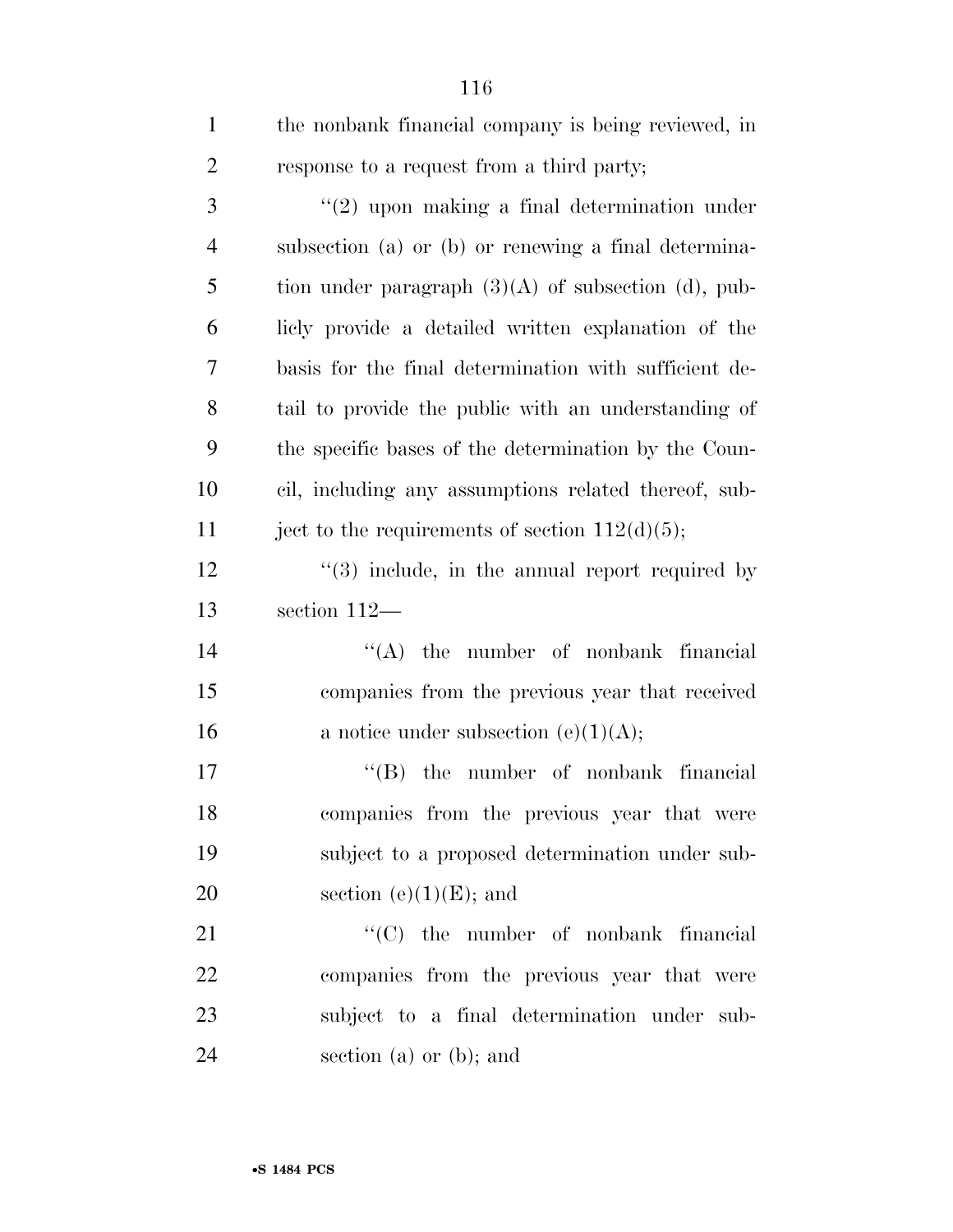1 ''(4) not earlier than 180 days after the date of enactment of this subsection, publish in the Federal Register information regarding the methodology the Council uses for calculating any quantitative thresh- olds or other metrics used to consider the factors 6 listed in subsection (a)(2) or (b)(2).".

#### **SEC. 303. RULE OF CONSTRUCTION.**

 None of the amendments made by this title shall be construed as limiting the emergency powers of the Finan- cial Stability Oversight Council under section 113(f) of the Financial Stability Act of 2010 (12 U.S.C. 5323(f)).

## **TITLE IV—IMPROVED ACCOUNT-ABILITY AND TRANSPARENCY**

## **IN THE REGULATION OF IN-SURANCE**

#### **SEC. 401. SENSE OF CONGRESS.**

 It is the sense of Congress that the Act of March 9, 1945 (commonly known as the ''McCarran-Ferguson Act''; 59 Stat. 33, chapter 20; 15 U.S.C. 1011 et seq.) remains the preferred approach with respect to regulating the business of insurance.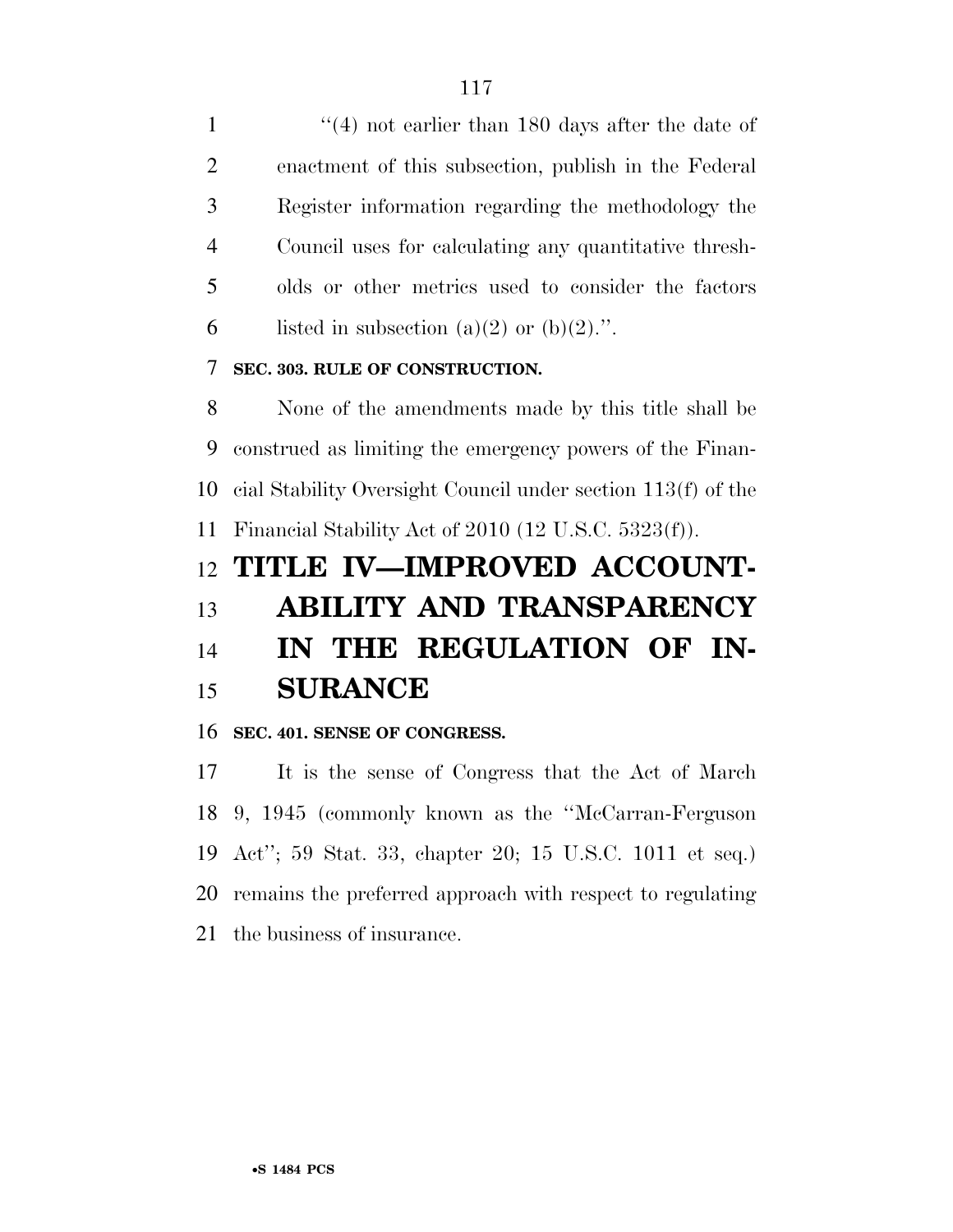# **SEC. 402. ENSURING THE PROTECTION OF INSURANCE POL- ICYHOLDERS.**  (a) SOURCE OF STRENGTH.—Section 38A of the Federal Deposit Insurance Act (12 U.S.C. 1831o–1) is amended— (1) by redesignating subsections (c), (d), and (e) as subsections (d), (e), and (f), respectively; and (2) by inserting after subsection (b) the fol- lowing: ''(c) AUTHORITY OF STATE INSURANCE REGU- LATOR.— 12 "(1) IN GENERAL.—The provisions of section 13  $5(g)$  of the Bank Holding Company Act of 1956 (12) U.S.C. 1844(g)) shall apply to a savings and loan holding company that is an insurance company, an affiliate of an insured depository institution that is an insurance company, and to any other company that is an insurance company and that directly or indirectly controls an insured depository institution, to the same extent as the provisions of that section apply to a bank holding company that is an insur- ance company. 23 "(2) RULE OF CONSTRUCTION.—Requiring a bank holding company that is an insurance com-

 pany, a savings and loan holding company that is an insurance company, an affiliate of an insured deposi-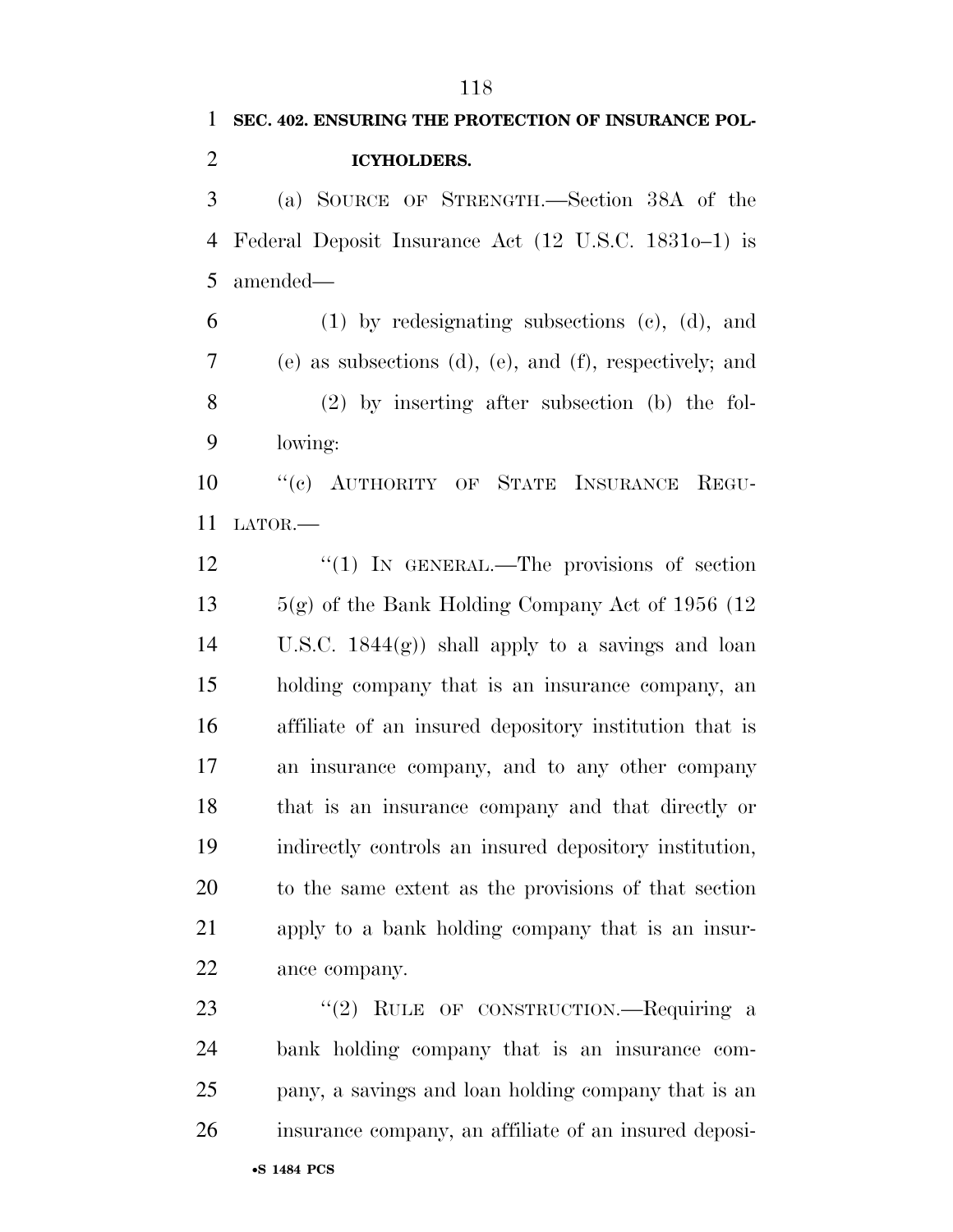| $\mathbf{1}$   | tory institution that is an insurance company, or any           |
|----------------|-----------------------------------------------------------------|
| $\overline{2}$ | other company that is an insurance company and                  |
| 3              | that directly or indirectly controls an insured deposi-         |
| $\overline{4}$ | tory institution to serve as a source of financial              |
| 5              | strength under this section shall be deemed an ac-              |
| 6              | tion of the Board that requires a bank holding com-             |
| 7              | pany to provide funds or other assets to a subsidiary           |
| 8              | depository institution for purposes of section $5(g)$ of        |
| 9              | the Bank Holding Company Act of 1956 (12 U.S.C.                 |
| 10             | $1844(g)$ .".                                                   |
| 11             | LIQUIDATION AUTHORITY.—The Dodd-Frank<br>(b)                    |
| 12             | Wall Street Reform and Consumer Protection Act (12)             |
| 13             | U.S.C. $5301$ et seq.) is amended—                              |
| 14             | (1) in section 203(e)(3) (12 U.S.C. 5383(e)(3)),                |
| 15             | by inserting "or rehabilitation" after "orderly liq-            |
| 16             | uidation" each place that term appears; and                     |
| 17             | section $204(d)(4)$ (12<br>(2)<br>U.S.C.<br>$\operatorname{in}$ |
| 18             | $5384(d)(4)$ , by inserting before the semicolon at the         |
| 19             | end the following: ", except that, if the covered fi-           |
| 20             | nancial company or covered subsidiary is an insur-              |
| 21             | ance company or a subsidiary of an insurance com-               |
| 22             | pany, the Corporation—                                          |
| 23             | $\lq\lq$ shall promptly notify the State insur-                 |
| 24             | ance authority for the insurance company of the                 |
| 25             | intention to take such lien; and                                |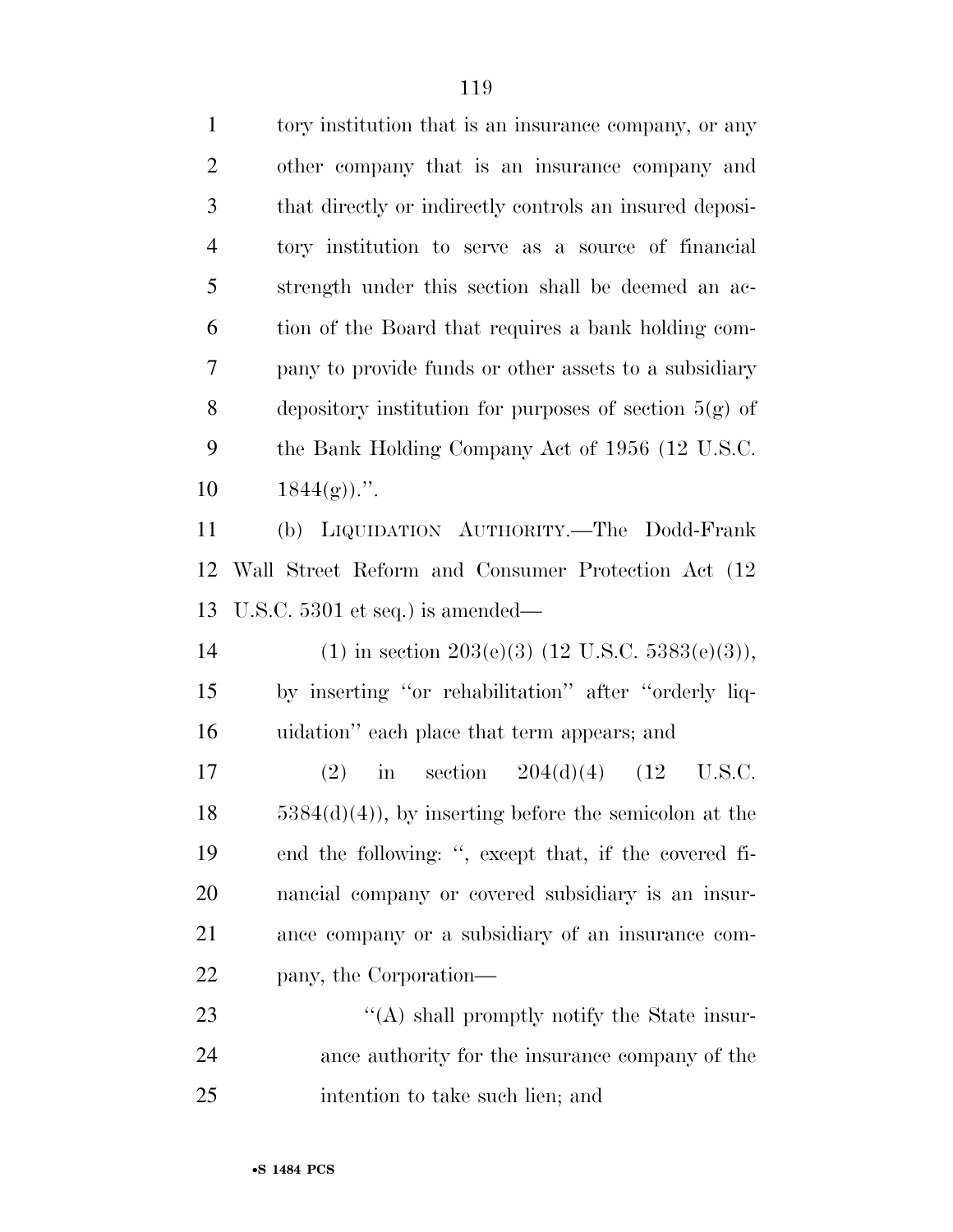| $\mathbf{1}$   | $\lq$ (B) may only take such lien—                   |
|----------------|------------------------------------------------------|
| $\overline{2}$ | "(i) to secure repayment of funds                    |
| 3              | made available to such covered financial             |
| $\overline{4}$ | company or covered subsidiary; and                   |
| 5              | "(ii) if the Corporation determines,                 |
| 6              | after consultation with the State insurance          |
| $\overline{7}$ | authority, that such lien will not unduly            |
| 8              | impede or delay the liquidation or rehabili-         |
| 9              | tation of the insurance company, or the re-          |
| 10             | covery by its policyholders".                        |
| 11             | SEC. 403. INTERNATIONAL INSURANCE CAPITAL STAND-     |
| 12             | ARDS ACCOUNTABILITY.                                 |
| 13             | (a) SENSE OF CONGRESS.—It is the sense of Con-       |
| 14             | gress that                                           |
| 15             | (1) the Secretary of the Treasury, the Board of      |
| 16             | Governors of the Federal Reserve System, and the     |
| 17             | Director of the Federal Insurance Office should sup- |
| 18             | port increasing transparency at any global insurance |
| 19             | or international standard-setting regulatory or su-  |
| 20             | pervisory forum in which they participate, including |
| 21             | supporting and advocating for greater public ob-     |
| 22             | server access at any such forum; and                 |
| 23             | $(2)$ to the extent that the Secretary of the        |
| 24             | Treasury, the Board of Governors of the Federal      |
| 25             | Reserve System, and the Director of the Federal In-  |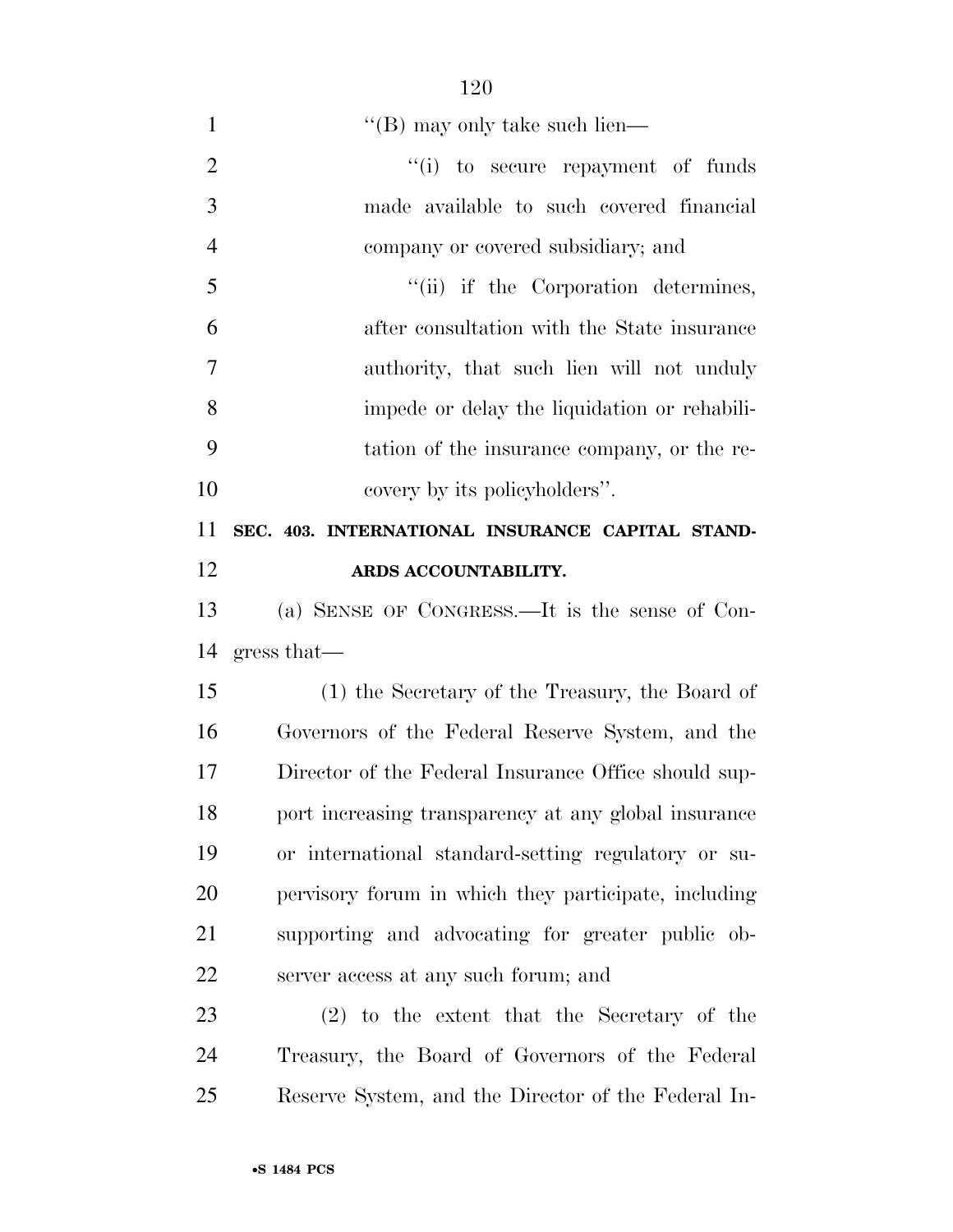surance Office take a position on an insurance pro- posal by a global insurance or international stand- ard-setting regulatory or supervisory forum, the Board of Governors of the Federal Reserve System and the Director of the Federal Insurance Office should achieve consensus positions with State insur- ance regulators when they are participants rep- resenting the United States in negotiations on insur- ance issues before any international forum of finan- cial regulators or supervisors that considers insur-ance regulatory issues.

(b) INSURANCE POLICY ADVISORY COMMITTEE.—

 (1) ESTABLISHMENT.—There is established the Insurance Policy Advisory Committee on Inter- national Capital Standards and Other Insurance Issues at the Board of Governors of the Federal Re-serve System.

 (2) MEMBERSHIP.—The Committee established under paragraph (1) shall be composed of not more than 21 members, all of whom represent a diverse set of expert perspectives from the various sectors of the United States insurance industry, including life insurance, property and casualty insurance and rein-surance, agents and brokers, academics, consumer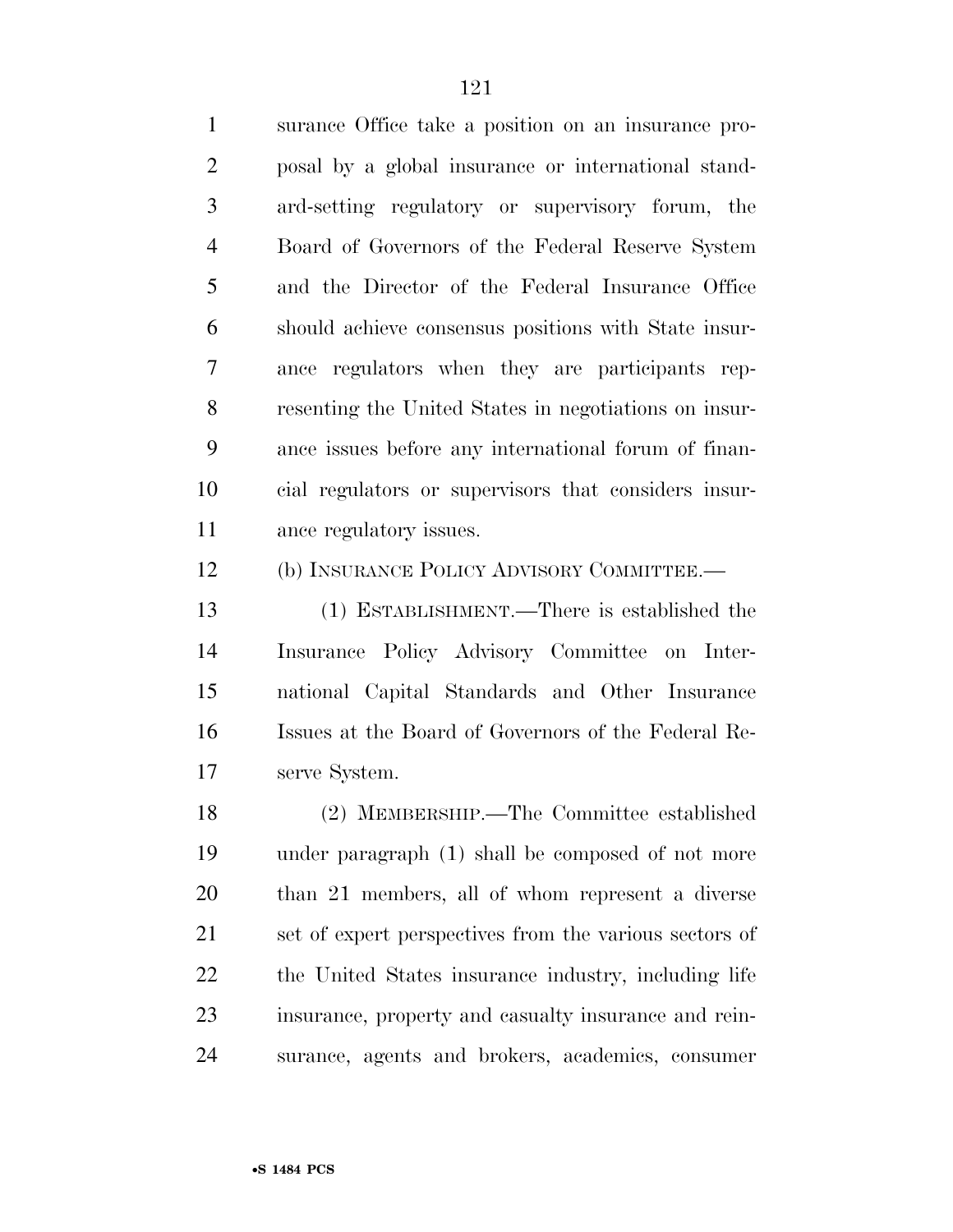|                | advocates, or experts on issues facing underserved |
|----------------|----------------------------------------------------|
| 2              | insurance communities and consumers.               |
| 3              | $(e)$ REPORTS.—                                    |
| $\overline{4}$ | (1) REPORTS AND TESTIMONY BY SECRETARY             |
| 5              | OF THE TREASURY AND CHAIRMAN OF THE BOARD          |

 OF GOVERNORS OF THE FEDERAL RESERVE SYS-TEM.—

 (A) IN GENERAL.—The Secretary of the Treasury and the Chairman of the Board of Governors of the Federal Reserve System, or their designees, shall submit an annual report and provide annual testimony to the Committee on Banking, Housing, and Urban Affairs of the Senate and the Committee on Financial Serv- ices of the House of Representatives on the ef- forts of the Secretary of the Treasury, the Chairman of the Board of Governors of the Federal Reserve System, and State insurance regulators with respect to global insurance or international standard-setting regulatory or su-pervisory forums, including—

 (i) a description of the insurance reg- ulatory or supervisory standard-setting issues under discussion at any inter-national insurance standard-setting bodies;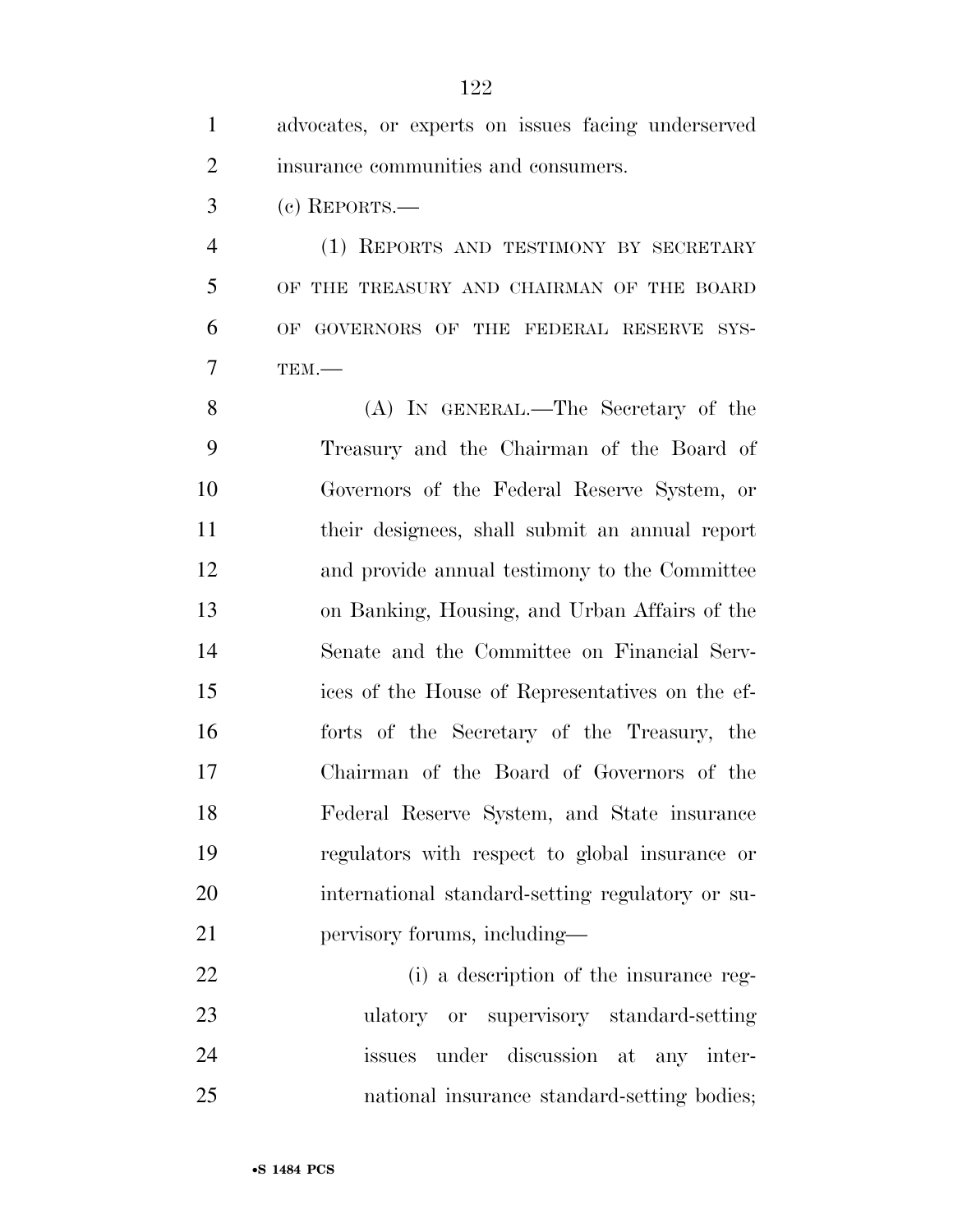| $\mathbf{1}$   | (ii) a description of the effects that       |
|----------------|----------------------------------------------|
| $\overline{2}$ | proposals discussed at international insur-  |
| 3              | ance regulatory or supervisory forums of     |
| $\overline{4}$ | insurance could have on consumer and in-     |
| 5              | surance markets in the United States;        |
| 6              | (iii) a description of any position          |
| 7              | taken by the Secretary of the Treasury,      |
| 8              | the Chairman of the Board of Governors of    |
| 9              | the Federal Reserve System, and the Di-      |
| 10             | rector of the Federal Insurance Office in    |
| 11             | international insurance discussions; and     |
| 12             | (iv) a description of the efforts by the     |
| 13             | Secretary of the Treasury, the Director of   |
| 14             | the Federal Insurance Office, and the        |
| 15             | Chairman of the Board of Governors of the    |
| 16             | Federal Reserve System to increase trans-    |
| 17             | parency at any international standard-set-   |
| 18             | ting bodies with whom they participate, in-  |
| 19             | cluding efforts to provide additional public |
| 20             | access to working groups and committees      |
| 21             | of such international insurance standard-    |
| 22             | setting bodies.                              |
| 23             | (B) TERMINATION.—This paragraph shall        |
| 24             | cease to be effective on December 31, 2018.  |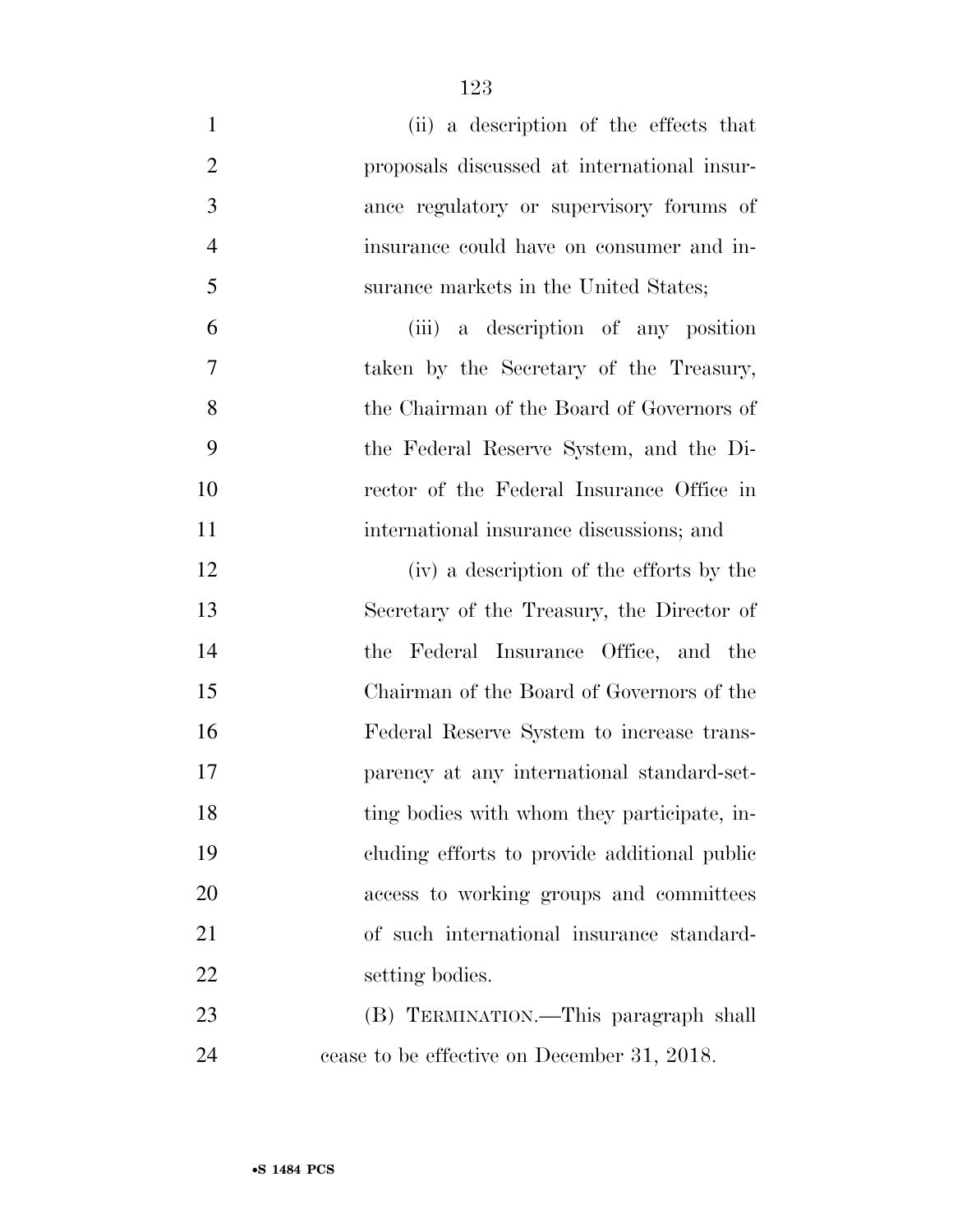| $\mathbf{1}$   | (2) REPORTS AND TESTIMONY BY STATE IN-          |
|----------------|-------------------------------------------------|
| $\overline{2}$ | SURANCE REGULATORS.—A State insurance regu-     |
| 3              | lator may provide testimony to Congress on the  |
| $\overline{4}$ | issues described in paragraph $(1)(A)$ .        |
| 5              | (3) JOINT REPORT BY THE CHAIRMAN OF THE         |
| 6              | FEDERAL RESERVE AND THE DIRECTOR OF THE         |
| 7              | FEDERAL INSURANCE OFFICE.-                      |
| 8              | (A) IN GENERAL.—The Secretary of the            |
| 9              | Treasury, the Chairman of the Board of Gov-     |
| 10             | ernors of the Federal Reserve System, and the   |
| 11             | Director of the Federal Insurance Office, in    |
| 12             | consultation with State insurance regulators,   |
| 13             | shall complete a study on, and submit to Con-   |
| 14             | gress a report on the results of the study, the |
| 15             | on consumers and markets in the<br>impact       |
| 16             | United States before supporting or consenting   |
| 17             | to the adoption of any key elements in any      |
| 18             | international insurance proposal or inter-      |
| 19             | national insurance capital standard.            |
| 20             | (B) NOTICE AND COMMENT.—                        |
| 21             | (i) NOTICE.—The Secretary of the                |
| 22             | Treasury, the Chairman of the Board of          |
| 23             | Governors of the Federal Reserve System,        |
| 24             | and the Director of the Federal Insurance       |
| 25             | Office shall provide notice before the date     |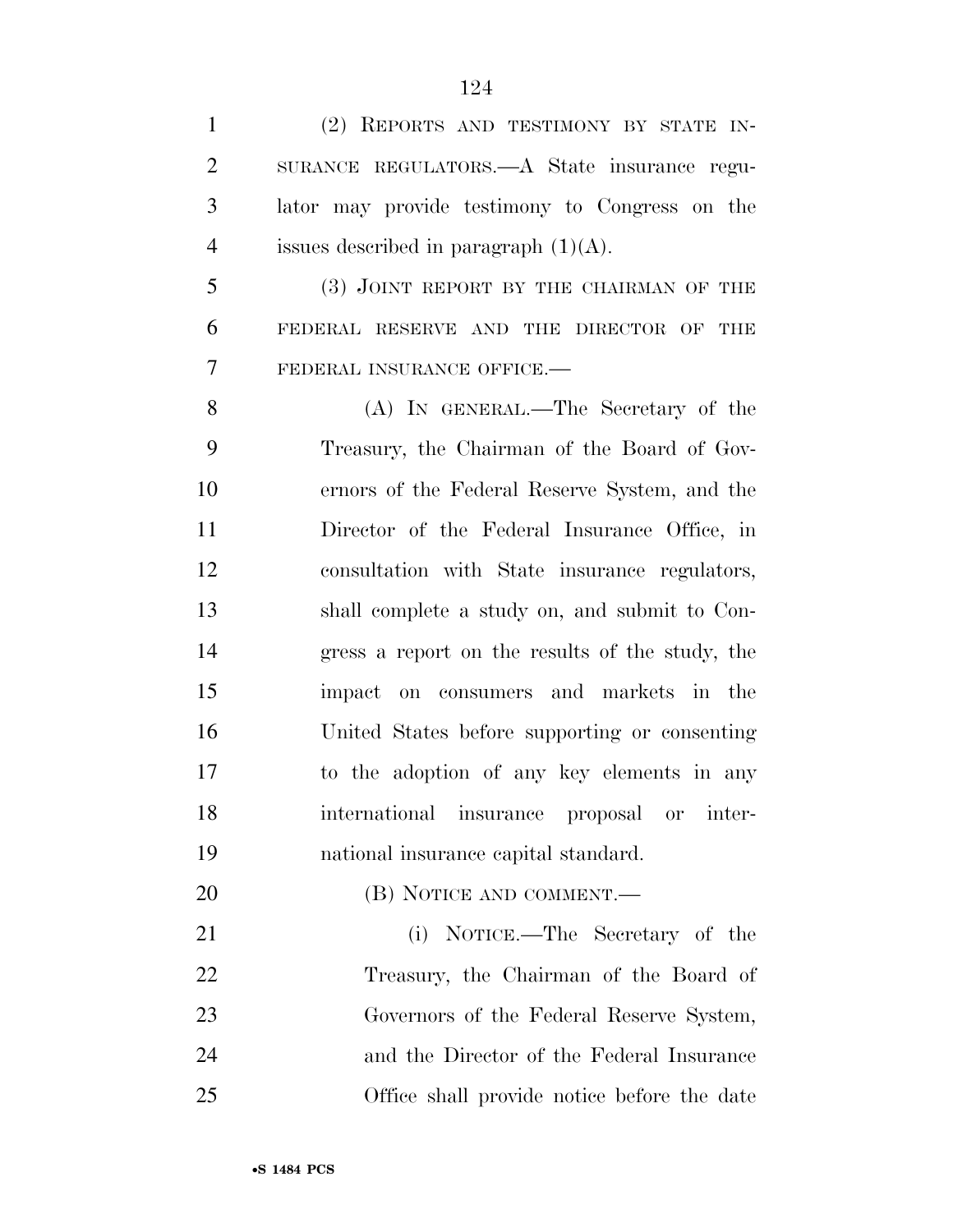- on which drafting the report described in subparagraph (A) is commenced and after the date on which the draft of the report is completed. (ii) OPPORTUNITY FOR COMMENT.— There shall be an opportunity for public comment for a period beginning on the date on which the report is submitted under subparagraph (A) and ending on the date that is 60 days after the date on 11 which the report is submitted. (C) REVIEW BY COMPTROLLER GEN- ERAL.—The Secretary of the Treasury, the Chairman of the Board of Governors of the Federal Reserve System, and the Director of the Federal Insurance Office shall submit to the Comptroller General of the United States the report described in subparagraph (A) for re- view. 20 (4) REPORT ON PROMOTING TRANSPARENCY.— Not later than 180 days after the date of enactment of this Act, the Chairman of the Board of Governors of the Federal Reserve System and the Secretary of
- port and provide testimony to the Committee on

the Treasury, or their designees, shall submit a re-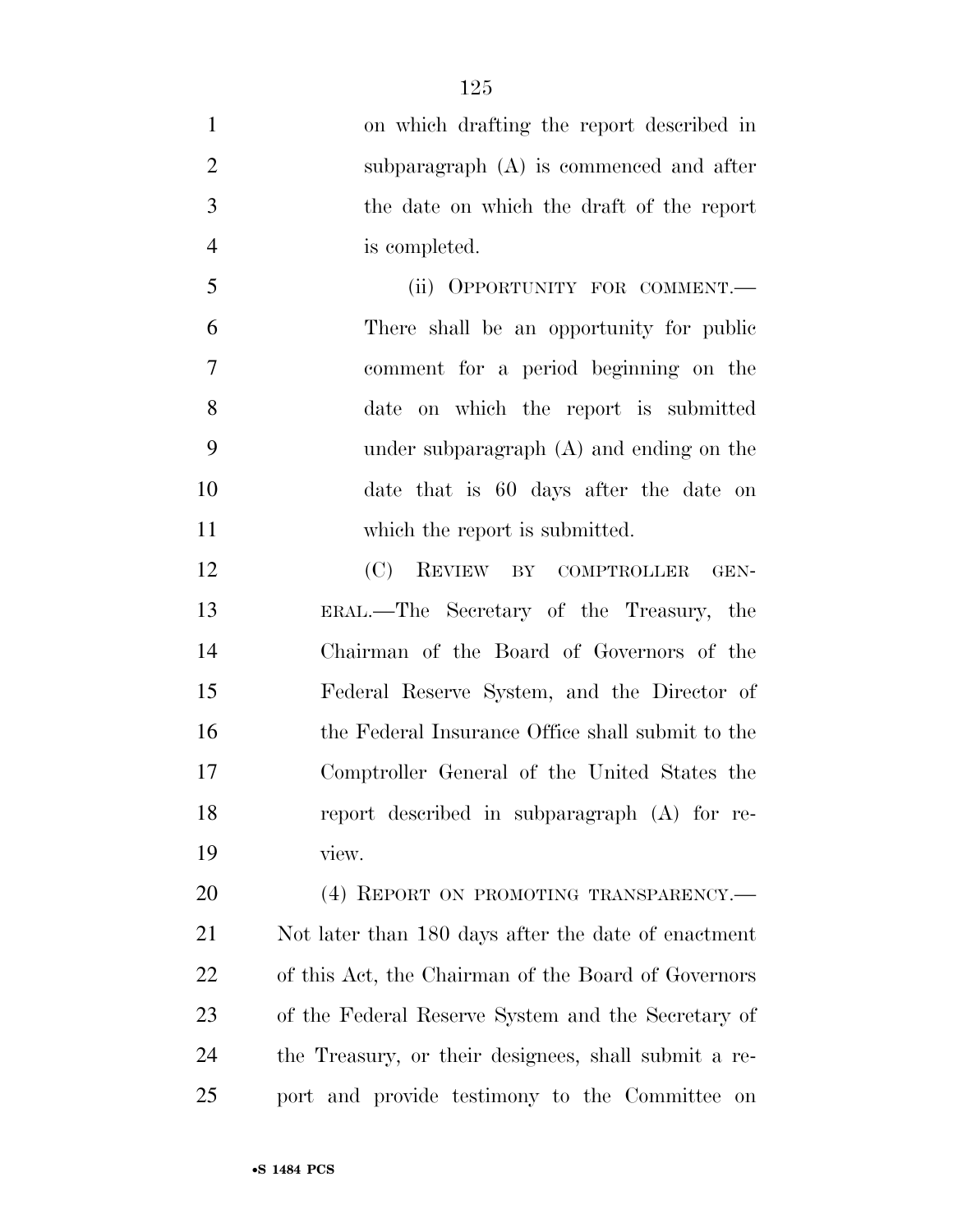Banking, Housing, and Urban Affairs of the Senate and the Committee on Financial Services of the House of Representatives on the efforts of the Sec- retary of the Treasury and the Chairman of the Board of Governors of the Federal Reserve System to improve transparency at any international insur- ance standard-setting bodies in which they partici-pate.

## **TITLE V—IMPROVING THE FEDERAL RESERVE SYSTEM**

#### **SEC. 501. REPORTS TO CONGRESS.**

 Section 2B of the Federal Reserve Act (12 U.S.C. 225b) is amended by striking subsection (b) and inserting the following:

''(b) QUARTERLY REPORTS TO CONGRESS.—

 ''(1) IN GENERAL.—The Federal Open Market Committee shall, on a quarterly basis, and in such a manner that 1 report is submitted concurrently with each semi-annual hearing required by sub- section (a), submit to the Committee on Banking, Housing, and Urban Affairs of the Senate and the Committee on Financial Services of the House of Representatives a report explaining the policy deci- sions of the Committee over the prior quarter and the basis for those decisions.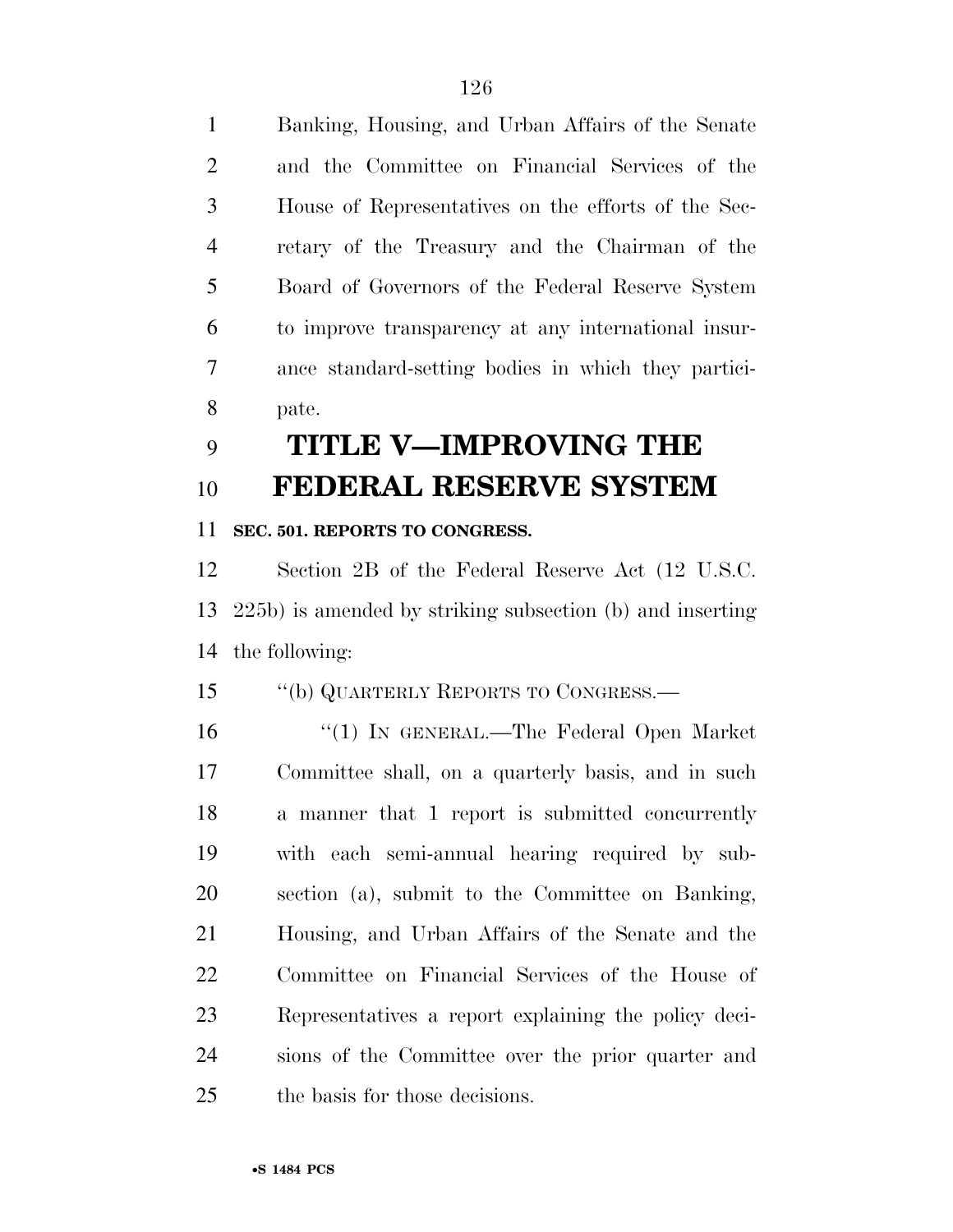| $\mathbf{1}$   | " $(2)$ CONTENTS.—The report described in        |
|----------------|--------------------------------------------------|
| $\overline{2}$ | paragraph (1) shall include—                     |
| 3              | $\lq\lq$ a detailed analysis of the conduct of   |
| $\overline{4}$ | monetary policy and economic developments        |
| 5              | and prospects for the future, taking into ac-    |
| 6              | count past and prospective developments in—      |
| 7              | $"(i)$ employment;                               |
| 8              | "(ii) unemployment;                              |
| 9              | "(iii) production;                               |
| 10             | $``(iv)$ investment;                             |
| 11             | $f'(v)$ real income;                             |
| 12             | $"$ (vi) productivity;                           |
| 13             | "(vii) exchange rates;                           |
| 14             | "(viii) international trade and pay-             |
| 15             | ments;                                           |
| 16             | $``(ix)$ prices;                                 |
| 17             | $f(x)$ inflation expectations;                   |
| 18             | $f(x)$ credit conditions; and                    |
| 19             | $\lq\lq$ (xii) interest rates;                   |
| 20             | "(B) a description of any monetary policy        |
| 21             | rule or rules used or considered by the Com-     |
| 22             | mittee that provides or provide the basis for    |
| 23             | monetary policy decisions, including short-term  |
| 24             | interest rate targets set by the Committee, open |
| 25             | market operations authorized under section 14,   |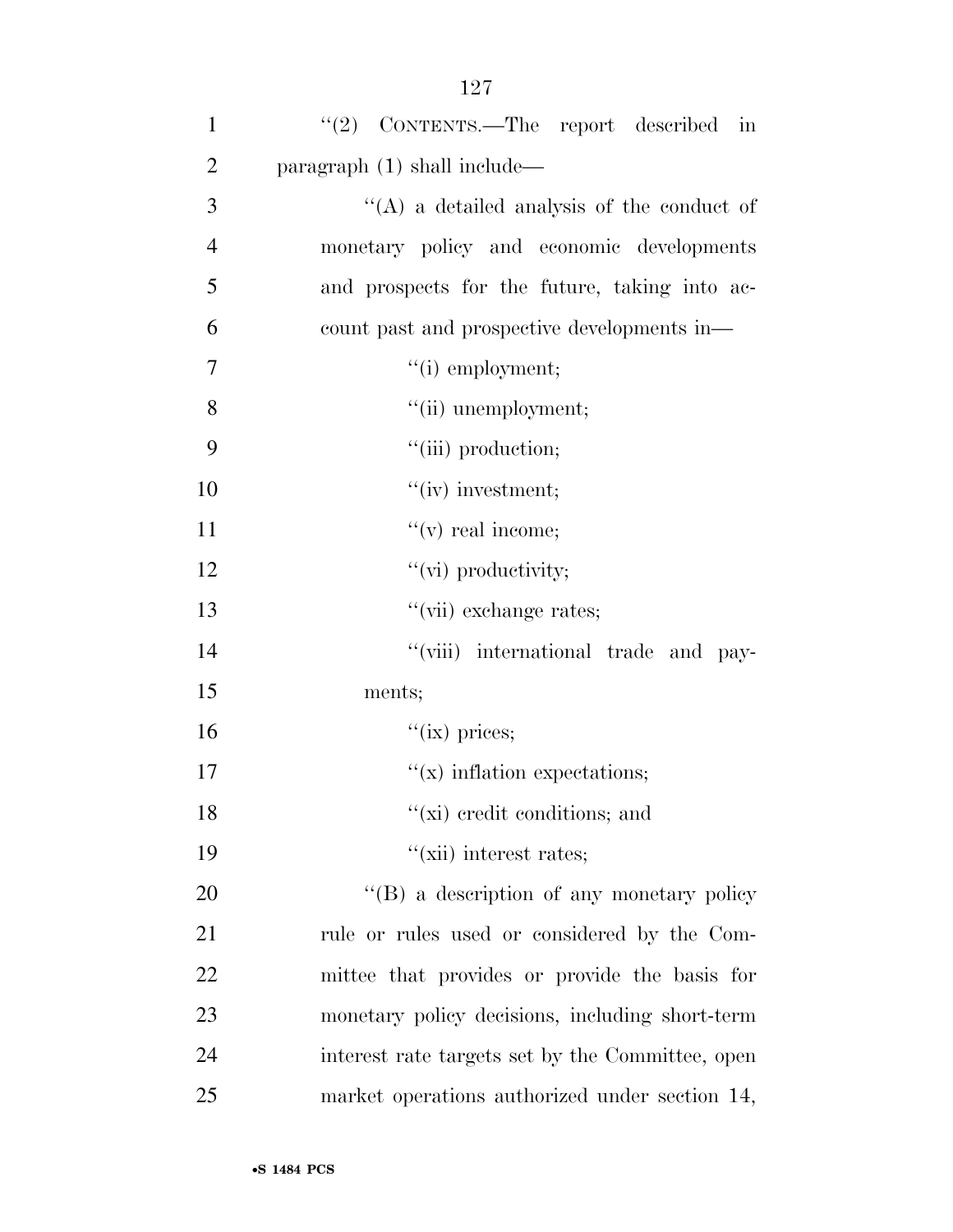| $\mathbf{1}$   | and interest rates established by the Committee   |
|----------------|---------------------------------------------------|
| $\overline{2}$ | pursuant to section $19(b)(12)$ , and such de-    |
| 3              | scription shall include, at a minimum, for each   |
| $\overline{4}$ | rule, a mathematical formula that models how      |
| 5              | monetary policy instruments will be adjusted      |
| 6              | based on changes in quantitative inputs;          |
| 7              | "(C) a description of any additional strat-       |
| 8              | egy or strategies, if any such exist, used by the |
| 9              | Committee, separate from or supplementary to      |
| 10             | any rule or rules described in subparagraph       |
| 11             | (B), to affect monetary policy;                   |
| 12             | $\lq\lq\lq$ (D) a detailed explanation of<br>—    |
| 13             | "(i) any deviation in the rule or rules           |
| 14             | described in subparagraph $(B)$ in the cur-       |
| 15             | rent report from any rule or rules de-            |
| 16             | scribed in subparagraph (B) in the most           |
| 17             | recent quarterly report; and                      |
| 18             | "(ii) any deviation in the strategy or            |
| 19             | strategies described in subparagraph (C) in       |
| 20             | the current report from any strategy or           |
| 21             | strategies described in subparagraph (C) in       |
| 22             | the most recent quarterly report;                 |
| 23             | $\lq\lq(E)$ a description of any instruments used |
| 24             | to execute monetary policy by employees of the    |
| 25             | Federal Reserve System at the direction of the    |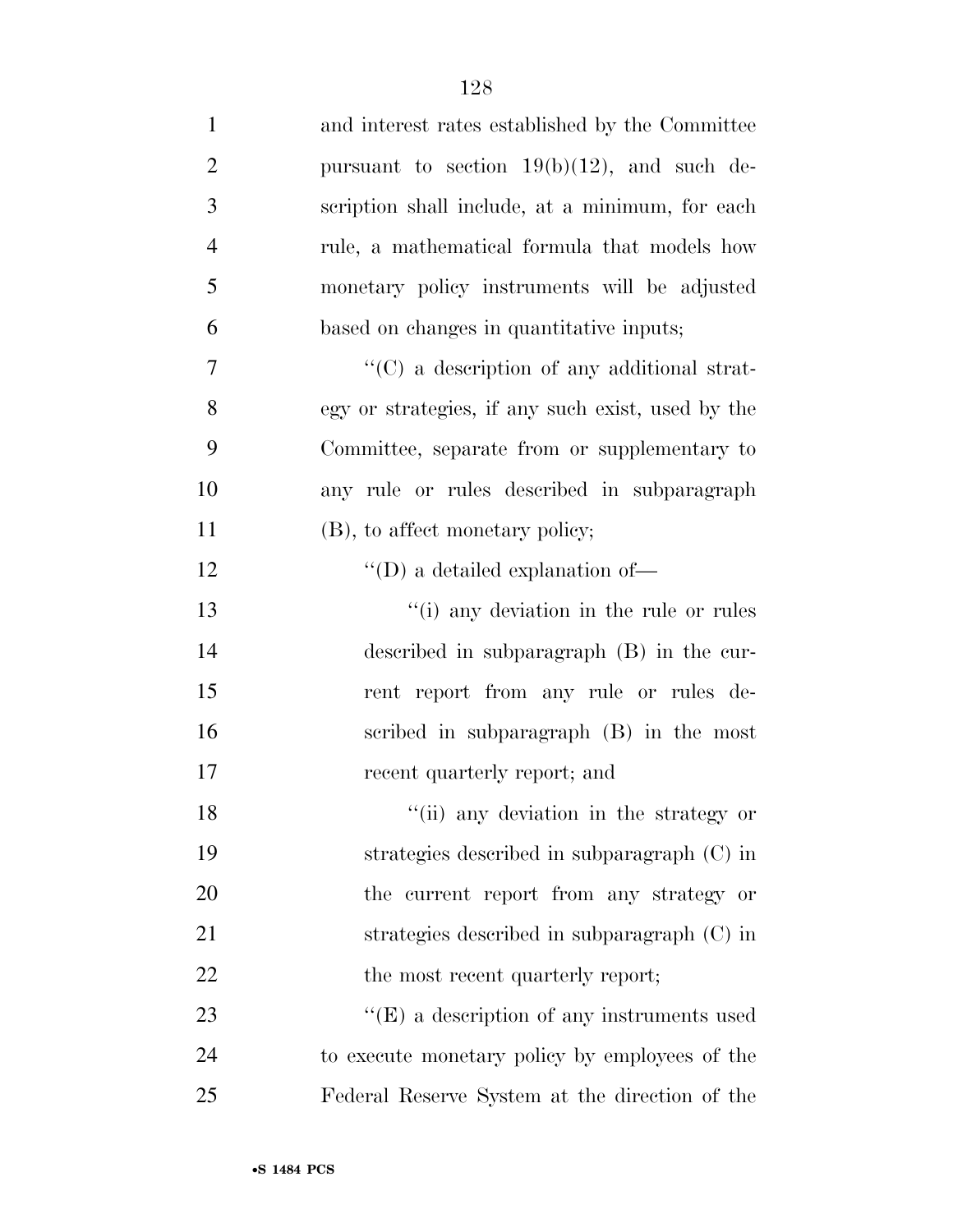| $\mathbf{1}$   | Committee, and how such instruments have           |
|----------------|----------------------------------------------------|
| $\overline{2}$ | been used;                                         |
| 3              | $\lq\lq(F)$ a description of the outlook for mone- |
| $\overline{4}$ | tary policy over the short term, medium term,      |
| 5              | and long term; and                                 |
| 6              | $\lq\lq(G)$ projections of inflation and economic  |
| $\overline{7}$ | growth over the short term, medium term, and       |
| 8              | long term.                                         |
| 9              | "(3) DISSENT.—A member of the Committee            |
| 10             | described in section $12A(a)$ may—                 |
| 11             | $\lq\lq$ dissent from the report submitted         |
| 12             | under paragraph $(1)$ in whole or in part;         |
| 13             | "(B) write a dissent expressing the views          |
| 14             | of the member, which shall be included as part     |
| 15             | of the report submitted to the Committee on        |
| 16             | Banking, Housing, and Urban Affairs of the         |
| 17             | Senate and the Committee on Financial Serv-        |
| 18             | ices of the House of Representatives; and          |
| 19             | $\lq\lq$ (C) sign a dissent written by another     |
| 20             | member of the Committee to express support         |
| 21             | for views contained in such dissent.".             |
| 22             | SEC. 502. TESTIMONY; VOTES; STAFF.                 |
| 23             | (a) TESTIMONY; VOTES.—Section 10 of the Federal    |
| 24             | Reserve Act is amended—                            |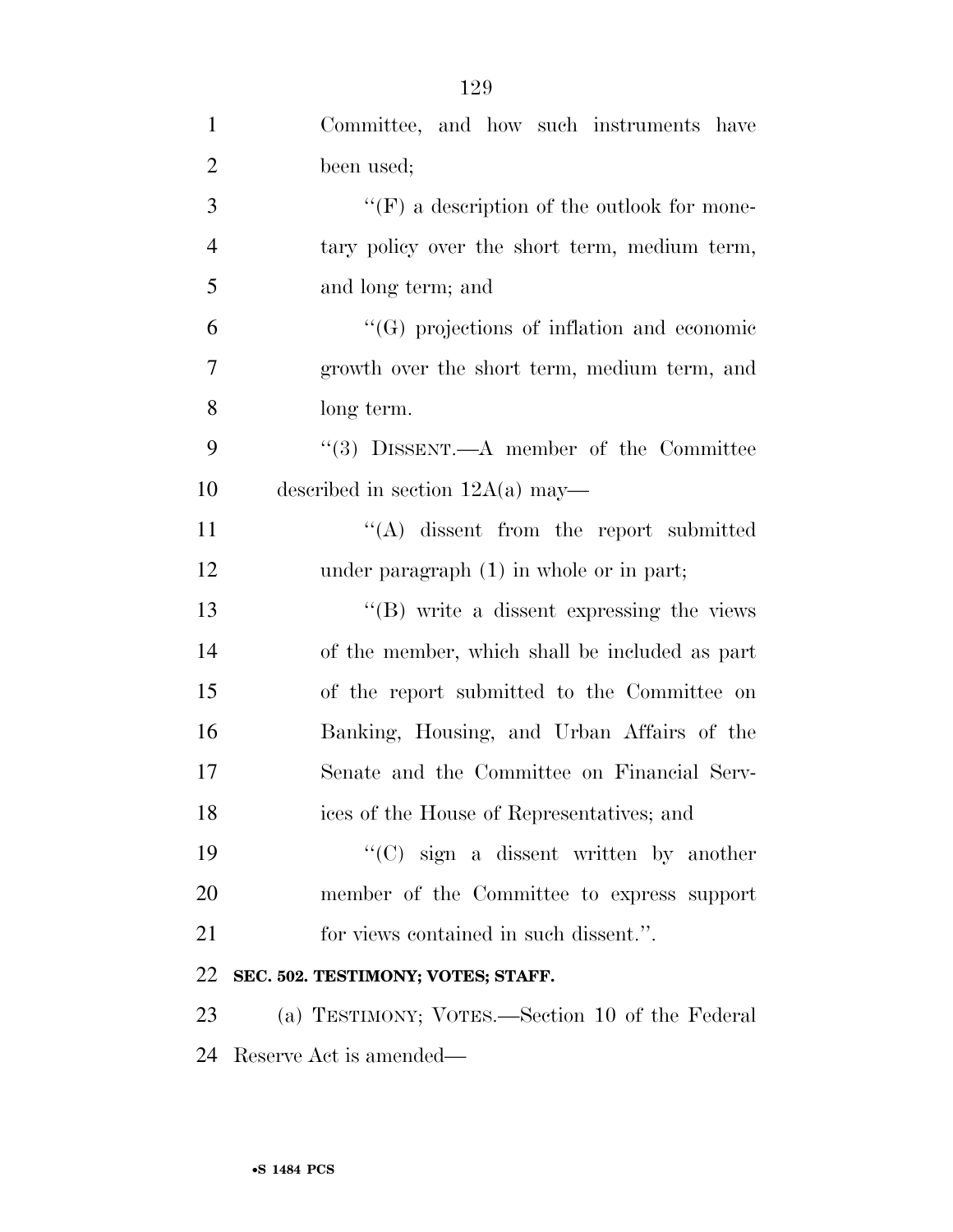| $\mathbf{1}$   | $(1)$ in paragraph $(11)$ , as redesignated by sec-     |
|----------------|---------------------------------------------------------|
| $\overline{2}$ | tion $815(v)$ of this Act, by inserting at the end the  |
| 3              | following: "In the event that no member of the          |
| $\overline{4}$ | Board is serving as Vice Chairman for Supervision       |
| 5              | at the time such appearance is required, the Chair-     |
| 6              | man of the Board of Governors shall appear before       |
| 7              | each Committee in the place of the Vice Chairman        |
| 8              | for Supervision."; and                                  |
| 9              | $(2)$ by adding at the end the following:               |
| 10             | $\lq(12)(A)$ The Board of Governors of the Fed-         |
| 11             | eral Reserve System shall, on a nondelegable basis,     |
| 12             | vote on whether to issue any civil money penalty as-    |
| 13             | sessment order or settle any other enforcement ac-      |
| 14             | tion if the issuance of such order or settlement of     |
| 15             | such action involves the payment of not less than       |
| 16             | $$1,000,000$ in compensation, penalties, fines, or      |
| 17             | other payments.                                         |
| 18             | $\lq$ (B) The results of the vote of each member of     |
| 19             | the Board under subparagraph (A) shall promptly         |
| 20             | be made publicly available on the website of the        |
| 21             | Board.".                                                |
| 22             | (b) DELEGATION OF AUTHORITIES; STAFF.-Section           |
| 23             | 11 of the Federal Reserve Act (12 U.S.C. 248) is amend- |
| 24             | $ed$ —                                                  |
|                |                                                         |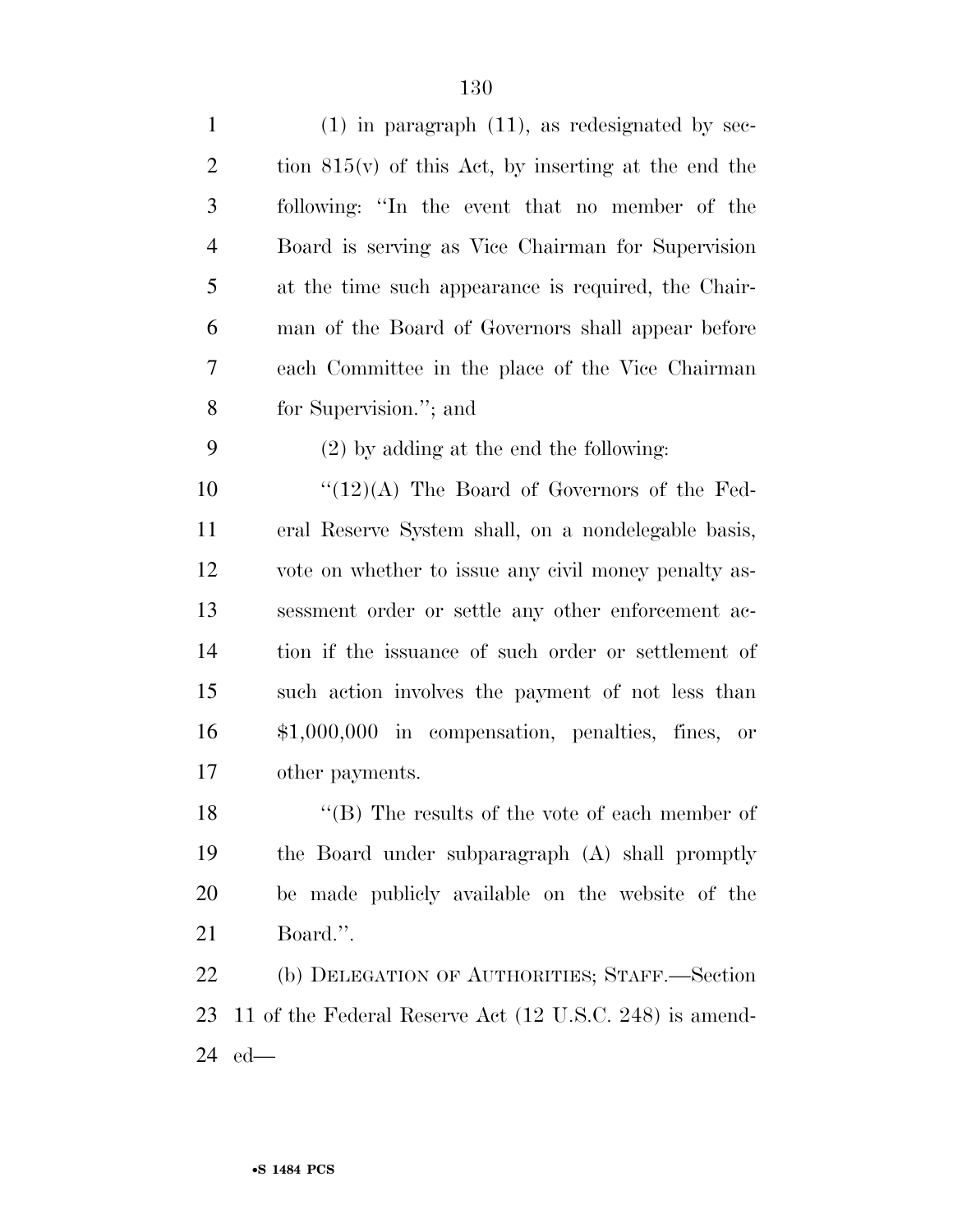| $\mathbf{1}$   | $(1)$ in subsection $(k)$ , by inserting "and except      |
|----------------|-----------------------------------------------------------|
| $\overline{2}$ | as otherwise provided in section $10(12)(A)$ ," after     |
| 3              | "credit policies,"; and                                   |
| $\overline{4}$ | $(2)$ in subsection (1), by inserting "Of amounts"        |
| 5              | made available for employees of the Board of Gov-         |
| 6              | ernors under this subsection, each member of the          |
| 7              | Board of Governors may employ not more than 4 in-         |
| 8              | dividuals, with such individuals selected by such         |
| 9              | member and the salaries of such individuals set by        |
| 10             | such member." after the period at the end.                |
| 11             | SEC. 503. TRANSPARENCY AT THE FEDERAL OPEN MARKET         |
| 12             | <b>COMMITTEE.</b>                                         |
| 13             | Section 12A of the Federal Reserve Act (12 U.S.C.         |
| 14             | 263) is amended by adding at the end the following:       |
| 15             | "(d) Not later than 3 years after the date on which       |
| 16             | a meeting of the Committee is held, the Committee shall   |
| 17             | publish the transcript of the meeting.".                  |
|                | 18 SEC. 504. INTEREST RATES ON BALANCES MAINTAINED AT     |
| 19             | A FEDERAL RESERVE BANK BY DEPOSITORY                      |
| 20             | <b>INSTITUTIONS.</b>                                      |
| 21             | Section $19(b)(12)(A)$ of the Federal Reserve Act (12)    |
|                | 22 U.S.C. $461(b)(12)(A)$ is amended by inserting "estab- |
|                | 23 lished by the Federal Open Market Committee" after     |
|                |                                                           |

24 "rate or rates".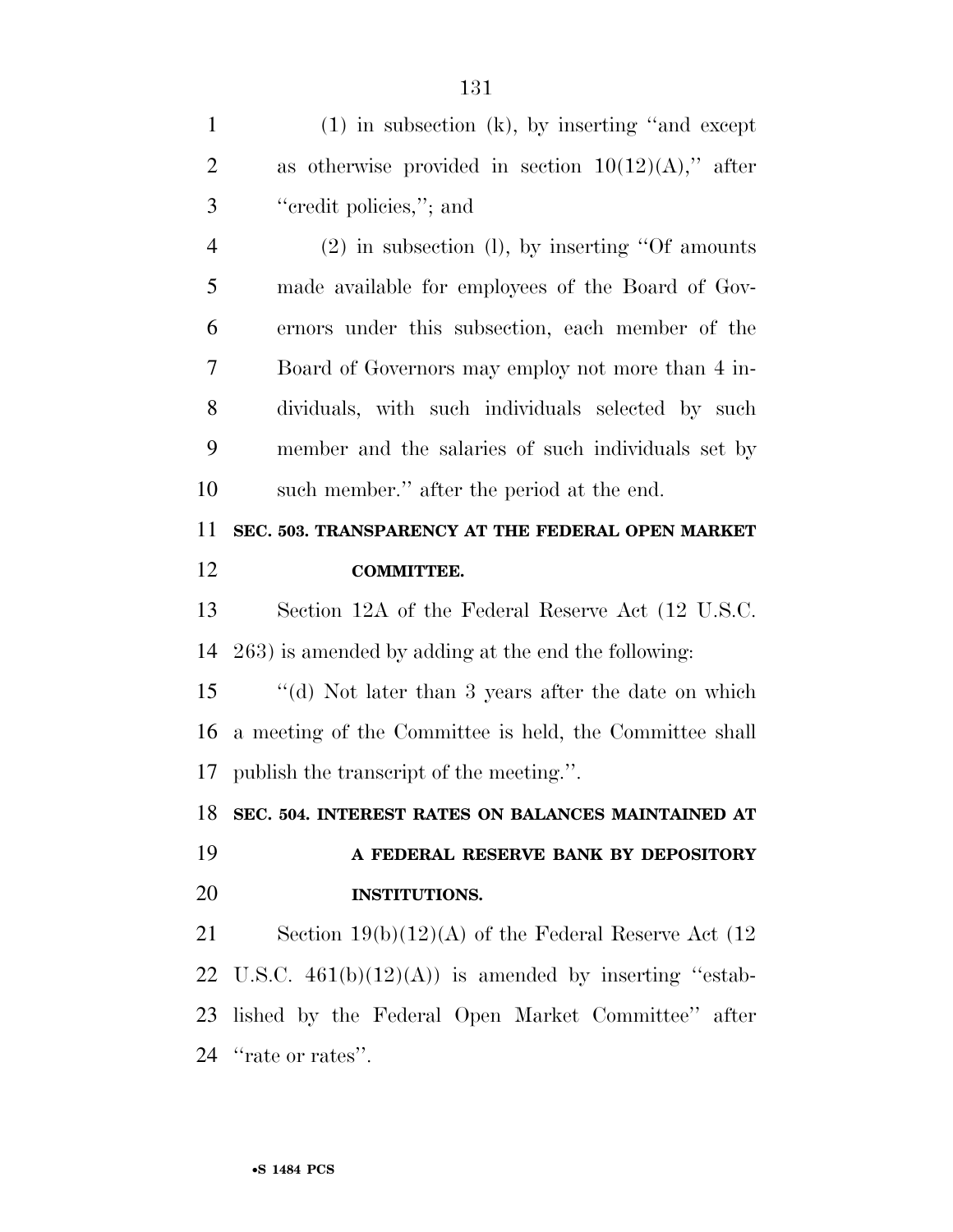| 1              | SEC. 505. COMMISSION FOR RESTRUCTURING THE FED-         |
|----------------|---------------------------------------------------------|
| $\overline{2}$ | ERAL RESERVE SYSTEM.                                    |
| 3              | (a) ESTABLISHMENT.—There is established an inde-        |
| 4              | pendent commission to be known as the "Federal Reserve" |
| 5              | System Restructuring Commission" (referred to in this   |
| 6              | section as the "Commission").                           |
| 7              | (b) MEMBERSHIP.-                                        |
| 8              | (1) IN GENERAL.—The Commission shall be                 |
| 9              | composed of 7 members as follows:                       |
| 10             | $(A)$ 2 members appointed by the Speaker                |
| 11             | of the House of Representatives.                        |
| 12             | (B) 2 members appointed by the majority                 |
| 13             | leader of the Senate.                                   |
| 14             | $(C)$ 1 member appointed by the minority                |
| 15             | leader of the House of Representatives.                 |
| 16             | $(D)$ 1 member appointed by the minority                |
| 17             | leader of the Senate.                                   |
| 18             | (E) 1 member appointed by the President.                |
| 19             | $(2)$ CHAIRMAN.—Once the members of the                 |
| 20             | Commission have been appointed, the members shall       |
| 21             | designate 1 of the members to be Chairman of the        |
| 22             | Commission.                                             |
| 23             | (3) VACANCIES.—Any vacancy in the Commis-               |
| 24             | sion shall be filled in the same manner as the origi-   |
| 25             | nal appointment.                                        |
| 26             | $(e)$ DUTIES.—                                          |
|                |                                                         |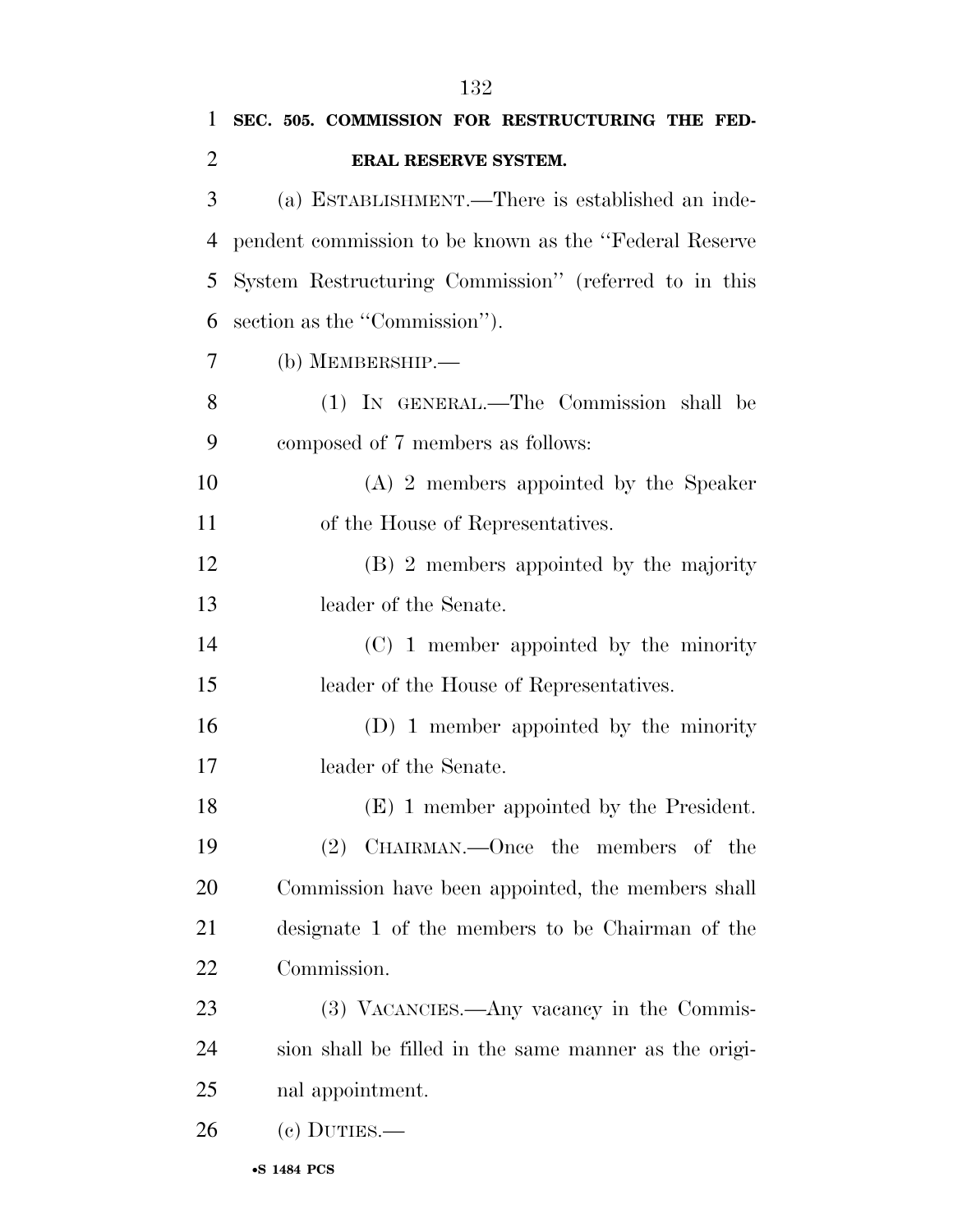|  | $(1)$ STUDY.— |
|--|---------------|
|--|---------------|

| $\overline{2}$ | (A) IN GENERAL.—The Commission shall            |
|----------------|-------------------------------------------------|
| 3              | conduct a study on whether it is appropriate to |
| $\overline{4}$ | restructure the Federal Reserve districts, in-  |
| 5              | cluding an analysis on potential benefits and   |
| 6              | costs of restructuring.                         |
| $\overline{7}$ | (B) CONSIDERATIONS.—In determining              |
| 8              | whether such restructuring is appropriate, the  |
| 9              | Commission shall specifically consider the im-  |
| 10             | pact of restructuring with respect to-          |
| 11             | (i) maximizing operational effective-           |
| 12             | ness within the Federal Reserve System          |
| 13             | while minimizing operational costs;             |
| 14             | (ii) maximizing the effectiveness of su-        |
| 15             | pervisory and regulatory functions while        |
| 16             | minimizing potential for regulatory cap-        |
| 17             | ture; and                                       |
| 18             | (iii) monetary policy decision-making.          |
| 19             | (C) PROPOSALS.—The Commission shall—            |
| 20             | (i) consider various proposals to re-           |
| 21             | structure the existing Federal Reserve dis-     |
| 22             | tricts, including proposals to—                 |
| 23             | (I) increase the number of exist-               |
| 24             | ing Federal Reserve districts, includ-          |
| 25             | ing a proposal to divide the Federal            |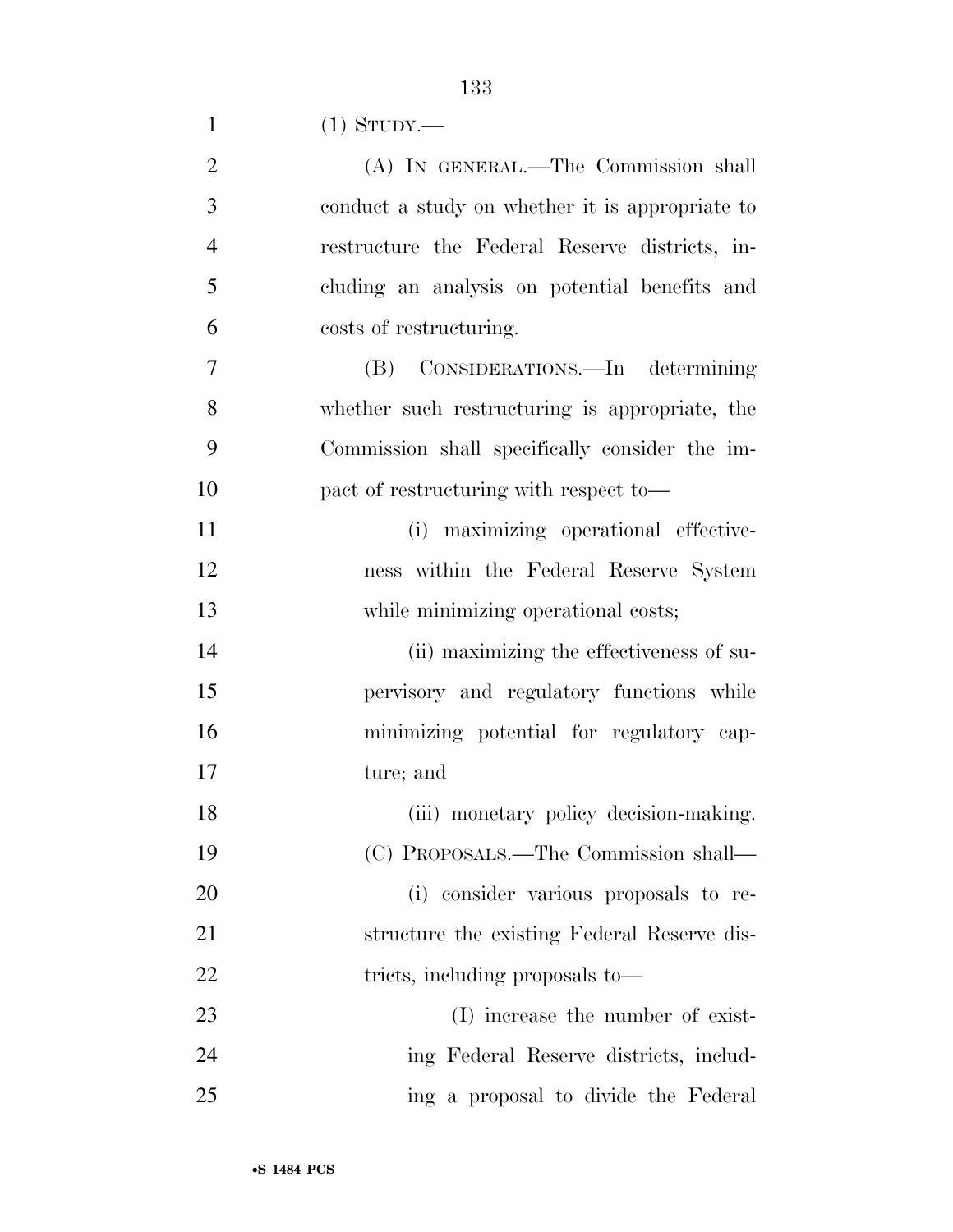| $\mathbf{1}$   | Reserve district in which the Federal                   |
|----------------|---------------------------------------------------------|
| $\overline{2}$ | Reserve Bank of San Francisco is                        |
| 3              | contained into 2 or more separate dis-                  |
| $\overline{4}$ | tricts while retaining the existing                     |
| 5              | structure for the remaining Federal                     |
| 6              | Reserve districts;                                      |
| 7              | (II) decrease the number of exist-                      |
| 8              | ing Federal Reserve districts;                          |
| 9              | (III) restructure the existing                          |
| 10             | Federal Reserve districts without in-                   |
| 11             | creasing or decreasing the number of                    |
| 12             | existing Federal Reserve districts; and                 |
| 13             | (IV) reassign specific functions                        |
| 14             | and duties, including supervisory and                   |
| 15             | regulatory functions, to different Fed-                 |
| 16             | eral Reserve banks within the Federal                   |
| 17             | Reserve System, including functions                     |
| 18             | and duties performed by the Board;                      |
| 19             | and                                                     |
| 20             | (ii) determine which of the proposals                   |
| 21             | considered under clause (i) are the optimal             |
| 22             | approaches to restructuring the existing                |
| 23             | Federal Reserve districts pursuant to sub-              |
| 24             | clauses $(I)$ , $(II)$ , $(III)$ , and $(IV)$ of clause |
| 25             | (i).                                                    |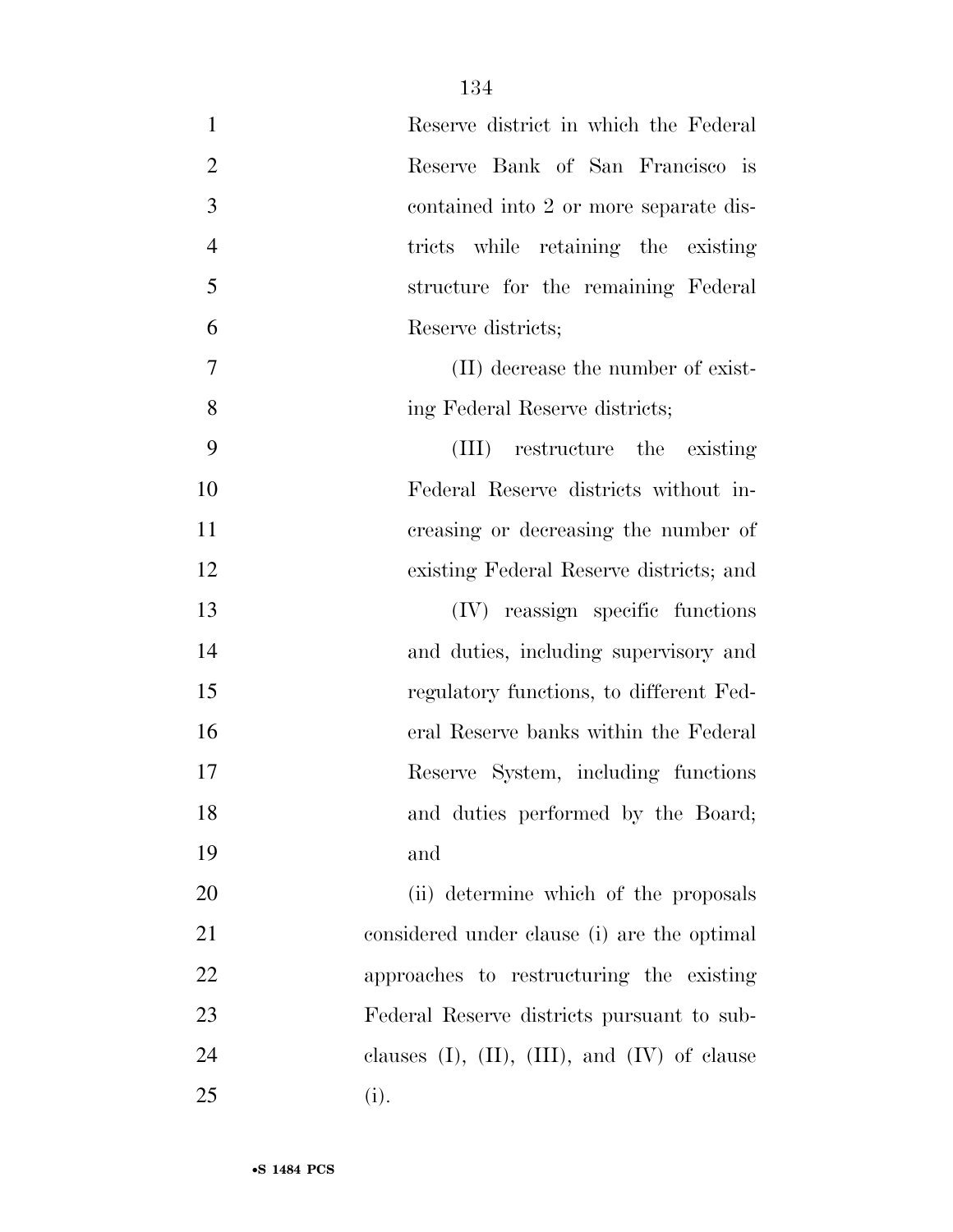| $\mathbf{1}$   | RECOMMENDATION.—The Commission<br>(2)                  |
|----------------|--------------------------------------------------------|
| $\overline{2}$ | shall, based on the proposals considered under para-   |
| 3              | graph $(1)(C)$ , develop a recommendation on the opti- |
| $\overline{4}$ | mal organization of the Federal Reserve System         |
| 5              | $that-$                                                |
| 6              | $(A)$ maximizes—                                       |
| $\overline{7}$ | (i) the operational effectiveness within               |
| 8              | the Federal Reserve System while mini-                 |
| 9              | mizing operational costs; and                          |
| 10             | (ii) the effectiveness of supervisory                  |
| 11             | and regulatory functions while minimizing              |
| 12             | potential for regulatory capture; and                  |
| 13             | (B) takes into account the impact of re-               |
| 14             | structuring on monetary policy decision-making.        |
| 15             | (3) REPORT.—Not later than 18 months after             |
| 16             | the date of enactment of this Act, the Commission      |
| 17             | shall submit to the Committee on Banking, Housing,     |
| 18             | and Urban Affairs of the Senate and the Committee      |
| 19             | on Financial Services of the House of Representa-      |
| 20             | tives, and also furnish copies to the President and    |
| 21             | the Board of Governors of the Federal Reserve Sys-     |
| 22             | tem, a report that includes—                           |
| 23             | (A) the recommendation described in para-              |
| 24             | graph(2);                                              |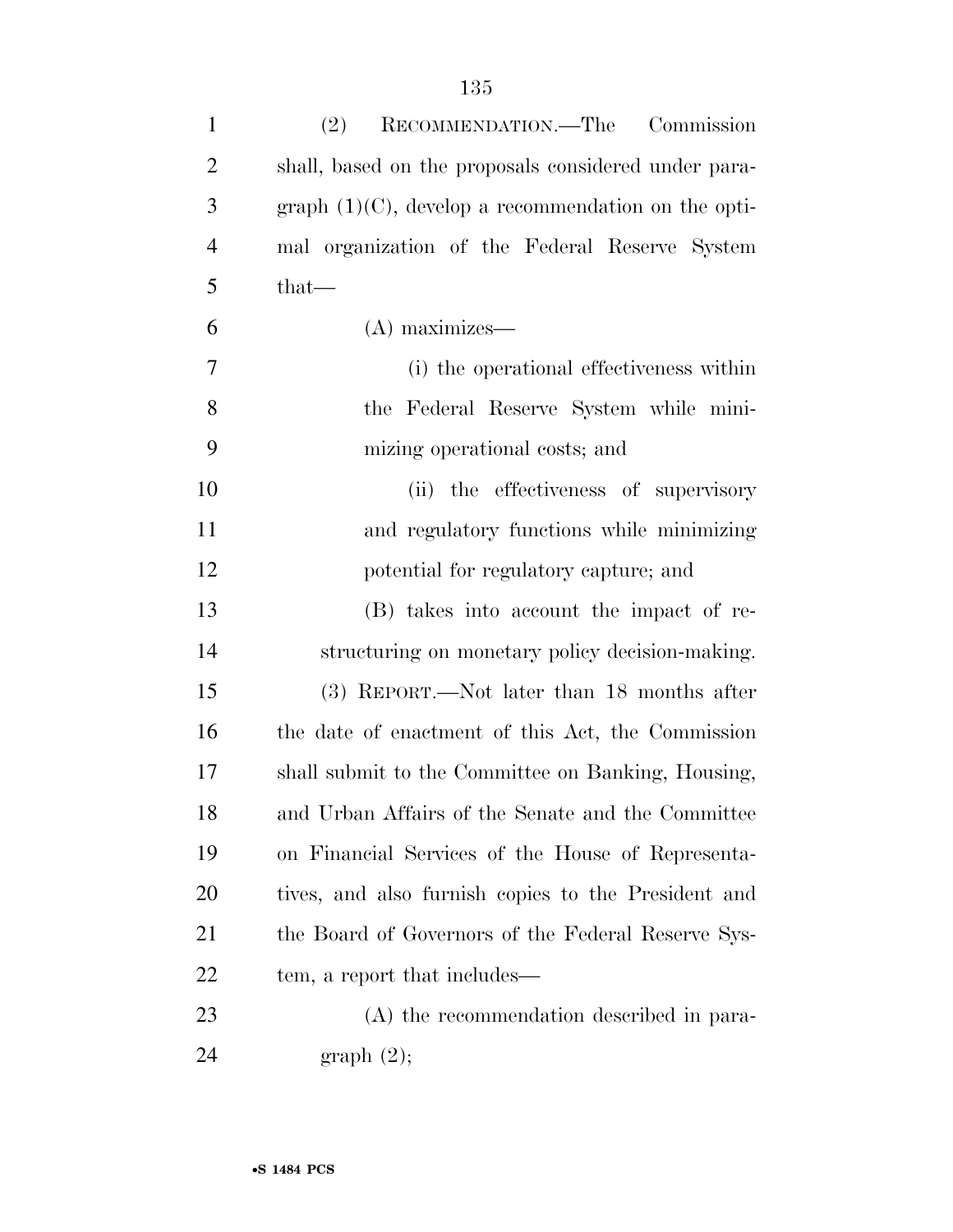| $\mathbf{1}$   | (B) a description of the proposals consid-         |
|----------------|----------------------------------------------------|
| $\overline{2}$ | ered under paragraph $(1)(C)(i)$ ;                 |
| 3              | (C) a description of the proposals deter-          |
| $\overline{4}$ | mined to be optimal under paragraph $(1)(C)(ii)$ ; |
| 5              | (D) an analysis of the benefits and costs of       |
| 6              | each of the proposals described in subparagraph    |
| 7              | (B), including, with respect to each proposal, an  |
| 8              | analysis of-                                       |
| 9              | (i) the operational benefits and costs             |
| 10             | to the Federal Reserve System;                     |
| 11             | (ii) the impact on supervision of fi-              |
| 12             | nancial institutions and nonbank financial         |
| 13             | institutions supervised by the Federal Re-         |
| 14             | serve banks; and                                   |
| 15             | (iii) the impact on monetary policy de-            |
| 16             | cision-making;                                     |
| 17             | $(E)$ an analysis of —                             |
| 18             | (i) any specific benefits and costs re-            |
| 19             | sulting from the increase in total number          |
| 20             | of Federal Reserve districts; and                  |
| 21             | (ii) any specific benefits and costs re-           |
| 22             | sulting from the decrease in total number          |
| 23             | of Federal Reserve districts, including an         |
| 24             | evaluation of savings to the Federal Re-           |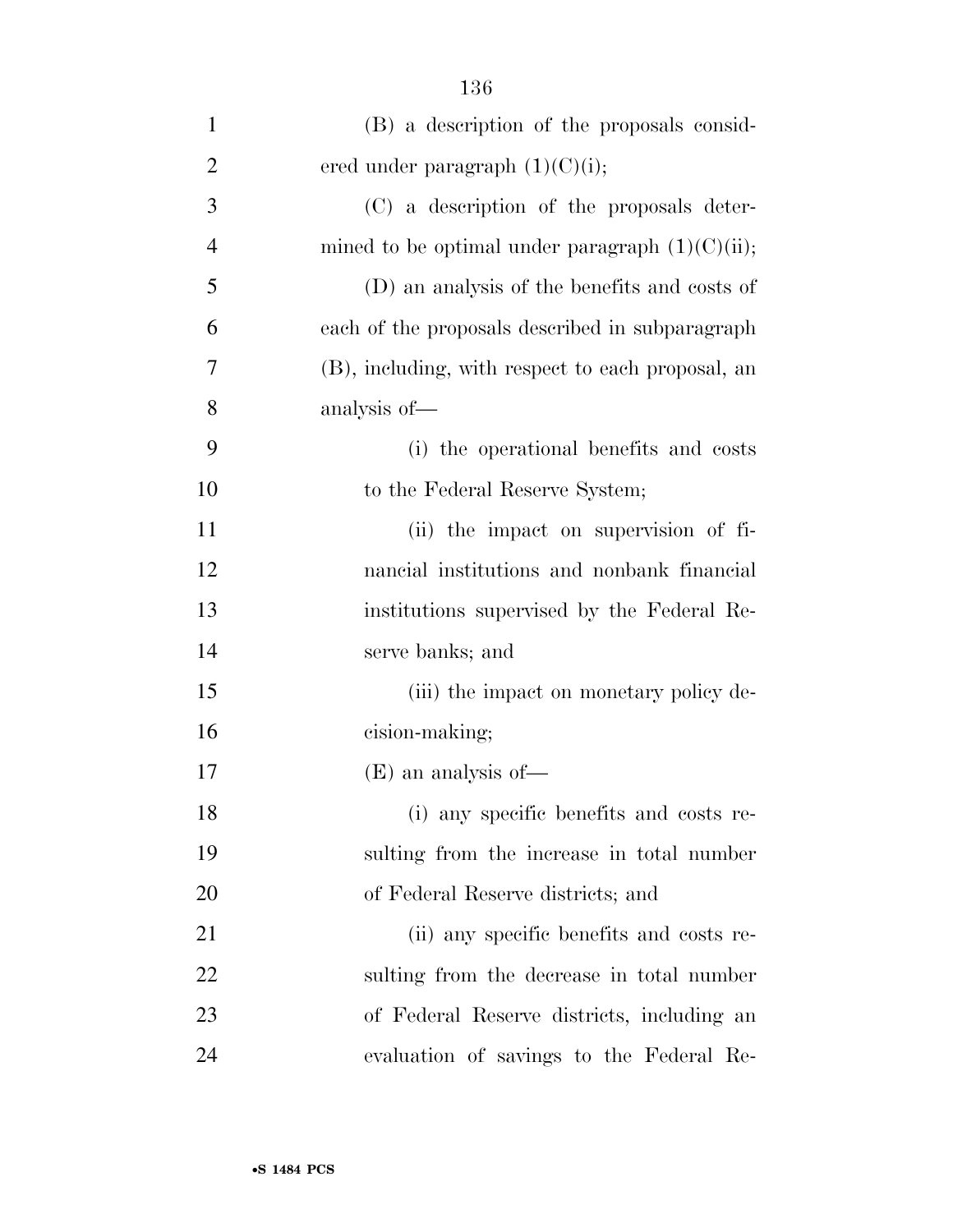| $\mathbf{1}$   | serve System through streamlining and          |
|----------------|------------------------------------------------|
| $\overline{2}$ | elimination of duplicated functions;           |
| 3              | $(F)$ a determination of —                     |
| $\overline{4}$ | (i) whether the benefits of restruc-           |
| 5              | turing the existing Federal Reserve dis-       |
| 6              | tricts without increasing or decreasing the    |
| 7              | number of existing Federal Reserve dis-        |
| 8              | tricts outweigh the costs;                     |
| 9              | (ii) whether the benefits of increasing        |
| 10             | or decreasing the number of existing Fed-      |
| 11             | eral Reserve districts outweigh the costs;     |
| 12             | (iii) whether the benefits of reas-            |
| 13             | signing functions and duties to different      |
| 14             | Federal Reserve banks within the Federal       |
| 15             | Reserve System outweigh the costs; and         |
| 16             | (iv) the optimal number of Federal             |
| 17             | Reserve districts in order for the Federal     |
| 18             | Reserve System to fulfill its statutory role   |
| 19             | most efficient and cost-effective<br>in the    |
| 20             | manner; and                                    |
| 21             | (G) a description of the methodology used      |
| 22             | by the Commission to reach the conclusions for |
| 23             | the report.                                    |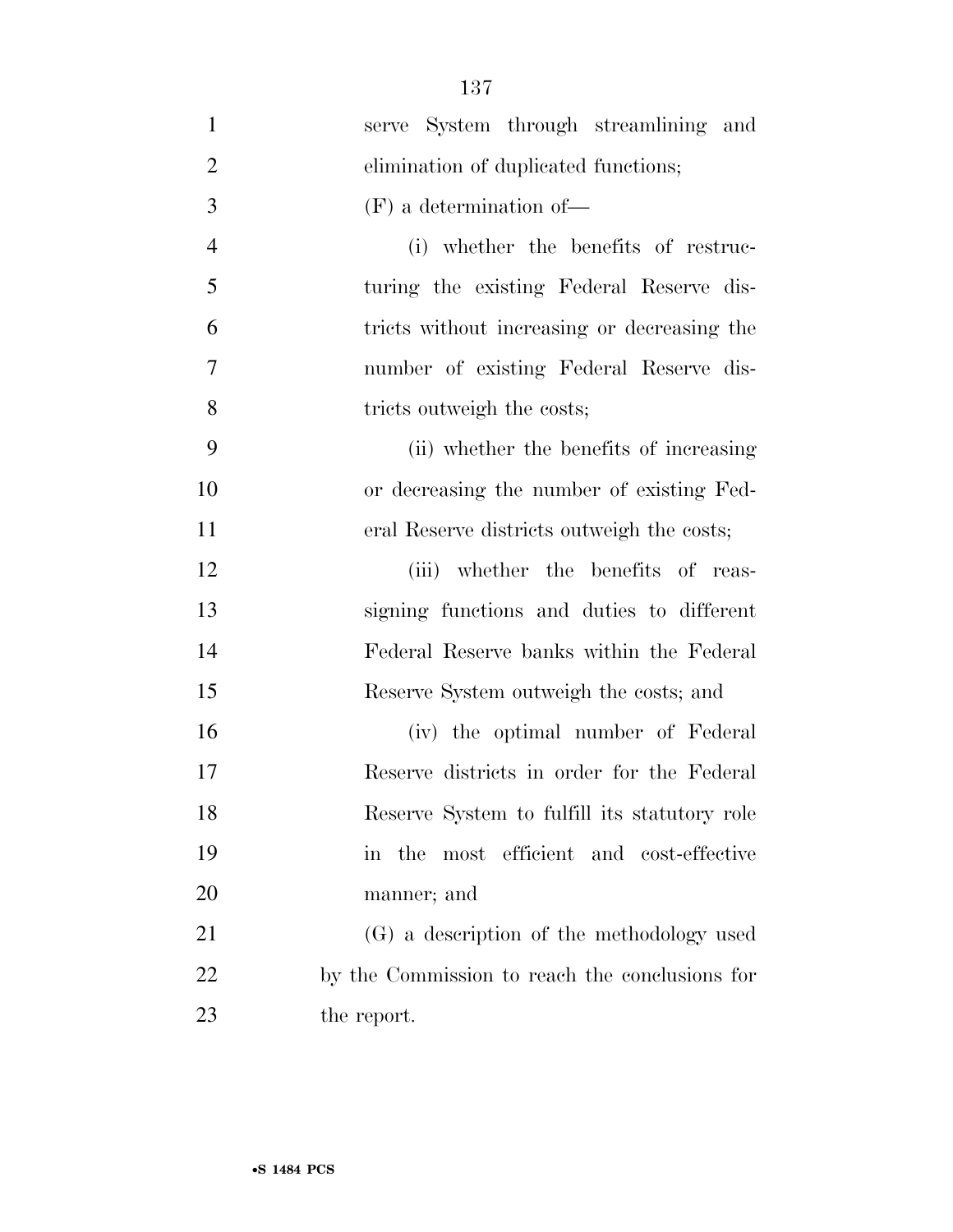| $\mathbf{1}$   | (d) POWERS OF THE COMMISSION.—The Commission             |
|----------------|----------------------------------------------------------|
| 2              | may lease space and acquire personal property to the ex- |
| 3              | tent funds are available.                                |
| $\overline{4}$ | (e) COMMISSION PERSONNEL MATTERS.—                       |
| 5              | (1) COMPENSATION OF MEMBERS.—                            |
| 6              | (A) IN GENERAL.—Except as provided in                    |
| 7              | subparagraph (B), each member of the Com-                |
| 8              | mission who is not an officer or employee of the         |
| 9              | Federal Government shall be compensated at a             |
| 10             | rate equal to the daily equivalent of the annual         |
| 11             | rate of basic pay prescribed for level IV of the         |
| 12             | Executive Schedule under section 5315 of title           |
| 13             | 5, United States Code, for each day (including           |
| 14             | travel time) during which such member is en-             |
| 15             | gaged in the performance of the duties of the            |
| 16             | Commission. All members of the Commission                |
| 17             | who are officers or employees of the United              |
| 18             | States shall serve without compensation in addi-         |
| 19             | tion to that received for their services as offi-        |
| 20             | cers or employees of the United States.                  |
| 21             | (B) COMPENSATION OF CHAIRMAN.—The                        |
| 22             | Chairman of the Commission shall be com-                 |
| 23             | pensated at a rate equal to the daily equivalent         |

 of the minimum annual rate of basic pay pay-able for level III of the Executive Schedule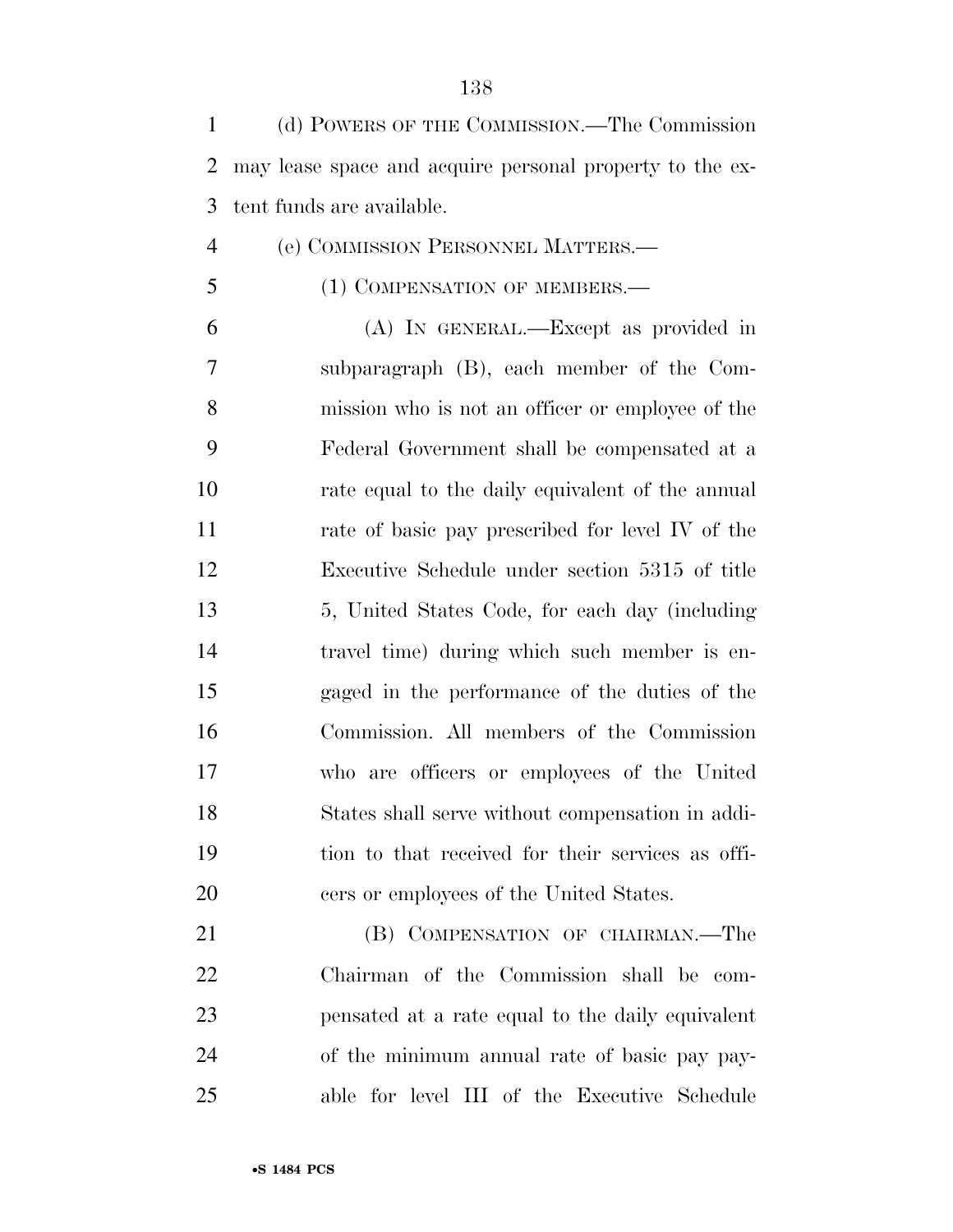| $\mathbf{1}$   | under section 5314, of title 5, United States         |
|----------------|-------------------------------------------------------|
| $\overline{2}$ | Code.                                                 |
| 3              | (2) TRAVEL EXPENSES.—The members of the               |
| 4              | Commission shall be allowed travel expenses, includ-  |
| 5              | ing per diem in lieu of subsistence, at rates author- |
| 6              | ized for employees of agencies under subchapter I of  |
| 7              | chapter 57 of title 5, United States Code, while      |
| 8              | away from their homes or regular places of business   |
| 9              | in the performance of services for the Commission.    |
| 10             | $(3)$ DIRECTOR AND STAFF.—                            |
| 11             | (A) DIRECTOR OF STAFF.—The Commis-                    |
| 12             | sion shall appoint a Director, who shall be paid      |
| 13             | at the rate of basic pay payable for level IV of      |
| 14             | the Executive Schedule under section 5315 of          |
| 15             | title 5, United States Code.                          |
| 16             | $(B)$ STAFF.—                                         |
| 17             | (i) IN GENERAL.—Subject to clauses                    |
| 18             | (ii) and (iii), the Director, with the ap-            |
| 19             | proval of the Commission, may appoint                 |
| 20             | and fix the pay of additional personnel.              |
| 21             | APPLICABILITY.—The<br>(ii)<br>Director                |
| 22             | may make such appointments without re-                |

 gard to the provisions of title 5, United States Code, governing appointments in the competitive service, and any personnel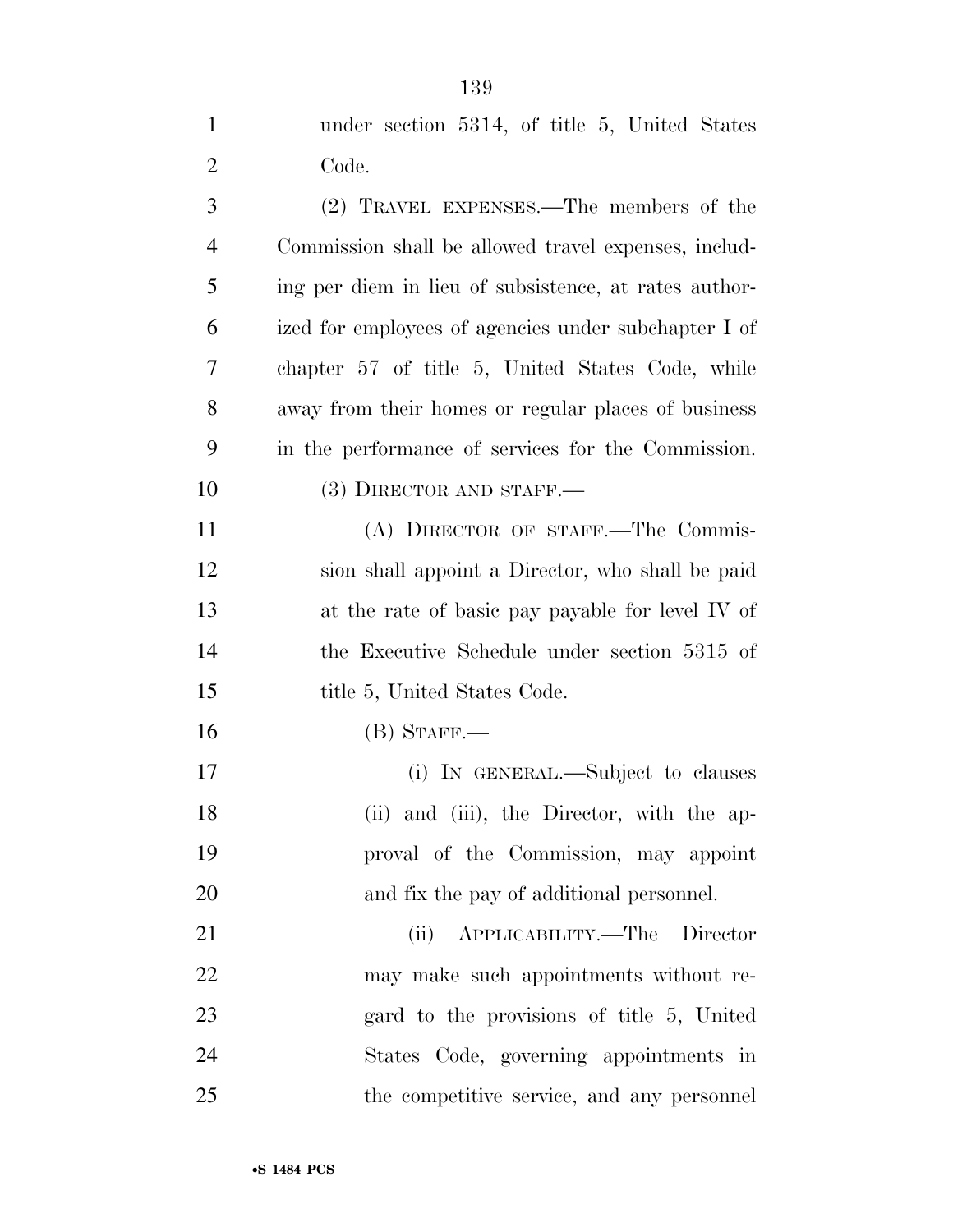| $\mathbf{1}$   | so appointed may be paid without regard     |
|----------------|---------------------------------------------|
| $\overline{2}$ | to the provisions of chapter 51 and sub-    |
| 3              | chapter III of chapter 53 of that title re- |
| $\overline{4}$ | lating to classification and General Sched- |
| 5              | ule pay rates, except that an individual so |
| 6              | appointed may not receive pay in excess of  |
| 7              | the annual rate of basic pay prescribed for |
| 8              | level V of the Executive Schedule under     |
| 9              | section 5316 of that title.                 |
| 10             | (iii) DETAIL OF GOVERNMENT<br>EM-           |
| 11             | PLOYEES.-                                   |
| 12             | (I) IN GENERAL.—Upon request                |
| 13             | of the Director, the head of any Fed-       |
| 14             | eral department or agency, including        |
| 15             | the Comptroller General of the United       |
| 16             | States, may detail any of the per-          |
| 17             | sonnel of that department or agency         |
| 18             | to the Commission to assist the Com-        |
| 19             | mission in carrying out its duties          |
| 20             | under this section.                         |
| 21             | (II) LIMITATIONS.-                          |
| 22             | (aa) DETAIL OF EMPLOYEES                    |
| 23             | <b>FROM</b><br>FEDERAL RESERVE<br>SYS-      |
| 24             | TEM.—Not more than $\frac{1}{5}$ of the     |
| 25             | personnel employed by or detailed           |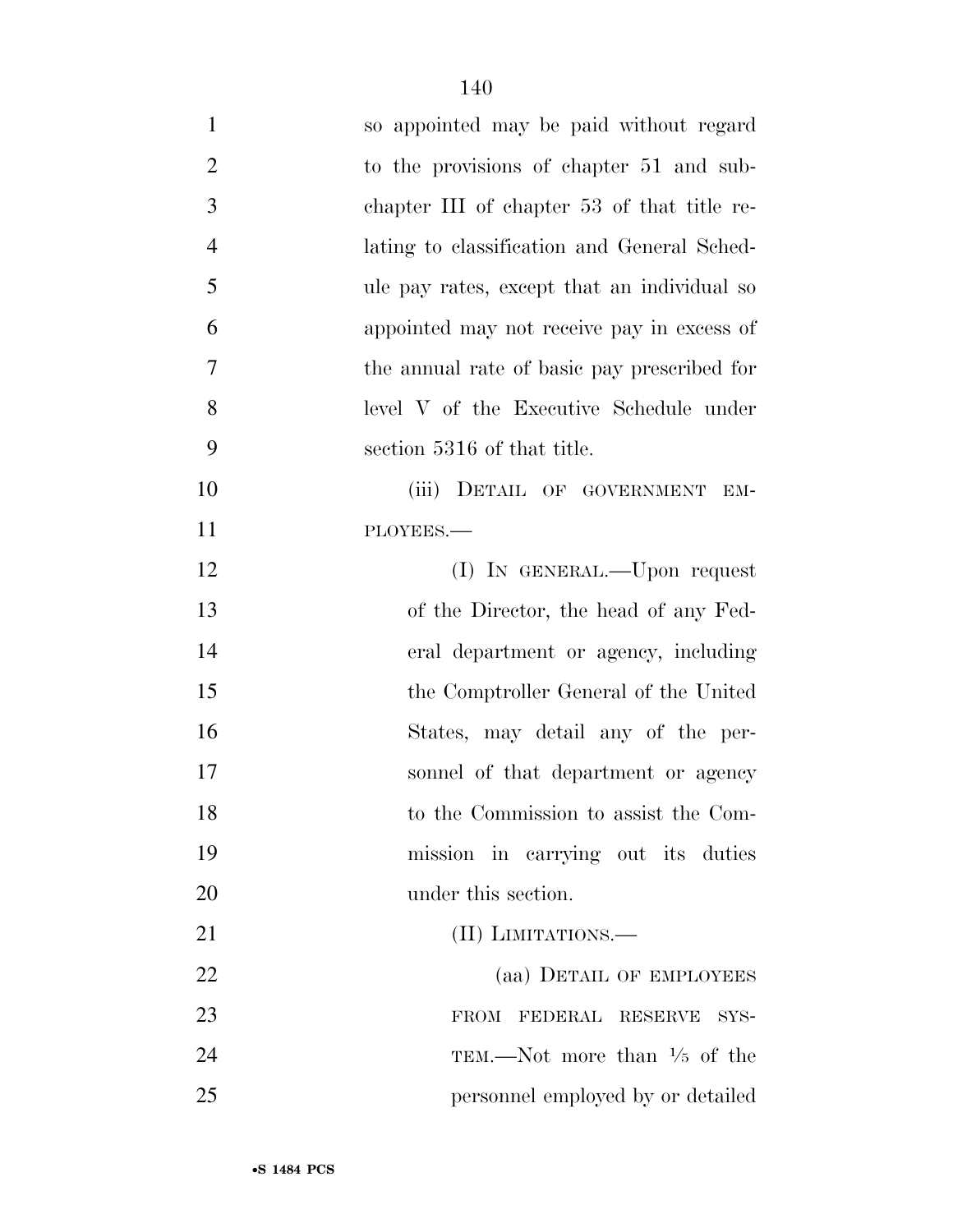1 to the Commission may be on de-2 tail from the Federal Reserve System.

 (bb) DETAIL OF EMPLOYEES 5 FROM OTHER FEDERAL AGEN- CIES.—Not more than one-fifth of the personnel employed by or detailed to the Commission may be on detail from any Federal de- partment or agency other than 11 the Federal Reserve System.

12 (iv) EXPERTS AND CONSULTANTS.— The Commission may procure by contract the temporary or intermittent services of experts or consultants pursuant to section 3109(b) of title 5, United States Code, at rates for individuals which do not to exceed the daily equivalent of the annual rate of basic pay for a comparable position paid 20 under the General Schedule.

21 (C) RULE OF CONSTRUCTION.—Any indi- vidual employed by the Commission under this paragraph, including any expert or consultant under contract pursuant to subparagraph (B)(iv), shall be considered staff for the dura-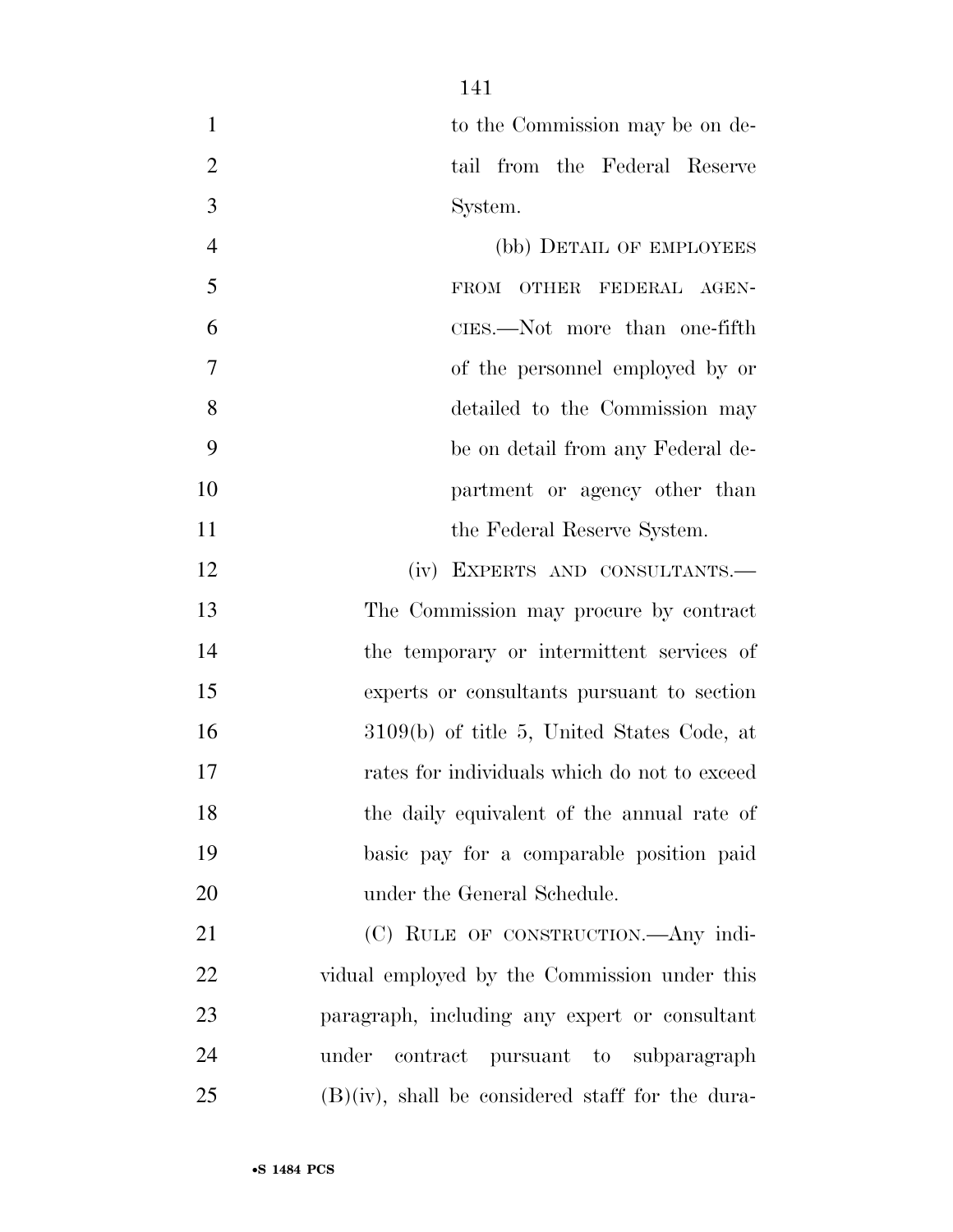| tion of such employment of such individual for |
|------------------------------------------------|
| the purposes of this section.                  |

 (f) PROHIBITION AGAINST RESTRICTING COMMU- NICATIONS.—No person may restrict an employee of the Federal Reserve System from communicating with a mem- ber or staff of the Commission, and no person may take (or threaten to take) an unfavorable personnel action, or withhold (or threaten to withhold) a favorable personnel action, as a reprisal for such communication.

 (g) CONFIDENTIAL INFORMATION.—No member or staff of the Commission shall request, either in writing or verbally, that any employee of the Federal Reserve Sys-tem provide—

 (1) nonpublic information or documents con- cerning or related to monetary policy deliberations; or

(2) confidential supervisory information.

 (h) DISCLOSURE OF NONPUBLIC INFORMATION.— Any member or staff of the Commission that obtains non- public information from the Federal Reserve System or any employee of the Federal Reserve System shall main-tain the confidentiality of such information.

(i) AUDIT.—

 (1) IN GENERAL.—The Comptroller General of the United States shall annually audit the financial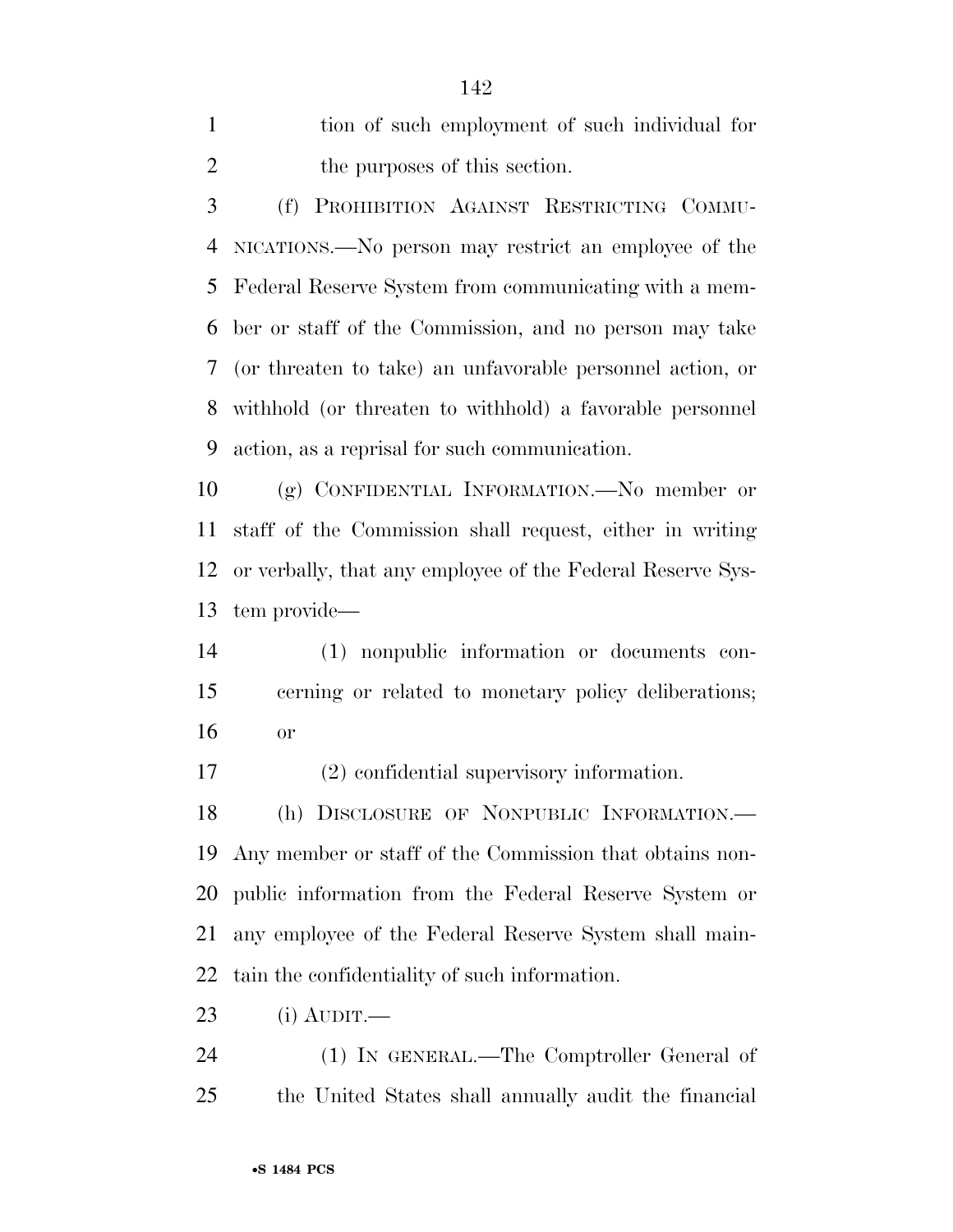| $\mathbf{1}$   | transactions of the Commission in accordance with   |
|----------------|-----------------------------------------------------|
| $\overline{2}$ | the United States generally accepted government au- |
| 3              | diting standards, as may be prescribed by the Comp- |
| $\overline{4}$ | troller General of the United States.               |
| 5              | (2) LOCATION OF AUDIT.—An audit under               |
| 6              | paragraph (1) shall be conducted at any place where |
| 7              | accounts of the Commission are normally kept.       |
| 8              | $(3)$ ACCESS.—                                      |
| 9              | (A) IN GENERAL.—The representatives of              |
| 10             | the Government Accountability Office shall have     |
| 11             | access, in accordance with section $716(c)$ of      |
| 12             | title 31, United States Code, to—                   |
| 13             | (i) the Chairman of the Commission,                 |
| 14             | members of the Commission, and staff of             |
| 15             | the Commission; and                                 |
| 16             | (ii) all books, accounts, documents,                |
| 17             | papers, records (including electronic               |
| 18             | records), reports, files, property, or other        |
| 19             | information belonging to or under the con-          |
| 20             | trol of or used or employed by the Com-             |
| 21             | mission pertaining to its financial trans-          |
| 22             | actions and necessary to facilitate the             |
| 23             | audit.                                              |
| 24             | (B) VERIFICATION OF TRANSACTIONS.-                  |
| $25\,$         | Representatives of the Government Account-          |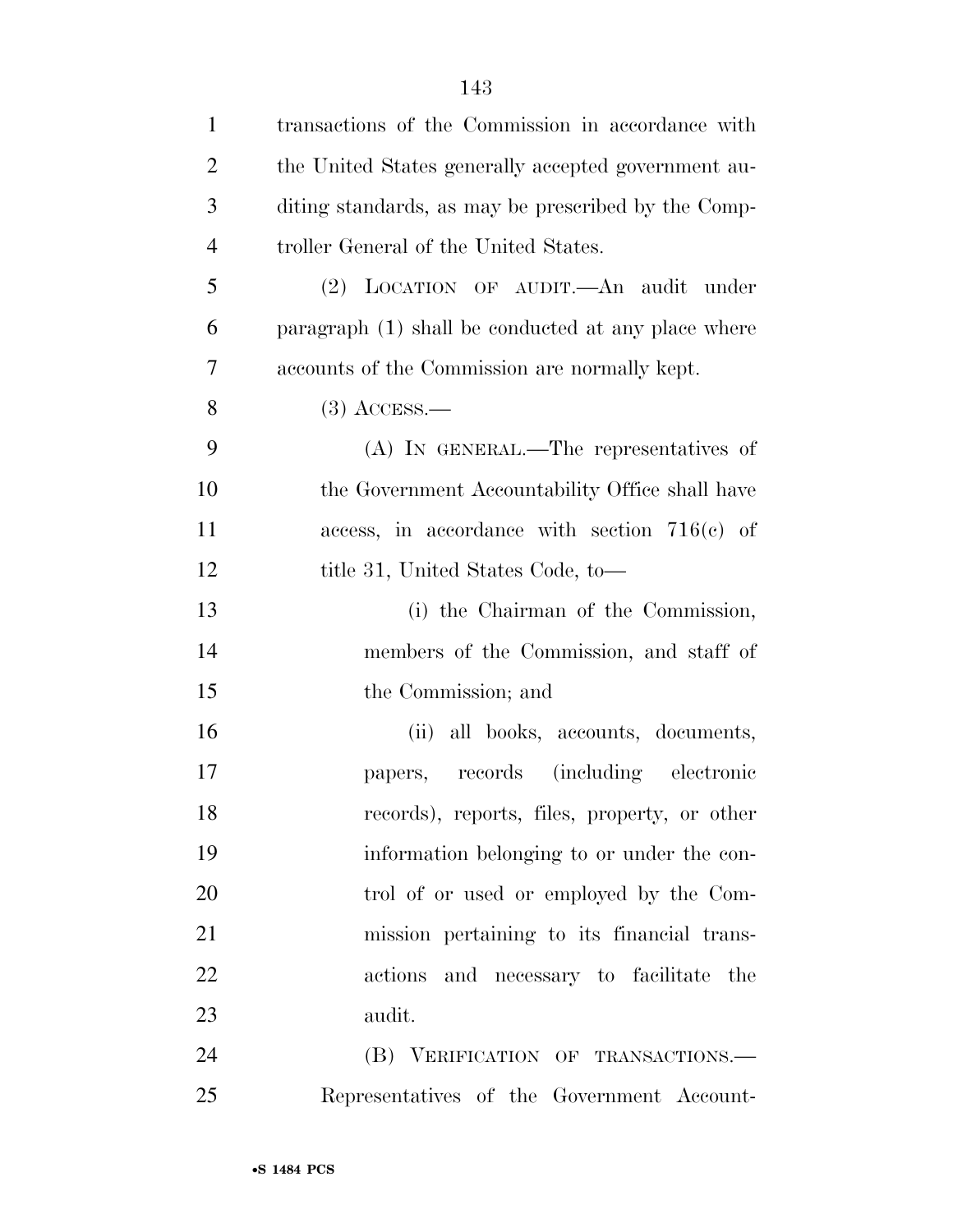ability Office shall be afforded full facilities for verifying transactions with the balances or secu- rities held by depositories, fiscal agents, and custodians.

 (4) CUSTODY OF DOCUMENTS AND PROP- ERTY.—All books, accounts, documents, papers, records, reports, files, property, or other information described in paragraph (3)(A)(ii) shall remain in possession and custody of the Commission.

 (5) COPIES.—The Comptroller General of the United States may make copies of any books, ac- counts, documents, papers, records, reports, files, property, or other information described in para- graph (3)(A)(ii) without cost to the Comptroller General.

 (6) SERVICES.—In conducting an audit under this subsection, the Comptroller General of the United States may employ by contract, without re- gard to section 3709 of the Revised Statutes (41 U.S.C. 6101), professional services of firms and or- ganizations of certified public accountants for tem-porary periods or for special purposes.

(7) REIMBURSEMENT.—

 (A) IN GENERAL.—Upon the request of the Comptroller General of the United States,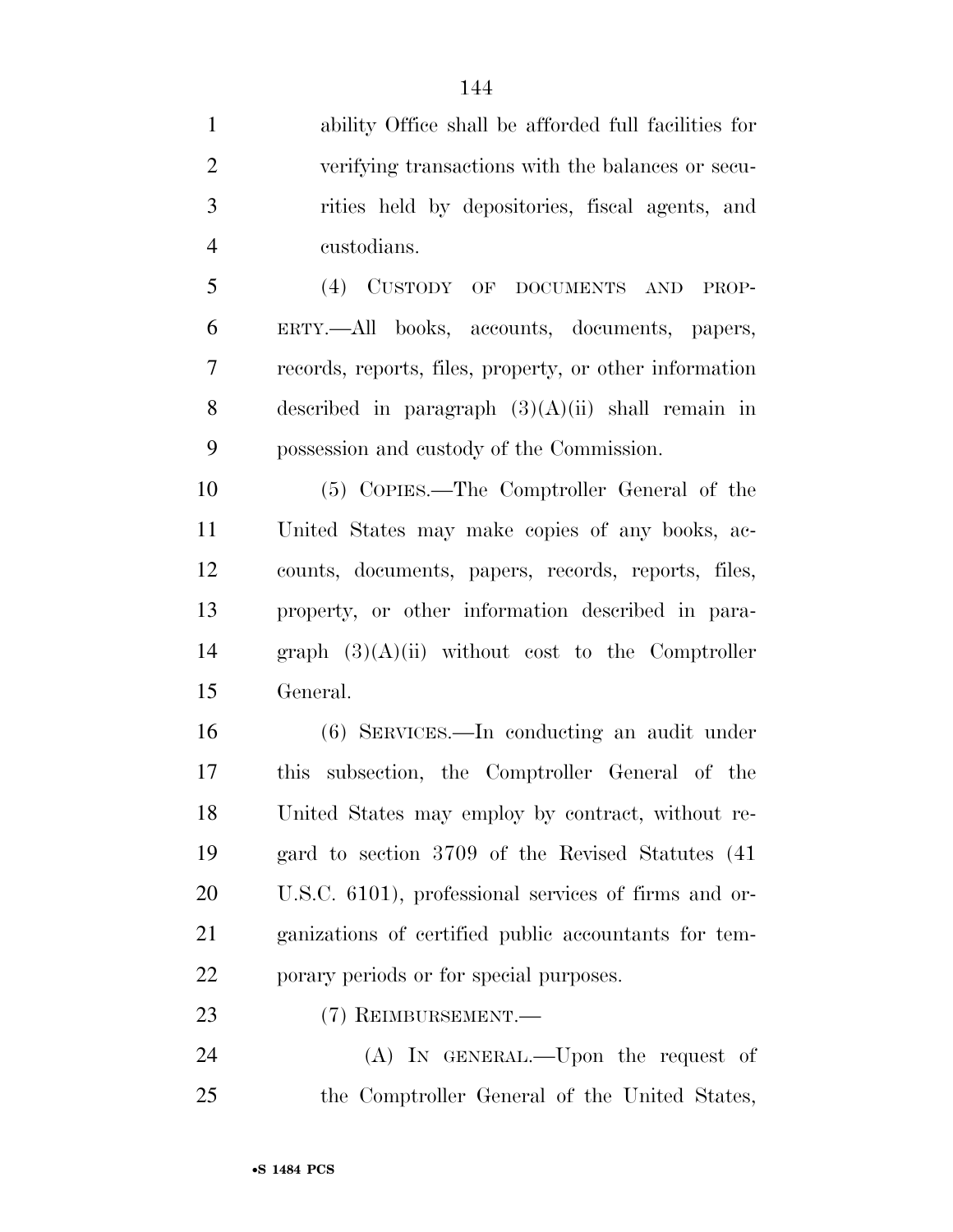the Chairman of the Commission shall transfer to the Government Accountability Office from funds made available to the Commission the amount requested by the Comptroller General to cover the full costs of any audit and report conducted by the Comptroller General. (B) CREDIT.—The Comptroller General of 8 the United States shall credit funds transferred under subparagraph (A) to the account estab- lished for salaries and expenses of the Govern- ment Accountability Office, and such amount shall be available upon receipt and without fis- cal year limitation to cover the full costs of the audit and report. (8) REPORT.—The Comptroller General of the United States shall submit to the Committee on Banking, Housing, and Urban Affairs of the Senate and the Committee on Financial Services of the House of Representatives, and also furnish copies to the President and the Commission, a report of each annual audit conducted under this subsection, in- cluding— 23 (A) the scope of the audit; (B) the statement of assets and liabilities and surplus or deficit;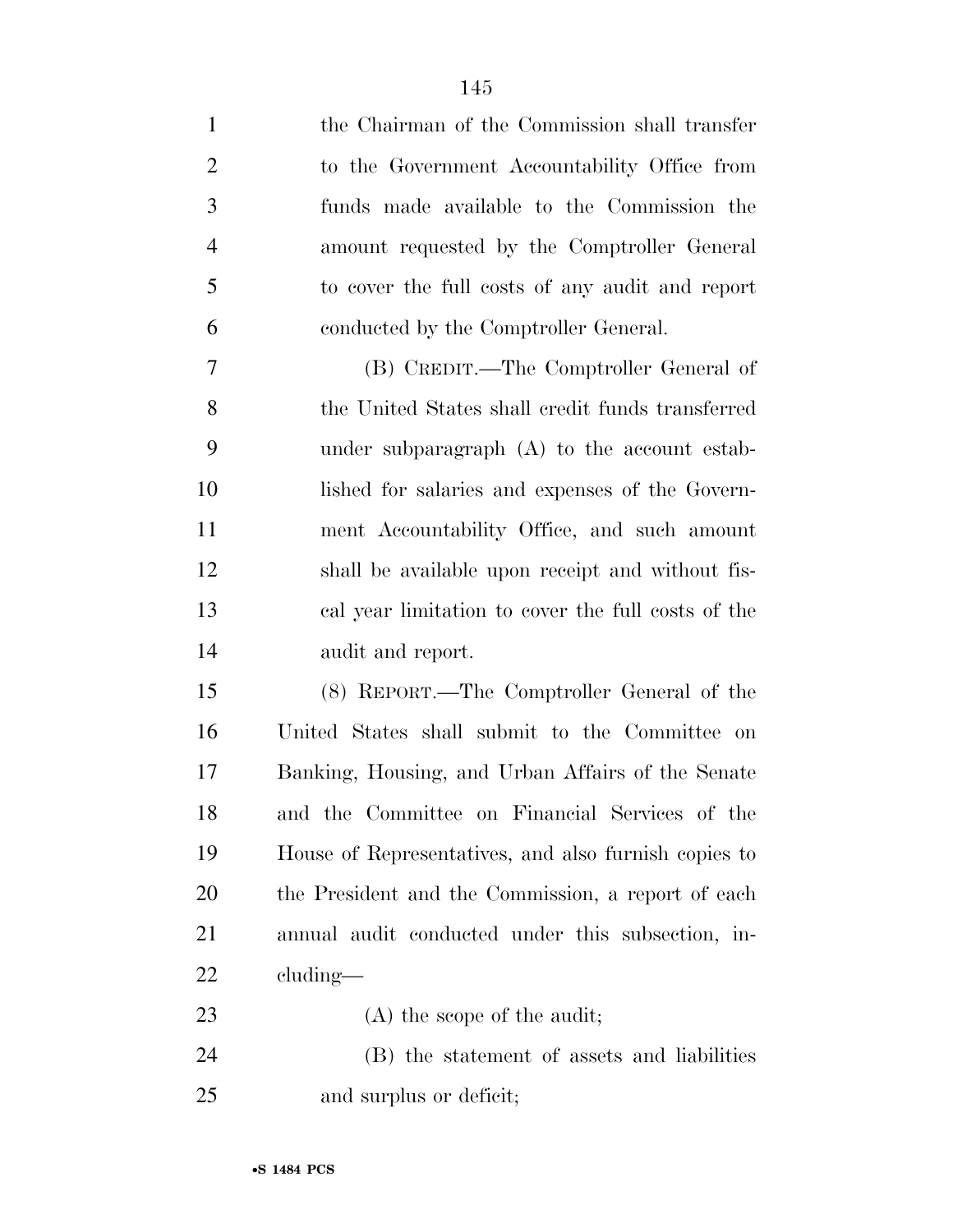| 1              | (C) the statement of income and expenses;             |
|----------------|-------------------------------------------------------|
| $\overline{2}$ | (D) the statement of sources and applica-             |
| 3              | tion of funds;                                        |
| $\overline{4}$ | (E) such comments and information as the              |
| 5              | Comptroller General determines is necessary to        |
| 6              | inform the Committee on Banking, Housing,             |
| 7              | and Urban Affairs of the Senate and the Com-          |
| 8              | mittee on Financial Services of the House of          |
| 9              | Representatives of the financial operations and       |
| 10             | condition of the Commission; and                      |
| 11             | (F) such recommendations that the Comp-               |
| 12             | troller General may deem advisable.                   |
| 13             | (j) TERMINATION.—The Commission shall terminate       |
| 14             | not later than on December 31, 2020.                  |
| 15             | $(k)$ FUNDING.—                                       |
| 16             | (1) IN GENERAL.—Beginning on the first quar-          |
| 17             | ter of the fiscal year after the date on which the    |
| 18             | Commission is established, and in each quarter of a   |
| 19             | fiscal year thereafter, the Board of Governors of the |
| 20             | Federal Reserve System shall transfer to the Com-     |
| 21             | mission, from the combined earnings of the Federal    |
| <u>22</u>      | Reserve System, the amount determined by the          |
| 23             | Chairman of the Commission to be reasonably nec-      |
| 24             | essary to carry out the authorities of the Commis-    |
| 25             | sion pursuant to this section, taking into account    |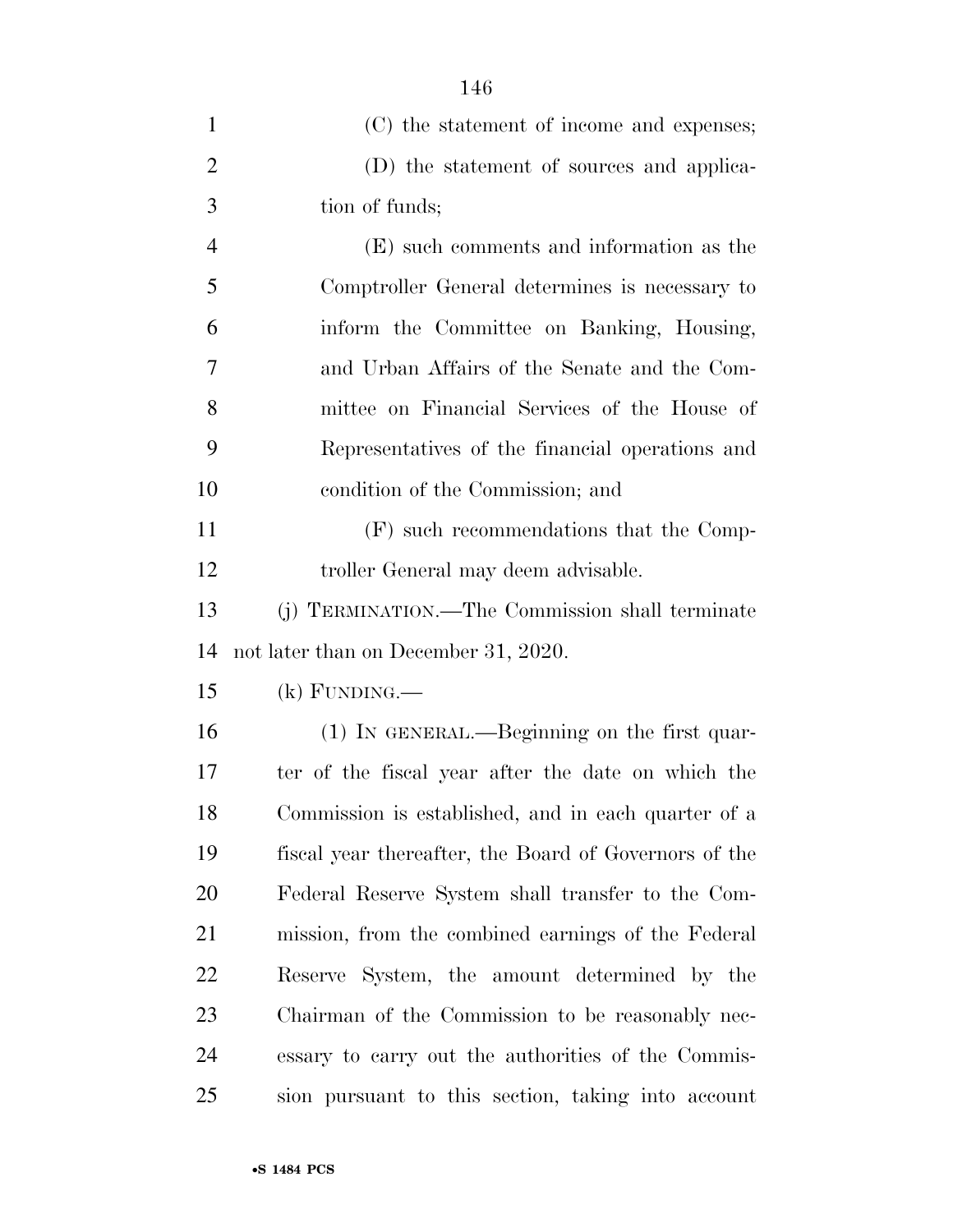such other sums made available to the Commission in preceding quarters, to be available without fiscal year limitation and not subject to appropriation.

 (2) REVIEWABILITY.—Notwithstanding any other provision in this section, the funds derived from the Federal Reserve System pursuant to this subsection shall not be subject to review by the Com- mittee on Appropriations of the Senate or the Com- mittee on Appropriations of the House of Represent-atives.

 (l) FEDERAL RESERVE DISTRICTS.—The first undes- ignated paragraph of section 2 of the Federal Reserve Act (38 Stat. 251, chapter 6) is amended by inserting '', ex- cept as otherwise provided under section 505 of the Finan- cial Regulatory Improvement Act of 2015'' after ''orga-nized''.

#### **SEC. 506. GAO STUDY ON SUPERVISION.**

 (a) IN GENERAL.—The Comptroller General of the United States shall conduct a study on the effectiveness of supervision by the Board of Governors of the Federal Reserve System and each Federal Reserve bank of—

 (1) bank holding companies subject to the re- quirements of section 165 of the Financial Stability Act of 2010 (12 U.S.C. 5365) on the date of enact-ment of this Act; and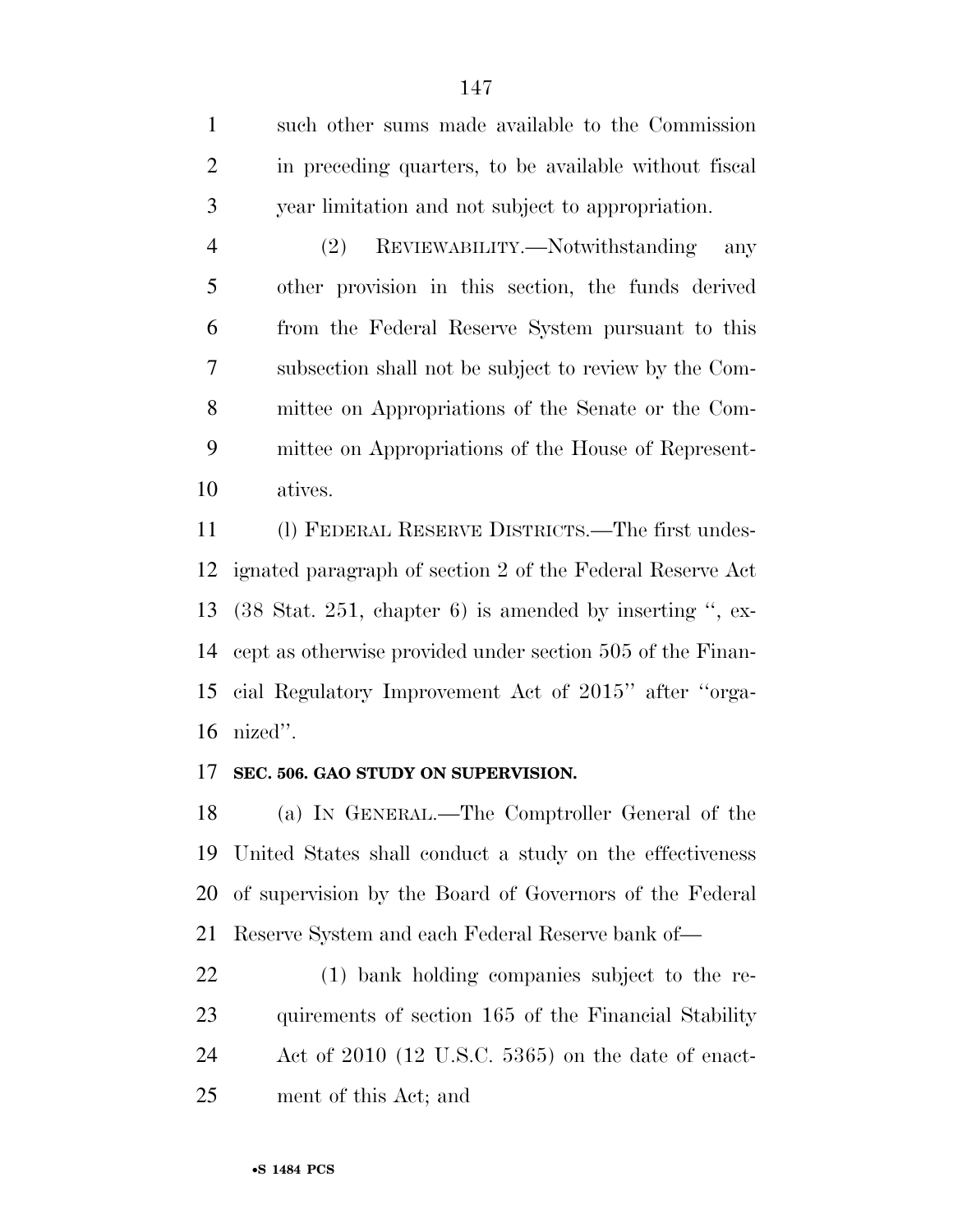(2) nonbank financial companies subject to a determination under subsection (a) or (b) of section 113 of the Financial Stability Act of 2010 (12 U.S.C. 5323).

 (b) REPORT.—Not later than 18 months after the date of enactment of this Act, the Comptroller General of the United States shall submit to the Committee on Banking, Housing, and Urban Affairs of the Senate and the Committee on Financial Services of the House of Rep- resentatives a report based on the study required under subsection (a) that includes—

(1) an analysis of—

 (A) the effectiveness of the delegation of functions by the Board of Governors of the Federal Reserve System in accordance with sec- tion 11(k) of the Federal Reserve Act (12 17 U.S.C.  $248(k)$ ;

 (B) the effectiveness of supervision dele- gated to each Federal Reserve bank by the Board of Governors of the Federal Reserve Sys- tem, including whether and how the relation- ships between each Federal Reserve bank and the institutions that each Federal Reserve bank supervises impact the effectiveness of super-vision;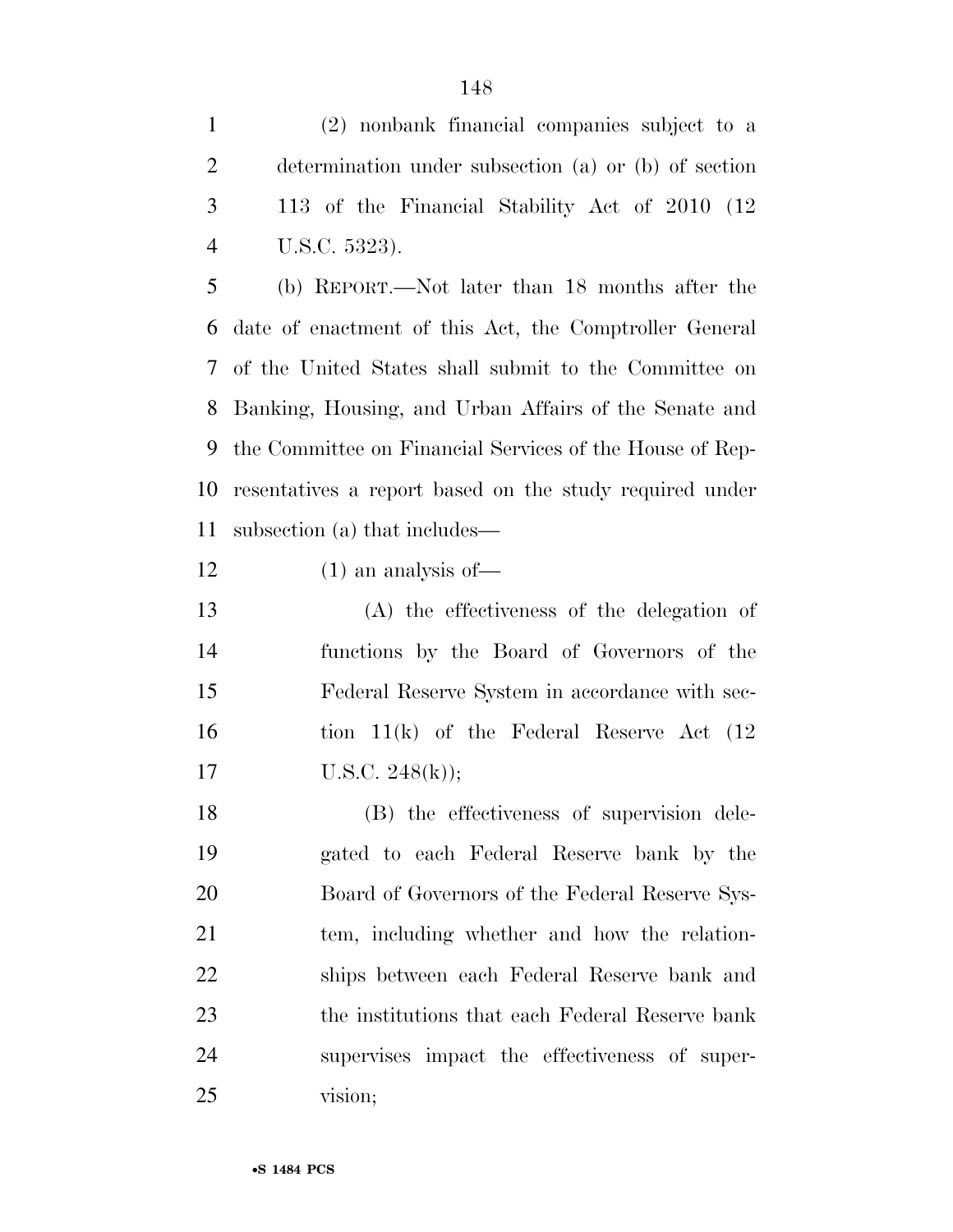| $\mathbf{1}$   | (C) the propriety of the relationship be-          |
|----------------|----------------------------------------------------|
| $\overline{2}$ | tween each Federal Reserve bank and the insti-     |
| 3              | tutions that each Federal Reserve bank super-      |
| $\overline{4}$ | vises, including any potential conflicts of inter- |
| 5              | est, and whether and how such relationships        |
| 6              | impact the effectiveness of supervision;           |
| 7              | (D) the role played by the Large Institu-          |
| 8              | tion Supervision Coordinating Committee of the     |
| 9              | Board of Governors of the Federal Reserve Sys-     |
| 10             | tem, the interactions between the Committee        |
| 11             | and the Federal Reserve banks, and the effec-      |
| 12             | tiveness of the Committee; and                     |
| 13             | (E) any other factors that could negatively        |
| 14             | influence the effectiveness of supervision by any  |
| 15             | Federal Reserve bank or the Board of Gov-          |
| 16             | ernors of the Federal Reserve System;              |
| 17             | (2) an evaluation of whether additional steps      |
| 18             | should be taken by the Board of Governors of the   |
| 19             | Federal Reserve System, each Federal Reserve bank, |
| 20             | or Congress to improve the effectiveness of super- |
| 21             | vision at each Federal Reserve bank and the Board  |
| <u>22</u>      | of Governors of the Federal Reserve System; and    |
| 23             | (3) recommendations to improve the effective-      |
| 24             | ness of supervision at each Federal Reserve bank   |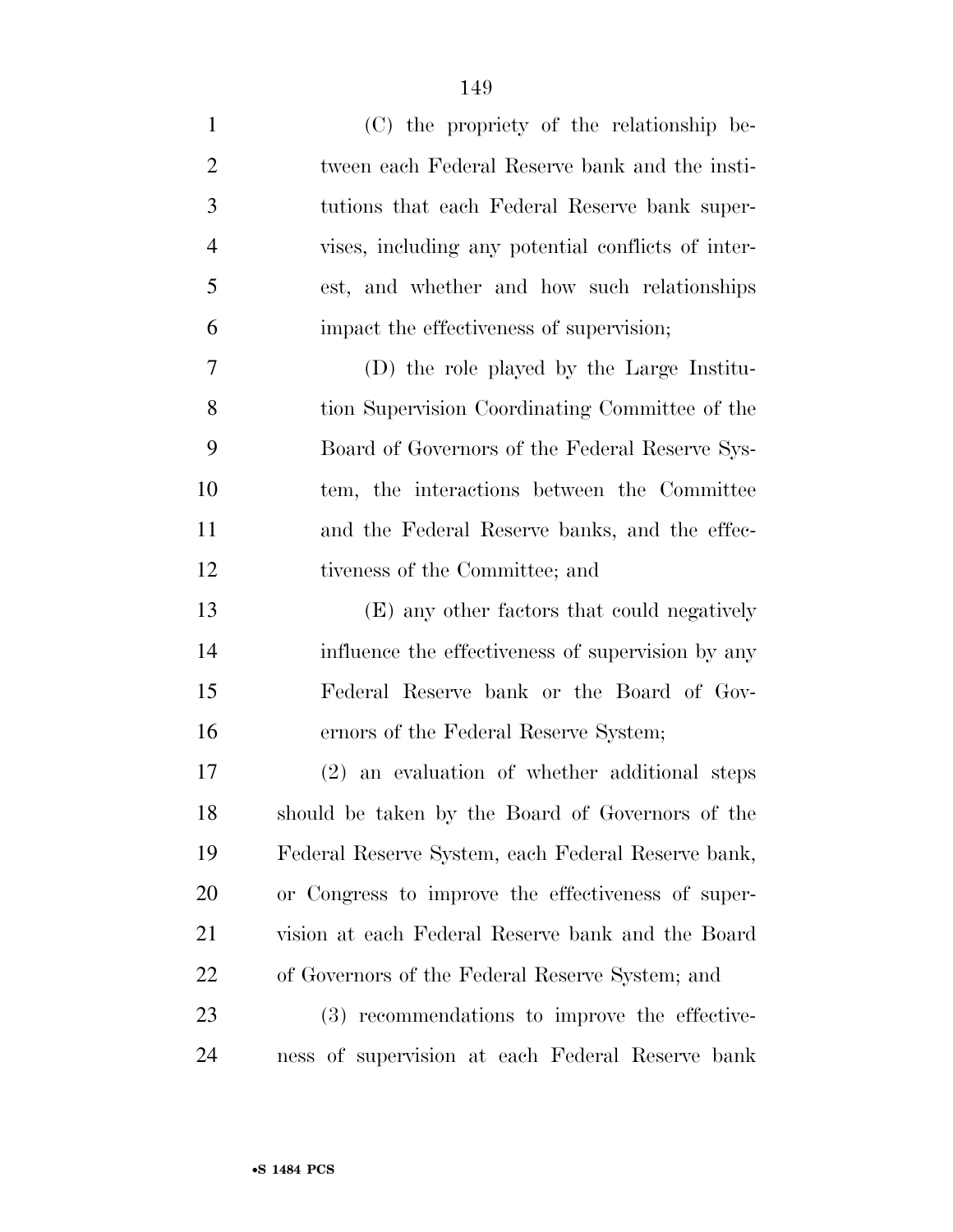and the Board of Governors of the Federal Reserve System.

 (c) EVALUATION.—As part of the study required under subsection (a), the Comptroller General of the United States shall separately evaluate the effectiveness of supervision at the Board of Governors of the Federal Reserve System and at each Federal Reserve bank.

### **SEC. 507. FEDERAL RESERVE STUDY ON NONBANK SUPER-VISION.**

 (a) IN GENERAL.—Not later than 180 days after the enactment of this Act, and not less than once every 2 years thereafter, the Board of Governors of the Federal Reserve System shall submit to the Committee on Banking, Hous- ing, and Urban Affairs of the Senate and the Committee on Financial Services of the House of Representatives a report regarding how the Board plans to supervise and regulate nonbank financial companies subject to a deter- mination under subsection (a) or (b) of section 113 of the Financial Stability Act of 2010 (12 U.S.C. 5323) that in-cludes, with respect to nonbank financial companies—

 (1) a specific supervisory and regulatory frame- work, differentiating among nonbank financial com- panies on an individual basis or by category, taking into consideration the capital structure, riskiness, complexity (including the financial activities of any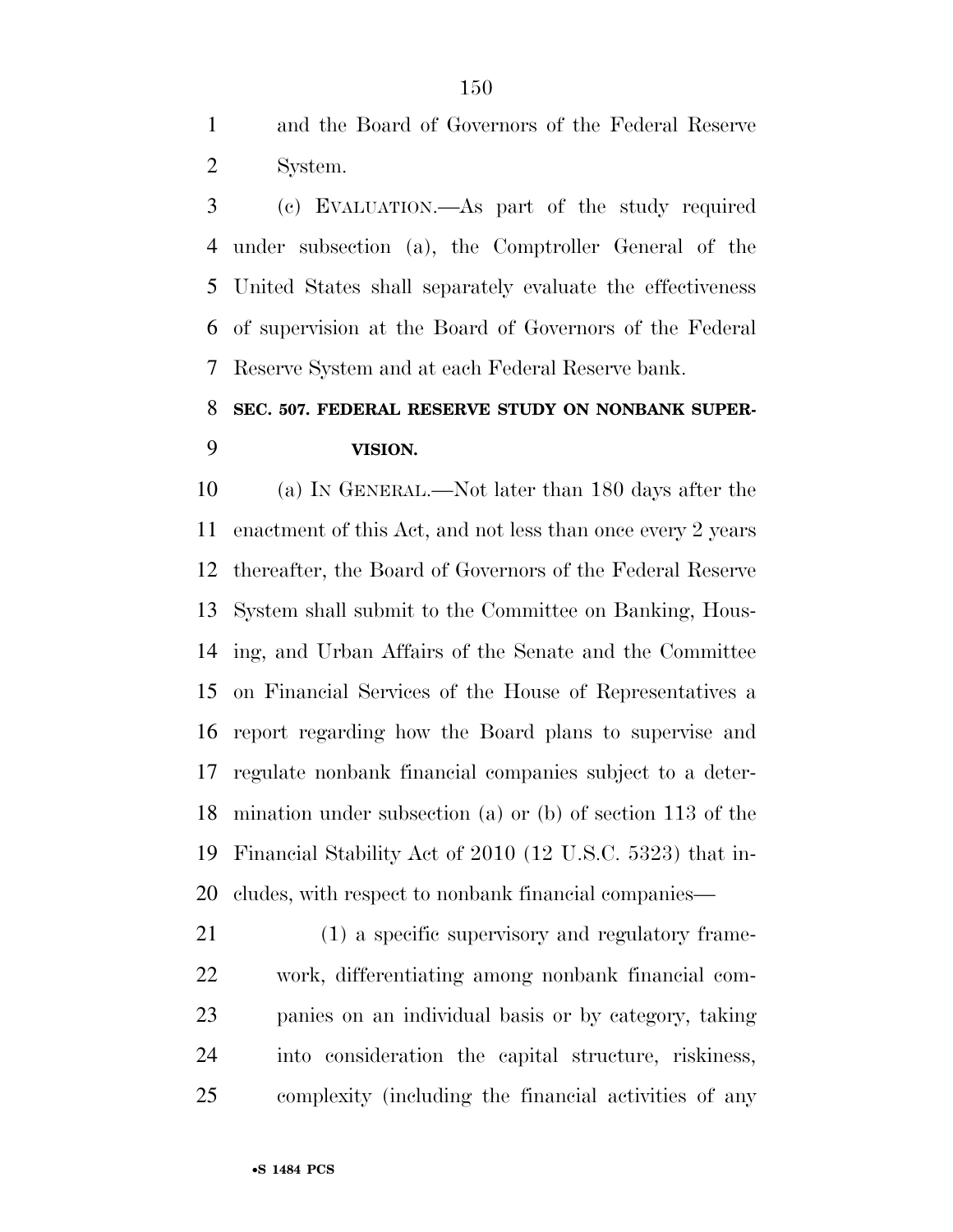| $\mathbf{1}$   | subsidiaries), size, and any other risk-related factors   |
|----------------|-----------------------------------------------------------|
| $\overline{c}$ | that the Board of Governors of the Federal Reserve        |
| 3              | System determines is appropriate;                         |
| $\overline{4}$ | (2) an assessment of the relevant experience              |
| 5              | and expertise of staff of the Federal Reserve System      |
| 6              | assigned to such supervision and regulation;              |
| 7              | $(3)$ a description of —                                  |
| 8              | (A) the method for evaluating safety and                  |
| 9              | soundness;                                                |
| 10             | (B) the frequency of examinations;                        |
| 11             | (C) the criteria that will be examined; and               |
| 12             | (D) coordination with Federal and State                   |
| 13             | regulators, including efforts to minimize dupli-          |
| 14             | cative supervision and regulation, if appro-              |
| 15             | priate; and                                               |
| 16             | $(4)$ an explanation of how the approach to su-           |
| 17             | pervision and regulation of nonbank financial com-        |
| 18             | panies differs from supervision and regulation of         |
| 19             | bank holding companies and member banks.                  |
| 20             | (b) SUNSET.—This section shall terminate on the           |
| 21             | date that is 10 years after the date of enactment of this |
| 22             | Act.                                                      |
| 23             | SEC. 508. FEDERAL RESERVE BANK GOVERNANCE.                |
| 24             | (a) IN GENERAL.—Section 4 of the Federal Reserve          |
| 25             | Act is amended—                                           |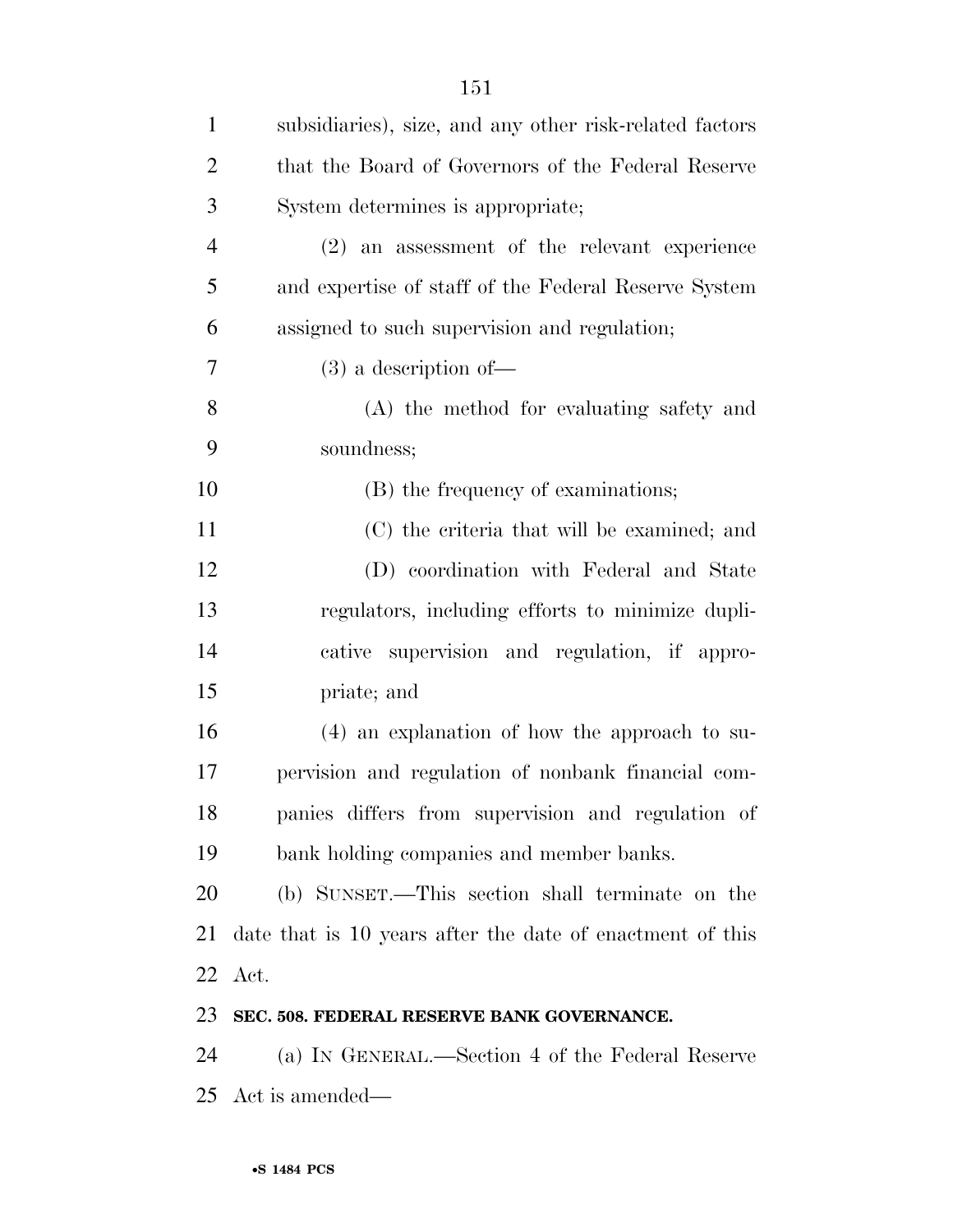| $\mathbf{1}$   | (1) in paragraph (4) (12 U.S.C. 341)—                |
|----------------|------------------------------------------------------|
| $\overline{2}$ | $(A)$ by striking "power—" and inserting             |
| 3              | "power, except as provided in paragraph (25)—        |
| $\overline{4}$ | $";$ and                                             |
| 5              | (B) by inserting "except that the first vice         |
| 6              | president of the Federal Reserve Bank of New         |
| 7              | York shall be appointed by the Class B and           |
| 8              | Class C directors of the bank, with the approval     |
| 9              | of the Board of Governors of the Federal Re-         |
| 10             | serve System, for a term of 5 years," after "as      |
| 11             | the president,"; and                                 |
| 12             | $(2)$ by adding at the end the following:            |
| 13             | $``(25)$ SELECTION OF THE PRESIDENT OF THE           |
| 14             | FEDERAL RESERVE BANK OF NEW YORK.-Notwith-           |
| 15             | standing any other provision of this section, the    |
| 16             | president of the Federal Reserve Bank of New York    |
| 17             | shall be appointed by the President, by and with the |
| 18             | advice and consent of the Senate, for terms of 5     |
| 19             | years.                                               |
| 20             | "(26) TESTIMONY.—The president of the Fed-           |
| 21             | eral Reserve Bank of New York, on an annual basis,   |
| 22             | shall provide testimony to the Committee on Bank-    |
| 23             | ing, Housing, and Urban Affairs of the Senate and    |
| 24             | the Committee on Financial Services of the House of  |
| 25             | Representatives.".                                   |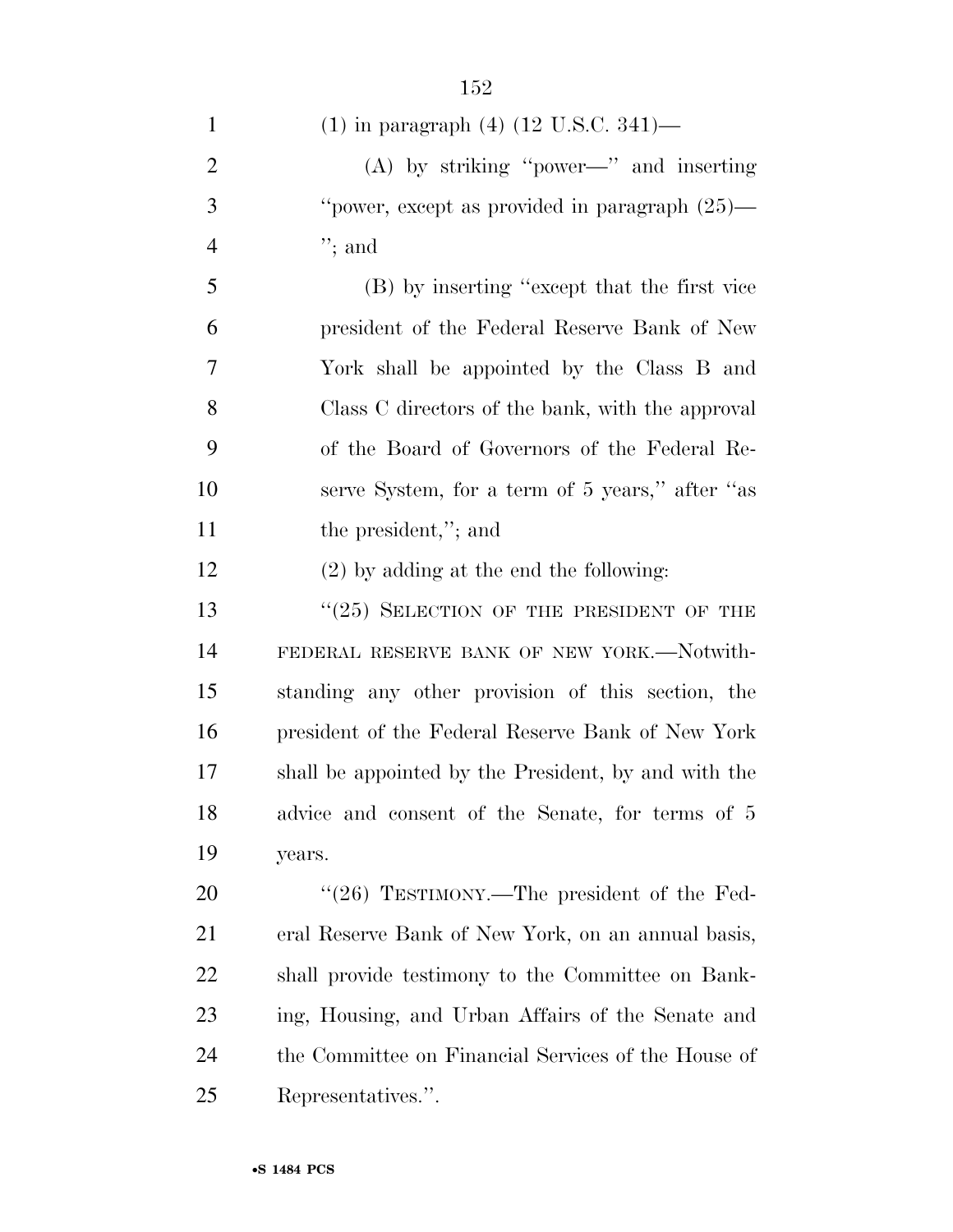(b) EFFECTIVE DATE.—The amendments made by subsection (a) shall take effect on the date of enactment of this Act and apply to appointments for the president of the Federal Reserve Bank of New York made on and after that effective date.

# **TITLE VI—IMPROVED ACCESS TO CAPITAL AND TAILORED REGULATION IN THE FINAN-CIAL MARKETS**

## **SEC. 601. HOLDING COMPANY REGISTRATION THRESHOLD**

**EQUALIZATION.** 

 The Securities Exchange Act of 1934 (15 U.S.C. 78a et seq.) is amended—

| 14 | (1) in section $12(g)$ (15 U.S.C. 78l(g))—                 |
|----|------------------------------------------------------------|
| 15 | (A) in paragraph $(1)(B)$ , by inserting ", a              |
| 16 | savings and loan holding company (as defined               |
| 17 | in section $10(a)$ of the Home Owners' Loan Act            |
| 18 | $(12 \text{ U.S.C. } 1467a(a))),'$ after "is a bank"; and  |
| 19 | $(B)$ in paragraph $(4)$ , by inserting ", a               |
| 20 | savings and loan holding company (as defined               |
| 21 | in section $10(a)$ of the Home Owners' Loan Act            |
| 22 | $(12 \text{ U.S.C. } 1467a(a))$ ," after "case of a bank"; |
| 23 | and                                                        |
|    |                                                            |

24 (2) in section  $15(d)(1)$  (15 U.S.C. 78o(d)(1)), by striking ''case of bank'' and inserting ''case of a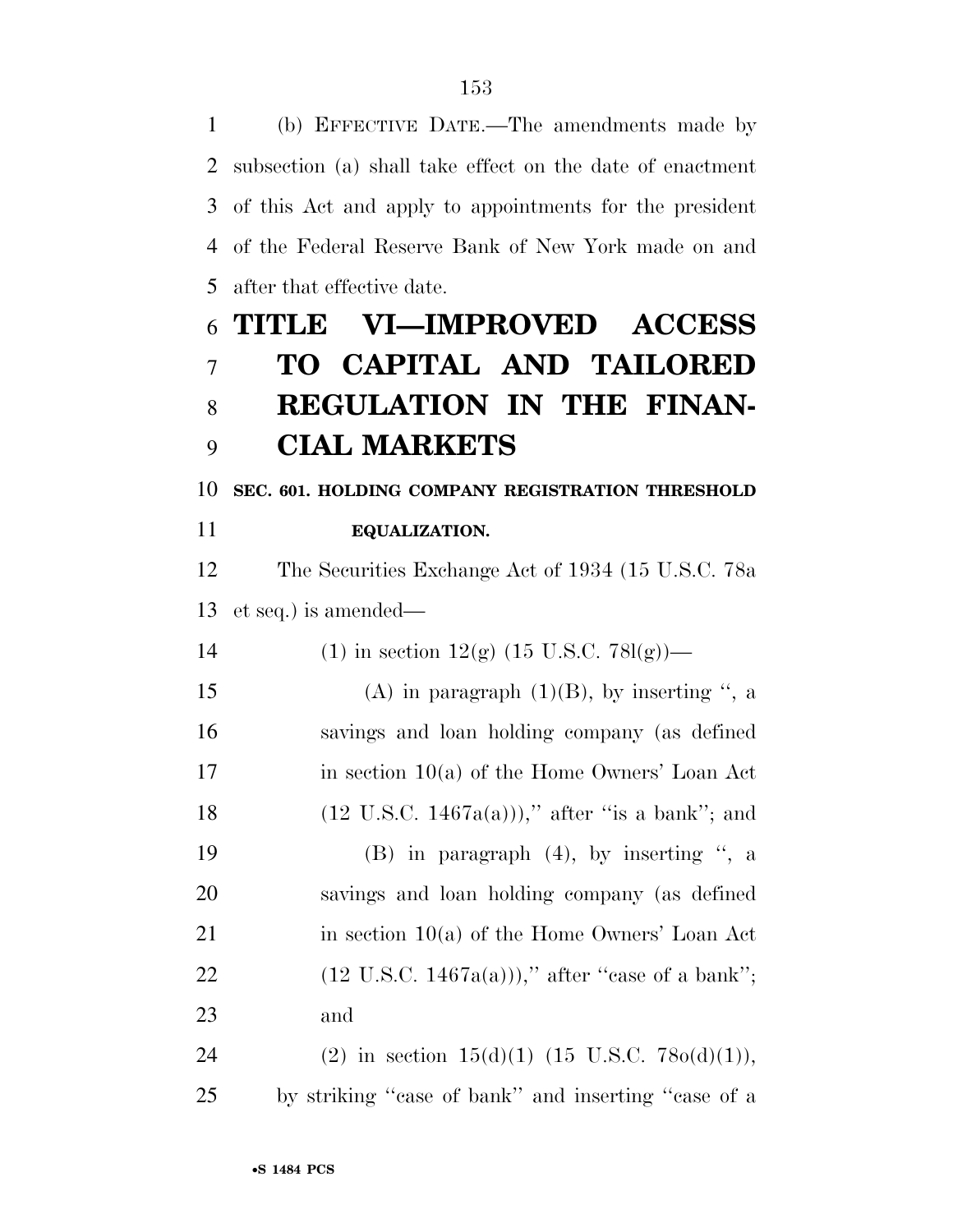bank, a savings and loan holding company (as de- fined in section 10(a) of the Home Owners' Loan 3 Act  $(12 \text{ U.S.C. } 1467a(a))$ ,".

### **SEC. 602. INCREASED THRESHOLD FOR DISCLOSURES RE-**

### **LATING TO COMPENSATORY BENEFIT PLANS.**

 Not later than 60 days after the date of enactment of this Act, the Securities and Exchange Commission shall revise section 230.701(e) of title 17, Code of Federal Reg- ulations, to increase from \$5,000,000 to \$10,000,000 the aggregate sales price or amount of securities sold during any consecutive 12-month period in excess of which the issuer is required under such section to deliver an addi- tional disclosure to investors. The Securities and Ex- change Commission shall index for inflation such aggre- gate sales price or amount every 5 years to reflect the change in the Consumer Price Index for All Urban Con- sumers published by the Bureau of Labor Statistics, rounding to the nearest \$1,000,000.

#### **SEC. 603. REPEAL OF INDEMNIFICATION REQUIREMENTS.**

 (a) DERIVATIVES CLEARING ORGANIZATIONS.—Sec- tion 5b(k)(5) of the Commodity Exchange Act (7 U.S.C. 22  $7a-1(k)(5)$  is amended to read as follows:

23 "(5) CONFIDENTIALITY AGREEMENT.—Before the Commission may share information with any en-tity described in paragraph (4), the Commission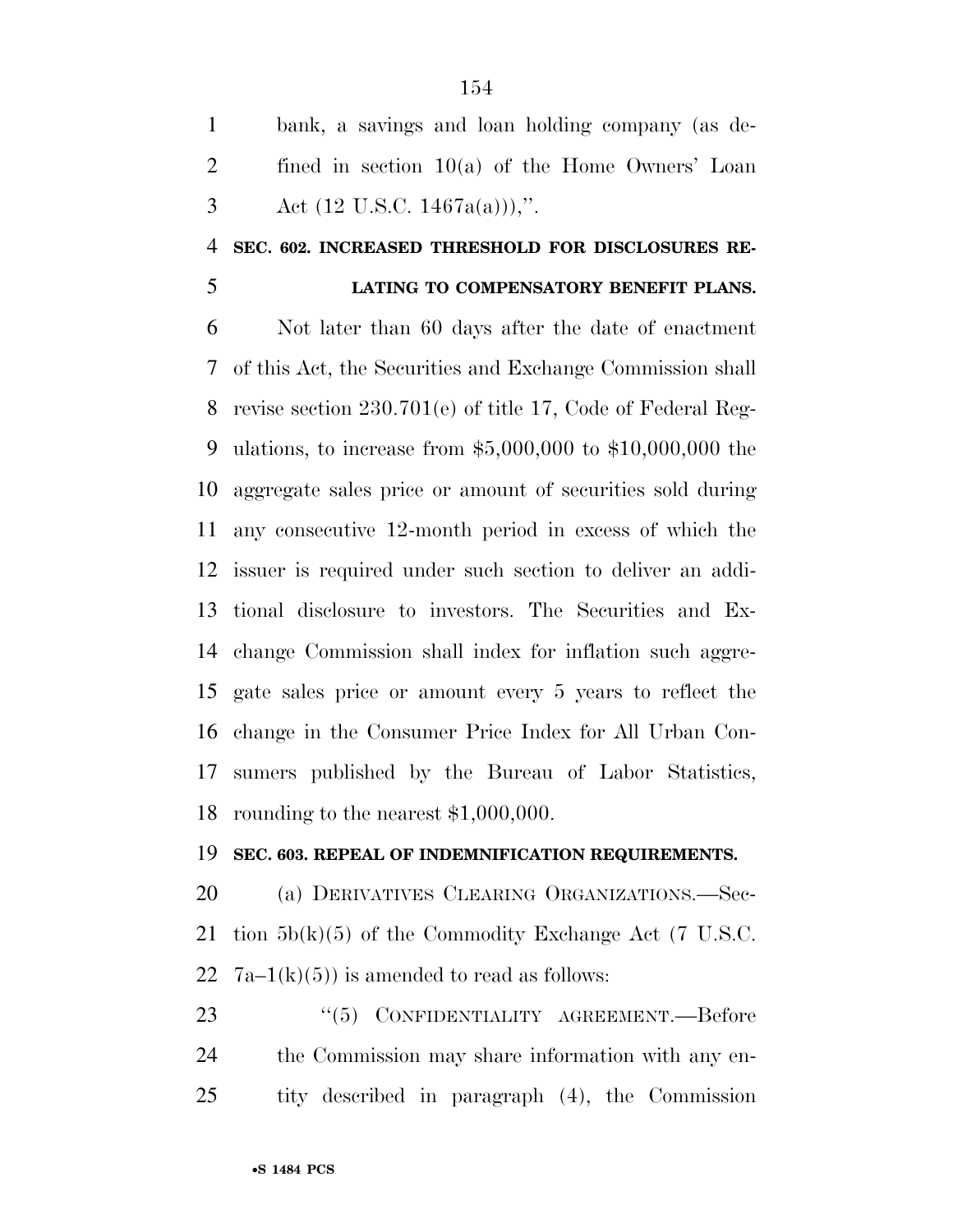shall receive a written agreement from each entity stating that the entity shall abide by the confiden- tiality requirements described in section 8 relating to the information on swap transactions that is pro-vided.''.

 (b) SWAP DATA REPOSITORIES.—Section 21(d) of the Commodity Exchange Act (7 U.S.C. 24a(d)) is amend-ed to read as follows:

9 "(d) CONFIDENTIALITY AGREEMENT.—Before the swap data repository may share information with any enti-11 ty described in subsection  $(c)(7)$ , the swap data repository shall receive a written agreement from each entity stating that the entity shall abide by the confidentiality require- ments described in section 8 relating to the information on swap transactions that is provided.''.

 (c) SECURITY-BASED SWAP DATA REPOSITORIES.— Section 13(n)(5) of the Securities Exchange Act of 1934 (15 U.S.C. 78m(n)(5)) is amended—

19  $(1)$  in subparagraph  $(G)$ —

 (A) in the matter preceding clause (i), by striking ''all'' and inserting ''security-based swap''; and

23 (B) in clause  $(v)$ —

24 (i) in subclause (II), by striking "; 25 and inserting a semicolon;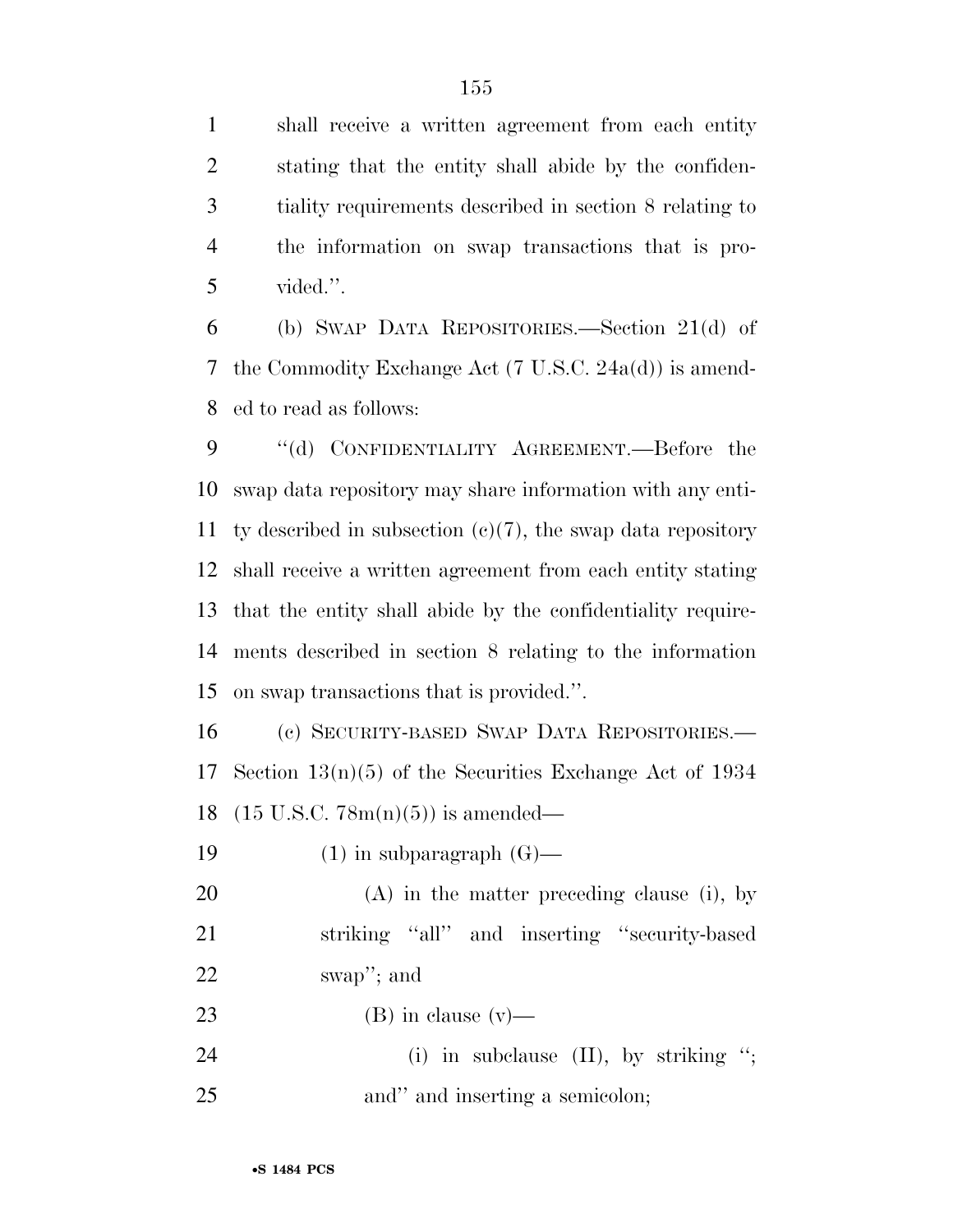| $\mathbf{1}$   | (ii) in subclause (III), by striking the                    |
|----------------|-------------------------------------------------------------|
| $\overline{2}$ | period at the end and inserting "; and";                    |
| 3              | and                                                         |
| $\overline{4}$ | (iii) by adding at the end the fol-                         |
| 5              | lowing:                                                     |
| 6              | $\lq\lq$ (IV) other foreign authorities.";                  |
| $\overline{7}$ | and                                                         |
| 8              | $(2)$ by striking subparagraph $(H)$ and inserting          |
| 9              | the following:                                              |
| 10             | CONFIDENTIALITY AGREEMENT.<br>$\rm``(H)$                    |
| 11             | Before the security-based swap data repository              |
| 12             | may share information with any entity de-                   |
| 13             | scribed in subparagraph $(G)$ , the security-based          |
| 14             | swap data repository shall receive a written                |
| 15             | agreement from each entity stating that the en-             |
| 16             | tity shall abide by the confidentiality require-            |
| 17             | ments described in section 24 relating to the in-           |
| 18             | formation on security-based swap transactions               |
| 19             | that is provided.".                                         |
| 20             | (d) EFFECTIVE DATE.—The amendments made by                  |
| 21             | this section shall take effect as if enacted as part of the |
| 22             | Dodd-Frank Wall Street Reform and Consumer Protec-          |
| 23             | tion Act (Public Law $111-203$ ).                           |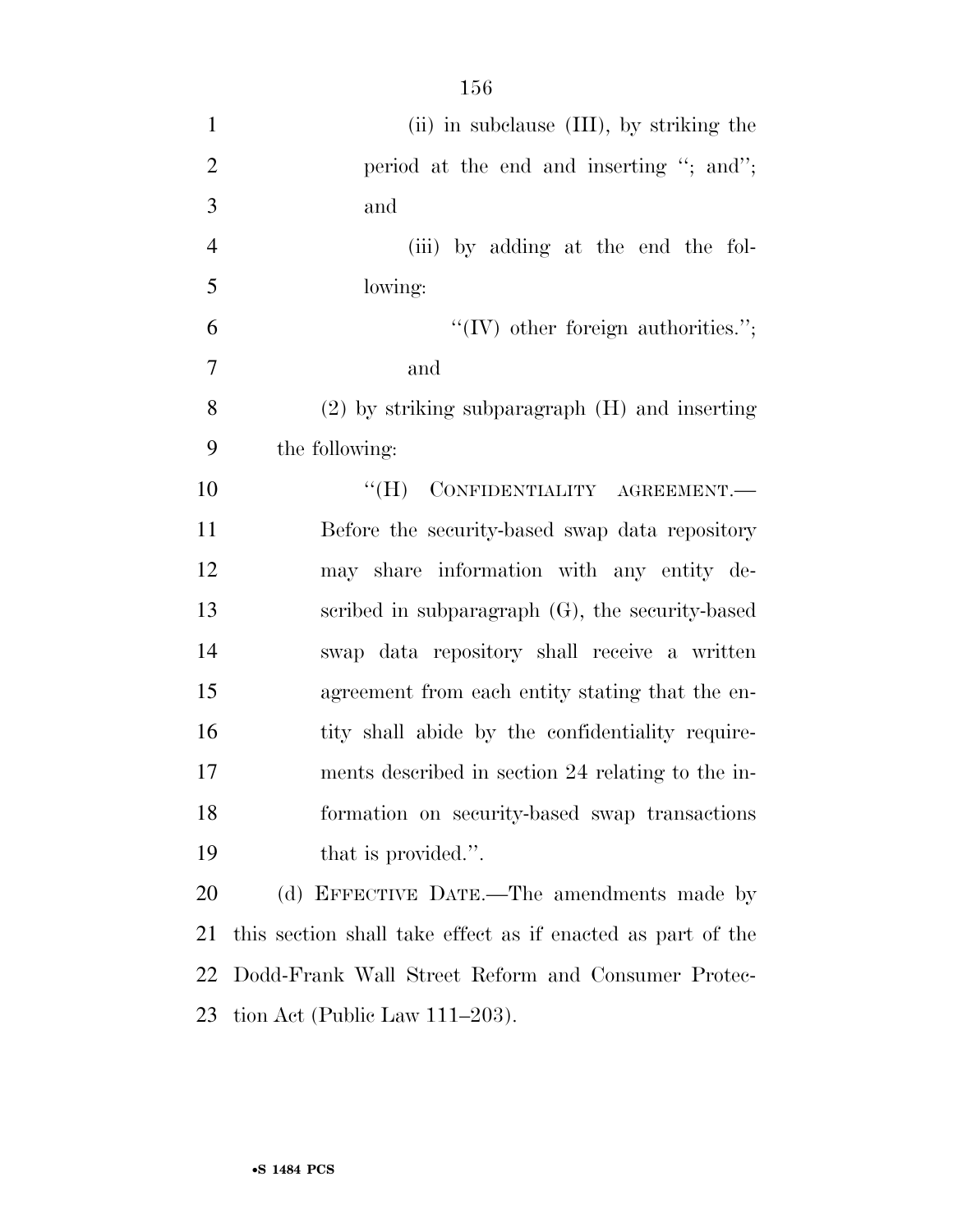### **SEC. 604. IMPROVING ACCESS TO CAPITAL FOR EMERGING GROWTH COMPANIES.**

 Section 6(e)(1) of the Securities Act of 1933 (15 U.S.C. 77f(e)(1)) is amended by adding at the end the following: ''An issuer that was an emerging growth com- pany at the time it submitted a confidential registration statement or, in lieu thereof, a publicly filed registration statement for review under this subsection but ceases to be an emerging growth company thereafter shall continue to be treated as an emerging growth company for the pur- poses of this subsection through the earlier of the date on which the issuer consummates its initial public offering pursuant to such registration statement or the end of the 1-year period beginning on the date on which the company ceases to be an emerging growth company.''.

# **TITLE VII—TAXPAYER PROTEC- TIONS AND MARKET ACCESS FOR MORTGAGE FINANCE**

**SEC. 701. DEFINITIONS.** 

In this title:

 (1) AGENCY.—The term ''Agency'' means the Federal Housing Finance Agency.

 (2) BACK-END RISK SHARING.—The term ''back-end risk sharing'' means any risk-sharing transaction that allows an enterprise to share single-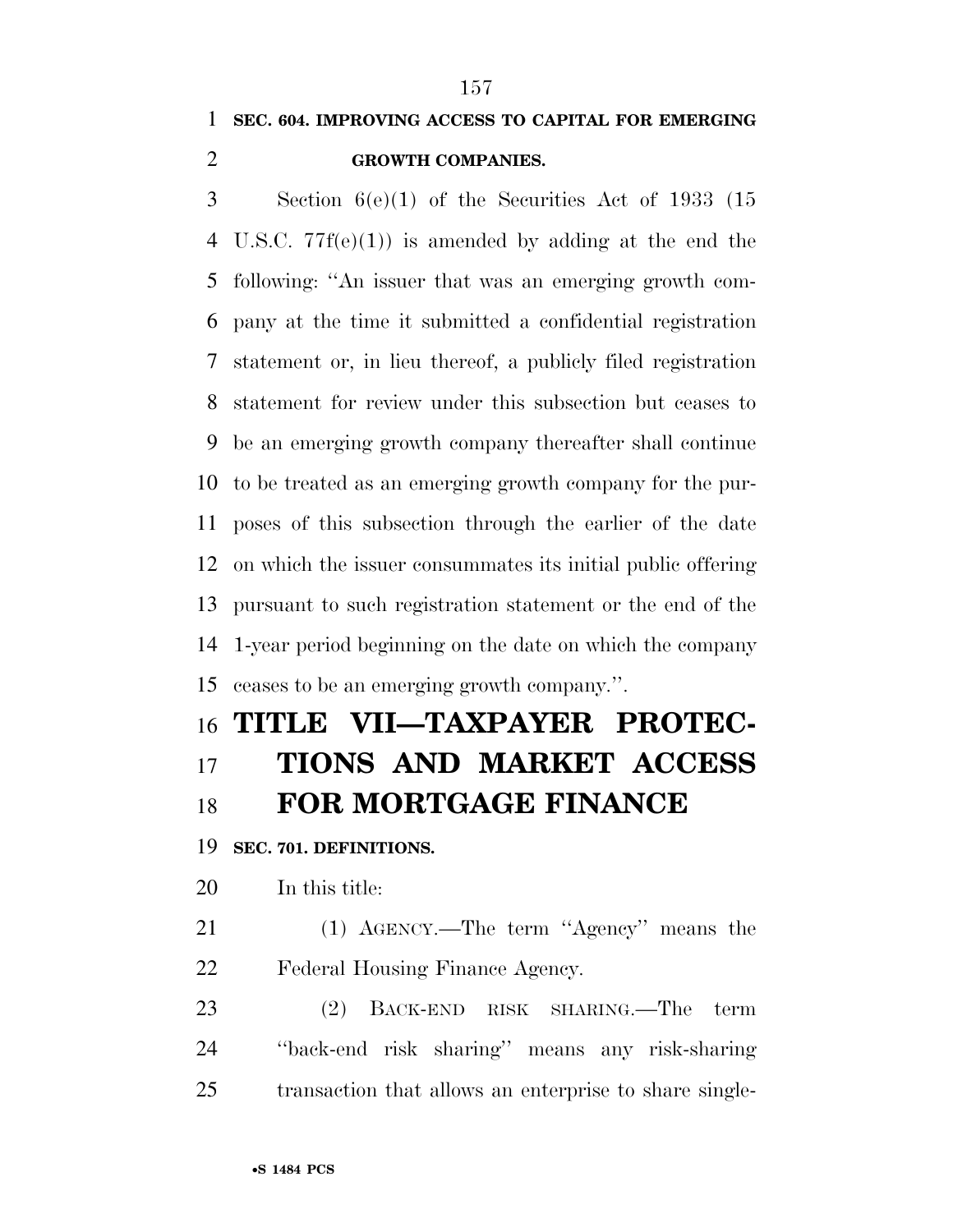| $\mathbf{1}$   | family mortgage credit risk that is on the balance   |
|----------------|------------------------------------------------------|
| $\overline{2}$ | sheet of the enterprise with the private sector.     |
| 3              | (3) BOARD OF DIRECTORS.—The term "Board              |
| $\overline{4}$ | of Directors" means the Board of Directors estab-    |
| 5              | lished under section $705(c)(1)$ .                   |
| 6              | (4) COMMON SECURITIZATION SOLUTIONS.                 |
| 7              | The term "Common Securitization Solutions" or        |
| 8              | "CSS" means Common Securitization Solutions,         |
| 9              | LLC, the joint venture formed by the enterprises in  |
| 10             | October 2013, or any successor to Common             |
| 11             | Securitization Solutions, LLC, that is a joint ven-  |
| 12             | ture of the enterprises.                             |
| 13             | (5) CONTRACTUAL AND DISCLOSURE FRAME-                |
| 14             | WORK.—The term "contractual and disclosure           |
| 15             | framework" means a contractual and disclosure        |
| 16             | framework for securitization of mortgage loans by    |
| 17             | an entity other than an enterprise.                  |
| 18             | (6) ENTERPRISE.—The term "enterprise" has            |
| 19             | the meaning given that term in section 1303 of the   |
| 20             | Federal Housing Enterprises Financial Safety and     |
| 21             | Soundness Act of 1992 (12 U.S.C. 4502).              |
| 22             | (7) FIRST LOSS POSITION; FRONT-END RISK              |
| 23             | SHARING; RISK-SHARING TRANSACTION.—The terms         |
| 24             | "first loss position", "front-end risk sharing", and |
| 25             | "risk-sharing transaction" have the meanings given   |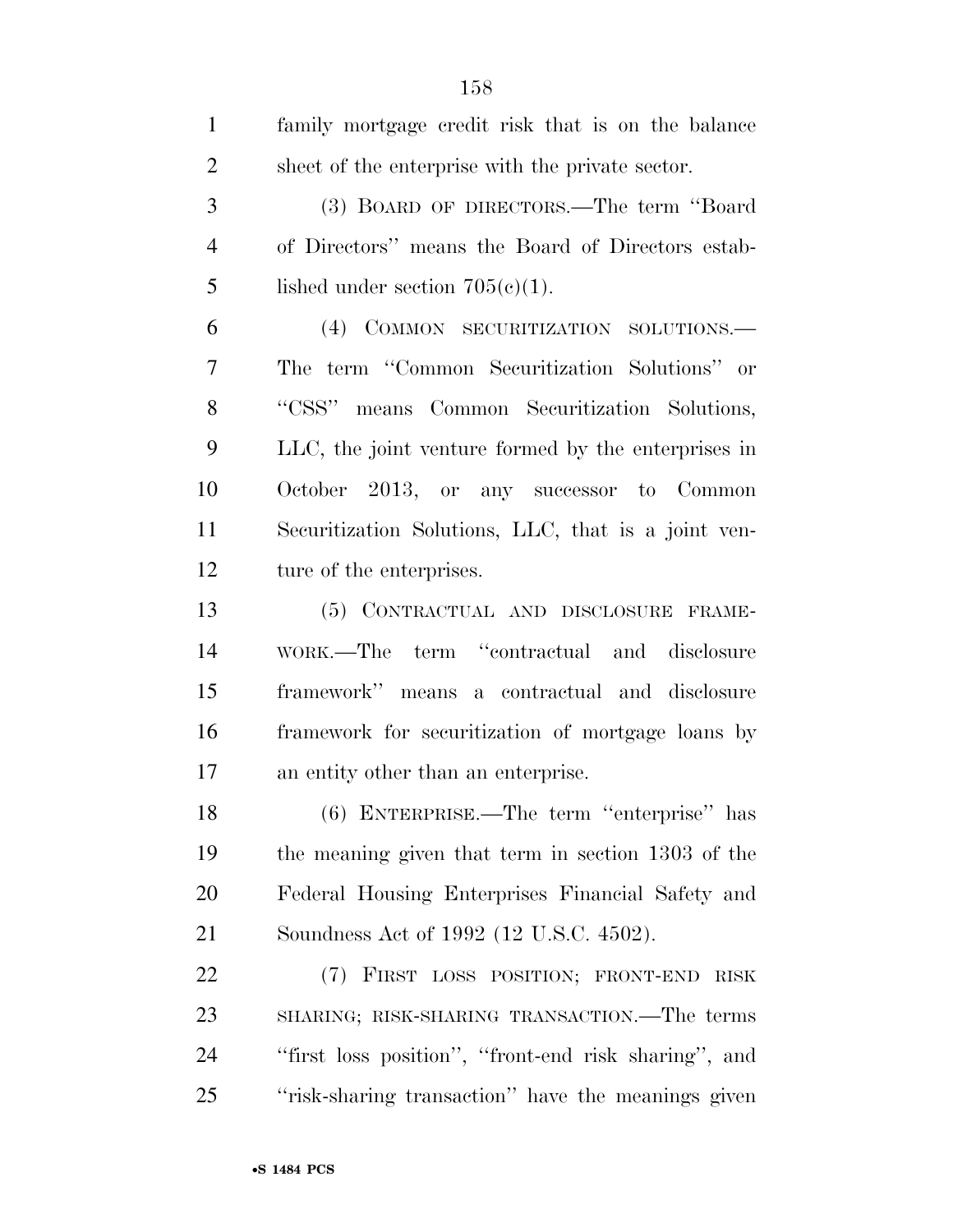| $\mathbf{1}$   | those terms in section $1328(a)$ of the Federal Hous- |
|----------------|-------------------------------------------------------|
| $\overline{2}$ | ing Enterprises Financial Safety and Soundness Act    |
| 3              | of 1992, as added by section $706(b)(1)$ .            |
| $\overline{4}$ | (8) GUARANTEE FEE.—The term "guarantee                |
| 5              | fee'                                                  |
| 6              | (A) means a fee in connection with any                |
| 7              | guarantee of the timely payment of principal          |
| 8              | and interest on securities, notes, and other obli-    |
| 9              | gations based on or backed by mortgages on            |
| 10             | residential real properties designed principally      |
| 11             | for occupancy of from 1 to 4 families; and            |
| 12             | (B) includes—                                         |
| 13             | (i) the guaranty fee charged by the                   |
| 14             | Federal National Mortgage Association                 |
| 15             | with respect to mortgage-backed securities;           |
| 16             | and                                                   |
| 17             | (ii) the management and guarantee                     |
| 18             | fee charged by the Federal Home Loan                  |
| 19             | Mortgage Corporation with respect to par-             |
| 20             | ticipation certificates.                              |
| 21             | (9) PLATFORM.—The term "Platform" means               |
| 22             | the securitization platform first described by the    |
| 23             | paper issued by the Agency on October 4, 2012 enti-   |
| 24             | tled "Building a New Infrastructure for the Sec-      |
| 25             | ondary Mortgage Market", and updated in subse-        |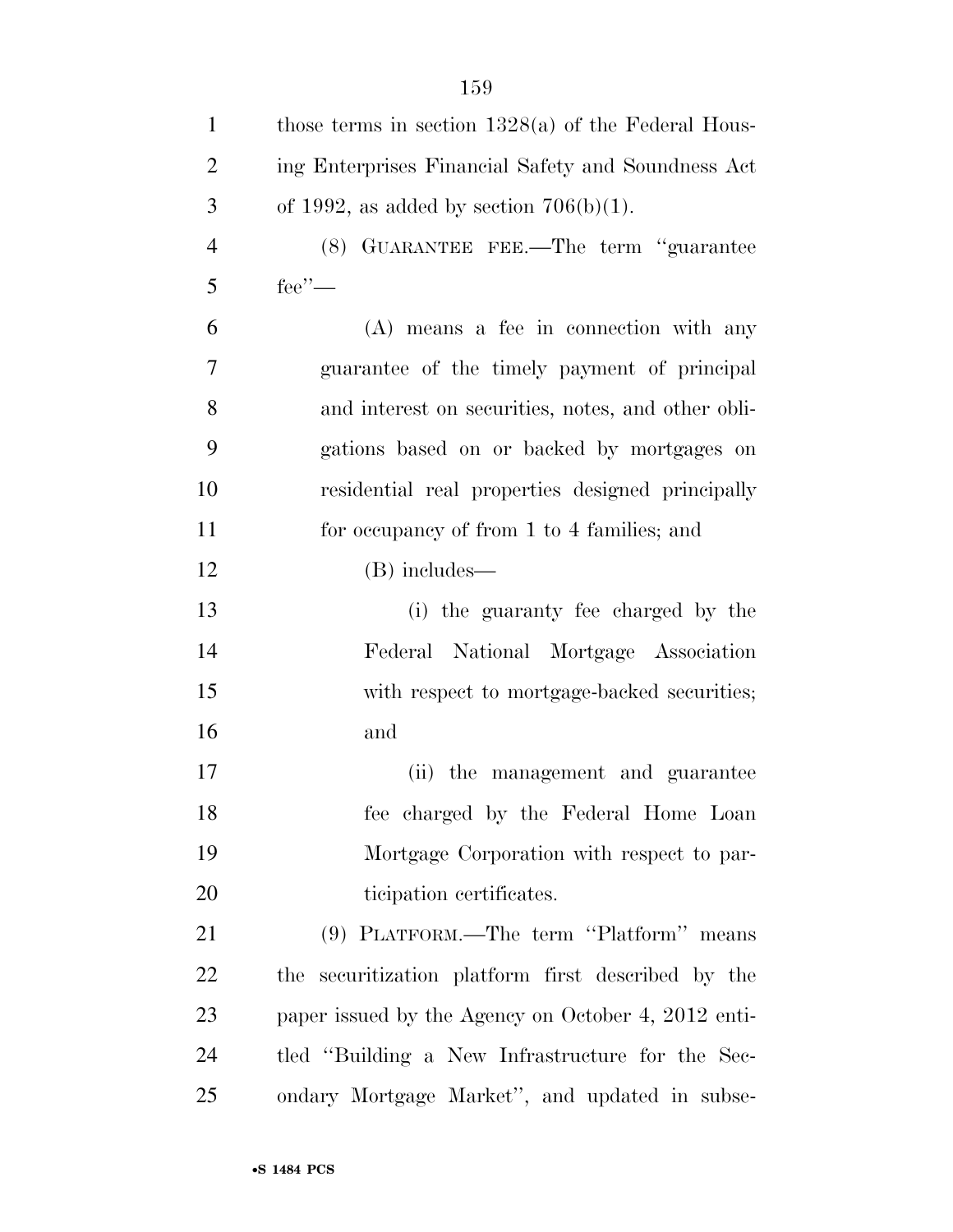| $\mathbf{1}$   | quent documents released by the Agency, including        |
|----------------|----------------------------------------------------------|
| $\overline{2}$ | annual strategic plans for the conservatorship of the    |
| 3              | enterprises and annual conservatorship scorecards.       |
| $\overline{4}$ | (10) PRIVATE SUCCESSOR.—The term "private"               |
| 5              | successor" means the private, nonprofit entity re-       |
| 6              | ferred to in section $705(g)$ to which CSS transitions   |
| 7              | the Platform and the contractual and disclosure          |
| 8              | framework, including any associated intellectual         |
| 9              | property, technology, systems, and infrastructure, in    |
| 10             | accordance with this title.                              |
| 11             | (11) SECOND LOSS POSITION.—The term "sec-                |
| 12             | ond loss position" means, with respect to a risk-        |
| 13             | sharing transaction, the position to which any credit    |
| 14             | losses on a security resulting from the nonperform-      |
| 15             | ance of underlying mortgage loans will accrue and        |
| 16             | be absorbed after a first loss position, to the full ex- |
| 17             | tent of a holder's interest in such position.            |
| 18             | (12) SECRETARY.—The term "Secretary"                     |
| 19             | means the Secretary of the Treasury.                     |
| 20             | (13) SENIOR PREFERRED STOCK PURCHASE                     |
| 21             | AGREEMENT.-The term "Senior Preferred Stock              |
| 22             | Purchase Agreement" means—                               |
| 23             | (A) the Amended and Restated Senior Pre-                 |
| 24             | ferred Stock Purchase Agreement, dated Sep-              |
|                |                                                          |

tember 26, 2008, as such Agreement has been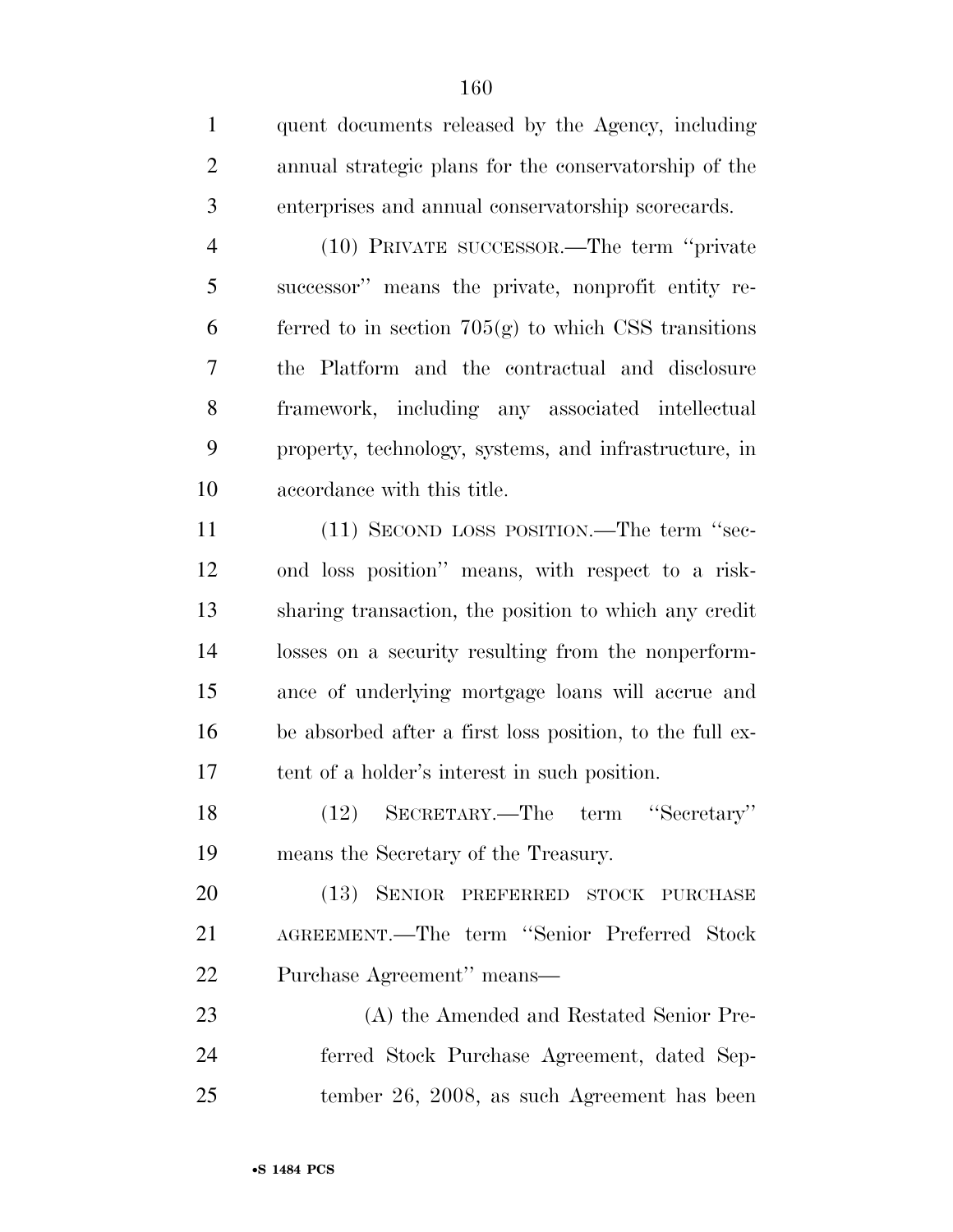| $\mathbf{1}$   | amended on May 6, 2009, December 24, 2009,                   |
|----------------|--------------------------------------------------------------|
| $\overline{2}$ | and August 17, 2012, respectively, and as such               |
| 3              | Agreement may be further amended and re-                     |
| $\overline{4}$ | stated, entered into between the Department of               |
| 5              | the Treasury and each enterprise, as applicable;             |
| 6              | and                                                          |
| $\overline{7}$ | (B) any provision of any certificate in con-                 |
| 8              | nection with such Agreement creating or desig-               |
| 9              | nating the terms, powers, preferences, privi-                |
| 10             | leges, limitations, or any other conditions of the           |
| 11             | Variable Liquidation Preference Senior Pre-                  |
| 12             | ferred Stock of an enterprise issued or sold pur-            |
| 13             | suant to such Agreement.                                     |
| 14             | SEC. 702. PROHIBITING THE USE OF GUARANTEE FEES AS           |
|                |                                                              |
| 15             | AN OFFSET.                                                   |
| 16             | (a) IN GENERAL.—In the Senate and the House of               |
| 17             | Representatives, for purposes of determining budgetary       |
|                | 18 impacts to evaluate points of order under the Congres-    |
| 19             | sional Budget Act of 1974, any previous budget resolution,   |
| 20             | and any subsequent budget resolution, provisions con-        |
| 21             | tained in any bill, resolution, amendment, motion, or con-   |
| 22             | ference report that increase, or extend the increase of, any |
| 23             | guarantee fee of an enterprise shall not be scored with      |
| 24             | respect to the level of budget authority, outlays, or reve-  |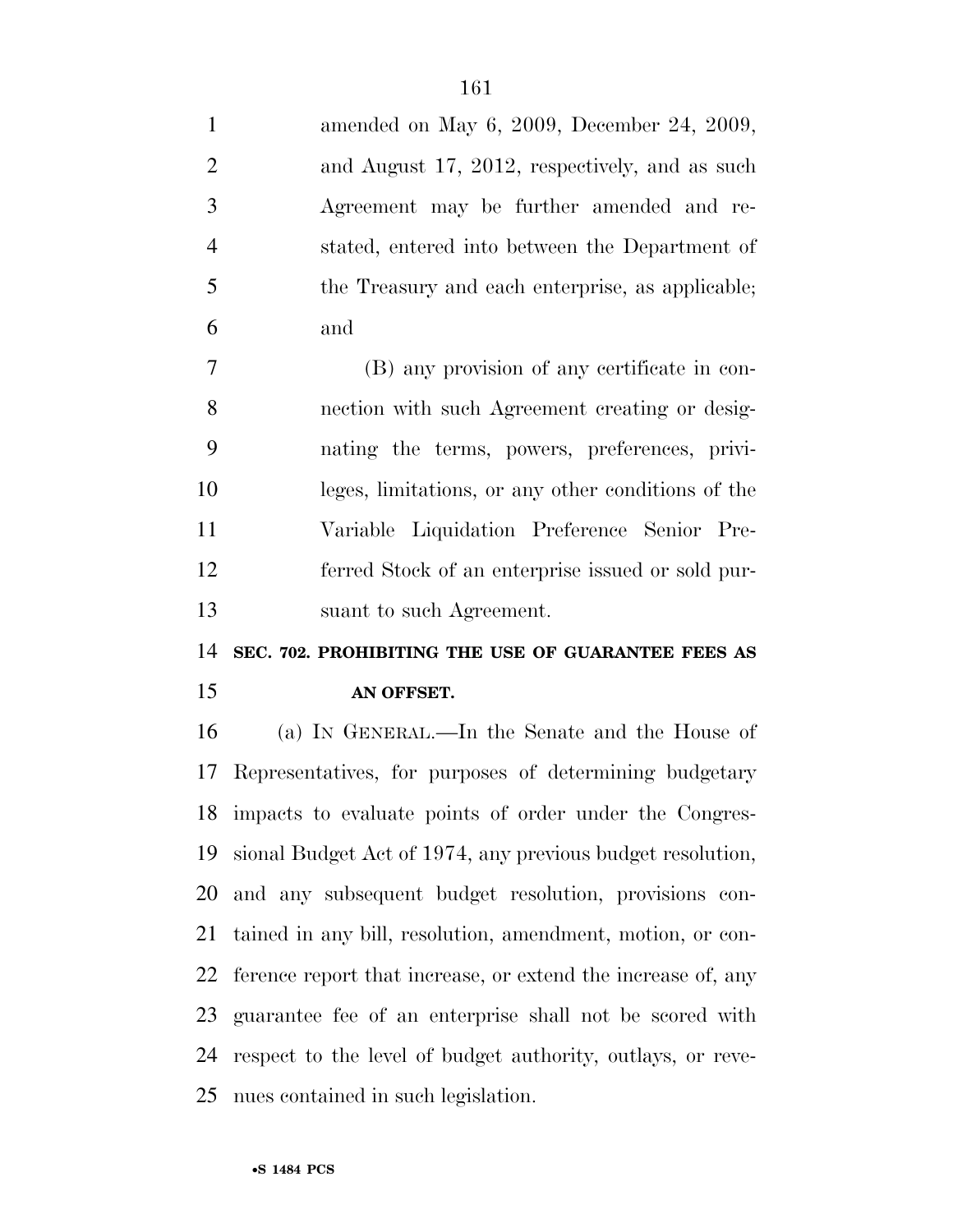(b) EXCEPTION.—The prohibition in subsection (a) shall not apply to any legislation that—

 (1) includes a specific instruction to the Sec- retary on the sale, transfer, relinquishment, liquida- tion, divestiture, or other disposition of senior pre- ferred stock acquired pursuant to the Senior Pre-ferred Stock Purchase Agreement; and

 (2) provides for an increase, or extension of an increase, of any guarantee fee of an enterprise to be used for the purpose of financing reforms to the sec-ondary mortgage market.

### **SEC. 703. LIMITATIONS ON SALE OF PREFERRED STOCK.**

 Notwithstanding any other provision of law or any provision of the Senior Preferred Stock Purchase Agree- ment, the Secretary may not sell, transfer, relinquish, liq- uidate, divest, or otherwise dispose of any outstanding shares of senior preferred stock acquired pursuant to the Senior Preferred Stock Purchase Agreement, until such time as Congress has passed and the President has signed into law legislation that includes a specific instruction to the Secretary regarding the sale, transfer, relinquishment, liquidation, divestiture, or other disposition of the senior preferred stock so acquired.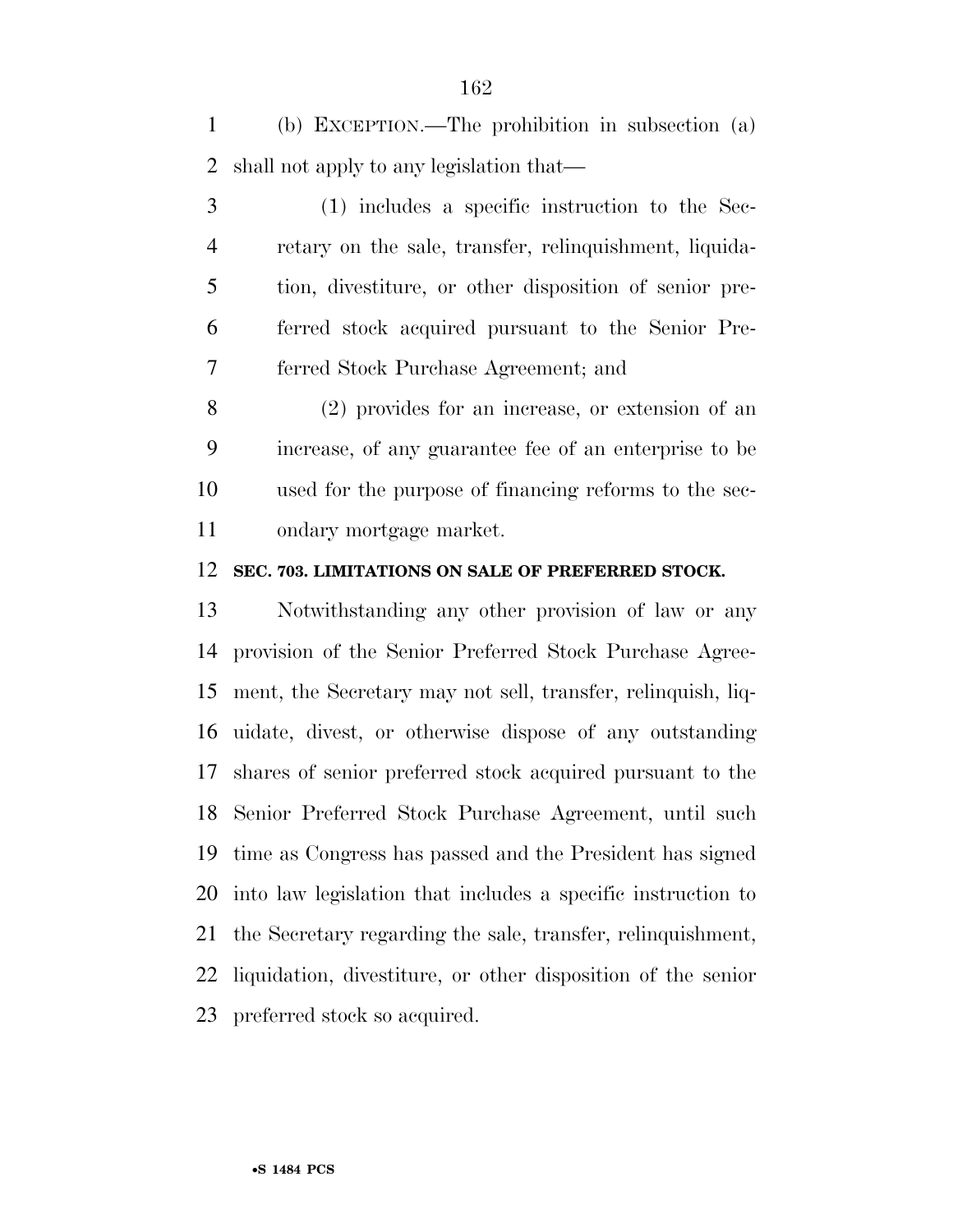#### **SEC. 704. SECONDARY MARKET ADVISORY COMMITTEE.**

 Not later than 90 days after the date of enactment of this Act, the Agency shall direct the enterprises and CSS to establish the Secondary Market Advisory Com-mittee, which shall—

 (1) provide advice to the enterprises and CSS on decisions relating to the development of sec-ondary mortgage market infrastructure; and

 (2) include private market participants rep- resenting multiple aspects of the mortgage market, including mortgage lenders, poolers of mortgage- backed securities, and investors of mortgage-backed securities.

### **SEC. 705. SECURITIZATION PLATFORM.**

 (a) SENSE OF CONGRESS.—It is the sense of Con-gress that—

 (1) at the direction of the Agency, the enter- prises have established a joint venture called Com- mon Securitization Solutions intended to facilitate the issuance of mortgage-backed securities through 21 the Platform;

 (2) at the direction of the Agency, the develop- ment of the Platform is currently geared toward the issuance of mortgage-backed securities by the enter-prises;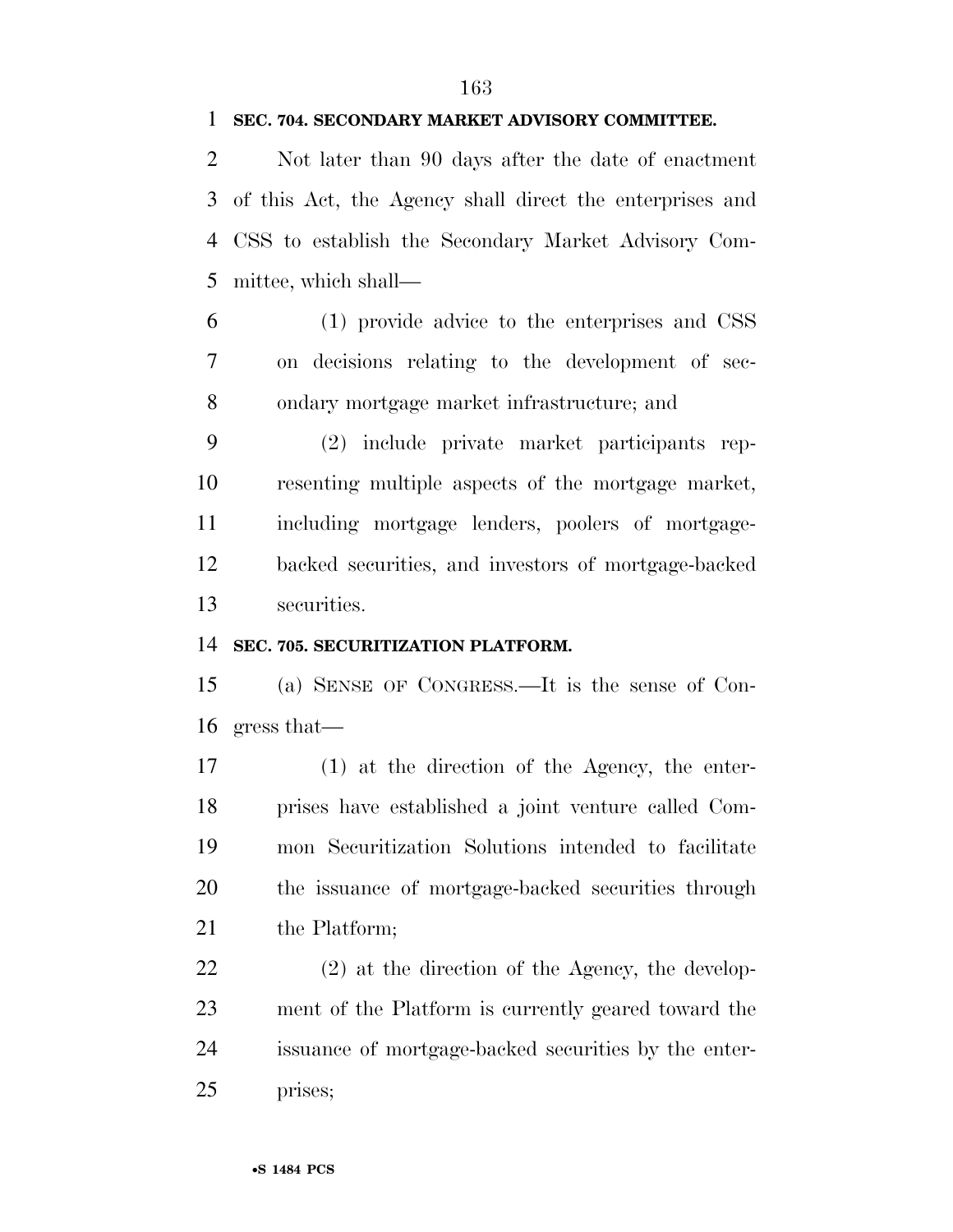(3) as soon as practicable, the capacity and functionality of the Platform should be expanded to facilitate the issuance of mortgage-backed securities by issuers other than the enterprises, and CSS should undertake to develop the contractual and dis- closure framework for issuers other than the enter- prises; (4) the property of the enterprises, including in- tellectual property, technology, systems, and infra- structure (including technology, systems, and infra- structure developed by the enterprises for the Plat- form), as well as any other legacy systems, infra- structure, processes, and the Platform itself are val- uable assets of the enterprises; and (5) the enterprises should receive appropriate compensation for the transfer of any such assets. (b) REPORTS TO CONGRESS.— 18 (1) ANNUAL REPORT ON DEVELOPMENT. Not later than 1 year after the date of enactment of this Act, and every year thereafter, the Agency shall sub- mit to Congress a report on the status of the devel-opment of the Platform and the contractual and dis-

closure framework, which shall include—

(A) the projected timelines for—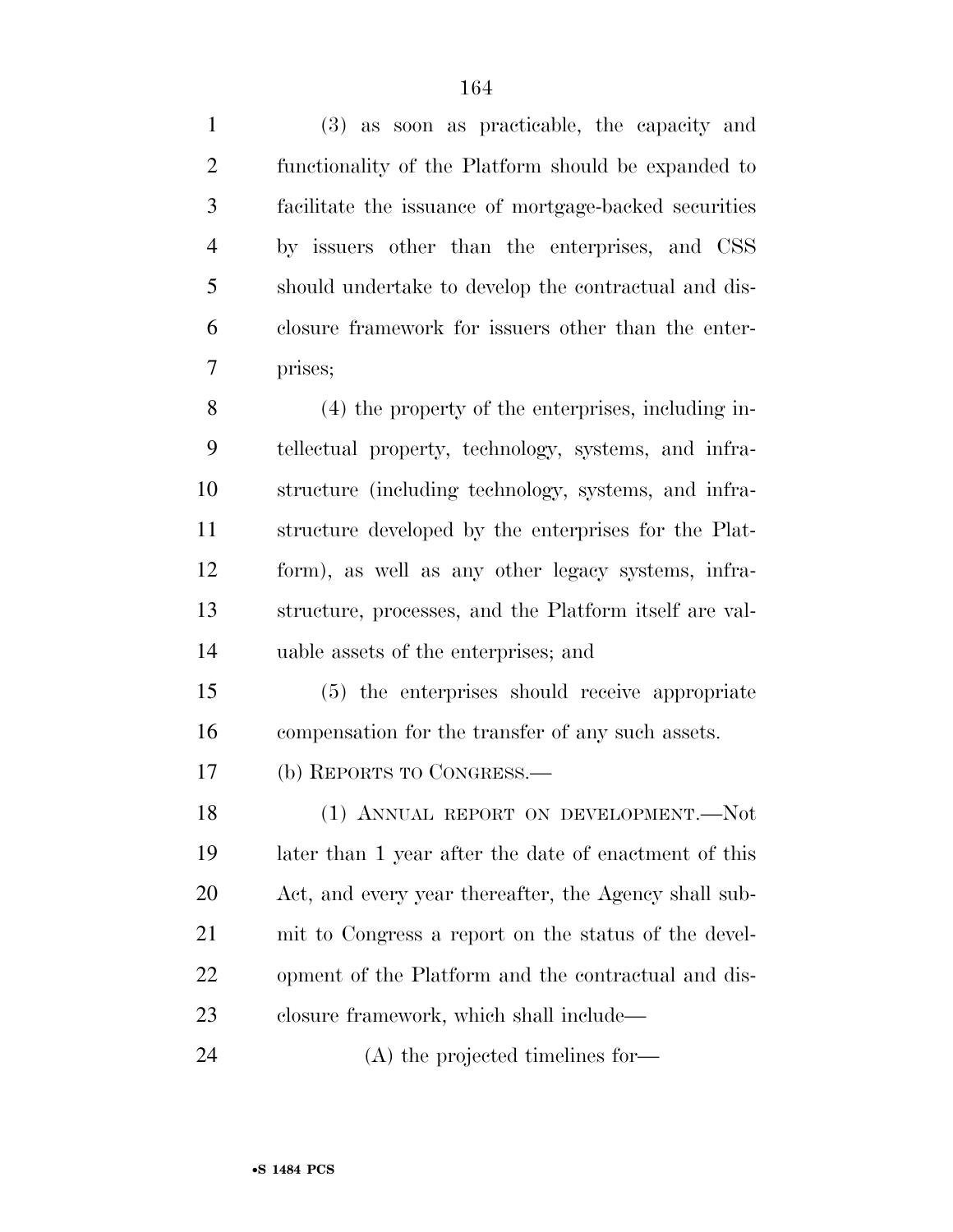| $\mathbf{1}$   | (i) completing development of the                       |
|----------------|---------------------------------------------------------|
| $\overline{2}$ | Platform to support the securitization                  |
| 3              | needs of the enterprises; and                           |
| $\overline{4}$ | (ii) completing development of the                      |
| 5              | Platform and the contractual and disclo-                |
| 6              | the<br>framework<br>to<br>support<br>sure               |
| 7              | securitization needs of issuers other than              |
| 8              | the enterprises; and                                    |
| 9              | (B) the projected budget for the develop-               |
| 10             | ment of the Platform and the contractual and            |
| 11             | disclosure framework.                                   |
| 12             | (2) REPORT ON TRANSITION.—Not later than 3              |
| 13             | years after the date of enactment of this Act, the      |
| 14             | Agency shall develop a plan, and submit to the Com-     |
| 15             | mittee on Banking, Housing and Urban Affairs of         |
| 16             | the Senate and the Committee on Financial Services      |
| 17             | of the House of Representatives a report on such        |
| 18             | plan, to transition the Platform and the contractual    |
| 19             | and disclosure framework from a joint venture           |
| 20             | owned by the enterprises into a private, nonprofit      |
| 21             | entity that best facilitates a deep, liquid, and resil- |
| 22             | ient secondary mortgage market for mortgage-            |
| 23             | backed securities.                                      |

24 (c) BOARD OF DIRECTORS.—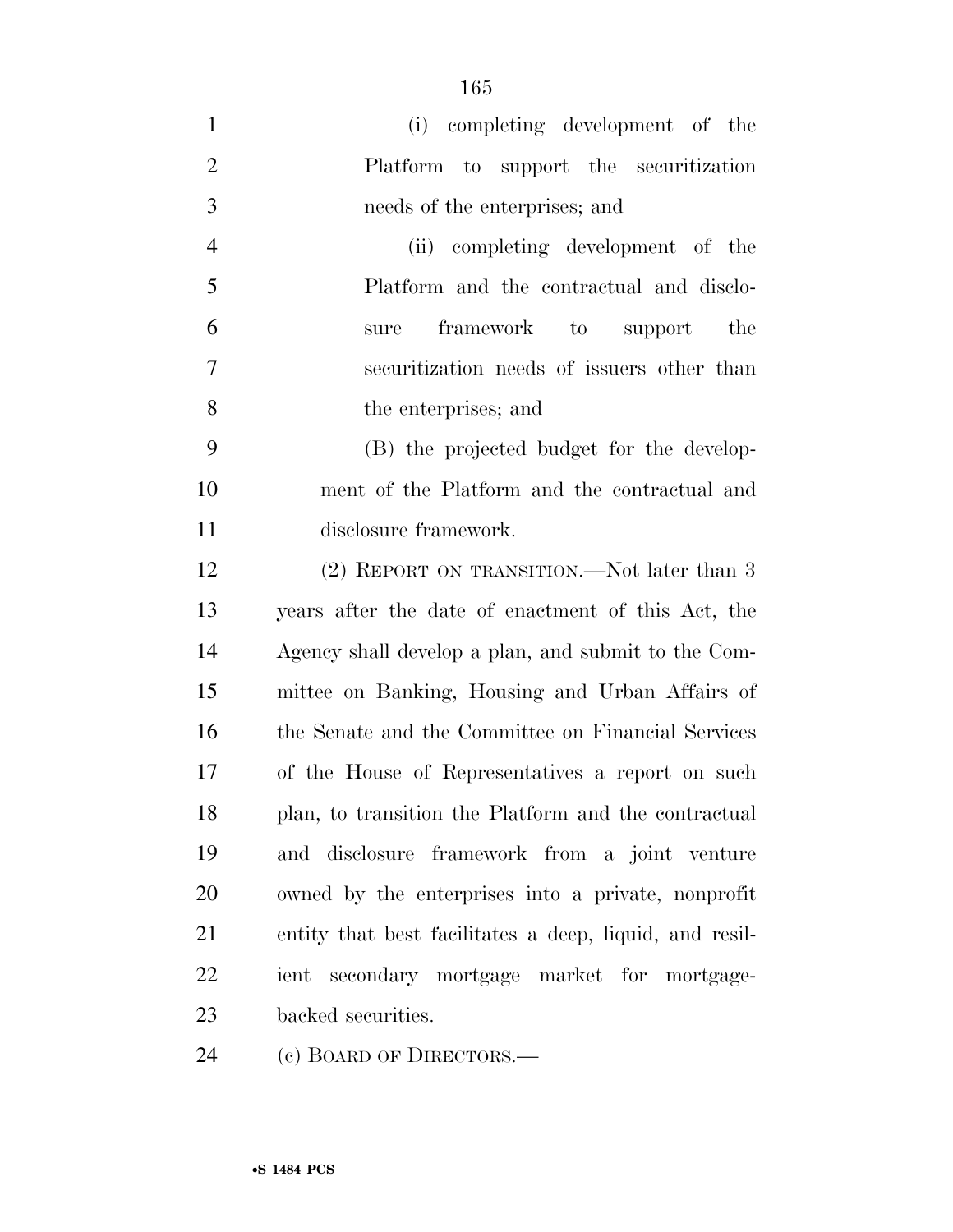| $\mathbf{1}$   | ESTABLISHMENT.—Not later than 6<br>(1)               |
|----------------|------------------------------------------------------|
| $\overline{2}$ | months after the date of enactment of this Act, the  |
| 3              | Agency shall direct the enterprises and CSS to re-   |
| $\overline{4}$ | constitute a CSS Board of Directors that meets the   |
| 5              | composition requirements set forth in paragraphs     |
| 6              | $(2)$ and $(3)$ .                                    |
| 7              | (2) COMPOSITION AFTER 1 YEAR.—Not later              |
| 8              | than 1 year after the date of enactment of this Act, |
| 9              | as determined by the Agency, the Board of Directors  |
| 10             | shall be comprised of 7 directors, 3 of whom—        |
| 11             | (A) shall have demonstrated knowledge of,            |
| 12             | or experience in, financial management, finan-       |
| 13             | services, risk management, information<br>cial       |
| 14             | technology, or housing finance; and                  |
| 15             | (B) are not simultaneously employed by an            |
| 16             | enterprise or serving as a director of an enter-     |
| 17             | prise.                                               |
| 18             | (3) COMPOSITION AFTER 18 MONTHS.-Not                 |
| 19             | later than 18 months after the date of enactment of  |
| 20             | this Act, as determined by the Agency, the Board of  |
| 21             | Directors shall be comprised of 9 directors, 5 of    |
| 22             | whom-                                                |
| 23             | (A) shall have demonstrated knowledge of,            |
| 24             | or experience in, financial management, finan-       |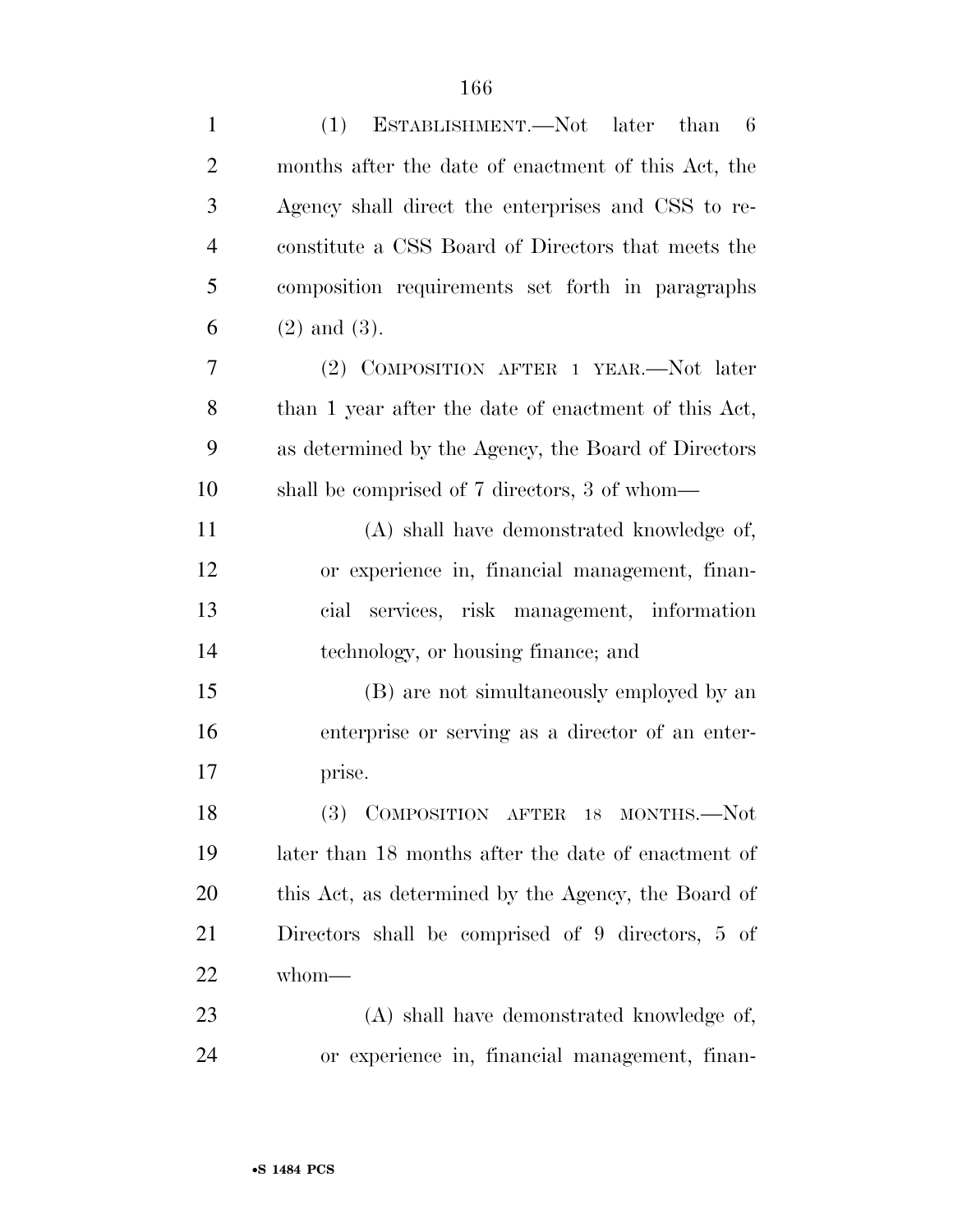| $\mathbf{1}$   | cial services, risk management, information      |
|----------------|--------------------------------------------------|
| $\overline{2}$ | technology, or housing finance; and              |
| 3              | (B) are not simultaneously employed by an        |
| $\overline{4}$ | enterprise or serving as a director of an enter- |
| 5              | prise.                                           |
| 6              | (d) AUTHORIZED AND PROHIBITED ACTIVITIES.—       |
| 7              | $(1)$ AUTHORIZED ACTIVITIES.—                    |
| 8              | $(A)$ In GENERAL.—Not later than 2 years         |
| 9              | after the date of enactment of this Act, CSS     |
| 10             | shall—                                           |
| 11             | (i) for an entity other than an enter-           |
| 12             | prise, develop standards for—                    |
| 13             | (I) becoming an approved issuer                  |
| 14             | of securities issued through the Plat-           |
| 15             | form;                                            |
| 16             | (II) loans that may serve as col-                |
| 17             | lateral for securities issued through            |
| 18             | the Platform; and                                |
| 19             | (III) originating, servicing, pool-              |
| 20             | ing, dispute resolution, disclosure, and         |
| 21             | securitizing residential mortgage loans          |
| 22             | collateralize<br>securities<br>issued<br>that    |
| 23             | through the Platform; and                        |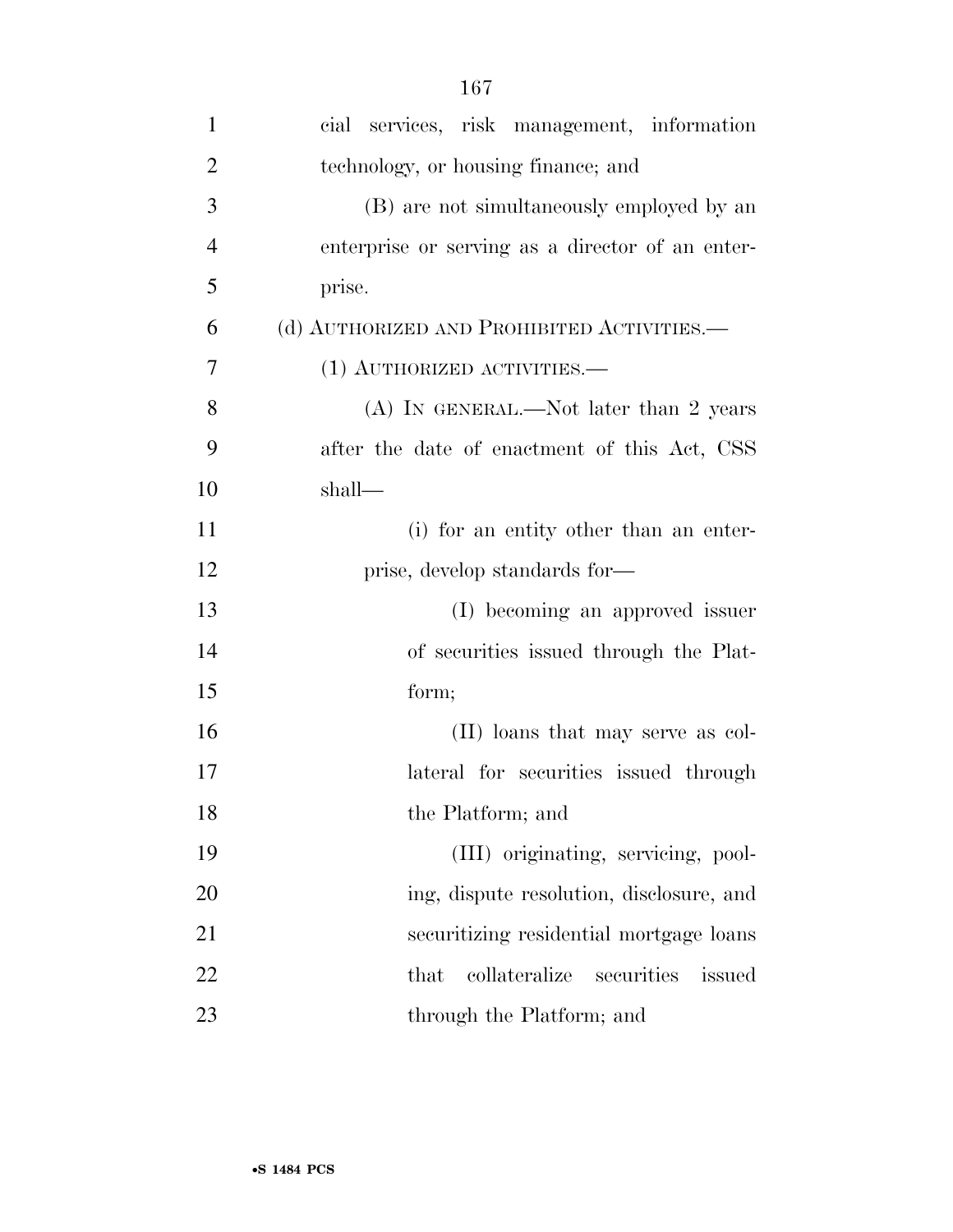| $\mathbf{1}$   | (ii) operate and maintain the Plat-              |
|----------------|--------------------------------------------------|
| $\overline{2}$ | form and establish fees for use of the Plat-     |
| 3              | form.                                            |
| $\overline{4}$ | (B) ISSUING SECURITIES BY APPROVED               |
| 5              | ISSUERS.—Not later than 3 years after the date   |
| 6              | of enactment of this Act—                        |
| 7              | (i) CSS shall facilitate the issuance of         |
| 8              | securities by any approved issuer other          |
| 9              | than an enterprise through the Platform;         |
| 10             | and                                              |
| 11             | (ii) issuances of securities facilitated         |
| 12             | through the Platform shall not be limited        |
| 13             | to those made by the enterprises.                |
| 14             | (C) EXCEPTION.—The Director may delay            |
| 15             | the requirement under subparagraph $(B)$ for 2   |
| 16             | 1-year periods if the Director and the Secretary |
| 17             | of the Treasury—                                 |
| 18             | (i) determine that facilitation of such          |
| 19             | securities is not feasible within that period    |
| 20             | of time and could adversely impact the           |
| 21             | housing market; and                              |
| 22             | (ii) submit to Congress a report de-             |
| 23             | scribing the justification for the determina-    |
| 24             | tion made in clause (i).                         |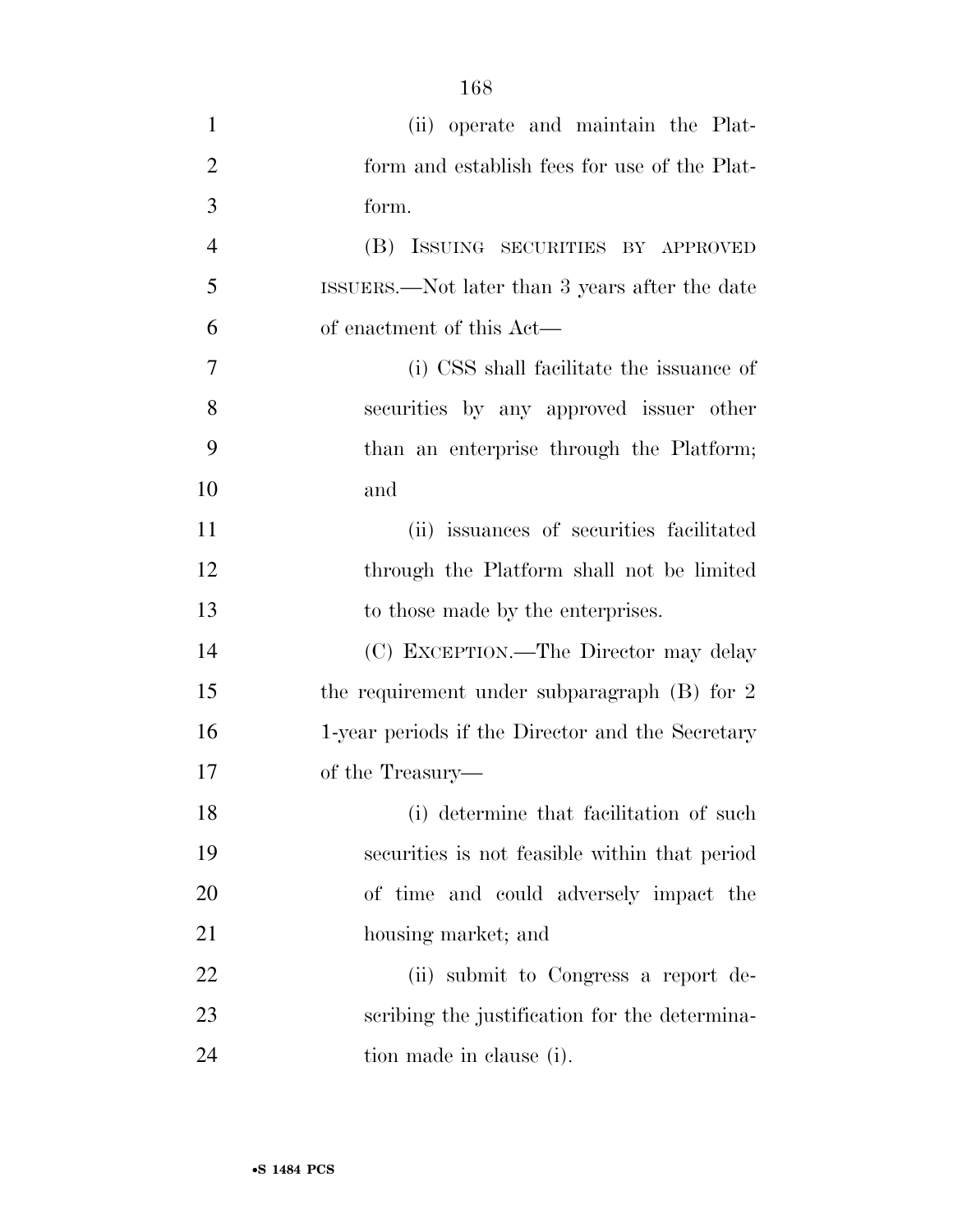| $\mathbf{1}$   | (2) PROHIBITED ACTIVITIES.—CSS may not,                |
|----------------|--------------------------------------------------------|
| $\overline{2}$ | through the Platform or otherwise—                     |
| 3              | (A) guarantee any mortgage loans or mort-              |
| $\overline{4}$ | gage-backed securities;                                |
| 5              | (B) assume or hold mortgage loan credit                |
| 6              | risk;                                                  |
| 7              | (C) purchase any mortgage loans for cash               |
| 8              | on a single loan basis for the purpose of              |
| 9              | securitization;                                        |
| 10             | (D) own or hold any mortgage loans or                  |
| 11             | mortgage-backed securities for investment pur-         |
| 12             | poses;                                                 |
| 13             | (E) make or be a party to any representa-              |
| 14             | tion and warranty agreement on any mortgage            |
| 15             | loans; or                                              |
| 16             | (F) take lender representation and war-                |
| 17             | ranty risk.                                            |
| 18             | (3) AUTHORIZED AND PROHIBITED ACTIVITIES               |
| 19             | OF THE PRIVATE SUCCESSOR.—All authorized and           |
| 20             | prohibited activities of CSS under this subsection     |
| 21             | shall transfer to the private successor at the time of |
| 22             | transition under subsection (g), and shall transfer to |
| 23             | any future successor to the private successor at the   |
| 24             | time of any such transition.                           |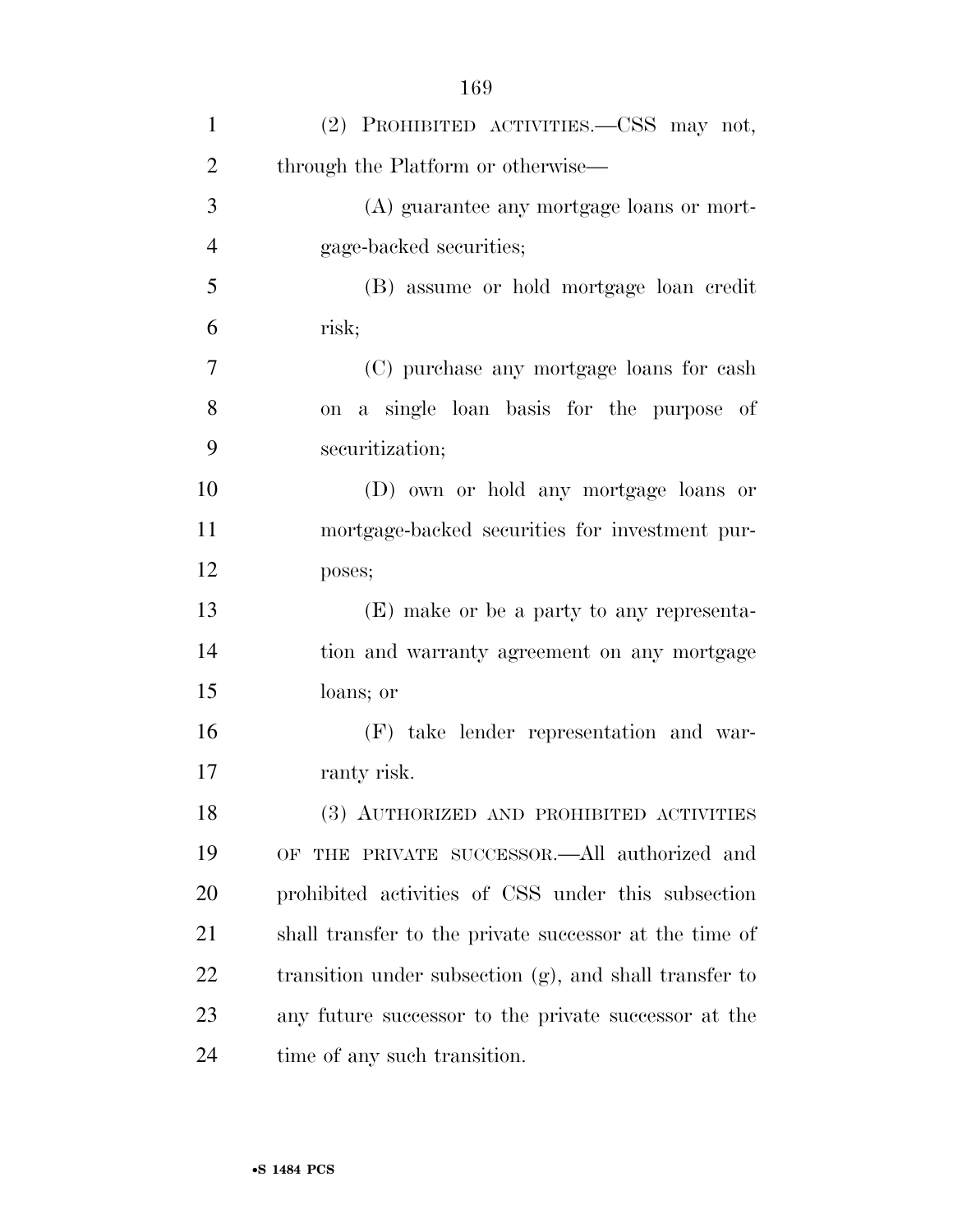(e) REGULATION OF CSS AND THE PRIVATE SUC- CESSOR.—The Agency shall have general regulatory au- thority over CSS, the private successor, and any successor to the private successor to ensure the safety and sound-ness of CSS and such successors

 (f) FUNDING BY THE FHFA AND TRANSFER OF PROPERTY.—

8 (1) TRANSFER OF FUNDS FROM THE ENTER- PRISES.—At a time established by the Agency, the Agency shall transfer to CSS such funds from the enterprises as the Agency, after consultation with the Board of Directors, determines may be reason- ably necessary for CSS to begin carrying out the ac-tivities and operations of the Platform.

15 (2) TRANSFER OF PROPERTY.—

 (A) IN GENERAL.—The Agency shall direct the enterprises to transfer or sell to the Plat- form any property, including intellectual prop- erty, technology, systems, and infrastructure (including technology, systems, and infrastruc- ture developed by the enterprises for the Plat- form), as well as any other legacy systems, in- frastructure, and processes that may be nec- essary for the Platform to carry out the func-tions and operations of the Platform.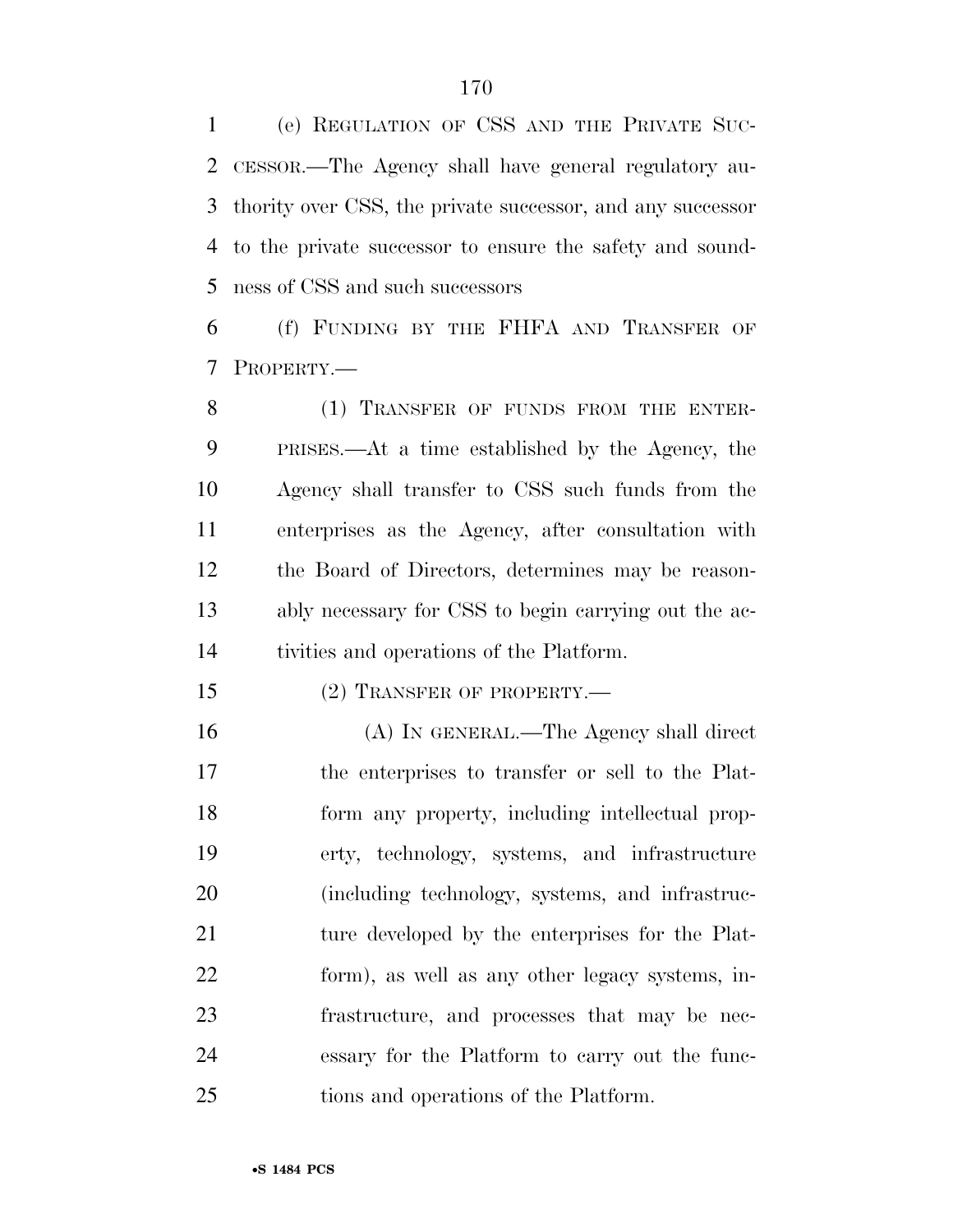1 (B) CONTRACTUAL AND OTHER LEGAL OB- LIGATIONS.—As may be necessary for the Agency and the enterprises to comply with legal, contractual, or other obligations, the Agency shall have the authority to require that any transfer authorized under subparagraph (A) occurs as an exchange for value, including through the provision of appropriate compensa- tion to the enterprises or other entities respon- sible for creating, or contracting with, the Plat- form. 12 (g) TRANSITION FROM CSS.— (1) IN GENERAL.—Not later than 5 years after the date of enactment of this Act, the Agency shall oversee the transition of ownership of the Platform and the contractual and disclosure framework from the enterprises and CSS to a private, nonprofit enti-18 ty in accordance with the plan developed under sub-19 section  $(b)(2)$ . (2) BOARD OF DIRECTORS.—The private suc- cessor shall determine the structure of the Board of Directors following the transition under paragraph (1). 24 (3) REPAYMENT OF COST.—Not later than 10

years after the date of the transition described in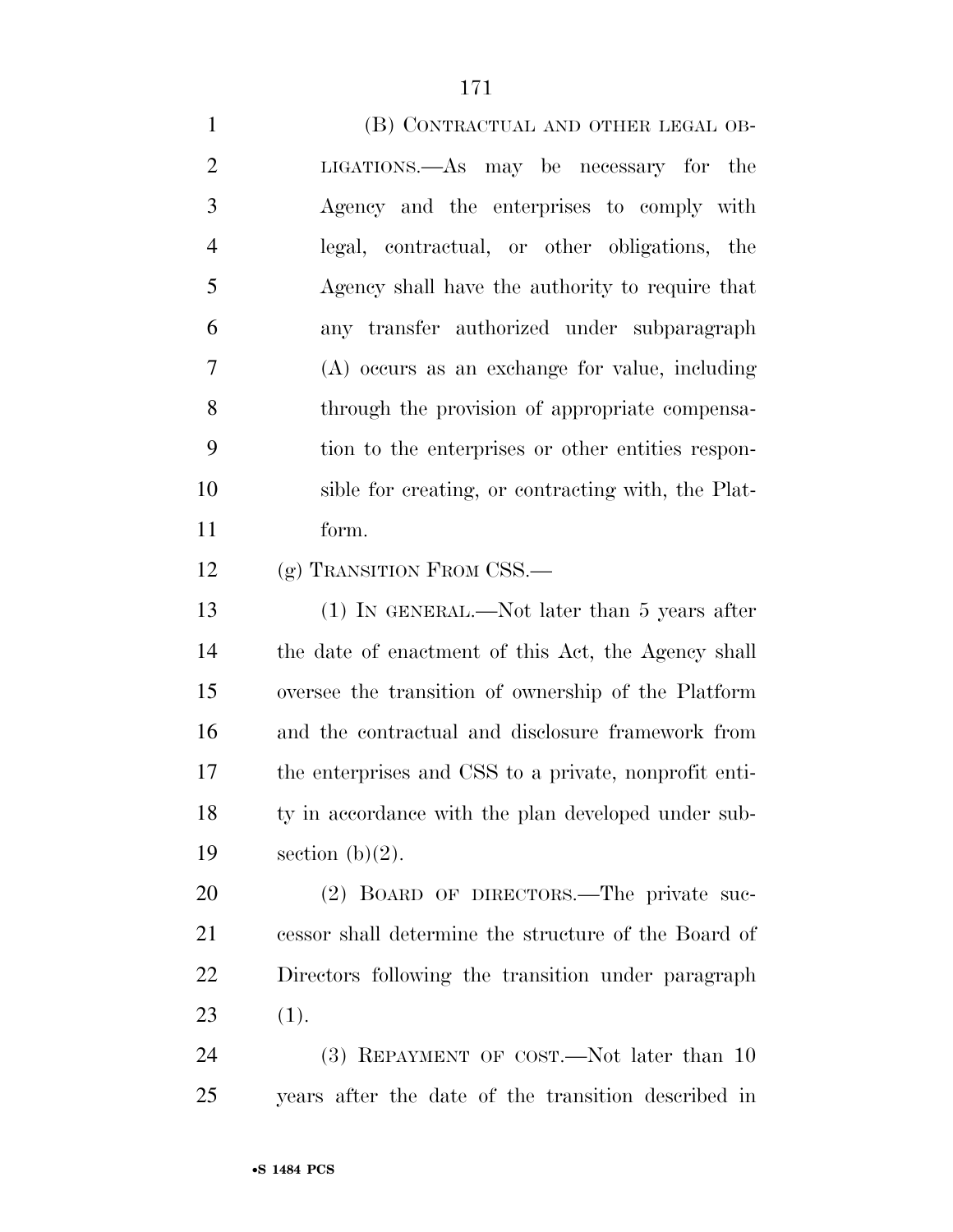paragraph (1), the total cost of the property trans-2 ferred in accordance with subsection  $(f)(2)$  at the time of the transition, as determined jointly by the Agency and the Secretary, shall be repaid to the en-terprises.

 (h) RULE OF CONSTRUCTION.—Nothing in this sec- tion shall be construed to prohibit the Agency or CSS from first developing a common securitization platform for use only by the enterprises, if all of the provisions in this Act relating to the development of the Platform and the con- tractual and disclosure framework are complied with in a timely manner.

### **SEC. 706. MANDATORY RISK SHARING.**

 (a) SENSE OF CONGRESS.—It is the sense of Con-gress that—

 (1) at the direction of the Agency, the enter- prises have executed a series of transactions in which the enterprises share credit risk with the pri-vate sector;

 (2) in the risk-sharing transactions to date, the enterprises have shared credit risk on pools of resi- dential mortgage loans that back securities on which an enterprise either already guarantees or does not yet guarantee the timely payment of principal and interest;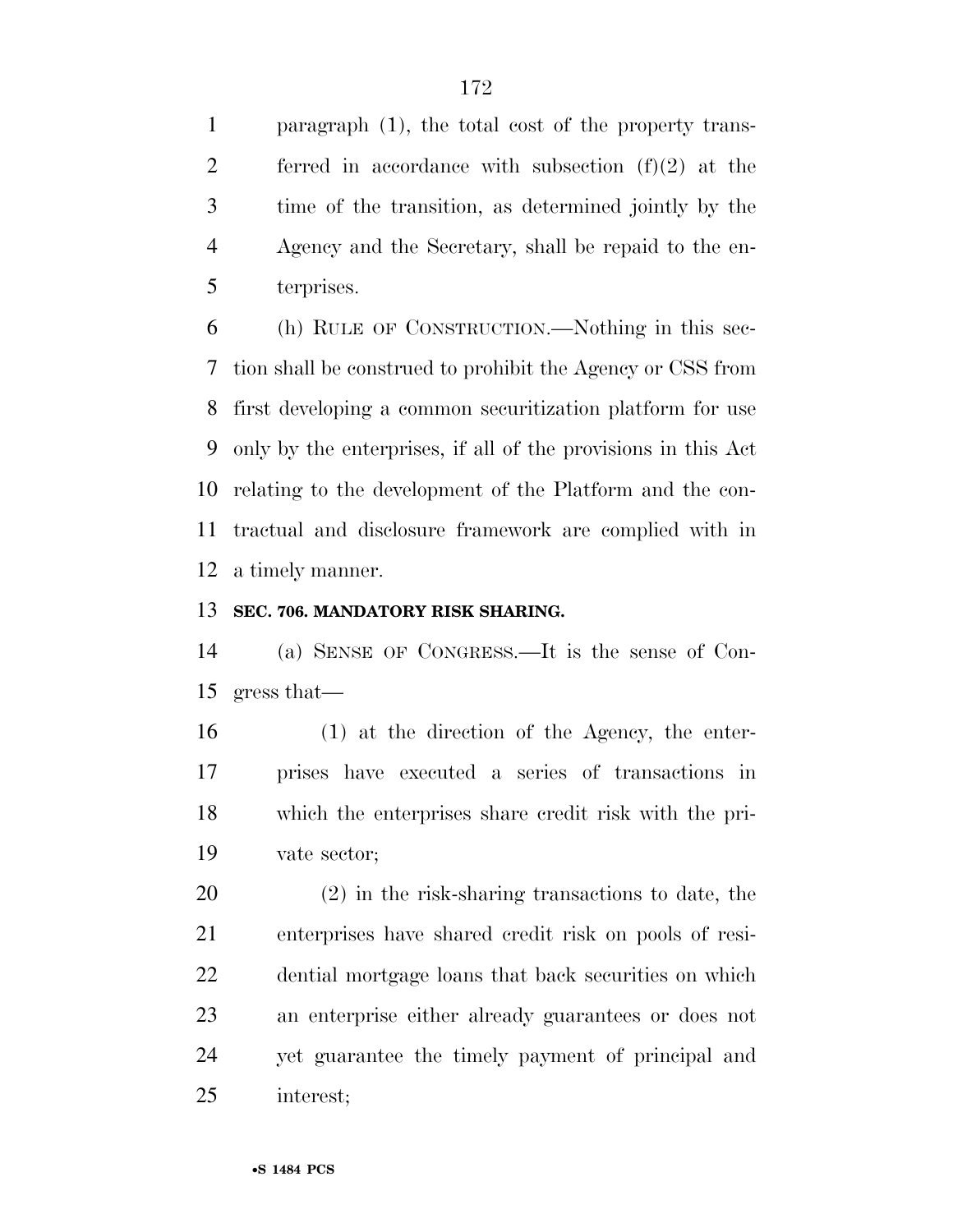| $\mathbf{1}$   | (3) the risk that the enterprises have shared         |
|----------------|-------------------------------------------------------|
| $\overline{2}$ | has been either any loss suffered on the loans in the |
| 3              | pool or any loss in excess of some minimal level on   |
| $\overline{4}$ | loans in the pool;                                    |
| 5              | $(4)$ to date, the vast majority of risk-sharing      |
| 6              | transactions have involved either back-end risk shar- |
| 7              | ing or the transfer of the second loss position; and  |
| 8              | (5) the Agency should direct the enterprises          |
| 9              | $to-$                                                 |
| 10             | (A) engage in more front-end risk sharing             |
| 11             | in which the first loss position is transferred;      |
| 12             | and                                                   |
| 13             | (B) retain data that can help inform pol-             |
| 14             | icymakers and the public about the impact to          |
| 15             | consumers, the market, and the enterprises            |
| 16             | from such transactions.                               |
| 17             | (b) MANDATORY RISK SHARING.—                          |
| 18             | (1) IN GENERAL.—Subpart A of part 2 of sub-           |
| 19             | title A of the Federal Housing Enterprises Financial  |
| <b>20</b>      | Safety and Soundness Act of 1992 (12 U.S.C. 4541)     |
| 21             | et seq.) is amended by adding at the end the fol-     |
| 22             | lowing:                                               |
| 23             | "SEC. 1328. MANDATORY RISK-SHARING TRANSACTIONS.      |
| 24             | "(a) DEFINITIONS.—In this section:                    |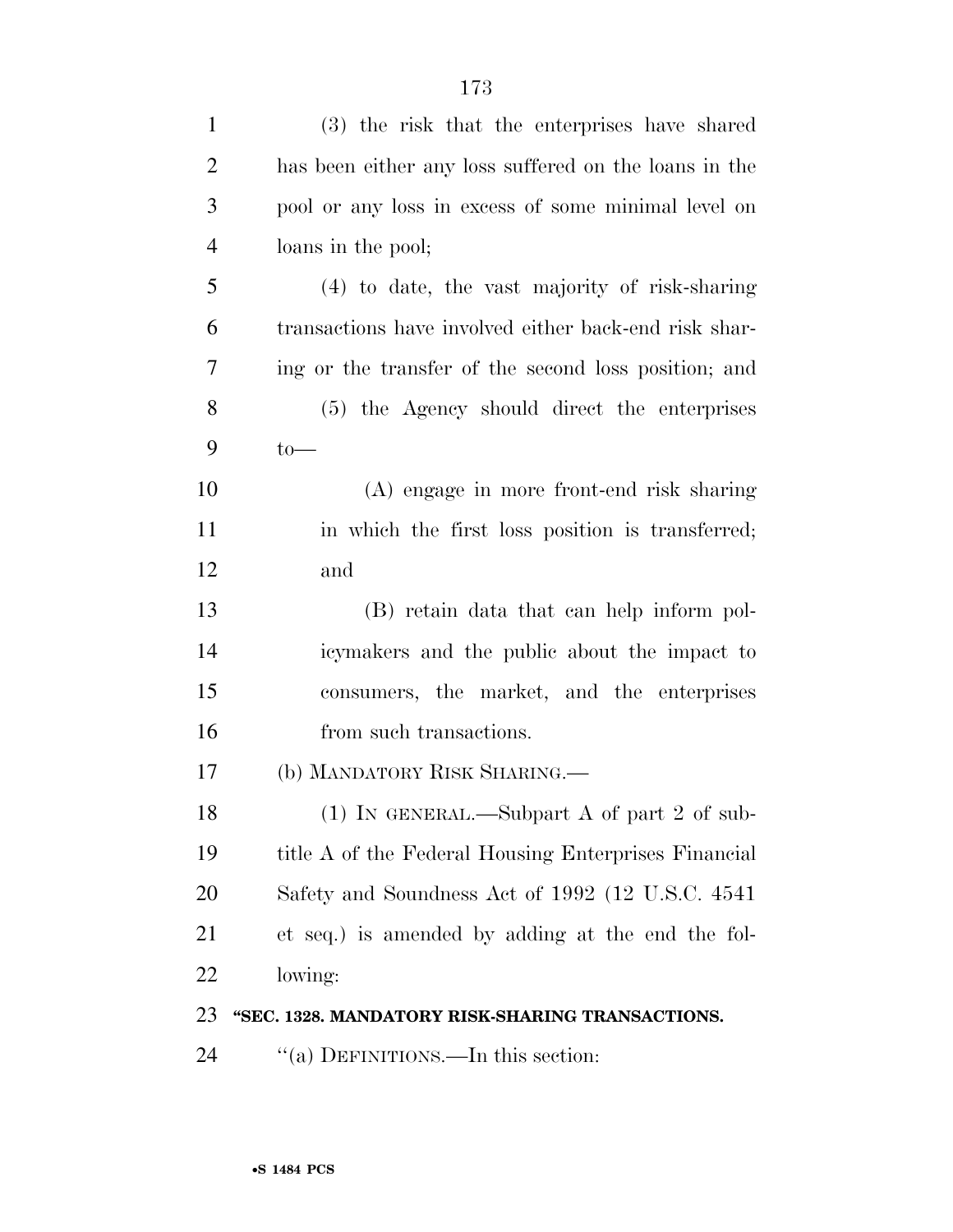1 "(1) FIRST LOSS POSITION.—The term 'first loss position' means, with respect to a risk-sharing transaction, the position to which any credit loss on a security resulting from the nonperformance of un- derlying mortgage loans will accrue and be absorbed, to the full extent of the holder's interest in such po-sition.

8 "(2) FRONT-END RISK SHARING.—The term 'front-end risk sharing' means any risk-sharing transaction that provides for an enterprise to share credit risk on a pool of single-family residential mortgage loans that back securities on which the en- terprise guarantees the timely payment of principal and interest with the private sector before the enter-prise provides any such guarantee.

16 "(3) RISK-SHARING TRANSACTION.—The term 'risk-sharing transaction' means any transaction that provides for an enterprise to share credit risk on a pool of single-family residential mortgage loans that back securities on which the enterprise guaran- tees the timely payment of principal and interest with the private sector.

 ''(b) RISK-SHARING TRANSACTIONS.—The Director shall require each enterprise to develop and undertake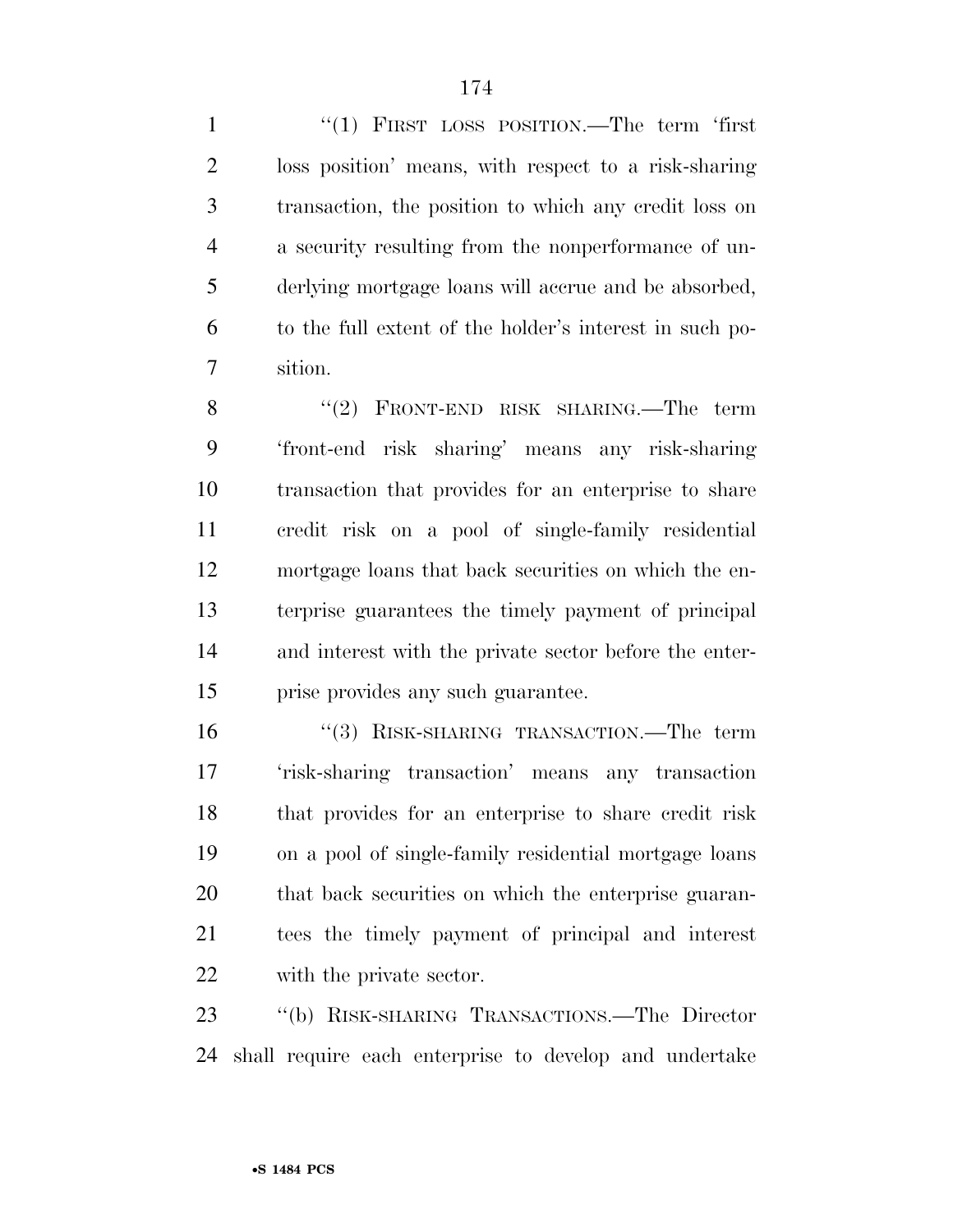risk-sharing transactions in which the first loss position is transferred, as provided in subsection (c).

3 " (c) REQUIRED PERCENTAGE OF BUSINESS.—

4 "(1) REQUIREMENT.—The Director shall re- quire that each enterprise engage in significant and increasing risk-sharing transactions, including front- end risk sharing and risk-sharing transactions in which the first loss position is transferred, consid- ering market conditions and the safety and sound-ness of the enterprise.

11 "(2) ANNUAL REPORTING REQUIREMENT.—Not later than 1 year after the date of enactment of this section, and every year thereafter, the Agency shall submit to Congress a report, which shall include—

 $\langle (A)$  for the 12-month period preceding 16 the date on which the report is submitted, an assessment of the market responses to the risk- sharing transactions of each of the enterprises, in aggregate, and by credit risk-sharing mecha-nism, including—

21  $\frac{1}{1}$  impacts on borrower costs, yield spreads, and the economics of the oper-ations of the enterprises; and

24 ''(ii) the type and characteristics of the underlying collateral and borrowers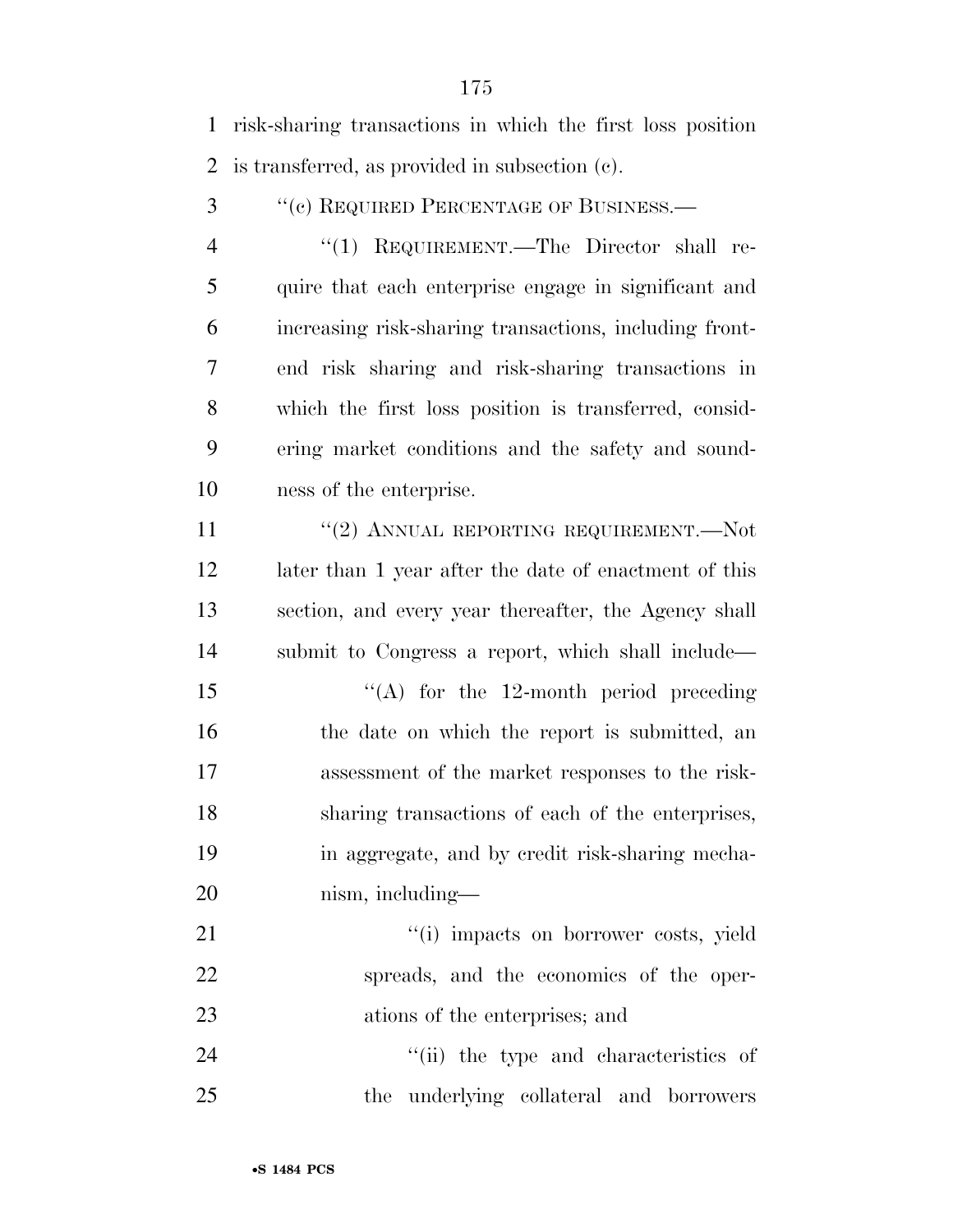| $\mathbf{1}$   | whose loans are involved in risk-sharing        |
|----------------|-------------------------------------------------|
| $\overline{2}$ | transactions; and                               |
| $\mathfrak{Z}$ | "(B) a 5-year plan, which shall include, for    |
| $\overline{4}$ | each of the 5 years following the year in which |
| 5              | the report is issued—                           |
| 6              | "(i) the projected percentage of the            |
| $\tau$         | unpaid principal balance of each enterprise     |
| 8              | covered under the credit risk-sharing pro-      |
| 9              | gram;                                           |
| 10             | "(ii) the projected percentage of new           |
| 11             | business for each enterprise subject to         |
| 12             | transactions in which the first loss position   |
| 13             | is transferred, including the types of deal     |
| 14             | structures;                                     |
| 15             | "(iii) the projected depth of front-end         |
| 16             | risk sharing per type of transaction for        |
| 17             | each enterprise; and                            |
| 18             | "(iv) a description of the steps that           |
| 19             | the Agency intends to take to broaden the       |
| 20             | eligible investor base for credit risk-sharing  |
| 21             | programs.".                                     |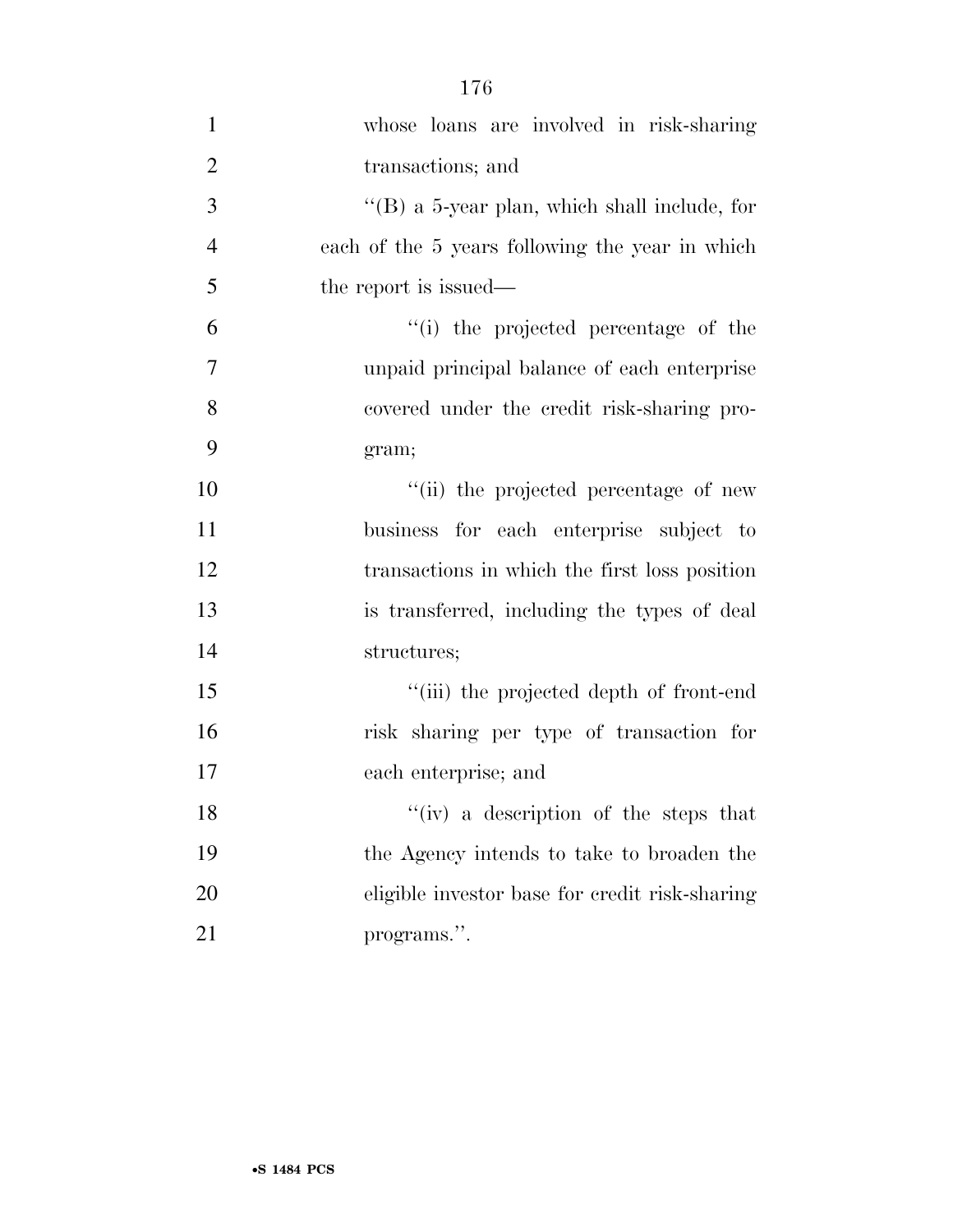# 1 **TITLE VIII—DODD-FRANK WALL**  2 **STREET REFORM AND CON-**3 **SUMER PROTECTION ACT**  4 **TECHNICAL CORRECTIONS**

### 5 **SEC. 801. TABLE OF CONTENTS; DEFINITIONAL CORREC-**

### 6 **TIONS.**

7 (a) TABLE OF CONTENTS.—The table of contents for

8 the Dodd-Frank Wall Street Reform and Consumer Pro-

- 9 tection Act (Public Law 111–203; 124 Stat. 1376) is
- 10 amended by striking the items relating to sections 407

### 11 through 416 and inserting the following:

''Sec. 407. Exemption of and reporting by venture capital fund advisers. ''Sec. 408. Exemption of and reporting by certain private fund advisers. ''Sec. 409. Family offices. ''Sec. 410. State and Federal responsibilities; asset threshold for Federal registration of investment advisers. ''Sec. 411. Custody of client assets. ''Sec. 412. Comptroller General study on custody rule costs. ''Sec. 413. Adjusting the accredited investor standard. ''Sec. 414. Rule of construction relating to the Commodity Exchange Act. ''Sec. 415. GAO study and report on accredited investors. ''Sec. 416. GAO study on self-regulatory organization for private funds. ''Sec. 417. Commission study and report on short selling. ''Sec. 418. Qualified client standard. ''Sec. 419. Transition period.''. 12 (b) DEFINITIONS.—Section 2 of the Dodd-Frank 13 Wall Street Reform and Consumer Protection Act (12 14 U.S.C. 5301) is amended— 15  $(1)$  in paragraph  $(1)$ — 16 (A) by striking ''section 3'' and inserting

17  $"section 3(w)"$ ; and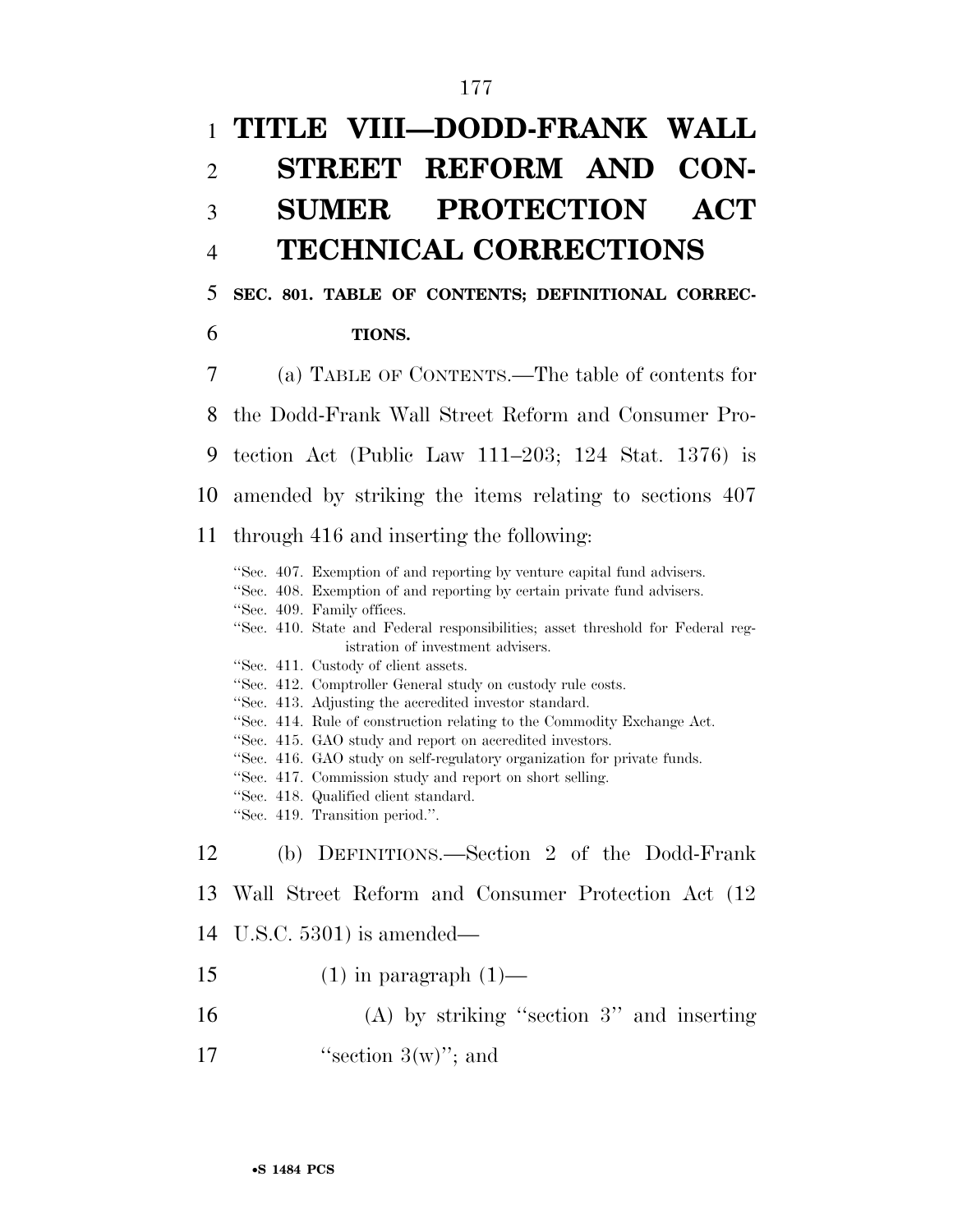| 1              | (B) by striking " $(12 \text{ U.S.C. } 1813)$ " and          |
|----------------|--------------------------------------------------------------|
| $\overline{2}$ | inserting " $(12 \text{ U.S.C. } 1813(\text{w}))$ ";         |
| 3              | $(2)$ in paragraph $(6)$ , by striking "1 et seq."           |
| $\overline{4}$ | and inserting "1a"; and                                      |
| 5              | $(3)$ in paragraph $(18)(A)$ —                               |
| 6              | $(A)$ by striking "bank holding company',";                  |
| 7              | and                                                          |
| 8              | $(B)$ by inserting "includes'," before "in-                  |
| 9              | $cluding$ ".                                                 |
| 10             | SEC. 802. ANTITRUST SAVINGS CLAUSE CORRECTIONS.              |
| 11             | Section 6 of the Dodd-Frank Wall Street Reform and           |
| 12             | Consumer Protection Act (12 U.S.C. 5303) is amended,         |
| 13             | in the second sentence—                                      |
| 14             | (1) by inserting " $(15 \text{ U.S.C. } 12(a))$ " after      |
| 15             | "Clayton Act"; and                                           |
| 16             | $(2)$ by striking "Act, to" and inserting "Act $(15)$        |
| 17             | U.S.C. $45$ ) to".                                           |
| 18             | SEC. 803. TITLE I CORRECTIONS.                               |
| 19             | The Financial Stability Act of 2010 (12 U.S.C. 5311)         |
| 20             | et seq.) is amended—                                         |
| 21             | in section $102(a)(6)$ (12 U.S.C.<br>(1)                     |
| 22             | 5311(a)(6)), by inserting " $(12 \text{ U.S.C. } 1843(k))$ " |
| 23             | after "of 1956" each place that term appears;                |
| 24             | $(2)$ in section 111 (12 U.S.C. 5321)—                       |
| 25             | $(A)$ in subsection $(b)$ —                                  |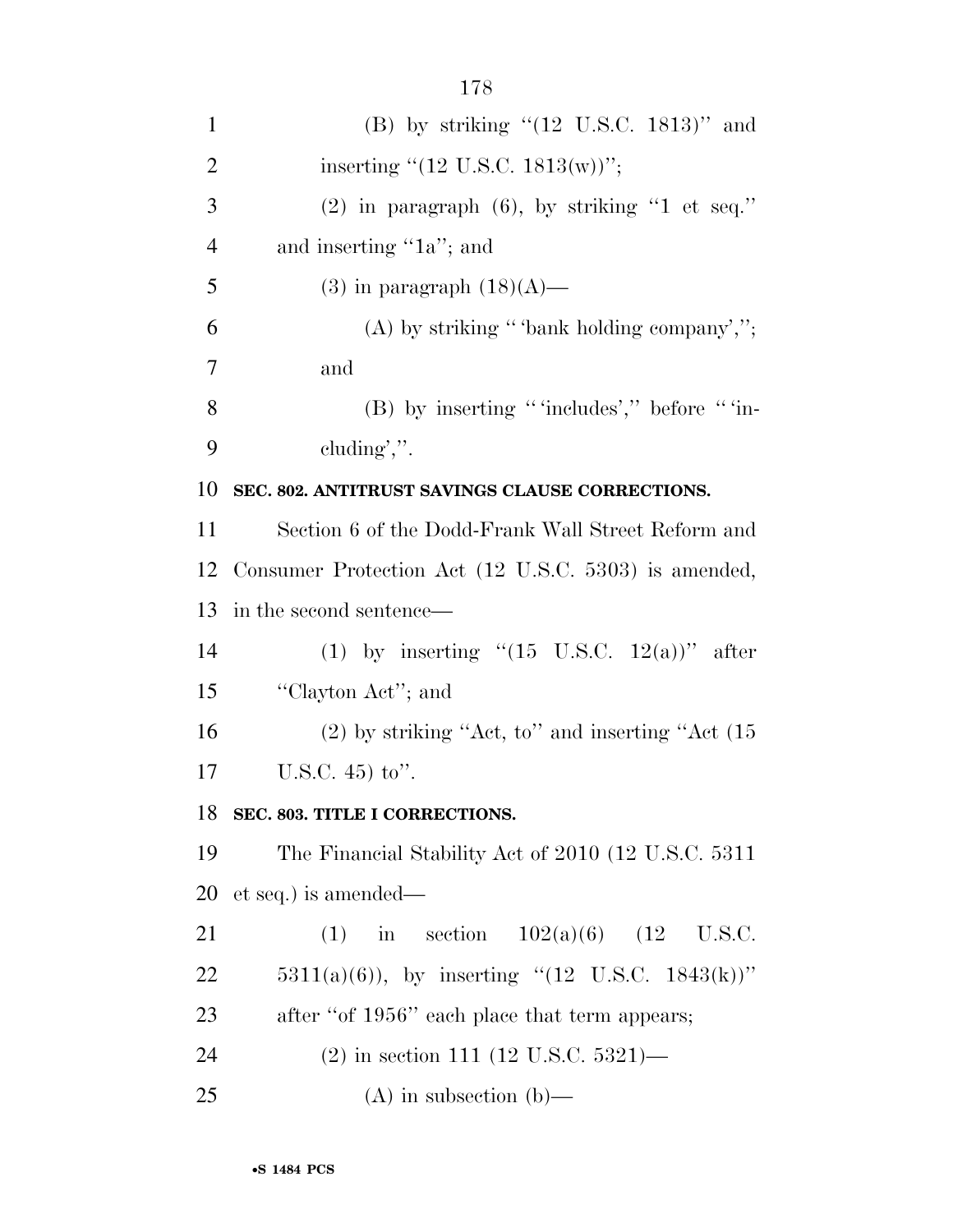| $\mathbf{1}$   | (i) in paragraph $(1)(G)$ , by striking           |
|----------------|---------------------------------------------------|
| $\overline{2}$ | "Chairperson" and inserting "Chairman";           |
| 3              | and                                               |
| $\overline{4}$ | (ii) in paragraph $(2)(E)$ , by striking          |
| 5              | "such" and inserting "the"; and                   |
| 6              | $(B)$ in subsection $(c)(3)$ , by striking "that" |
| 7              | agency or department head" and inserting "the     |
| 8              | head of that member agency or department";        |
| 9              | $(3)$ in section 112 (12 U.S.C. 5322)—            |
| 10             | (A) in subsection (a) $(2)$ —                     |
| 11             | (i) in subparagraph $(D)$ —                       |
| 12             | $(I)$ by striking "to monitor" and                |
| 13             | inserting "monitor"; and                          |
| 14             | (II) by striking "to advise" and                  |
| 15             | inserting "advise";                               |
| 16             | (ii) in subparagraph $(J)$ —                      |
| 17             | (I) by striking "that term is"                    |
| 18             | and inserting "those terms are"; and              |
| 19             | (II) by striking "and settlement"                 |
| 20             | and inserting "or settlement"; and                |
| 21             | (iii) in subparagraph $(L)$ , by striking         |
| 22             | "may"; and                                        |
| 23             | (B) in subsection $(d)(5)$ —                      |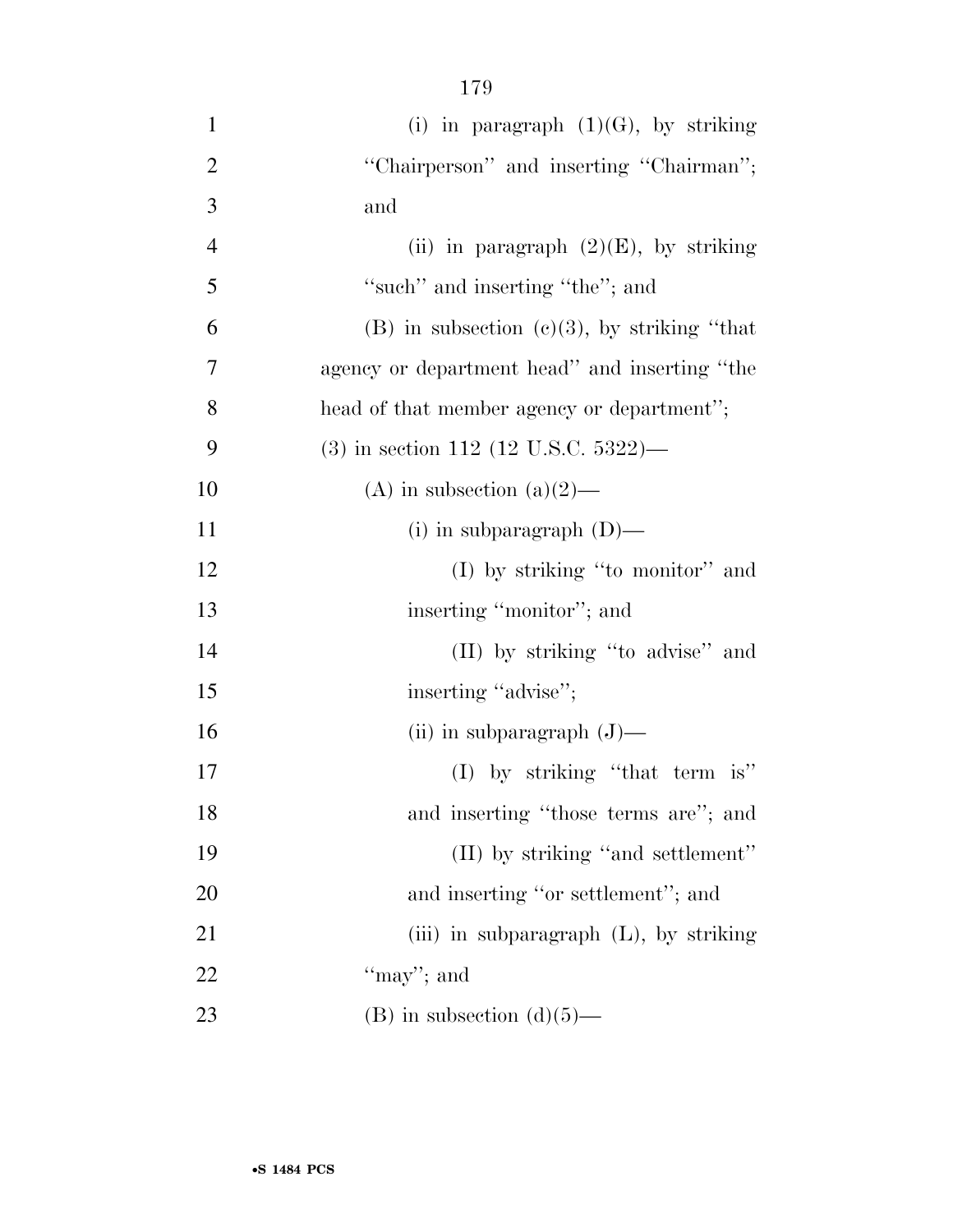| $\mathbf{1}$   | (i) in subparagraph $(B)$ , by striking                |
|----------------|--------------------------------------------------------|
| $\overline{2}$ | "subsection and" and inserting "subtitle"              |
| 3              | $\text{or}$ "; and                                     |
| $\overline{4}$ | (ii) in subparagraph $(C)$ , by striking               |
| 5              | "subsection and" and inserting "subtitle"              |
| 6              | $\mathrm{or}''$ ;                                      |
| $\tau$         | (4) in section 154(c) (12 U.S.C. 5344(c))—             |
| 8              | (A) by striking "CENTER.—" and all that                |
| 9              | follows through "The Research" and inserting           |
| 10             | "CENTER.—The Research"; and                            |
| 11             | $(B)$ by redesignating subparagraphs $(A)$             |
| 12             | through $(H)$ as paragraphs $(1)$ through $(8)$ , re-  |
| 13             | spectively, and adjusting the margins accord-          |
| 14             | ingly;                                                 |
| 15             | in section $155(a)(2)$ $(12 \text{ U.S.C.})$<br>(5)    |
| 16             | $5345(a)(2)$ , by striking "(e)," and inserting "(e)"; |
| 17             | $(6)$ in section 164 (12 U.S.C. 5364), by striking     |
| 18             | "Institutions" and inserting "Institution";            |
| 19             | (7) in section $167(b)(1)(B)(ii)$ (12 U.S.C.           |
| 20             | $5367(b)(1)(B(ii))$ , by striking "to ensure" and in-  |
| 21             | serting "ensure"; and                                  |
| 22             | (8) in section $171(b)(4)(D)$ (12 U.S.C.               |
| 23             | $5371(b)(4)(D)$ , by adding a period at the end.       |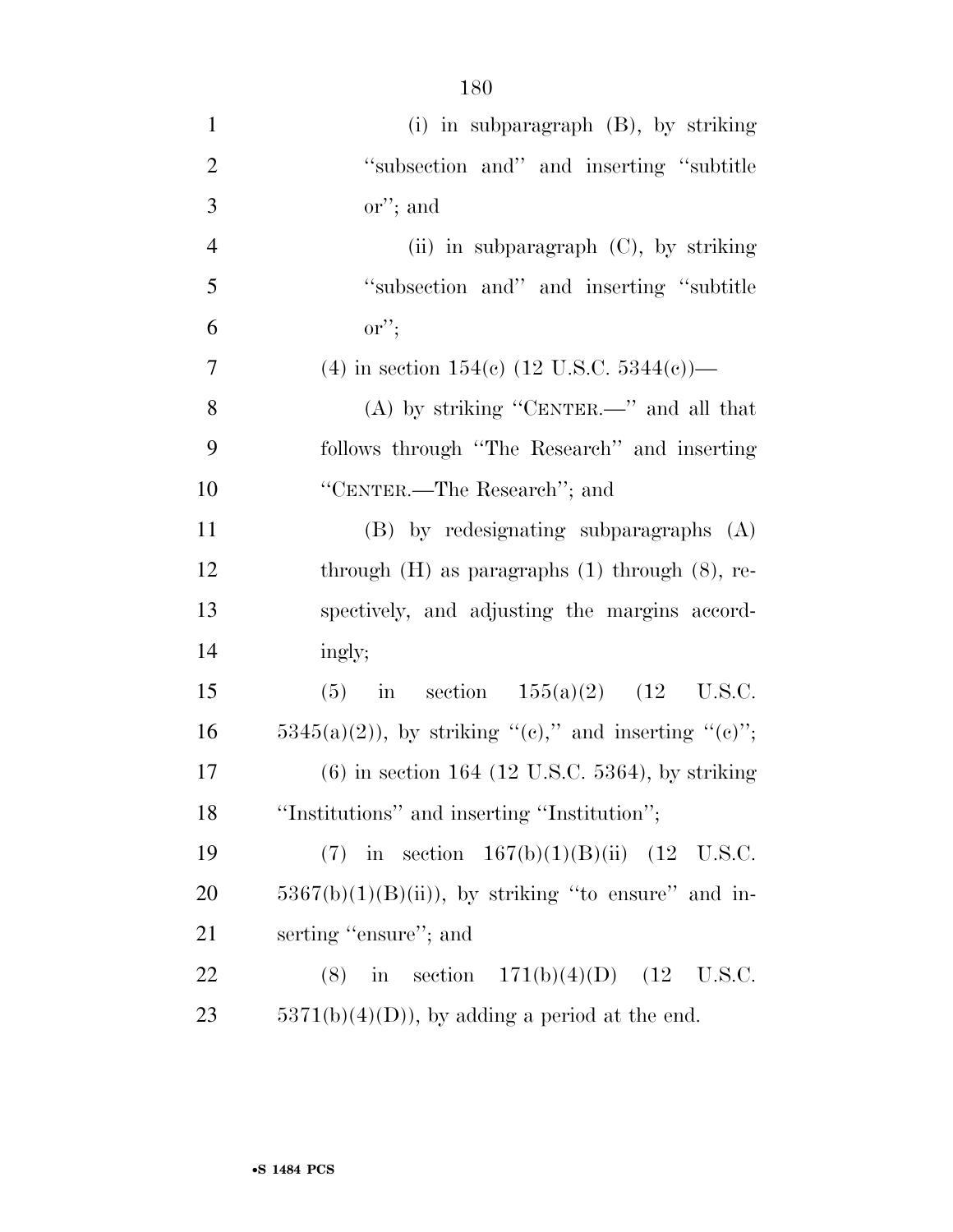| $\mathbf{1}$   | SEC. 804. TITLE II CORRECTIONS.                         |
|----------------|---------------------------------------------------------|
| $\overline{2}$ | Title II of the Dodd-Frank Wall Street Reform and       |
| 3              | Consumer Protection Act (12 U.S.C. 5381 et seq.) is     |
| $\overline{4}$ | amended—                                                |
| 5              | $(1)$ in section 210 (12 U.S.C. 5390)—                  |
| 6              | $(A)$ in subsection $(a)$ —                             |
| $\tau$         | (i) in paragraph $(1)(D)$ , by striking                 |
| 8              | "wind-up" and inserting "wind up"; and                  |
| 9              | (ii) in paragraph $(5)(C)$ , by striking                |
| 10             | "receiver seeking" and inserting "receiver)             |
| 11             | seeking";                                               |
| 12             | $(B)$ in subsection $(b)(1)$ , by striking              |
| 13             | " $11,725$ " each place that term appears and in-       |
| 14             | serting " $$11,725$ ";                                  |
| 15             | (C) in subsection $(m)(1)(B)$ , by inserting            |
| 16             | "of" before "the Bankruptcy Code"; and                  |
| 17             | (D) in subsection $(o)(1)(D)(i)(I)$ , by strik-         |
| 18             | ing "and $(h)(5)(E)$ " and inserting "or                |
| 19             | $(h)(5)(E)$ ";                                          |
| 20             | in section $211(d)(1)(C)$ (12<br>U.S.C.<br>(2)          |
| 21             | $5391(d)(1)(C)$ , by striking "orderly liquidation plan |
| 22             | under section $210(n)(14)$ " and inserting "an orderly  |
| 23             | liquidation plan under section $210(n)(9)$ "; and       |
| 24             | (3) in section $215(a)(5)$ (124 Stat. 1518), by         |
| 25             | striking "amd" and inserting "and".                     |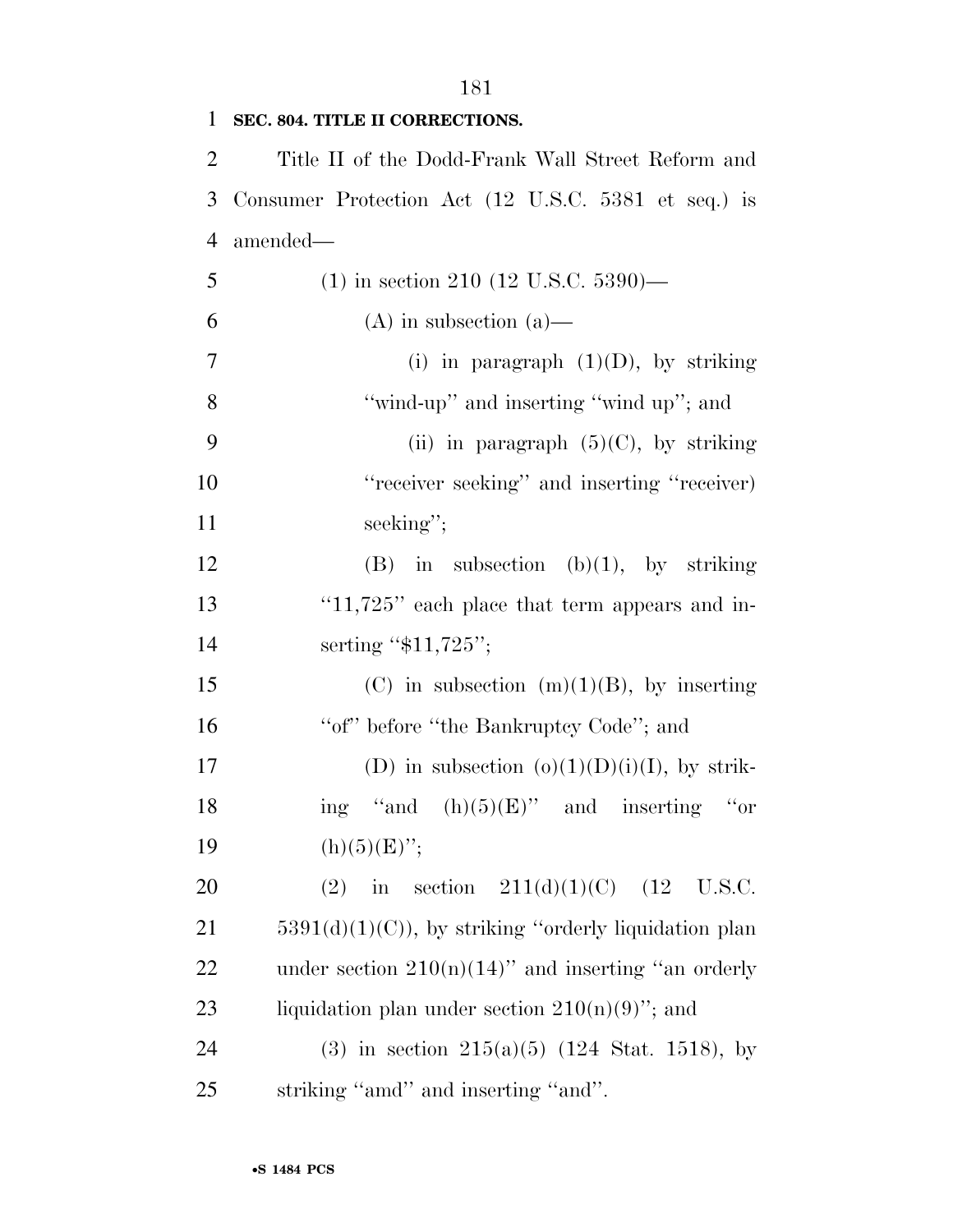### **SEC. 805. TITLE III CORRECTIONS.**

| 2 | (a) IN GENERAL.—The Enhancing Financial Institu-         |
|---|----------------------------------------------------------|
|   | 3 tion Safety and Soundness Act of 2010 (12 U.S.C. 5401) |
|   | 4 et seq.) is amended—                                   |

| 5  | (1) in section $327(b)(5)$ (12 U.S.C.                 |
|----|-------------------------------------------------------|
| 6  | $5437(b)(5)$ , by striking "in" and inserting "into"; |
| 7  | $(2)$ in section 333(b)(2) (124 Stat. 1539), by       |
| 8  | inserting "the second place that term appears" be-    |
| 9  | fore "and inserting"; and                             |
| 10 | $(3)$ in section 369(5) (124 Stat. 1559)—             |
| 11 | (A) in subparagraph $(D)(i)$ —                        |
| 12 | (i) in subclause (III), by redesignating              |
| 13 | items (aa), (bb), and (cc) as subitems                |
| 14 | $(AA)$ , $(BB)$ , and $(CC)$ , respectively, and      |
| 15 | adjusting the margins accordingly;                    |

16 (ii) in subclause (IV), by redesig- nating items (aa) and (bb) as subitems (AA) and (BB), respectively, and adjusting 19 the margins accordingly;

20 (iii) in subclause (V), by redesignating 21 items (aa), (bb), and (cc) as subitems (AA), (BB), and (CC), respectively, and adjusting the margins accordingly; and (iv) by redesignating subclauses (III),

(IV), and (V) as items (bb), (cc), and (dd),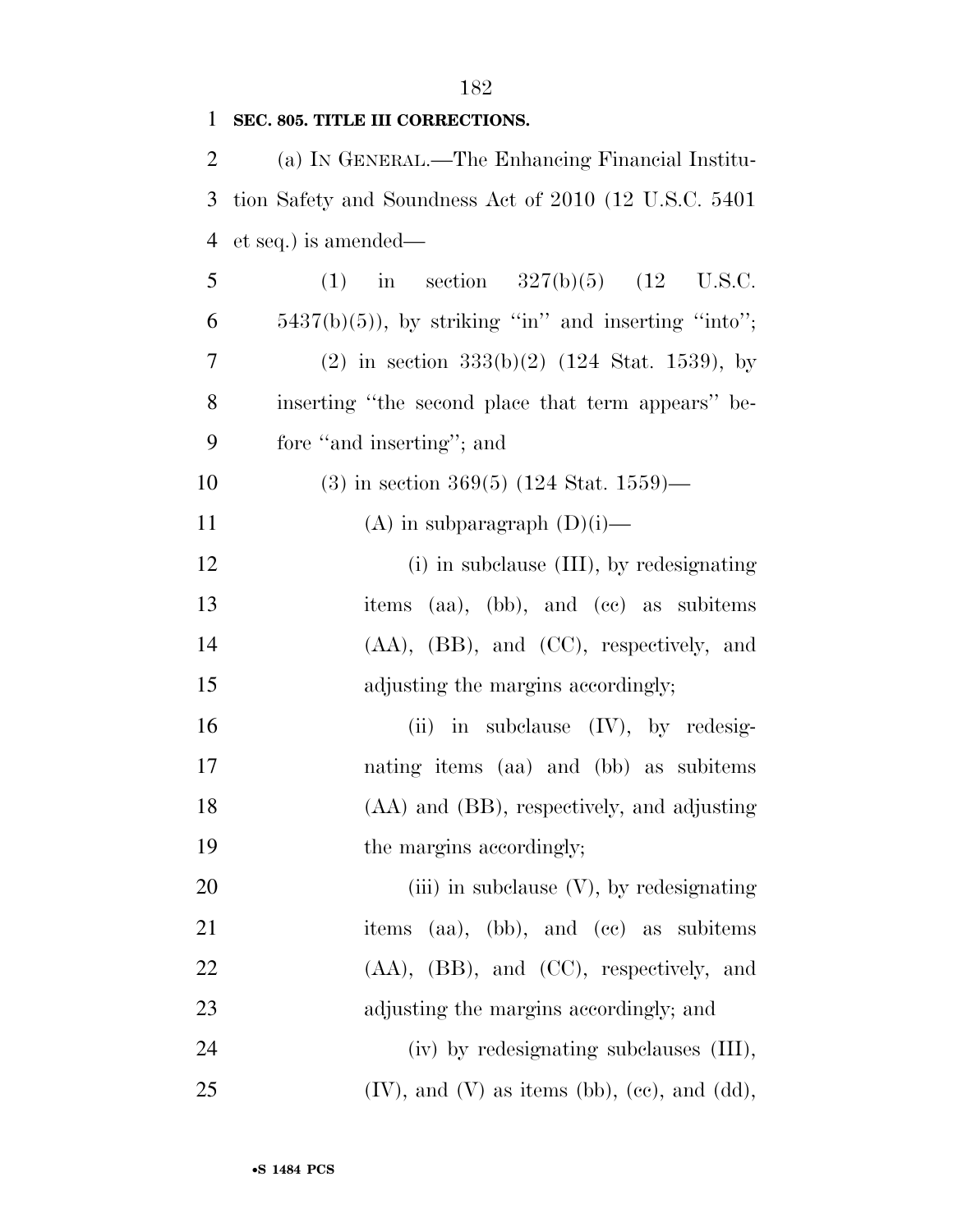| $\mathbf{1}$   | respectively, and adjusting the margins ac-              |
|----------------|----------------------------------------------------------|
| $\overline{2}$ | cordingly;                                               |
| 3              | $(B)$ in subparagraph $(F)$ —                            |
| $\overline{4}$ | (i) in clause (ii), by adding "and" at                   |
| 5              | the end;                                                 |
| 6              | (ii) in clause (iii), by striking "; and"                |
| 7              | and inserting a semicolon; and                           |
| 8              | (iii) by striking clause (iv); and                       |
| 9              | $(C)$ in subparagraph $(G)(i)$ , by inserting            |
| 10             | "each place such term appears" before "and in-           |
| 11             | serting".                                                |
| 12             | (b) EFFECTIVE DATES.—                                    |
| 13             | (1) SECTION 333.—The amendment made by                   |
| 14             | subsection $(a)(2)$ of this section shall take effect as |
| 15             | if enacted as part of subtitle C of the Enhancing Fi-    |
| 16             | nancial Institution Safety and Soundness Act of          |
| 17             | 2010 (title III of Public Law 111–203; 124 Stat.         |
| 18             | 1538).                                                   |
| 19             | $(2)$ SECTION 369.—The amendments made by                |
| 20             | subsection $(a)(3)$ of this section shall take effect as |
| 21             | if enacted as part of subtitle E of the Enhancing Fi-    |
| 22             | nancial Institution Safety and Soundness Act of          |
| 23             | 2010 (title III of Public Law 111–203; 124 Stat.         |
| 24             | 1546).                                                   |

•**S 1484 PCS**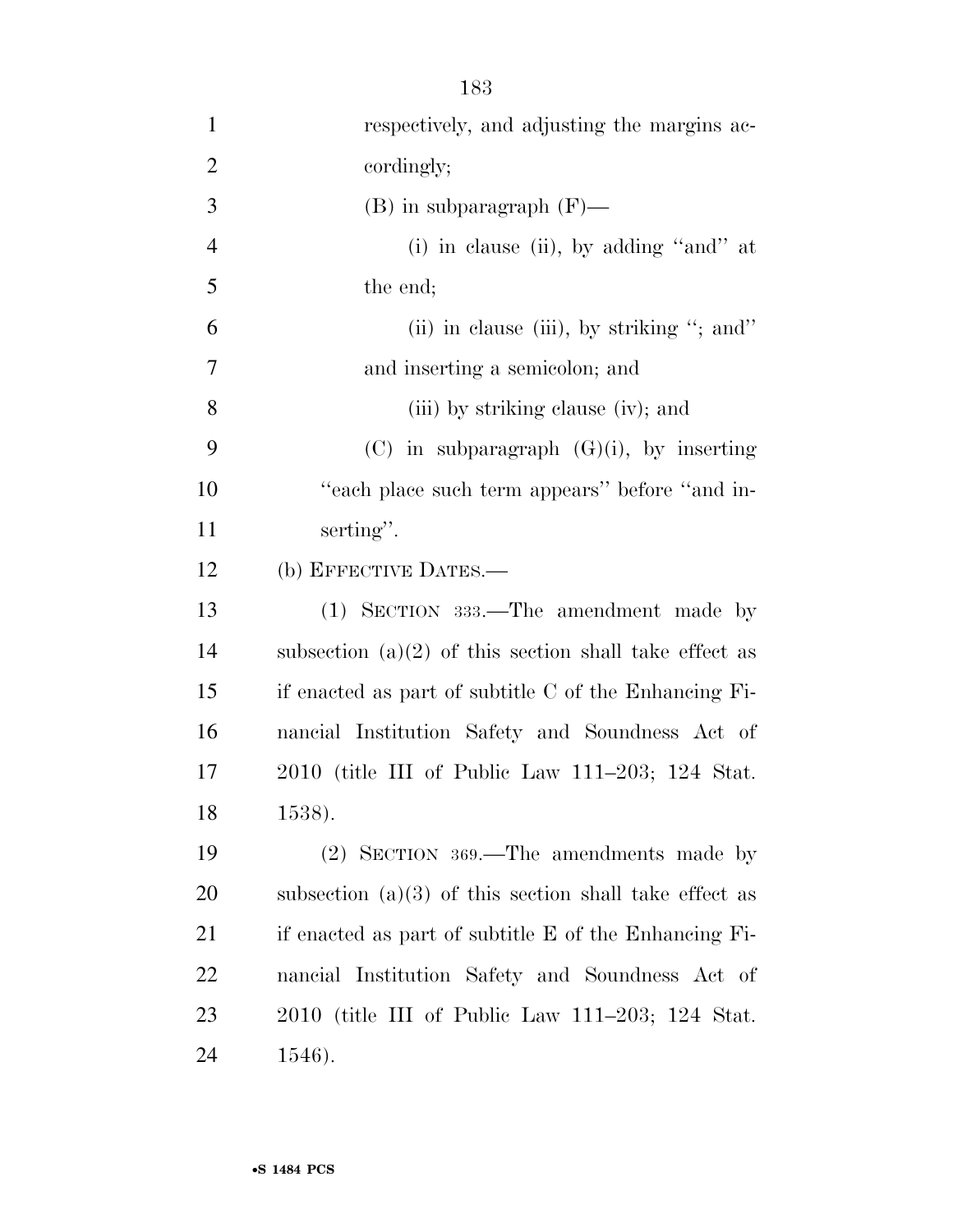**SEC. 806. TITLE IV CORRECTION.** 

 Section 414 of the Private Fund Investment Advisers Registration Act of 2010 (title IV of Public Law 111–203; 124 Stat. 1578) is amended in the section heading by striking ''**COMMODITIES**'' and inserting ''**COM-MODITY**''.

# **SEC. 807. TITLE VI CORRECTIONS.**

 (a) IN GENERAL.—The Bank and Savings Associa- tion Holding Company and Depository Institution Regu- latory Improvements Act of 2010 (title VI of Public Law 111–203; 124 Stat. 1596) is amended—

| 12 | $(1)$ in section 610 (124 Stat. 1611)—                          |
|----|-----------------------------------------------------------------|
| 13 | $(A)$ by striking subsection (b); and                           |
| 14 | (B) by redesignating subsection (c) as sub-                     |
| 15 | section (b); and                                                |
| 16 | (2) in section 618(a) (12 U.S.C. 1850a(a))—                     |
| 17 | (A) in paragraph $(4)(B)(i)$ , by inserting                     |
| 18 | "of Governors" after "Board"; and                               |
| 19 | (B) in paragraph $(6)$ , by inserting $\cdot (12)$              |
| 20 | U.S.C. $1841$ )" after "Act of $1956$ ".                        |
| 21 | (b) EFFECTIVE DATE.—The amendments made by                      |
| 22 | subsection $(a)(1)$ of this section shall take effect as if en- |
| 23 | acted as part of section 610 of the Bank and Savings As-        |
| 24 | sociation Holding Company and Depository Institution            |
|    | 25 Regulatory Improvements Act of 2010 (title VI of Public      |

Law 111–203; 124 Stat. 1611).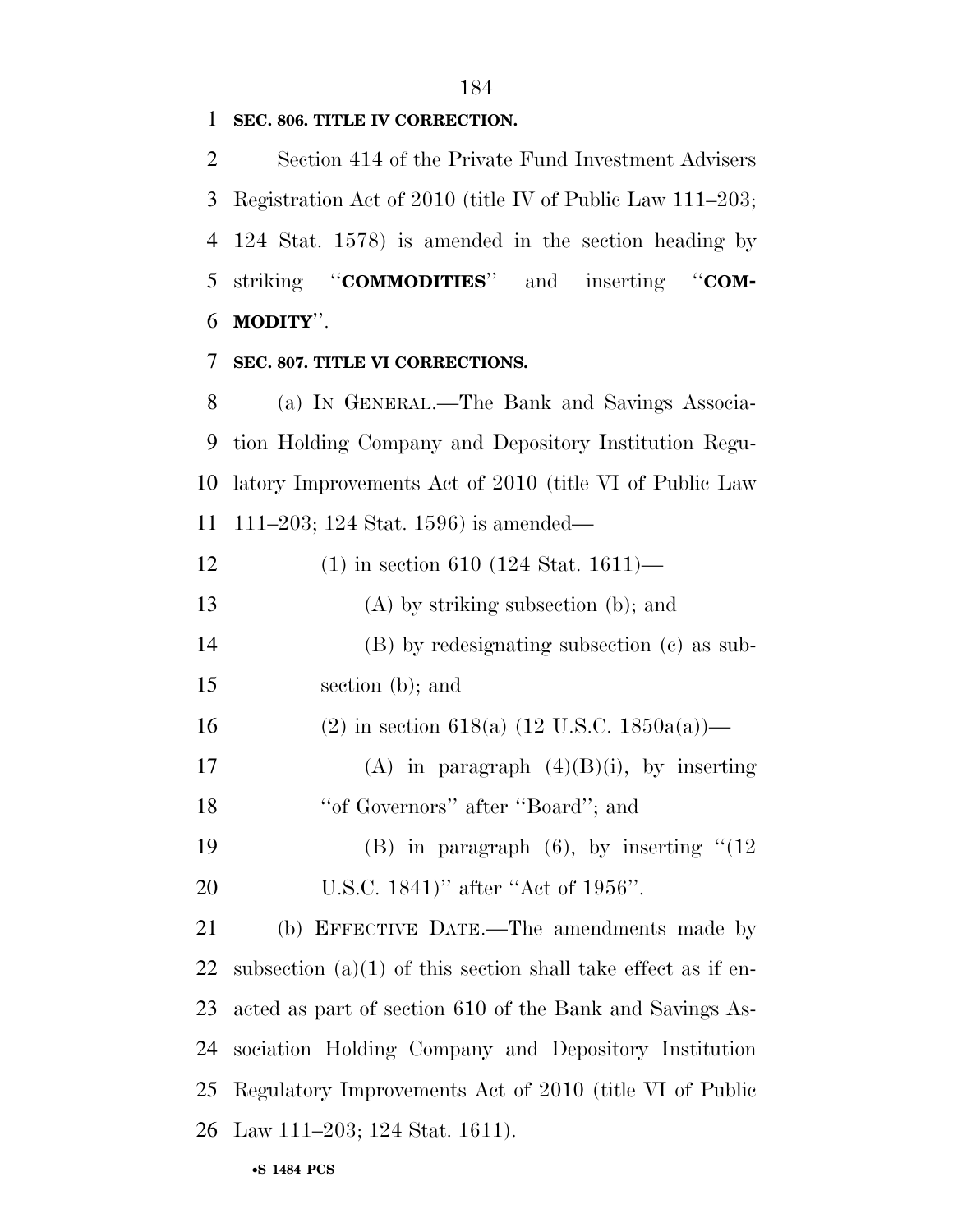### **SEC. 808. TITLE VII CORRECTIONS.**

 (a) IN GENERAL.—The Wall Street Transparency and Accountability Act of 2010 (15 U.S.C. 8301 et seq.) is amended—

5 (1) in section 719(c)(1)(B) (15 U.S.C. 6 8307(c)(1)(B)), by adding a period at the end; 7 (2) in section  $723(a)(1)(B)$  (124 Stat. 1675), by inserting '', as added by section 107 of the Com- modity Futures Modernization Act of 2000 (Appen- dix E of Public Law 106–554; 114 Stat. 2763A– 11 ," after "subsection (i)"; (3) in section 724(a) (124 Stat. 1682), by striking ''adding at the end'' and inserting ''insert-14 ing after subsection (e)"; (4) in section 734(b)(1) (124 Stat. 1718), by striking ''is amended'' and all that follows through 17  $\langle$  "(B) in" and inserting "is amended in"; (5) in section 741(b)(10) (124 Stat. 1732), by 19 striking " $1a(19)(A)(iv)(II)$ " each place that term 20 appears and inserting " $1a(18)(A)(iv)(II)$ "; and (6) in section 749 (124 Stat. 1746)— 22 (A) in subsection  $(a)(2)$ , by striking "add- ing at the end'' and inserting ''inserting after 24 subsection (f)"; and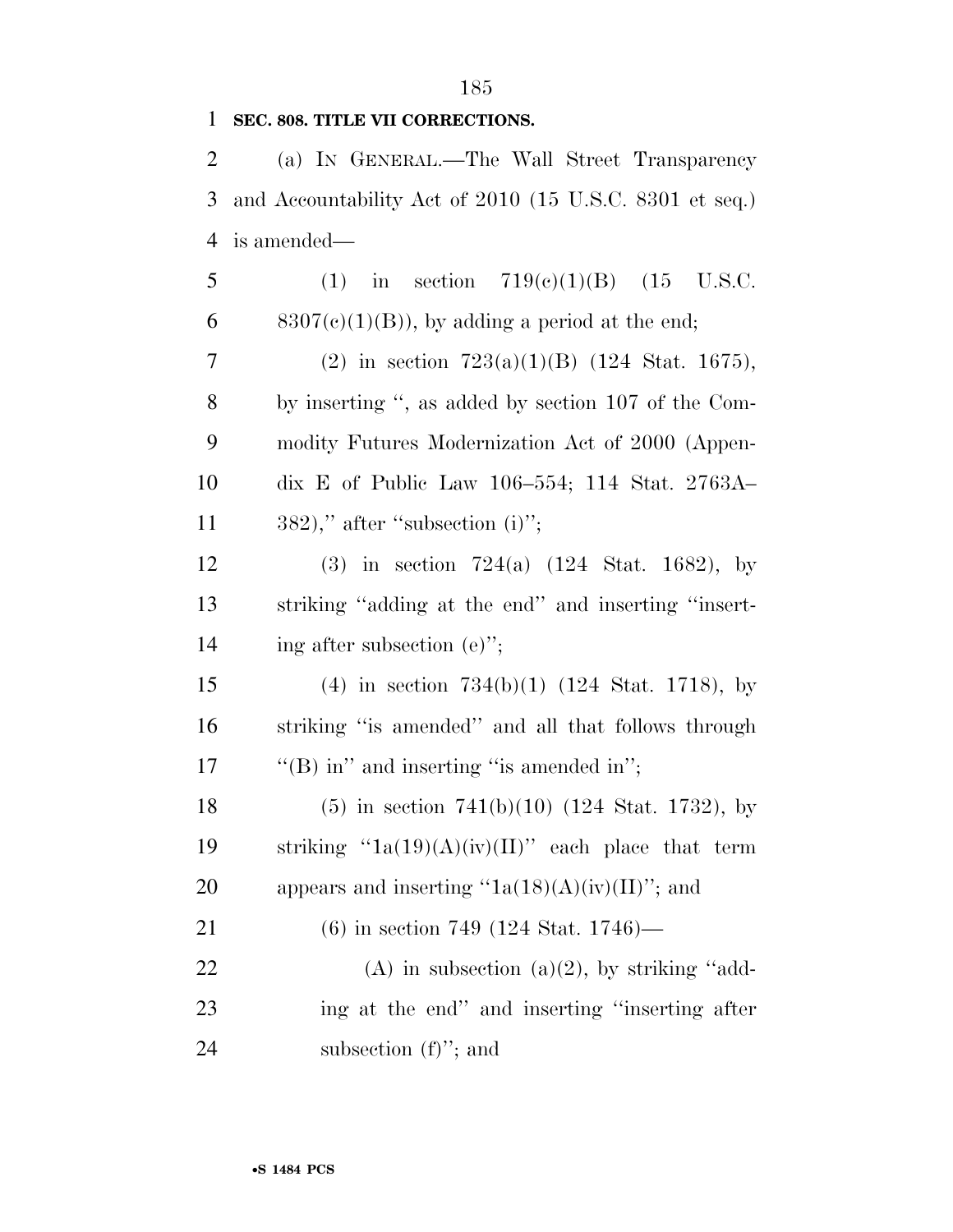| $\mathbf{1}$   | (B) in subsection $(h)(1)(B)$ , by inserting                           |
|----------------|------------------------------------------------------------------------|
| $\overline{2}$ | "the second place that term appears" before the                        |
| 3              | semicolon.                                                             |
| $\overline{4}$ | (b) EFFECTIVE DATE.—The amendments made by                             |
| 5              | paragraphs $(3)$ , $(4)$ , $(5)$ , and $(6)$ of subsection $(a)$ shall |
| 6              | take effect as if enacted as part of part II of subtitle A             |
| 7              | of the Wall Street Transparency and Accountability Act                 |
| 8              | of $2010$ (title VII of Public Law $111-203$ ; $124$ Stat.             |
| 9              | 1658).                                                                 |
| 10             | SEC. 809. TITLE VIII CORRECTIONS.                                      |
| 11             | The Payment, Clearing, and Settlement Supervision                      |
| 12             | Act of 2010 (12 U.S.C. 5461 et seq.) is amended—                       |
| 13             | in section $805(a)(2)(E)$ (12 U.S.C.<br>(1)                            |
| 14             | $5464(a)(2)(E)$ , by striking the quotation marks at                   |
| 15             | the end;                                                               |
| 16             | $(2)$ in section 806 (12 U.S.C. 5465)—                                 |
| 17             | $(A)$ in subsection $(b)$ , in the first sentence,                     |
| 18             | by striking $"(2)$ ) after" and inserting $"(2)$ )                     |
| 19             | after"; and                                                            |
| 20             | (B) in subsection (e)(1)(A)—                                           |
| 21             | (i) by striking "advance notice" and                                   |
| 22             | inserting "advance"; and                                               |
| 23             | (ii) by striking "each Supervisory                                     |
| 24             | Agency" and inserting "its Supervisory                                 |
| 25             | $Agency$ ";                                                            |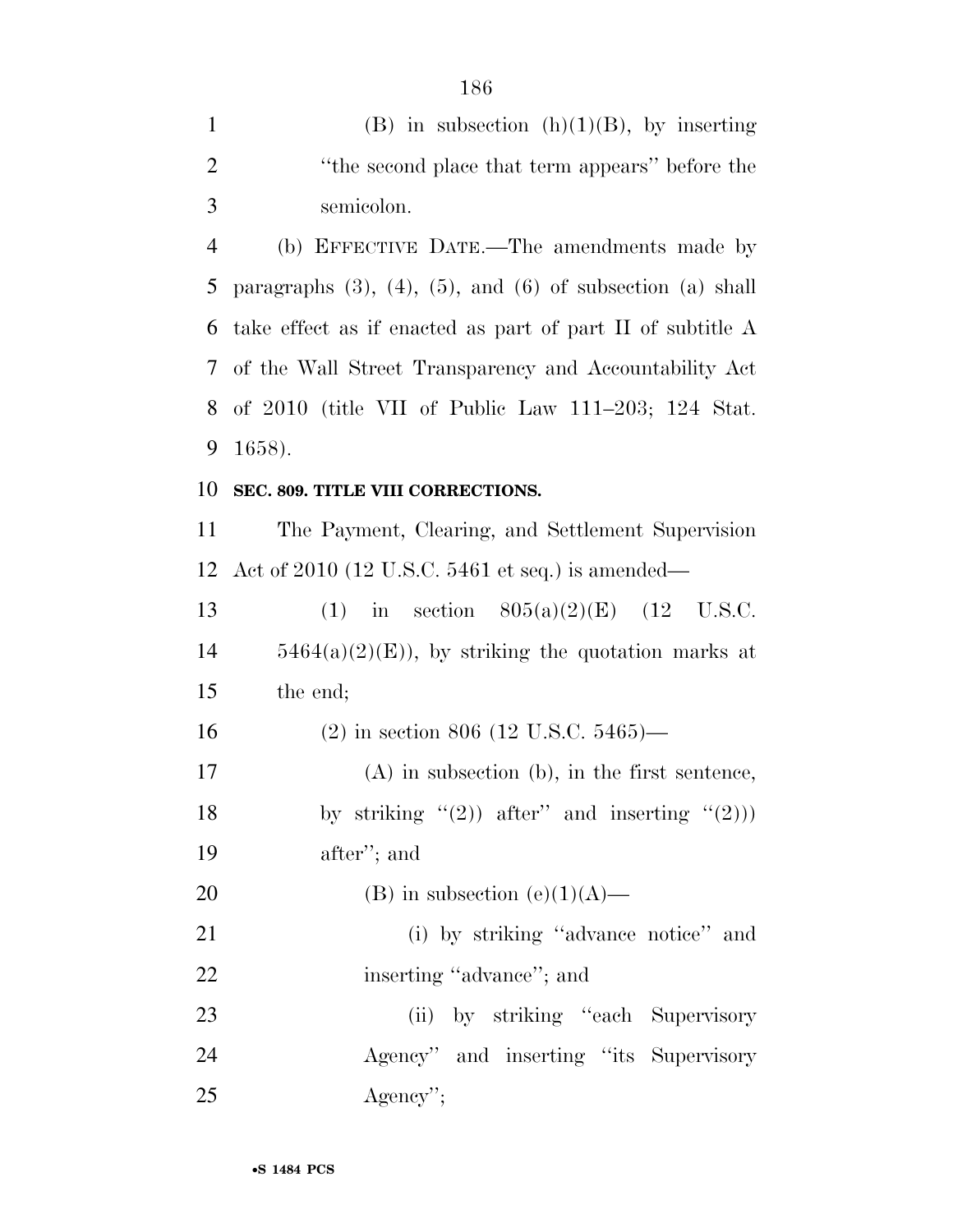| $\mathbf{1}$   | $(3)$ in section 807 (12 U.S.C. 5466)—                     |
|----------------|------------------------------------------------------------|
| $\overline{2}$ | $(A)$ in subsection $(d)(1)$ , by adding a pe-             |
| 3              | riod at the end; and                                       |
| 4              | (B) in subsection $(f)(2)$ , by inserting a                |
| 5              | comma after "under" the second place that                  |
| 6              | term appears;                                              |
| 7              | (4) in section 808(b) $(12 \text{ U.S.C. } 5467(b))$ , by  |
| 8              | inserting a comma after "under" the third place            |
| 9              | that term appears; and                                     |
| 10             | $(5)$ in section 813 (12 U.S.C. 5472), in the              |
| 11             | matter preceding paragraph $(1)$ , by inserting "that      |
| 12             | includes" after "Representatives".                         |
| 13             | SEC. 810. TITLE IX CORRECTIONS.                            |
| 14             | Section $939(h)(1)$ of the Investor Protection and Se-     |
| 15             | curities Reform Act of 2010 (title IX of Public Law 111–   |
| 16             | $203; 124$ Stat. 1887) is amended, in the matter preceding |
| 17             | subparagraph $(A)$ —                                       |
|                |                                                            |
|                | (1) by inserting "The" before "Commission";                |
| 18<br>19       | and                                                        |
| 20             | (2) by striking "feasability" and inserting "fea-          |
| 21             | sibility".                                                 |
| 22             | SEC. 811. TITLE X CORRECTIONS.                             |
| 23             | (a) IN GENERAL.—The Consumer Financial Protec-             |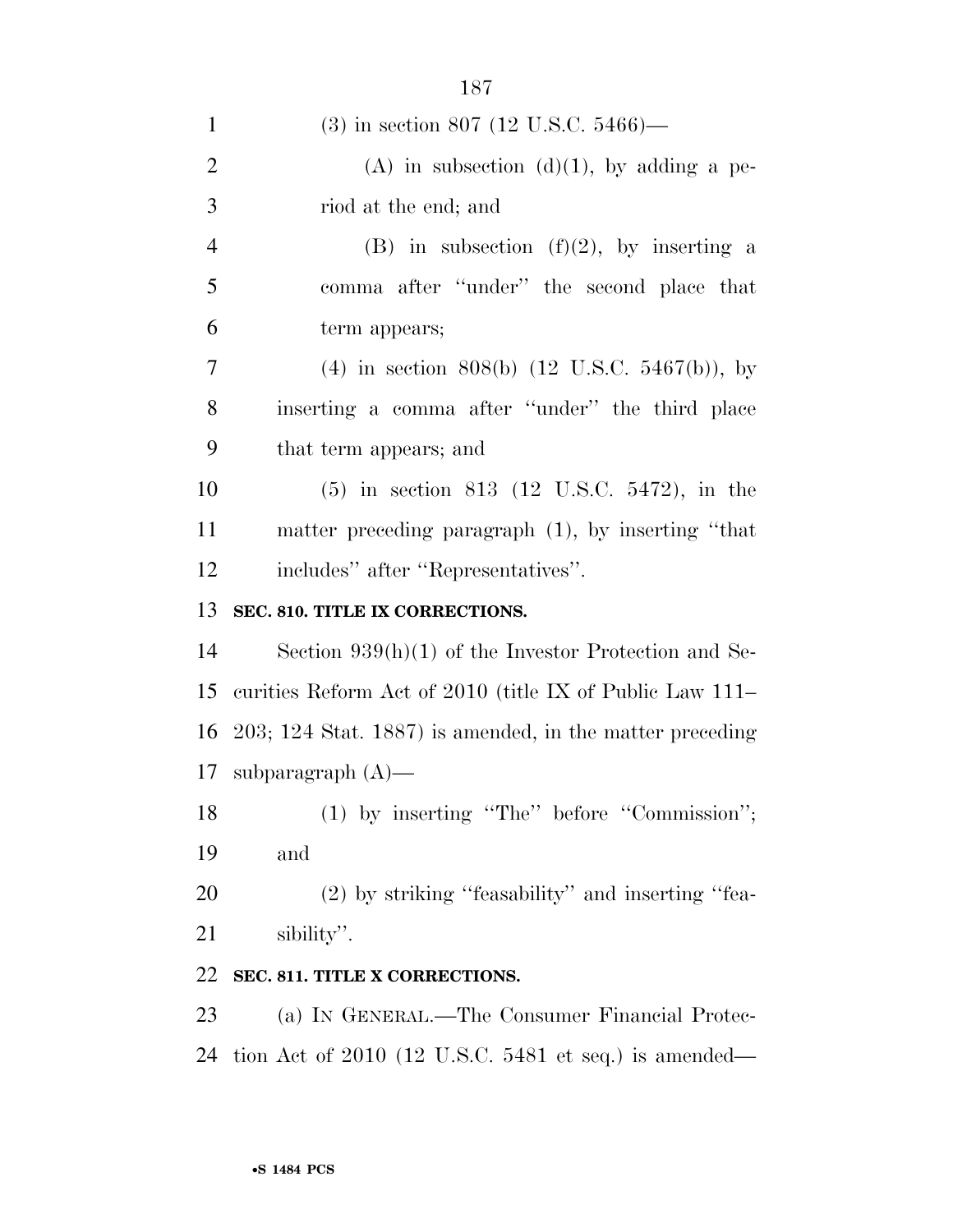| $\mathbf{1}$   | (1) in section $1002(12)(G)$ (12 U.S.C.                     |
|----------------|-------------------------------------------------------------|
| $\overline{2}$ | $5481(12)(G)$ , by striking "Home Owners" and in-           |
| 3              | serting "Homeowners";                                       |
| $\overline{4}$ | (2) in section $1013(a)(1)(C)$ (12 U.S.C.                   |
| 5              | $5493(a)(1)(C)$ , by striking "section 11(1) of the         |
| 6              | Federal Reserve Act $(12 \text{ U.S.C. } 248(1))$ " and in- |
| 7              | serting "subsection (1) of section 11 of the Federal        |
| 8              | Reserve Act (12 U.S.C. 248(l)";                             |
| 9              | in section $1017(a)(5)$ (12 U.S.C.<br>(3)                   |
| 10             | $5497(a)(5)$ —                                              |
| 11             | $(A)$ in subparagraph $(A)$ , in the last sen-              |
| 12             | tence by striking " $716(e)$ of title 31, United            |
| 13             | States Code" and inserting "716 of title 31,                |
| 14             | United States Code"; and                                    |
| 15             | $(B)$ in subparagraph $(C)$ , by striking "sec-             |
| 16             | tion 3709 of the Revised Statutes of the United             |
| 17             | States $(41 \t{U.S.C.} 5)$ " and inserting "section         |
| 18             | 6101 of title 41, United States Code";                      |
| 19             | (4) in section $1022(e)(9)(B)$ (12 U.S.C.                   |
| 20             | $5512(c)(9)(B)$ , by striking "1978," and inserting         |
| 21             | " $1978$ ";                                                 |
| 22             | $(5)$ in section 1025 (12 U.S.C. 5515)—                     |
| 23             | (A) in subsections (b), (c), and (d)—                       |
| 24             | (i) by inserting "covered" before "per-                     |
| 25             | sons" each place that term appears; and                     |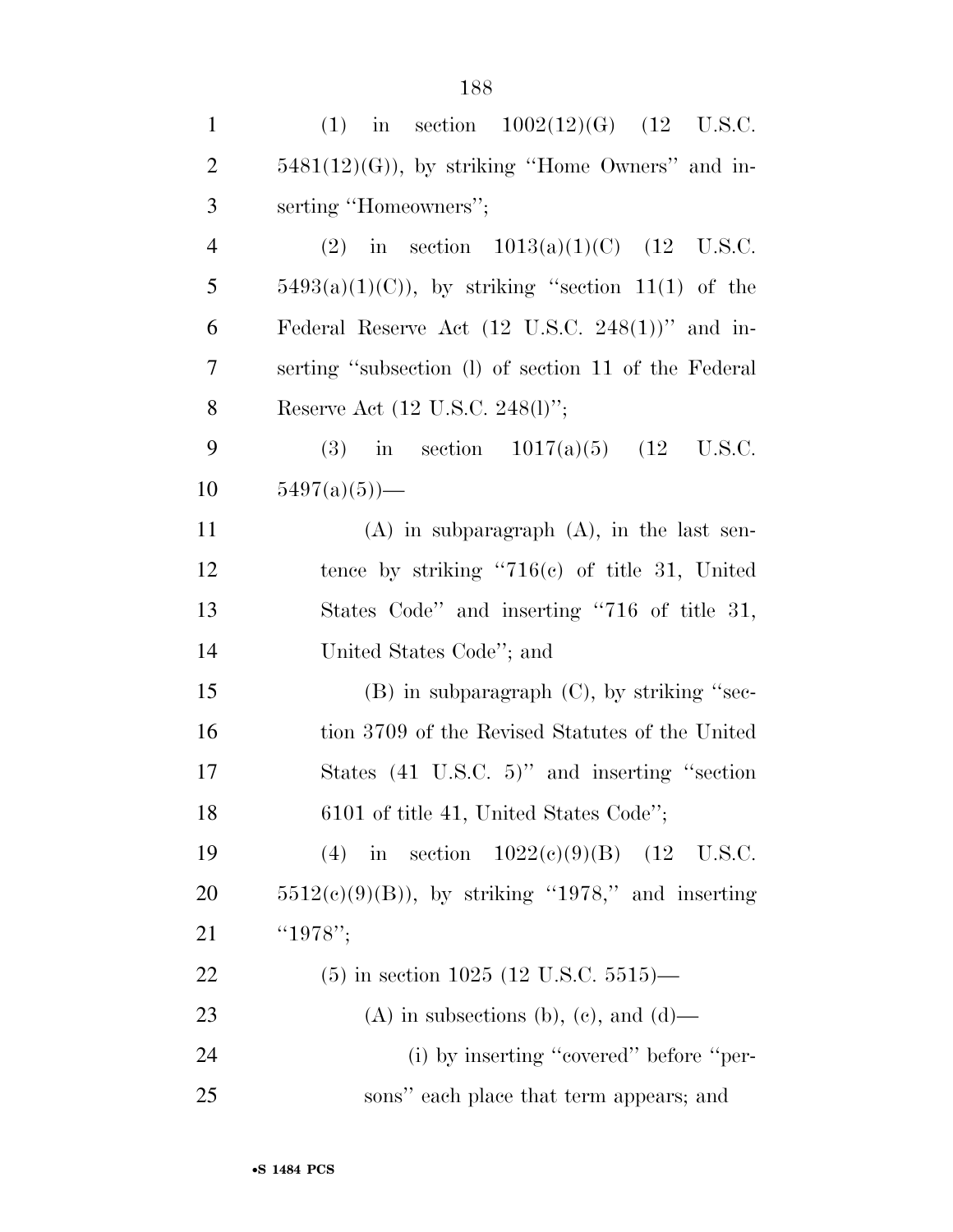| $\mathbf{1}$   | (ii) by inserting "covered" before                            |
|----------------|---------------------------------------------------------------|
| $\overline{2}$ | "person described in subsection (a)" each                     |
| 3              | place that term appears;                                      |
| $\overline{4}$ | $(B)$ in subsection (d), by striking "12                      |
| 5              | U.S.C. $1867(e)$ " and inserting "(12 U.S.C.                  |
| 6              | $1867(c)$ "; and                                              |
| 7              | (C) in subsection (e)(4)(F), by striking                      |
| 8              | "212 of the Federal Credit Union Act (112)                    |
| 9              | U.S.C. 1790a)" and inserting "216 of the Fed-                 |
| 10             | eral Credit Union Act (12 U.S.C. 1790d)";                     |
| 11             | (6) in section $1027(d)(1)(B)$ (12 U.S.C.                     |
| 12             | $5517(d)(1)(B)$ , by inserting a comma after " $(A)$ ";       |
| 13             | $(7)$ in section 1029(d) $(12 \text{ U.S.C. } 5519(d))$ , by  |
| 14             | striking the period after "Commission Act";                   |
| 15             | $(8)$ in section 1061 (12 U.S.C. 5581)—                       |
| 16             | (A) in subsection (b) $(7)$ —                                 |
| 17             | (i) by striking "Secretary of the De-                         |
| 18             | partment of Housing and Urban Develop-                        |
| 19             | ment" each place that term appears and                        |
| 20             | inserting "Department of Housing and                          |
| 21             | Urban Development"; and                                       |
| 22             | (ii) in subparagraph $(A)$ , by striking                      |
| 23             | " $(12 \text{ U.S.C. } 5102 \text{ et seq.})$ " and inserting |
| 24             | "(12 U.S.C. 5101 et seq.)"; and                               |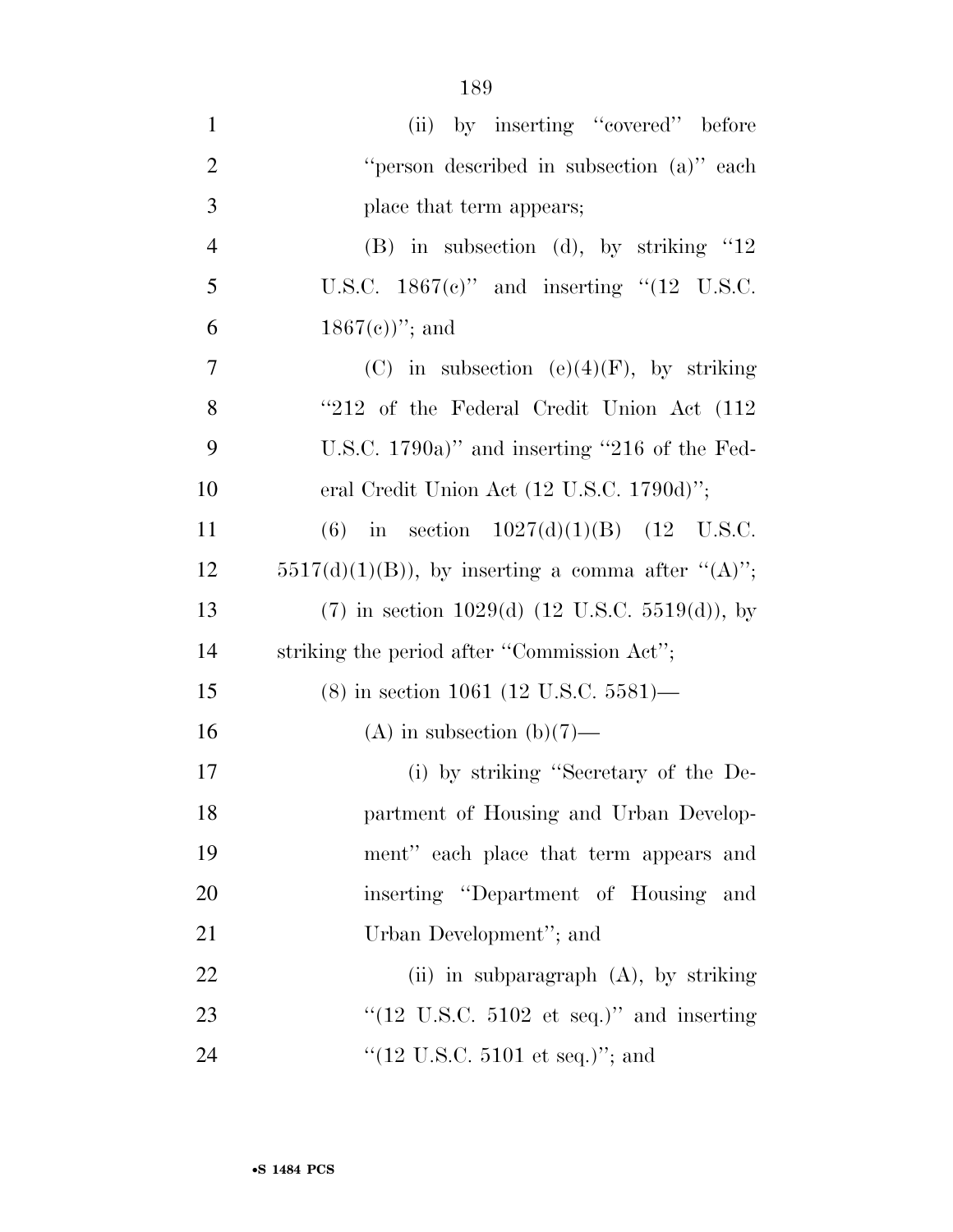| $\mathbf{1}$   | (B) in subsection (c)(2)(A), by striking                      |
|----------------|---------------------------------------------------------------|
| $\overline{2}$ | "procedures in" and inserting "procedures";                   |
| 3              | $(9)$ in section 1063 (12 U.S.C. 5583)—                       |
| $\overline{4}$ | (A) in subsection (f)(1)(B), by striking                      |
| 5              | "that"; and                                                   |
| 6              | (B) in subsection $(g)(1)(A)$ —                               |
| $\overline{7}$ | (i) by striking " $(12 \text{ U.S.C. } 5102 \text{ et }$      |
| 8              | seq.)" and inserting " $(12 \text{ U.S.C. } 5101 \text{ et }$ |
| 9              | $seq.$ "; and                                                 |
| 10             | (ii) by striking "seq)" and inserting                         |
| 11             | "seq.)";                                                      |
| 12             | $(10)$ in section $1064(i)(1)(A(iii))$ $(12 \text{ U.S.C.})$  |
| 13             | $5584(i)(1)(A(iii))$ , by inserting a period before "If       |
| 14             | $an$ ";                                                       |
| 15             | (11) in section $1073(e)(2)$ (12 U.S.C.                       |
| 16             | $5601(c)(2)$ —                                                |
| 17             | $(A)$ in the paragraph heading, by inserting                  |
| 18             | "AND EDUCATION" after "FINANCIAL LIT-                         |
| 19             | $ERACY''$ ; and                                               |
| 20             | (B) by striking "its duties" and inserting                    |
| 21             | "their duties";                                               |
| 22             | $(12)$ in section $1076(b)(1)$ $(12 \text{ U.S.C.})$          |
| 23             | $5602(b)(1)$ , by inserting before the period at the          |
| 24             | end the following: ", the Bureau may, after notice            |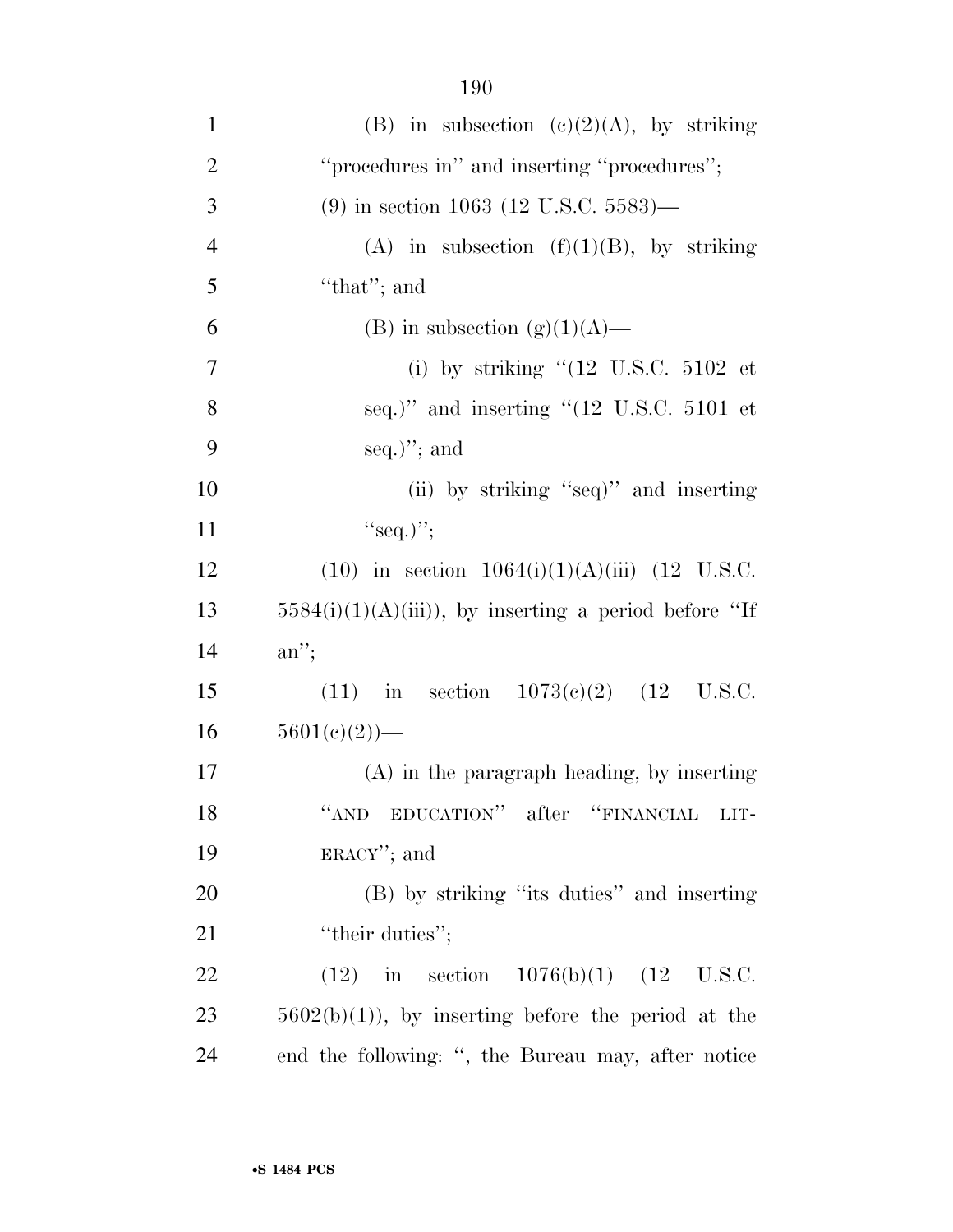| $\mathbf{1}$   | and opportunity for comment, prescribe regula-        |
|----------------|-------------------------------------------------------|
| $\overline{2}$ | tions";                                               |
| 3              | $(13)$ in section $1077(b)(4)(F)$ (124 Stat. 2076),   |
| $\overline{4}$ | by striking "associates" and inserting "associate's"; |
| 5              | $(14)$ in section 1084(1) (124 Stat. 2081)—           |
| 6              | $(A)$ by inserting "paragraph $(3)$ of section        |
| 7              | $903$ (15 U.S.C. 1693a)," before "subsections"        |
| 8              | (a) and (e) of section $904$ ";                       |
| 9              | $(B)$ by striking "and in 918" and inserting          |
| 10             | ", section $916(d)$ (15 U.S.C. 1693m(d)), section     |
| 11             | $918$ "; and                                          |
| 12             | (C) by inserting a comma after "2009)";               |
| 13             | $(15)$ in section 1089 (124 Stat. 2092)—              |
| 14             | $(A)$ in paragraph $(3)$ —                            |
| 15             | (i) in subparagraph $(A)$ , by striking               |
| 16             | "and" at the end; and                                 |
| 17             | (ii) in subparagraph $(B)(vi)$ , by strik-            |
| 18             | ing the period at the end and inserting ";            |
| 19             | and"; and                                             |
| 20             | $(B)$ by redesignating paragraph $(4)$ as sub-        |
| 21             | paragraph (C) and adjusting the margins ac-           |
| 22             | cordingly; and                                        |
| 23             | $(16)$ in section 1098(6) (124 Stat. 2104), by in-    |
| 24             | serting "the first place that term appears" before    |
| 25             | "and".                                                |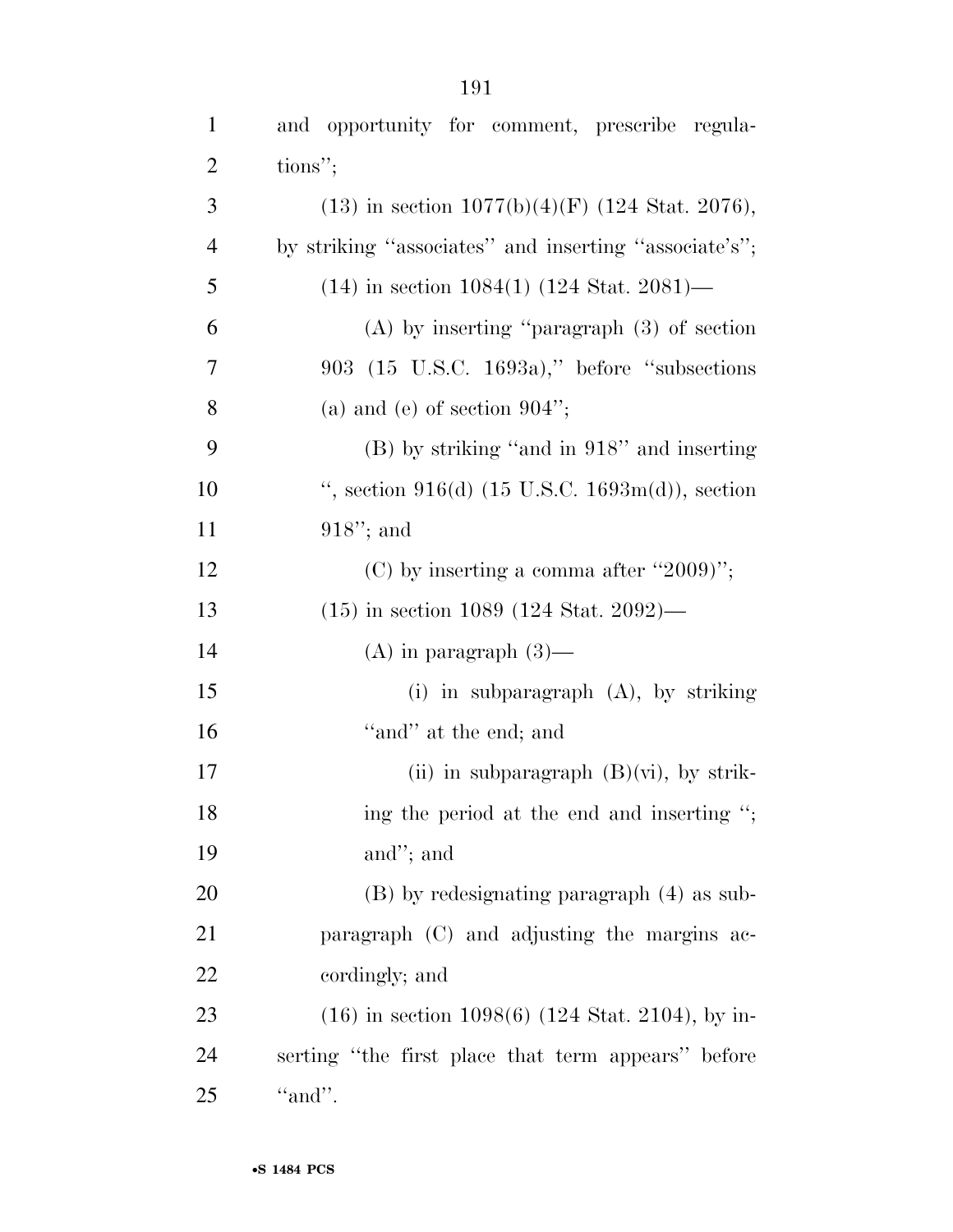(b) EFFECTIVE DATE.—The amendments made by paragraphs (14), (15), and (16) of subsection (a) of this section shall take effect as if enacted as part of subtitle H of the Consumer Financial Protection Act of 2010 (title X of Public Law 111–203; 124 Stat. 2080).

## **SEC. 812. TITLE XI CORRECTION.**

 Section 1105(d)(1) of the Dodd-Frank Wall Street Reform and Consumer Protection Act (12 U.S.C.  $5612(d)(1)$  is amended by striking "AUTHORITY.—" and all that follows through ''by the President'' and inserting ''AUTHORITY.—A request by the President''.

### **SEC. 813. TITLE XII CORRECTION.**

 Section 1208(b) of the Improving Access to Main- stream Financial Institutions Act of 2010 (12 U.S.C. 5626(b)) is amended by striking ''Fund for each'' and in- serting ''Fund (as defined in section 103(10) of the Riegle Community Development and Regulatory Improvement Act of 1994 (12 U.S.C. 4702(10))) for each''.

### **SEC. 814. TITLE XIV CORRECTION.**

 Section 1451(c) of the Mortgage Reform and Anti-21 Predatory Lending Act  $(12 \text{ U.S.C. } 1701\text{x}-1(e))$  is amend-ed by striking ''pursuant''.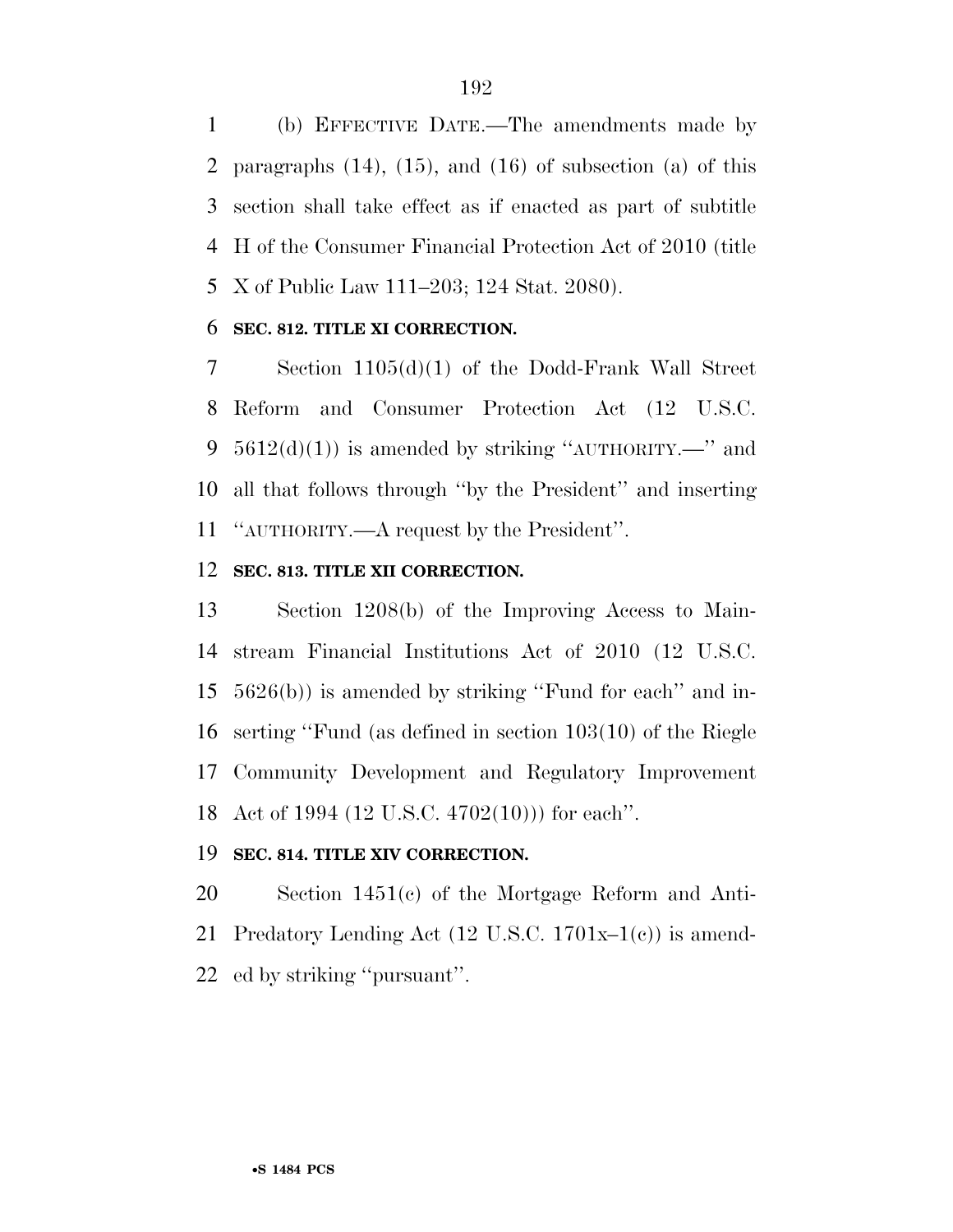| 1              | SEC. 815. CONFORMING CORRECTIONS TO OTHER STAT-         |
|----------------|---------------------------------------------------------|
| $\overline{2}$ | UTES.                                                   |
| 3              | (a) ALTERNATIVE MORTGAGE TRANSACTION PARITY             |
| 4              | ACT OF 1982.—The Alternative Mortgage Transaction       |
| 5              | Parity Act of 1982 (12 U.S.C. 3801 et seq.) is amended— |
| 6              | (1) in section $802(a)(3)$ (12 U.S.C.                   |
| 7              | $3801(a)(3)$ , by striking "the Director of the Office" |
| 8              | of Thrift Supervision" and inserting "the Bureau of     |
| 9              | Consumer Financial Protection"; and                     |
| 10             | (2) in section $804(d)(1)$ (12 U.S.C.                   |
| 11             | $3803(d)(1)$ —                                          |
| 12             | (A) by striking "identified" and inserting              |
| 13             | "issued"; and                                           |
| 14             | (B) by striking the comma after "Adminis-               |
| 15             | tration".                                               |
| 16             | (b) BANK HOLDING COMPANY ACTS.—                         |
| 17             | (1) BANK HOLDING COMPANY ACT AMEND-                     |
| 18             | MENTS OF $1970$ . Section $106(b)(1)$ of the Bank       |
| 19             | Holding Company Act Amendments of 1970 (12)             |
| 20             | U.S.C. $1972(1)$ is amended, in the undesignated        |
| 21             | matter following subparagraph (E)—                      |
| 22             | $(A)$ by inserting "Office of the" before               |
| 23             | "Comptroller of the"; and                               |
| 24             | (B) by striking "Federal Deposit Insur-                 |
| 25             | ance Company" and inserting "Federal Deposit            |
| 26             | Insurance Corporation".                                 |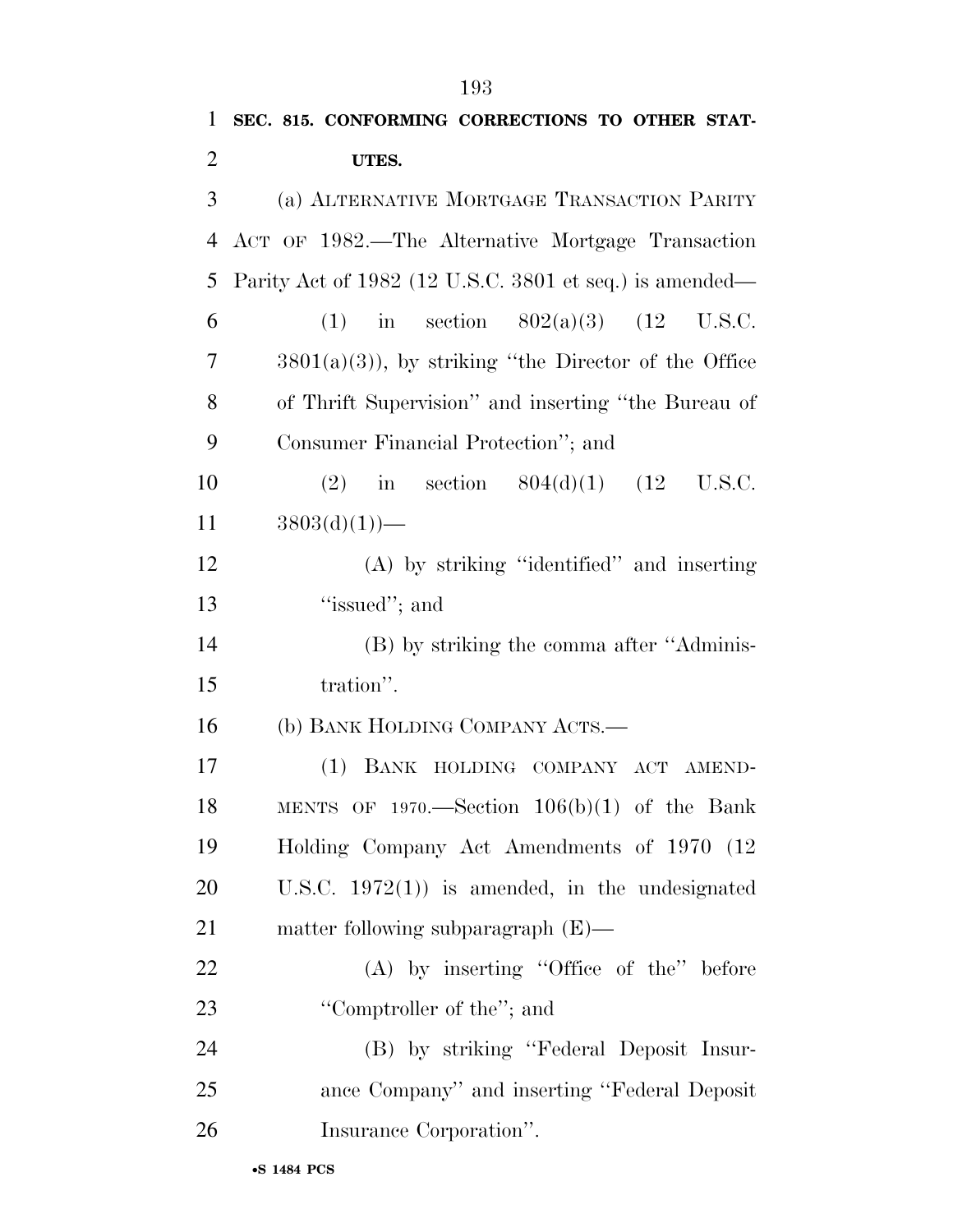| $\mathbf{1}$   | (2) BANK HOLDING COMPANY ACT OF $1956$ .                  |
|----------------|-----------------------------------------------------------|
| $\overline{2}$ | Section 13 of the Bank Holding Company Act of             |
| 3              | 1956 (12 U.S.C. 1851) is amended—                         |
| $\overline{4}$ | (A) in subsection $(d)(1)(E)$ , by striking               |
| 5              | "102 of the Small Business Investment Act of              |
| 6              | 1958 (15 U.S.C. 662)" and inserting "103(3)               |
| $\overline{7}$ | of the Small Business Investment Act of 1958              |
| 8              | $(15 \text{ U.S.C. } 662(3))$ ";                          |
| 9              | (B) in subsection $(f)(3)(A)(ii)$ , by striking           |
| 10             | "(d)(1)(g)(v)" and inserting "(d)(1)(G)(v)";              |
| 11             | and                                                       |
| 12             | (C) in the matter preceding subparagraph                  |
| 13             | (A) of subsection (h)(1), by striking "section $8$        |
| 14             | of the International Banking Act of 1978" and             |
| 15             | inserting "section $8(a)$ of the International            |
| 16             | Banking Act of 1978 (12 U.S.C. 3106(a))".                 |
| 17             | (c) BALANCED BUDGET AND EMERGENCY DEFICIT                 |
| 18             | CONTROL ACT.—Section $255(g)(1)(A)$ of the Balanced       |
| 19             | Budget and Emergency Deficit Control Act of 1985 (2)      |
| 20             | U.S.C. $905(g)(1)(A)$ is amended by striking "Office of   |
| 21             | Thrift Supervision (20–4108–0–3–373).".                   |
| 22             | (d) BRETTON WOODS AGREEMENTS ACT.—Section                 |
| 23             | $68(a)(1)$ of the Bretton Woods Agreements Act (22 U.S.C. |
| 24             | $286tt(a)(1)$ is amended by striking "Fund", and insert-  |
|                | 25 ing "Fund,".                                           |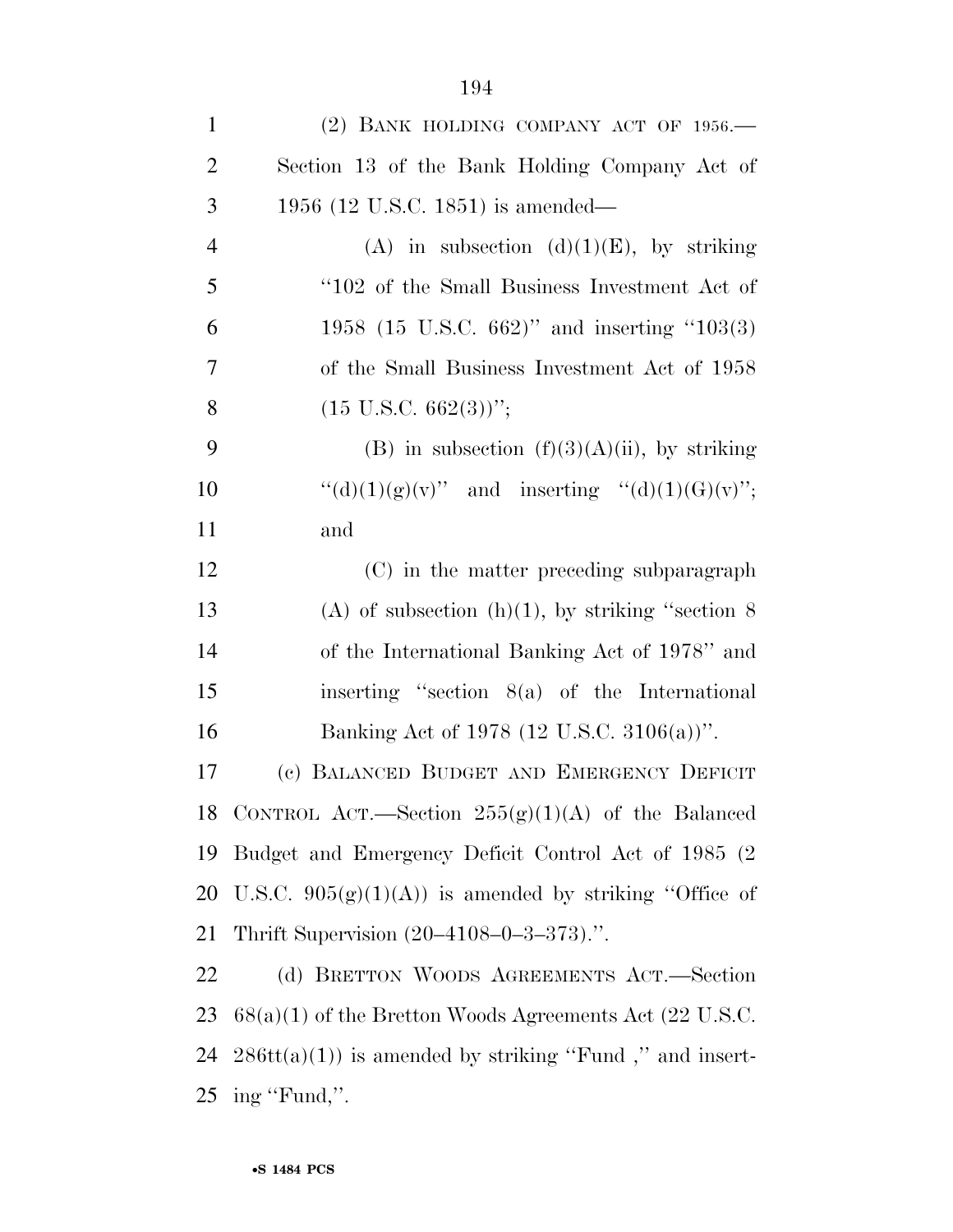1 (e) CAN–SPAM ACT OF 2003.—Section  $7(b)(1)(D)$  of the CAN–SPAM Act of 2003 (15 U.S.C. 3 7706(b)(1)(D)) is amended by striking "Director of the Office of Thrift Supervision'' and inserting ''Comptroller of the Currency or the Board of Directors of the Federal Deposit Insurance Corporation, as applicable''.

 (f) CHILDREN'S ONLINE PRIVACY PROTECTION ACT OF 1998.—Section 1306(b)(2) of the Children's Online Privacy Protection Act of 1998 (15 U.S.C. 6505(b)(2)) is amended by striking ''Director of the Office of Thrift Supervision'' and inserting ''Comptroller of the Currency or the Board of Directors of the Federal Deposit Insur-ance Corporation, as applicable''.

 (g) COMMODITY EXCHANGE ACT.—The Commodity Exchange Act (7 U.S.C. 1 et seq.) is amended—

| 16 | $(1)$ in section 1a $(7 \text{ U.S.C. 1a})$ —                |
|----|--------------------------------------------------------------|
| 17 | (A) in paragraph $(12)(A)(i)(II)$ , by adding                |
| 18 | a semicolon at the end;                                      |
| 19 | (B) in paragraph $(39)(A)(iv)$ , by striking                 |
| 20 | " $225$ " and inserting " $25$ "; and                        |
| 21 | (C) in paragraph $(47)(B)(viii)(II)$ , by                    |
| 22 | striking " $(15 \text{ U.S.C. } 77b(a)(11))$ " and inserting |
| 23 | " $(15 \text{ U.S.C. } 77b(a)(11)))$ ";                      |
| 24 | $(2)$ in section 2 (7 U.S.C. 2)—                             |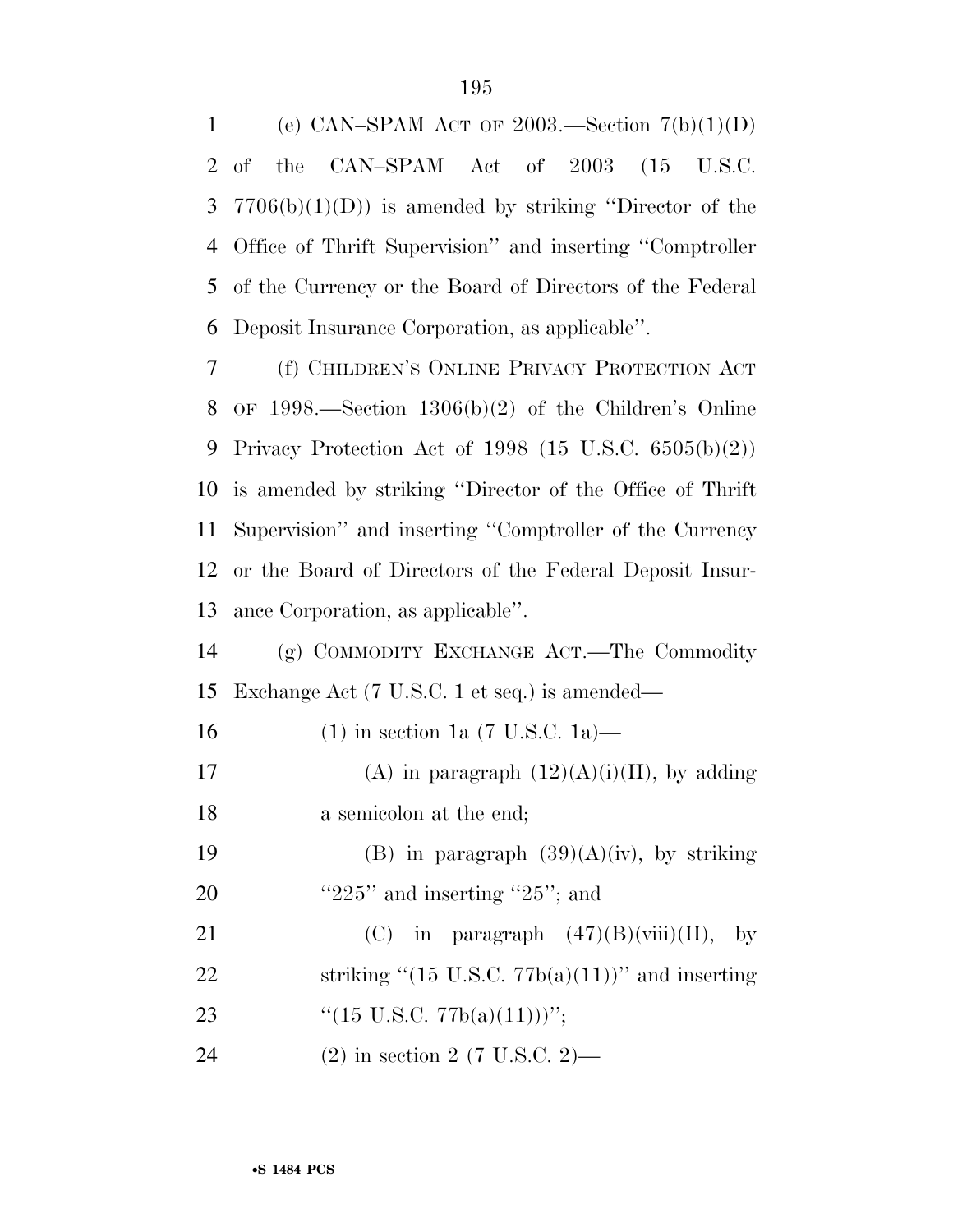| $\mathbf{1}$   | (A) in subsection (c)(2)(D)(ii)(I), by strik-   |
|----------------|-------------------------------------------------|
| $\overline{2}$ | ing "subparagraphs" and inserting "subpara-     |
| 3              | graph"; and                                     |
| $\overline{4}$ | $(B)$ in subsection $(h)$ —                     |
| 5              | (i) in paragraph $(5)$ —                        |
| 6              | (I) in subparagraph $(A)$ —                     |
| $\tau$         | (aa) by striking "Swaps"                        |
| 8              | and inserting "Each swap"; and                  |
| 9              | (bb) by striking "no later                      |
| 10             | than 180 days after the effective               |
| 11             | date of this subsection." and in-               |
| 12             | serting "no later than—                         |
| 13             | $\degree$ (i) 30 days after the issuance of the |
| 14             | interim final rule; or                          |
| 15             | "(ii) such other date as the Commis-            |
| 16             | sion determines appropriate."; and              |
| 17             | $(II)$ in subparagraph $(B)$ , by               |
| 18             | striking "Swaps" and inserting "Each            |
| 19             | $swap$ ";                                       |
| 20             | (ii) in paragraph $(7)$ —                       |
| 21             | (I) in subparagraph $(C)(i)(VII)$ ,             |
| 22             | by inserting "or a governmental plan"           |
| 23             | after "employee benefit plan"; and              |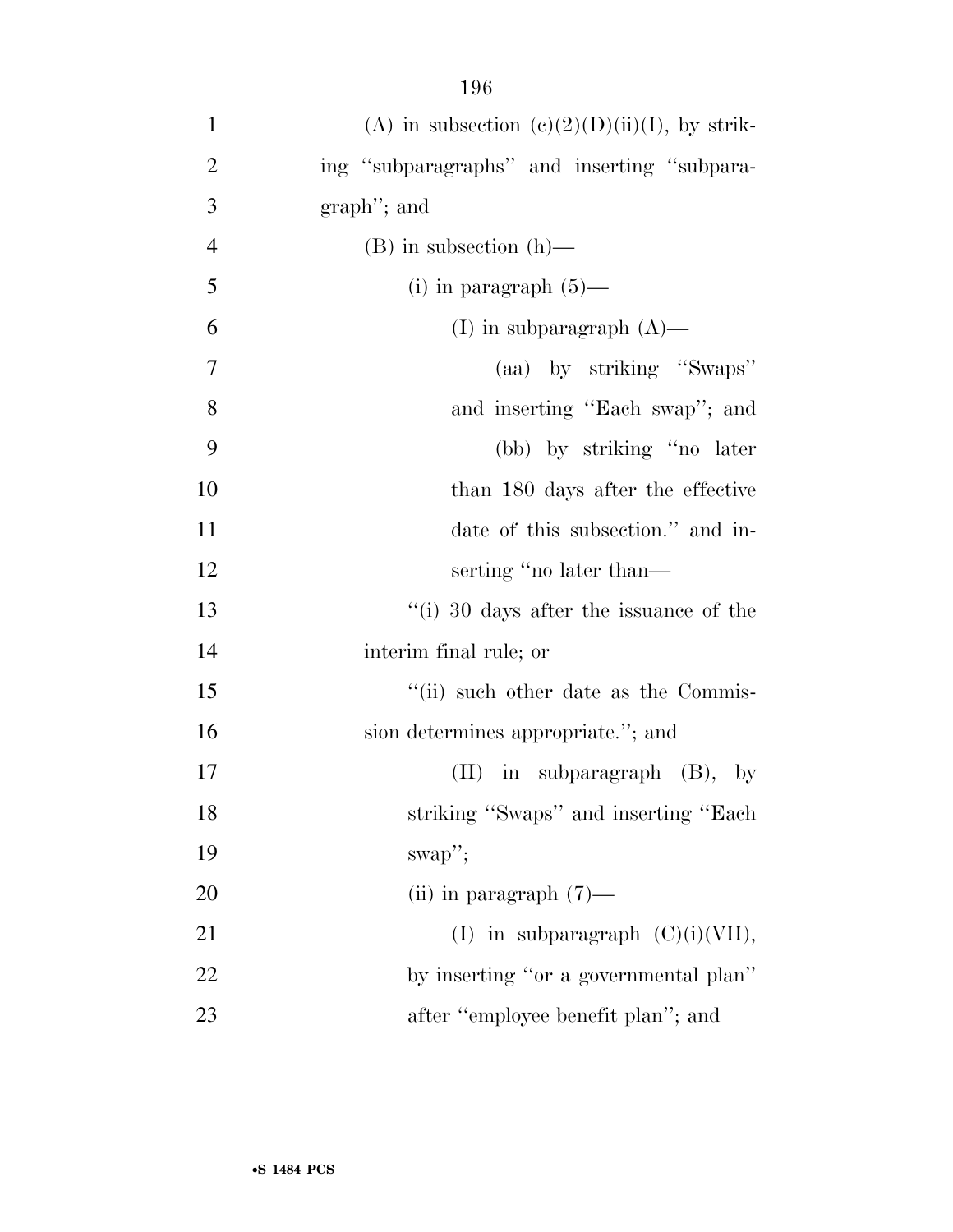| $\mathbf{1}$   | (II) in subparagraph $(D)(ii)(V)$ ,           |
|----------------|-----------------------------------------------|
| $\overline{2}$ | by striking "of that Act" and insert-         |
| 3              | ing "of that section"; and                    |
| $\overline{4}$ | (iii) in paragraph $(8)(A)(ii)$ , by insert-  |
| 5              | ing "section" before "5h or";                 |
| 6              | $(3)$ in section 4 (7 U.S.C. 6)—              |
| 7              | (A) in subsection (b)(1)(A), by striking      |
| 8              | "commission" each place that term appears and |
| 9              | inserting "Commission"; and                   |
| 10             | (B) in subsection $(e)(1)$ —                  |
| 11             | (i) in subparagraph $(A)$ —                   |
| 12             | (I) by inserting "the Commission"             |
| 13             | shall not grant exemptions," after            |
| 14             | "grant exemptions,"; and                      |
| 15             | (II) in clause $(i)$ —                        |
| 16             | $(aa)$ in subclause $(I)$ —                   |
| 17             | $(AA)$ by striking "5(g),                     |
| 18             | $5(h),$ "; and                                |
| 19             | $(BB)$ by striking "8e,";                     |
| 20             | and                                           |
| 21             | (bb) in subclause $(II)$ , by                 |
| 22             | striking "206 $(e)$ " and inserting           |
| 23             | " $206$ "; and                                |
| 24             | (ii) in subparagraph (B), by striking         |
| 25             | "(D)" and inserting "(D)";                    |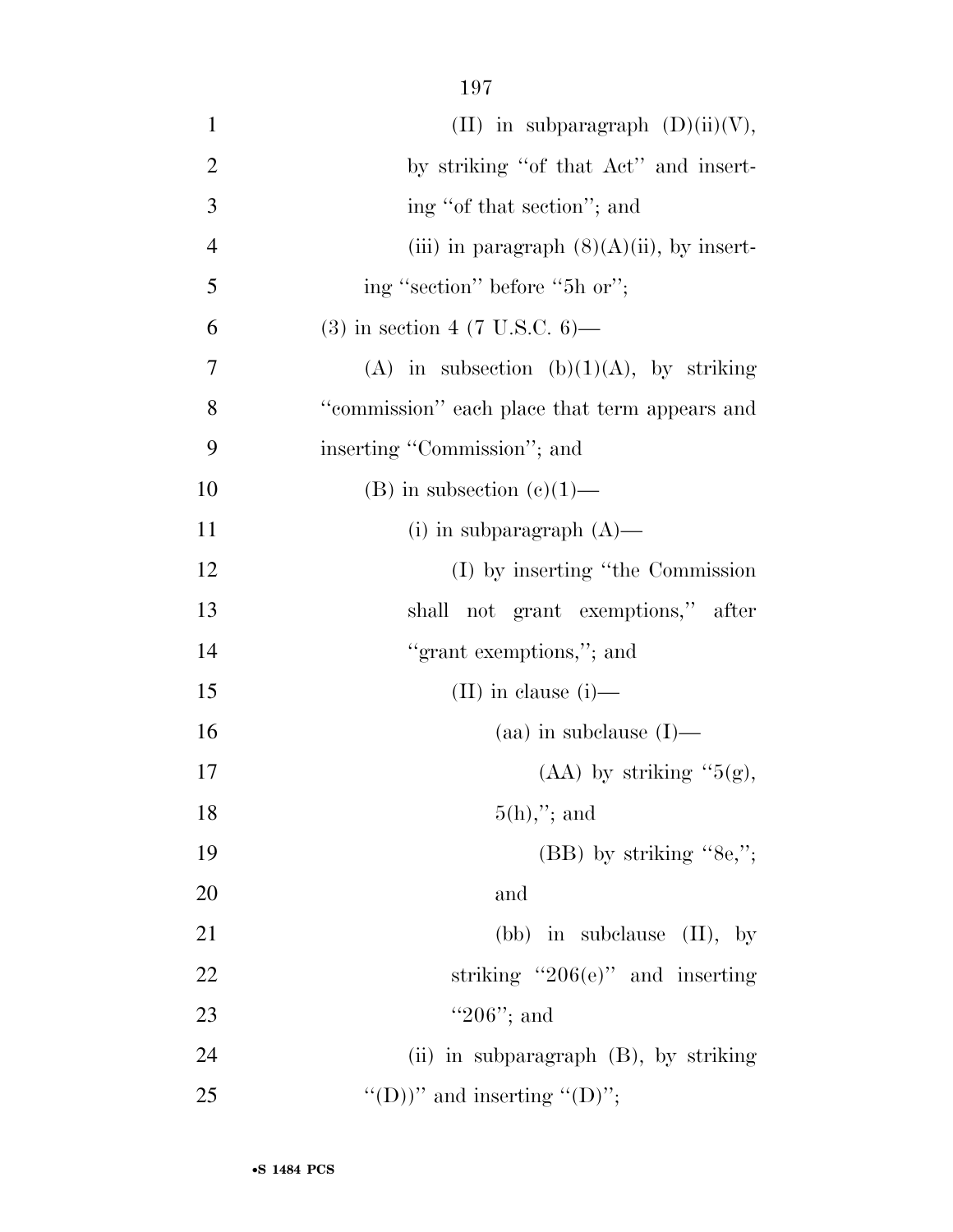| $\mathbf{1}$   | (4) in section $4d(f)(2)(A)$ (7 U.S.C.                  |
|----------------|---------------------------------------------------------|
| $\overline{2}$ | $6d(f)(2)(A)$ , by striking "though" and inserting      |
| 3              | "through";                                              |
| $\overline{4}$ | $(5)$ in section 4s $(7 \text{ U.S.C. } 6s)$ —          |
| 5              | (A) in subsection (e)(3)—                               |
| 6              | in subparagraph $(B)(i)(II)$ , by<br>(i)                |
| $\overline{7}$ | striking " $(11)$ " and inserting " $(11)$ ";           |
| 8              | and                                                     |
| 9              | (ii) in subparagraph $(D)(ii)$ , in the                 |
| 10             | matter preceding subclause (I), by striking             |
| 11             | cash collateral" and inserting<br>$\alpha_{\text{non}}$ |
| 12             | "noncash collateral";                                   |
| 13             | (B) in subsection $(f)(1)(B)(i)$ , by striking          |
| 14             | "Commission" and inserting "prudential regu-            |
| 15             | $lator$ ";                                              |
| 16             | $(C)$ in subsection $(h)$ —                             |
| 17             | (i) in paragraph $(2)(B)$ , by inserting                |
| 18             | "a" before "swap with"; and                             |

| -19 | (ii) in paragraph $(5)(A)$ —       |
|-----|------------------------------------|
| 20  | $(I)$ in clause $(i)$ —            |
| 21  | (aa) by striking "section"         |
| 22  | $1a(18)$ " and inserting "section" |
| 23  | $1a(18)(A)$ "; and                 |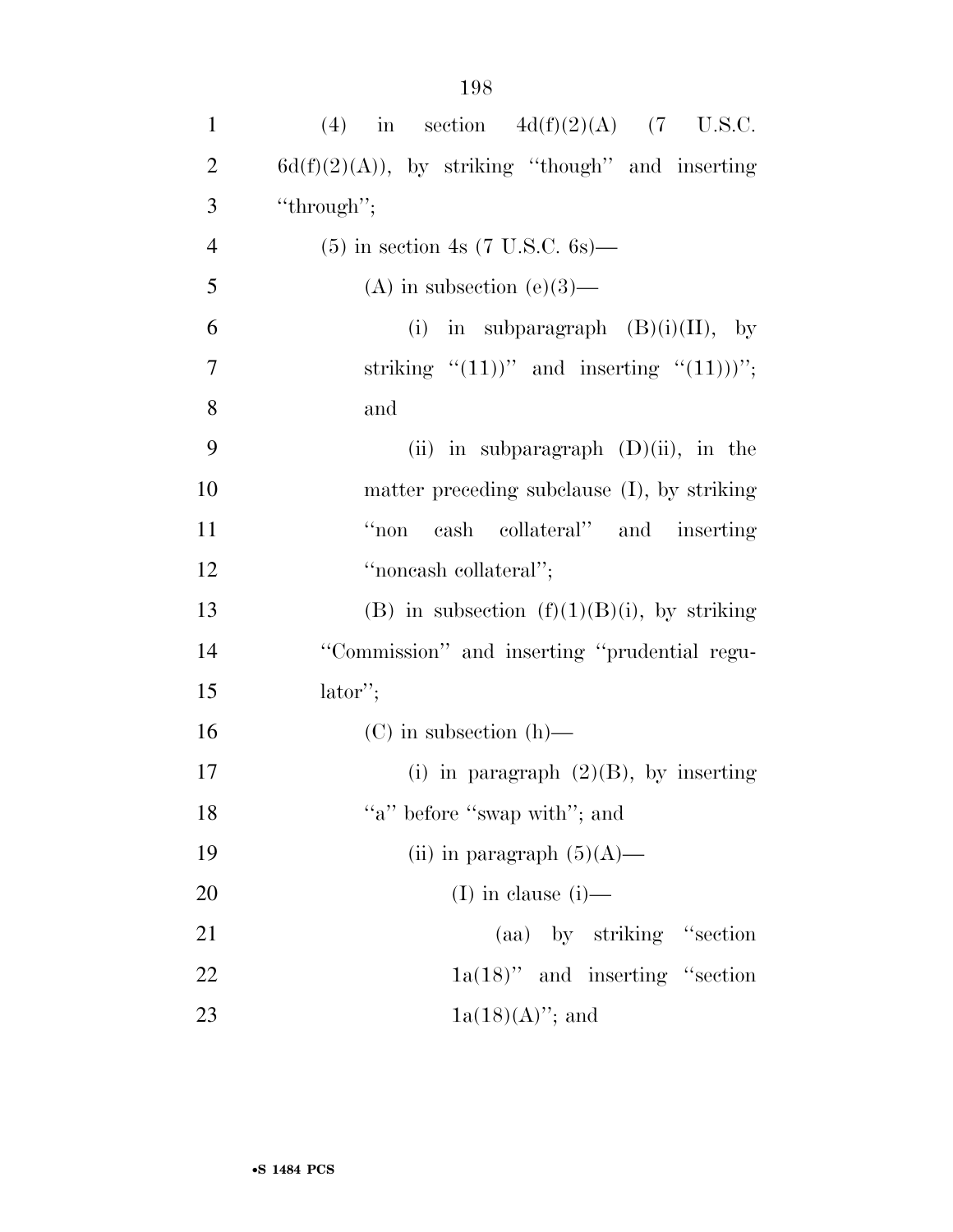| $\mathbf{1}$   | $(bb)$ in subclause $(VII)$ , by                             |
|----------------|--------------------------------------------------------------|
| $\mathbf{2}$   | striking "act of" and inserting                              |
| 3              | "Act of"; and                                                |
| $\overline{4}$ | (II) in clause (ii), by inserting                            |
| 5              | "in connection with the transaction"                         |
| 6              | after "acting"; and                                          |
| $\overline{7}$ | (D) in subsection $(k)(3)(A)(ii)$ , by striking              |
| 8              | "the code" and inserting "any code";                         |
| 9              | in section $5(d)(19)(A)$ (7 U.S.C.<br>(6)                    |
| 10             | $7(d)(19)(A)$ , by striking "taking" and inserting           |
| 11             | "take";                                                      |
| 12             | $(7)$ in section 5b $(7 \text{ U.S.C. } 7a-1)$ , by redesig- |
| 13             | nating subsection $(k)$ as subsection $(j)$ ;                |
| 14             | (8) in section 5c(c) (7 U.S.C. 7a-2(c))—                     |
| 15             | $(A)$ in paragraph $(4)(B)$ , by striking                    |
| 16             | " $1a(10)$ " and inserting " $1a(9)$ "; and                  |
| 17             | $(B)$ in paragraph $(5)$ —                                   |
| 18             | (i) in subparagraph $(A)$ , by striking                      |
| 19             | "this subtitle" and inserting "this Act";                    |
| 20             | and                                                          |
| 21             | (ii) in subparagraph $(C)(i)$ , by strik-                    |
| 22             | ing "1a(2)(i)" and inserting "1a(9)";                        |
| 23             | (9) in section 5h (7 U.S.C. 7b-3)—                           |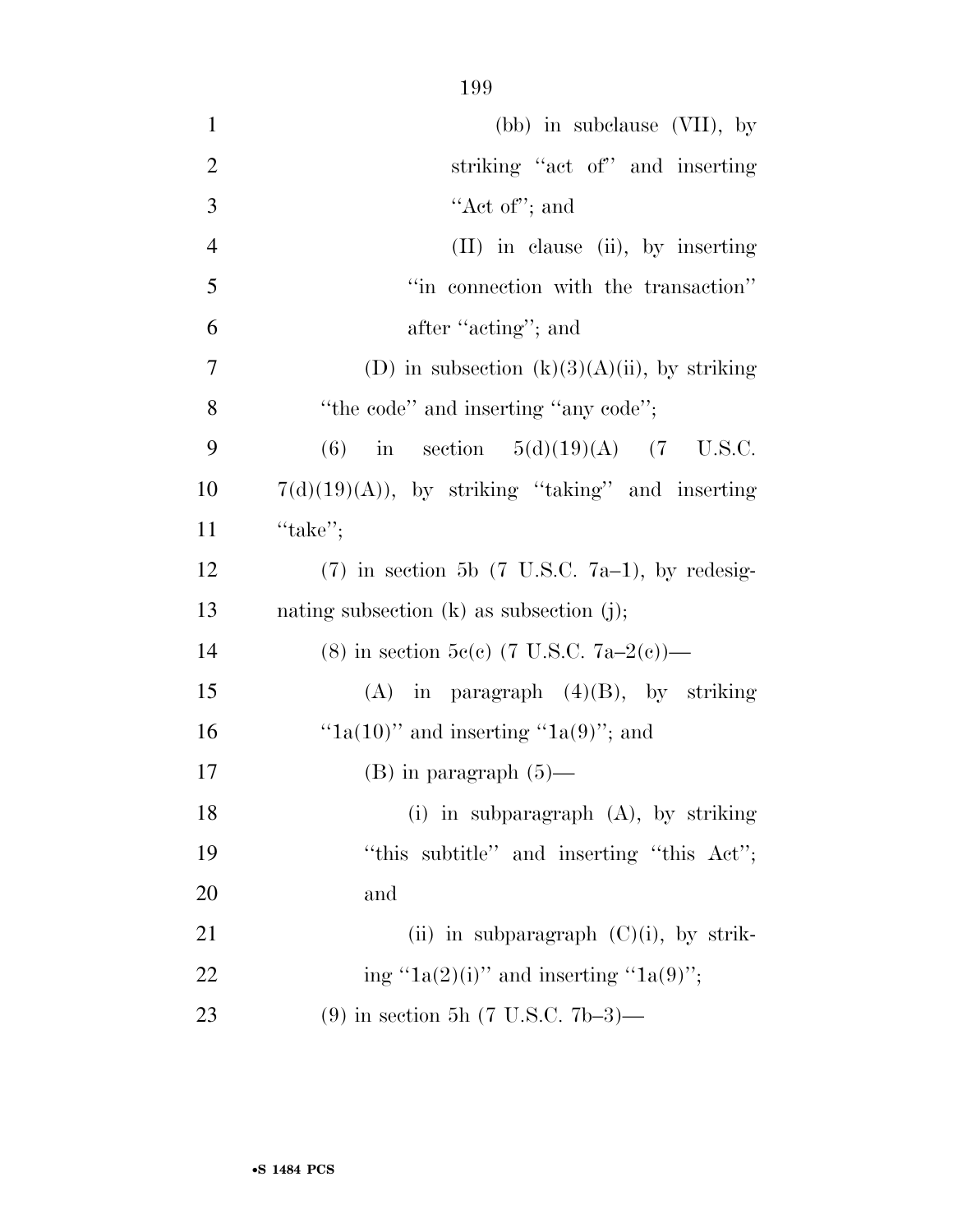| $\mathbf{1}$   | (A) in subsection $(a)(1)$ , by striking "a fa-      |
|----------------|------------------------------------------------------|
| $\overline{2}$ | cility" and inserting "a swap execution facil-       |
| 3              | ity'; and                                            |
| $\overline{4}$ | (B) in subsection $(f)(11)(A)$ , by striking         |
| 5              | "taking" and inserting "take";                       |
| 6              | (10) in section $22(a)(1)(C)(ii)$ (7 U.S.C.          |
| 7              | $25(a)(1)(C(ii))$ , by striking "or" at the end; and |
| 8              | $(11)$ in section 23 (7 U.S.C. 26)—                  |
| 9              | (A) in subsection (c)—                               |
| 10             | (i) in paragraph $(1)(B)(i)(III)$ , by               |
| 11             | striking "the Act" each place that term              |
| 12             | appears and inserting "this Act"; and                |
| 13             | (ii) in paragraph $(2)(A)(i)$ , by striking          |
| 14             | "a appropriate" and inserting "an appro-             |
| 15             | priate"; and                                         |
| 16             | $(B)$ in subsection $(f)(3)$ , by striking           |
| 17             | " $7064"$ and inserting " $706"$ .                   |
| 18             | (h) COMMUNITY REINVESTMENT ACT OF 1977.—The          |
| 19             | Community Reinvestment Act of 1977 (12 U.S.C. 2901)  |
| 20             | et seq.) is amended—                                 |
| 21             | (1) in section $803(1)(C)$ (12 U.S.C.                |
| 22             | $2902(1)(C)$ , by striking the period at the end and |
| 23             | inserting a semicolon; and                           |
| 24             | $(2)$ in section 806 (12 U.S.C. 2905), by striking   |
| 25             | "companies,," and inserting "companies,".            |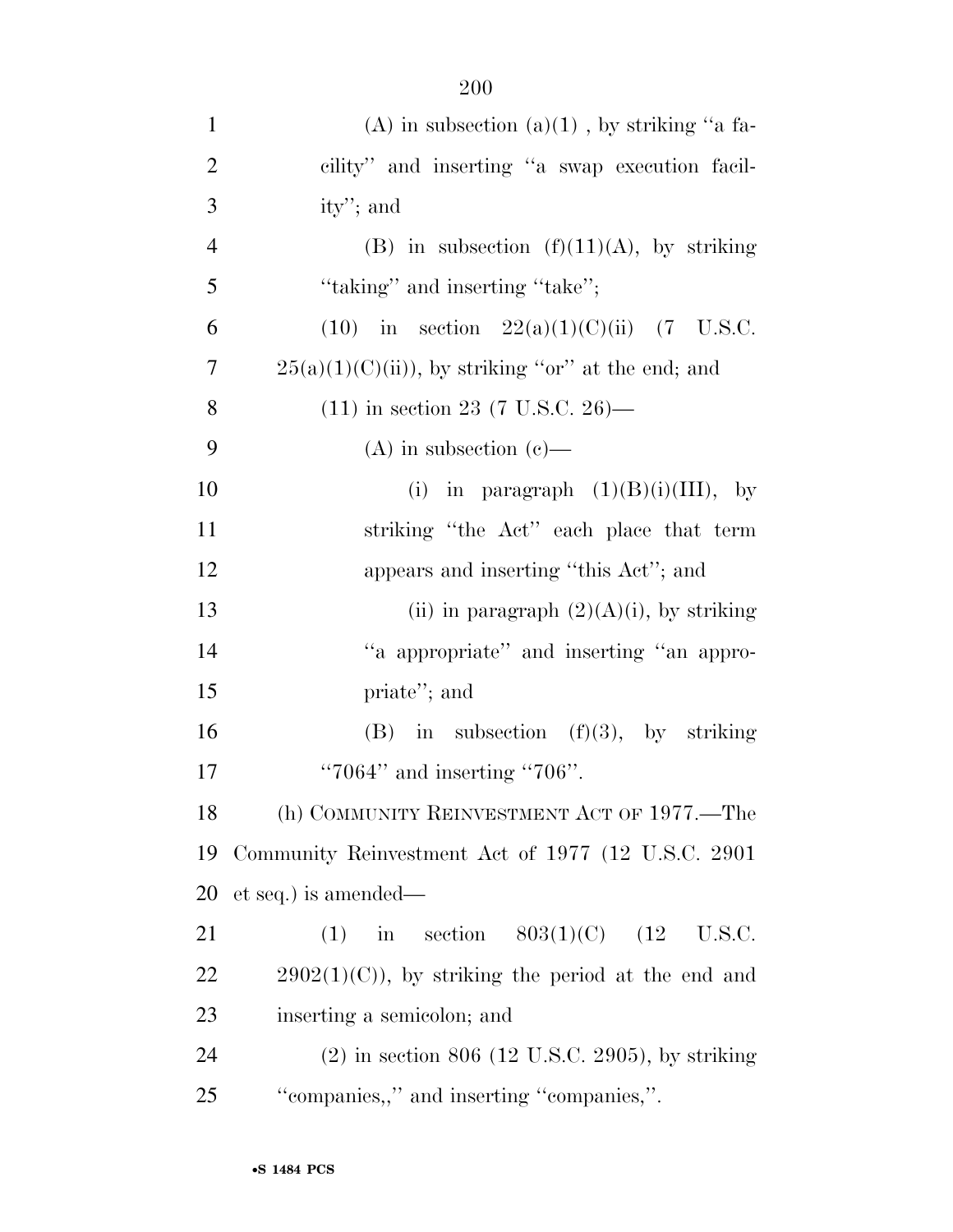(i) CREDIT REPAIR ORGANIZATIONS ACT.—Section 403(4) of the Credit Repair Organizations Act (15 U.S.C. 3 1679a(4)) is amended by striking "103(e)" and inserting  $"103(f)"$ .

 (j) DEPOSITORY INSTITUTION MANAGEMENT INTER- LOCKS ACT.—Section 205(9) of the Depository Institution Management Interlocks Act (12 U.S.C. 3204(9)) is amended by striking ''Director of the Office of Thrift Su- pervision'' and inserting ''appropriate Federal banking agency''.

 (k) ECONOMIC GROWTH AND REGULATORY PAPER- WORK REDUCTION ACT OF 1996.—Section 2227(a)(1) of the Economic Growth and Regulatory Paperwork Reduc-14 tion Act of 1996 (12 U.S.C.  $252(a)(1)$ ) is amended by striking ''the Director of the Office of Thrift Super-vision,''.

 (l) ELECTRONIC FUND TRANSFER ACT.—The Elec- tronic Fund Transfer Act (15 U.S.C. 1693 et seq.) is amended—

- (1) in section 903 (15 U.S.C. 1693a)—
- 21 (A) in paragraph  $(2)$ , by striking "103(i)" 22 and inserting  $\cdot$ 103(j)''; and

 (B) by redesignating the first paragraph designated as paragraph (4) (defining the term 25  $\text{``Board''}$  as paragraph  $(3)$ ;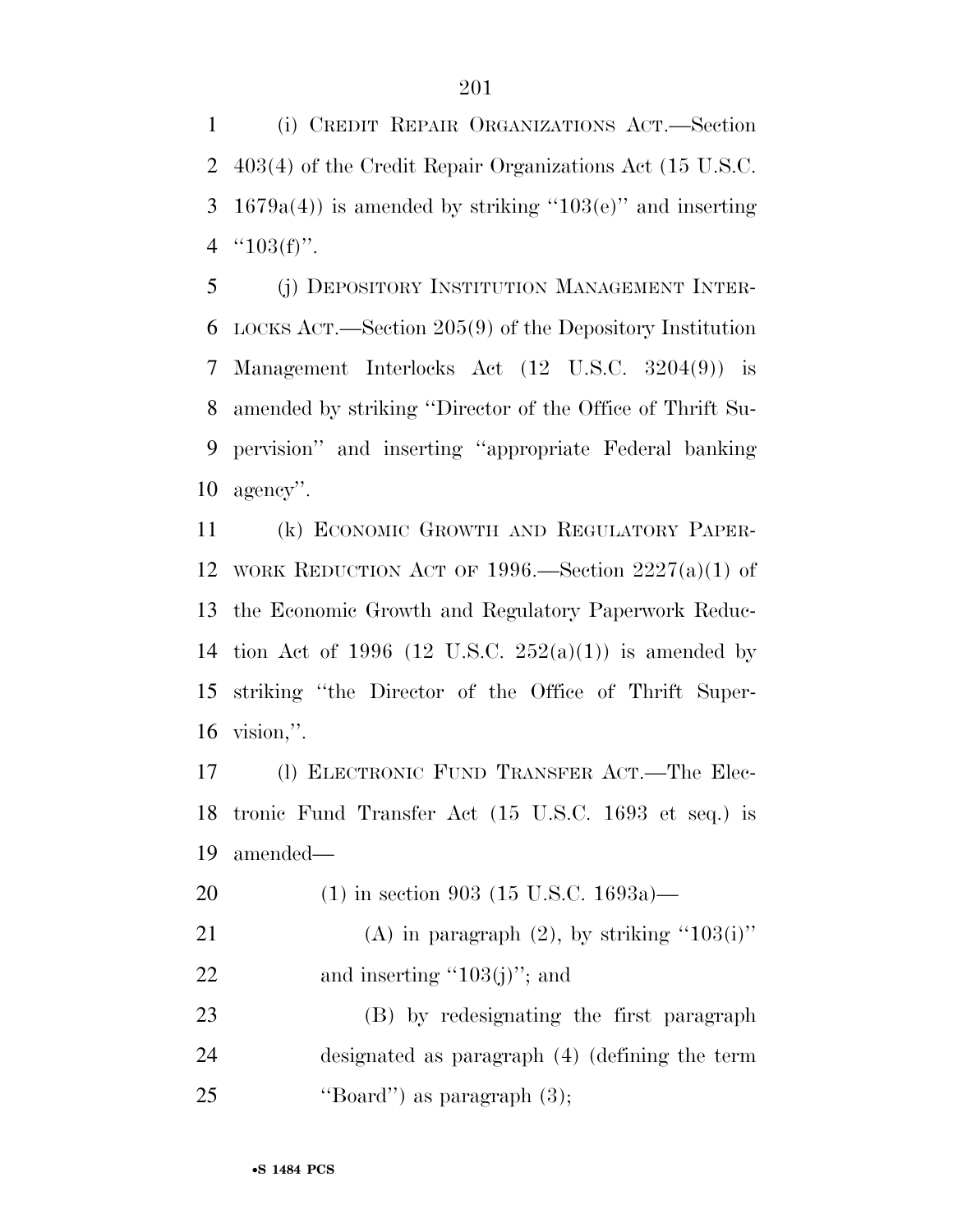| $\mathbf{1}$   | (2) in section 904(a) $(15 \text{ U.S.C. } 1693b(a))$ —      |
|----------------|--------------------------------------------------------------|
| $\overline{2}$ | (A) by redesignating the second paragraph                    |
| 3              | designated as paragraph $(1)$ (relating to con-              |
| $\overline{4}$ | sultation with other agencies), the second para-             |
| 5              | graph designated as paragraph $(2)$ (relating to             |
| 6              | the preparation of an analysis of economic im-               |
| 7              | pact), paragraph $(3)$ , and paragraph $(4)$ as sub-         |
| 8              | paragraphs $(A)$ , $(B)$ , $(C)$ , and $(D)$ , respectively, |
| 9              | and adjusting the margins accordingly;                       |
| 10             | (B) by striking "In prescribing such regu-                   |
| 11             | lations, the Board shall:" and inserting the fol-            |
| 12             | lowing:                                                      |
| 13             | "(3) REGULATIONS.—In prescribing regulations                 |
| 14             | under this subsection, the Bureau and the Board              |
| 15             | $shall$                                                      |
| 16             | $(C)$ in paragraph $(3)(C)$ , as so redesig-                 |
| 17             | nated, by striking "the Board shall";                        |
| 18             | (D) in paragraph $(3)(D)$ , as so redesig-                   |
| 19             | nated—                                                       |
| 20             | (i) by inserting "send promptly" be-                         |
| 21             | fore "any"; and                                              |
| 22             | (ii) by striking "shall be sent prompt-                      |
| 23             | ly to Congress by the Board" and inserting                   |
| 24             | "to Congress";                                               |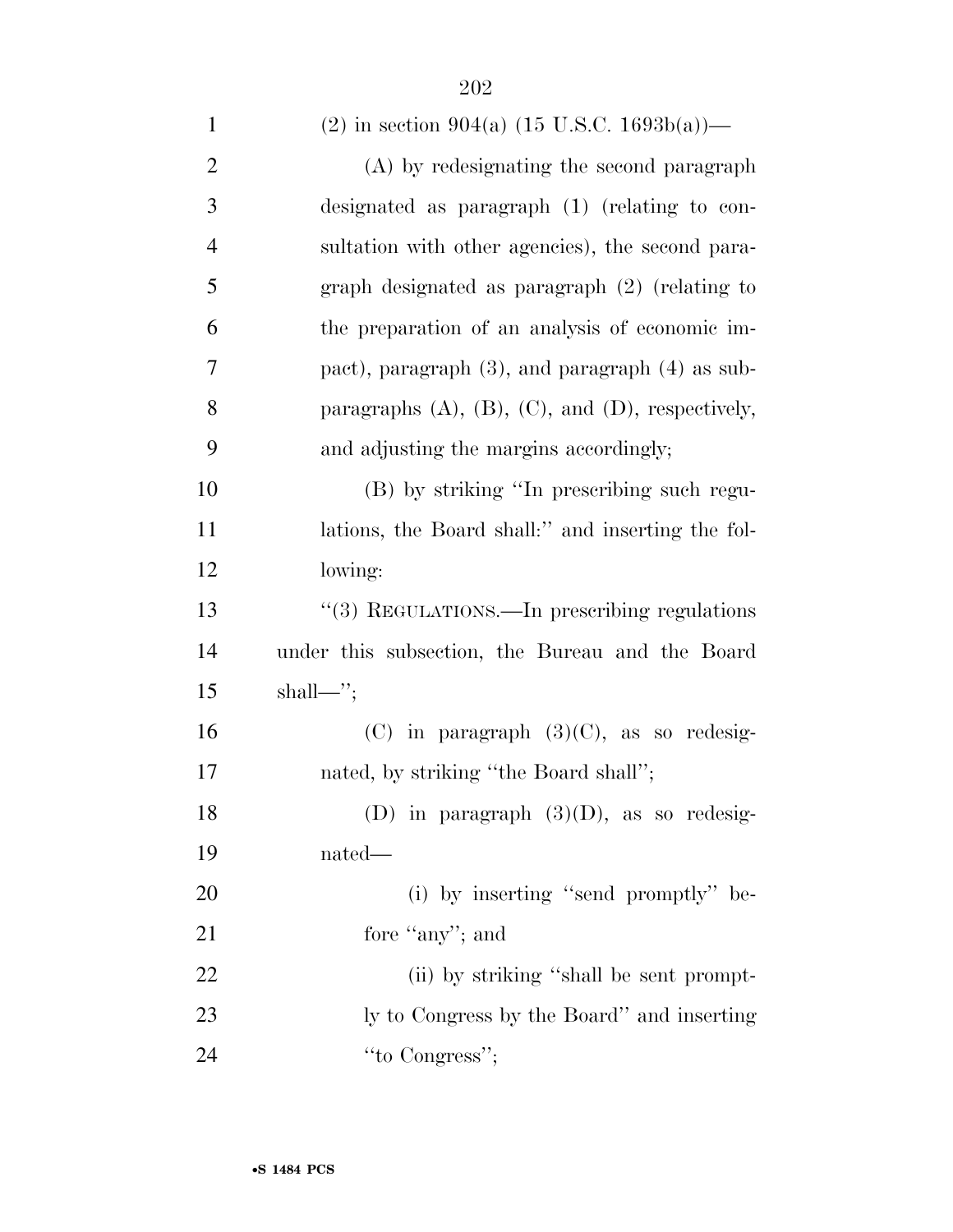| $\mathbf{1}$   | (3) in section 909(c) $(15 \text{ U.S.C. } 1693g(c))$ , by |
|----------------|------------------------------------------------------------|
| $\overline{2}$ | striking "103(e)" and inserting "103(f)";                  |
| 3              | (4) in section $918(a)(4)$ (15 U.S.C.                      |
| $\overline{4}$ | $1693o(a)(4)$ , by striking "Act and" and inserting        |
| 5              | "Act; and"; and                                            |
| 6              | (5) in section $920(a)(4)(C)$ (15 U.S.C. 16930–            |
| 7              | $2(a)(4)(C)$ , by striking "the Director of the Office"    |
| 8              | of Thrift Supervision,".                                   |
| 9              | (m) EMERGENCY ECONOMIC STABILIZATION ACT OF                |
| 10             | 2008.—Section 101(b) of the Emergency Economic Sta-        |
| 11             | bilization Act of $2008$ (12 U.S.C. 5211(b)) is amended    |
| 12             | by striking "the Director of the Office of Thrift Super-   |
| 13             | $vision,$ ".                                               |
| 14             | (n) EQUAL CREDIT OPPORTUNITY ACT.—The Equal                |
| 15             | Credit Opportunity Act (15 U.S.C. 1691 et seq.) is         |
| 16             | amended—                                                   |
| 17             | $(1)$ in section 703 (15 U.S.C. 1691b)—                    |
| 18             | $(A)$ in each of subsections (c) and (d), by               |
| 19             | striking "paragraph" each place that term ap-              |
| 20             | pears and inserting "subsection"; and                      |
| 21             | $(B)$ in subsection $(g)$ , by adding a period             |
| 22             | at the end;                                                |
| 23             | $(2)$ in section 704 (15 U.S.C. 1691c)—                    |
| 24             | $(A)$ in subsection $(a)$ , by striking "Con-              |
| 25             | sumer Protection Financial Protection Act of               |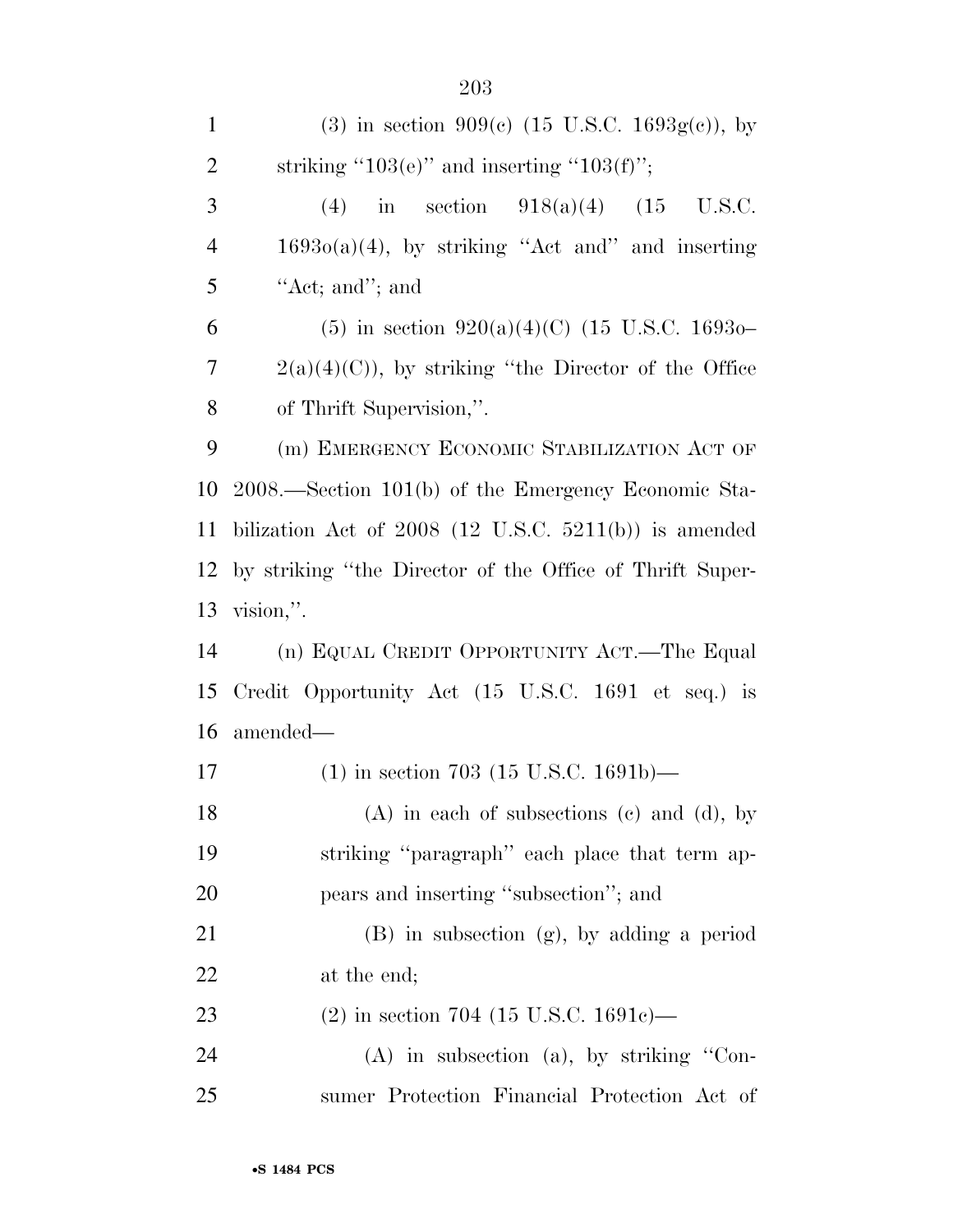| $\mathbf{1}$   | 2010 with" and inserting "Consumer Financial               |
|----------------|------------------------------------------------------------|
| $\overline{2}$ | Protection Act of 2010, compliance with"; and              |
| 3              | $(B)$ in subsection $(c)$ , in the second sen-             |
| $\overline{4}$ | tence, by striking "subchapter" and inserting              |
| 5              | "title";                                                   |
| 6              | (3) in section $704B(e)(3)$ (15 U.S.C. 1691c-              |
| $\tau$         | $2(e)(3)$ , by striking " $(1)(E)$ " and inserting         |
| 8              | $``(2)(E)''$ ; and                                         |
| 9              | (4) in section 706(k) $(15 \text{ U.S.C. } 1691e(k))$ , by |
| 10             | striking ", $(2)$ , or $(3)$ " and inserting "or $(2)$ ".  |
| 11             | (o) EXPEDITED FUNDS AVAILABILITY ACT.—The                  |
| 12             | Expedited Funds Availability Act (12 U.S.C. 4001 et seq.)  |
| 13             | is amended—                                                |
| 14             | (1) in section $605(f)(2)(A)$ (12 U.S.C.                   |
| 15             | $4004(f)(2)(A)$ , by striking ",," and inserting a         |
| 16             | semicolon; and                                             |
| 17             | (2) in section $610(a)(2)$ (12 U.S.C.                      |
| 18             | $4009(a)(2)$ , by striking "Director of the Office of      |
| 19             | Thrift Supervision" and inserting "Comptroller of          |
| 20             | the Currency and the Board of Directors of the Fed-        |
| 21             | eral Deposit Insurance Corporation, as appro-              |
| 22             | priate,".                                                  |
| 23             | (p) FAIR CREDIT REPORTING ACT.—The Fair Credit             |
| 24             | Reporting Act (15 U.S.C. 1681 et seq.) is amended—         |
| 25             | $(1)$ in section 603 (15 U.S.C. 1681a)—                    |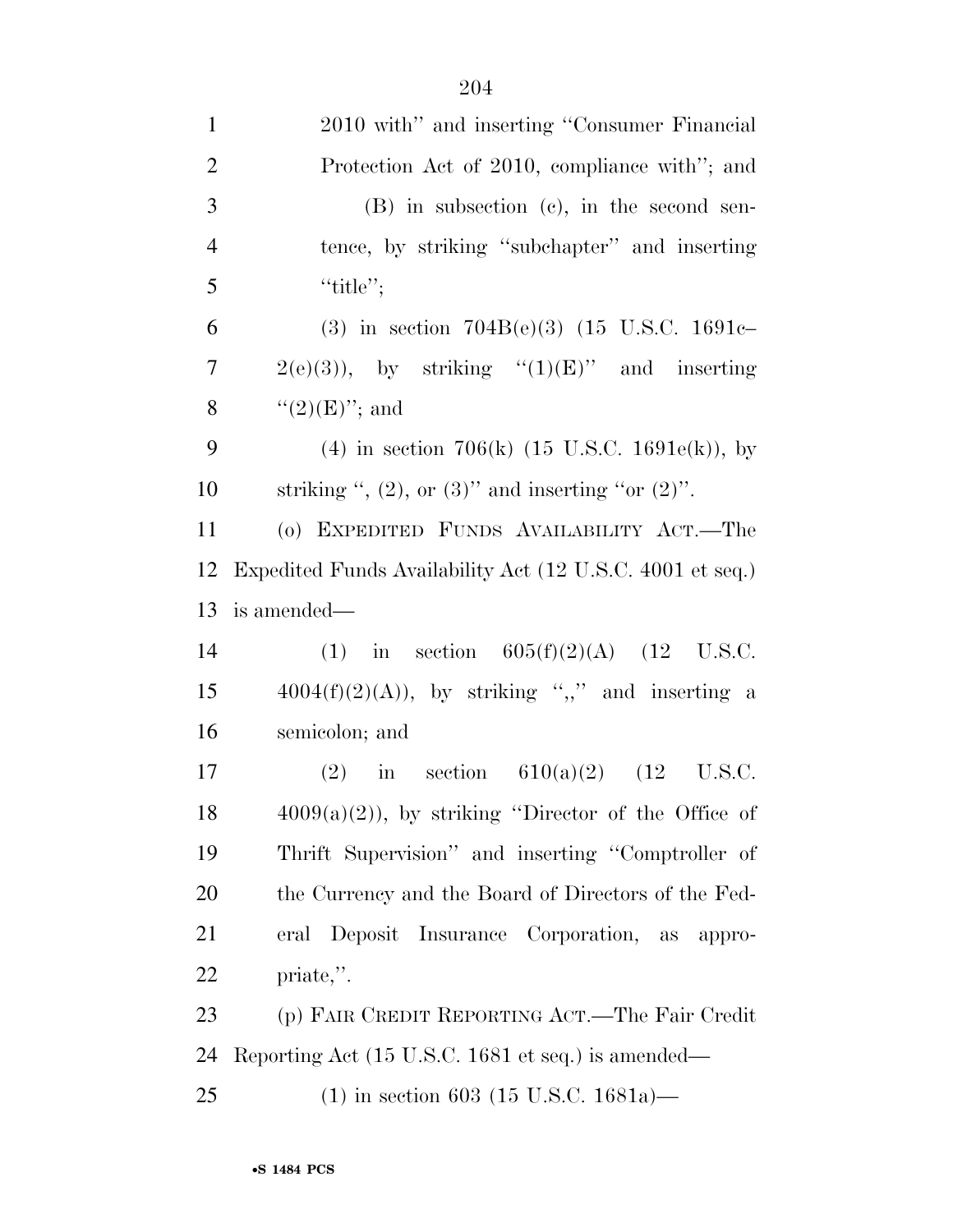| $\mathbf{1}$   | (A) in subsection (d)(2)(D), by striking                 |
|----------------|----------------------------------------------------------|
| $\overline{2}$ | "(x)" and inserting "(y)";                               |
| 3              | in subsection $(q)(5)$ , by striking<br>(B)              |
| $\overline{4}$ | " $103(i)$ " and inserting " $103(j)$ "; and             |
| 5              | (C) in subsection (v), by striking "Bureau"              |
| 6              | and inserting "Federal Trade Commission";                |
| 7              | $(2)$ in section 604 (15 U.S.C. 1681b)—                  |
| 8              | (A) in subsection (b) $(2)(B)(i)$ , by striking          |
| 9              | "section $615(a)(3)$ " and inserting "section"           |
| 10             | $615(a)(4)$ "; and                                       |
| 11             | (B) in subsection $(g)(5)$ , by striking                 |
| 12             | "PARAGRAPH $(2)$ ." and all that follows                 |
| 13             | through "The Bureau" and inserting "PARA-                |
| 14             | GRAPH $(2)$ .—The Bureau";                               |
| 15             | (3) in section $605(h)(2)(A)$ (15 U.S.C.                 |
| 16             | $1681c(h)(2)(A)$ —                                       |
| 17             | $(A)$ by striking "shall,," and inserting                |
| 18             | "shall,"; and                                            |
| 19             | (B) by striking "Commission,," and insert-               |
| 20             | ing "Commission,";                                       |
| 21             | (4) in paragraphs $(1)(A)$ , $(1)(B)(i)$ , $(2)(A)(i)$ , |
| 22             | and $(2)(B)$ of section 605A(h) (15 U.S.C. 1681c-        |
| 23             | $1(h)$ )—                                                |
| 24             | $(A)$ by striking "103(i)" and inserting                 |
| 25             | " $103(j)$ " each place that term appears; and           |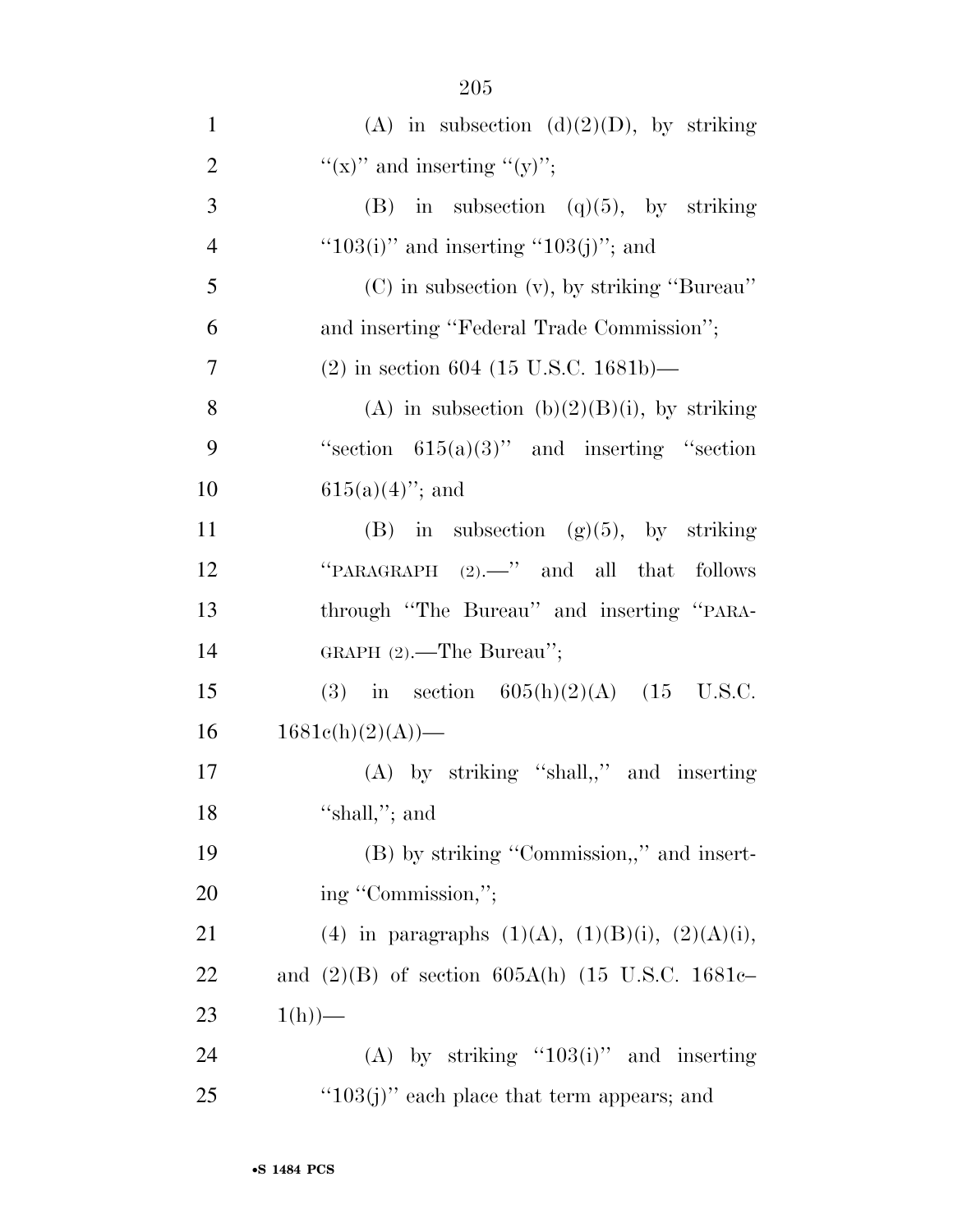| $\mathbf{1}$   | (B) by striking "open-end" and inserting          |
|----------------|---------------------------------------------------|
| $\overline{2}$ | "open end" each place that term appears;          |
| 3              | $(5)$ in section 609 (15 U.S.C. 1681g)—           |
| $\overline{4}$ | (A) in subsection $(e)(1)$ —                      |
| 5              | (i) in the paragraph heading, by strik-           |
| 6              | ing "COMMISSION" and inserting "BU-               |
| 7              | $REAU''$ ; and                                    |
| 8              | (ii) in subparagraph $(B)(vi)$ , by strik-        |
| 9              | ing "603(w)" and inserting "603(x)"; and          |
| 10             | (B) by striking "The Commission" each             |
| 11             | place that term appears and inserting "The Bu-    |
| 12             | reau";                                            |
| 13             | $(6)$ in section 611 (15 U.S.C. 1681i), by strik- |
| 14             | ing "The Commission" each place that term appears |
| 15             | and inserting "The Bureau";                       |
| 16             | $(7)$ in section 612 (15 U.S.C. 1681j)—           |
| 17             | (A) in subsection (a)(1), by striking " $(w)$ "   |
| 18             | and inserting " $(x)$ "; and                      |
| 19             | (B) by striking "The Commission" each             |
| 20             | place that term appears and inserting "The Bu-    |
| 21             | reau"; and                                        |
| 22             | $(8)$ in section 621 (15 U.S.C. 1681s)—           |
| 23             | $(A)$ in subsection $(a)(1)$ , in the first sen-  |
| 24             | tence, by striking ", subsection $(b)$ ";         |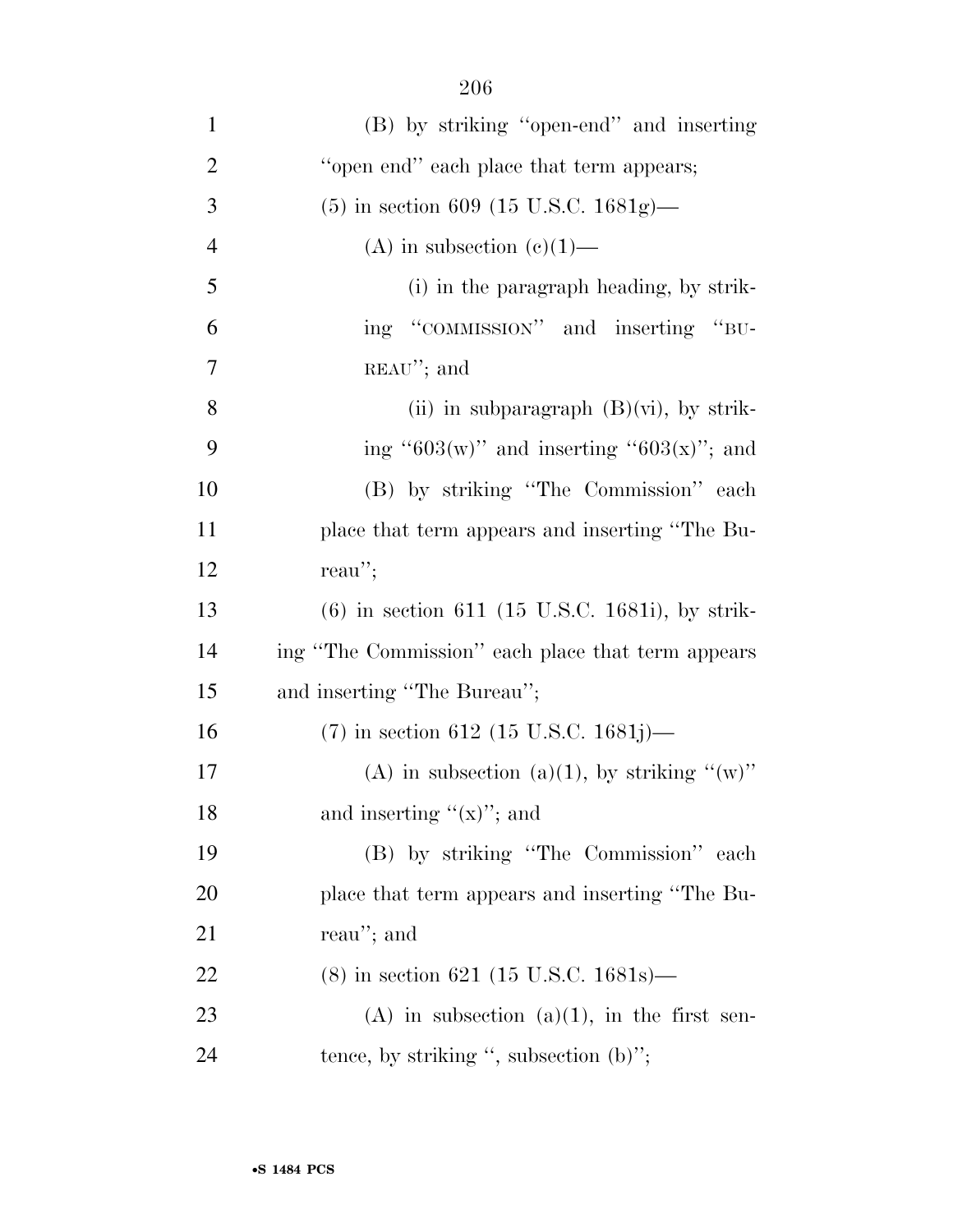| $\mathbf{1}$   | $(B)$ in subsection $(e)(2)$ , by inserting a pe-      |
|----------------|--------------------------------------------------------|
| $\overline{2}$ | riod after "provisions of this title"; and             |
| 3              | (C) in subsection (f)(2), by striking "The             |
| $\overline{4}$ | Commission" and inserting "The Bureau".                |
| 5              | FEDERAL CREDIT UNION ACT.—Section<br>(q)               |
| 6              | $206(g)(7)(D)(iv)$ of the Federal Credit Union Act (12 |
| 7              | U.S.C. $1786(g)(7)(D)(iv)$ is amended by striking the  |
| 8              | semicolon at the end and inserting a period.           |
| 9              | (r) FEDERAL DEPOSIT INSURANCE ACT.—The Fed-            |
| 10             | eral Deposit Insurance Act (12 U.S.C. 1811 et seq.) is |
| 11             | amended—                                               |
| 12             | in section $3(q)(2)(C)$ (12 U.S.C.<br>(1)              |
| 13             | $1813(q)(2)(C)$ , by adding "and" at the end;          |
| 14             | $(2)$ in section 7 (12 U.S.C. 1817)—                   |
| 15             | (A) in subsection (b)(2)—                              |
| 16             | (i) in subparagraph (A), by striking                   |
| 17             | "(D)" and inserting " $(C)$ "; and                     |
| 18             | (ii) by redesignating subparagraphs                    |
| 19             | (D) and $(E)$ as subparagraphs $(C)$ and               |
| 20             | (D), respectively; and                                 |
| 21             | (B) in subsection (e)(2)(C), by adding a               |
| 22             | period at the end;                                     |
| 23             | $(3)$ in section 8 (12 U.S.C. 1818)—                   |
| 24             | $(A)$ in subsection $(b)(3)$ , by striking             |
| 25             | "Act)" and inserting "Act)"; and                       |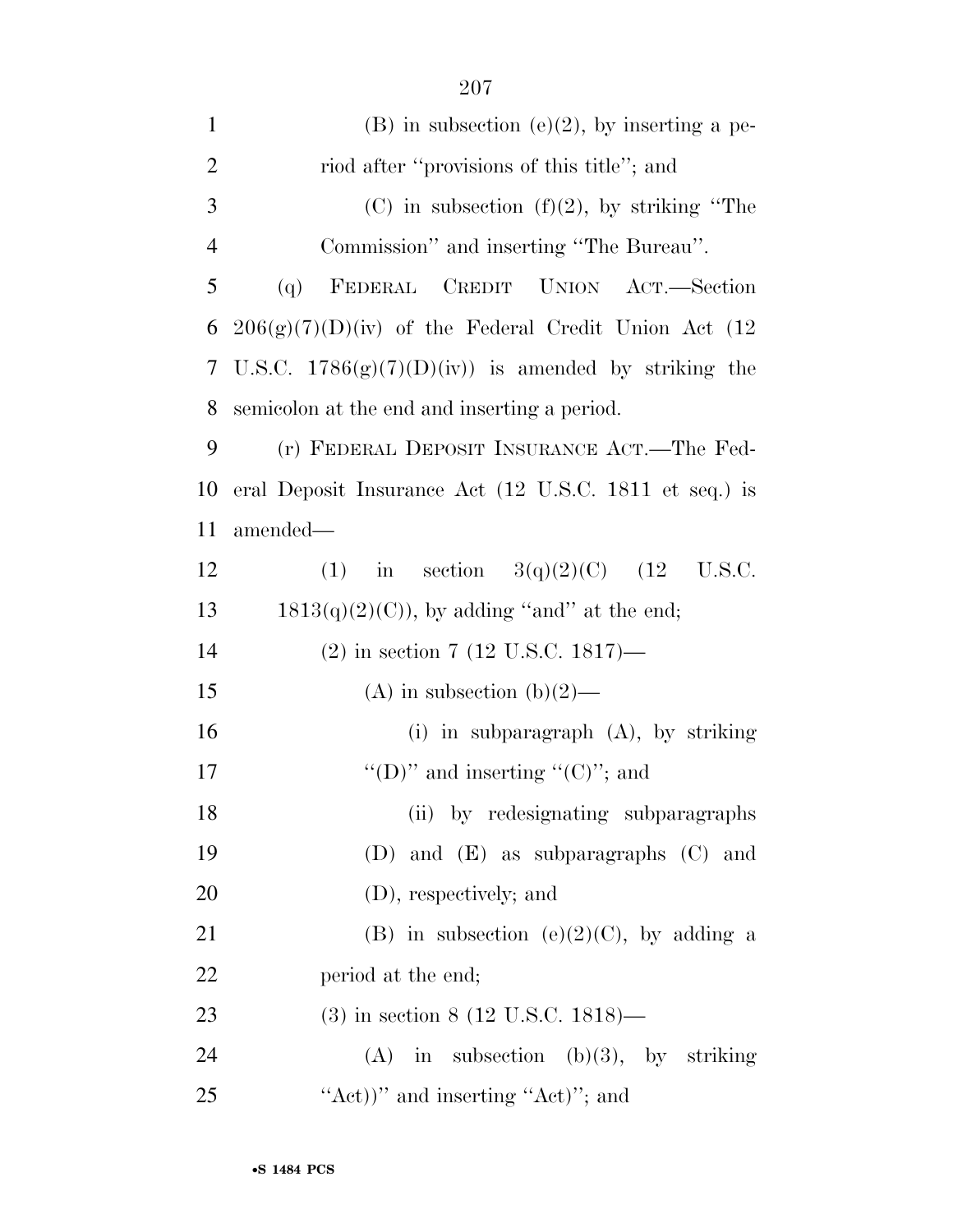| $\mathbf{1}$   | $(B)$ in subsection $(t)$ —                                   |
|----------------|---------------------------------------------------------------|
| $\overline{2}$ | (i) in paragraph $(2)$ —                                      |
| 3              | $(I)$ in subparagraph $(C)$ , by strik-                       |
| $\overline{4}$ | ing "depositors or" and inserting "de-                        |
| 5              | positors; or"; and                                            |
| 6              | $(II)$ in subparagraph $(D)$ , by                             |
| 7              | striking the semicolon at the end and                         |
| 8              | inserting a period; and                                       |
| 9              | (ii) by redesignating the second para-                        |
| 10             | graph designated as paragraph (6), as                         |
| 11             | added by section $1090(1)$ of the Consumer                    |
| 12             | Financial Protection Act of 2010 (title X                     |
| 13             | of Public Law 111–203; 124 Stat. 2093)                        |
| 14             | (relating to referral to the Bureau of Con-                   |
| 15             | sumer Financial Protection), as paragraph                     |
| 16             | (7);                                                          |
| 17             | in section $10(b)(3)(A)$ (12<br>U.S.C.<br>(4)                 |
| 18             | $1820(b)(3)(A)$ , by striking "that Act" and inserting        |
| 19             | "the Dodd-Frank Wall Street Reform and Consumer               |
| 20             | Protection Act $(12 \text{ U.S.C. } 5301 \text{ et seq.})$ "; |
| 21             | $(5)$ in section 11 (12 U.S.C. 1821)—                         |
| <u>22</u>      | (A) in subsection $(d)(2)(I)(ii)$ , by striking               |
| 23             | "and section $21A(b)(4)$ "; and                               |
| 24             | (B) in subsection (m), in each of para-                       |
| 25             | graphs $(16)$ and $(18)$ , by striking the comma              |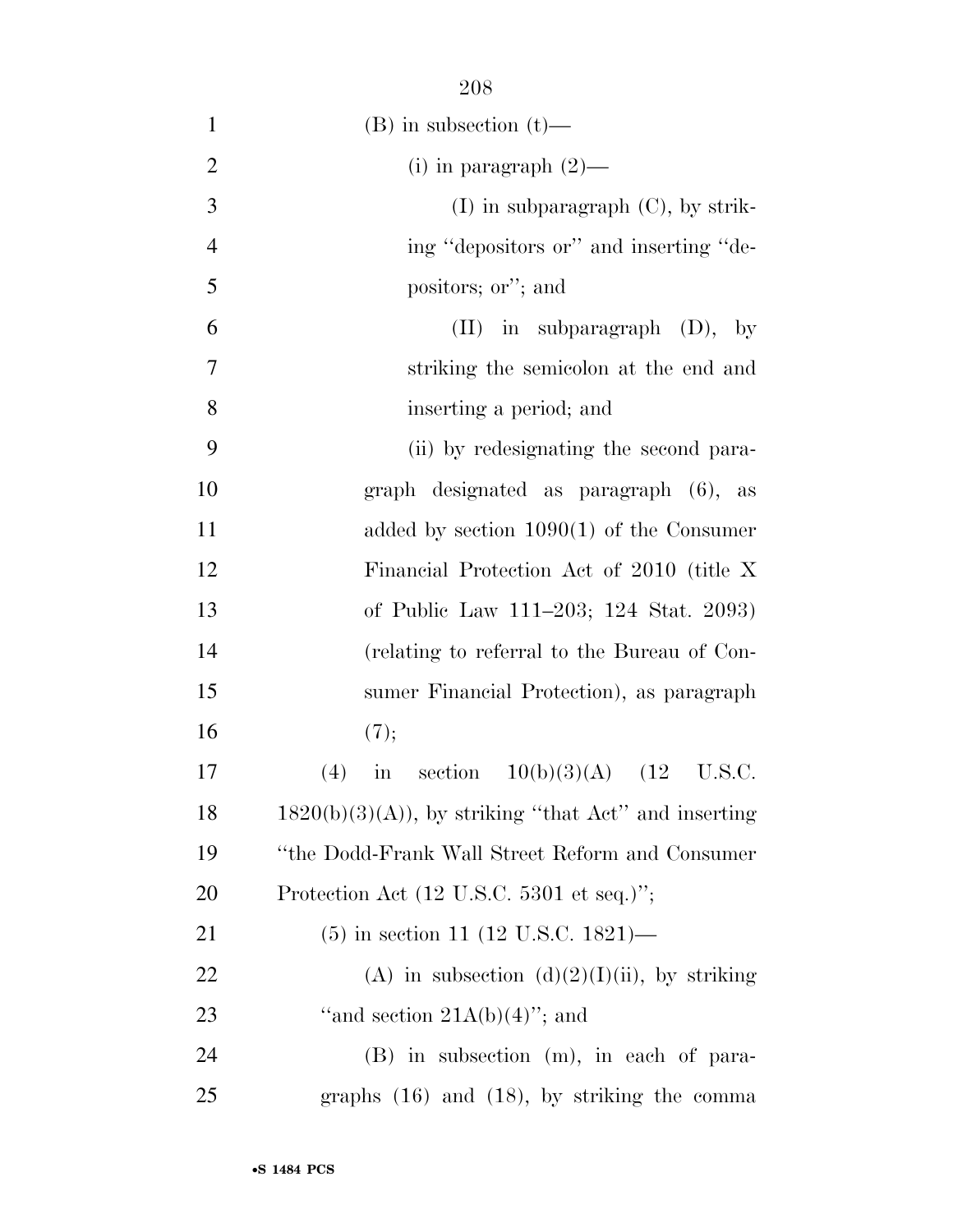after ''Comptroller of the Currency'' each place it appears; and

3 (6) in section 26(a)  $(12 \text{ U.S.C. } 1831c(a))$ , by striking ''Holding Company Act'' each place that term appears and inserting ''Holding Company Act of 1956''.

 (s) FEDERAL FINANCIAL INSTITUTIONS EXAMINA- TION COUNCIL ACT OF 1978.—Section 1003(1) of the Federal Financial Institutions Examination Council Act of 1978 (12 U.S.C. 3302(1)) is amended by striking ''the Office of Thrift Supervision,''.

 (t) FEDERAL FIRE PREVENTION AND CONTROL ACT OF 1974.—Section 31(a)(5)(B) of the Federal Fire Pre- vention and Control Act of 1974 (15 U.S.C.  $2227(a)(5)(B)$  is amended by striking "the Federal De- posit Insurance Corporation'' and all that follows through the period and inserting ''or the Federal Deposit Insur- ance Corporation under the affordable housing program under section 40 of the Federal Deposit Insurance Act.''. (u) FEDERAL HOME LOAN BANK ACT.—The Federal Home Loan Bank Act (12 U.S.C. 1421 et seq.) is amend-ed—

23 (1) in section 10(h)(1) (12 U.S.C. 1430(h)(1)), by striking ''Director of the Office of Thrift Super-vision'' and inserting ''Comptroller of the Currency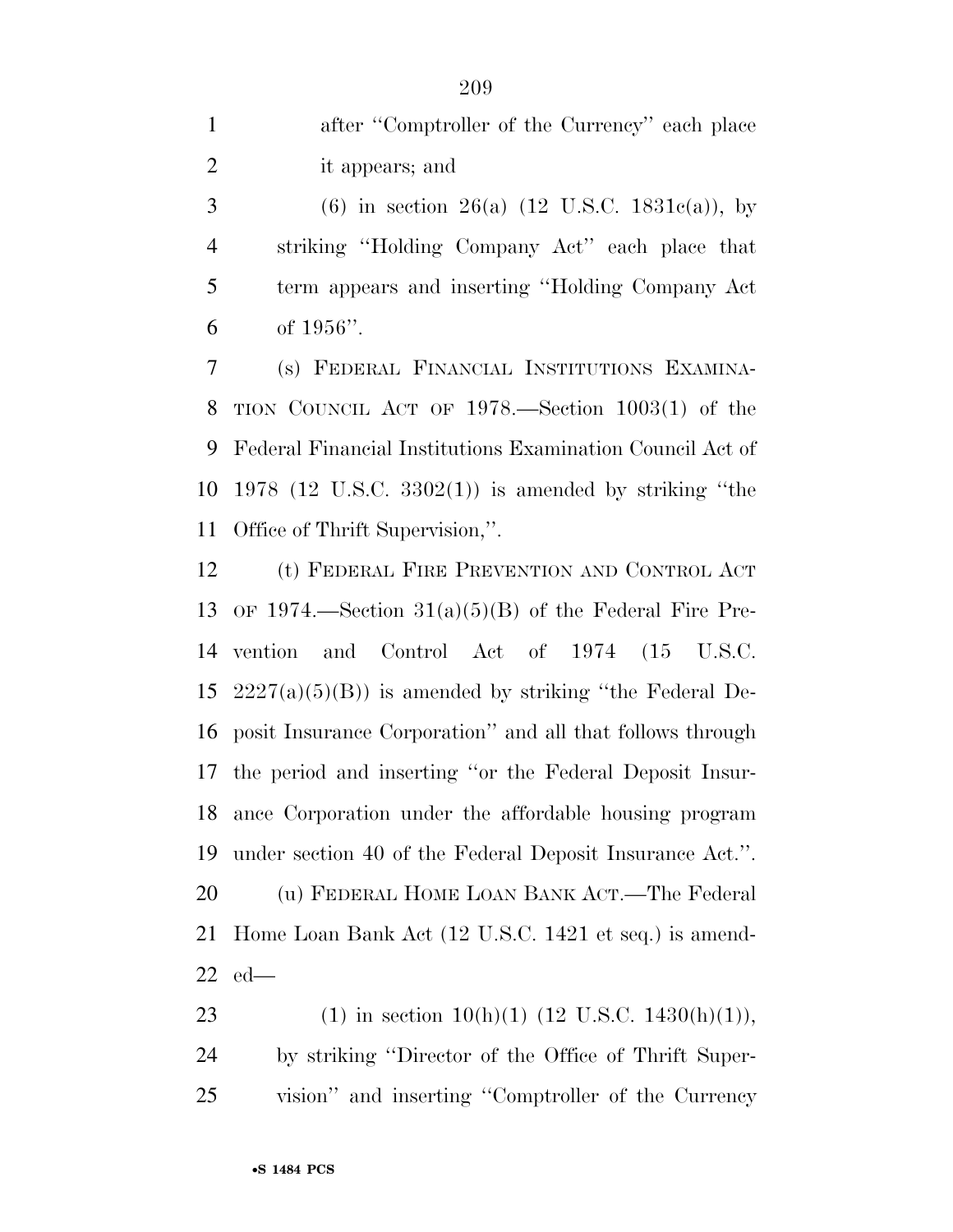| $\mathbf{1}$   | or the Board of Directors of the Federal Deposit In-       |
|----------------|------------------------------------------------------------|
| $\overline{2}$ | surance Corporation, as applicable"; and                   |
| 3              | (2) in section 22(a) (12 U.S.C. 1442(a))—                  |
| $\overline{4}$ | $(A)$ in the matter preceding paragraph $(1)$ ,            |
| 5              | by striking "Currency" and all that follows                |
| 6              | through "Supervision" and inserting "Cur-                  |
| 7              | rency, the Chairman of the Board of Governors              |
| 8              | of the Federal Reserve System, the Chairperson             |
| 9              | of the Federal Deposit Insurance Corporation,              |
| 10             | and the Chairman of the National Credit Union              |
| 11             | Administration"; and                                       |
| 12             | (B) in the undesignated matter following                   |
| 13             | paragraph (2), by striking "Currency" and all              |
| 14             | that follows through "Supervision" and insert-             |
| 15             | ing "Currency, the Chairman of the Board of                |
| 16             | Governors of the Federal Reserve System, and               |
| 17             | the Chairman of the National Credit Union Ad-              |
| 18             | ministration".                                             |
| 19             | (v) FEDERAL RESERVE ACT.—The Federal Reserve               |
| 20             | Act $(12 \text{ U.S.C. } 221 \text{ et seq.})$ is amended— |
| 21             | $(1)$ in section 10 (12 U.S.C. 247b), by redesig-          |
| <u>22</u>      | nating paragraph $(12)$ as paragraph $(11)$ ; and          |
| 23             | $(2)$ in section 11 (12 U.S.C. 248)—                       |
| 24             | $(A)$ by redesignating subsection $(s)$ ,<br>as            |
| 25             | added by section 1103(b) of the Dodd-Frank                 |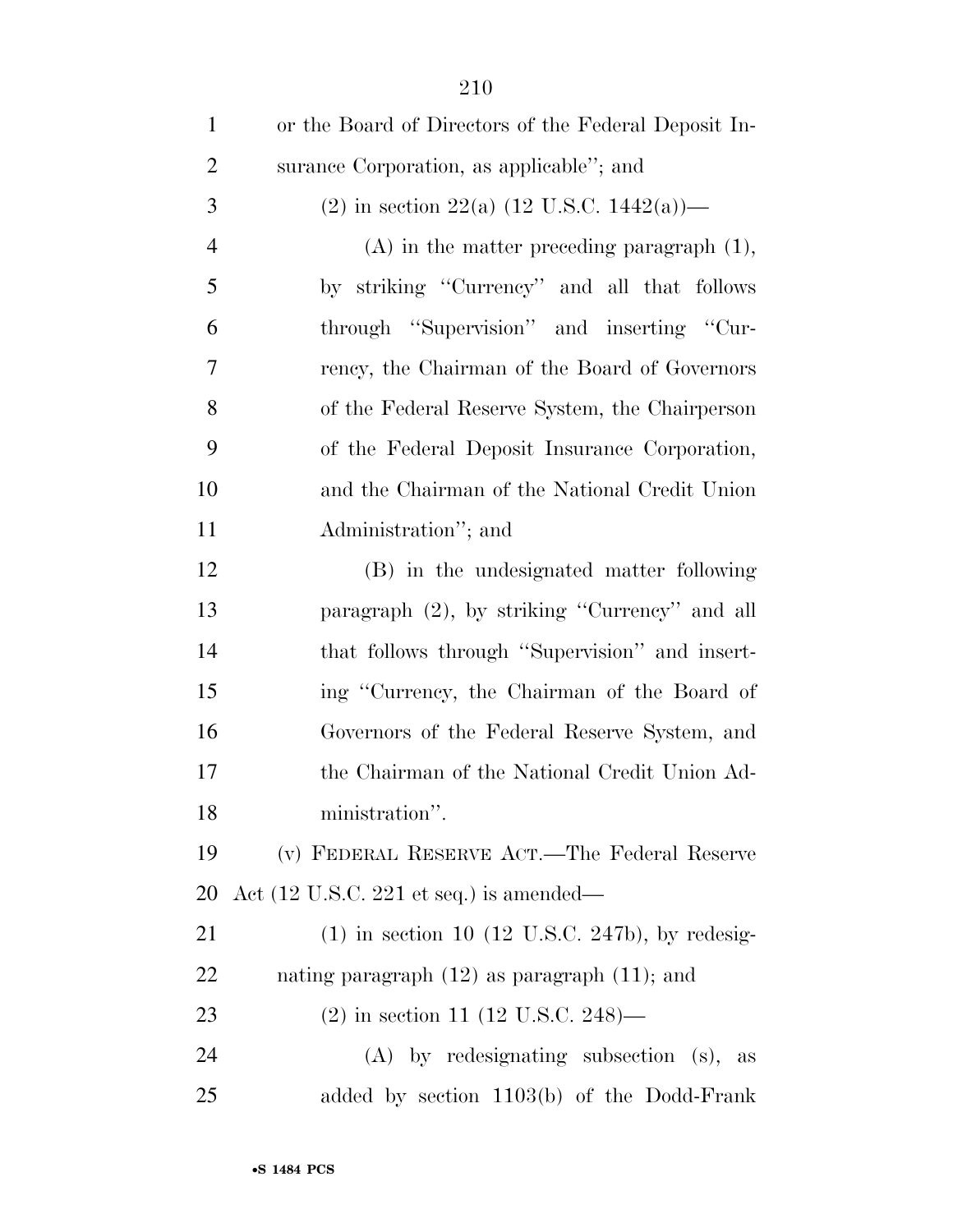| $\mathbf{1}$   | Wall Street Reform and Consumer Protection               |
|----------------|----------------------------------------------------------|
| $\overline{2}$ | Act (124 Stat. 2118) (relating to Federal Re-            |
| 3              | serve transparency and release of information),          |
| $\overline{4}$ | as subsection $(t)$ , and moving subsection $(t)$ , as   |
| 5              | so redesignated, so it appears after subsection          |
| 6              | (s);                                                     |
| $\overline{7}$ | (B) in subsection (s) $(2)(C)$ , by striking             |
| 8              | "supervised by the Board" and inserting "sub-            |
| 9              | ject to a final determination"; and                      |
| 10             | $(C)$ in subsection $(t)$ , as so redesignated, in       |
| 11             | paragraph $(8)(B)$ , by striking "this section"          |
| 12             | and inserting "this subsection".                         |
| 13             | (w) FINANCIAL INSTITUTIONS REFORM, RECOVERY,             |
| 14             | AND ENFORCEMENT ACT OF 1989.—The Financial Insti-        |
| 15             | tutions Reform, Recovery, and Enforcement Act of 1989    |
| 16             | (Public Law 101–73; 103 Stat. 183) is amended—           |
| 17             | $(1)$ in section 1121(6) (12 U.S.C. 3350(6)), by         |
| 18             | striking "the Office of Thrift Supervision,"; and        |
| 19             | $(2)$ in section 1206(a) (12 U.S.C. 1833b(a)), by        |
| 20             | striking "and the Bureau of Consumer Financial           |
| 21             | Protection," and inserting "the Bureau of Consumer"      |
| 22             | Financial Protection, and".                              |
| 23             | GRAMM-LEACH-BLILEY ACT.—The<br>(x)<br>Gramm-             |
| 24             | Leach-Bliley Act (Public Law $106-102$ ; 113 Stat. 1338) |
| 25             | is amended—                                              |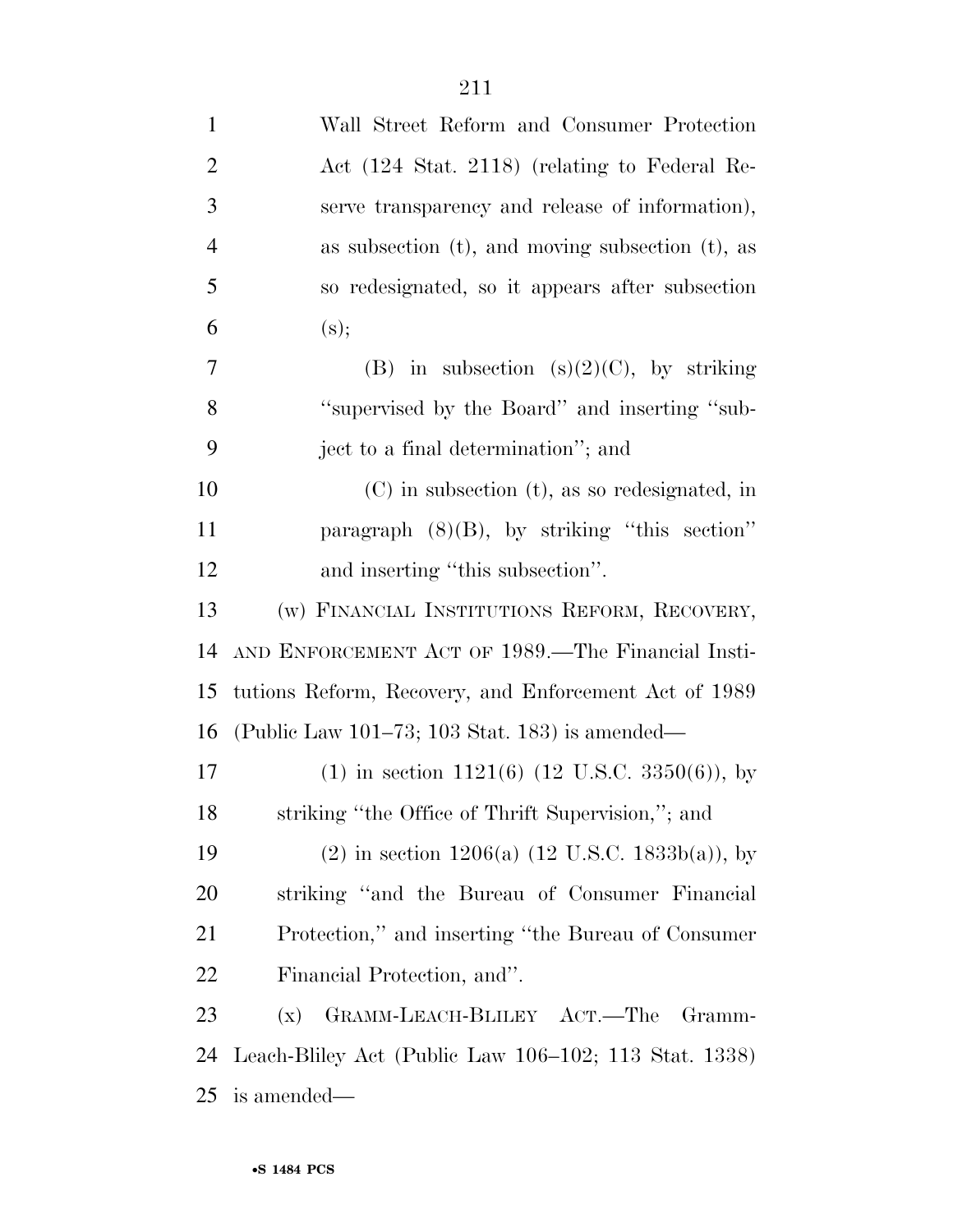| $\mathbf{1}$   | (1) in section 132(a) $(12 \text{ U.S.C. } 1828b(a))$ , by        |
|----------------|-------------------------------------------------------------------|
| $\overline{2}$ | striking "the Director of the Office of Thrift Super-             |
| 3              | vision,"                                                          |
| $\overline{4}$ | (2) in section 206(a) $(15 \text{ U.S.C. } 78c \text{ note}),$ by |
| 5              | striking "Except as provided in subsection (e), for"              |
| 6              | and inserting "For";                                              |
| 7              | (3) in section $502(e)(5)$ (15 U.S.C. $6802(e)(5)$ ),             |
| 8              | by inserting a comma after "Protection";                          |
| 9              | in section $504(a)(2)$ (15<br>(4)<br>U.S.C.                       |
| 10             | $6804(a)(2)$ , by striking "and, as appropriate, and              |
| 11             | with" and inserting "and, as appropriate, with";                  |
| 12             | $(5)$ in section 509(2) (15 U.S.C. 6809(2))—                      |
| 13             | $(A)$ by striking subparagraph $(D)$ ; and                        |
| 14             | $(B)$ by redesignating subparagraphs $(E)$                        |
| 15             | and $(F)$ as subparagraphs $(D)$ and $(E)$ , respec-              |
| 16             | tively; and                                                       |
| 17             | (6) in section $522(b)(1)(A)(iv)$ (15 U.S.C.                      |
| 18             | $6822(b)(1)(A)(iv)$ , by striking "Director of the Of-            |
| 19             | fice of Thrift Supervision" and inserting "Comp-                  |
| 20             | troller of the Currency and the Board of Directors                |
| 21             | of the Federal Deposit Insurance Corporation, as                  |
| 22             | appropriate".                                                     |
| 23             | (y) HELPING FAMILIES SAVE THEIR HOMES ACT OF                      |
| 24             | 2009.—Section 104 of the Helping Families Save Their              |
| 25             | Homes Act of $2009$ (12 U.S.C. 1715 $z$ -25) is amended—          |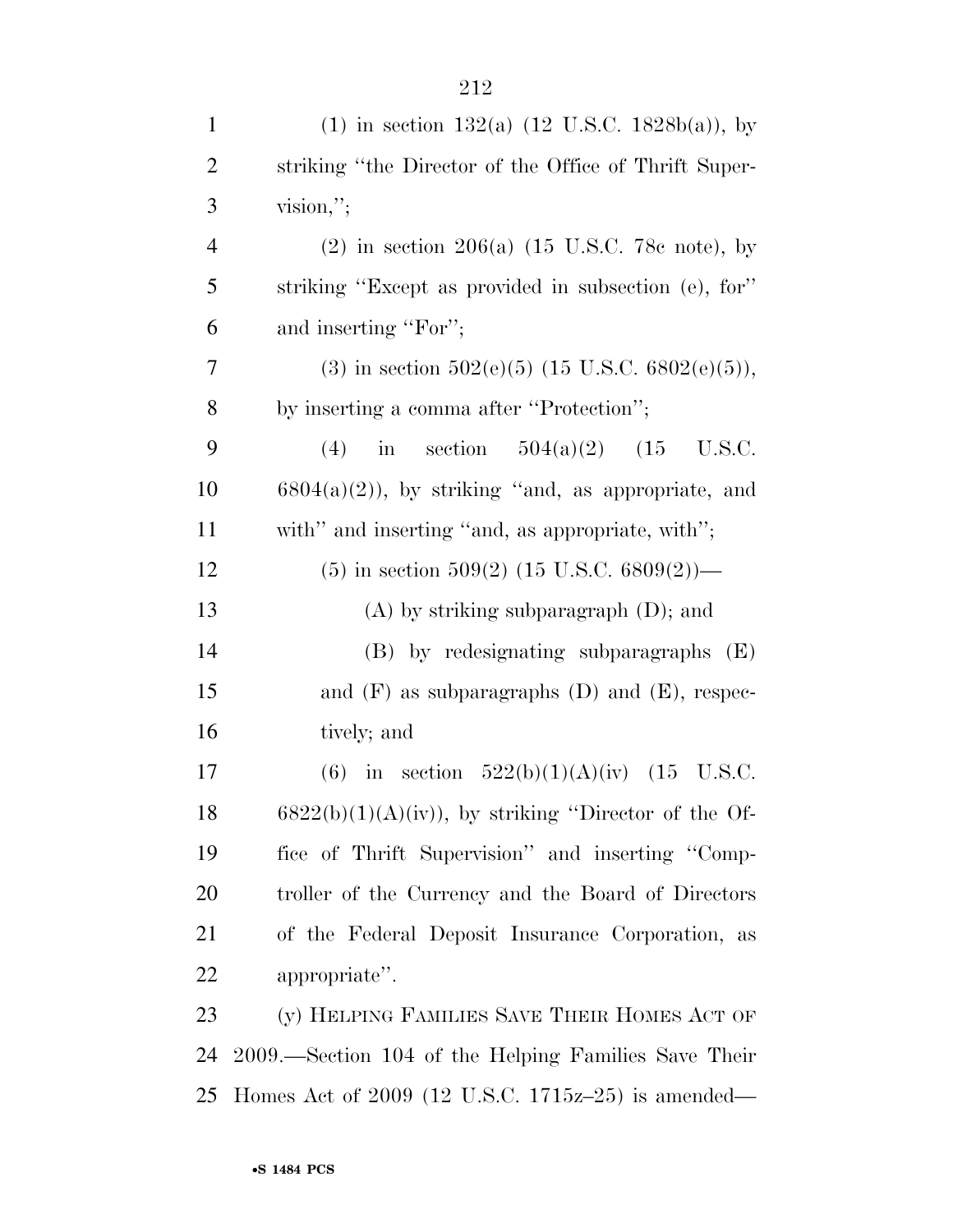| $\mathbf{1}$   | $(1)$ in subsection $(a)$ —                     |
|----------------|-------------------------------------------------|
| $\overline{2}$ | (A) in the matter preceding paragraph           |
| 3              | $(1)$ —                                         |
| $\overline{4}$ | (i) by striking "and the Director of            |
| 5              | Office of Thrift Supervision, shall<br>the      |
| 6              | jointly" and inserting "shall";                 |
| 7              | (ii) by striking "Senate," and insert-          |
| 8              | ing "Senate and";                               |
| 9              | (iii) by striking "and the Office of            |
| 10             | Thrift Supervision"; and                        |
| 11             | (iv) by striking "each such" and in-            |
| 12             | serting "such"; and                             |
| 13             | $(B)$ in paragraph $(1)$ , by striking "and the |
| 14             | Office of Thrift Supervision"; and              |
| 15             | $(2)$ in subsection $(b)(1)$ —                  |
| 16             | $(A)$ in subparagraph $(A)$ —                   |
| 17             | (i) in the first sentence—                      |
| 18             | (I) by striking "and the Director               |
| 19             | of the Office of Thrift Supervision,";          |
| 20             | and                                             |
| 21             | (II) by striking "or the Direc-                 |
| 22             | $tor$ "; and                                    |
| 23             | (ii) in the second sentence, by striking        |
| 24             | "and the Director of the Office of Thrift       |
| 25             | Supervision"; and                               |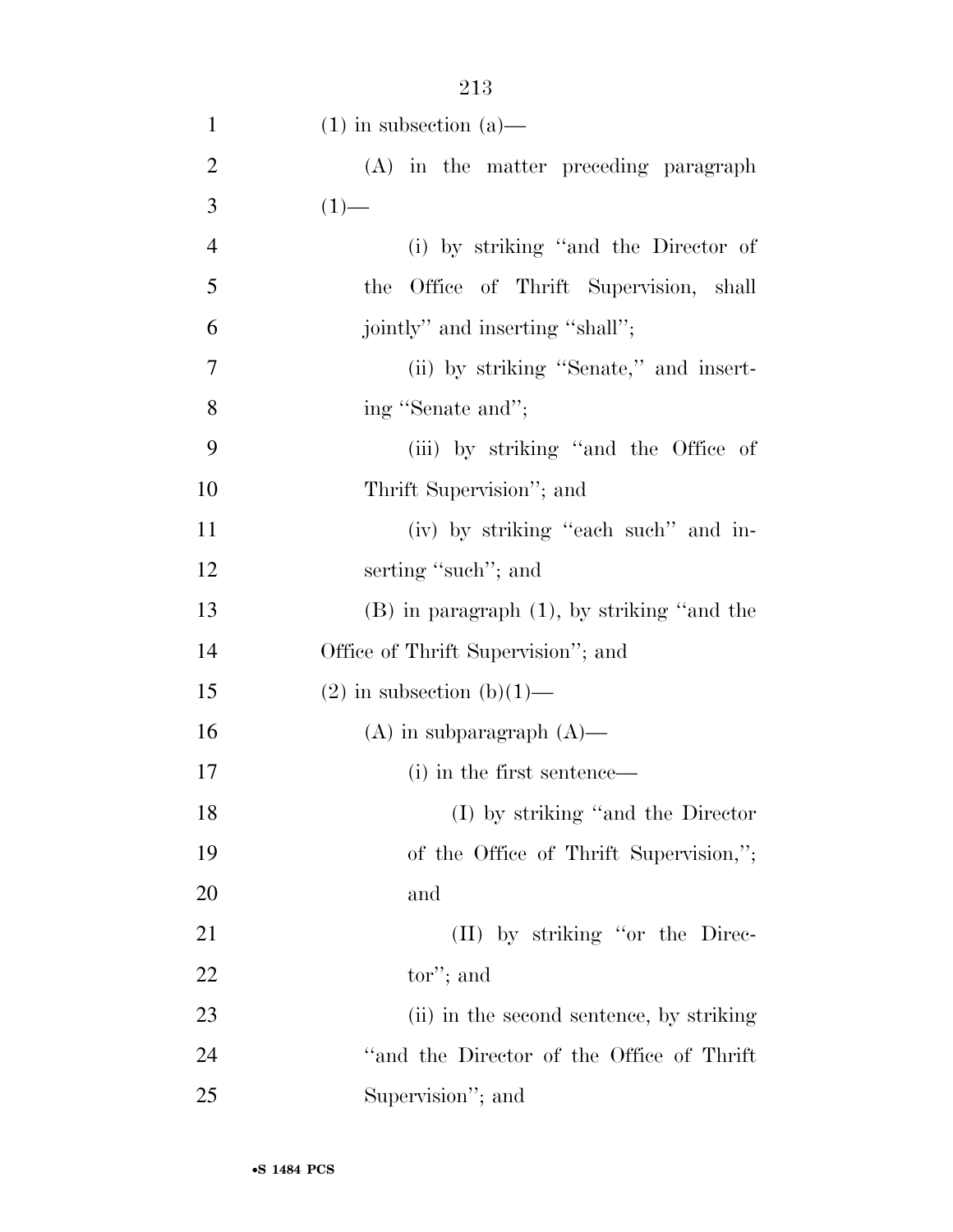| $\mathbf{1}$   | $(B)$ in subparagraph $(B)$ , by striking "and                        |
|----------------|-----------------------------------------------------------------------|
| $\overline{2}$ | the Director of the Office of Thrift Super-                           |
| 3              | vision".                                                              |
| $\overline{4}$ | (z) HOME MORTGAGE DISCLOSURE ACT OF 1975.                             |
| 5              | The Home Mortgage Disclosure Act of 1975 (12 U.S.C.                   |
| 6              | $2801$ et seq.) is amended—                                           |
| 7              | (1) in section 304(j)(3) (12 U.S.C. 2803(j)(3)),                      |
| 8              | by adding a period at the end; and                                    |
| 9              | (2) in section $305(b)(1)(A)$ (12 U.S.C.                              |
| 10             | $2804(b)(1)(A)$ —                                                     |
| 11             | $(A)$ in the matter preceding clause (i), by                          |
| 12             | inserting "by" before "the appropriate Federal"                       |
| 13             | banking agency"; and                                                  |
| 14             | (B) in clause (iii), by striking "bank as,"                           |
| 15             | and inserting "bank, as".                                             |
| 16             | (aa) HOME OWNERS' LOAN ACT.—The Home Own-                             |
| 17             | ers' Loan Act $(12 \text{ U.S.C. } 1461 \text{ et seq.})$ is amended— |
| 18             | $(1)$ in section 5 (12 U.S.C. 1464)—                                  |
| 19             | (A) in subsection $(d)(2)(E)(ii)$ —                                   |
| 20             | (i) in the first sentence, by striking                                |
| 21             | "Except as provided in section 21A of the                             |
| 22             | Federal Home Loan Bank Act, the" and                                  |
| 23             | inserting "The"; and                                                  |
| 24             | (ii) by striking ", at the Director's                                 |
| 25             | discretion,";                                                         |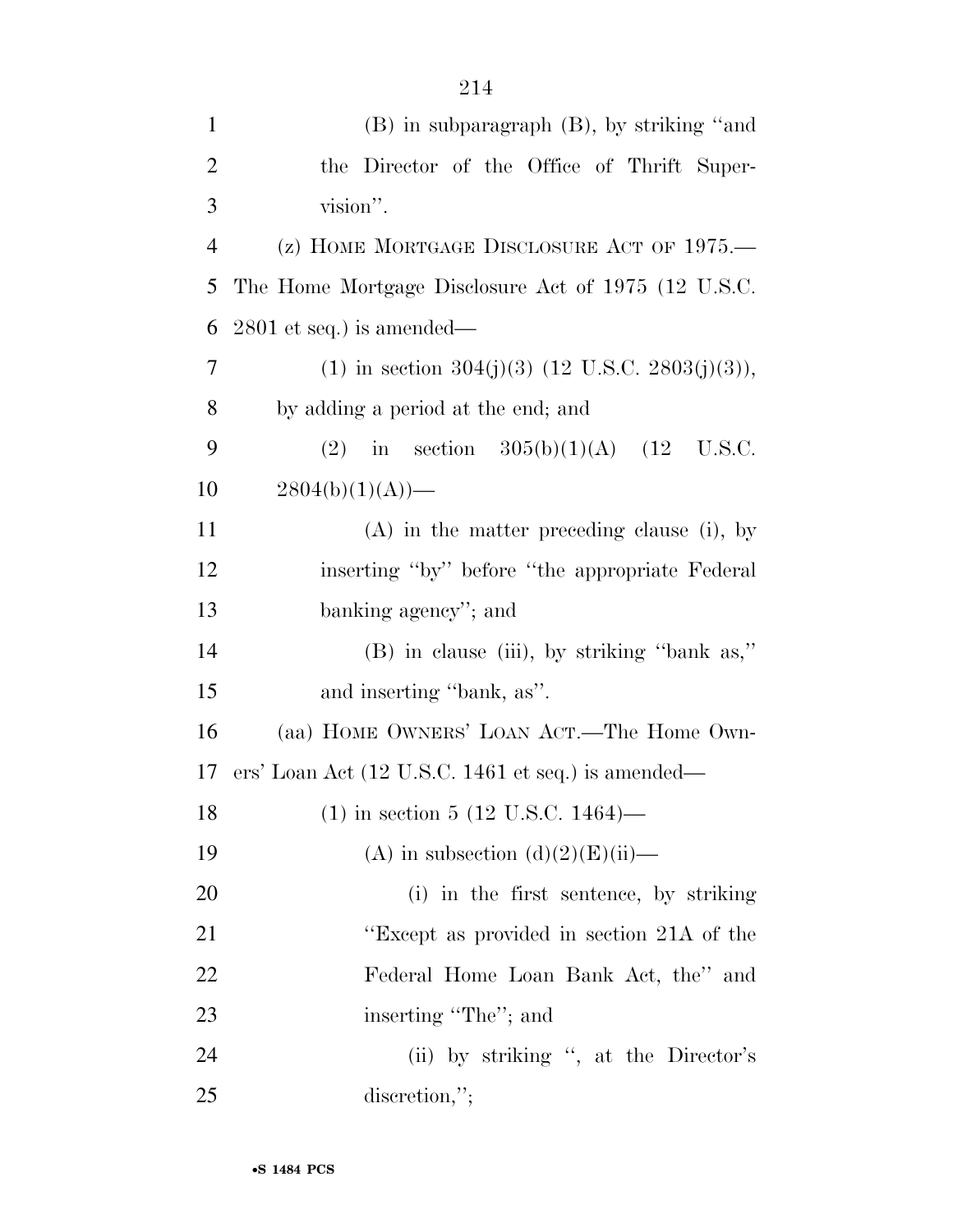| $\mathbf{1}$   | $(B)$ in subsection $(i)(6)$ , by striking "the |
|----------------|-------------------------------------------------|
| $\overline{2}$ | Office of Thrift Supervision or";               |
| 3              | $(C)$ in subsection $(m)$ , by striking "Direc- |
| $\overline{4}$ | tor's" each place that term appears and insert- |
| 5              | ing "appropriate Federal banking agency's";     |
| 6              | (D) in subsection $(n)(9)(B)$ , by striking     |
| $\overline{7}$ | "Director's" and inserting "Comptroller's"; and |
| 8              | $(E)$ in subsection $(s)$ —                     |
| 9              | $(i)$ in paragraph $(1)$ —                      |
| 10             | (I) in the matter preceding sub-                |
| 11             | paragraph (A), by striking "of such             |
| 12             | Act)" and all that follows through              |
| 13             | "shall require" and inserting "of such          |
| 14             | Act), the appropriate Federal banking           |
| 15             | agency shall require"; and                      |
| 16             | in subparagraph (B), by<br>$(\Pi)$              |
| 17             | striking "other methods" and all that           |
| 18             | follows through "determines" and in-            |
| 19             | serting "other methods as the appro-            |
| 20             | priate Federal banking agency deter-            |
| 21             | mines";                                         |
| 22             | (ii) in paragraph $(2)$ —                       |
| 23             | (I) by striking "DETERMINED"                    |
| 24             | and all that follows through "may,              |
| 25             | consistent" and inserting "DETER-               |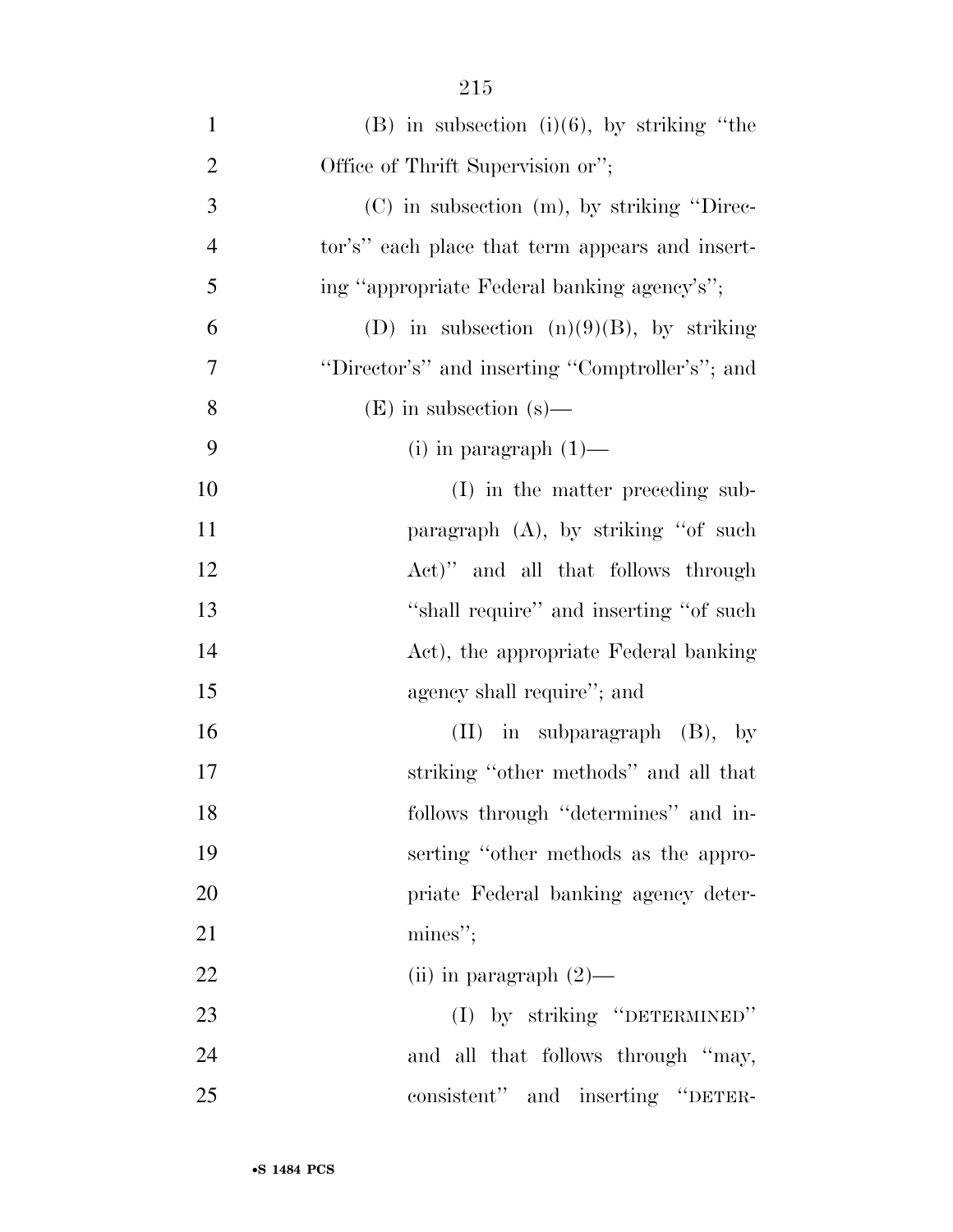| $\mathbf{1}$   | MINED BY APPROPRIATE FEDERAL                            |
|----------------|---------------------------------------------------------|
| $\overline{2}$ | BANKING AGENCY CASE-BY-CASE.-                           |
| 3              | appropriate Federal banking<br>The                      |
| $\overline{4}$ | agency may, consistent"; and                            |
| 5              | (II) by striking "capital-to-as-                        |
| 6              | sets" and all that follows through                      |
| $\overline{7}$ | "determines to be necessary" and in-                    |
| 8              | serting "capital-to-assets as the ap-                   |
| 9              | propriate Federal banking agency de-                    |
| 10             | termines to be necessary"; and                          |
| 11             | (iii) in paragraph $(3)$ —                              |
| 12             | (I) by striking "agency, may"                           |
| 13             | and inserting "agency may"; and                         |
| 14             | (II) by striking "the Comp-                             |
| 15             | troller" and inserting "the appro-                      |
| 16             | priate Federal banking agency";                         |
| 17             | (2) in section 6(c) $(12 \text{ U.S.C. } 1465(c))$ , by |
| 18             | striking "sections" and inserting "section";            |
| 19             | $(3)$ in section 10 (12 U.S.C. 1467a)—                  |
| 20             | $(A)$ in subsection $(b)(6)$ , by striking              |
| 21             | "time" and all that follows through "release"           |
| 22             | and inserting "time, upon the motion or appli-          |
| 23             | cation of the Board, release";                          |
| 24             | (B) in subsection $(e)(2)(H)$ —                         |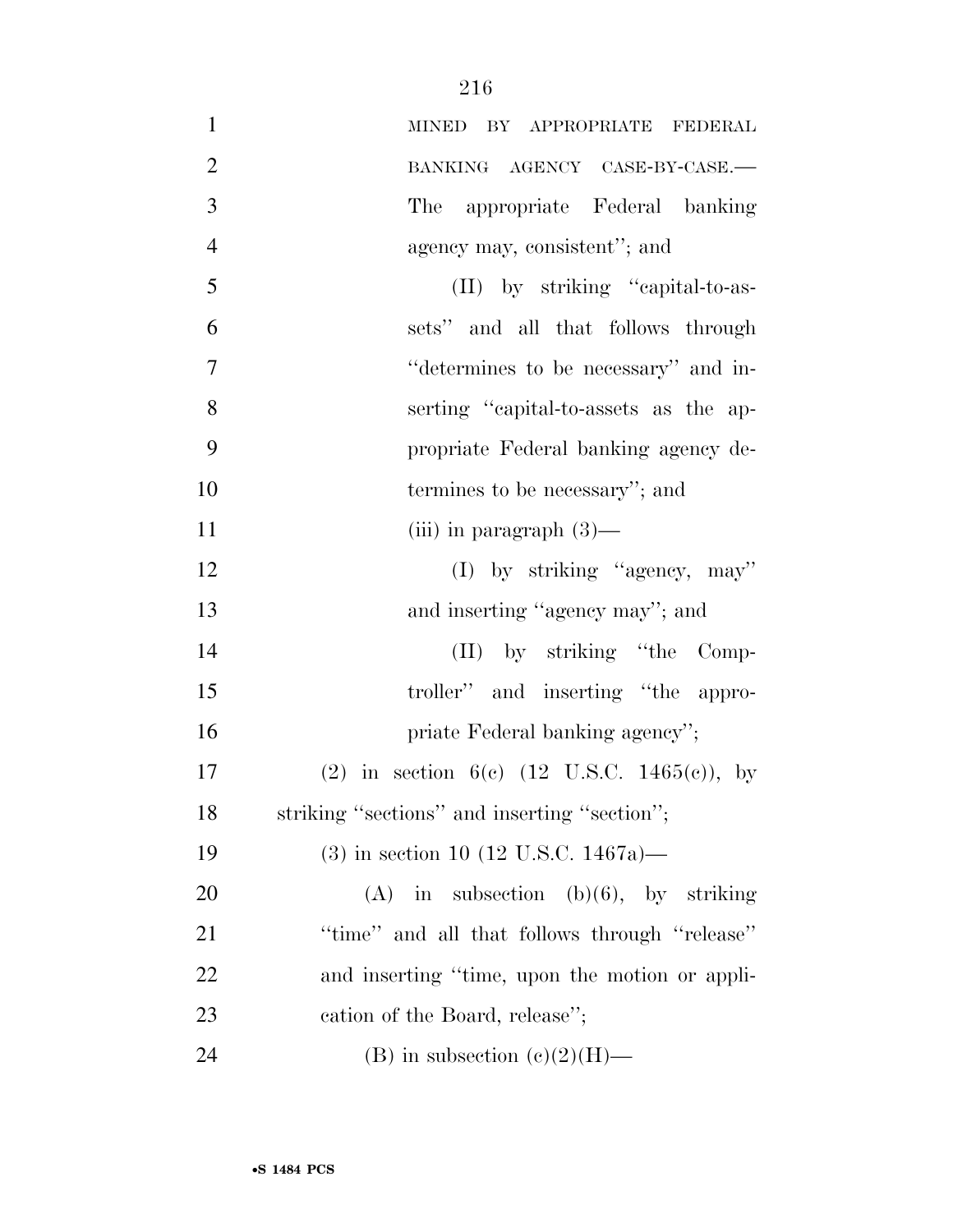| $\mathbf{1}$   | (i) in the matter preceding clause                            |
|----------------|---------------------------------------------------------------|
| $\overline{2}$ | $(i)$ —                                                       |
| 3              | (I) by striking " $1841(p)$ " and                             |
| $\overline{4}$ | inserting " $1841(p))$ "; and                                 |
| 5              | (II) by inserting $\cdot$ (12 U.S.C.                          |
| 6              | $1843(k)$ " before "if—"; and                                 |
| 7              | (ii) in clause (i), by inserting "of $1956$                   |
| 8              | $(12 \text{ U.S.C. } 1843(l) \text{ and } (m))$ " after "Com- |
| 9              | pany Act"; and                                                |
| 10             | (C) in subsection (e)(7)(B)(iii)—                             |
| 11             | (i) by striking "Board of the Office of                       |
| 12             | Thrift Supervision" and inserting "Direc-                     |
| 13             | tor of the Office of Thrift Supervision";                     |
| 14             | and                                                           |
| 15             | (ii) by inserting "(as defined in sec-                        |
| 16             | tion 2 of the Dodd-Frank Wall Street Re-                      |
| 17             | form and Consumer Protection Act (12)                         |
| 18             | U.S.C. $5301$ )" after "transfer date"; and                   |
| 19             | $(4)$ in section 13 (12 U.S.C. 1468b), by striking            |
| 20             | "the $a$ " and inserting " $a$ ".                             |
| 21             | (bb) HOME OWNERSHIP AND EQUITY PROTECTION                     |
| 22             | ACT OF 1994.—Section 158 of the Home Ownership and            |
| 23             | Equity Protection Act of 1994 (15 U.S.C. 1601 note) is        |
| 24             | amended by striking "Bureau" each place that term ap-         |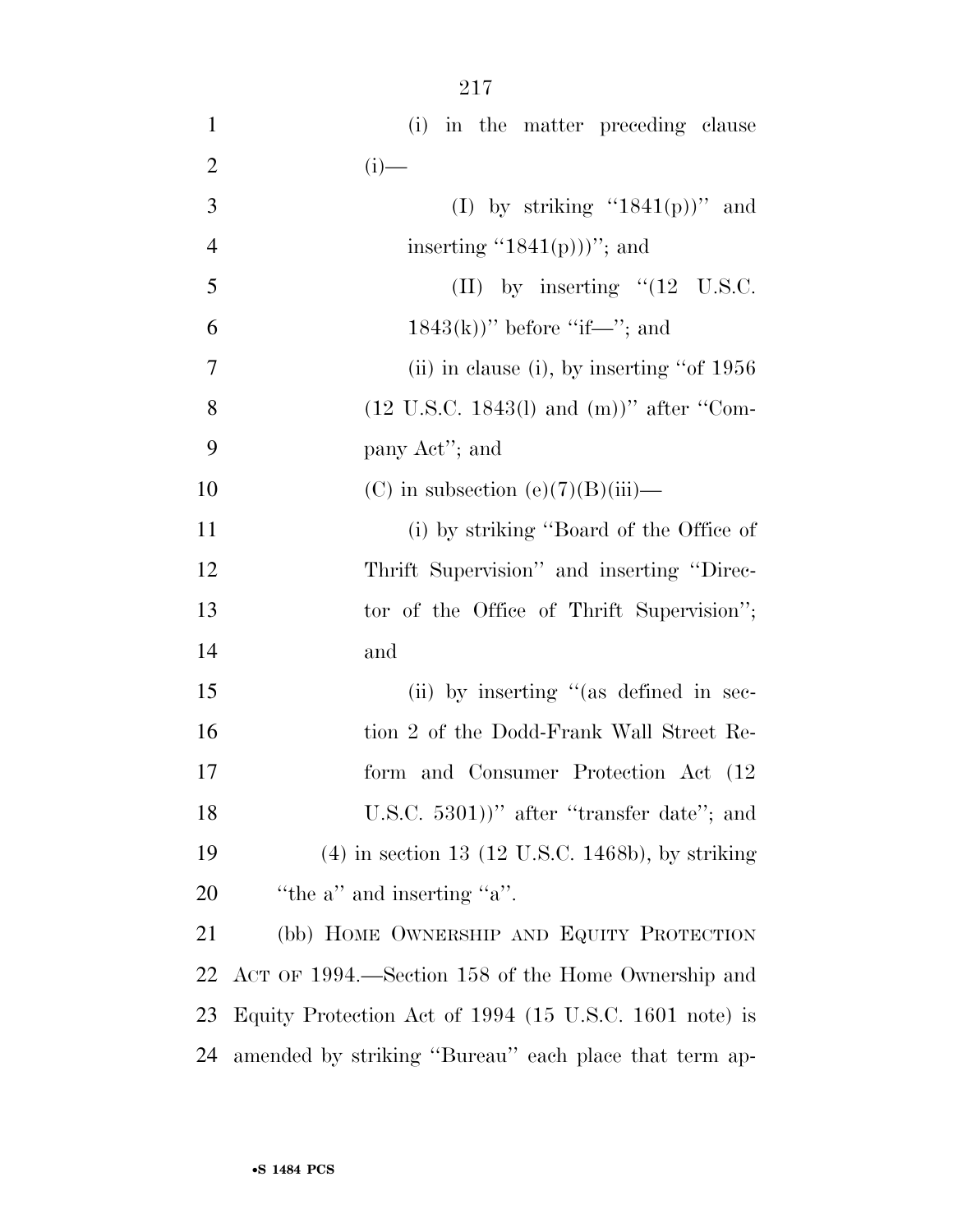pears and inserting ''Bureau of Consumer Financial Pro-tection''.

3 (cc) HOUSING ACT OF .—Section  $502(c)(3)$  of the Housing Act of 1948 (12 U.S.C. 1701c(c)(3)) is amended by striking ''Federal Home Loan Bank Agency'' and inserting ''Federal Housing Finance Agency''.

 (dd) HOUSING AND URBAN DEVELOPMENT ACT OF 1968.—Section 106(h)(5) of the Housing and Urban De-9 velopment Act of 1968 (12 U.S.C.  $1701x(h)(5)$ ) is amend- ed by striking ''authorised'' and inserting ''authorized''. (ee) INTERNATIONAL BANKING ACT OF 1978.—Sec- tion 15 of the International Banking Act of 1978 (12 U.S.C. 3109) is amended—

| 14 | $(1)$ in each of subsections (a) and (b)—        |
|----|--------------------------------------------------|
| 15 | $(A)$ by striking ", and Director of the Of-     |
| 16 | fice of Thrift Supervision" each place that term |
| 17 | appears; and                                     |
| 18 | (B) by inserting "and" before "Federal"          |

Deposit'' each place that term appears;

 (2) in subsection (a), by striking ''Comptroller, Corporation, or Director'' and inserting ''Comp-troller, or Corporation''; and

23 (3) in subsection  $(e)(4)$ —

 (A) by inserting ''and'' before ''the Federal Deposit''; and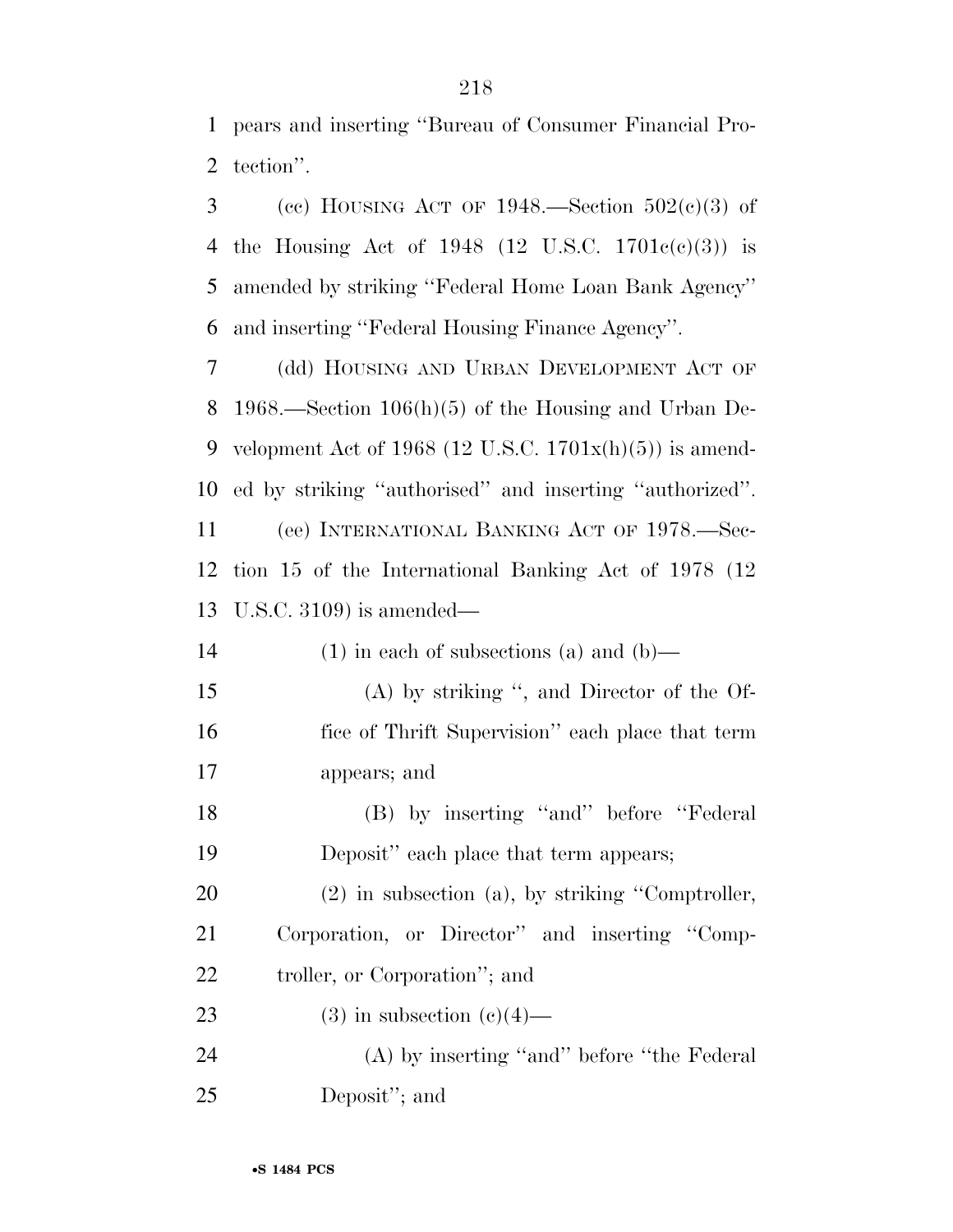| $\mathbf{1}$   | (B) by striking ", and the Director of the             |
|----------------|--------------------------------------------------------|
| $\overline{2}$ | Office of Thrift Supervision".                         |
| 3              | (ff) INTERNATIONAL LENDING SUPERVISION ACT OF          |
| 4              | 1983.—Section 912 of the International Lending Super-  |
| 5              | vision Act of 1983 (12 U.S.C. 3911) is amended—        |
| 6              | (1) in the section heading, by striking " $AND$        |
| 7              | THE OFFICE OF THRIFT SUPERVISION";                     |
| 8              | $(2)$ by striking subsection (b);                      |
| 9              | $(3)$ by striking "(a) In GENERAL.—"; and              |
| 10             | $(4)$ by striking "4" and inserting "3".               |
| 11             | (gg) INTERSTATE LAND SALES FULL DISCLOSURE             |
| 12             | ACT.—The Interstate Land Sales Full Disclosure Act (15 |
| 13             | U.S.C. $1701$ et seq.) is amended—                     |
| 14             | (1) in section $1402(1)$ (15 U.S.C. 1701(1)) by        |
| 15             | striking "Bureau of" and all that follows through      |
| 16             | the semicolon at the end and inserting "Bureau of      |
| 17             | Consumer Financial Protection;"; and                   |
| 18             | $(2)$ in each of section 1411(b) $(15 \text{ U.S.C.})$ |
| 19             | $1710(b)$ ) and subsections (b)(4) and (d) of section  |
| 20             | 1418a (15 U.S.C. 1717a), by striking "Secretary's"     |
| 21             | each place that term appears and inserting "Direc-     |
| 22             | $\mathrm{tor's}$ ".                                    |
| 23             | (hh) INVESTMENT ADVISERS ACT OF 1940.—Section          |
| 24             | 224 of the Investment Advisers Act of 1940 (15 U.S.C.  |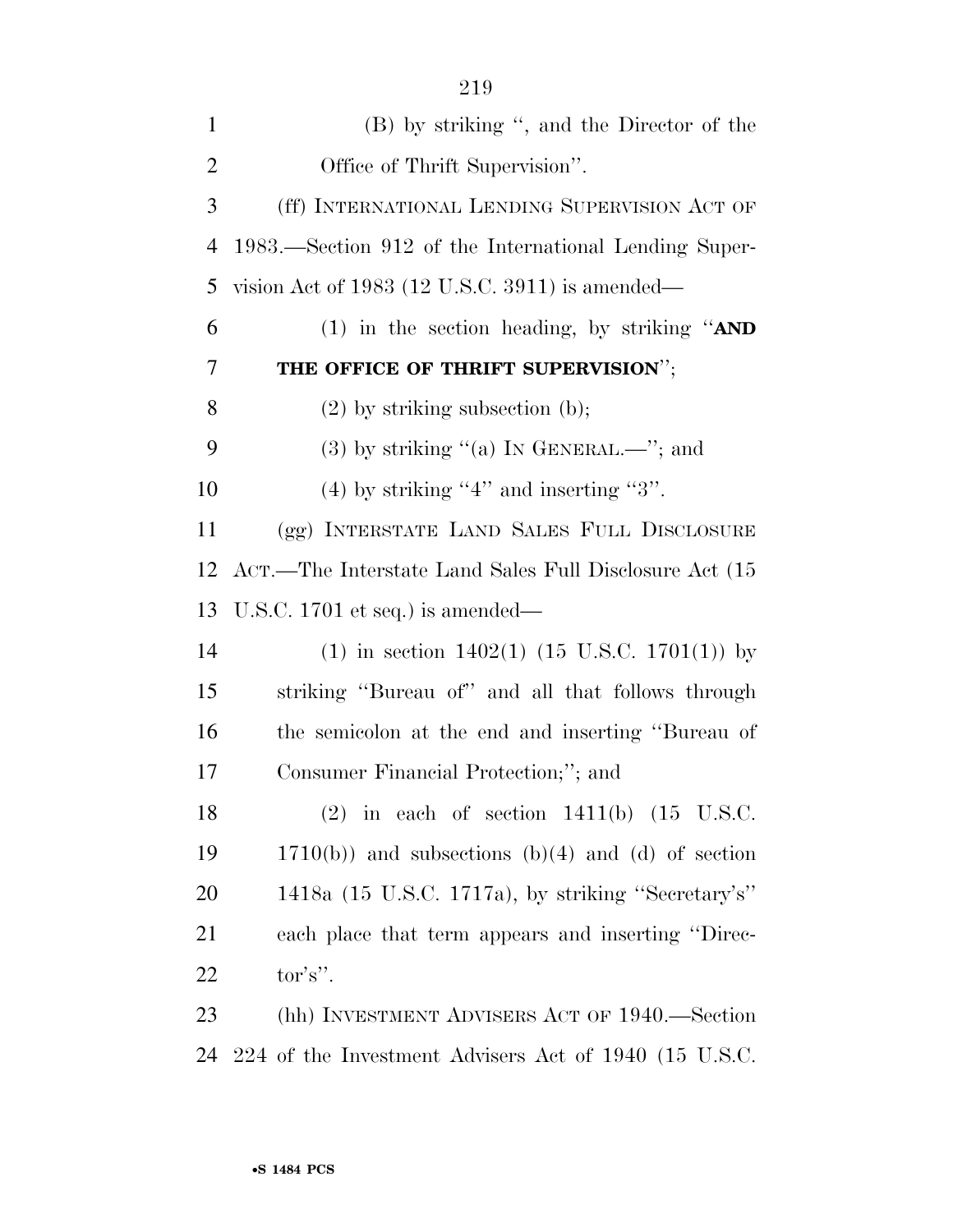80b–18c) is amended in the section heading, by striking ''**COMMODITIES**'' and inserting ''**COMMODITY**''.

 (ii) LEGAL CERTAINTY FOR BANK PRODUCTS ACT OF 2000.—Section 403(b)(1) of the Legal Certainty for 5 Bank Products Act of 2000  $(7 \text{ U.S.C. } 27a(b)(1))$  is amended by striking ''that section'' and inserting ''sec-tion''.

 (jj) OMNIBUS APPROPRIATIONS ACT, 2009.—Section 626(b) of the Omnibus Appropriations Act, 2009 (12 U.S.C. 5538(b)) is amended, in each of paragraphs (2) and (3), by inserting a comma after ''as appropriate'' each place that term appears.

 (kk) PUBLIC LAW 93–495.—Section 111 of Public Law 93–495 (12 U.S.C. 250) is amended by striking ''the Director of the Office of Thrift Supervision,''.

16 (II) REVISED STATUTES OF THE UNITED STATES.— Section 5136C(i) of the Revised Statutes of the United States (12 U.S.C. 25b(i)) is amended by striking ''POW- ERS.—'' and all that follows through ''In accordance'' and inserting ''POWERS.—In accordance''.

 (mm) RIEGLE COMMUNITY DEVELOPMENT AND REGULATORY IMPROVEMENT ACT OF 1994.—Section 117(e) of the Riegle Community Development and Regu-latory Improvement Act of 1994 (12 U.S.C. 4716(e)) is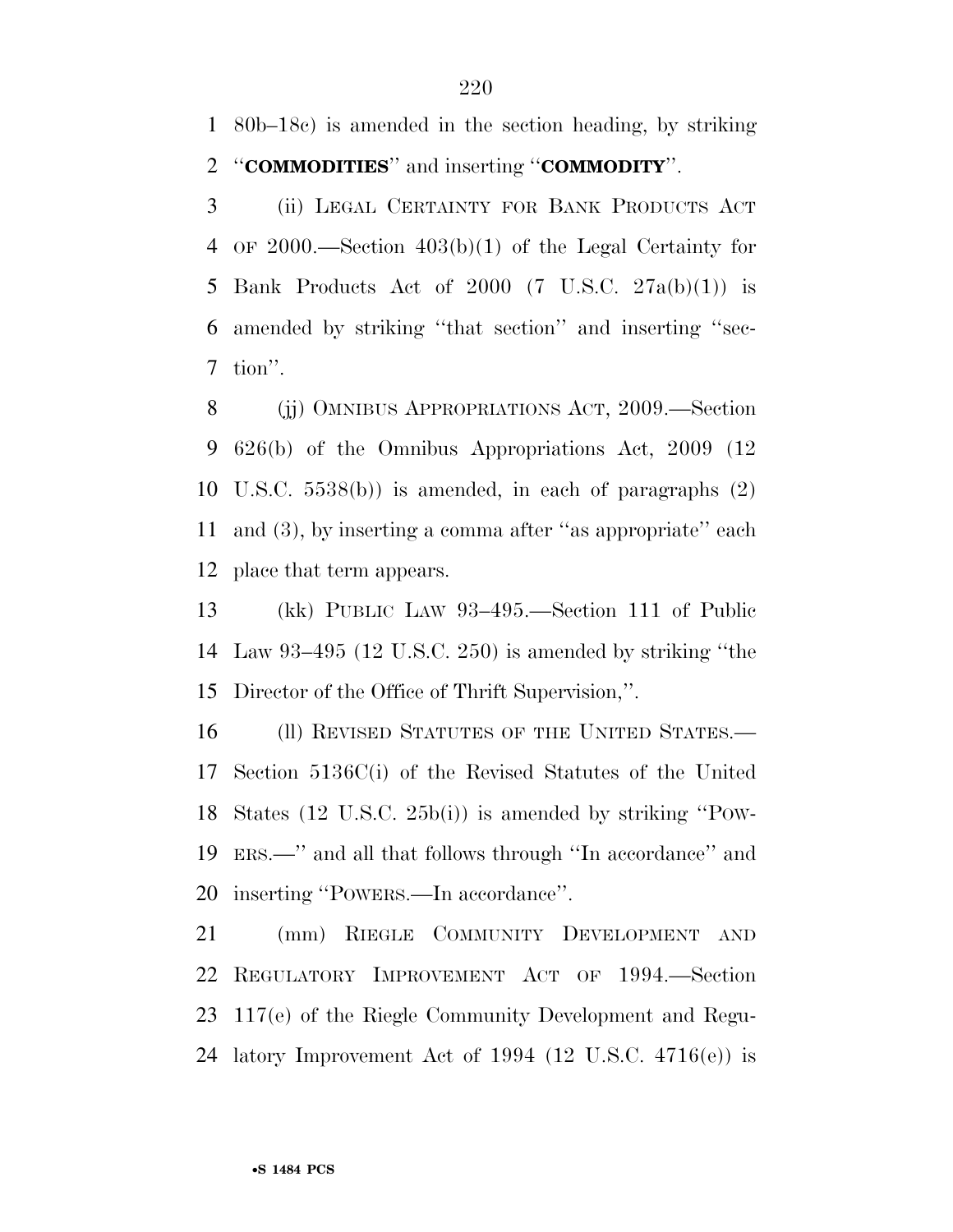1 amended by striking ''the Director of the Office of Thrift 2 Supervision,''.

 (nn) S.A.F.E. MORTGAGE LICENSING ACT OF 2008.—Section 1514 of the S.A.F.E. Mortgage Licensing Act of 2008 (12 U.S.C. 5113) is amended in each of sub-6 sections (b)(5) and (c)(4)(C), by striking "Secretary's" each place that term appears and inserting ''Director's''. (oo) SECURITIES EXCHANGE ACT OF 1934.—The Se- curities Exchange Act of 1934 (15 U.S.C. 78a et seq.) is amended— 11 (1) in section  $3C(g)(4)(B)(v)$  (15 U.S.C. 78c–  $12 \qquad \frac{3(g)(4)(B)(v)}{g}$ , by striking "of that Act" and insert-13 ing "of that section"; (2) in section 3D(d)(10)(A) (15 U.S.C. 78c–  $4(d)(10)(A)$ , by striking "taking" and inserting ''take''; (3) in section 3E(b)(1) (15 U.S.C. 78c–  $18 \t 5(b)(1)$ , by striking "though" and inserting 19 "through"; 20 (4) in section  $4(g)(8)(A)$  (15 U.S.C. 21 78d(g)(8)(A)), by striking " $(2)(A)(i)$ " and inserting  $\frac{((2)(A)(ii))}{(2)}$ ; (5) in section 15 (15 U.S.C. 78o)— (A) in each of subparagraphs (B)(ii) and 25 (C) of subsection  $(b)(4)$ , by striking "dealer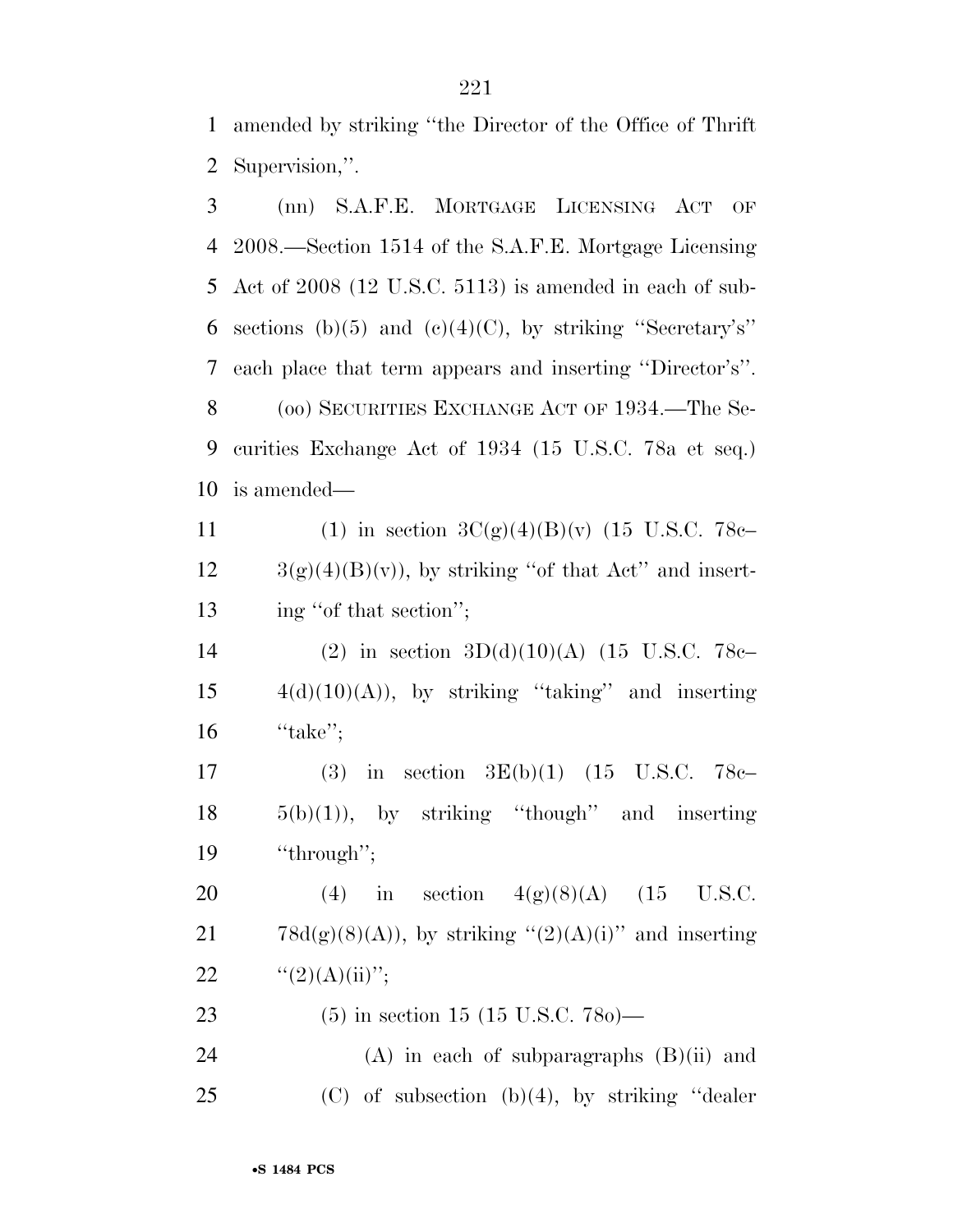| $\mathbf{1}$   | municipal advisor,," and inserting "dealer, mu-                 |
|----------------|-----------------------------------------------------------------|
| $\overline{2}$ | nicipal advisor,";                                              |
| $\mathfrak{Z}$ | (B) by redesignating subsection (j) (relat-                     |
| $\overline{4}$ | ing to the authority of the Commission) as sub-                 |
| $\mathfrak{S}$ | section (p), and moving that subsection so it                   |
| 6              | follows subsection $(o)$ ;                                      |
| 7              | (C) by redesignating subsections (k) and                        |
| 8              | (1) (relating to standard of conduct and other                  |
| 9              | matters, respectively), as added by section                     |
| 10             | $913(g)(1)$ of the Investor Protection and Secu-                |
| 11             | rities Reform Act of 2010 (title IX of Public                   |
| 12             | Law 111–203; 124 Stat. 1828), as subsections                    |
| 13             | (q) and (r), respectively and moving those sub-                 |
| 14             | sections to the end; and                                        |
| 15             | $(D)$ in subsection $(m)$ , in the undesignated                 |
| 16             | matter following paragraph $(2)$ , by inserting                 |
| 17             | "the" before "same extent";                                     |
| 18             | (6) in section 15F(h) $(15 \text{ U.S.C. } 780-10(\text{h}))$ – |
| 19             | $(A)$ in paragraph $(2)$ —                                      |
| 20             | (i) in subparagraph $(A)$ , by inserting                        |
| 21             | "a" after "that acts as an advisor to"; and                     |
| 22             | (ii) in subparagraph $(B)$ , by inserting                       |
| 23             | "a" after "offers to enter into"; and                           |
| 24             | (B) in paragraph $(5)(A)(i)$ —                                  |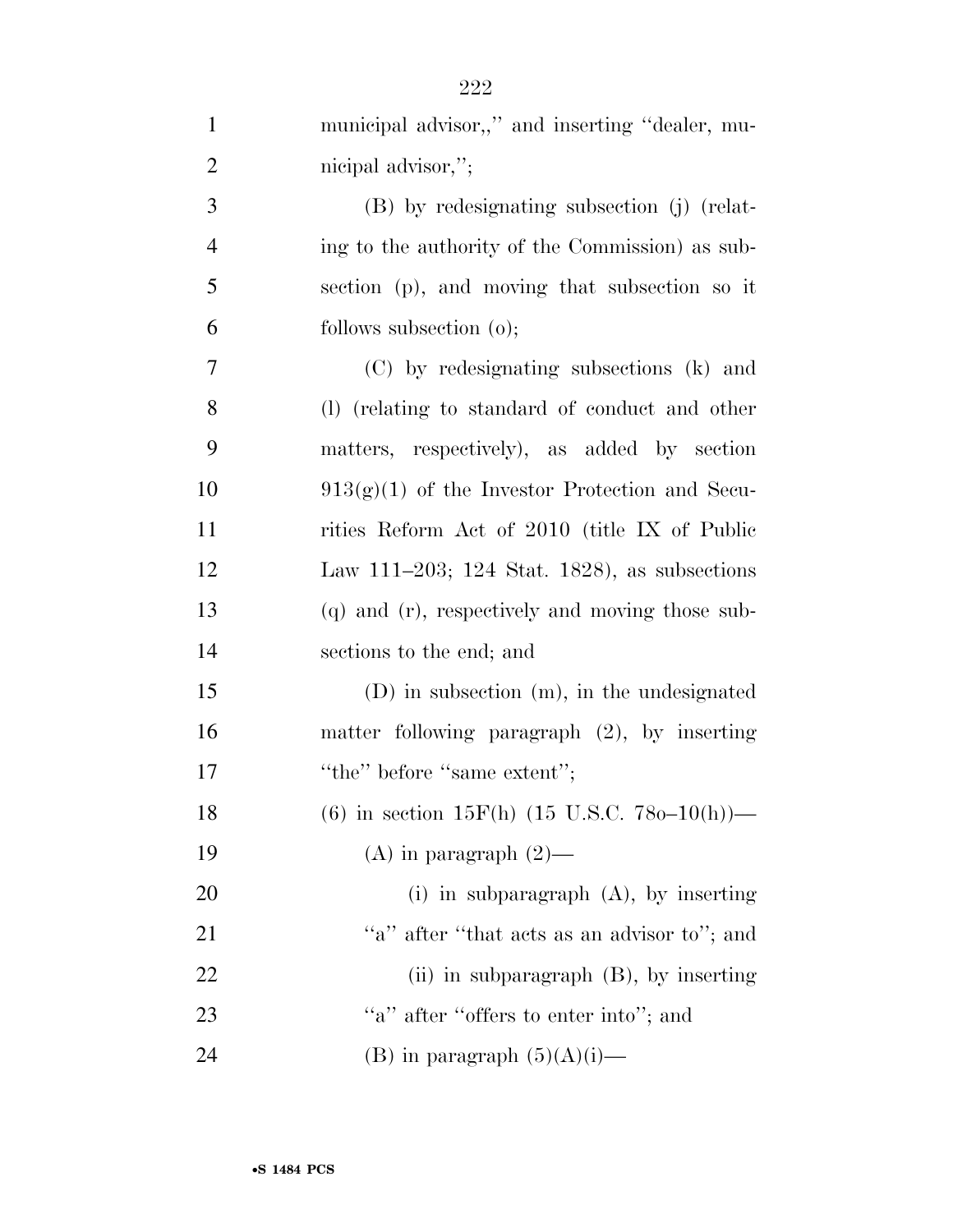1 (i) by inserting  $"({\rm A})"$  after  $"({\rm 18})"$ ; and (ii) in subclause (VII), by striking

| 4              | "act of" and inserting "Act of";                       |
|----------------|--------------------------------------------------------|
| 5              | $(7)$ in section 15G (15 U.S.C. 780–11)—               |
| 6              | (A) in subsection (b)(2), by inserting "Di-            |
| $\overline{7}$ | rector of the" before "Federal Housing"; and           |
| 8              | $(B)$ in subsection $(e)$ —                            |
| 9              | (i) in paragraph $(4)$ —                               |
| 10             | $(I)$ in subparagraph $(A)$ , by strik-                |
| 11             | ing "subsection" and inserting "sec-                   |
| 12             | tion"; and                                             |
| 13             | (II) in subparagraph $(C)$ —                           |
| 14             | (aa) by striking                                       |
| 15             | " $129C(e)(2)$ " and inserting                         |
| 16             | " $129C(b)(2)(A)$ "; and                               |
| 17             | (bb) by inserting $\degree$ (15)                       |
| 18             | U.S.C. $1639e(b)(2)(A))$ " after                       |
| 19             | "Lending Act"; and                                     |
| 20             | in paragraph $(5)$ , by striking<br>(ii)               |
| 21             | "subsection" and inserting "section"; and              |
| 22             | $(8)$ in section 17A (15 U.S.C. 78q-1), by redes-      |
| 23             | ignating the second subsection designated as sub-      |
| 24             | section $(g)$ , as added by section 929W of the Inves- |
|                |                                                        |

tor Protection and Securities Reform Act of 2010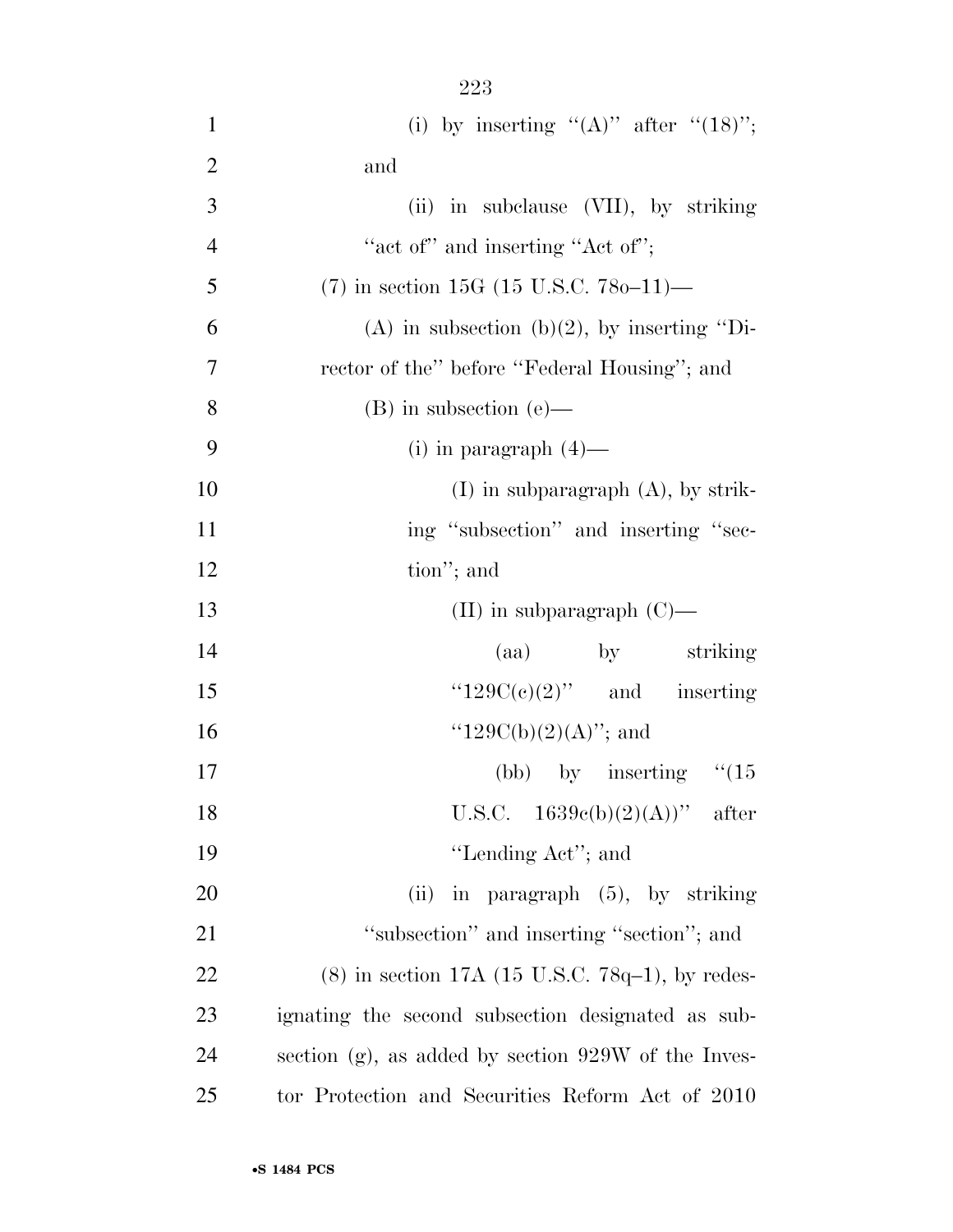(title IX of Public Law 111–203; 124 Stat. 1869) (relating to due diligence for the delivery of divi- dends, interest, and other valuable property rights), as subsection (n) and moving that subsection to the end.

 (pp) TELEMARKETING AND CONSUMER FRAUD AND ABUSE PREVENTION ACT.—Section 3(b) of the Tele- marketing and Consumer Fraud and Abuse Prevention Act (15 U.S.C. 6102(b)) is amended by inserting before the period at the end the following: '', provided, however, that nothing in this section shall conflict with or supersede section 6 of the Federal Trade Commission Act (15 U.S.C.  $13 \t46$ ".

 (qq) TITLE 5.—Title 5, United States Code, is amended—

16 (1) in section  $3132(a)(1)(D)$ , by striking "the Office of Thrift Supervision,, the Resolution Trust Corporation,''; and

 (2) in section 5314, by striking ''Director of the Office of Thrift Supervision.''.

(rr) TITLE 31.—

 (1) AMENDMENTS.—Title 31, United States Code, is amended—

24 (A) by striking section 309;

(B) in section 313—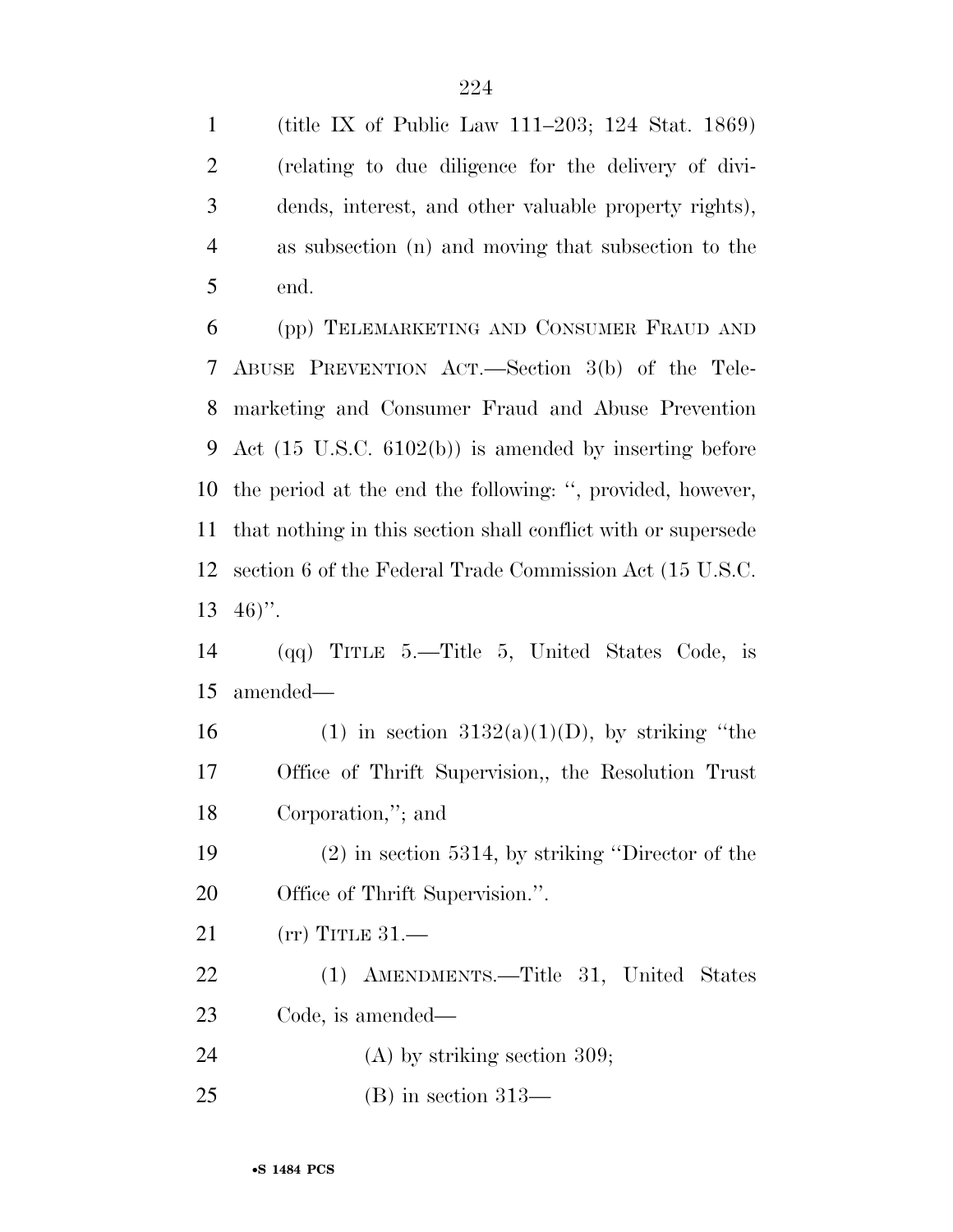| $\mathbf{1}$   | (i) in subsection (j)(2), by striking                           |
|----------------|-----------------------------------------------------------------|
| $\overline{2}$ | "Agency"; and                                                   |
| 3              | (ii) in subsection $(r)(4)$ , by striking                       |
| $\overline{4}$ | "the Office of Thrift Supervision,"; and                        |
| 5              | (C) in section $714(d)(3)(B)$ by striking "a                    |
| 6              | audit" and inserting "an audit".                                |
| 7              | (2) ANALYSIS.—The analysis for subchapter I                     |
| 8              | of chapter 3 of title 31, United States Code, is                |
| 9              | amended by striking the item relating to section                |
| 10             | 309.                                                            |
| 11             | (ss) TRUTH IN LENDING ACT.—The Truth in Lend-                   |
| 12             | ing Act $(15 \text{ U.S.C. } 1601 \text{ et seq.})$ is amended— |
| 13             | (1) in section $103(dd)(2)(E)(v)$ (15 U.S.C.                    |
| 14             | $1602(dd)(2)(E)(v)$ , as redesignated by section                |
| 15             | $108(a)(1)$ of this Act, by striking "Board" and in-            |
| 16             | serting "Bureau";                                               |
| 17             | $(2)$ in section 105 (15 U.S.C. 1604), by insert-               |
| 18             | ing subsection (h), as added by section $1472(c)$ of            |
| 19             | the Mortgage Reform and Anti-Predatory Lending                  |
| <b>20</b>      | Act (title XIV of Public Law 111–203; 124 Stat.                 |
| 21             | 2190), before subsection (i), as added by section               |
| 22             | $1100A(7)$ of the Consumer Financial Protection Act             |
| 23             | of $2010$ (title X of Public Law 111–203; 124 Stat.             |
|                |                                                                 |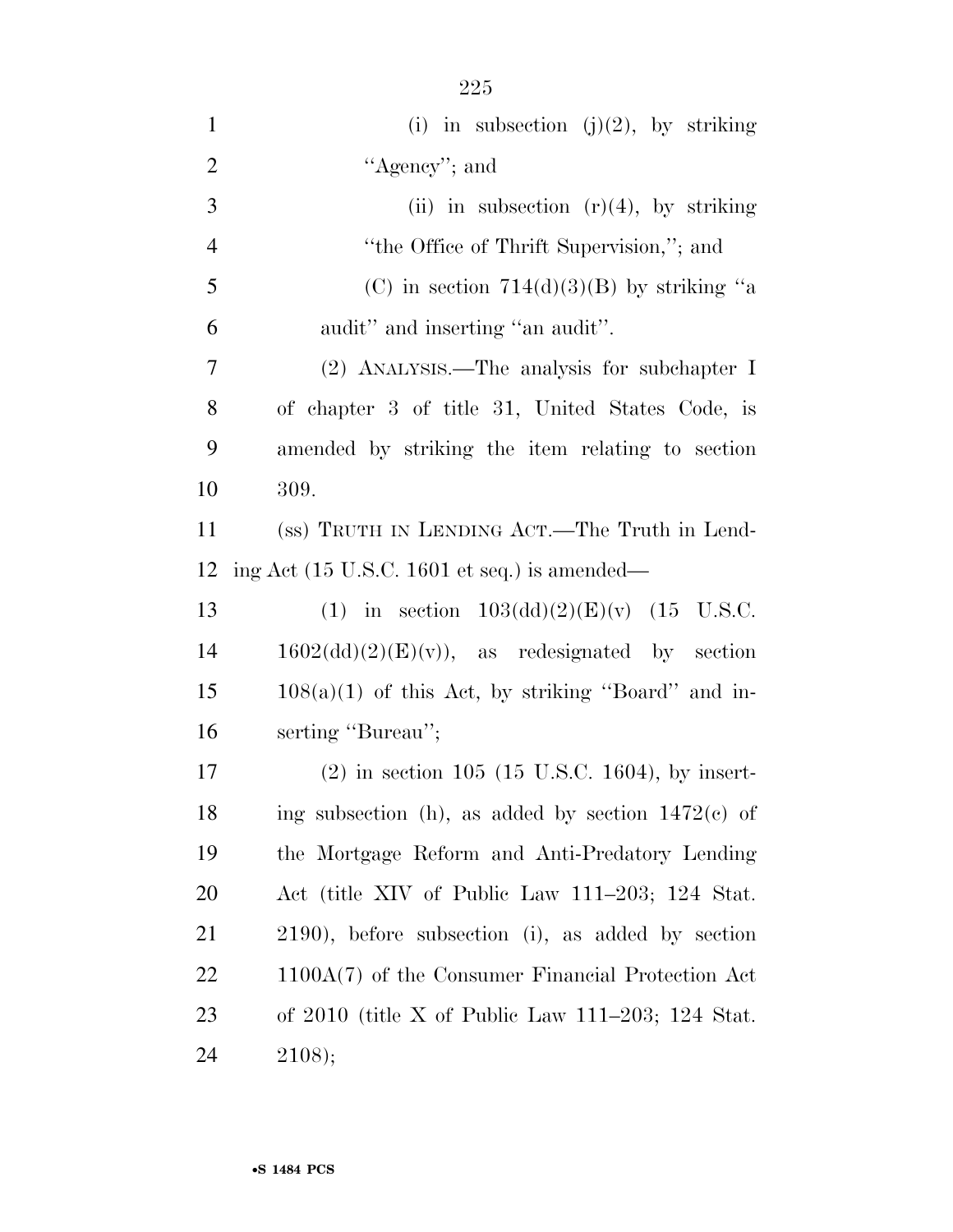| $\mathbf{1}$   | (3) in section $106(f)(2)(B)(i)$ (15 U.S.C.               |
|----------------|-----------------------------------------------------------|
| $\overline{2}$ | $1605(f)(2)(B(i))$ , by striking "103(w)" and insert-     |
| 3              | ing " $103(x)$ ";                                         |
| $\overline{4}$ | (4) in section 121(b) $(15 \text{ U.S.C. } 1631(b))$ , by |
| 5              | striking "103(f)" and inserting "103(g)";                 |
| 6              | in section $122(d)(5)$ $(15 \text{ U.S.C.})$<br>(5)       |
| 7              | $1632(d)(5)$ , by striking "and the Bureau";              |
| 8              | (6) in section $125(e)(1)$ (15 U.S.C. $1635(e)(1)$ ),     |
| 9              | by striking "103(w)" and inserting "103(x)";              |
| 10             | $(7)$ in section 129 (15 U.S.C. 1639)—                    |
| 11             | (A) in subsection (q), by striking " $(l)(2)$ "           |
| 12             | and inserting " $(p)(2)$ "; and                           |
| 13             | $(B)$ in subsection $(u)(3)$ , by striking                |
| 14             | "Board" each place that term appears and in-              |
| 15             | serting "Bureau";                                         |
| 16             | $(8)$ in section 129C (15 U.S.C. 1639c)—                  |
| 17             | (A) in subsection (b) $(2)(B)$ , by striking the          |
| 18             | second period at the end; and                             |
| 19             | (B) in subsection $(c)(1)(B)(ii)(I)$ , by strik-          |
| <b>20</b>      | ing "a original" and inserting "an original";             |
| 21             | $(9)$ in section 140A (15 U.S.C. 1651), by strik-         |
| 22             | ing "the Bureau and";                                     |
| 23             | $(10)$ in section 148(d) (15 U.S.C. 1665 $e$ (d)), by     |
| 24             | striking "Bureau" and inserting "Board";                  |
| 25             | $(11)$ in section 149 (15 U.S.C. 1665d)—                  |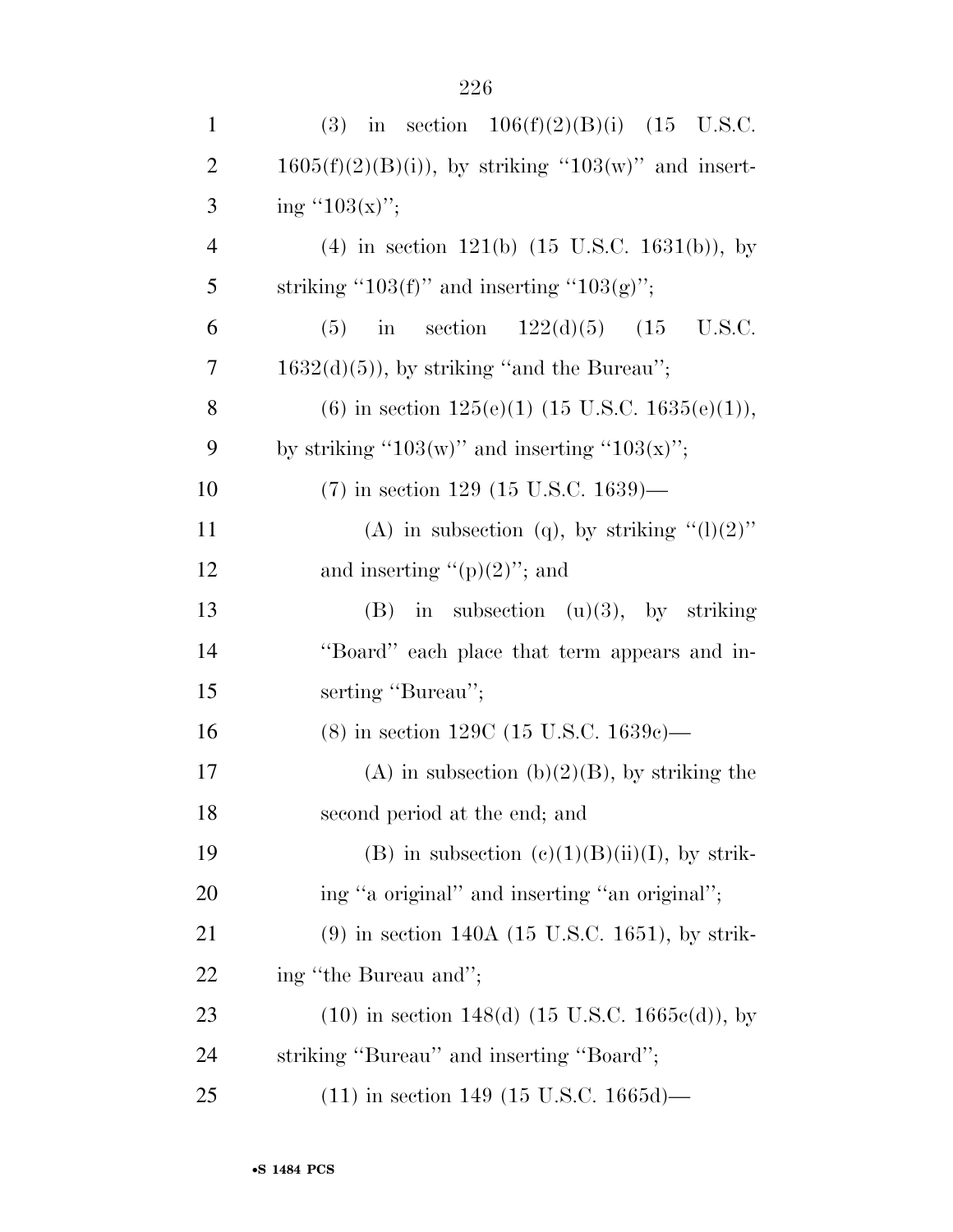| $\mathbf{1}$   | (A) by striking "the Director of the Office                    |
|----------------|----------------------------------------------------------------|
| $\overline{2}$ | of Thrift Supervision," each place that term ap-               |
| 3              | pears;                                                         |
| $\overline{4}$ | (B) by striking "National Credit Union                         |
| 5              | Administration Bureau" each place that term                    |
| 6              | appears and inserting "National Credit Union                   |
| $\overline{7}$ | Administration Board"; and                                     |
| 8              | (C) by striking "Bureau of Directors of                        |
| 9              | the Federal Deposit Insurance Corporation"                     |
| 10             | each place that term appears and inserting                     |
| 11             | "Board of Directors of the Federal Deposit In-                 |
| 12             | surance Corporation"; and                                      |
| 13             | $(12)$ in section 181(1) (15 U.S.C. 1667(1)), by               |
| 14             | striking " $103(g)$ " and inserting " $103(h)$ ".              |
| 15             | (tt) TRUTH IN SAVINGS ACT.—The Truth in Savings                |
| 16             | Act (12 U.S.C. 4301 et seq.) is amended in each of sec-        |
| 17             | tions 269(a)(4) (12 U.S.C. 4308(a)(4)), 270(a)(2) (12          |
| 18             | U.S.C. $4309(a)(2)$ ), and $274(6)$ (12 U.S.C. $4313(6)$ ), by |
| 19             | striking "Administration Bureau" each place that term          |
| 20             | appears and inserting "Administration Board".                  |
| 21             | SEC. 816. RULEMAKING DEADLINES.                                |

 (a) ONE-YEAR EXTENSION.—The deadline for issuance of any rule or regulation, conduct of any study, or submission of any report required by the Dodd-Frank Wall Street Reform and Consumer Protection Act (Public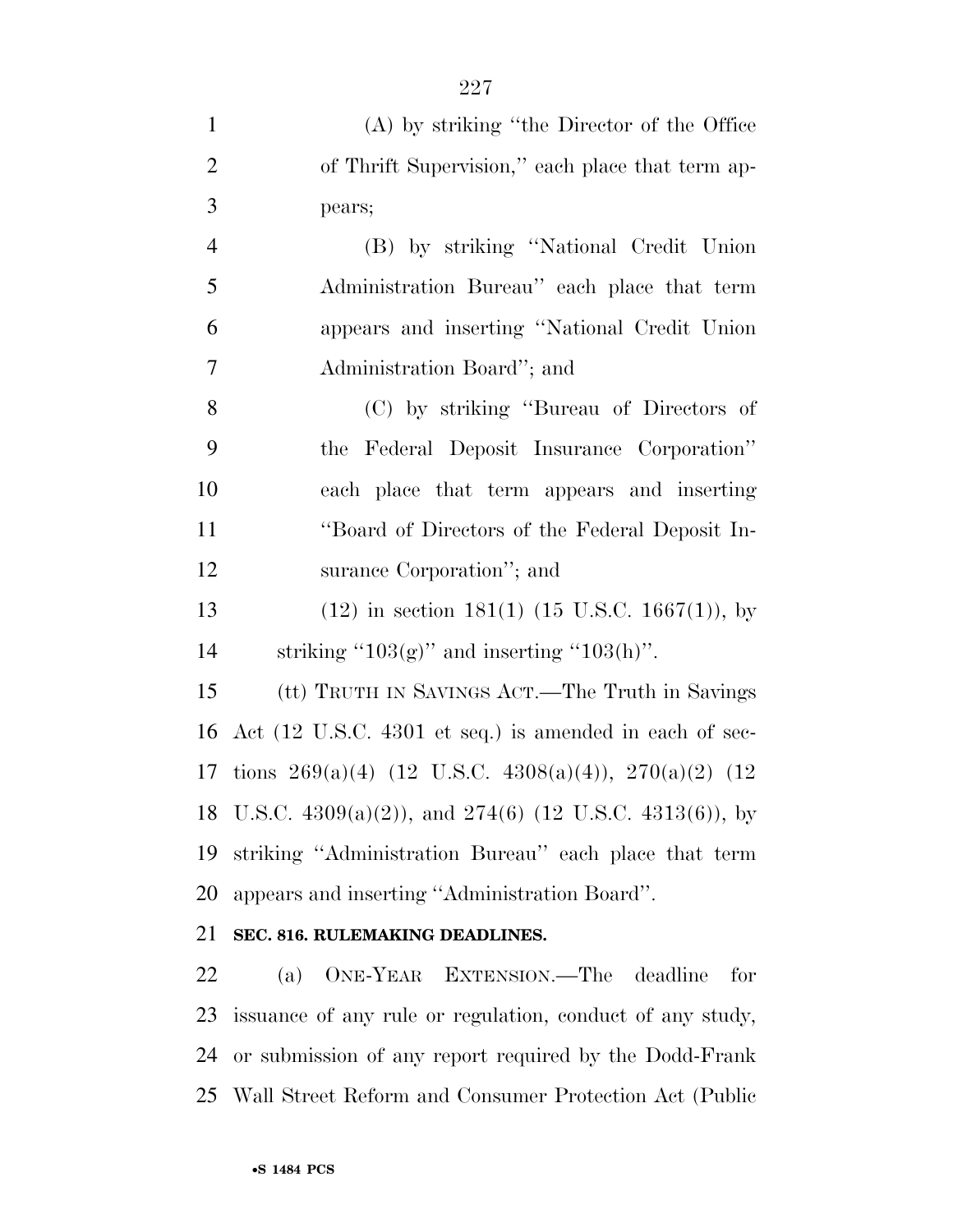Law 111–203) or amendments made by that Act that has not been met or is not met in final form by the date speci- fied in that Act or those amendments, shall be extended for 1 year.

 (b) NO EFFECT ON FINALIZED RULES.—The exten- sion provided under subsection (a) shall have no effect on any rule required by the Dodd-Frank Wall Street Reform and Consumer Protection Act (Public Law 111–203) or amendments made by that Act that have been issued in final form before the date of enactment of this Act.

## **SEC. 817. EFFECTIVE DATES.**

 Except as otherwise specifically provided in this Act—

 (1) the amendments made by this Act to a pro- vision of the Dodd-Frank Wall Street Reform and Consumer Protection Act (Public Law 111–203) shall take effect as if enacted on the effective date of the provision, immediately after the provision takes effect; and

 (2) the amendments made by this Act to a pro- vision of law amended by the Dodd-Frank Wall Street Reform and Consumer Protection Act shall take effect as if enacted on the effective date of the amendment to that provision of law made by the Dodd-Frank Wall Street Reform and Consumer Pro-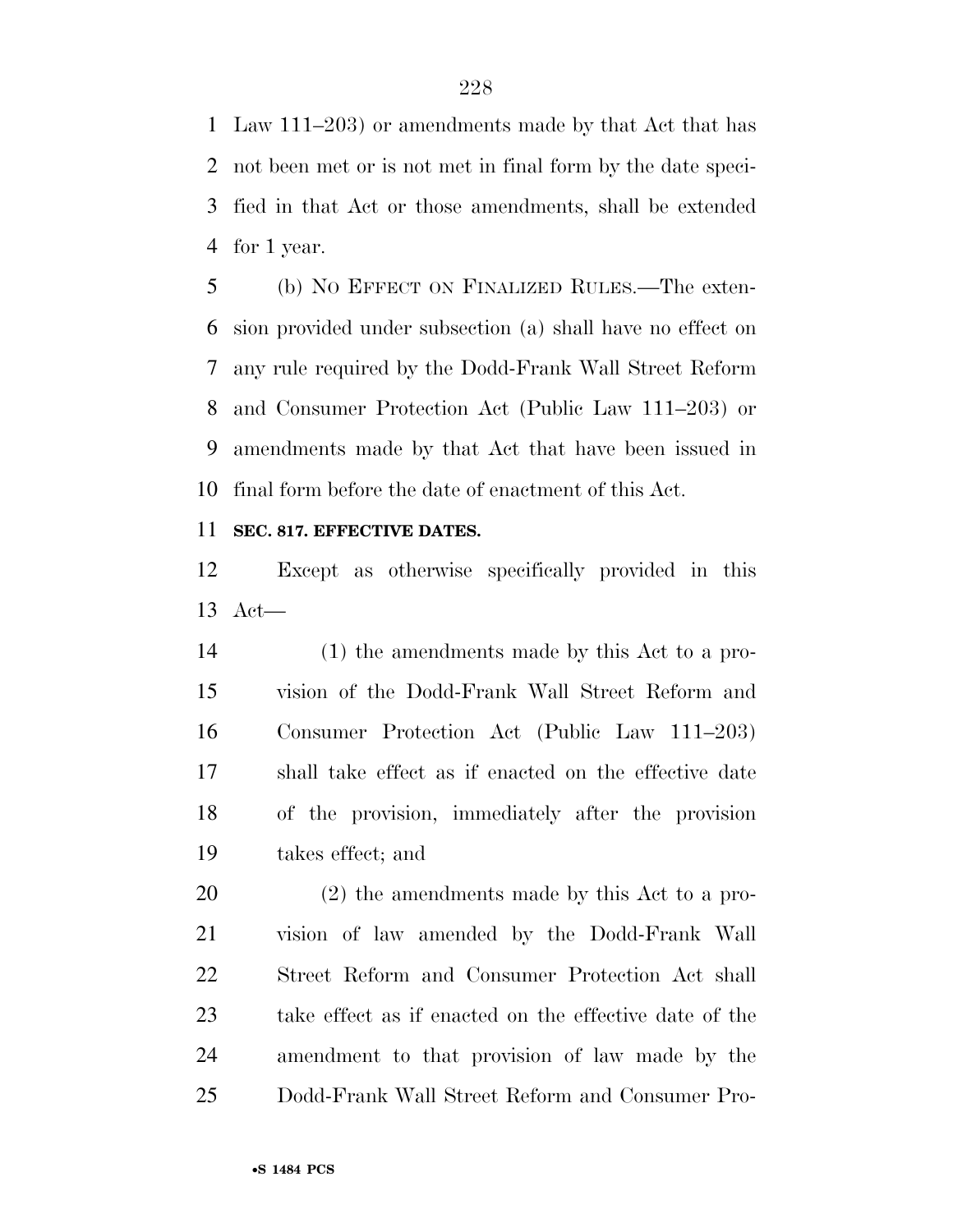- tection Act, immediately after the amendment made
- by the Dodd-Frank Wall Street Reform and Con-
- sumer Protection Act takes effect.